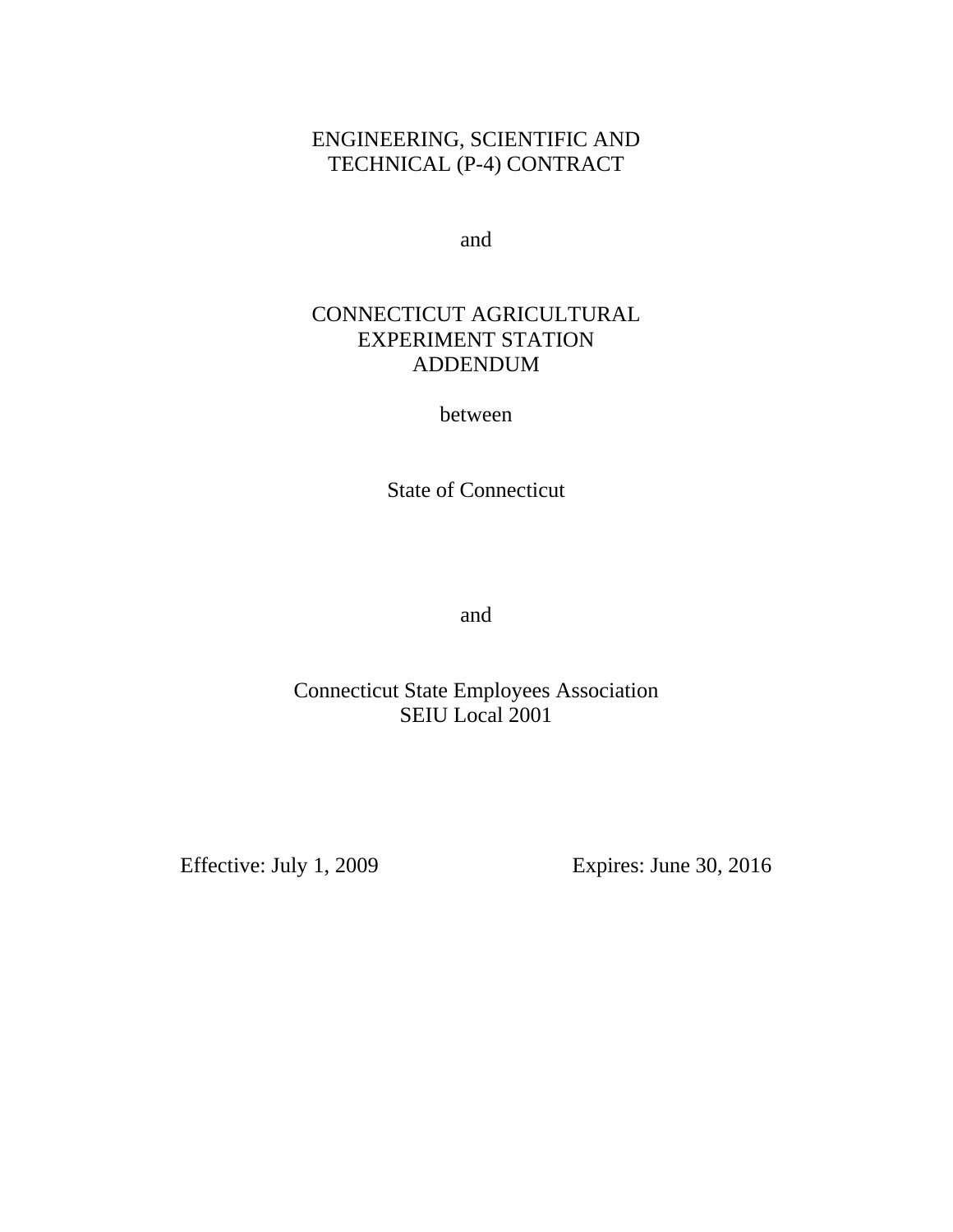# **TABLE OF CONTENTS**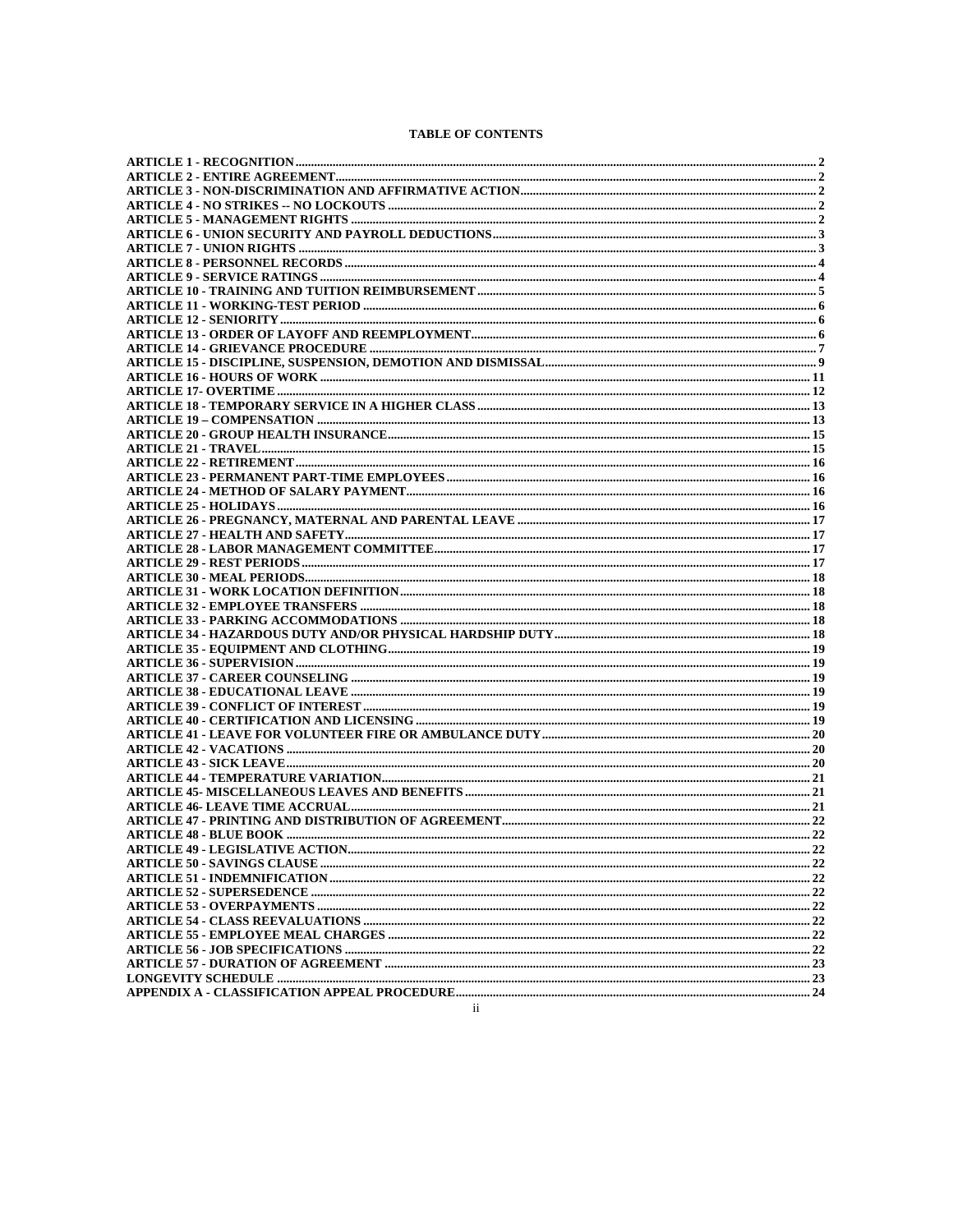| MEMORANDUM OF UNDERSTANDING - HAZARDOUS DUTY OR PHYSICAL HARDSHIP PREMIUMS 26 |  |
|-------------------------------------------------------------------------------|--|
|                                                                               |  |
|                                                                               |  |
|                                                                               |  |
|                                                                               |  |
|                                                                               |  |
|                                                                               |  |
|                                                                               |  |
|                                                                               |  |
|                                                                               |  |
|                                                                               |  |
|                                                                               |  |
|                                                                               |  |
|                                                                               |  |
|                                                                               |  |
|                                                                               |  |
|                                                                               |  |
|                                                                               |  |
|                                                                               |  |
|                                                                               |  |
|                                                                               |  |
|                                                                               |  |
|                                                                               |  |
|                                                                               |  |
|                                                                               |  |
|                                                                               |  |
|                                                                               |  |
|                                                                               |  |
|                                                                               |  |
|                                                                               |  |
|                                                                               |  |
|                                                                               |  |
|                                                                               |  |
|                                                                               |  |
|                                                                               |  |
|                                                                               |  |
|                                                                               |  |
|                                                                               |  |
|                                                                               |  |
|                                                                               |  |
|                                                                               |  |
|                                                                               |  |
|                                                                               |  |
|                                                                               |  |
|                                                                               |  |
|                                                                               |  |
|                                                                               |  |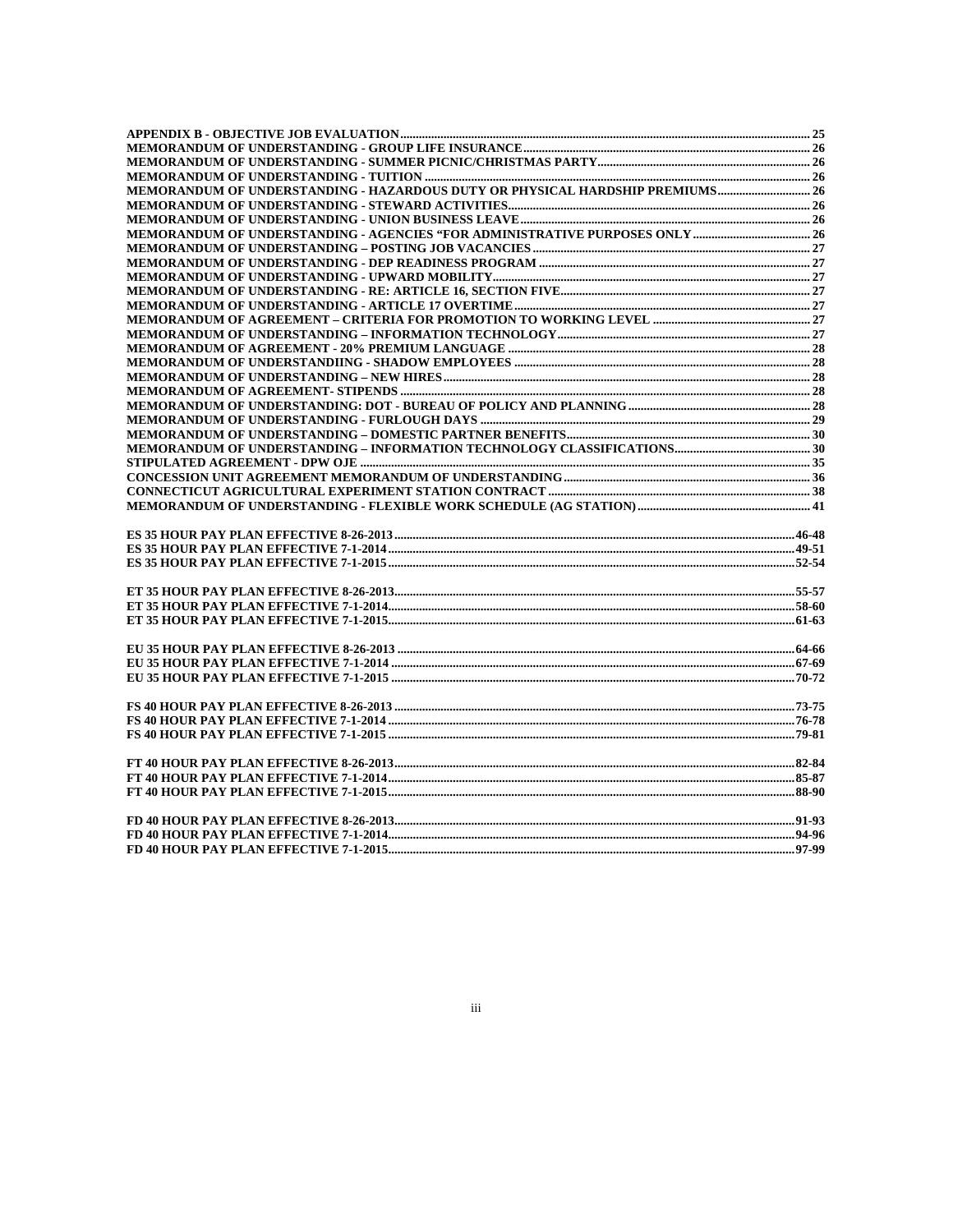## **PREAMBLE**

The STATE OF CONNECTICUT, hereinafter called "the State," acting by and through the Office of Labor Relations, and CONNECTICUT STATE EMPLOYEES ASSOCIATION, hereinafter called "the Union," agree as follows:

# **ARTICLE 1 - RECOGNITION**

**Section One.** The State of Connecticut recognizes the Connecticut State Employees Association as the exclusive bargaining representative of State employees whose job titles are placed in the certification of the Engineering, Scientific and Technical Unit (P-4), subject to such exemptions, modifications or clarifications of the Unit as provided for under 5-270 C. G. S. or as agreed to by the parties.

**Section Two.** This Agreement shall cover only those employees whose job titles fall within the certification above. It shall not apply to non-permanent employees who are appointed to nonpermanent temporary, emergency, or seasonal positions nor to durational positions of six (6) months or less, Employees appointed originally on a provisional basis and/or employees appointed to durational positions established for six (6) months or more shall be covered by this agreement but shall have no right to appeal from termination due to expiration of position or failure to successfully complete the required examination process.

Section Three. Provisional employees are employees who are initially appointed to permanent positions pending state examination or examination results. Provisional appointees are subject to the requirements of the merit system in all respects, including but not limited to certification from an examination list and completion of the working test period. Permanent appointment is contingent upon meeting all said requirements, and failure to do so will result in termination of employment without right of appeal except as provided by the merit system. In all other respects, provisional employees are subject to the provisions of this Agreement and can utilize all benefits as if they were initially appointed as permanent full-time employees. Seniority shall be retroactive to the date of last hire upon successful completion of the working test period.

**Section Four.** A temporary employee is defined as an employee who is hired to fill a temporary, durational or emergency position of six (6) months duration or the length of leave of absence of the employee replaced, whichever is longer. Due to the nature of temporary employment, temporary employees cannot be guaranteed continued employment beyond the termination date of the appointment. Termination is therefore without right of appeal. In other respects, this Agreement shall apply to a temporary employee after completion of six (6) months of continuous service.

## **ARTICLE 2 - ENTIRE AGREEMENT**

This Agreement, upon legislative approval, supersedes and cancels all prior practices and agreement, whether written or oral, unless expressly stated to the contrary herein, and constitutes the complete and entire agreement between the parties and concludes collective bargaining for its term.

The parties acknowledge that during the negotiations which resulted in this Agreement, each had the unlimited right and opportunity to make demands and proposals with respect to any subject or matter not removed by law from the area of collective bargaining, and that the understanding and agreements arrived at by the parties after the exercise of that right and opportunity are set forth in this Agreement. Therefore, the State and the Union, for the duration of this Agreement, each voluntarily and unqualifiedly waives the right, and each agrees that the other shall not be obligated, to bargain collectively with respect to any subject or matter referred to or covered in this Agreement, even though such subjects or matters may not have been within the knowledge or contemplation of either or/both of the parties at the time they negotiated or signed the Agreement.

The provisions of this Article are subject to the Miscellaneous Leave and Benefits Article, and no such provision shall be deemed to have been vitiated by reason of this Article.

## **ARTICLE 3 - NON-DISCRIMINATION AND AFFIRMATIVE ACTION**

Section One. The parties agree that neither shall discriminate against any employee, except on the basis of bona fide occupational qualifications.

**Section Two.** Neither party shall discriminate against an employee on the basis of membership or non-membership or lawful activity in behalf of the exclusive bargaining agent.

**Section Three.** The parties acknowledge the need for positive and aggressive affirmative action to redress the effects of past discrimination, if any, whether intentional or unintentional, to eliminate present discrimination, if any, to prevent further discrimination and to ensure equal opportunity in the application of this Agreement. The Affirmative Action Office (but not the grievance procedure) shall be the proper forum for problems, ripe or anticipated, which impact upon philosophy and/or directives of this section.

**Section Four.** The Employer will comply with the provisions of the Americans with Disabilities Act, 42 U.S.C. 2101, et seq. (ADA). Agency Labor Management Committees (not the grievance procedure) shall be the proper forum for discussion of problems or concerns identified by the Union; however, this shall not delay any actions taken to comply with the ADA.

# **ARTICLE 4 - NO STRIKES - NO LOCKOUTS**

**Section One.** Neither the Union nor any employee shall engage in a strike, sympathy strike, work stoppage, or other concerted withholding of services.

**Section Two.** The Union shall exert its best efforts to prevent or terminate any violation of Section One of this Article.

**Section Three.** Management shall ensure safety for employees required to cross picket lines.

**Section Four.** The employer agrees that during the life of this Agreement there shall be no lockouts.

#### **ARTICLE 5 - MANAGEMENT RIGHTS**

**Section One.** Except as otherwise limited by an express provision of this Agreement, the State reserves and retains, whether exercised or not, all the lawful and customary rights, powers and prerogatives of public management. Such rights include but are not limited to establishing standards of productivity and performance of its employees, determining the mission of an agency and the methods and means necessary, to fulfill that mission, including the contracting out of or the discontinuation of services, positions, or programs in whole or in part, the determination of the content of job classification, the appointment,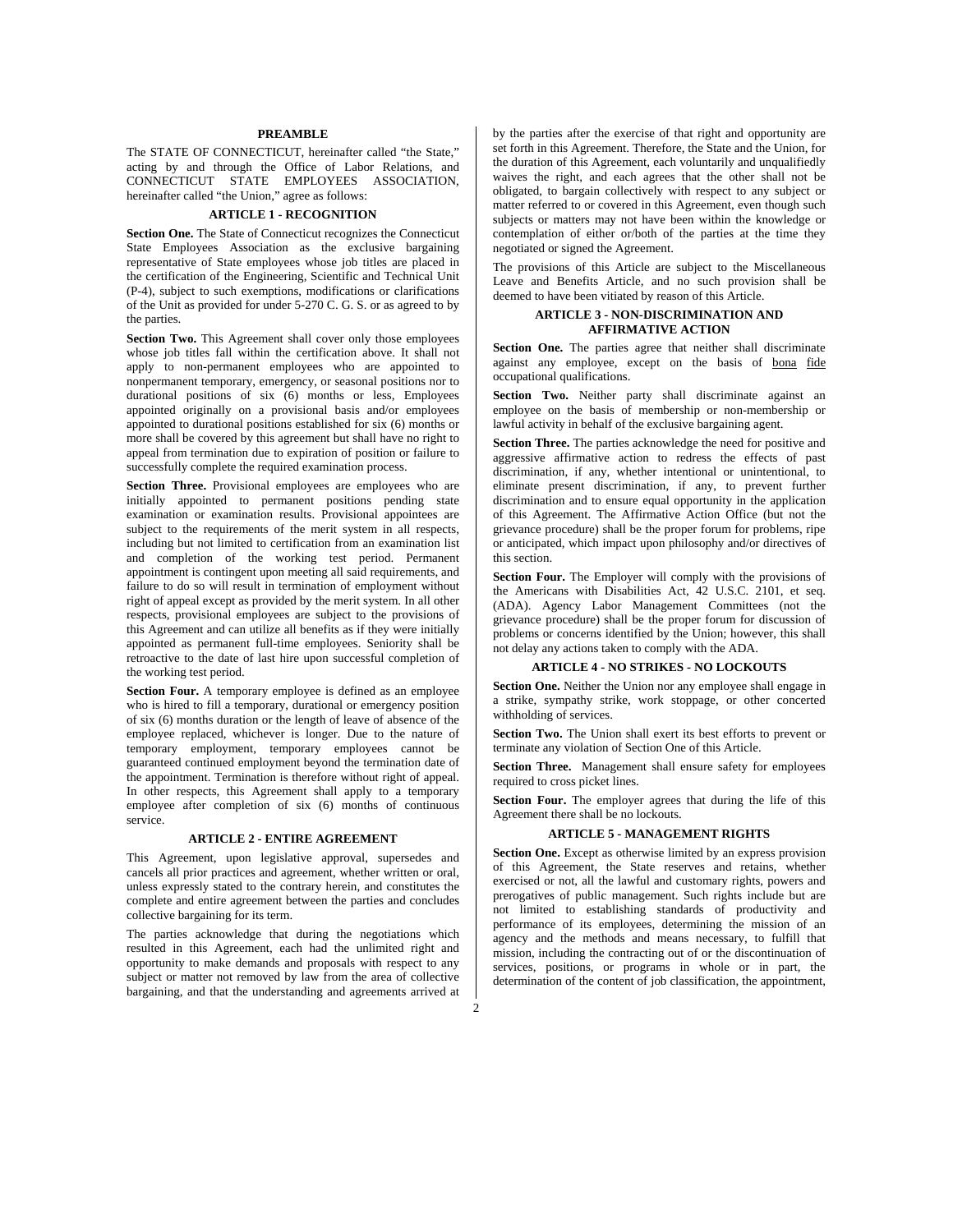promotion, assignment, direction and transfer of personnel; the suspension, demotion, discharge or any other appropriate action against its employees; the relief from duty of its employees because of lack of work or for other legitimate reasons; the establishment of reasonable work rules, and the taking of all necessary actions to carry out its mission in emergencies.

**Section Two.** Management, in the exercising of their management rights, recognizes there is a need to reflect a proper respect for the professional role of employees in this bargaining unit.

# **ARTICLE 6 - UNION SECURITY AND PAYROLL DEDUCTIONS**

Section One. During the life of this Agreement an employee retains the freedom of choice whether or not to become or remain a member of the Union.

**Section Two.** Union dues shall be deducted by the State employer biweekly from the paycheck of each employee who signs and remits to the State an authorization form. Such deduction shall be discontinued upon written request of an employee thirty (30) days in advance.

**Section Three.** Any employee who within thirty (30) days after initial employment in the bargaining unit covered by this Agreement fails to become a member of the Union or any employee whose Union membership is terminated for any reason or any employee who resigns from Union membership shall be required to pay an agency service fee under Section Four.

Section Four. The State shall deduct the agency service fee biweekly from the paycheck of each employee who is required under Section 5-280-A to pay such a fee as a condition of employment, provided, however, no such payment shall be required of an employee who objects to payments of such fee based on the tenets of a bona fide religious sect. The amount of agency service fee shall be equal to P-4 unit members' dues payable to the Union.

Section Five. The amount of dues or agency service fee deducted under this Article together with a list of employees shall be remitted to the Treasurer of the Union within a week after the payroll period in which such deduction is made together with a list of employees for whom any such deduction is made.

**Section Six.** No payroll deduction of dues or agency service fee shall be made from worker's compensation or for any payroll period in which earnings received are insufficient to cover the amount of deduction, nor shall such deductions be made from subsequent payrolls to cover the period in question (nonretroactive).

**Section Seven.** Payroll deduction of Union dues shall be discontinued for other employee organizations not parties to this Agreement.

**Section Eight.** The State employer shall continue its practice of payroll deductions as authorized by employees for purposes other than payment of Union dues or agency service fees, provided any such payroll deduction has been approved by the State in advance.

**Section Nine.** The Union shall indemnify the State for any liability or damages incurred by the State in compliance with this Section.

**Section Ten.** In accordance with those procedures promulgated by the Office of the State Comptroller the State shall allow for the voluntary payroll deduction of contributions for the Union's Policy political action fund.

# **ARTICLE 7 - UNION RIGHTS**

**Section One.** During the life of this Agreement, the State recognizes its duty to bargain with the exclusive representative on mandatory subjects of negotiation consistent with other parts of this contract and applicable statutes and administrative board decisions.

Section Two. Employer representatives shall deal exclusively with Union designated stewards or representatives in the processing of grievances, contract administration, or any other aspect of collective bargaining.

**Section Three.** The Union will furnish the employer with a list of up to thirty (30) stewards designated to represent the employees covered by this Agreement, specifying the assigned service area of each steward.

**Section Four. Access to Premises.** Union staff representatives shall be permitted to enter the facilities of an agency at any reasonable time for the purpose of discussing, processing or investigating grievances, or fulfilling the Union's role as collective bargaining agent, provided that they give advance notice to the appropriate designee and give advance notice of their presence immediately to the supervisor in charge of the unit to be visited and do not interfere with the performance of duties. Union designees shall not be permitted into secure areas, unless accompanied by a management designee, to investigate "on job" grievances, e.g. unsafe working conditions. An area will be provided for meetings between employees and Union designees. The Union and the State will cooperate in the application of this Section.

**Section Five. Role of Steward in Processing Grievances.** The steward will obtain permission from an appropriate agency designee when they desire to leave their work assignment to properly and expeditiously carry out their duties in connection with this Agreement. When contacting an employee, the steward will first report to and obtain permission from the employee's managerial designee and such permission will be granted unless the work situation or an emergency demands otherwise. If the managerial designee is unavailable, permission will be requested from the next higher level of management. Requests by stewards to meet with employees or by employees to meet with stewards, will state the name of the employee involved, his location, indicate the general nature of the Union business to be discussed, and approximate time that will be needed. Stewards thus engaged will report back to the managerial designee on completion of such duties and return to their job and will suffer no loss of pay or other benefits as a result thereof. The Union will cooperate in preventing abuse of this Section. The State will not inhibit time spent by stewards in processing grievances.

**Section Six. Bulletin Board.** The State will furnish reasonable bulletin board space in each facility where bargaining unit members are employed which the Union may use for its announcements. No abusive material shall be posted thereon, If a bulletin board cannot be furnished by the agency, space for a bulletin board will be provided.

Section Seven. Access to Information. The employer agrees to provide the Union, upon request and adequate notice, access to materials and information necessary for the Union to fulfill its statutory responsibility to administer this Agreement. The Union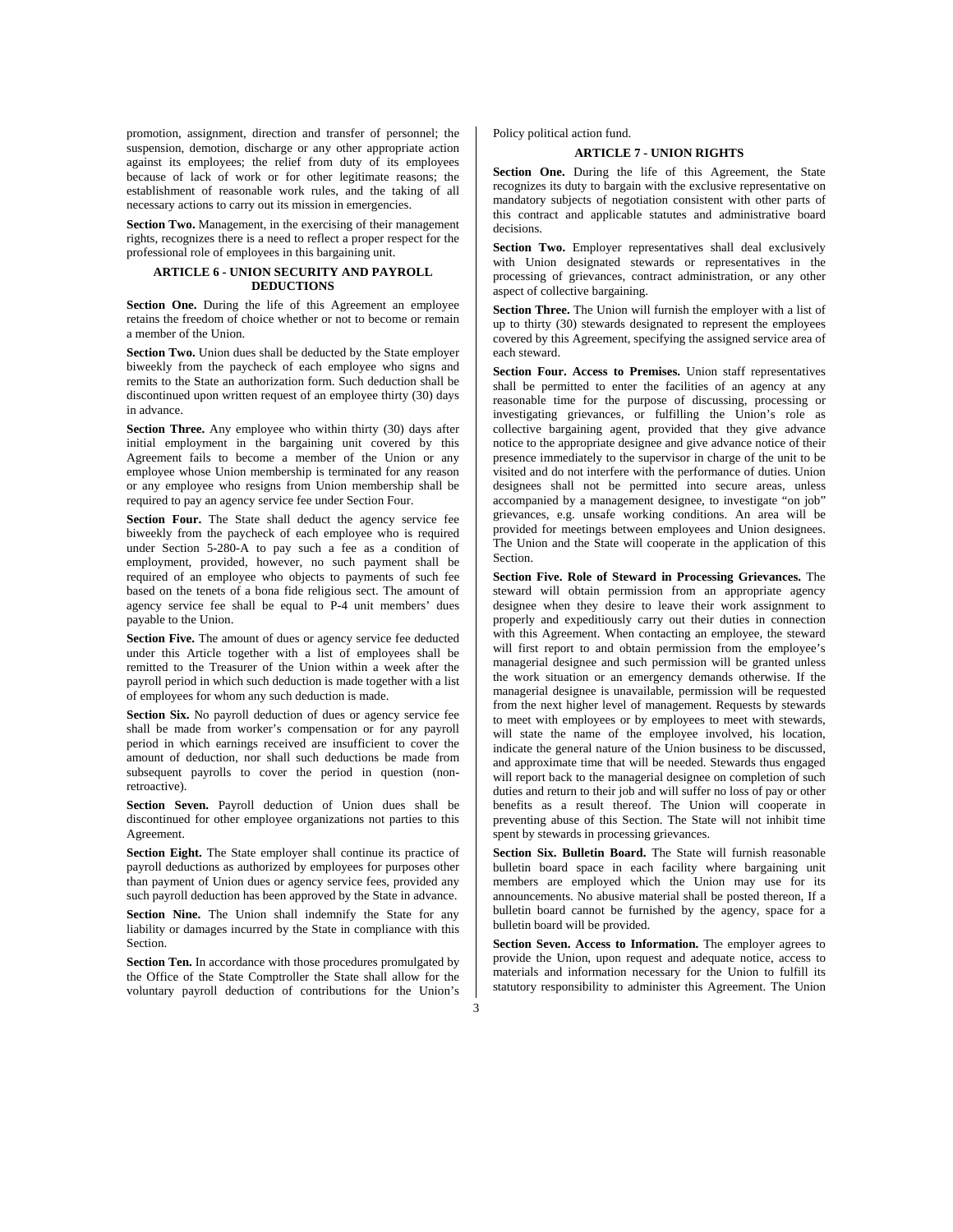shall reimburse the State for the expense and time spent for photocopying extensive information and otherwise as permitted under the State Freedom of Information Law.

#### **Section Eight. Union Business Leave.**

(a) Provided two (2) weeks written request indicating the nature of the business is submitted by the Union to the Office of Labor Relations, paid leave will be granted to Union designees except in the case of emergency. A bank of 2500 hours is established in each year of the contract for attendance at steward training, union conventions, legislative or administrative hearings or other legitimate union business, such as by-law meetings, executive sessions, etc. There will be unlimited carryover of unused bank time from one contract year to the succeeding contract year(s), but carryover past the expiration date is to be by mutual agreement. Time used for processing grievances shall not be charged to this bank of hours.

(b) An employee elected or appointed to a full-time office or position with the Union will be eligible for an unpaid leave of absence not to exceed one (1) year. An extension not to exceed one (1) additional year may be granted subject to the approval of the Director of the Office of Labor Relations. Upon return from such leave, the State employer shall offer said employee a position at least equal to the former position in pay, benefits and duties, with no loss of seniority, at the rates in force at the time of return from such leave. The employee shall be entitled to buy back retirement credits for that period of time specified above. Time utilized for this purpose shall not be charged to the bank of hours outlined in subsection (a) of this Section.

**Section Nine. Orientation and Training.** The Union will provide each new employee with a copy of the collective bargaining agreement then in force. The State will provide at least one (1) hour for the steward and any newly hired employee to meet during the first week of work. The State will notify the Union within forty-eight (48) hours of all new employees.

**Section Ten. Use of Telephones.** The State will allow stewards to use State telephones during the normal working hours concerning Union business, provided no additional costs are incurred by the State and such use is consistent with agency operational needs.

**Section Eleven. Stewardship.** The stewards shall have super seniority with respect to all other unit employees in regard to the following:

(a) Layoff - stewards shall be the last employees laid off in their agency.

(b) Transfers - No steward will be involuntarily transferred on an individual basis.

(c) Work Schedules - Stewards will not have their work schedules changed without their approval unless the steward has special skills needed by the agency.

**Section Twelve. Union Officers.** Union Officers shall enjoy the benefits of super seniority as provided in Section Eleven, subsection (a).

# **ARTICLE 8 - PERSONNEL RECORDS**

**Section One**. An employee's official personnel file or "personnel record" is defined as that which is maintained at the agency level, exclusive of any other file or record. In certain agencies, which do not maintain personnel files or records at the agency level, the official personnel file shall be that which is maintained at the institution level. In such cases, the employee shall be notified by letter, with copy to the Union, of the location of the official personnel file.

**Section Two.** An employee covered hereunder shall, on his/her request, be permitted to examine and copy, at his/her expense, all materials in his/her personnel file. Material that is barred from inspection by the employee as confidential or privileged under law shall not be placed nor shall remain in the official file. Time off for file inspection shall be allowed in accordance with existing agency practice provided, however, no employee shall be allowed less than one (1) hour. An employee shall be allowed to examine and copy, at his/her expense, all materials which he/she prepared and/or signed. The State employer reserves the right to require its designee to be present while such file is being inspected or copied. The Union may have access to any employee's records upon presentation of written authorization by the appropriate employee. The Union shall have access to any employee's records which are relevant to a pending arbitration case. The employer reserves the right to determine relevancy. Disputes concerning relevancy shall be resolved by the arbitrator.

Section Three. No derogatory material shall be placed in an employee's file unless the employee has had an opportunity to sign it and has received a concurrent copy. If the employee refuses to sign, a Union delegate shall sign indicating receipt prior to placement of the derogatory material in the file. Derogatory material which is not merged in the next service rating shall be considered void after two (2) years unless voided sooner or incorporated into an official disciplinary action. For purposes of this section, "voided" means that the document shall be marked "void for employment purposes" or placed in a separate file and shall not be used for any employment related purposes under this contract.

At any time an employee may file a written rebuttal to any derogatory material in his/her personnel file which will be placed in said file. An employee may file a grievance objecting to any derogatory material placed in his/her personnel file provided, however, no such grievance shall be arbitrable unless it is alleged by the State employer as just cause for discipline.

**Section Four.** This Article shall not be deemed to prohibit supervisors from maintaining written notes or records of an employee's performance. An employee shall receive a copy of his/her annual service rating or other written evaluation of his/her work performance concurrently with the placement of the service rating or other evaluation in his/her personnel file.

**Section Five.** No material from any source other than the official personnel file referred to in Section One above shall be used as the basis for any personnel matter which reflects negatively on an employee's record. However, the employer may merge information from other sources and place it into the official personnel file under the procedures applicable in Sections Two and Three.

#### **ARTICLE 9 - SERVICE RATINGS**

(a) The annual service rating shall be completed at least three (3) months prior to the employee's annual increase date and otherwise shall comply with Regulation 5-237-1. In the event that the annual rating is untimely, it may be retained but, shall not be used to deny the employee any benefit or wage adjustment to which he/she may otherwise be entitled. A service rating will be conducted by a supervisor, designated by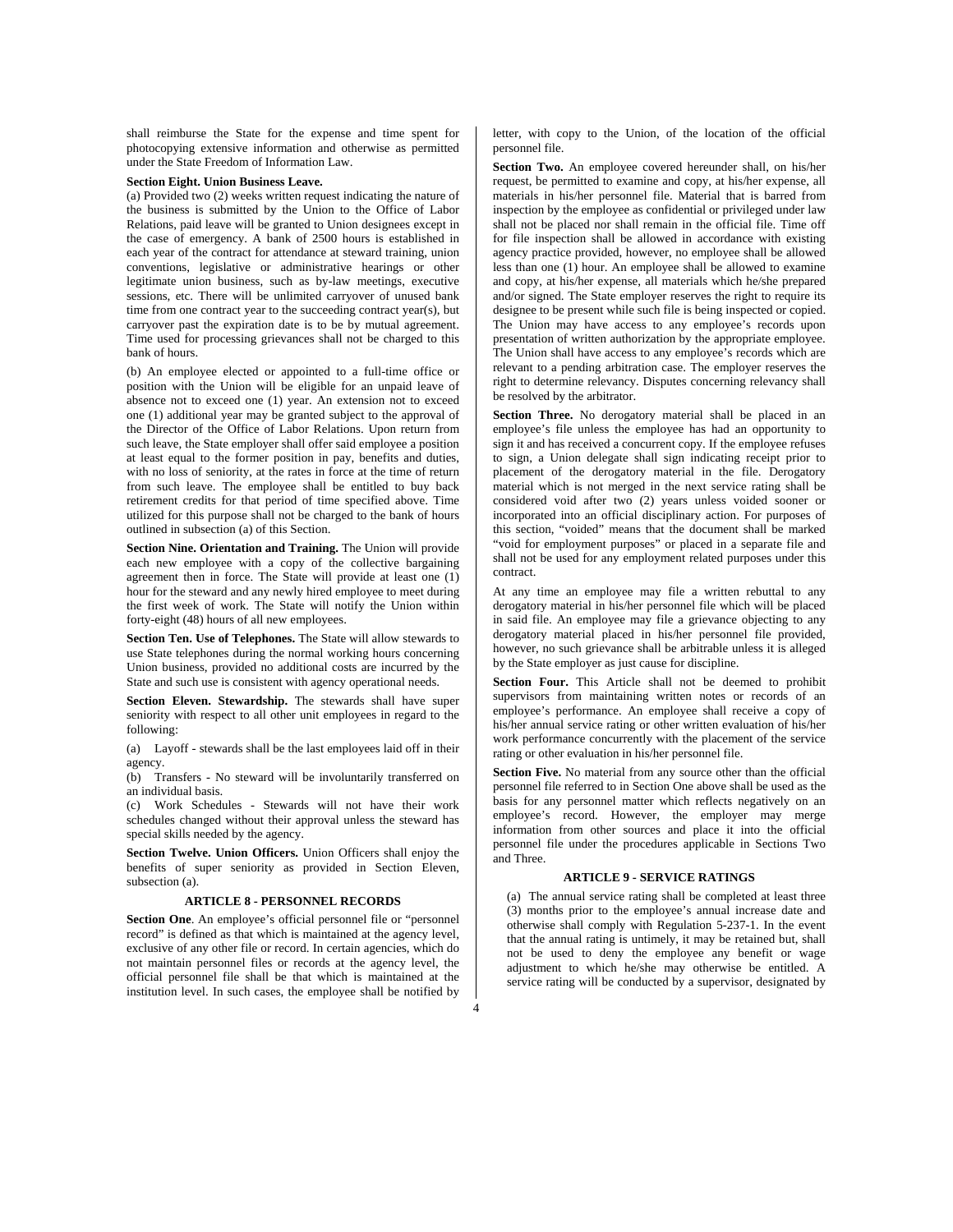management, who is familiar with the employee's work. When an employee is rated "fair" or "unsatisfactory" in any category, the rating supervisor shall state reasons and, if practicable, suggestions for improvements. All service ratings with any category rated fair or unsatisfactory must be discussed with the employee at an informal meeting to be scheduled by the rating supervisor, normally within seven (7) days after the employee has seen the report. An overall unsatisfactory rating (one category rating of "unsatisfactory" or two category ratings of "fair") may be considered grounds for denial of an annual increase. All bargaining unit employees shall be evaluated using the standard DAS evaluation form dated September 23, 2003.

(b) Disputes of service ratings where any single category is rated "fair" are not subject to appeal under the grievance procedure. Disputes over service ratings which are unsatisfactory as defined above may be subject to grievance and arbitration commencing at Step II. In any such arbitration, the arbitrator shall not substitute his/her judgment for that of the evaluator in applying the relevant evaluation standards unless the evaluator can be shown to have acted arbitrarily and capriciously.

## **ARTICLE 10 - TRAINING AND TUITION REIMBURSEMENT**

Section One. The employer recognizes its responsibility to provide relevant training for each new employee and continue onthe-job training, and the need for its employees to keep abreast of technological advancements in the various fields related to State government.

The State will make periodic reviews of its in-service training programs in order to update current courses and/or additional programs. When acquiring new technically advanced equipment or systems, the State will have as many employees as reasonably possible trained by the vendor or State Personnel skilled in the operation or application. Employees trained in the operation of new equipment or the installation of new systems may provide training to other employees as directed by management provided the employees concerned are personally able and capable. The State recognizes that certain benefits accrue both to the State and employee through the attendance at professional conferences and seminars and membership in professional organizations. The appointing authority or designee, working within the framework of budgetary constraints will support these activities and memberships when deemed appropriate and beneficial to all concerned. Management retains the right to determine training needs, programs, and procedures and to assign employees for training herein. Employees who attend may be requested to prepare reports and/or make presentation on the event and/or information acquired.

**Section Two.** A joint Professional Conference and Workshop Committee shall administer a fund for defraying expenses incurred for attendance by permanent employees at professional seminars, workshops or conferences. The Committee shall be comprised of two (2) representatives from both the State and Union. Effective July 1, 2005, the Professional Conference and Workshop may reimburse employees for on-line professional seminars, workshops or conferences so as long as the requests by employees are substantially similar to requests that have been approved by the Professional Conference and Workshop Committee on an attendance basis for such professional seminars, workshops or conferences.

Time off for attendance by members at committee meetings will be without loss of pay or benefits on the condition that such attendance will not exceed one (1) day per month of release. The committee may develop procedures as are necessary to administer the process consistent with the contract and law. The actions or non-actions of the committee are not precedent setting nor are they subject to collateral attack in any forum.

Requests for use of the fund shall, after approval by the appointing authority, be submitted to the committee for action at least three (3) weeks in advance. Approval by the appointing authority will not be unreasonably denied. Denial, when determined, shall be explained in a written memorandum. An unreasonable denial of any employee's request may be appealable to the Office of Labor Relations. The Office of Labor Relations shall respond to the appeal within five (5) working days. Upon approval by the Committee, the Agency Head shall forward the request to the Comptroller at least two (2) weeks in advance of the date of attendance. Agricultural Station employees eligible for expense reimbursement under Addendum Article 10 are not eligible to participate in the Workshop Conference Fund and vice-versa.

There shall be seventy thousand dollars (\$70,000) appropriated to the fund each contract year. There will be unlimited carryover of unused funds from one contract year to the succeeding contract year(s) but the fund will automatically expire upon expiration of the contract.

Each eligible employee shall be entitled to a maximum of six hundred dollars (\$600) reimbursement per contract year toward the cost of fees, travel, food and/or lodging related to attendance at such events. Notwithstanding the above mentioned maximum, an employee may use the fund once in a two (2) year period for an expenditure in excess of six hundred dollars (\$600) but not greater than one thousand two hundred dollars (\$1200) or the employee may use the fund for a one-time usage of one thousand eight hundred dollars (\$1800) during the contract term. Use of the fund for expenditures of less than six hundred dollars (\$600) will not entitle the employee to use the fund for an additional expenditure in excess of six hundred dollars (\$600) in any two-year period (no carryover credit). Reimbursement shall he consistent with standard state travel regulations. Employees who attend training herein will continue to receive regular pay and benefits.

**Section Three.** The State shall allocate one hundred forty thousand (\$140,000) in each year of the contract for the tuition reimbursement program. Courses from accredited institutions of higher learning will be eligible for this reimbursement inclusive of long distance learning courses. There will be unlimited carryover of unused moneys in fund from one contract year to the next. Funds will automatically expire upon expiration of the contract.

The maximum reimbursement rate shall be 75% of the per-credit rate for undergraduate and graduate courses at the University of Connecticut at Storrs inclusive of fees. No employee may be eligible for reimbursement for more than three (3) courses or twelve (12) credits in each year of the contract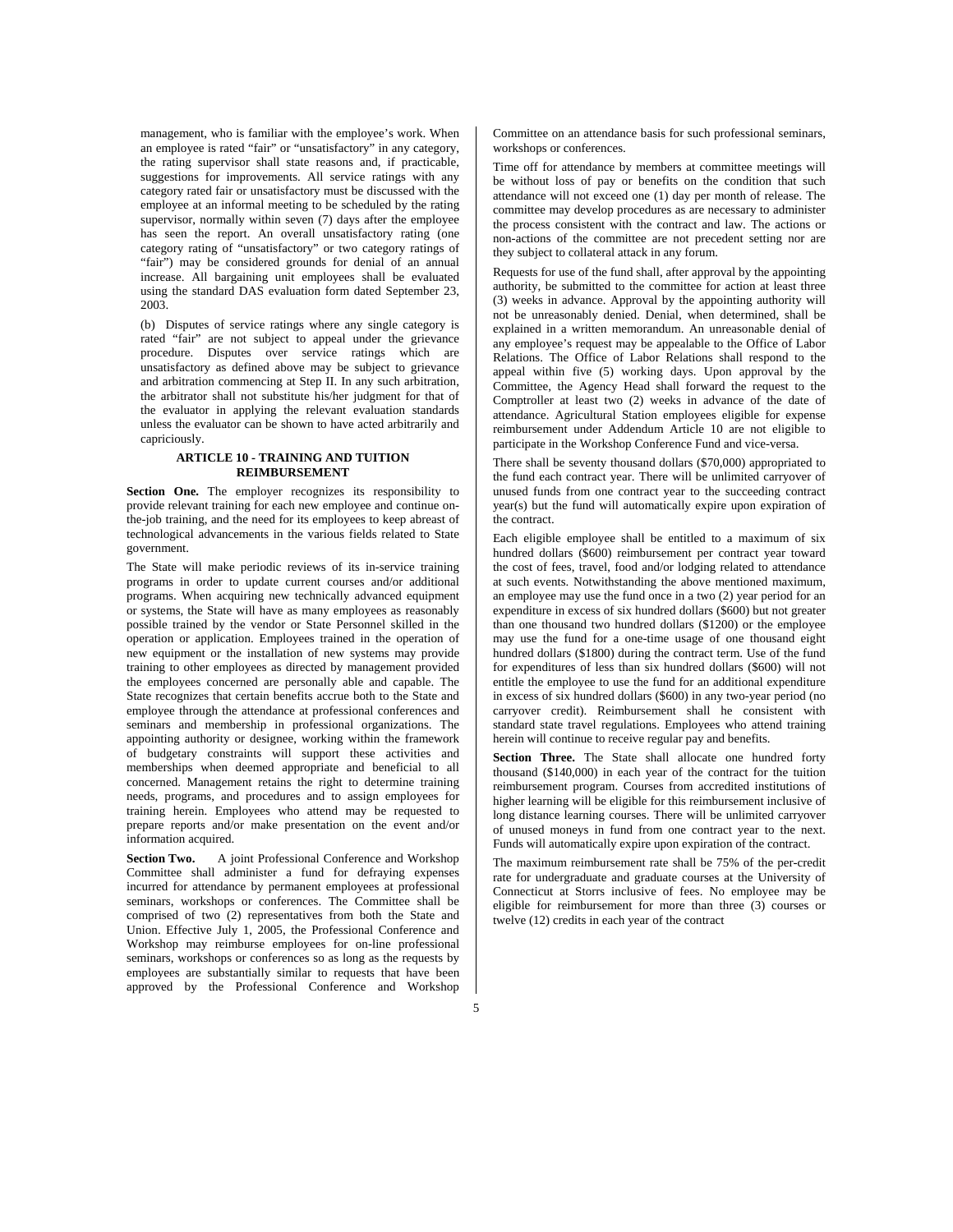## **ARTICLE 11 - WORKING-TEST PERIOD**

**Section One.** The Working Test Period shall be deemed an extension of the examination process. Therefore, a determination of unsatisfactory performance during a Working Test Period shall be tantamount to a failure of the competitive exam.

**Section Two.** Working Test Periods for classes covered by this Agreement established by the Commissioner of Administrative Services under Section 5-230 or 5-234, and in force on the effective date of this Agreement shall remain in force for the life of this Agreement. The previous sentence notwithstanding, the parties acting through the Labor Management Committee will explore the feasibility of demonstration of working test periods of shorter or longer duration.

**Section Three.** The Working Test Period may, with the approval of the Commissioner of Administrative Services or designee, be extended on an individual basis for a definite period of time not to exceed six (6) months.

**Section Four.** Failure of a promotional Working Test Period shall be subject to the grievance procedure through Step III provided, however, that the burden shall be on the employee to show patent unfairness of the Working Test Period due to evaluator bias or variance from the pertinent job specification, and further provided this provision shall be deemed subordinate to Article 15 in cases of discipline, suspension, demotion and dismissal, other than demotion under Article 11, Section Five.

**Section Five.** If an employee fails a promotional Working Test Period within the same agency, the employee must be returned to his/her previous position without any loss of benefits or seniority. If an employee fails a promotional Working Test Period in another agency, the employee shall be returned to the position he/she last held in the agency from which he/she was transferred without loss of benefits or seniority. Should an employee be transferred in the same class from one agency to another, a six (6) month Working Test Period will be served. If the employee fails said Working Test Period, he/she shall be returned to his/her previous position without any loss of benefits or seniority. Failure of the Working Test Period in this instance shall not be subject to the grievance and arbitration procedure.

#### **Section Six.**

(a) Upon appointment from the certified list, an employee who was provisionally promoted shall have up to, but not more than, three (3) months of such service credited toward meeting the Working Test Period requirements, provided that such service has been satisfactory in the judgment of the appointing authority. The provisions of this section will be extended to an employee serving in a temporary service in a higher class status who is appointed to a position in that classification from a certified list.

(b) A permanent employee who is provisionally promoted shall be paid at the rate for the higher class as if permanently promoted thereto.

## **ARTICLE 12 - SENIORITY**

Section One. Seniority for all purposes within this Agreement shall be defined as total length of State service including war service.

**Section Two.** Seniority shall not be computed until after completion of the initial working test period. Upon successful completion of the working test period, seniority shall be retroactively applied to include such service as described in Section One.

**Section Three.** State service while working in a trainee class shall not accrue until permanent appointment after successful completion of the training, whereupon it shall be retroactively applied to include such service.

## **ARTICLE 13 - ORDER OF LAYOFF AND REEMPLOYMENT**

Section One. A layoff is defined as the involuntary, nondisciplinary separation of an employee from State service because of lack of work, economic necessity, insufficient appropriation, departmental reorganization or abolition of position.

Section Two. For purposes of layoff selection within a classification, seniority as defined in Article 12 shall prevail.

1. In agencies with multiple facilities or regions, the least senior in the facility or region, by classification, shall be selected for layoff. Under this Agreement, only the Department of Transportation and the Department of Environmental Protection shall be considered to have multiple facilities or regions. In the Department of Transportation, the regions shall be defined as the District offices, the DOT headquarters and the Rocky Hill Laboratory. In the Department of Environmental Protection, the regions shall be defined as DEP headquarters and its satellite offices in the Hartford area, and the field.

2. In all other agencies under this Agreement, the least senior by classification shall be selected for layoff.

In the event of a layoff within a job classification, temporary employees and employees who have not completed their Initial Work Test Period shall be laid off first and shall not have bumping rights.

If the seniority of two or more employees is exactly the same, priority for layoff and recall shall be determined by the lower employee number.

Section Three. When the employing agency determines a layoff is necessary, the agency will identify the specific individuals by job classification to be impacted. The incumbent(s) within these classes shall be provided written notice of layoff at least six (6) weeks prior to the layoff date. A copy of the notice will be simultaneously provided to the Union.

The agency shall arrange, in lieu of layoff, to have the employee(s) assigned to a funded, approved vacancy in the same or comparable classification within the Agency. If no such vacancy is available, the employee may exercise bumping rights to which he or she is eligible.

During the six (6) week notice period referenced above, the employer shall meet with the Union to discuss possible alternatives to the layoff(s).

Within two (2) weeks of the notice referenced above, the employee shall provide written notice whether he/she elects to exercise bumping rights or accept layoff. Such election shall be binding on the employee. Failure to make an election shall constitute a waiver of bumping rights.

**Section Four. Bumping.** In lieu of layoff an employee electing an option to bump shall exercise such bump as follows: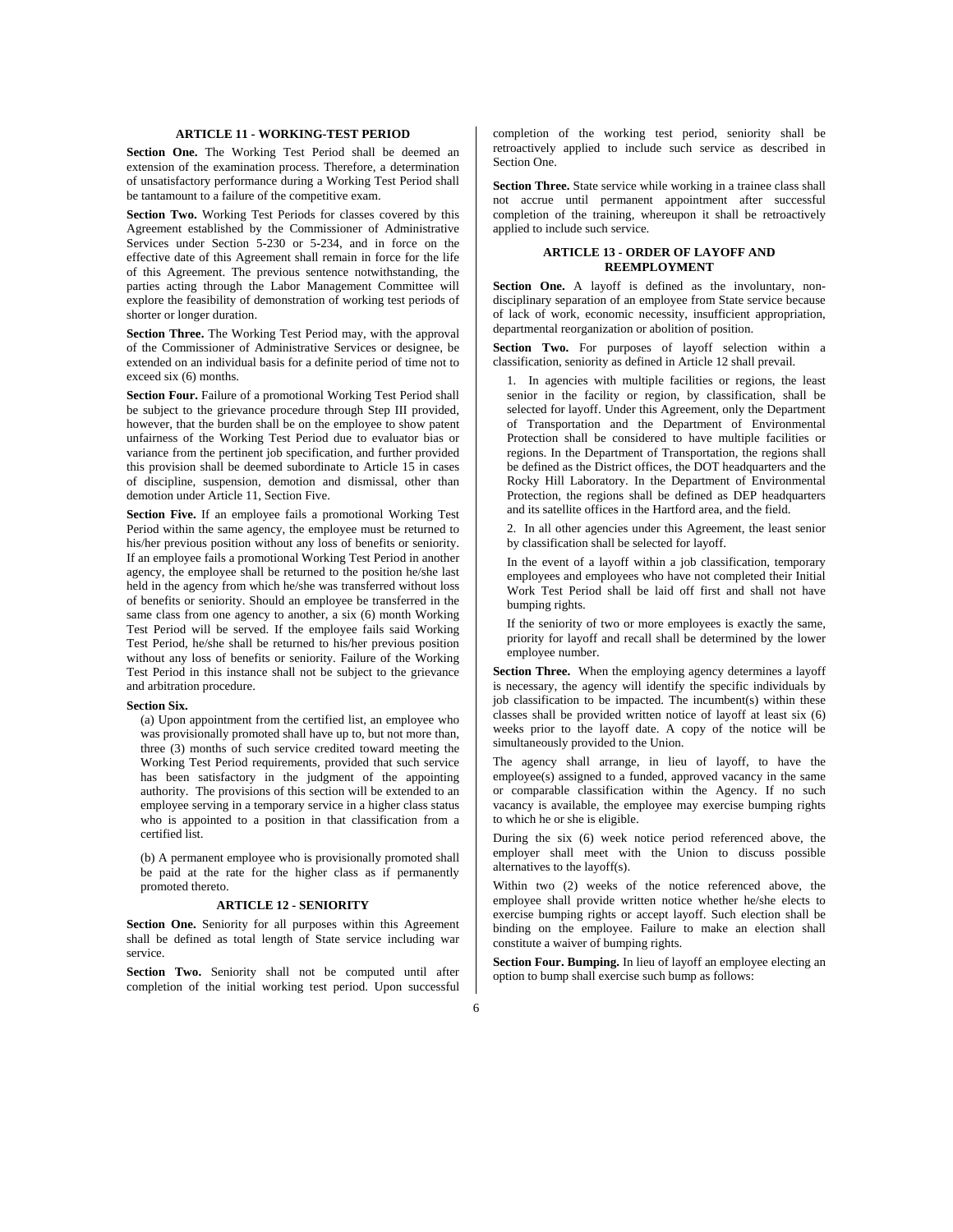1. The employee shall bump the employee with the least seniority in the same classification [and same specific orientation (parenthetical)] within the Agency. In the event there is no less senior employee in the classification item 2 shall be followed.

2. The employee shall bump the least senior employee in the next lower class within the classification series within the Agency. The bump shall proceed through the classification series if so required.

3. The employee shall bump the least senior employee in a comparable classification or within a comparable classification series within the Agency.

4. Information Technology personnel (titles) may bump across agency lines provided no bump in number 1 or 2 was available. An Information Technology individual bumping across agency lines must be capable of working with the data system in use.

When addressing questions of positions to be considered as comparable the comparability listings promulgated by the Department of Administrative Services (DAS) dated October 1995 shall be utilized. As new classifications are established or existing classifications are restructured DAS shall identify the proper and appropriate comparability for these new/restructured classes using the same or similar criteria utilized for the October 1995 comparability tables.

The employee who is displaced by the employee noticed for layoff shall have the same bumping rights as described above. However, such rights must be elected within two (2) workdays of notice of being bumped.

In all cases the bumper shall be paid for services in a lower class as provided for in Regulation 5-239-2(f).

**Section Five. Reemployment List.** The names of permanent employees who are eligible for reemployment shall be arranged on appropriate reemployment lists in order of seniority in State service, and shall remain thereon for a period of three (3) years.

Employees shall be entitled to specify for placement on the reemployment list for any or all classes in which they formerly had permanent status or which are deemed comparable. In the event that an employee is appointed to a position from a reemployment list but such position is in a lower salary group than the class or classes for which his/her name is entered upon a reemployment list, he/she shall remain eligible for certification from the latter list.

An employee appointed from a reemployment list to a position in his/her former salary group will be appointed at the same step in such group as he/she held when he/she last worked in State service. An employee so appointed to a position in a lower salary group will be appointed at the same step in the lower salary group as he/she held when he/she last worked in State service.

There shall be no appointment from outside State service until laid off employees eligible for rehire and qualified for the position involved are offered reemployment.

**Section Six. Impact on Contracting Out.** During the life of this Agreement, no full-time permanent employee will be laid off as a direct consequence of the exercise by the State employer of its right to contract out.

The State employer will be deemed in compliance with this section if:

1. the employee is offered a transfer to the same or similar position which in the employer's judgment he/she is qualified to perform, with no reduction in pay; or

2. the employer offers to train an employee for a position which reasonably appears to be suitable based on the employee's qualifications and skills. There shall be no reduction in pay during the training period.

Before any bargaining unit work is contracted out after a layoff, the Union shall be given a written notice of the work contemplated for contracting out.

Before work is contracted out after a layoff, employees shall be recalled as follows:

1. When the work contemplated for contracting out has been previously satisfactory performed by the employee, and he/she is still capable of performing such work without additional training.

The agency shall have no obligation to continue the employment of such an individual beyond the time required in the original proposal to contract out the work so performed.

Sunset Clause: The provisions of this Section (Six) expire automatically upon termination of the Agreement. Either party may renegotiate for the inclusion of this provision or any modification thereof in any successor agreement.

# **ARTICLE 14 - GRIEVANCE PROCEDURE**

**Section One. Definition. Grievance.** A grievance is defined as, and limited to, a written complaint involving an alleged violation or a dispute involving the application or interpretation of a specific provision of this Agreement.

**Section Two. Format.** Grievances shall be filed on mutually agreed forms which specify: (a) the facts; (b) the issue; (c) the date of the violation alleged; (d) the controlling contract provision; (e) the remedy or relief sought.

In the event a form filed is unclear or incomplete and not in compliance with this Section, the State employer shall make his/her best efforts to handle the grievance as he/she understands it.

**Section Three.** A Union representative, with or without the aggrieved employee, may submit a grievance, and the Union may in appropriate cases submit an "institutional" or "general" grievance on its own behalf. "Institutional" or "general" grievances which affect more than one State agency shall be filed directly to Step III within the period specified in Section Five. When an individual employee or group of employees elects to submit a grievance without Union representation, the Union's representative or steward shall be notified of the pending grievance, shall be provided a copy thereof, and shall have the right to be present at any discussion of the grievance, except that if the employee does not wish to have the steward present, the steward shall not attend the meeting but shall be provided with a copy of the written response to the grievance. The steward shall be entitled to receive from the employer all documents pertinent to the disposition of the grievance and to file statements of position.

**Section Four. Informal Resolutions.** The grievance procedure outlined herein is designed to facilitate resolution of disputes at the lowest possible level of the procedure. It is, therefore, urged that the parties attempt informal resolution of all disputes and avoid the formal procedures.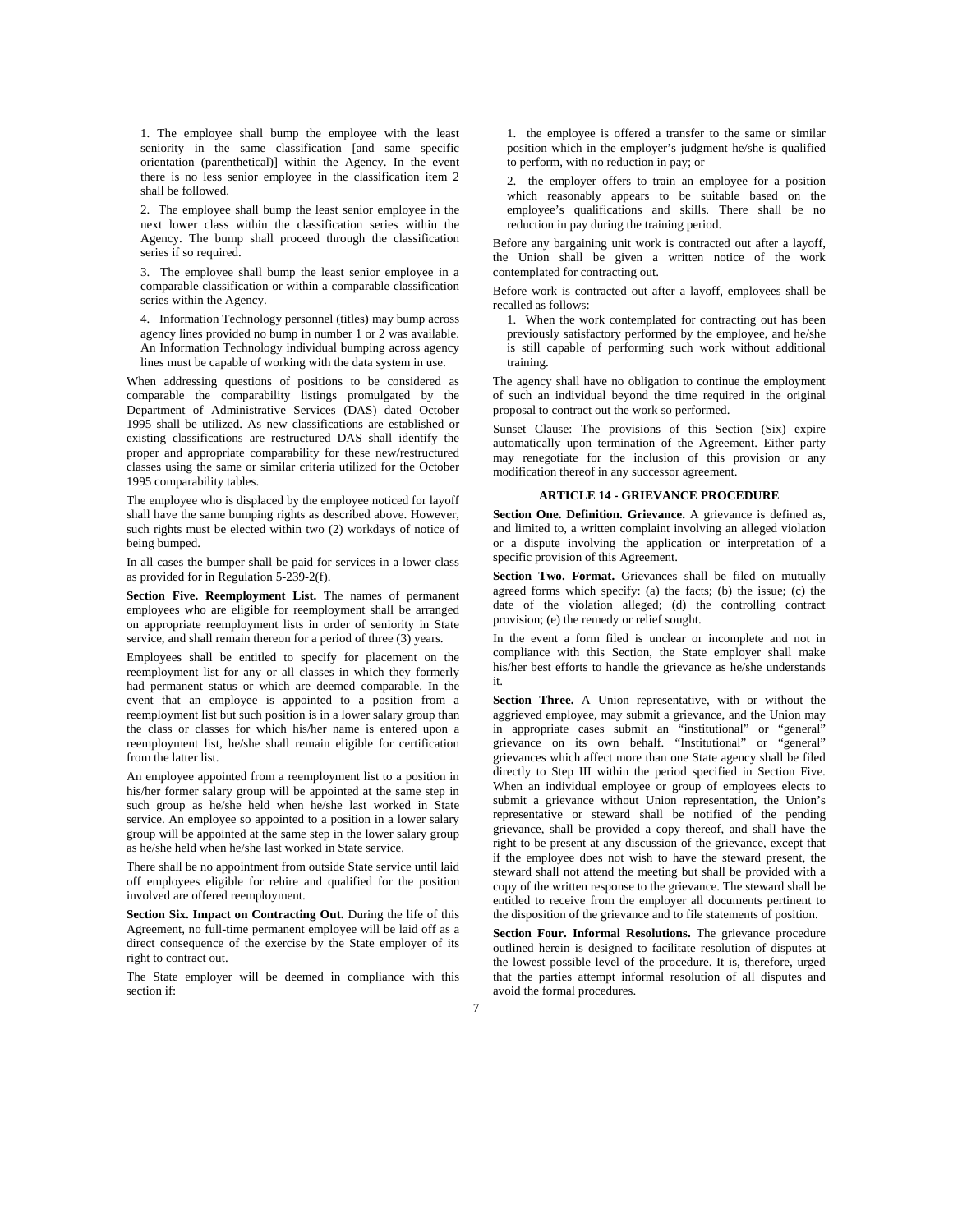**Section Five.** A grievance shall be deemed waived unless submitted to the first step of the grievance procedure as applicable herein within thirty (30) days from the date the grievant or any Union representative or steward knew or through reasonable diligence should have known of the cause of the grievance. In determining whether a grievance shall be deemed arbitrable when a jurisdictional issue is raised as a bar to arbitrability, the arbitrator shall apply the guidelines embodied in the "Steelworkers Trilogy."

### **Section Six. The Grievance Procedure.**

**Step I.** A grievance may be submitted within the period specified in Section Five to the employee's first supervisor in the chain of command who is outside the bargaining unit. Such supervisor shall meet with the Union representative and/or the grievant and issue a written response within seven (7) days after such meeting but not later than ten (10) days after the submission of the Grievance.

**Step II. Agency Head or Designee.** When the answer at Step I does not resolve the grievance or when the parties agree that the issue is more properly addressed at Step II, the grievance shall be submitted by the Union representative and/or the grievant to the agency head or his/her designee within seven (7) days of the Step I response or, in the case of a grievance ripe for submission directly to Step II, within the period specified in Section Five. Within fourteen (14) days after receipt of the grievance, a meeting will be held with the employee and/or his/her representative and a written response issued within five (5) working days thereafter.

**Step III. Office of Labor Relations or Designee.** The parties acknowledge that orderly administration of the contract grievance procedure requires the Director of the Office of Labor Relations to play an active role in the contract grievance procedure. Accordingly, no grievance shall be deemed ripe for submission to arbitration unless and until the Director of the Office of Labor Relations or designee has had an opportunity to resolve the grievance. An unresolved grievance may be appealed to said Director within seven (7) days of the date of the Step II response, or, in the case of a grievance ripe for submission directly to Step III, within the period specified in Section Five. Said Director or his/her designated representative shall hold a conference within thirty (30) days of receipt of the grievance and issue a written response within fifteen (15) days of the conference.

**Arbitration.** Within ten (10) working days after the State's answer is due at Step III or if no conference is held within thirty (30) days, within seven (7) days after the expiration of the thirty (30) day period an unresolved grievance may be submitted to arbitration by the Union or by the State, but not by an individual employee(s), except that individual employees may submit to arbitration in cases of dismissal, demotion or suspension of not less than five (5) working days.

**Section Seven.** For the purpose of the time limits here under, "days" shall mean calendar days unless otherwise specified. The parties by mutual agreement may extend time limits or waive any or all of the steps herein before cited.

**Section Eight.** In the event the State Employer fails to answer a grievance within the time specified above or extended by mutual agreement, the grievance may be processed to the next higher level and the same time limits shall apply as if the State employees answer had been timely filed on the last day. The

grievant or the Union assents to the last attempted resolution by failing to appeal said decision in a timely manner, or by accepting said decision in writing.

## **Section Nine. Arbitration.**

This Section Nine addresses arbitration submission and scheduling. In prior P-4 contracts, there was a requirement for the arbitrator to be available to schedule the case within 60 days of appointment. This procedural provision was frequently not followed. The parties had a mutual concern over delays in getting arbitrations scheduled and conducted within a reasonable timeframe.

Effective July 1, 2001, the above referenced 60 day period was removed from section nine. In agreeing to this deletion the parties pledged a cooperative approach and effort to schedule arbitration hearings. To achieve the mutual goal of timely arbitration scheduling the parties through their respective designees shall meet monthly to schedule those grievances submitted for arbitration per section 9(a). This monthly scheduling meeting involves assigning the designated grievance(s) to the identified arbitrator on a date provided by that arbitrator as being available.

(a) Effective with the Legislative approval of this Collective Bargaining Agreement the parties shall agree as to whom the arbitrators will be to serve on the P-4 panel. An Arbitrator who is new to the P-4 panel may be removed from the panel by either party any time after he/she issues his/her first, second or third award, and be replaced with another jointly agreed upon arbitrator with the same conditions. If the arbitrator is not dropped after his/her third award, he/she will serve for the term of the Agreement. Notwithstanding the above the parties may by mutual agreement remove any arbitrator from the panel during the term of this Agreement.

The panel shall be scheduled to hear arbitration cases filed for hearing on a rotating basis, by alphabetical order, unless the parties agree to the contrary in any case. The parties may, by mutual agreement, combine any number of cases as may be practicable for hearing by one arbitrator.

Submission to arbitration shall be by letter, postage prepaid, addressed to the Office of Labor Relations. Submission to the arbitrator shall be by letter, postage prepaid, addressed to the mutually accepted arbitrator. The expenses for the arbitrator's services and for the hearing shall be shared equally by the State and the Union, or in dismissal or suspension cases where the Union is not a party, one-half the cost shall be borne by the party submitting to arbitration. Any expense incurred from cancellation or postponement of hearing shall be borne by the party requesting the cancellation or postponement, unless mutually agreed otherwise.

On grievances where the question of arbitrability has been raised by either party prior to the date of the actual appointment of the arbitrator, said arbitrator shall determine the issue of arbitrability prior to considering the merits of the issue. The parties may, by mutual agreement, have the issue on arbitrability heard separately with testimony on the merits conditional on the results of the arbitrability issue.

(b) The arbitration hearing shall not follow the formal rules of evidence unless the parties agree in advance, with the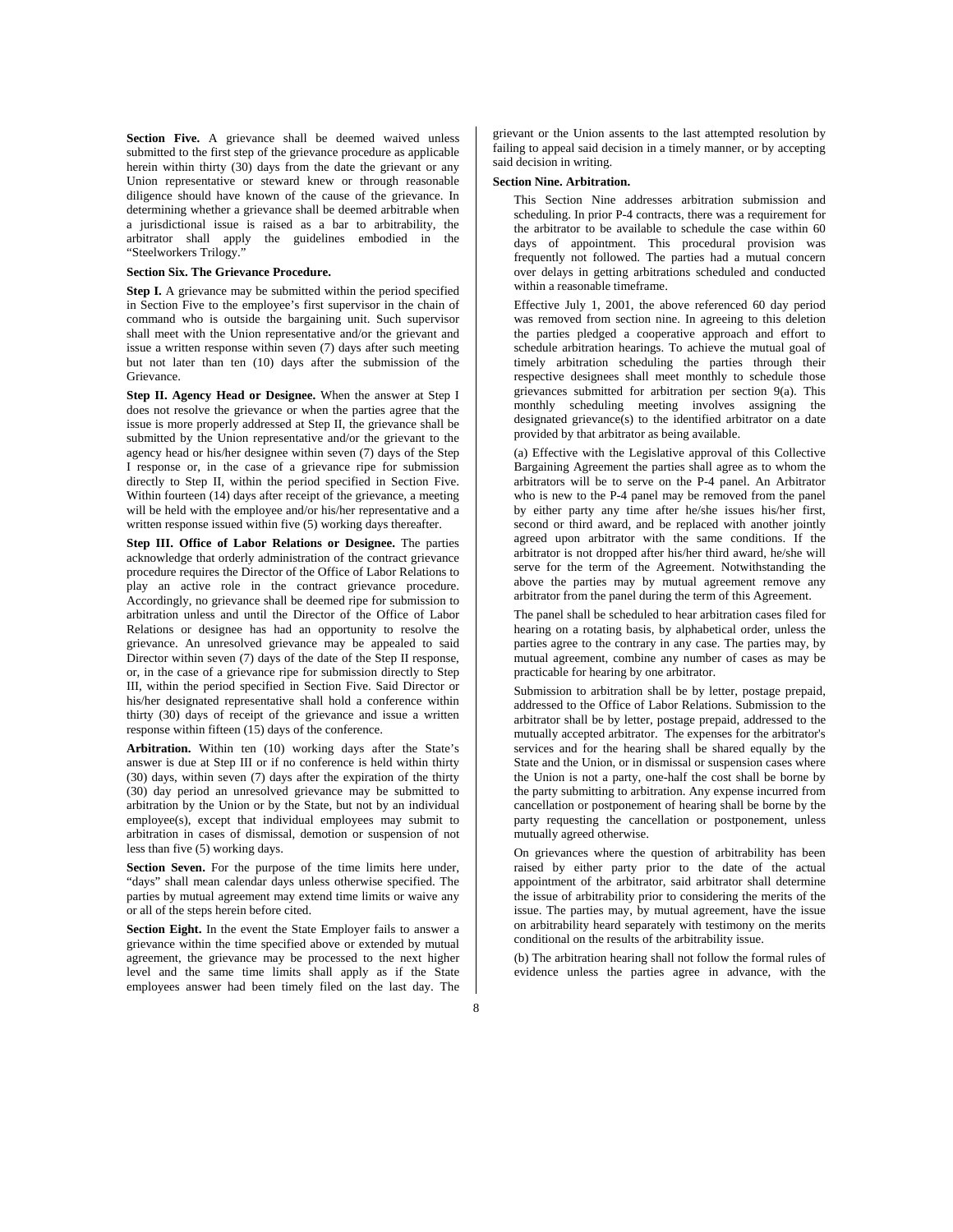concurrence of the arbitrator at or prior to the time of his/her appointment.

In cases of dismissals, demotions, or suspensions, in excess of five (5) days, either party may request the arbitrator to maintain a cassette recording of the hearing testimony. Costs of transcription shall be borne by the requesting party. A party requesting a stenographic transcript shall arrange for the stenographer and pay the cost thereof.

The State will continue its practice of paid leave time for witnesses of either party.

(c) The arbitrator shall have no power to add to, subtract from, alter, or modify this Agreement, nor to grant to either party matters which were not obtained in the bargaining process, nor to impose any remedy or right of relief for any period of time prior to the effective date of the Agreement, nor to grant pay retroactivity for more than thirty (30) calendar days prior to the date a grievance was submitted at Step I. The arbitrator shall render his/her decision in writing no later than thirty (30) calendar days after the conclusion of the hearing unless the parties jointly agree otherwise.

The arbitrator's decision shall be final and binding on the parties in accordance with the Connecticut General Statutes, Section 52- 418, provided, however, neither the submission of questions or arbitrability to any arbitrator in the first instance nor any voluntary submission shall be deemed to diminish scope of judicial review over arbitration awards, including awards on competent jurisdiction, to construe any such award as contravening the public interest.

Effective July 1, 2006, the following expedited process may be applied for dismissed employees. After the Step 3 decision, the matter may be submitted directly to a mutually agreed upon designated arbitrator, who has previously agreed to hold such hearings within thirty (30) calendar days. The arbitrator shall then hold the arbitration hearing within thirty (30) calendar days. The parties by mutual agreement may extend the time limits described above.

**Section Ten.** In addition to those exempted and unless specifically stated otherwise, the following matters shall not be subject to the grievance and arbitration procedure:

(a) dismissal of employees during the initial working test period;

(b) dismissal of non-permanent employees;

(c) the decision to lay off employees;

(d) classification and pay grade for newly created jobs; however, this clause shall not diminish the Union's right to negotiate on pay grades;

(e) those inherent management rights not restricted by a specific provision of this Agreement in any way, directly or indirectly.

(f) Disputes over unlawful discrimination shall be grievable, but shall not be arbitrable if a complaint is or has been filed with the CHRO arising from the same common nucleus of operative facts.

Section Eleven. Any grievance which occurred before July 1, 2005 shall be grieved under the prior contract provided that the time limits specified therein are adhered to.

#### **Section Twelve.**

(a) Safety grievances regarding physical facilities must first be

processed through Connecticut OSHA. If jurisdiction over the condition is declined by Connecticut OSHA, then the issue may be processed through the grievance and arbitration procedure. Grievances relating to matters other than physical facilities may be processed directly through the grievance and arbitration procedure.

(b) In any arbitration arising from a dispute over this Section, the arbitrator shall have the authority to direct the agency to correct the unsafe condition.

**Section Thirteen.** The conferences of the grievance procedure and arbitration hearings shall be closed to the public unless the parties mutually agree otherwise.

#### **ARTICLE 15 - DISCIPLINE, SUSPENSION, DEMOTION AND DISMISSAL**

**Section One.** No permanent employee in the classified service who has completed the working test period and no unclassified employee covered under 5-198(l) who has completed the working test period shall be demoted, suspended or dismissed, except for just cause. (The application of this Section to the employees of the Connecticut Agricultural Experiment Station is subject to the approval of the Station's Board of Control.)

**Section Two.** In the process of disciplining an employee, the employer representative shall meet with the Union representative and the employee to address the disciplinary situation, such meeting shall occur prior to the actual issuance of discipline. The employee retains the right to waive Union representation. Any disciplinary action must be preceded by adequate warning and opportunity for corrective action except in cases of serious misconduct. In all cases, the grievance will be submitted at Step III. By mutual agreement, a grievance under Section One may be expedited directly to arbitration.

Section Three. The State reserves the right to discipline or discharge employees for breach of the No Strike Article. An employee may grieve whether he/she participated in a violation of such Article directly to Step III. If, in an arbitration proceeding the employer establishes that the employee(s) breached the No Strike Article, the arbitrator shall not substitute his/her judgment for that of the employer as to the appropriateness of the discipline imposed.

**Section Four. Definitions and Procedures.** None of the following shall be imposed unless the corrective disciplinary step has been imposed except in cases of serious misconduct.

A. Suspension.

(a) An appointing authority may suspend an employee for just cause which may include, but is not restricted to misconduct, insubordination or neglect of duty.

(b) Within three (3) working days after imposing a suspension on an employee, the appointing authority shall give the employee written notice thereof which must:

- (1) State the reason;
- (2) State in concise language the acts or omissions upon which the suspension is based;
- (3) Give the effective dates;
- (4) Notify the employee that he/she may reply to the charge and notify him/her of his/her right to grieve.

(c) The appointing authority shall immediately report a suspension action to the Commissioner of Administrative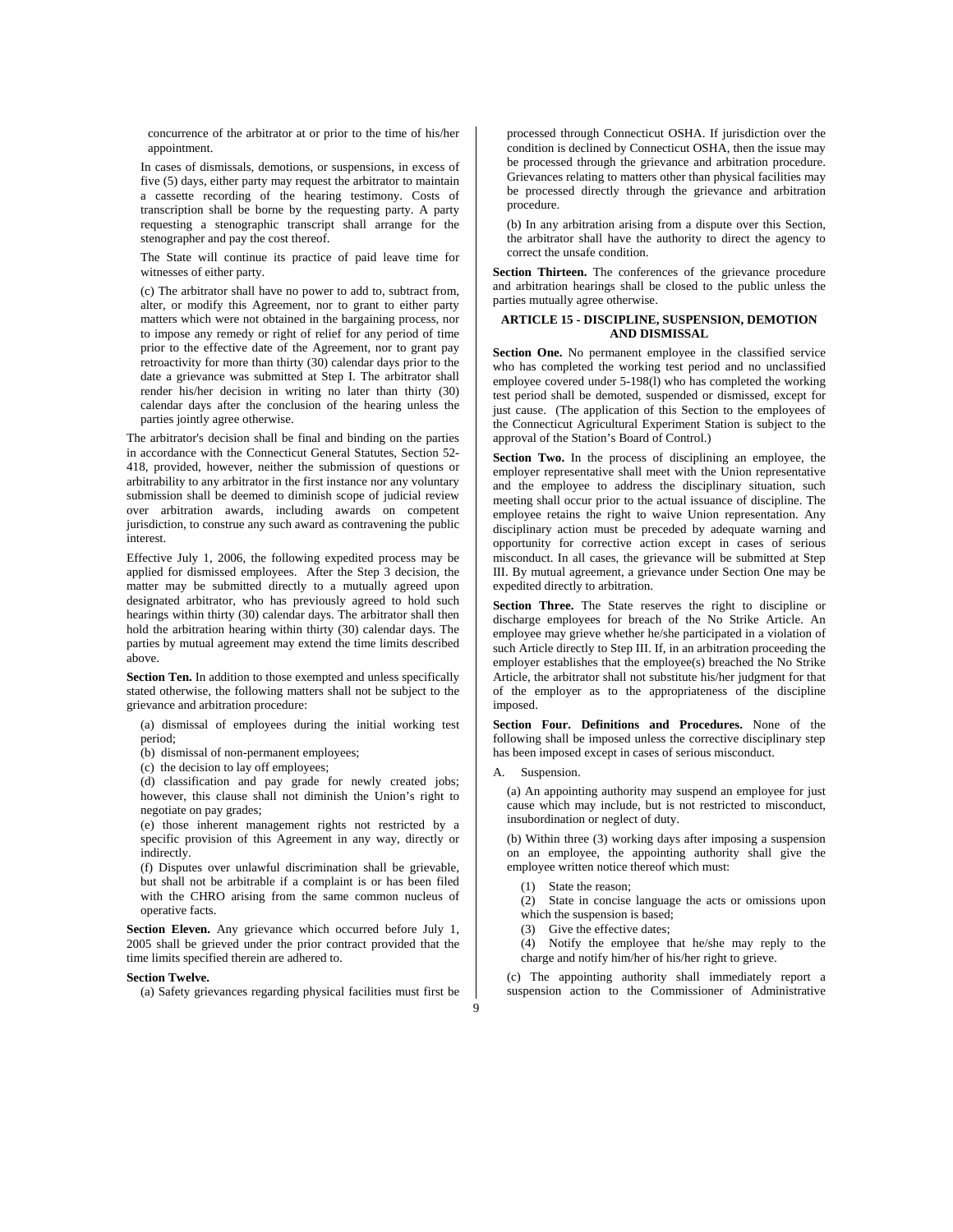Services on the prescribed form and shall attach a copy of the notice served on the employee.

(d) Suspensions may be without pay or with partial pay but may not exceed in the aggregate sixty (60) days in any one (1) calendar year.

### B. Demotion.

(a) An appointing authority may demote for sufficient and just cause. A demotion for reasons of inefficiency or incompetency shall be made not earlier than three (3) months after the satisfactory completion of a working test period.

(b) Notice. An appointing authority demoting an employee for reasons of inefficiency or incompetency shall give the employee written notice which must:

(1) Be at least two (2) weeks in advance of the effective date of the demotion, (2) State the cause and give reasons to support it, (3) Notify the employee of his/her right to grieve.

(c) Report of the demotion shall be immediately made to the Commissioner of Administrative Services on the prescribed form with a copy attached of the written notice given the employee.

(d) When demotion is an alternative to a layoff due to lack of work, lack of funds or abolition of position, or similar causes, the appointing authority shall give the employee written notice to that effect as far in advance of the effective date as is practicable, but not less than two (2) weeks. This notice shall also advise the employee of his/her right to grieve only on the grounds that the possible layoff was not in the order prescribed by this Agreement. The demotion shall be immediately reported to the Commissioner of Administrative Services with a copy of the notice to the employee attached.

(e) An appointing authority may arrange for the demotion of an employee to a lower class or grade for which he/she has the required qualifications at the request of the employee for his/her personal reasons either within the agency or by transfer to another agency. Report of such demotion shall be made to the Commissioner of Administrative Services together with a copy of the employee's written statement that the lower class or grade is acceptable to him/her.

(f) Rate of pay. Any employee demoted, except in lieu of layoff, to a lower class, grade or salary range shall be paid at that lower rate of pay which he/she would have arrived at had he/she been serving in the lower instead of in the higher position.

(g) If the employee's grievance is upheld, he/she shall be reinstated with full pay retroactive to the date of demotion and any notation of the demotion shall be removed from the employee's roster card.

C. Dismissal.

(a) An appointing authority may dismiss an employee with permanent status from the classified service when the good of the service will be served thereby. Just cause for considering the good of the service shall be based on, but not necessarily restricted to, incompetency, inefficiency, neglect of duty, or misconduct.

(b) The following may be considered causes for the dismissal of any employee. This listing is not to be construed as allinclusive.

(1) Prohibited political activity as defined in the regulation pertaining to political activity;

(2) Disloyalty to the government of the United States or of the State of Connecticut;

(3) Conviction of a crime;

(4) Offensive, indecent or abusive conduct towards the public, superiors, coworkers, inmates, or patients of State institutions;

(5) Two (2) successive unsatisfactory service ratings, if filed within two (2) years of each other;

(6) Fraud or collusion in connection with any examination or appointment in the classified service;

(7) Theft, willful neglect or misuse of any State fund, property, equipment, material or supplies, including State owned motor vehicles;

(8) Deliberate violation of any law, State regulation or agency rule;

(9) Absence without leave for five (5) or more working days or failure to return to duty within five (5) working days following authorized leave;

(10) Intoxication while on duty;

(11) Neglect of duty;

(12) Insubordination, including failure to work overtime if directed to do so;

(13) Engaging in any activity which is detrimental to the best interests of the agency or of the State.

(c) An appointing authority dismissing an employee shall give the employee written notice which shall;

(1) State the reason for dismissal;

(2) State in concise language the acts or omissions upon which the dismissal is based;

(3) State the effective date of the dismissal which shall be two (2) weeks from the date of the notice. Such advance notice need not be given in cases of serious misconduct by an employee affecting the public, the welfare, health, or safety of patients, inmates or State employees or the protection of State property;

(4) Notify the employee that he/she may reply to the dismissal, and notify him/her of his/her right to grieve.

(d) An appointing authority may, pending a determination on discipline to be imposed, place an employee on a leave of absence with pay. Such leave could continue through the predisciplinary and post-disciplinary procedure periods as described in Regulations 5-240-7a and 5-240-8a. The paid leave may be continued during the notice period prior to the effective date of dismissal.

**Section Five.** The grievance procedure shall be the exclusive forum for resolving disputes over disciplinary action and will supersede any pre-existing forums.

**Section Six. Employer Conduct for Discipline.** Whenever it becomes necessary to discipline an individual employee, the supervisor vested with said responsibility shall undertake said talks in a fashion calculated to apprise the employee of his/her shortcomings, while avoiding embarrassment and public display.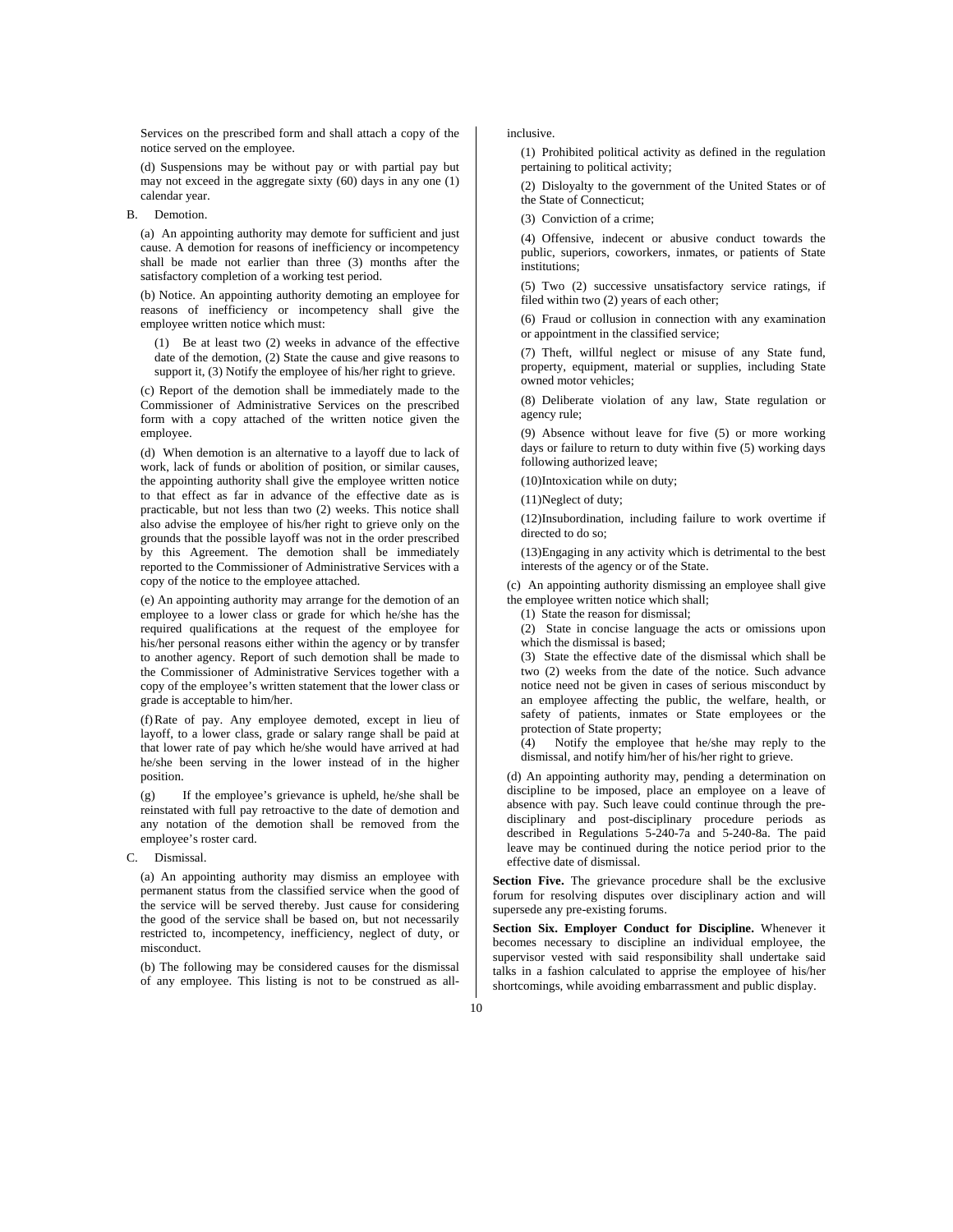**Section Seven. Interrogation.** An employee who is being interrogated concerning an incident or action which may subject him/her to disciplinary action shall be notified of his/her right to have a Union designee upon request, provided, however, this provision shall not delay completion of the interrogation in excess of forty-eight (48) hours, This provision shall be applicable to interrogation before, during, or after the filing of a charge against an employee or notification to the employee of disciplinary action. No employee shall be subject to discipline as a result of refusal to be a witness against himself/herself at any step of the grievance procedure. The provisions of this Section shall not be interpreted to prevent a supervisor from questioning an employee at the workplace

**Section Eight.** Whenever practicable, the investigation, interrogation or discipline of employees shall be scheduled in a manner intended to conform with the employee's work schedule, with a intent to avoid overtime. When any employee is called to appear at any time beyond his/her normal work time and actually testifies, he/she shall be deemed to be actually working. This provision shall not apply to shop stewards.

**Section Nine. Reprimands.** A written reprimand or a written record of an oral reprimand which is placed in an employee's official personnel file and which is not merged in the service rating next following shall be treated in accordance with the Personnel Record Article.

The parties agree that discipline should not be imposed without an investigation of the issue, notification of the charges, a description of the nature of the evidence and an opportunity for the member to respond. If the investigation results in no discipline, the employee and the Union shall be notified at the time that the decision is made by the employer.

#### **ARTICLE 16 - HOURS OF WORK**

**Section One.** The standard work week of all full-time employees shall be thirty-five (35) hours and five (5) days, normally Monday through Friday with regular starting and ending time between the hours of 7:00 A.M. to 5:00 P.M. for field personnel and 8:00 A.M. to 4:30 P.M. for office personnel, including a half-hour unpaid meal period.

A non-standard work week for full-time employees shall be an average of thirty-five (35) hours per week exclusive of meal-times over a specific time period.

An unscheduled work week for full-time employees shall be an average of thirty-five (35) hours per week exclusive of meal times with the starting and ending time and the number of days determined by the requirements of the position.

Current standard schedules and schedules which vary from the standard work week shall remain in effect until varied by the appointing authority. The establishment of non-standard or unscheduled work weeks or work schedules shall be made only to meet changing agency operational needs and only after advance approval by the Director of the Office of Labor Relations, prior consultation with the Union and not less than two (2) weeks advance notice to affect employees, except when: (a) the standard work week is being established; or (b) an emergency situation exists. For such exception, notification and/or consultation shall be made as soon as practicable. As soon as the emergency is alleviated, the employee shall revert to his/her regular schedule.

The employer has the right to establish permanent bona fide

second and third shifts. In the exercise of that right, the employer shall make every effort to staff those shifts with qualified volunteers. The establishment of permanent shifts is subject to the requirements and standards of paragraph 4 regarding changing agency operational needs, advance approval by the Director of the Office of Labor Relations, prior consultation with the Union, and the requirement with respect to two (2) weeks advance notice to affected employees.

Employees who are temporarily defined as the duration of the assignment or Project, but not more than six (6) months, assigned to work schedule different from the standard work schedule shall receive a premium of twenty percent (20%) of their straight time pay for all hours worked which are different from the standard schedule, or, shall be paid time and one-half in conformity with the requirements for overtime specified in the overtime article. The above is meant to apply to situation such as, but not limited to, Aragon Bridge or the Truck Weight Study but are not meant to apply to the Slattern case or Article 17, Section Five. Employees receiving this premium shall not be eligible to receive shift differential as provided for in Section Two.

# **40 Hour Workweek**

The Employer and the Union, through negotiations, may agree in writing to establish a forty (40) hour workweek. Either party may initiate these negotiations by notice to the other party of its interest in such negotiations. Issues unresolved by negotiations shall not be subject to the grievance or arbitration procedure. Forty (40) hour workweeks shall not be established unilaterally. A forty (40) hour schedule shall not be established with individual employees on a voluntary or compulsory basis without the agreement of the Union, as outlined above.

The Office of Labor Relations shall be the State's representative in all such negotiations. If an agreement is reached between the parties to implement a forty (40) hour workweek, such agreement may be implemented without any additional legislative approval required. Any such agreement requires the signature of the Director of Labor Relations and the Executive Director of the Union.

The parties may negotiate over any other schedule in excess of a thirty-five (35) hour workweek. Such negotiations will be governed by the procedure outlined above.

#### **Alternative Work Schedules For Employees Within The DOT Who Elected An Increased Workweek To 40 Hours**

The State and the Union agree that the DOT will review, on a case-by-case basis, four (4) day workweek requests of employees who elected an increased workweek to 40 hours. There will be no blanket denials. The DOT's decision to grant or deny such requests shall not be grievable or arbitrable. In consideration of the foregoing, the Union agrees not to file a grievance regarding this issue and the grievance already filed shall be deemed settled hereby. Employees will make a request to their manager for an alternate work schedule. Such requests shall be either granted or denied. The reason for the denial shall be provided in writing. If denied, the employee may request review by a Panel within DOT consisting of one union employee and one member of management*.* 

**Section Two.** A shift differential of sixty-five cents  $(\$.65)$  per hour shall be paid to all employees whose regularly assigned shift or tour of duty begins after 2:00 p.m. or before 6:00 a.m., except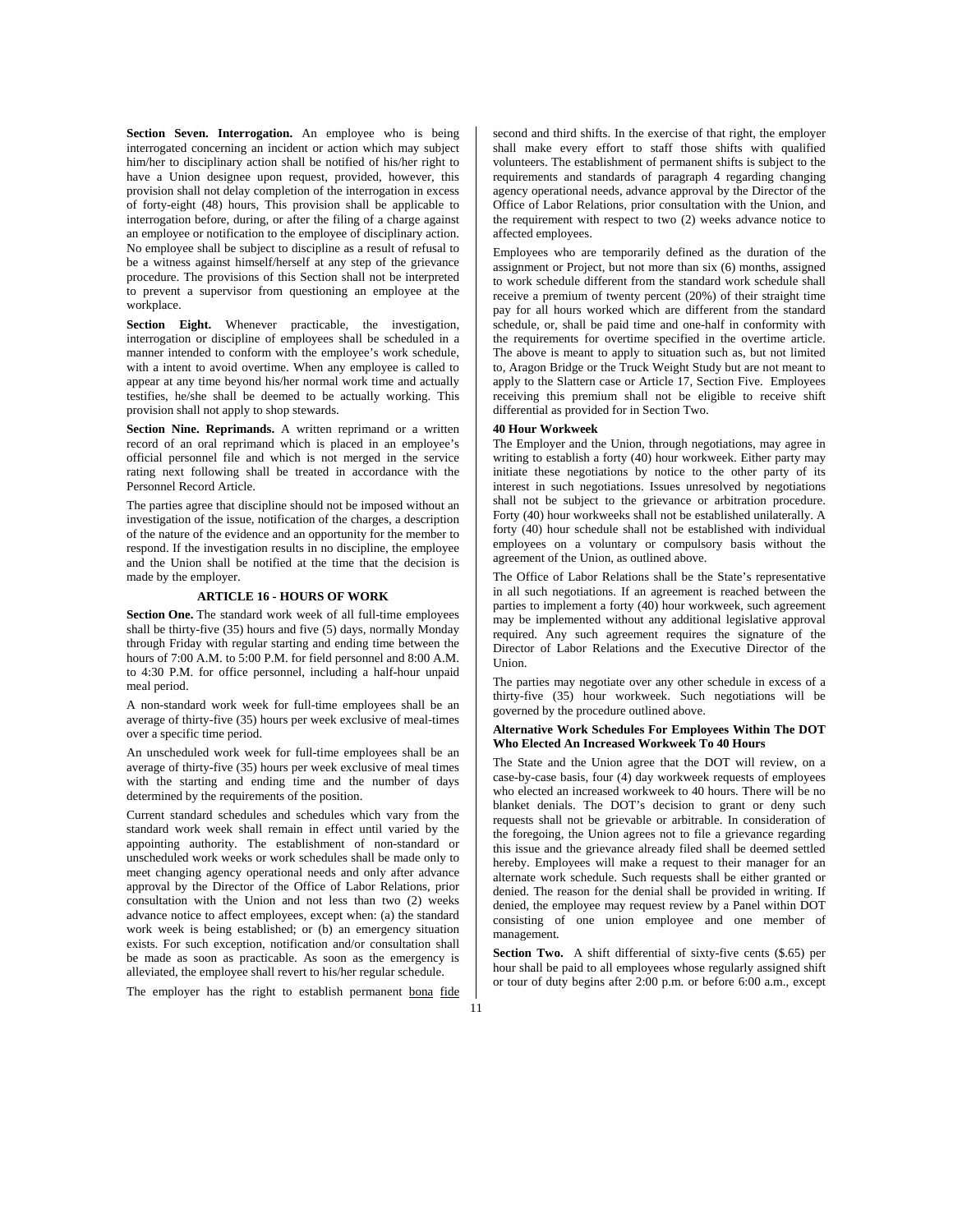that any employee whose salary is above the pay grade designated as exempt from overtime (Article 17 Section Three) shall not be eligible for such differential. Effective July 1, 2006 the shift differential shall be seventy-five cents (\$.75) per hour; effective July 1, 2007 the shift differential shall be eighty-five cents (\$.85) per hour. Notwithstanding this provision, employees in the classifications of Computer Operations Supervisor 1 and 2 shall be eligible for shift differential payment.

#### **Section Three. Weekend Differential.**

The weekend differential rate shall be forty cents (\$.40) per hour; effective July 1, 2006 the weekend differential rate shall be fifty cents (\$.50) per hour; effective July 1, 2007 the weekend differential; rate shall be sixty cents (\$.60) per hour; effective July 1, 2008 the weekend differential rate shall be seventy-five cents (\$.75) per hour.

**Section Four.** The parties have agreed on job-sharing guidelines.

Section Five. Employees who are required by their employer to be "on Standby" or "on Call" in order to ensure "after hours" coverage must receive written notification of this status. Pay for such status shall be according to the following:

(a) Sixteen  $(16)$  hour shift  $(4:30 \text{ p.m.}-8:30 \text{ a.m.})$  where the beginning of the shift falls on a day other than a holiday or Saturday/Sunday - \$16.00

(b) Twenty-four  $(24)$  hour shift  $(8:30$  a.m.-  $8:30$  a.m.) where beginning of shift falls on weekend day - Saturday/Sunday - \$24.00

(c) Twenty-four  $(24)$  hour shift  $(8:30 a.m.-8:30 a.m.)$  where beginning of shift falls on a State observed holiday other than those specified in (d). - \$24.00

(d) Twenty-four (24) hour shift where beginning of shift falls on New Year's Day (January 1), Memorial Day, Independence Day, Labor Day, Thanksgiving or Christmas (December 25) - \$54.00

#### **ARTICLE 17 - OVERTIME**

#### **Section One. Overtime.**

(a) The provisions of this Article shall be interpreted consistent with Section 5-245, except when specifically provided otherwise.

(b) The State will continue to pay overtime to eligible employees at the straight time rate for hours over 35 but under 40, and at time-and-one-half for hours worked over 40, except as provided otherwise in Section 5-245 for employees on rotating shifts and unscheduled positions and classes or herein. The payment of straight time for overtime hours worked over 35 but under 40 shall not be used as a basis for extending the regular workweek beyond 35 hours, provided, however, the State shall retain its right to require overtime under Regulation 5-245-1. Whenever possible, volunteers will be solicited before employees are assigned.

Section Two. Call Back Pay. Employees who have left work after the end of their scheduled work shifts and who are called back to work prior to the beginning of their next regularly scheduled shift shall receive a minimum of four hours of overtime. This provision shall not apply to employees who are called in early prior to their regular starting time and work through their regular shift.

**Section Three. Exempt Employees.** During the life of this Agreement, section 5-245(b)(1) shall be deemed to exempt from overtime all employees being paid above Salary Group 24, and those classified positions which on June 30,1977 were deemed exempt position. Subject to the operating needs of the agency:

(1) Exempt employees who are required by the State to attend regular and recurrent evening meetings or otherwise to be called out regularly to perform work outside the regular scheduled workweek shall be authorized to work a flexible work schedule or to receive compensatory time off, and

(2) Exempt employees who are required by the State to perform extended service outside the normal workweek to complete a Project or for other State purpose shall be authorized to receive compensatory time off. In no event shall such time be deemed to accrue in any manner or be the basis for compensation on termination of employment. Employees who are consistently denied compensatory time off under subsection (1) or (2) may grieve to, but not beyond, the Office of Labor Relations.

(a) If the performance of extended service in (2) above is as a direct result of a declared State or national emergency, payment at straight time rather than compensatory time will be made when special funding is specifically provided for such service or, if such special funding is not provided, when approved by the Secretary of the Office of Policy and Management or designee.

(b) In situations other than declared State or national emergencies and where the granting of compensatory time off would create a hardship to an Agency, payment at straight time may be granted with approval of the Secretary of the Office of Policy and Management or designee.

(c) These provisions, in (a) and (b) above, to pay rather than provide compensatory time will not prejudice the State's position in any other instance nor give rise to appeal in any forum. Nothing herein shall diminish the basic contractual obligations and intent of Section Five of this Article.

Notwithstanding the above, Department of Transportation Construction Inspectors, when physically assigned to a construction Project site, will be eligible for payment, at the straight time rate, for up to five (5) hours weekly in lieu of compensatory time earned during the construction season (April 1 to October 1) or for the period of assignment to a field construction Project, whichever is longer. All other compensatory time earned during the construction season or as extended above normally must be taken outside of the construction season, and/or if earned outside of the construction season, taken within two (2) weeks of accrual This provision shall not preclude the granting of compensatory time off during the construction season when such arrangement can be made at the mutual convenience of the employer and employee. Any compensatory time earned during the construction season not taken within one (1) year following its accrual will automatically lapse unless the time cannot be taken off due to unforeseen emergencies beyond the control of the employee in which case, an extension will be granted. In no event shall compensatory time be deemed to accrue in any other manner or be the basis for compensation on termination of employment. No employee shall unreasonably refuse to perform work under this provision where the appointing authority determines necessary. This provision shall become effective July 6, 1984.

**Section Four.** Overtime pay shall not be pyramid. When practicable, overtime checks shall be paid no later than the second payroll period following the overtime worked.

**Section Five.** (a) When the appointing authority determines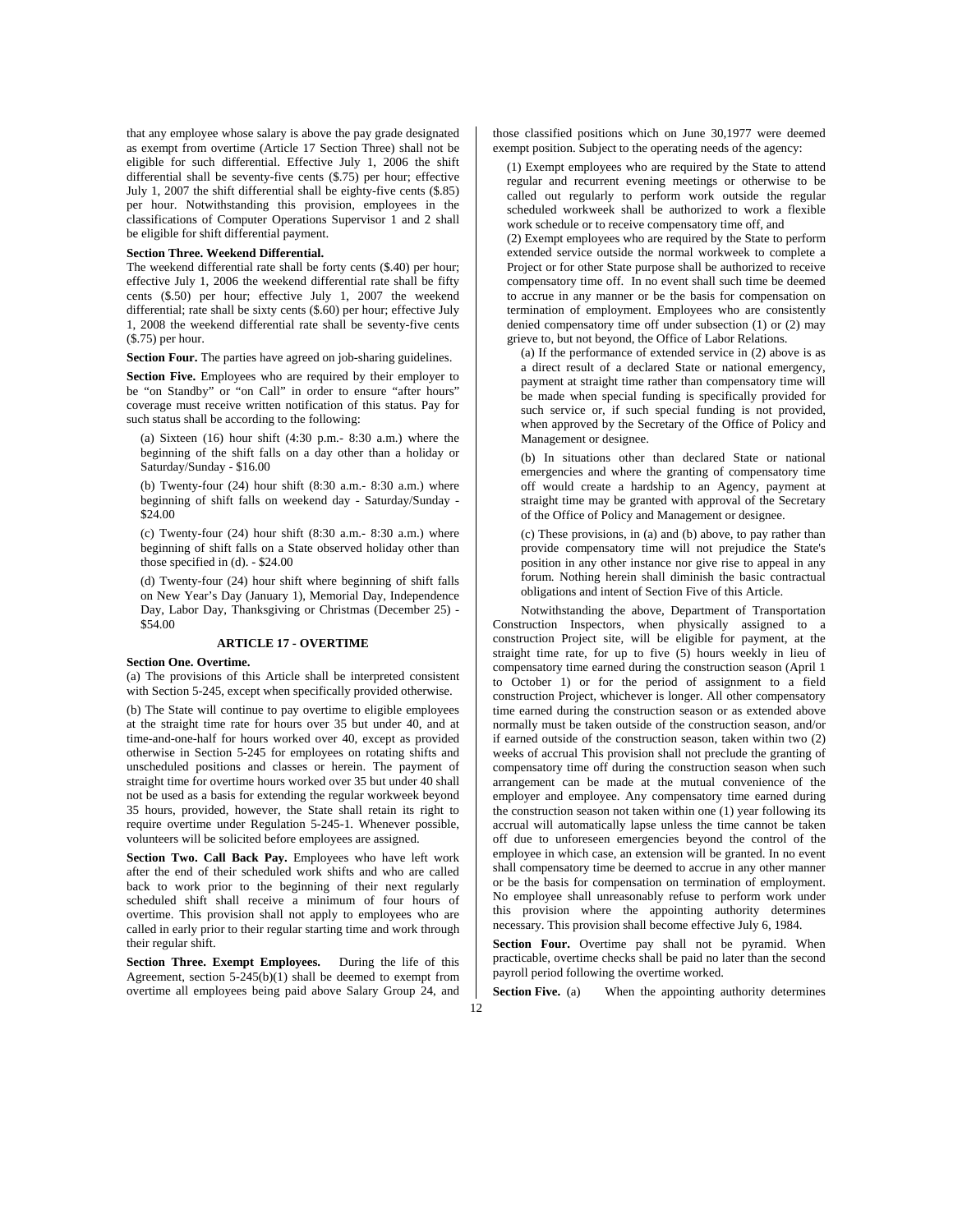that Projects may be better accomplished by the use of existing personnel through the payment of overtime rather than through contracting out, the appointing authority, subject to approval by the Secretary of the Office of Policy and Management will authorize the lifting of the overtime cap for the duration of the Project. Factors including but not limited to time frame for completing the Projects, availability of personnel, facilities and equipment, skills and ability of existing personnel, overall efficiency of agency operations, as well as cost effectiveness, will be considered in making the decision. Consistent with the above, preference to use bargaining unit personnel in such instances will be a major consideration.

(b) No employee may unreasonably refuse to work on a Project which the appointing authority determines must be accomplished on an overtime basis under this provision.

Section Six. Those employees who have been allowed to accumulate compensatory time, as provided for in Section Three of this Article, shall be required to schedule and use such compensatory time no later than the first full six (6) month period following its accrediting. The six (6) month periods shall be July through December and January through June. If the employee fails to submit the schedule for his/her compensatory time, the Agency will schedule such time for the employee. In the event the employee is not allowed to use this compensatory time within the parameters of arranged schedules, the Union may on behalf of the employee request of the Office of Labor Relations an initiative to obtain permission from the Office of Policy and Management that the employee is to be paid for such compensatory time. The employee will receive either the compensatory time off or he/she will receive payment for such time. Notwithstanding this provision those Construction Inspectors covered by the provision of Section Three of this Article 17 shall not be impacted by this Section Six provision.

## **ARTICLE 18 - TEMPORARY SERVICE IN A HIGHER CLASS**

**Section One.** An employee who is assigned to perform temporary service in a higher class shall, commencing with the thirty-first consecutive work day, be paid for such actual work retroactive to the first day of such work at the rate of the higher class as if promoted thereto, provided such assignment is approved by the Commissioner of Administrative Services or designee.

**Section Two.** Such assignments may be made when there is a bona fide vacancy which management has decided to fill, or when an employee is on extended absence due to illness, leave of absence, or other reasons. Extended absence is one which is expected to last more than 30 working days.

**Section Three.** An appointing authority making a temporary assignment to a higher class shall issue the employee written notification of the assignment and shall immediately forward the appropriate form seeking approval of the assignment from the Commissioner of Administrative Services or designee in writing.

Section Four. If on or after the thirty-first consecutive working day of such service, the Commissioner of Administrative Services or designee has not approved the assignment, the employee upon request shall be reassigned to his/her former position, subject to the provisions of Section Five.

**Section Five.** In the event the Commissioner of Administrative Services or designee disapproves the requested assignment on the basis of his/her judgment that the assignment does not constitute temporary service in a higher class, the employee shall continue working as assigned with recourse under the appeal procedure for reclassification but not under the grievance and arbitration procedure. The form certifying the assignment will specify the rights and obligations of the parties under Sections Four and Five.

**Section Six.** Temporary assignments to a higher class for periods of thirty working days or less shall not be utilized to defeat the basic contractual obligation herein.

## **ARTICLE 19 – COMPENSATION**

Section One. Section One. There shall be no general wage increase paid to any P-4 employee for the 2009-2010 contract year.

Effective July 1, 2010, the base annual salary for all P4 bargaining unit employees shall be increased by two and one-half percent  $(2.5\%)$ .

- a. Consistent with the MOU appearing on pages 36-37 of this contract booklet, effective July 1, 2011, the base annual salary for all employees shall be increased by two and onehalf percent (2.5%)
- b. Effective August 26, 2011, the base salary for all employees shall be reduced to the rates in effect on June 30, 2011.
- c. There shall be no general wage increase paid to any P-4 employee for the 2011-12 and the 2012-13 contract years.
- d. Effective on the date (August 26, 2013) that is four pay periods after July 1, 2013, the annual base salary for all employees shall be increased by three percent (3.0%). Affected employees shall also receive a lump sum payment to be made whole for the difference in percentage between the July 2011 increase received, and the wage increase that would have been effective July 2013.
- e. Effective July 1, 2014*,* the base annual salary for all P-4 bargaining unit employees shall be increased by three percent (3.0%).
- f. Effective July 1, 2015*,* the base annual salary for all P-4 bargaining unit employees shall be increased by three percent (3.0%).

**Section Two.** Consistent with the MOU appearing on pages 36- 37 of this contract booklet, there shall be no annual increment or lump sum payment made for the 2009-10 contract year.

The annual increment for the 2010-11 and the 2011-2012 contract years shall be delayed by three months until the pay period following October 1 or April 1 as appropriate.

Notwithstanding the prior provision, there will be no lump sum payment (under Section Four) or annual increment made for contract years 2011-2012 and 2012-2013.

Employees will continue to be eligible for and receive annual increments during the term of this contract in accordance with existing practice for contract years 2013-2014, 2014-2015 and 2015-2016, except as specifically varied by the contract.

The lump sum payment shall be paid on the paycheck dates when increments are paid in accordance with the above schedule. An overall service rating of unsatisfactory (as defined in Article 9 and referenced in Article 19, Section 4 of the P-4 contract) may be grounds for denial of this payment.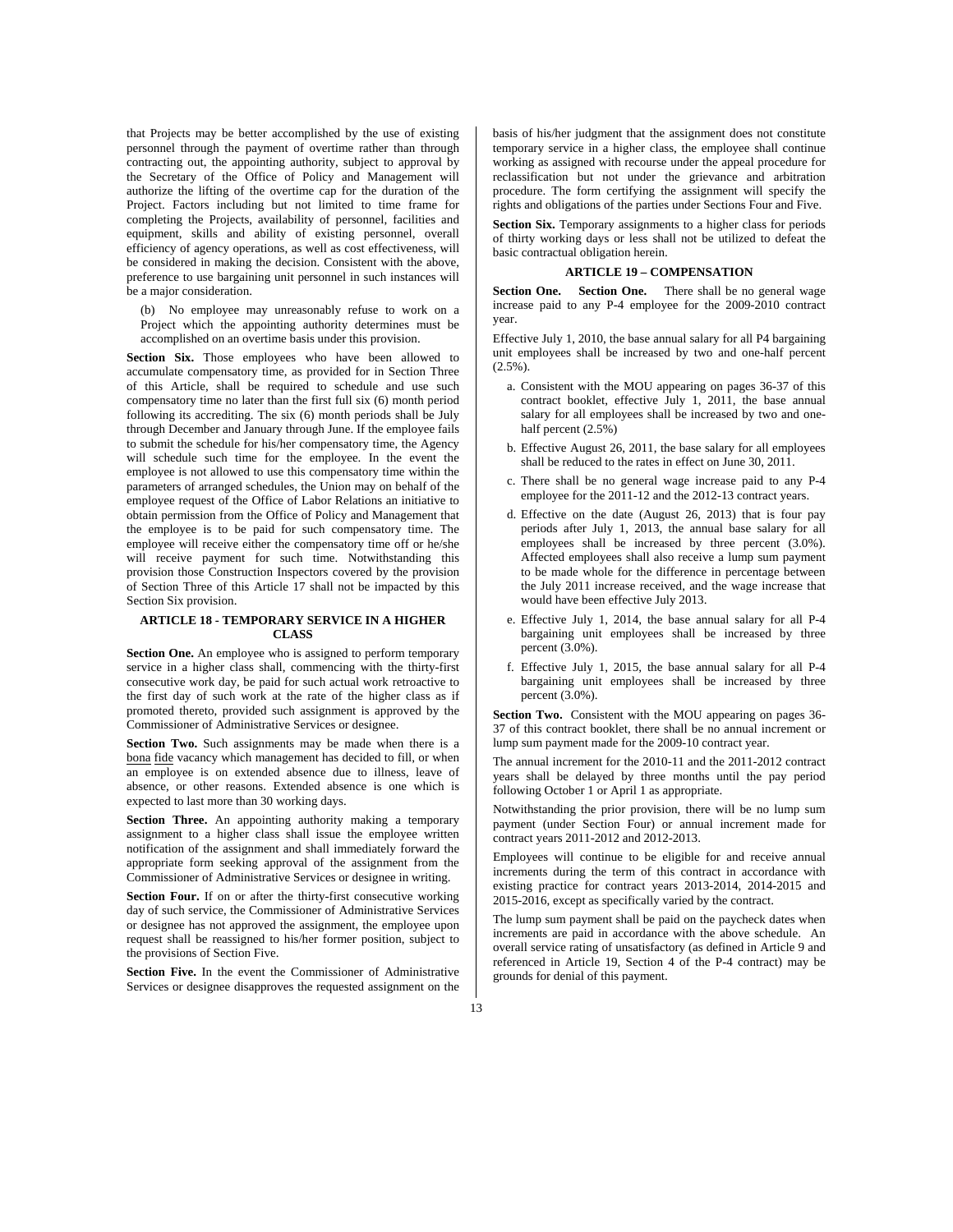The Union hereby waives any statutory interest to which employees may be entitled as a result of the delayed payment of the above increases from their otherwise scheduled payment dates.

**Section Three. Longevity.** Consistent with the MOU appearing on pages 36-37 of this contract booklet, employees shall continue to be eligible for longevity payments for the life of this contract in accordance with existing practice, except as specifically varied by the contract.

- a. **No longevity payment in October, 2011.** Employees hired prior to July 1, 2011 shall continue to be eligible for longevity payments for the life of the contract in accordance with existing practice, except there shall be no longevity payment in October, 2011. The longevity schedule in effect on June 30, l984 shall remain unchanged in dollar amounts for the life of this Agreement.
- b. **Service toward longevity.** No service shall count toward longevity for the two (2) year period beginning July 1, 2011 through June 30, 2013. Effective July 1, 2013, any service accrued during that period shall be added to the service calculation for the purpose of determining eligibility and level of longevity entitlement if it would have counted when performed.
- c. **Employees hired on or after July 1, 2011.** No employee first hired on or after July 1, 2011 shall be entitled to a longevity payment; provided, however, any individual hired on or after said date who shall have military service which would count toward longevity under current rules shall be entitled to longevity if they obtain the requisite service in the future.

**Section Four. Maximum Step Employees.** Those employees at the maximum step of the salary schedule who have received no annual increment shall receive a lump sum payment of 2.5% of their annual rate. Lump sum payments will be made effective when the annual increment would have applied. If the annual increment is delayed so too will the lump sum payment be delayed. An overall service rating of unsatisfactory (as defined in Article 9) may be grounds for denial of this payment.

**Section Five:** Effective June 23, 1995 and thereafter, bargaining unit classifications, except Information Technology classifications and classifications at the Connecticut Agricultural Experiment Station which have been evaluated pursuant to the Objective Job Evaluation (OJE) process, shall be assigned to pay grades based upon the "points to pay" relationship as reflected on the following schedule:

| SG | Point<br>Range | SG  | Point<br>Range | SG | Point<br>Range | SG  | Point<br>Range |
|----|----------------|-----|----------------|----|----------------|-----|----------------|
| 11 | $-123$         | 11a | 124-131        | 12 | 132-136        | 12a | 137-143        |
| 13 | 144-151        | 13a | 152-158        | 14 | 159-164        | 14a | 165-172        |
| 15 | 173-179        | 15a | 180-187        | 16 | 188-193        | 16a | 194-203        |
| 17 | 204-209        | 17a | 210-220        | 18 | 221-225        | 18a | 226-238        |
| 19 | 239-242        | 19a | 243-257        | 20 | 258-260        | 20a | 261-273        |
| 21 | 274            | 21a | 275-289        | 22 |                | 22a | 290-308        |
| 23 |                | 23a | 309-330        | 24 |                | 24a | 331-353        |
| 25 |                | 25a | 354-376        | 26 | 377-379        | 26a | 380-404        |
| 27 | 405-407        | 27a | 408-425        | 28 |                | 28a | 426-441        |
| 29 |                | 29a | 442-463        | 30 | 464-467        | 30a | 468-487        |
| 31 | 488-494        | 31a | 495-513        | 32 | 514-522        | 32a | 523-539        |
| 33 | 540-549        | 33a | 550-567        |    |                |     |                |

There shall be no downgrading of P-4 classifications or salaries. An employee whose classification or position is upgraded shall be placed at the step of the new salary group which is closest to, but not less than his/her current salary (upgrading by the round-up method.)

Effective June 29, 1989, an eighth step, ninth step, and tenth step will be added to the pay plan for use by all classifications except Information Technology and classifications at the Connecticut Agricultural Experiment Station.

The eighth step shall be two and one-half percent (2.5%) above the seventh step; the ninth step shall be two and one-half percent (2.5%) above the eighth step; and the tenth step shall be two and one half percent (2.5%) above the ninth step.

Notwithstanding the above, classification which are two or more salary groups above the agreed upon payline shall only be eligible to advance to step 8 of the pay plan. A list of these classifications is found in Appendix B.

The assignment of Connecticut Agricultural Experiment Station classifications to pay grades and the pay plan for these classifications is provided for in Appendix B.

Effective July 1, 2002, an additional step will be added to all P-4 pay plans. The additional step shall be two and one-half percent (2.5%) above the preceding step. Effective July 1, 2004, an additional step will be added to all P-4 pay plans. The additional step shall be two and one-half percent (2.5%) above the preceding step.

Employees in a classification assigned to a salary group subcategory designated by the letter "a" shall proceed through that salary group and then shall proceed to the maximum salary of the next salary group.

If during the term of this Agreement the State wishes to upgrade classes of employees in the bargaining unit, the State and the Association will meet and discuss the proposed upgrading. If after thirty (30) days of negotiations no agreement has been reached, the State may unilaterally implement said upgrading.

**Section Six. Individual Rates of Hire.** If the State wishes to hire a new employee above Step 1, the State and the Union will meet and discuss the proposed hiring. If after five (5) days no agreement has been reached, the State may submit the issue of whether the selected employee should receive the hiring rate to arbitration. Arbitration hearings will be expedited to a mutually agreed upon arbitrator who can hear and decide the case within seven (7) days. Hearings may be consolidated if practicable, and no delays result. The arbitrator will issue a bench decision. The arbitrator's authority will be limited to:

(1) Authorizing the hiring rate; OR

(2) Denying the hiring rate.

If granted, the rate of hire will be effective the date of hire. The arbitrator will have the authority to mediate the dispute, if agreed upon by the parties or requested by the arbitrator.

The factors to be considered by the arbitrator in arriving at his/her decision may include, but not be limited to:

- (1) The unique qualifications of the new employee;
- (2) The new employee's rate of pay prior to State service;
- (3) The unique skills the new employee brings to the job;
- (4) The special requirements of the State in filling the position;
- (5) The minimum experience and training requirements for the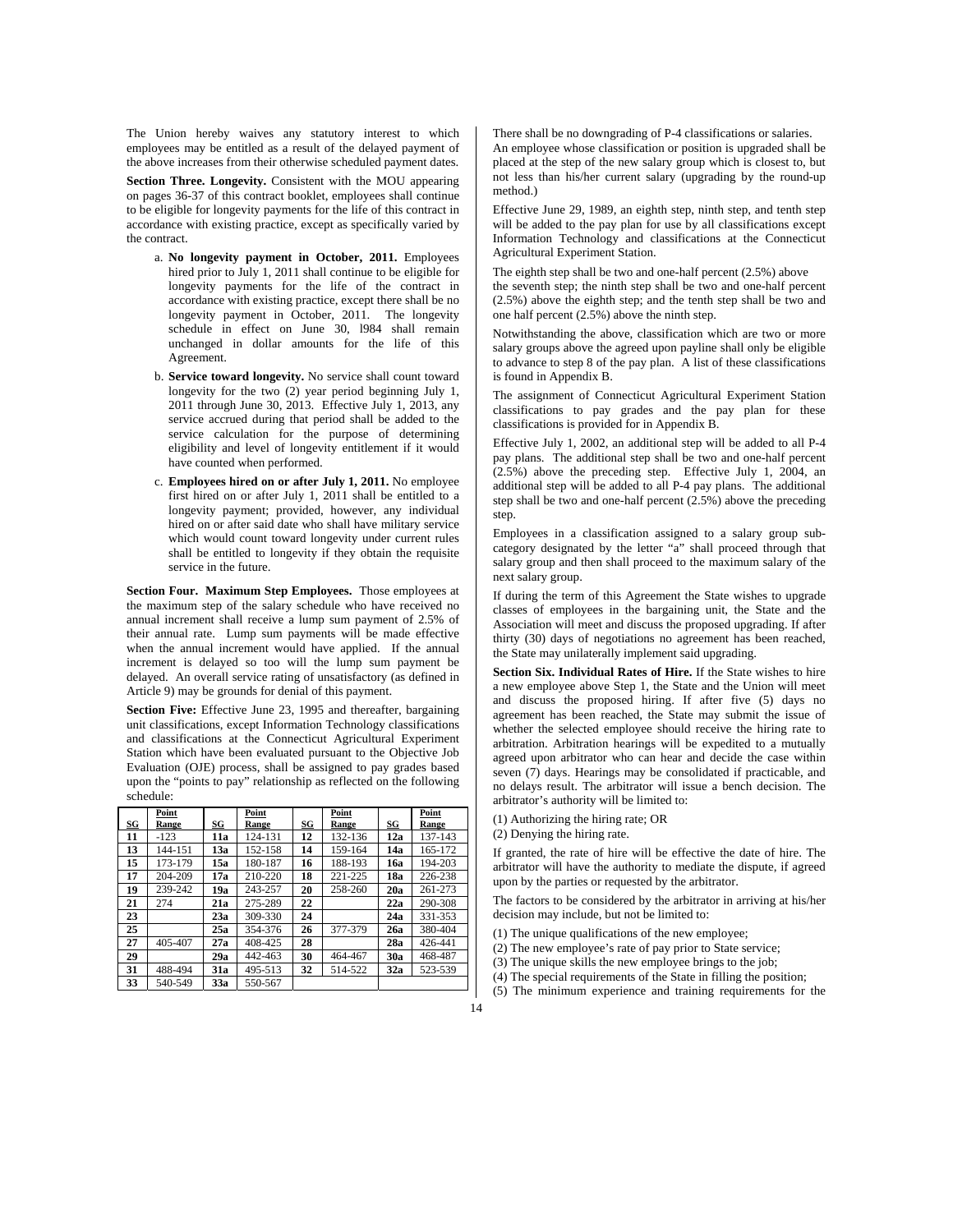job; and

(6) Prevailing rates of pay in the labor market.

The parties recognize the need to keep confidential the fact that an individual may be leaving a former employer throughout this process.

**Section Seven. Classification Rate of Hire and Recruitment and Retention Stipend.** If, during the term of this Agreement, the State wishes to establish a classification rate of hire or recruitment and retention stipend, the State and the Association will meet and discuss the rate or stipend.

If, after thirty (30) days of negotiations, no agreement has been reached, the State may unilaterally implement said rate of hire or stipend.

All current employees below the rate of hire will have their salaries adjusted to the rate of hire, or shall be eligible for the stipend.

## **Section Eight. Classifications with Stipends**

All stipends currently being paid to P-4 bargaining unit members will continue under existing conditions of agreement for the duration of the contract or until the cessation of need as determined by the State, whichever is earlier. Classifications with stipends are as follows:

Transportation Bridge Safety Inspector 1

Transportation Bridge Safety Inspector 2

Transportation Bridge Safety Inspector 3

Environmental Protection Supervising Radiation Control Physicist Environmental Protection Radiation Control Physicist

## **ARTICLE 20 - GROUP HEALTH INSURANCE**

For the duration of this Agreement, the State shall continue in force the health insurance coverage previously effective, subject to modifications under the Health Care Cost Containment Committee process, or by coalition bargaining conducted pursuant to Connecticut General Statutes Section 5-278.

#### **ARTICLE 21 - TRAVEL**

During the life of this Agreement, any employee who is required to travel on official State business shall be reimbursed for lodging, mileage and/or meals in accordance with the terms, conditions and rates outlined in the Standard State Travel Regulations in existence on June 30, 1987 subject to such modifications and exceptions as provided herein:

**Section One. Employees Assigned to Construction Projects.**  Construction Personnel in the Department of Transportation and the Department of Public Works who are presently assigned State vehicles shall continue to use said vehicles. Any employee who is presently assigned a State vehicle may change his/her mind and shift to the use of his/her personal vehicle, at which time he/she shall be entitled to all the benefits accruing to other employees who are using their personal vehicles.

In order to save energy, employees using a State vehicle may, at the option of the appointing authority, garage said vehicle at their home or at the nearest State facility.

Employees utilizing personally-owned vehicles on State business shall be paid \$4.50 per day vehicle use fees. Such fees shall (1) be paid for each day the inspector is required to travel to a work station from March 1 to December 1 or for the period of assignment to a field construction Project, whichever is longer, and (2) be in addition to the reimbursement for personally-owned motor vehicles as provided in Article 21, Section 4.

Each employee required by the agency head to use a personallyowned motor vehicle for official State business, shall produce an insurance policy for review by the employer showing that the vehicle to be used is insured in at least the amount required by the Standard State Travel Regulations. The employee will then be reimbursed at the established rate for each mile traveled. Mileage shall be computed as the lesser of the following: (1) From the permanent employment station to and around his/her work area and return or (2) from home to and around his/her work area and return.

The mileage around the work area for which payment will be made will be that distance necessary for the proper performance of the work and actually traveled.

The gathering and moving of samples concrete beams and cylinders or other large or dirty items not normally moved in an automobile will whenever possible be transported by State vehicle. If an employee assigned to use his/her personal vehicle is directed to bring a State vehicle on to a work site, his/her payment for mileage to and from the work site will not be reduced.

If an employee is required to use his/her personal vehicle in areas where heavy traffic or other hazards exist, the State will furnish and attach without damage to the vehicle such lights and/or signs as are necessary.

It is understood that an employee assigned to use a personal vehicle on State work will not be assigned a State vehicle under normal circumstances. However, a State vehicle may be assigned for brief periods under unusual conditions.

When an employee is involved in an accident, damage to State property caused by the driver shall be the responsibility of the agency. The driver may only be assessed for property damage if his/her actions constitute willful or wanton misconduct.

Section Two. Other Employees. Employees other than those covered by Section One above will be provided transportation. The employer will make every effort to provide transportation. The employee will only use his/her own vehicle in extraordinary circumstances when mileage payments have been authorized in accordance with this contract and State regulations.

**Section Three.** When on a temporary assignment and State transportation is provided, such State transportation may be garaged at the employee's residence during the period of such assignment.

**Section Four.** When authorized in accordance with Standard State Travel Regulations, any employee who is required to travel on employer business shall be reimbursed at the following rates:

| Breakfast \$8.00 |         |
|------------------|---------|
| *Lunch           | \$10.00 |
| Dinner           | \$20.00 |

An employee who is required to remain away from home overnight in order to perform the regular duties of his/her position may be reimbursed for lodging expenses in accordance with the Standard State Travel Regulations issued by the Commissioner of Administrative Services.

Employees shall be notified of the minimum insurance requirements prior to using their personal vehicles in the performance of duties. In an emergency situation, an employee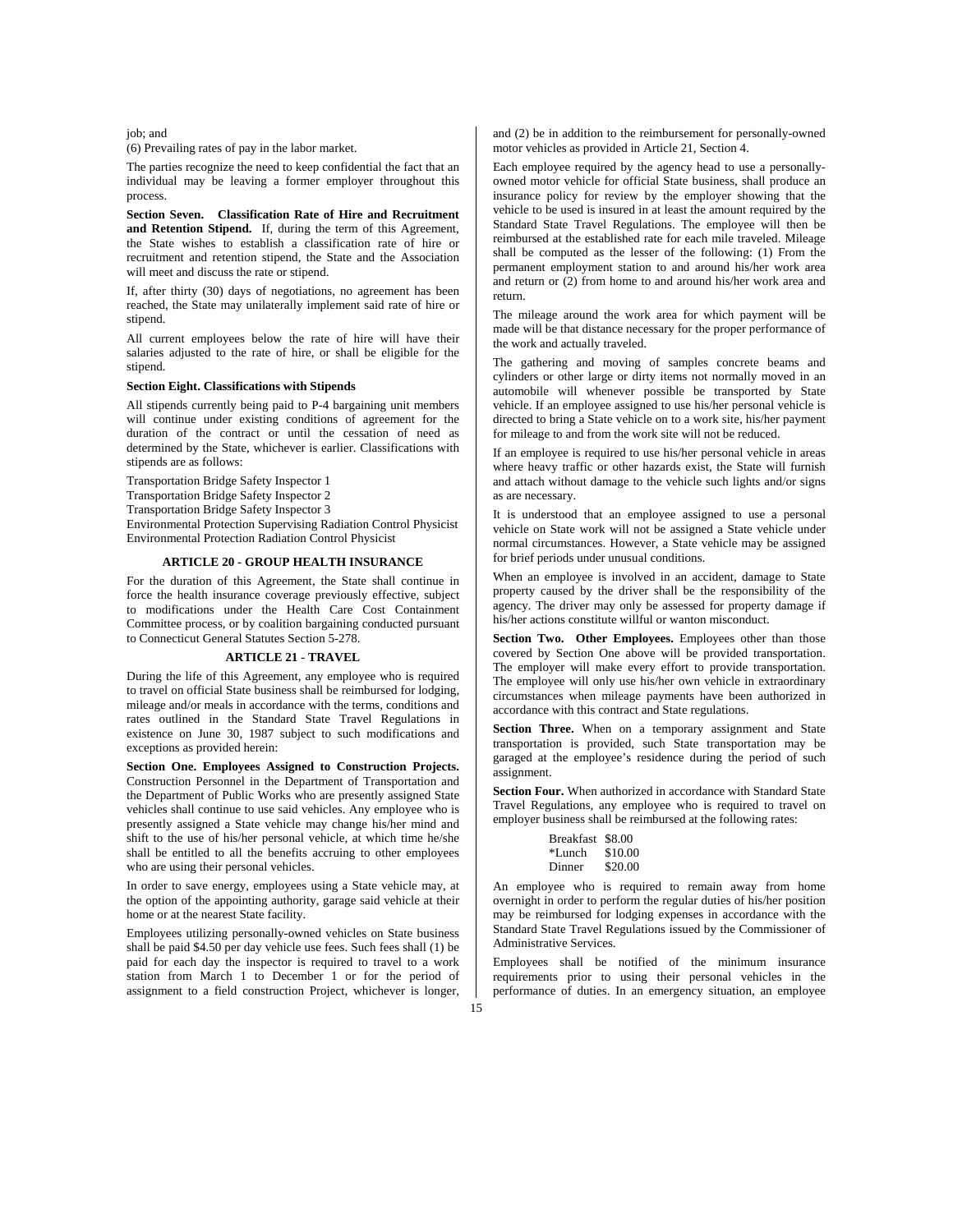who uses his/her personal vehicle shall be reimbursed regardless of the insurance requirement.

The mileage reimbursement rate shall be the GSA rate subject to readjustment within thirty (30) days, consistent with the readjustment by the U. S. General Services Administration.

\*Applicable to out-of-State travel or when authorized in accordance with the Standard State Travel Regulations issued by the Commissioner of Administrative Services.

#### **ARTICLE 22 - RETIREMENT**

The terms and conditions of the employee retirement plan are contained in a separate agreement between the State and Union.

# **ARTICLE 23 - PERMANENT PART-TIME EMPLOYEES**

**Section One.** Permanent part-time employees shall receive wages and fringe benefits on a pro rata basis as provided herein.

**Section Two.** Part-time employees who work five (5) days per week shall receive pro rata holidays. Part-time employees who work fewer than five (5) days per week shall receive holiday pay when the holiday falls on their regularly scheduled workday. Personal leave days shall be provided to part-time employees who work twenty (20) or more hours per week on a pro-rata basis.

**Section Three.** Part-time employees working less than twenty (20) hours shall in the event of layoff have seniority pro-rated and may exercise any bump only to another part-time less than twenty (20) hours position. Contractual requirements of notice in case of layoff shall be half of those requirements provided in Article 13.

Section Four. Health insurance coverage shall be available only to those permanent part-time employees who are regularly scheduled to work at least 17.5 hours per week. This provision applies to those part-time employees who on or after July 1, 1991 acquire part-time status.

**Section Five.** Vacation and sick leave shall accrue on a pro rata basis (hours) for permanent part-time employees.

**Section Six.** A permanent full-time employee may request of management that their position be adjusted to a part-time status. If granted, the reduction to part-time shall be considered a temporary arrangement.

**Section Seven.** Permanent part-time employees working more than 30 hours per week but less than 35 hours per week shall be provided priority consideration for vacancies within the employee's classification within the employee's employing agency.

**Section Eight.** Effective July 1, 1991 newly negotiated provisions for part-time employees were finalized. These negotiations provided for inclusion within the contract coverage those permanent part-time employees who work less than twenty hours per week. The provisions incorporated into Article 23 of this agreement neither enlarge nor diminish wages or fringe benefits as previously provided to permanent part-time employees working twenty hours and over per week.

## **ARTICLE 24 - METHOD OF SALARY PAYMENT**

**Section One. Workers' Compensation Coverage and Payments.** Where an employee has become temporarily totally disabled as a result of illness or injury caused directly by his/her employment, said employee may, pending final determination as to the employee's eligibility to receive workers' compensation

benefits, charge said period of absences to existing leave accounts. Where a determination is made supporting the employee's claim, State authorities shall take appropriate steps to rectify payroll and leave records in accordance with said determination. Upon final and nonappealable decision by appropriate State authority that an employee is entitled to receive workers' compensation benefits, said employee shall receive his/her first payment no later than four weeks following such determination. Accrued leave time may be used to supplement workers' compensation payments up to but not beyond the regular salary.

Section Two. Advanced Vacation Pay. Upon written request to the agency, no later than three weeks prior to the commencement of a scheduled vacation period an employee shall receive such earned and accrued pay for vacation time as he/she may request, such payment to be made prior to the commencement of the employee vacation period. Such advances shall be for the period of not less than one pay week.

**Section Three.** In all other respects the method of salary payment on June 30, 2005 shall continue in force.

#### **ARTICLE 25- HOLIDAYS**

**Section One.** For the purposes of this Article, holidays are as follows: New Year's Day, Martin Luther King Day, Lincoln's Birthday, Washington's Birthday, Good Friday, Memorial Day, Independence Day, Labor Day, Columbus Day, Veteran's Day, Thanksgiving Day, Christmas Day.

**Section Two.** Unless superseded in this Article, the provisions of Section 5-254 and the appurtenant regulations shall continue in force.

# **Section Three. Overtime Call-in on a Holiday.**

(a) Each full-time permanent employee whose job does not require him to work on a holiday shall ordinarily receive the holiday off and shall receive his regular week's pay for the week in which the holiday falls. When such employee is called in to work on a holiday, he shall receive overtime pay at the applicable rate but shall not receive a compensatory day off unless called in for less than four hours, in which event the employee shall receive a compensatory day off in addition to such overtime pay.

(b) Each full-time permanent employee whose job requires him to work on a holiday and who is called in to work on a holiday falling on a regular scheduled day off shall receive overtime pay at the applicable rate in addition to the compensatory day off in lieu of such holiday.

Section Four. At agencies, institutions or facilities that designate a holiday as a regularly scheduled work day, employees covered hereunder may be required to work on said day, and shall receive a compensatory day off in lieu thereof The employer may designate the compensatory day off provided that the day is common for all bargaining unit employees at an agency, institution or facility.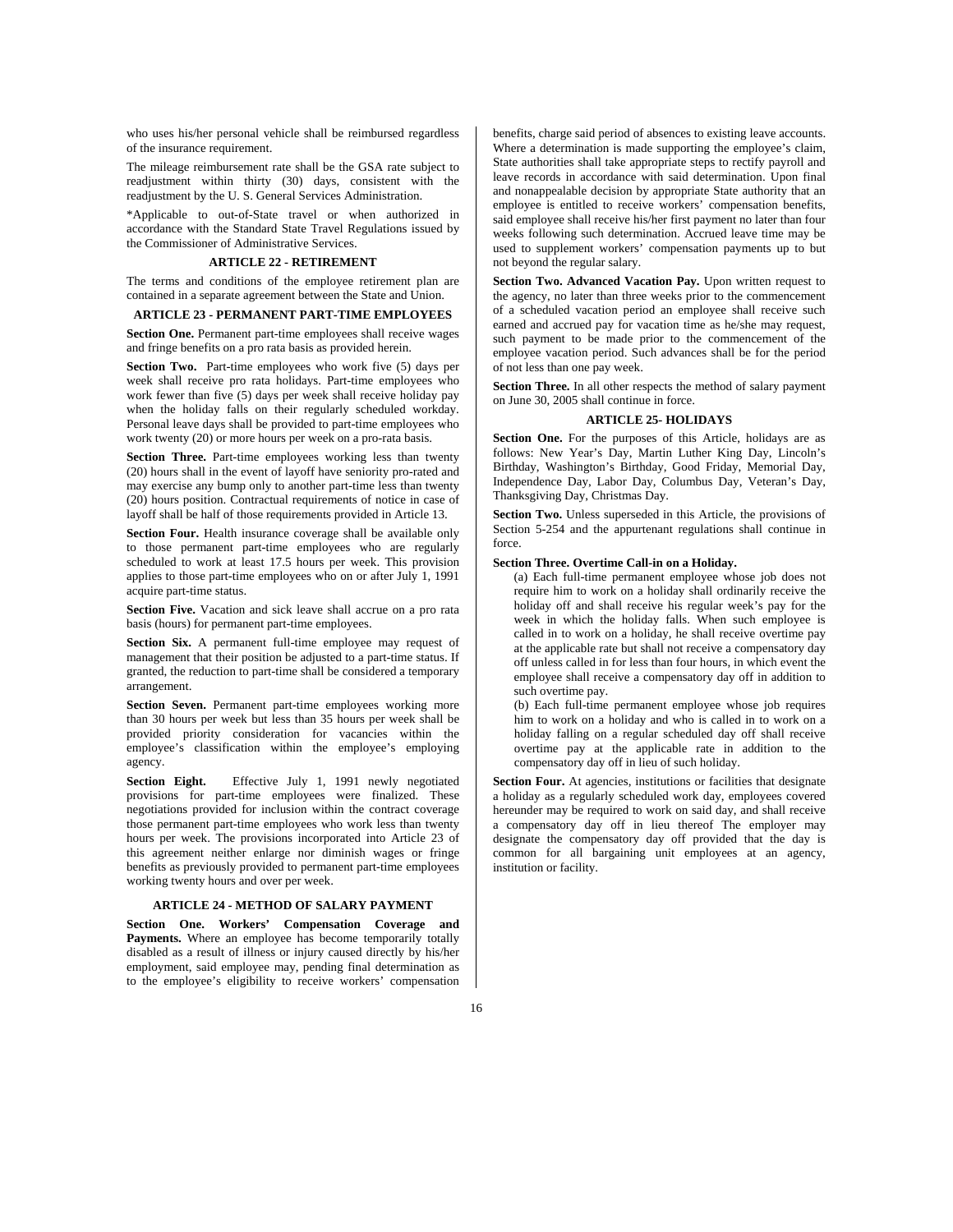# **ARTICLE 26 - PREGNANCY, MATERNAL AND PARENTAL LEAVE**

**Section One.** Disabilities resulting from pregnancy and maternity, defined as the hospital stay and any period of time prior to and subsequent to delivery certified by the attending physician as that period of time when an employee is unable to perform the requirements of her job, may be charged to any accrued paid leaves. Upon expiration of paid leave, the employee may request, and shall be granted, a leave of absence without pay, position held. The total period of leave of absence without pay with position being held shall not exceed six (6) months following the date of delivery. A request to continue on a leave of absence beyond this six (6) month period must be in writing. If granted, the position may or may not be held for this extended period subject to the appointing authority's decision.

**Section Two. Parental Leave.** The provisions of C.G.S. Sec. 5- 248a (and amendments thereto) and the regulations appurtenant thereto, as they apply to parental leave, shall apply. An employee who is granted a statutory non-disability leave may request and shall be granted the financial benefits of accrued vacation leave, personal leave and/or compensatory time during the period of statutory leave; however, such time, if taken during the period of statutory leave, shall not be utilized to extend the same leave for a period in excess of that described in the request for such leave or the statutory maximum.

A statutory parental leave need not commence immediately following the birth or adoption of a child, but must be completed within the one (1) year period following such birth or adoption.

Holidays which occur during the period covered by the parental leave provisions of C.G.S. Sec. 5-248a shall not be compensated unless the employee is concurrently utilizing paid vacation, compensatory time or personal leave as may be permitted above and consistent with the current practice.

Up to five (5) days of paid leave, deducted from sick leave, will be provided to an employee in connection with the birth, adoption or taking custody of a child.

## **ARTICLE 27- HEALTH AND SAFETY**

**Section One.** A Joint Union/management Safety Committee shall be established to investigate, discuss and develop corrective measures on specific safety and health matters including but not limited to: (1) working conditions relative to video display terminals, (2) medical monitoring programs for employees exposed to hazardous materials, (3) protective clothing and equipment. Committee proposals shall detail the problem, resolution, the benefit of implementation and costs.

There shall be established an annual fund of \$15,000 for committee proposed safety health programs. There will be unlimited carryover of unused funds from one contract year to the succeeding contract year(s). The fund will automatically expire upon expiration of the contract.

Representation on the committee will be equally distributed between Union and Management; each having three (3) members. Each party shall appoint its representatives for the term of the Labor Agreement. The committee shall elect its chairperson and both Union and Management will have one vote on proposals.

Committee endorsement will be sufficient cause for implementation, within available committee funds Proposals shall be submitted to the Office of Labor Relations. Within thirty days of the submittal of the proposal, the Office of Labor Relations may reject the proposal if the program or action is not related to a legitimate safety or health problem. If the committee endorsement is rejected by the Office of Labor Relations, the matter may be submitted to arbitration. Proposals not rejected by the Office of Labor Relations shall be submitted to the Commissioner of Administrative Services to draw upon funds.

**Section Two.** The employer will make reasonable efforts to maintain working conditions in conformance with applicable Federal, State, and local health and safety laws and/or regulations.

The bargaining unit representatives agree to bring to the attention of the employer any conditions within the working environment deemed unsuitable under provisions of applicable laws or regulations. Should a dispute arise regarding interpretation of applicable directives or the nature of working conditions, including comfort conditions, or when there is no applicable law or regulation, and a dispute arises, the issue will be referred to Connecticut OSHA if it is not resolved by an agency designee. Disputes over unsafe or unhealthy work conditions shall be processed through the Labor Department for compliance with Connecticut OSHA.

No employee shall be required to perform work under unsafe or unhealthy conditions or drive or operate unsafe vehicles or equipment. Such conditions shall be immediately reported to the employee's supervisor for appropriate action.

# **ARTICLE 28 - LABOR MANAGEMENT COMMITTEE**

**Section One.** Unit and agency Labor Management Committees shall be established by the parties. Such committees when established shall consist of not more than five (5) representatives of each party.

Section Two. Said committees shall meet as necessary and shall discuss application, clarification and aberrant manifestations of terms and conditions of this Agreement as well as improvement of the parties' relationships.

Section Three. Topics for the Labor Management Committee to consider for agenda items are improvement of the parties' relationship; and efficiency and increased productivity. The parties recognize that the introduction of flex-time may facilitate this goal. Accordingly, they agree that one of the specific subjects to be discussed is the feasibility of the development and implementation of flexible work schedules, including a four-day work week, at the agency level. Consideration for implementation will be predicated on the principle that schedules must meet the mutual needs of the agency and employees and involve no cost or expenses other than existing base wages and benefits.

The topic of career mobility shall be an appropriate topic for the labor management committee.

Section Four. The parties agree to continue using the labor management committee for establishing alternate work schedule programs including pilot programs. In the event there is not a satisfactory resolution by the labor management committee regarding alternate work schedule programs, the outstanding dispute may be submitted to arbitration pursuant to Article 14 - Grievance Procedure.

#### **ARTICLE 29 - REST PERIODS**

Employees shall have two rest periods each day, one in the mid-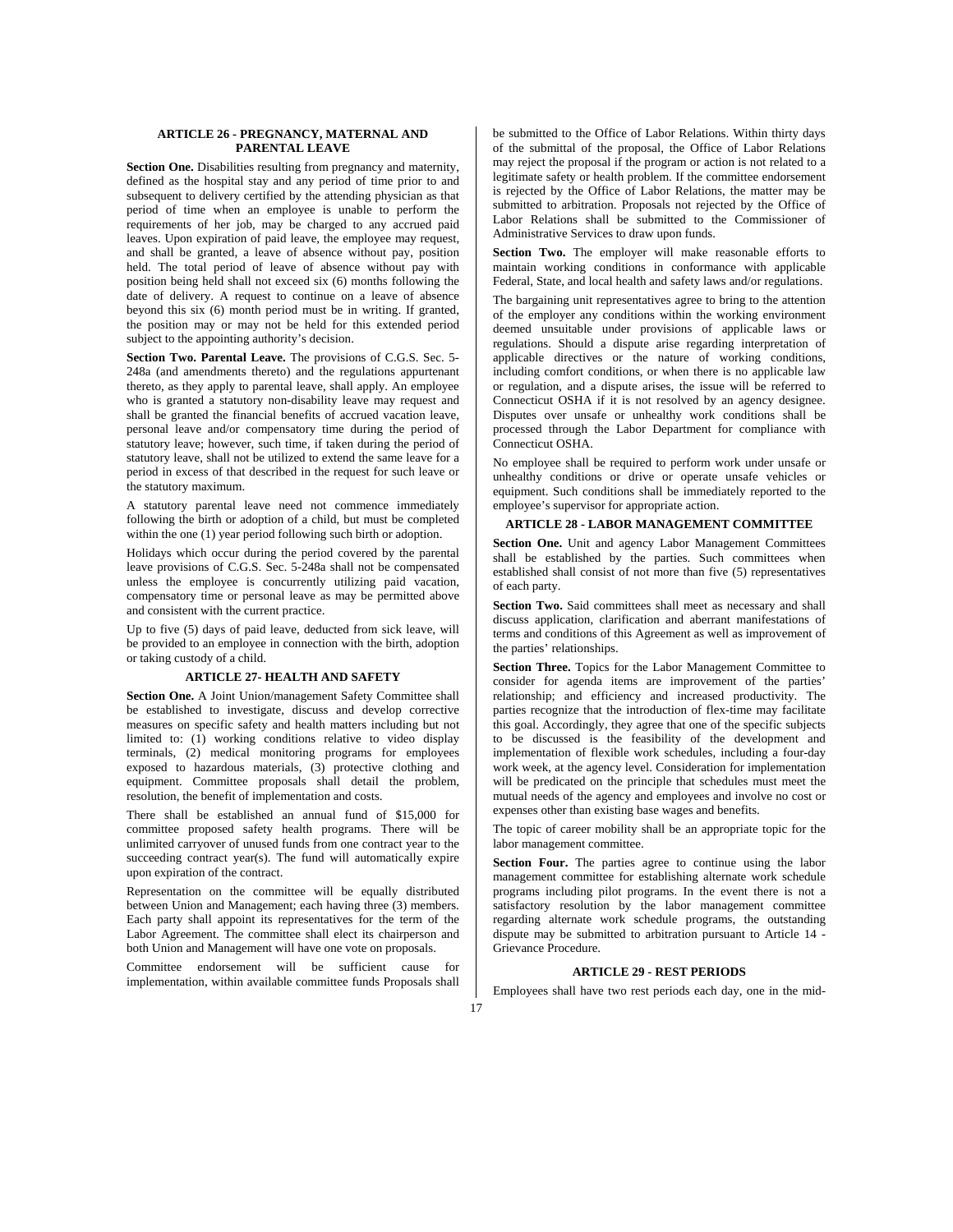morning and one in the mid-afternoon. The employer may set aside specific time for rest periods. For those employees in other than day shifts, the two rest periods may be taken at approximately one-quarter and three-quarters through the shift.

Each rest period is to be a maximum of fifteen (15) minutes, measured from the time the employee leaves his/her actual work to the time he/she returns to his/her actual work. Snacks and nonalcoholic beverages may be consumed if readily available. Employees may bring their own refreshments or purchase them if available.

Notwithstanding paragraph one above, on occasions, rest periods may be delayed as required by the particular work situation at hand. Such occasions may involve emergency conditions, high priority work, work involving public service, or other work in which it would be impractical to stop and take a break. There may be no accumulation of rest periods.

Employees and management should remain conscious of being in the public eye. This means that rest periods should be as inconspicuous as possible. Rest periods should not result in a total cessation of activity at a work site; phones should be answered, etc. Units dealing directly with the public should be staffed by utilization of staggered rest periods, and office and field forces on their rest periods should be out of public view as much as possible.

#### **ARTICLE 30 - MEAL PERIODS**

Subject to the Hours of Work Article, all employees shall be granted an unpaid one-half hour lunch period during each normal work shift. Whenever possible, the lunch period shall be scheduled in the middle of such shift.

The employer shall furnish an unpaid one half hour meal period to any employee who is required to work in excess of three and onehalf (3 1/2) consecutive hours overtime in any one work day, and pay for said meal in accordance with current meal rate schedules. This provision will not apply when overtime work is performed during the employee's regular work hours but on a day not normally worked.

The State and the Union agree that the below listed job classifications within the Central office of the Department of Public Works may be assigned by the employer to a one hour lunch period:

Assistant Chief of Design & Review (Real assets) Public Works Chief of Special Projects Public Works Chief Building Plans Reviewer Public Works Chief Engineer Public Works Assistant Chief Engineer Chief Building Project Estimator Public Works Chief Equipment Engineer (Real Assets)

#### **ARTICLE 31 - WORK LOCATION DEFINITION**

A permanent employment station shall be defined as the office or building at which the work unit head is located.

A work station shall be defined as the headquarters, sub-office or field location where an employee may be assigned to report on a regular basis for work assignments or to perform assigned duties.

## **ARTICLE 32 - EMPLOYEE TRANSFERS**

An employee may only be transferred by the employer under the following circumstances:

(1) Where the approved staffing levels of his/her present unit have been reduced through reorganization action, budgetary action, or other approved governmental actions recognized by State Statutes.

(2) Where changes in staffing assignments are required to accommodate agency operational needs.

(3) At his/her request, providing no adverse impact to the current and future employer will result.

(4) The employer shall distinguish between a temporary transfer and a permanent transfer.

A permanent transfer is defined to mean when it is intended that the employee will not return to his/her present permanent work employment station. All other transfers shall be considered temporary.

When a permanent or temporary transfer is to be made, the employer shall notify the employee of said transfer and the nature of the transfer at least fifteen (15) working days in advance of such transfer except in cases of emergency.

No employee shall be transferred if a junior employee in the same classification is to remain in the same work station, except in cases where an unusual skill is required or to avoid an extreme hardship.

Employees will be given a written reason for denial of a lateral transfer to a vacant position.

#### **ARTICLE 33 - PARKING ACCOMMODATIONS**

Parking at no charge will be provided to employees within the limits imposed by funding and available physical space. Responsibility for regulating and overseeing parking of private vehicles on State property or State leased property shall remain the responsibility of the employer.

The employer will give priority consideration to the availability of adequate employee parking before entering new facilities or expanding existing facilities.

Notwithstanding the provisions of the above, the employer and the Union agree that where the absence of adequate parking accommodations occurs, this subject may be deemed an appropriate topic for joint labor-management discussions. Such discussions would normally be initiated at the agency level along individual unit or multi-unit lines. The stated purpose of these discussions will be to review, analyze and evaluate identified parking problems and to develop recommended courses of action designed to alleviate such difficulties.

## **ARTICLE 34 - HAZARDOUS DUTY AND/OR PHYSICAL HARDSHIP DUTY**

(a) Hazardous duty is work performed which has a clear and present risk of serious illness or injury or death which risk is over and above that normally inherent in the duties of the classification of the employee(s) or the principal facility or job site where his/her duties are performed. If an employee is assigned to work at a job site or facility other than his or her principal job site or facility said employee will be paid hazardous duty pay if the risk of his or her work there is over and above that normally inherent in his duties and would normally warrant hazardous duty pay.

(b) Physical hardship duty is work which may not be hazardous but which causes extreme physical discomfort or distress not normally inherent in the duties of the classification or the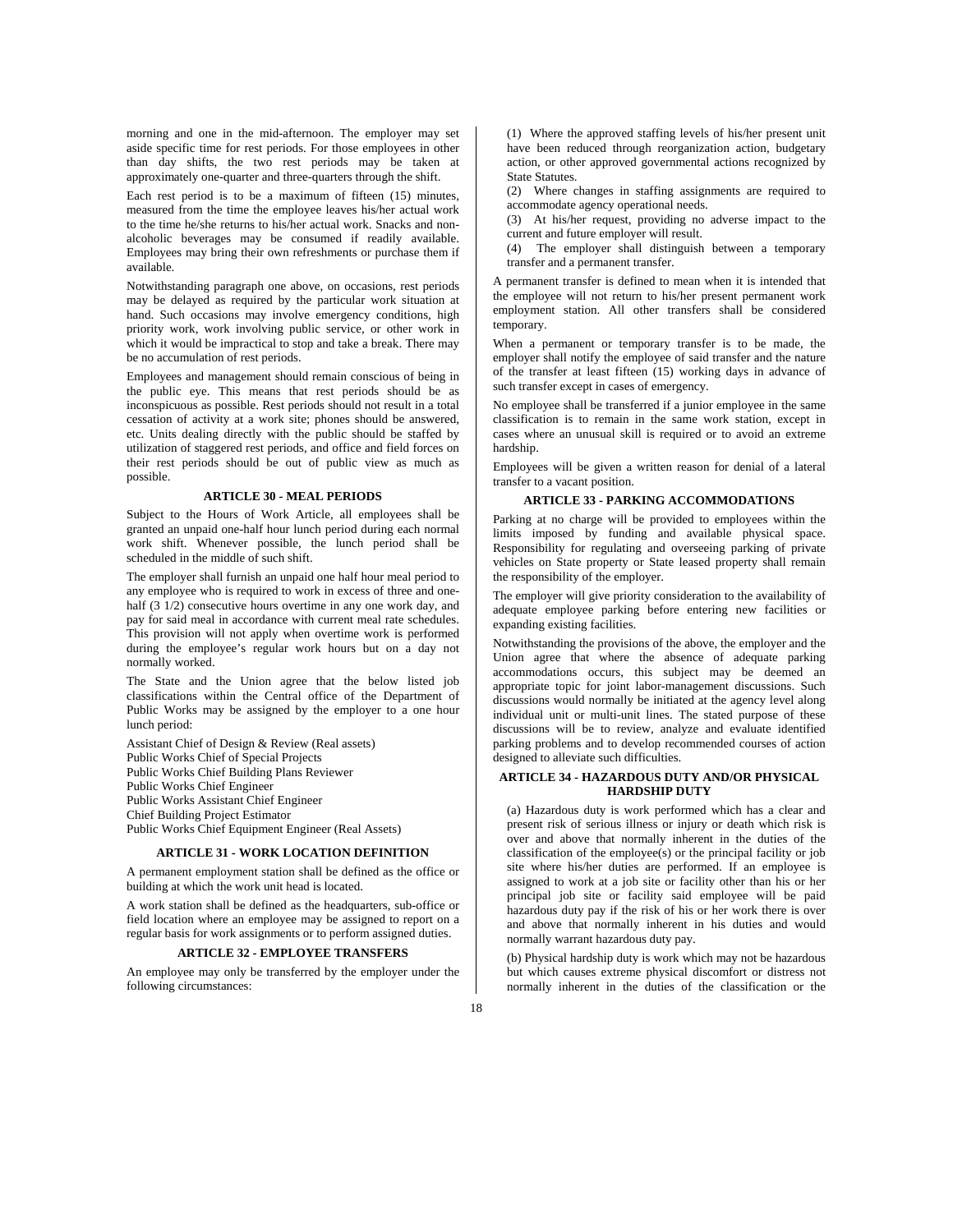principal facility or job site where his or her duties are performed, such as cramped quarters, exposure to fumes, dust or noise. If an employee is assigned to work at a job site or facility, said employee will be paid physical hardship pay if the physical discomfort or distress of his/her work there is over and above that normally inherent in his or her duties and would normally warrant physical hardship duty pay.

(c) In order for an activity to be considered hazardous or physical hardship duty, the activity must not have been performed or the condition must not have existed prior to July 1, 2001 except that authorization for hazardous or physical hardship duty pay approved in effect on that date or for claims currently pending for which prior approval has been established or for new claims currently pending will remain in effect unless superseded or properly canceled.

Recognition may also be provided for new developments and discoveries concerning materials heretofore not classified as hazardous but subsequently so classified. Hazardous duty payment may be appropriate on a prospective basis provided required protective devices or measures cannot be implemented to eliminate or sufficiently reduced exposures to acceptable levels. The committee shall take into account governmental standards.

(d) Agency heads will establish a committee and disseminate procedures for review and action on requests for hazardous or physical hardship duty pay as provided herein. Committees will be set up to include one person familiar with safety policy, one State employee selected by the Union, and on an ad hoc basis one person familiar with the job requirements under consideration. The procedure will provide that any such request must be submitted to the committee within ten (10) working days of the date of the initial performance of the duty alleging to be covered hereunder. The procedure will further provide that the committee and agency head must, within thirty (30) days of receipt act on and submit their recommendation to the Commissioner of Administrative Services for a final and binding determination within thirty (30) days of receipt. These time frames may be extended for a reasonable time when in the judgment of the committee or the Commissioner of Administrative Services, the nature of the claim requires additional research, documentation and/or evaluation. In no case will retroactive payment accrue for any period of time prior to the date of initial performance as indicated above.

(e) The denial of a request for hazardous duty or physical hardship duty pay is subject to grievance and arbitration; grievances over said denials shall be filed at Step III.

(f) The pay differential for hazardous duty and physical hardship duty shall be twenty-five percent (25%) of the employee's normal duty rate. Employees so engaged shall receive two (2) hours minimum payment. For work in excess of two hours payment shall be for actual time worked.

#### **ARTICLE 35 - EQUIPMENT AND CLOTHING**

A seventy dollar (\$70) annual allowance will be paid to employee required by the appointing authority to wear safety shoes during the course of their employment. Such payment will be made on or about October 1 of each contract year. An otherwise eligible employee hired on or after October 1, but before April 1 of any contract year shall also receive this allowance. Such payment will

be made on or about April 1. Employees hired on or after April 1 shall not be eligible for such payment for that contract year.

Effective July 1, 2006 the annual allowance for safety shoes shall be increased to eighty-five dollars (\$85). Effective July 1, 2007 it shall be increased to ninety-five dollars (\$95) and effective July 1, 2008 the safety shoe allowance shall be one hundred ten dollars (\$110).

The State will continue to furnish the employee with other equipment or clothing now being supplied as long as the need for such equipment and clothing exists.

#### **ARTICLE 36 - SUPERVISION**

The employer will advise all employees as to supervisory reporting channels and procedures for resolution of conflicting guidance.

# **ARTICLE 37 - CAREER COUNSELING**

Section One. The employer shall be responsible for advising or counseling unit members at periodic intervals concerning organization goals and strategies, including staffing requirements, career advancement opportunities, and technological changes which impact on career advancement potential. As a minimum, such counseling shall be afforded in conjunction with preparation of annual service ratings.

## **ARTICLE 38 - EDUCATIONAL LEAVE**

The employer recognizes the importance of professional career educational development and encourages the attainment of jobrelated degrees by qualified employees. Consistent with fiscal conditions and operational requirements, the appointing authority will grant an educational leave of absence without pay or with full or part pay in order to enable an employee to pursue studies in pursuit of a degree. The following guidelines will apply:

(1) Studies must be part of a bona fide degree program.

(2) The degree program pursued must be job-related and be of expected value to the employer.

(3) An employee will be supported in only one degree program at the same level of study.

(4) Educational leave with pay will not exceed one school year per degree program per employee.

(5) An employee must have completed at least two years of State service before educational leave with pay will be granted. (6) Employees granted an educational leave with pay will be required to agree to remain in State service following completion of such leave for a period of time equal to two years for each school year of paid educational leave, pro-rated for less than full-time leave.

## **ARTICLE 39 - CONFLICT OF INTEREST**

Section 1-66 through Section 1-78 of the General Statutes of the State of Connecticut, in the event of alleged conflict, the employee may request an advisory opinion concerning the conflict from the joint legislative ethics committee.

## **ARTICLE 40 - CERTIFICATION AND LICENSING**

An employee whose job specification requires a professional licenses or certificate as a condition of employment shall be reimbursed for the cost of same.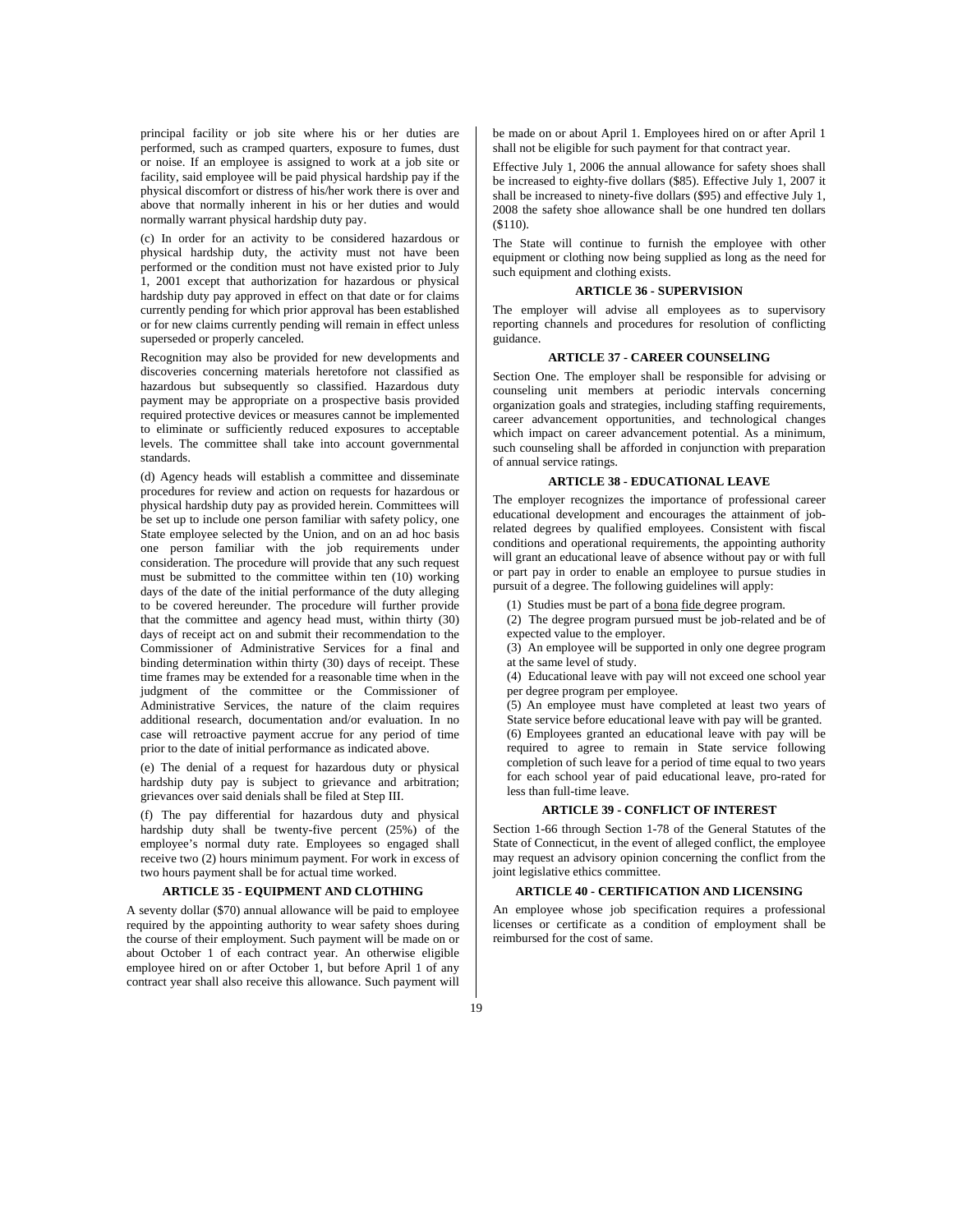# **ARTICLE 41 - LEAVE FOR VOLUNTEER FIRE OR AMBULANCE DUTY**

**Section One.** Section 5-249 of the General Statutes and Regulation 5-249-1 shall apply to bargaining unit employees.

**Section Two.** On or about December 1 of each contract year, the State shall pay a four hundred dollar (\$400) annual skill premium to each employee who is certified as an Emergency Medical Technician. Employees receiving this stipend are expected to respond to emergency calls and provide EMT services on or about State facilities in accordance with applicable laws and regulations.

Effective July 1, 2008 the EMT skill premium will be four hundred seventy-five dollars (\$475).

# **ARTICLE 42 - VACATIONS**

Employees who were on the State payroll as of June 30, 1977 shall accrue one and one-quarter  $(1-1/4)$  vacation days per month, except that employees who have completed twenty (20) years of service shall earn paid vacation credits at the rate of one and twothirds (1-2/3) vacation days for each completed calendar month of service. For employees hired on or after July 1, 1977, the following vacation leave shall apply:

zero  $(0)$  to five  $(5)$  years - five-sixths  $(5/6)$  day per month;

over five (5) and under ten (10) years - one (1) day per month; over ten (10) and under twenty (20) years - one and one-quarter (1-1/4) days per month;

over twenty (20) years - one and two-thirds (1-2/3) days per month.

Vacation leave shall not accrue for any calendar month in which the employee is on leave of absence without pay an aggregate of more than five (5) working days.

Effective July 1, 1980, for employees hired on or after July 1, 1977, the following vacation leave shall apply:

zero to five  $(0-5)$  years - one  $(1)$  day per month;

over five (5) and under twenty (20) - one and one-quarter (1- 1/4) days per month;

over twenty (20) - one and two-thirds (1-2/3) days per month.

No employee will carry over more than ten (10) days of vacation leave to the next year, provided, however, that in exceptional circumstances agency permission may be granted to carry over more than ten (10) days. Such permission shall not be unreasonably denied.

For employees hired on or before June 30, 1977, the maximum accumulation of vacation shall be one hundred twenty (120) days. For employees hired on and after July 1, 1977, the maximum accumulation shall be sixty (60) days.

## **ARTICLE 43 - SICK LEAVE**

**Section One.** During the life of this Agreement, the State will continue in force its written rules and regulations with reference to sick leave except that no such leave will accrue for any calendar month in which an employee is on leave of absence without pay an aggregate of more than (5) working days.

**Section Two – Occasion of Sick Leave.** An occasion of sick leave is defined as any one continuous period of unscheduled absence for the same reason. However, if an employee must have a series of medical or dental appointments to treat a single illness or injury, or as a follow-up to surgery, the series shall be considered as one occasion of absence provided that:

(1) the employee provides a statement from the physician what the treatment program is required and indicating the expected number of visits,

(2) advance notice of the appointments is given to the employee's supervisor.

An absence which is required to receive a second surgical opinion or any other prescreening program which is a part of the parties' agreement for purposes of containing health care costs shall not be considered with reference to the sick leave utilization chart.

Sick leave taken in the event of death in the immediate family shall not be considered an occasion of sick leave. For the purpose of preparing service ratings, the number of sick leave occasions and days shall not be considered in isolation; rather the entire attendance record shall be considered, including the following factors:

(1) number of days taken and occasions

(2) pattern of usage

(3) the employee's past record

(4) the reasons for sick leave use

(5) extenuating circumstances

**Section Three.** Upon death an employee who has completed ten (10) years of State service, the employer shall pay to the beneficiary one-fourth (1/4) of the deceased employee's daily salary for each day of sick leave accrued to his/her credit as of his/her last day on the active payroll up to a maximum payment equivalent to sixty (60) days pay. The provisions of this Section shall take effect July 1, 1980.

#### **Section Four. Sick Leave Bank:**

1. There shall be an Emergency Sick Leave Bank to be used by full-time permanent employees and by part-time employees who are scheduled for thirty-four (34) hours per week. Application for use of this bank shall be made to the designated committee (item 6, below). The application shall be provided both committee members simultaneously.

2. To be eligible to use sick leave bank benefits the employee must have:

a. been employed by the State for two (2) or more years

b. have exhausted all sick leave and personal leave

c. have exhausted vacation leave in excess of sixty (60) days

d. have exhausted any other compensatory time

e. an injury or illness which is not covered by Worker's Compensation

f. an acceptable medical certificate supporting continued absence on file

g. not been disciplined for sick leave abuse during the two (2) year period preceding application; provided, however, the committee may waive this requirement.

3. The benefit amount shall be paid at a rate of one-half (1/2) day for each day of illness or injury. Payments shall begin on the sixteenth (16th) day after exhaustion of leave and/or Worker's Compensation as referenced in item 2 above. However, during this sixteen day period the employee may, if so requested by the employee, receive vacation leave payment from his/her sixty (60) day or less balance. An employee may draw from the bank only once per contract year and a maximum of 200 one-half (1/2) days. No accruals for vacation or sick leave will be provided to employees receiving this benefit. No eligibility will occur for holidays or other paid leave benefits while receiving this benefit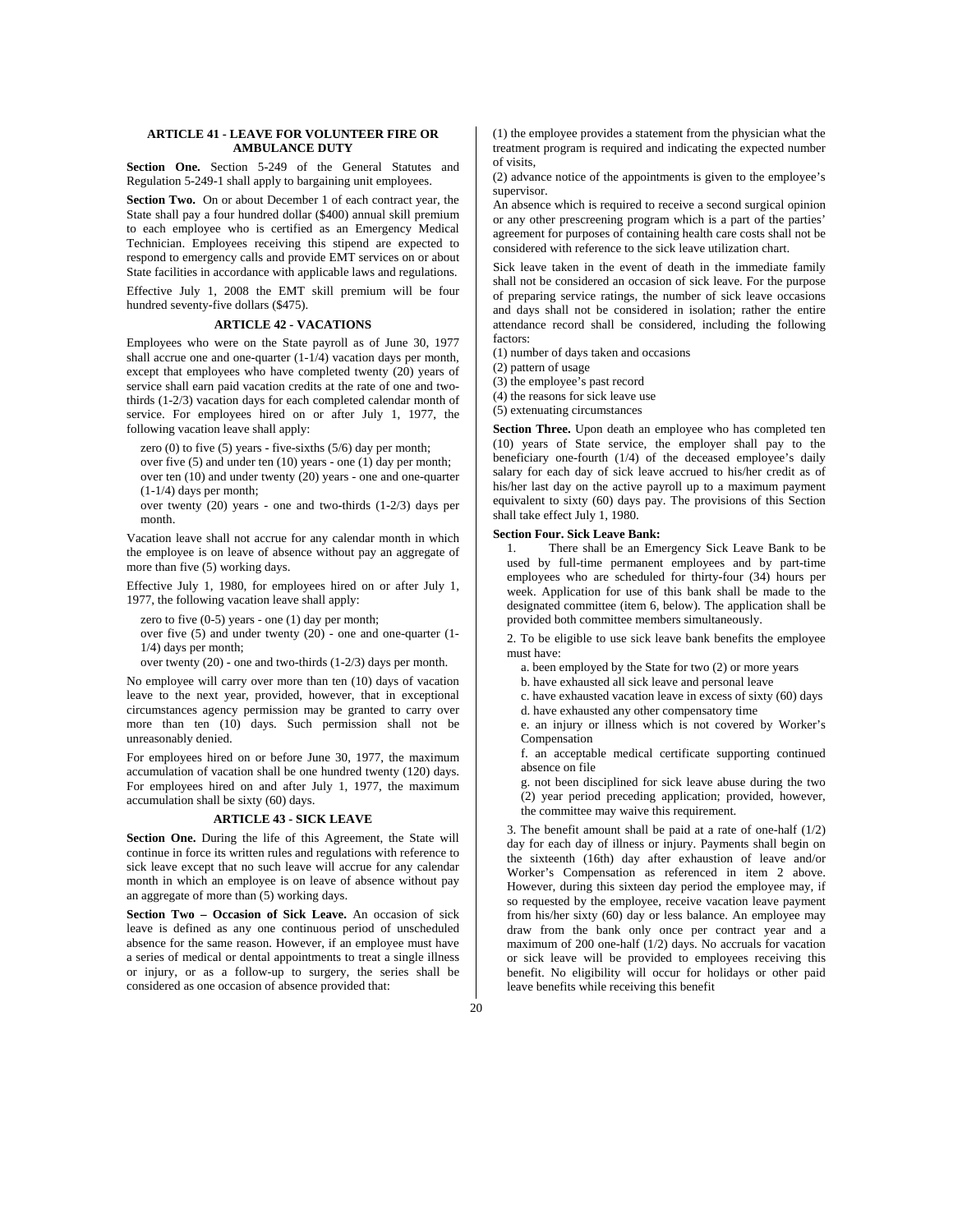4. The employing Agency will hold the employee's position for a period of not less than forty (40) calendar days when the employee is placed on sick leave bank. If the employee remains on sick leave bank following the fortieth (40th) day he/she will be entitled to an equivalent position pursuant to the provisions of CGS 5-248a provided he/she return to work within twentyfour (24) weeks of initial placement on the sick leave bank. Benefits under the sick leave bank shall be considered to run concurrently with both or either State or Federal Family Leave Acts.

5. The fund shall be established by donations from each P-4 member employee, who is eligible to utilize the bank, of one day of sick leave from the employee's individual sick leave balance. The fund shall be maintained by a contribution from each employee (P-4 member) following his/her having obtained two (2) years of State Service. If the bank should fall below 10,000 hours the committee will recommend whether additional contributions should be made.

6. The fund shall be administered by a two-person committee. The two persons shall be appointed for the term of the contract; one appointed by the Union and one appointed by the State. If there comes a time when there is a vacancy on the committee the respective unit (Union or State) shall make a replacement appointment. The committee will be authorized to develop guidelines for use in sick leave bank administration. Proposed guidelines shall be subject to the approval of the Union and of the State. The actions or non-action of the committee shall in no way be subject to collateral attack or subject to the grievance/arbitration process.

7. This Article supersedes Regulations 5-247-5 and 5-247-6.

**Section Five.** In the event of critical illness or severe injury to a member of the immediate family creating an emergency, an eligible employee shall be granted sick leave, provided that not more than five (5) days of sick leave per calendar year shall be granted therefore.

**Section Six.** In the event of death in the immediate family, an eligible employee shall be granted up to three (3) working days, chargeable to sick leave. Immediate family means spouse, parent, siblings, children, civil union partner as provided in Public Act 2005-10, domestic partner and also any relative who is domiciled in the employee's household. For purposes of this section, domestic partner is a person who has qualified for domestic partnership benefits under the parties' pension and health care agreement.

#### **ARTICLE 44 - TEMPERATURE VARIATION**

**Section One.** The employer will make every attempt to maintain facility temperatures as mandated by statute.

**Section Two.** In the event that temperatures within a building are outside the prescribed guidelines, notification will be made to an agency designee.

Section Three. Contingent upon the employer's ability to restore the temperature to the prescribed guidelines, the agency may dismiss or transfer affected employees. If dismissed, it shall be without loss of pay or benefits. This Article is not subject to the arbitration or grievance procedure.

# **ARTICLE 45 - MISCELLANEOUS LEAVES AND BENEFITS**

**Section One.** Except where varied in this Agreement, the State will continue in force its written rules and regulations with reference to the following

- (a) eligibility for meals and/or reimbursement therefor;
- (b) personal leave;
- (c) other paid or unpaid leave of absence;
- (d) insurance coverage;
- (e) jury duty;
- (f) workers' compensation;
- (g) death benefits;
- (h) retirement, including disability retirement.

**Section Two. Civil Leave (court time).** Civil leave (not jury duty) within the normal work day shall be treated as time worked. The intent of this Section is to grant such leave consistent with past practice under the previous contract.

**Section Three. Military Leave.** A full-time permanent employee who is a member of the armed forces of the State or any reserve component of the armed forces of the United States shall be entitled to military leave with pay for active duty for required field training, provided such leave does not exceed three (3) calendar weeks in a Military Training Year (October 1 to September 30). Additionally, any such employee who is ordered to active duty as a result of an unscheduled emergency (natural disaster or civil disorder) shall be entitled to military leave with pay not to exceed thirty (30) calendar days in a calendar year. During such leave, the employee's position shall be held, and the employee shall be credited with such time for seniority purposes. Other requests for military leave may be approved without pay. Nothing in this Section shall be construed to prevent an employee from attending ordered military training while on regularly scheduled vacation.

The provisions of this Section shall supersede Sections 5-248(c) and 27-33 of the General Statutes and the appurtenant regulations thereof.

Section Four. When the term spouse as utilized in this Agreement, it shall also mean domestic partner. A domestic partner is a person who has qualified for domestic partnership benefits under the parties' pension and health care agreement.

**Section Five.** The provisions of CGS Sec. 5-248a (and amendments thereto) and the regulations appurtenant thereto shall apply. An employee who is granted a statutory non-disability leave may request and shall be granted the financial benefits of accrued vacation leave, personal leave and/or compensatory time during the period of statutory leave; however, such time, if taken during the period of statutory leave, shall not be utilized to extend the same leave for a period in excess of that described in the request for such leave or the statutory maximum.

#### **ARTICLE 46 - LEAVE TIME ACCRUAL**

All leave accrual will continue at the same rate, in days per month, as provided elsewhere in this Agreement.

In the event that the State should change the unit of leave posting, the true value of accrued leave shall not be diminished in any way.

In cases of dispute, the principle that there is to be no loss to the employee will govern the decision.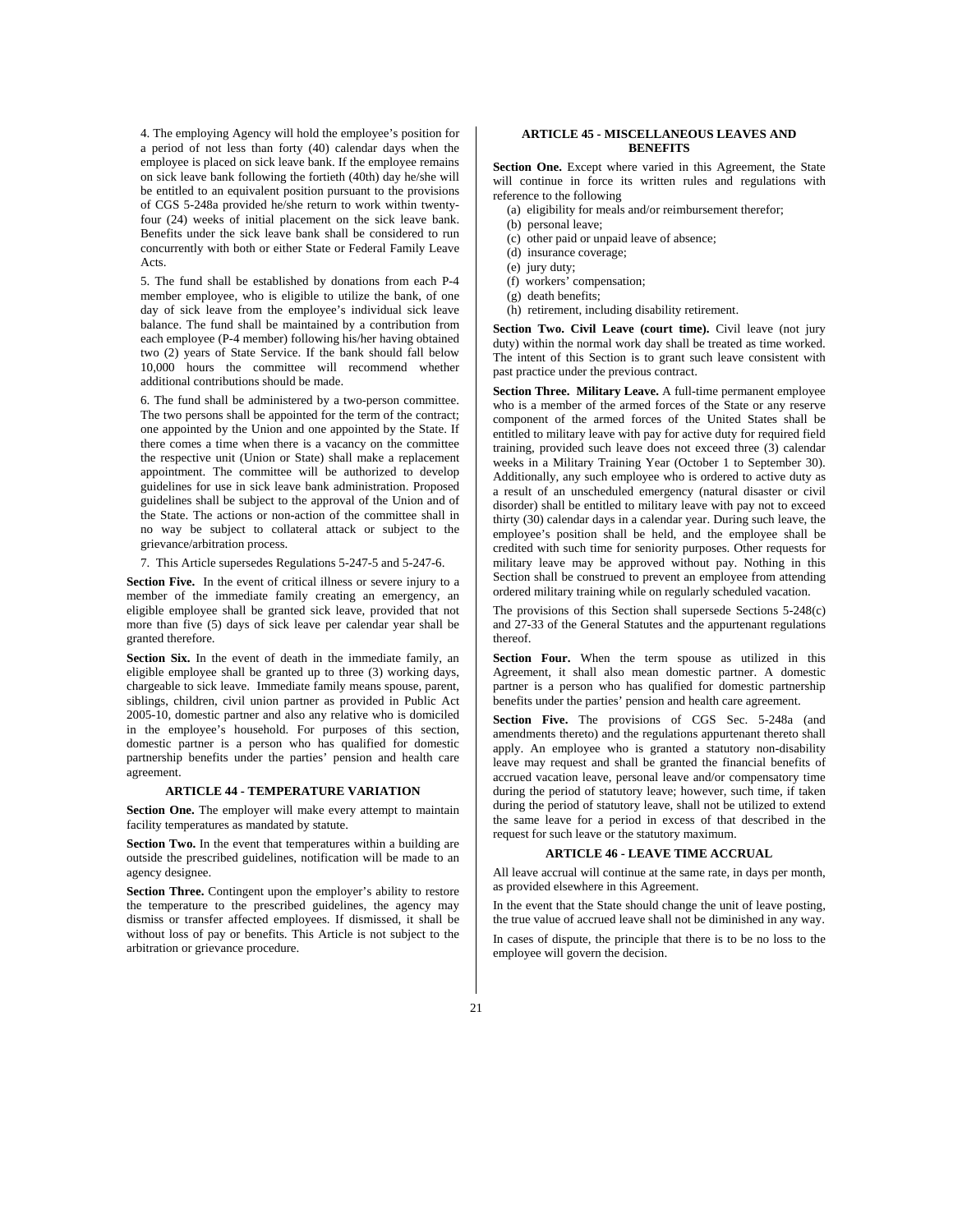# **ARTICLE 47 - PRINTING AND DISTRIBUTION OF AGREEMENT**

**Section One.** The parties will share the cost of printing the Agreement in booklet form. The Union will be responsible for printing a mutually agreed number of contract booklets and the State will reimburse the Union at the rate of forty-seven cents (\$.47) for each booklet.

**Section Two.** The Union will distribute the booklet to all present and new employees.

#### **ARTICLE 48 - BLUE BOOK**

References in this Agreement to "rules and regulations" refer to the "Blue Book" Regulations of the Personnel Policy Board effective July 1, 1975. Such references include also all applicable General Letters and Q-Items. The State shall furnish to the Union two (2) complete sets of all the applicable General Letters and Q-Items within thirty (30) days of ratification of this Agreement by the General Assembly.

#### **ARTICLE 49 - LEGISLATIVE ACTION**

The cost of items contained in this Agreement and the provisions of this Agreement which supersede pre-existing statutes shall not become effective unless or until legislative approval has been granted pursuant to Section 5-278(b) of the Connecticut General Statutes or as otherwise provided by said section. The State employer shall request such approval as provided in said Section. If the legislature rejects such request as a whole, the parties shall return to the bargaining table.

# **ARTICLE 50 - SAVINGS CLAUSE**

Should any provisions of this Agreement be found unlawful by a court of competent jurisdiction, the remainder of the Agreement shall continue in force. The State and the Union will commence renegotiations within fifteen (15) days to address the provision found to be unlawful.

## **ARTICLE 51 - INDEMNIFICATION**

During the term of this Agreement, the State employer will continue to indemnify persons covered by this Agreement to the extent provided by Sections 4-165, 10-235, and 19-5a of the Connecticut General Statutes. In deciding whether to provide counsel to an employee, the question of whether such employee was acting within the scope of his/her employment shall be broadly interpreted and sympathetically considered consistent with the purpose of the indemnification statutes.

#### **ARTICLE 52 - SUPERSEDENCE**

The inclusion of language in this Agreement concerning matters formerly governed by law, regulation, or policy directive shall not be deemed a preemption of the entire subject matter. Accordingly, statutes, rules, regulations, and administrative directives or orders shall not be construed to be superseded by any provision of this Agreement except as provided in the Supersedence Appendix to this Agreement or where, by necessary implication, no other construction is tenable.

#### **ARTICLE 53 - OVERPAYMENTS**

Section One. When the Employer determines that an employee has been overpaid, it shall notify the employee of this fact and the reasons therefor. The Employer shall arrange to recover such overpayment from the employee over the same period of time in which the employee was overpaid unless the Employer and

employee agree to some other arrangement. (For example, an employee who has been overpaid by \$5.00 per pay period for six months shall refund the Employer at the rate of \$5.00 per pay period over six months.) The employer will give due consideration to claims of hardship.

Section Two. In the event the employee contests whether he/she was actually overpaid, the Employer shall not institute the above refund procedures until the appeal is finally resolved through the grievance procedure. This section shall not apply in instances where the appeal process cannot be completed prior to the employee's termination from State service. In such event, the employer may withhold from any payment due sufficient funds to cover the alleged outstanding liability, pending final resolution of appeal.

# **ARTICLE 54 - CLASS REEVALUATIONS**

**Section One.** The process set forth in this Article supersedes the provisions of  $5-200(p)$  relative to the right of employees or their representatives to appeal class reevaluation (upgrading).

**Section Two.** The Union, but not any employee, shall have the right to appeal in writing by submitting data, views, arguments or a request for a hearing relative to reevaluation of a class or classes of positions allocated to the State Compensation Plans. Within sixty (60) days after the receipt of such written data or holding the requested hearing, the Commissioner of Administrative Services or designee shall answer the appeal.

**Section Three.** The Commissioner shall answer the appeal only with respect to the following criteria:

(a) Whether there was a change in job duties of the class appealed so substantial that it should have the effect changing its compensation grade. The Commissioner will not look to changes which occurred prior to the effective date of this Agreement.

(b) Having found a substantial change in job duties, then internal consistency among classes covered by this agreement shall be considered based upon benchmark classes determined by the Commissioner.

**Section Four.** In any arbitration case arising for such appeal, the mutually agreed upon arbitrator or permanent umpire, who shall be experienced in public sector position classification and evaluation, shall base his/her decision on the criteria set forth in Section Three above. Pay comparability for equal work in other jurisdictions or outside the scope of this Agreement shall not be a basis for the arbitrator's or umpire's decision hereunder.

## **ARTICLE 55 - EMPLOYEE MEAL CHARGES**

Rates charged to employees for meals at State Agencies with employee dining facilities shall be as follows:

| <b>Breakfast</b> | \$3.00 |
|------------------|--------|
| Lunch            | \$5.00 |
| Dinner           | \$5.00 |

## **ARTICLE 56 - JOB SPECIFICATIONS**

**Section One.** Each employee shall be provided with a copy of his/her current job specification upon reasonable request. Work assignments shall be made in accordance with that job specification.

**Section Two.** Whenever the phrase "...performs related duties as required" appears on job specifications for job classifications,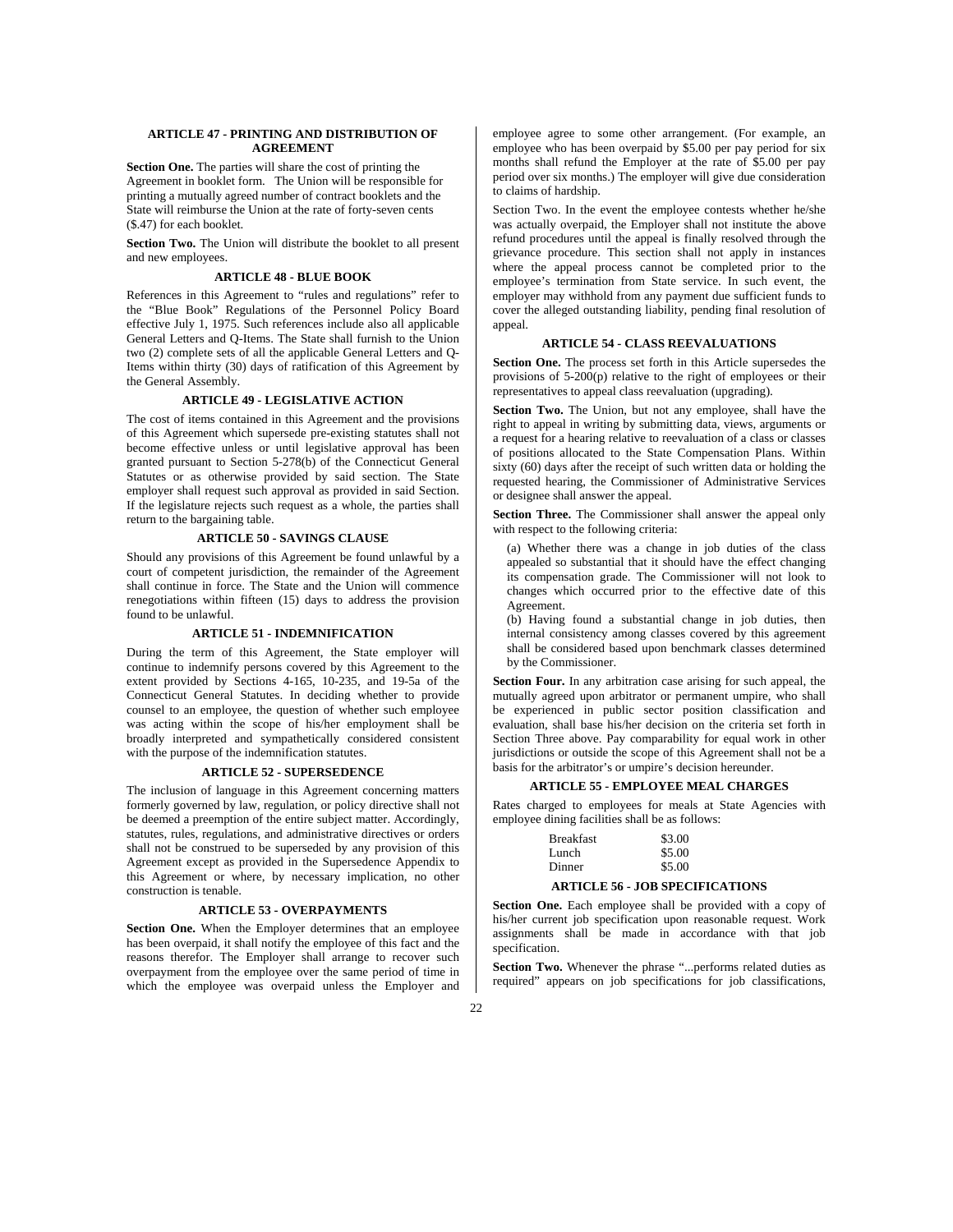within the bargaining unit, the term "related duties" shall be interpreted to mean duties and responsibilities which could normally or reasonably be expected to be required in accordance with the overall job specifications.

**Section Three.** Disputes over an employee's job classification shall be subject to the classification appeal procedure outlined in Appendix A.

# **ARTICLE 57 - DURATION OF AGREEMENT**

This agreement shall be effective July 1, 2009 and shall expire on June 30, 2016. In accordance with Connecticut General Statutes, either party may request the other to negotiate a successor agreement by mailing such request to the other party, where upon negotiations shall commence as soon as practicable. By mutual agreement, the parties may begin negotiations on a date different than provided for in Connecticut General Statutes.

# **LONGEVITY SCHEDULE SEMI-ANNUAL PAYMENT (JULY 1, 2009 THROUGH JUNE 30, 2016)**

**Longevity entitlement is determined consistent with Article 19, Section 3 and the MOU appearing on pages 36-37 of this contract booklet** 

**\_\_\_\_\_\_\_\_\_\_\_\_\_\_\_\_\_\_\_\_\_\_\_\_\_\_\_\_\_\_\_\_\_\_\_\_\_\_\_\_\_\_\_\_\_\_\_\_\_\_\_\_\_\_\_\_\_\_\_\_\_\_\_\_\_\_\_** 

| <b>Salary</b> | 10           | 15           | 20     | 25      |
|---------------|--------------|--------------|--------|---------|
| Group         | <b>Years</b> | <b>Years</b> | Years  | Years   |
| 11            | 75.00        | 150.00       | 225.00 | 300.00  |
| 12            | 75.25        | 150.50       | 225.75 | 301.00  |
| 13            | 92.00        | 184.00       | 276.00 | 368.00  |
| 14            | 94.75        | 189.50       | 284.25 | 379.00  |
| 15            | 97.50        | 195.00       | 292.50 | 390.00  |
| 16            | 100.50       | 201.00       | 301.50 | 402.00  |
| 17            | 103.25       | 206.50       | 309.75 | 413.00  |
| 18            | 106.00       | 212.00       | 318.00 | 424.00  |
| 19            | 109.00       | 218.00       | 327.00 | 436.00  |
| 20            | 111.75       | 223.50       | 335.25 | 447.00  |
| 21            | 114.75       | 229.50       | 344.25 | 459.00  |
| 22            | 136.25       | 272.50       | 408.75 | 545.00  |
| 23            | 142.00       | 284.00       | 426.00 | 568.00  |
| 24            | 147.75       | 295.50       | 443.25 | 591.00  |
| 25            | 153.25       | 306.50       | 459.75 | 613.00  |
| 26            | 159.00       | 318.00       | 477.00 | 636.00  |
| 27            | 164.50       | 329.00       | 493.50 | 658.00  |
| 28            | 170.25       | 340.50       | 510.75 | 681.00  |
| 29            | 187.50       | 375.00       | 562.50 | 750.00  |
| 30            | 193.00       | 386.00       | 579.00 | 772.00  |
| 31            | 198.75       | 397.50       | 596.25 | 795.00  |
| 32            | 204.25       | 408.50       | 612.75 | 817.00  |
| 33            | 210.00       | 420.00       | 630.00 | 840.00  |
| 34            | 215.75       | 431.50       | 647.25 | 863.00  |
| 35            | 221.25       | 442.50       | 663.75 | 885.00  |
| 36            | 227.00       | 454.00       | 681.00 | 908.00  |
| 37            | 233.00       | 466.00       | 699.00 | 932.00  |
| 38            | 238.50       | 477.00       | 715.00 | 954.00  |
| 39            | 244.25       | 488.50       | 732.75 | 977.00  |
| 40            | 249.50       | 499.00       | 748.50 | 998.00  |
| 41            | 255.50       | 511.00       | 766.50 | 1022.00 |
| 42            | 261.25       | 522.50       | 783.75 | 1045.00 |
| 43            | 266.75       | 533.50       | 800.25 | 1067.00 |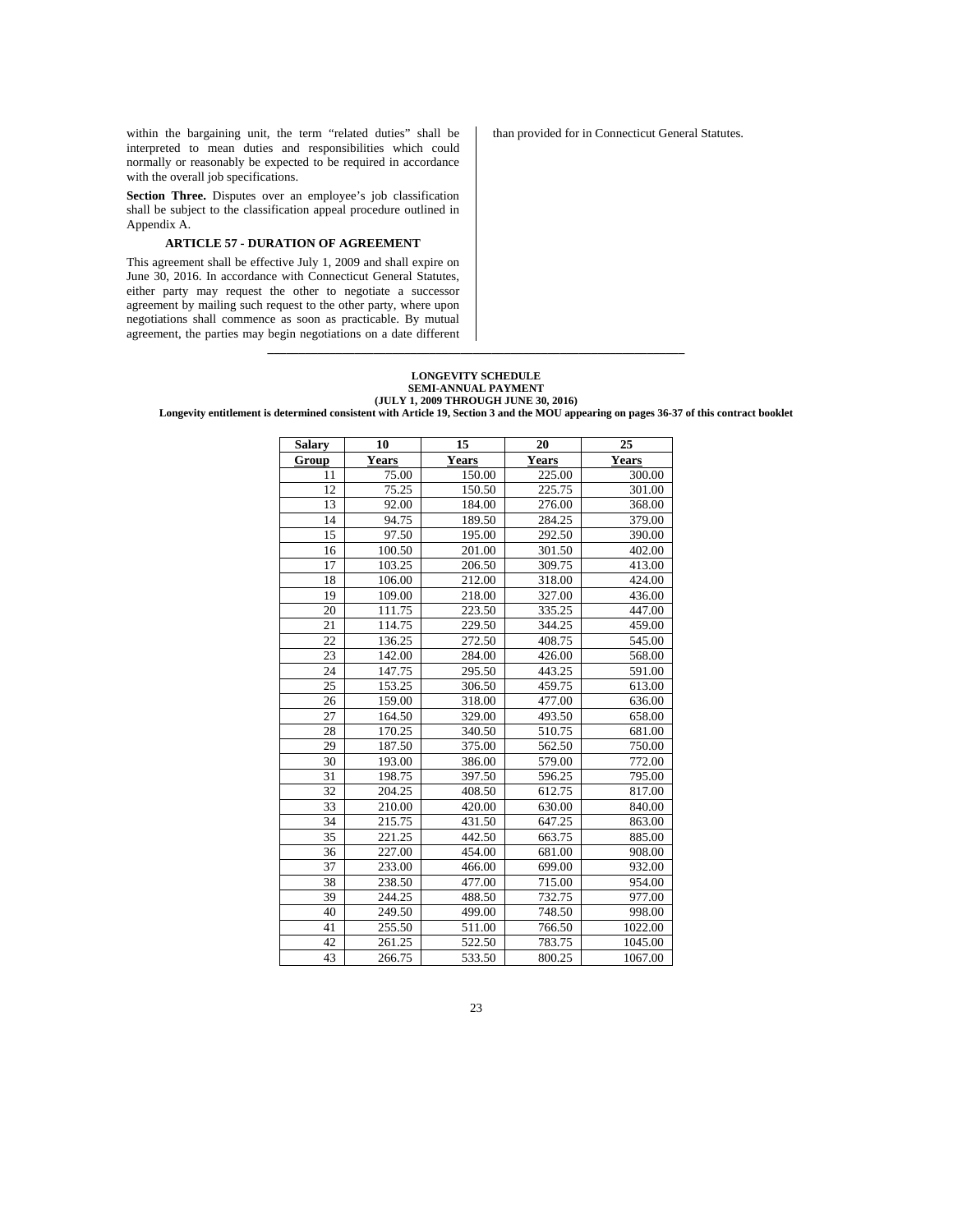# **APPENDIX A - CLASSIFICATION APPEAL PROCEDURE**

**Section One.** Any individual permanent employee alleging the performance of the duties of a specific higher classification shall submit an appeal directly to the agency's appointing authority or his/her designee,

Such appeal shall be on the prescribed form and shall include:

- 1. The name of the employee.
- 2. Current official class title.
- 3. Current agency/division/section and/shift.
- 4. Date of alleged assignment of the higher level duties.
- 5. Specific classification remedy requested.

 a. If reclassification or temporary service remedy is sought, specific class title alleged appropriate.

6. Employee signature and date.

7. Completed duties questionnaire Form A or B, as applicable

#### **Section Two.**

(a) Within ten (10) days of receipt of such appeal, the agency's appointing authority or designee shall respond to the employee and/or union on the appropriate place on the form to either:

1. Continue the performance of the alleged higher level duties; or

2. deny that the duties include higher level duties, and/or constitute a basis for reclassification or temporary service; or 3. remove the alleged specified higher level duties forthwith.

(b) Responses as above shall not automatically prejudice either party's position on the proper classification as determined by the Commissioner of Administrative Service.

## **Section Three.**

(a) Concurrent with the response to continue the assignment (#1 above), the appointing authority shall submit, on the appropriate form, a request for approval of such assignment with copies of the appeal procedure form and any other appropriate justification to the Commissioner of Administrative Services. Such request may be in the form of either a request for reclassification or temporary service in higher class. The Commissioner of Administrative Services shall review and answer such request within fifteen (15) days of receipt.

(b) The Commissioner of Administrative Services, with the concurrence of the Secretary of OPM, has sole discretion for determining whether approval will be for reclassification or temporary service, and/or whether higher level duties must be removed.

(c) Payment for performance of higher level duties determined to constitute a basis for reclassification or temporary service shall accrue not earlier than thirty (30) days from the date the appeal was submitted to the appointing authority only if merit system conditions permit. Payment for performance of higher level duties which should be removed will accrue in the same manner and consistent with merit system conditions only if such duties constitute a significant position of the overall job. Approval action under this section shall constitute a final and binding resolution of the appeal.

#### **Section Four.**

(a) Appeal to a response from the appointing authority denying the request (#2 above) or removing the duties (#3 above), or

failure to respond within the time frames provided may be submitted to the Commissioner of Administrative Services within seven (7) days of the date of such response or due date. A meeting shall be held and an answer to such appeal will be issued within thirty (30) days of the date the appeal was filed with the Commissioner of Administrative Services.

(b) Appeals to the decision of the Commissioner of Administrative Services under this section may be submitted to the Classification Panel within ten (10) working days of the date of the response from the Commissioner of Administrative Services or due date.

(c) The appeal shall not be modified or expanded except by specific agreement of the Personnel Division and the Union.

**Section Five.** (a) The Classification Panel shall be comprised of two designees of the State, one of whom shall serve as Chairperson, and two designees from the Union, all of whom shall be experienced in job classification. The panel shall schedule and conduct a hearing within thirty (30) days of receipt of the appeal package and shall render a decision within ten (10) days of the close of the hearing. Time limits for scheduling and response may be extended by agreement of the panel only for good cause. The Panel Chairperson shall authorize paid leave for a reasonable number of witnesses to attend and present testimony, including the grievant and steward.

(b) The panel shall base its decision only on whether the factual material presented at earlier stages of the appeal process indicates there was substantial addition of duties of the specific higher job classification. The burden shall be on the grievant to establish such proof and that the decision of the Commissioner of Administrative Services was arbitrary and capricious.

(c) The panel's decision shall be by majority vote. The panel's decision shall be in writing, signed by the Chairperson, shall include brief findings of fact and shall be binding on the parties provided the decision is consistent with the conditions set forth herein and otherwise not inconsistent with merit system conditions. Such decision shall be forwarded to the Commissioner of Administrative Services with copies to the grievant or his representative, the appointing authority, and the personnel services analyst.

(d) Pay retroactivity, if warranted, may not apply earlier than thirty (30) days prior to the date of the filing of the appeal at the earliest step.

(e) The panel may not add to, subtract from, alter or modify the appeal or grant either party a remedy inconsistent with the terms and conditions outlined herein.

**Section Six.** The appeal process outlined herein shall be the exclusive forum for appealing classification issues.

**Section Seven.** Decisions of the Commissioner of Administrative Services or the Classification Panel shall not automatically constitute a precedent regarding the internal comparability of the appealed position to positions not subject to the original classification appeal.

**Section Eight.** In order to implement the classification appeal process in an orderly manner, a classification appeal as defined in this Article, must be based on duties performed since July 1, 1994.

**Section Nine.** Nothing herein shall prevent the settlement of an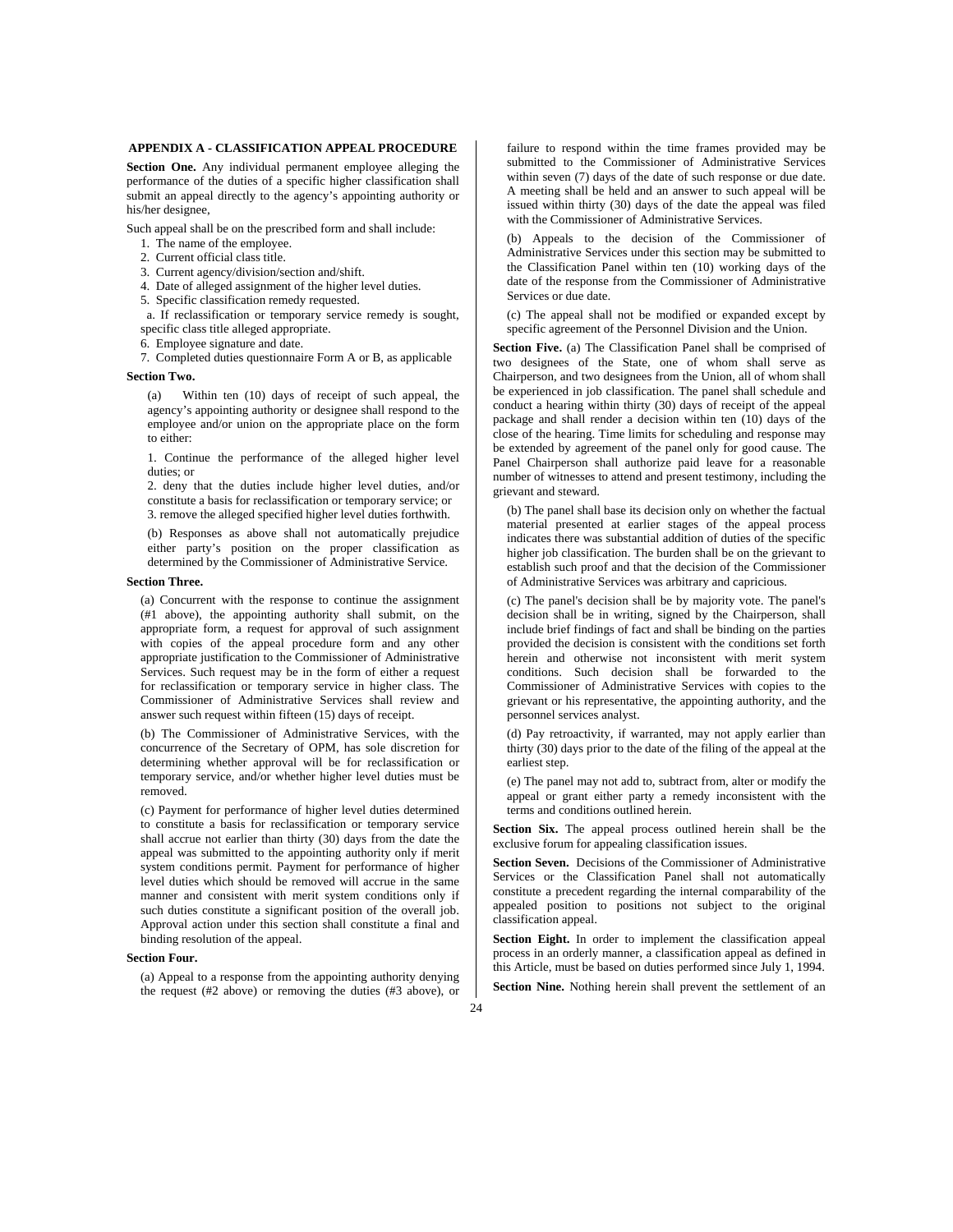appeal at any point in the process, or without resorting to formal channel provided such settlement has the concurrence of a designee of the Commissioner of Administrative Services.

**Section Ten.** Failure to appeal to a higher level consistent with the time elements outlined above will constitute a waiver of the appeal.

#### **APPENDIX B - OBJECTIVE JOB EVALUATION ARTICLE 19, SECTION FIVE**

**Section One.** References a listing of classifications two or more salary groups above the pay line. That listing is herein provided.

Appraiser

Public Works Lead Construction Estimator Public Works Cost Review Unit Supervisor Housing Lead Building Construction Specialist Housing Building Construction Supervisor Building Construction Specialist Health Services Senior Building and Fire Safety Inspector Health Services Building Fire and Safety Inspector Building Plan Reviewer (Code Compliance) Construction Estimator (Electrical) (Mechanical) (General) (RC) Senior Drafter (Architect)(Bridge)(Highway) Environ. Prot. Emergency Response Coordinator 1 Environ. Prot. Emergency Response Coordinator 2 Transportation Landscape Designer 1 Public Works Construction Specialist (Electric) (General) (HVAC)(Plumbing) (Structural Steel) Video Engineering Technician Equipment Planner State Police Lead ID Technician State Police Supervising ID Technician Transportation Engineer of Agreements Transportation Engineer of Contracts (Design) Transportation Engineer of Contracts (Doc. Proc.) Transportation Maintenance Planner Transportation Materials Technician I Senior Visual Media Designer Design and Review Officer Supervisor (RC) Senior Equipment Planner Senior Visual Media Designer (RC) Public Works Senior Equipment Planner(RC) Public Works Design & Review Office Coordinator Public Works Lead Construction Estimator (RC)

#### **Section Two. Salary Groups for Some Consolidated Classes.**

(a) The following classes represent consolidations where the level and experience and training requirements of this class are identical to those of the higher class being consolidated.

| <b>Transportation Airport Engineer</b>   | S.G. 24 |
|------------------------------------------|---------|
| Property Agent                           | S.G. 21 |
| <b>Transportation Planner</b>            | S.G. 22 |
| E.P. Air Poll. Control Technical Assist. | S.G. 16 |
| Trans. Highway Safety Mgmt. Spec.        | S.G. 22 |
| Hatchery Supervisor I                    | S.G. 20 |
| Cartographer                             | S.G. 19 |

(b) Incumbents in the following classifications will remain at their present pay grade and the classification will be red-circled for use by future employees:

| Graphic Artist 2         | S.G. 18 |
|--------------------------|---------|
| Construction Inspector 2 | S.G. 18 |

Transportation Lab Aide 2 S.G. 12

# **Section Three. Reclassification Panel: Slotting**

The parties agree that the reclassification grievance procedure will apply to OJE slotting appeal disputes, if they arise, which meet all of the following criteria:

1) The incumbent's job classification prior to OJE no longer exists; AND

2) Incumbents in the old classification have been slotted into two or more different, specified classifications; AND

3) The incumbent is requesting assignment to one of the other specified classifications.

In these situations only, one of the designees of the State on the Classification Panel, as referenced in Appendix A, Section Five(a) of the existing collective bargaining agreement, shall be one of five designated personnel managers, mutually acceptable to both parties. This provision is without precedent for other existing or future classification panels.

**Section Four.** Salary levels to be paid upon promotion to employees hired as Connecticut careers trainees prior to the date of legislative approval of this Agreement.

The parties recognize that situations will arise due to the implementation of OJE which affect individuals who were hired into this bargaining unit as Connecticut Careers Trainees with a target class and salary level that has been changed by OJE. In these situations, the parties do not intend that individuals will have their - salary progression lowered. The following are samples of situations and the appropriate action for each.

(1) CCT-Environmental Analyst series: Prior to OJE individuals hired as CCTs may advance to Environmental Analyst in ES 20 after a minimum of one year. The new target class after OJE is Junior Environmental Analyst in ES 19. The parties agree that, upon promotion, individuals shall be placed in the new OJE class of Junior Environmental Analyst in ES 19, but at the step which gives them a salary not less than they would have received had the promotion been to ES 20.

(2) CCT-Transportation Planner series: Prior to OJE individuals hired as CCTs may advance to Transportation Planner I in ES 19 after a minimum of one year. The new target class after OJE is Transportation Planner after a minimum of two years. The parties agree that, after one year as a CCT, individuals should advance to that step which gives them a salary which is not less than they would have received had they been reclassified to ES 19. However, their job classification would remain CCT.

This provision only applies to individuals hired prior to the date of legislative approval of this Agreement.

**Section Five.** Non-evaluation of P-4 Classifications. Any bargaining unit job classification not yet evaluated for any reason (except those which the Objective Job Evaluation Unit slated for cancellation when no filled positions exist) shall be evaluated by the Objective Job Evaluation Unit. Such job classification and any reevaluated (appealed) job classification shall be adjusted in accordance with this Agreement, if necessary, retroactively to January 15, 1988.

Notwithstanding the above, the classification of Engineer Intern will not be evaluated by the Objective Job Evaluation process. Effective beginning June 30, 1989, an employee in the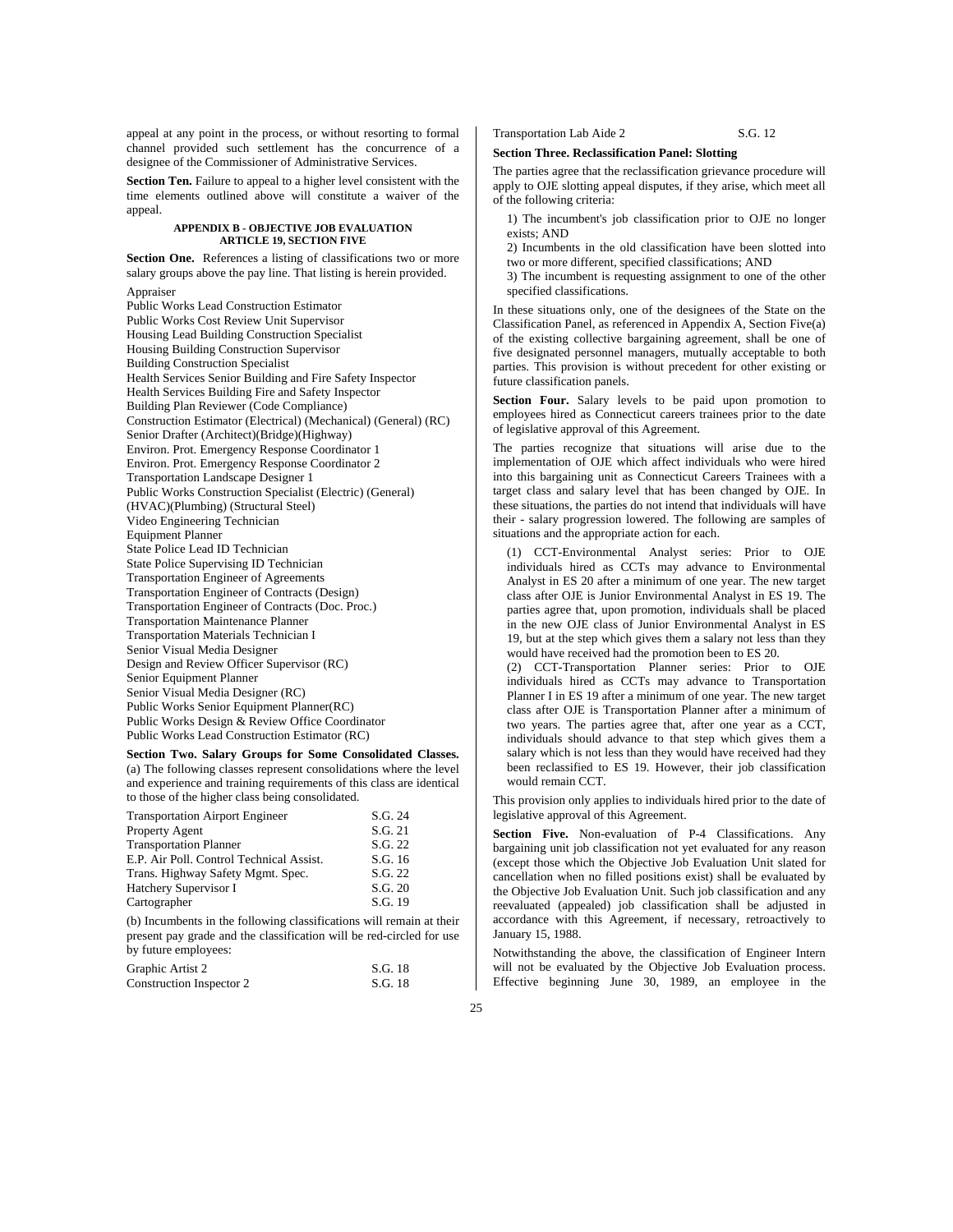classification of Engineer Intern shall be advanced to salary grade 18, step 7 upon completion of one(l) year of service. The advancement shall be effective at the beginning of the pay period following one year of service as Engineer Intern and prior to any promotion from the class.

Notwithstanding the above, the former incumbent in the position of Transportation Engineer of Town Aid will be upgraded to the same salary group as the Transportation Engineer of Construction classification on January 15, 1988 by the round-up method and will receive a one-step increase on his subsequent date of promotion.

#### **Section Six. Overpayments Due to Retroactive OJE Implementation.**

The parties recognize that net overpayments to individuals may result from the retroactive implementation of OJE and intervening personnel actions. Said overpayments shall be dealt with in accordance with the following:

(1) If the overpayment is the result of the payment of a lump sum to an employee who, after retroactive OJE implementation is no longer eligible for said lump sum, any monies owed to the State as of the completion of the pay period of June 2-June 15, 1989 shall be waived.

(2) The State shall make no retroactive adjustments to any overtime payments made from January 15, 1988 through June 15, 1989 for any employee.

(3) If the overpayment is the result of the employee's advancement to higher salary amount than would be justified after the retroactive OJE implementation and subsequent recalculation of his/her salary, the employee's rate of pay shall not change until individual salary adjustments generate a rate equal to or higher than that received prior to recalculation.

**Section Seven.** Connecticut Agricultural Experiment Station classifications effective January 15, 1988 classes at the Connecticut Agricultural Experiment Station will be assigned to salary groups as follows:

| <b>CLASS</b>                              | <b>SALARY GROUP(S)</b> |
|-------------------------------------------|------------------------|
| Technician 1                              | $17-18$                |
| Technician 2                              | $21 - 23$              |
| <b>Assistant Agricultural Scientist</b>   | $24 - 26$              |
| <b>Assistant Agricultural Scientist 2</b> | $27 - 28$              |
| <b>Analytical Scientist</b>               | 28                     |
| Associate Agricultural Scientist          | 29-32                  |
| <b>Agricultural Scientist</b>             | $33 - 36$              |
| Senior Agricultural Scientist             | $35-40$                |
| <b>Station Editor</b>                     | $23 - 27$              |

The Station pay plan shall appear in the P-4 contract addendum.

Effective June 29, 1989, an eighth step, ninth step and tenth step as specified in Section 1 will be added to the pay plan for use by all Station classes except the classification of Senior Agricultural Scientist.

There shall be no downgrading of Station classifications or salaries

There shall be no OJE appeals of Station classifications.

#### **MEMORANDUM OF UNDERSTANDING - GROUP LIFE INSURANCE**

In addition to any life insurance coverage available pursuant to Section 5-257(b) of the Connecticut General Statutes, optional

group life insurance coverage up to a maximum of fifty thousand dollars (\$50,000) may be purchased by any employee in the bargaining unit whose yearly gross compensation is a least fortyfive thousand five hundred dollars (\$45,500). The actual cost of such optional coverage shall be fully borne by the employee. The State Comptroller shall deduct the necessary amount from the employee's pay and shall pay the premiums on such policy or policies. Any dividends or other refunds or rate credits shall inure to the benefit of the State and shall be applied to the cost of such insurance. Such optional coverage shall not be included when calculating the amount of reduced life insurance coverage due retired employees pursuant to Section 5-257(d) of the Connecticut General Statutes.

#### **MEMORANDUM OF UNDERSTANDING - SUMMER PICNIC/CHRISTMAS PARTY**

The parties agree that each member of the P-4 Bargaining Unit will be granted one-half day for a summer picnic and one-half day for a Christmas Party.

Only those Christmas parties or summer picnics which have been approved by the Union or by the State will be recognized for the purposes of the half day off, and any employee not attending such event will forfeit the benefit of said half day.

#### **MEMORANDUM OF UNDERSTANDING - TUITION**

The Station agrees to make reasonable and timely efforts to keep an individual informed as to the status of his/her request for tuition aid, any leave of absence with or without pay, or an adjusted work schedule to attend college level courses.

#### **MEMORANDUM OF UNDERSTANDING - HAZARDOUS DUTY OR PHYSICAL HARDSHIP PREMIUMS**

Notwithstanding anything to the contrary in Article 34, paragraph 1 any employee who has performed a duty for which hazardous duty or physical hardship premiums have been paid or his/her successor will be eligible to receive hazardous duty/physical hardship pay at any time when said employee or successor employee performs that hazardous duty or physical hardship duty in the future.

#### **MEMORANDUM OF UNDERSTANDING - STEWARD ACTIVITIES**

When stewards are on the clock and are regularly assigned to a state vehicle which is used for assigned work and authorized steward activities in respect to grievance handling, the Association shall reimburse the State for mileage involved in steward activities. The rate of reimbursement for mileage shall be in accordance with the Standard State Travel Regulations.

#### **MEMORANDUM OF UNDERSTANDING - UNION BUSINESS LEAVE**

The parties recognize that two (2) weeks' advance notice for union business leave may not always be possible or practical. Accordingly, the State Office of Labor Relations will grant leave with less than two (2) weeks' notice as long as such leave does not adversely effect agency operational needs. The Union will strive to provide as much advance notice as possible under these circumstances.

#### **MEMORANDUM OF UNDERSTANDING - AGENCIES "FOR ADMINISTRATIVE PURPOSES ONLY"**

The parties agree that those agencies which have been designated a being attached to other agencies "For Administrative Purposes Only" shall be considered as separate agencies in application of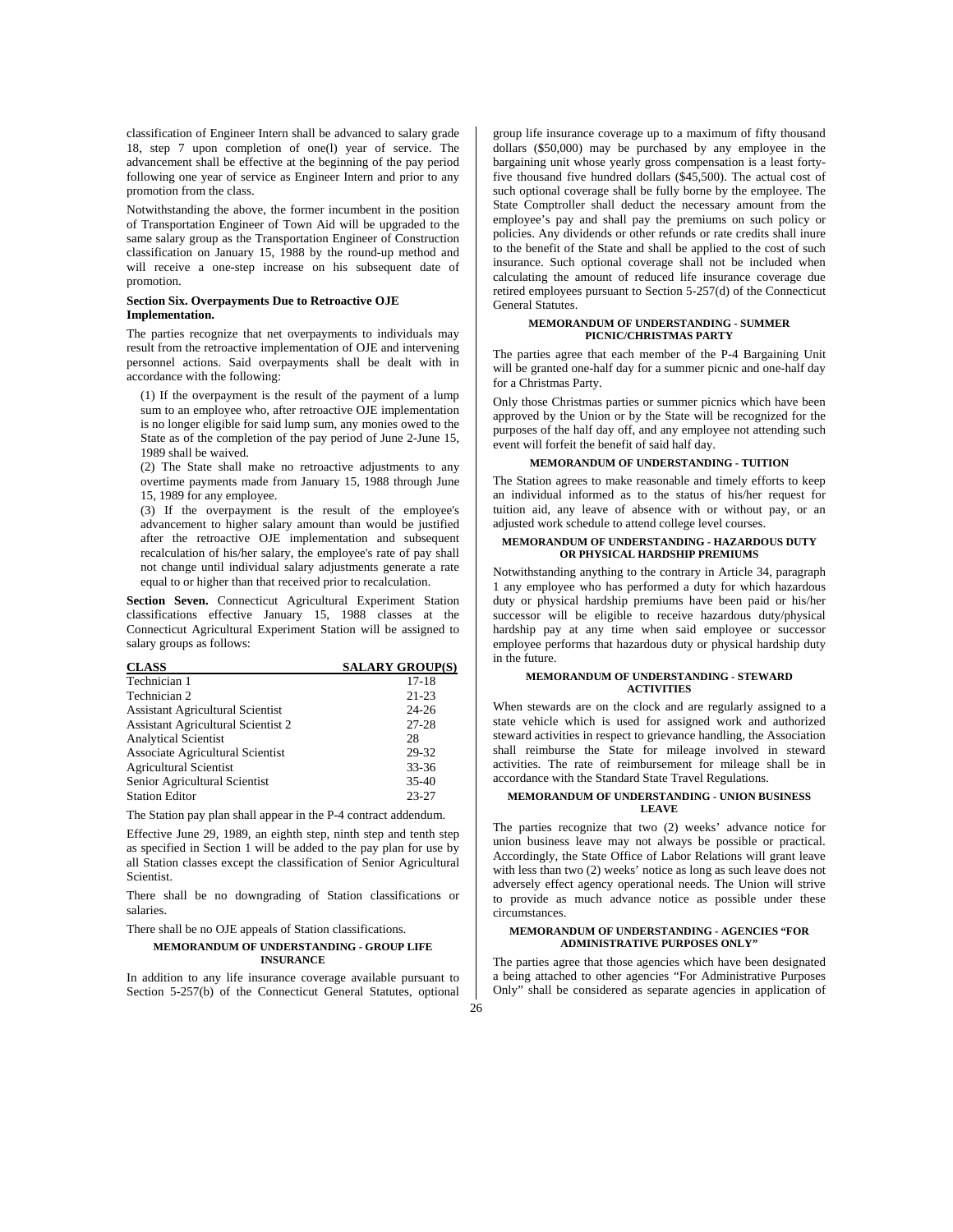the collective bargaining Agreement. For example, the Connecticut State Library which is attached to the Department of Education "for administrative purposes only" shall be considered as a separate agency. Similarly, the Commission on Human Rights and Opportunities and the Department of Administrative Services shall be considered as separate agencies.

## **MEMORANDUM OF UNDERSTANDING**

This memorandum is provided to affirm the understanding that job vacancies shall be posted by the agencies. The method of posting may be electronic or on a bulletin board. It is intended that the posting of vacancies will be provided to ensure employee's opportunity to know of said vacancies.

### **MEMORANDUM OF UNDERSTANDING - DEP READINESS PROGRAM**

Due to the unique circumstance at the Department of Environmental Protection (Radiation Control), the parties shall meet, discuss and agree to a readiness program. Said discussions are to be concluded within three months of approval of the contract by the Legislature. When the provisions for on-call in Article 16, Section Five were negotiated, the parties did not contemplate that an individual would receive an on-call assignment status for nearly all of his or her non-working time. Consequently, when such assignment has been made or is planning to be made, the parties will meet and discuss the provisions for such assignments with the goal of reaching a .<br>mutual understanding.

#### **SIDE LETTER - RE: ARTICLE 37 MEMORANDUM OF UNDERSTANDING - UPWARD MOBILITY**

Consistent with the parties commitment to upward mobility and career growth and development it is agreed that the salary for individual employees accepting a voluntary demotion to affect a career path change in anticipation of future upward mobility shall be at a step in the salary plan closest to but not greater than their rate of pay at time of demotion. Application of the provisions of this Memorandum shall be subject to a bona fide upward mobility assignment as determined and approved by the Commissioner of Administrative Services.

#### **MEMORANDUM OF UNDERSTANDING - RE: ARTICLE 16, SECTION FIVE (ON-CALL AND STANDBY)**

The Union and the State recognize that employees who are placed on Standby or On-Call status are to be compensated for such status as provided for in Section Five of Article 16. It is also recognized that there are occasions when these employees are contacted and expected and directed to perform a service or function that is work related (e.g. phone calls, fax, e-mail, etc.). These circumstances do not require the employee be activated to a call back status as covered under Article 17, Section Two. Employees not activated to a call back status shall be compensated as follows:

For non-exempt employees as defined under Article 17, Section Three -

1. Agency shall pay the individual employee a minimum of one hour pay at the individual's standard rate of pay,

2. In the event that the employee is called into service beyond the one hour minimum, he/she shall be compensated at fifteen (15) minute increments for such service.

3. In the event the employee is called into service for two (2)

or more continuous hours, he/she shall be considered to be "Call Back" and shall be compensated under Article 17, Section Two.

4. In the event the employee is called into service and works one hour or less and is subsequently called into service for more than two (2) continuous hours, he/she shall be paid the one hour minimum and the Call Back Pay as provided for under Article 17, Section Two.

For exempt employees as defined under Article 17, Section Three-

1. The employee shall receive a minimum of one hour of compensatory time off.

2. In the event that the employee is called into service beyond the hour minimum, he/she shall receive compensatory time off in fifteen (15) minute increments for such service.

3. In the event the employee is called into service for two (2) or more continuous hours, he/she shall be considered to be "Call Back" and shall receive four (4) hours of compensatory time off under Article 17, Section Two.

4. In the event the employee is called into service and works one hour or less and is subsequently called into service for more than two (2) continuous hours, he/she shall receive the one hour minimum compensatory time off and four hours of compensatory time off as provided for under Article 17, Section Two.

Non-exempt employees who are impacted by this process shall be compensated at the appropriate overtime rate for both the minimum and subsequent incremental compensation. There shall be no pyramiding of hours or portions thereof allowed as a result of this process.

#### **MEMORANDUM OF UNDERSTANDING – Article 17 Overtime Section Two Call Back Pay**

It is herein recognized that the Department of Social Services (DSS) has obtained a waiver of the overtime cap for employees within Information Technology classification who have been designated as Standby (On-Call). This waiver has been granted by the Office of Policy and Management (OPM).

This lifting of the overtime cap allows that these employees when called back to work shall receive overtime pay versus any form of compensatory time. This practice shall be continued for the duration of the term of this collective bargaining agreement.

## **MEMORANDUM OF AGREEMENT Criteria For Promotion To Working Level Engineer In Construction**

In the Department of Transportation's Office of Construction/Field Operations, the criteria for promotion to the working level classification in the Transportation Construction Inspector series shall be chief inspector duties. Any employee that independently performs chief inspector duties on a construction Project in excess of One Million Dollars (\$1,000,000) shall be reclassified to the working level classification in his/her job series. The working level classification is the Transportation Construction Inspector 3 job classification.

## **MEMORANDUM OF UNDERSTANDING - Information Technology Transformation**

In compliance with the Memorandum of Understanding between the Connecticut State Employees Association (P-4 Bargaining Unit) and the State of Connecticut dated September 1, 2004 the State of Connecticut, hereinafter referred to as the "State" and the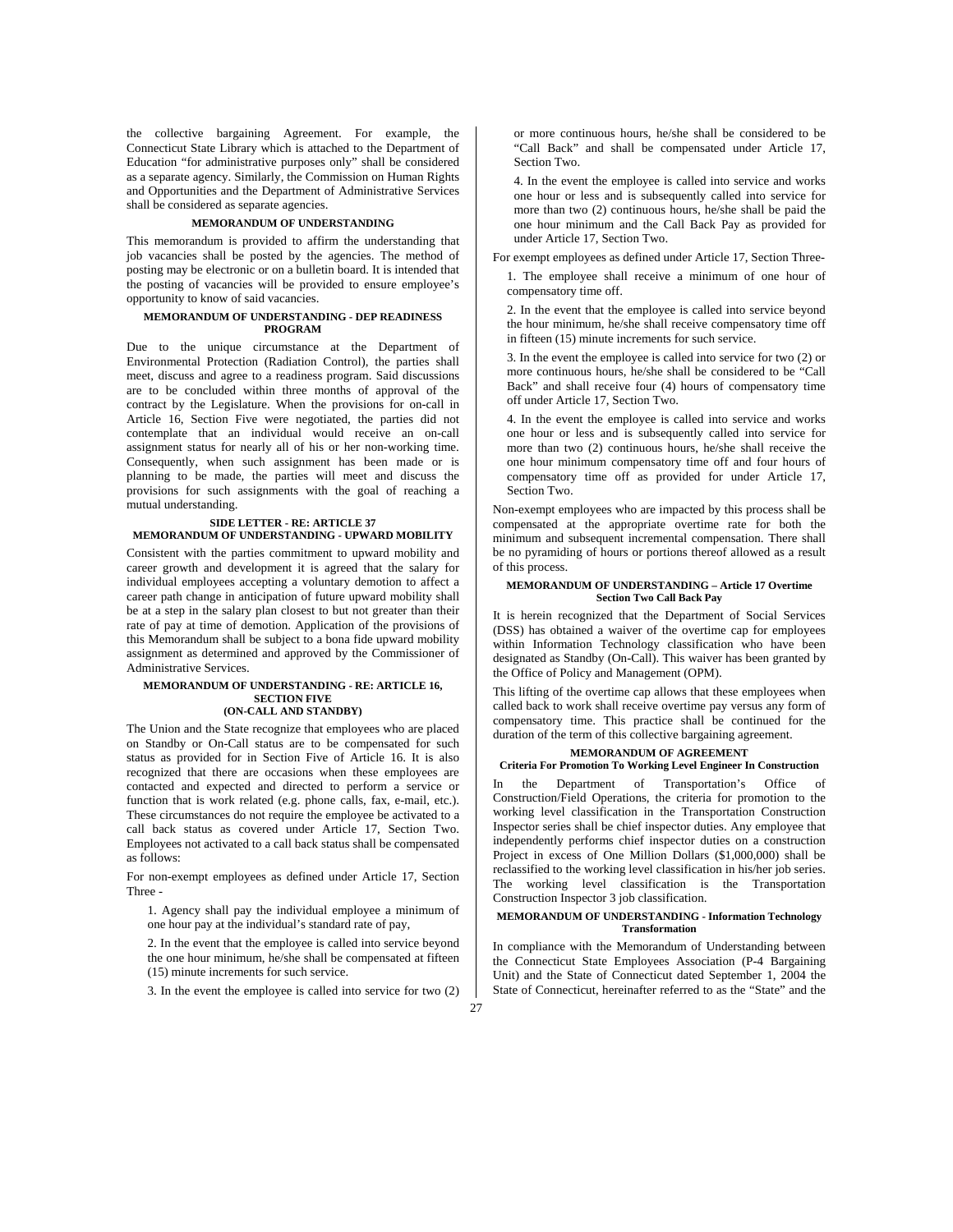Connecticut State Employees Association, hereinafter referred to as the "Union" have reached the following understanding pertaining to employees who heretofore have been designated as DOIT employed while assigned to a specific State Agency other than DOIT:

1. The designated employees with DOIT employment status while assigned exclusively to another State agency shall be voluntarily transferred to such other agency as indicated in appendix "A".

2. These designated employees (Appendix "A") shall assume status within the agency assigned and said agency shall be known as the "employing agency".

3. Work rules and standards of employee expectations shall be those established by the employing agency.

4. Item number 5 of the prior Memorandum of Understanding, dated September 1, 2004, shall be considered modified to the extent that designated employees who up to the execution date of this agreement were considered employed by DOIT shall be voluntarily transferred to the appropriate agency.

5. Item number 6 of the prior Memorandum of Understanding, dated September 1, 2004, shall be considered modified to allow for the voluntary transfer of any of these designated employees to the appropriate agency.

6. All other issues and/or proposals presented and/or discussed in the negotiations for a successor agreement (to the 2001-2005 Agreement) that were specific and exclusively reflective of the DOIT transformation subject (Union Proposals identified as Issue Nos. 15, 16 and 17) are hereby withdrawn and considered non-issues during the current contract negotiations and Interest Arbitration process for a successor agreement.

7. The Chief Information Officer is committed to sharing with Union personnel regarding the strategic direction of Information Technology.

8. The State and the Union have agreed that this Memorandum Agreement shall be effective January 17, 2006 therefore being a full and final resolution of the transformation issues concerning DOIT and Information Technology within the State of Connecticut as noted in the Memorandum of Understanding located on page 34 of the contract between the State and the Union dated July 1, 2001 — June 30, 2005. Any successor agreement shall delete the Memorandum of Understanding dated July 1, 2001 — June 30, 2005 from its provisions.

### **MEMORANDUM OF AGREEMENT - 20% Premium Language**

The parties have resolved the 20% premium language in Article 16, Section One by agreeing to continue in the 2001-2005 contract the present language in the 1997-2001 contract. The Union and the State agree neither will use the fact that the Union and the State proposed a change in the current language during the negotiations up to the 2001-2005 contract as evidence in any proceeding.

## **MEMORANDUM OF UNDERSTANDIING - Shadow Employees**

Within Information technology operations there is a suspicion by the Connecticut State Employees Association (CSEA) that employees who are not in Information Technology or information technology classifications represented by the Union are performing work that is appropriately included in this bargaining unit (P-4). The parties have referred to these as "shadow positions".

Where such situations exists, in the opinion of CSEA, the Union shall be entitled to request an audit by the Department of Administrative Services to assess and determine the proper classification for said "shadow" functions and responsibilities.

# **MEMORANDUM OF UNDERSTANDING - New Hires**

The State recognizes that there is a legitimate business need for the Union to have information on hires and separations in State service that impact the bargaining unit. Therefore, the State shall provide the Union with a monthly report identifying new hires and separations for the monthly period.

**\_\_\_\_\_\_\_\_\_\_\_\_\_\_\_\_\_\_\_\_\_\_\_\_\_\_\_\_\_\_\_\_\_\_\_\_\_\_\_\_\_** 

Mr. Kenneth Jacobs September 7, 1995 CSEA 760 Capitol Ave. Hartford, CT 06106

## **Re: P-4 Engineering, Scientific and Technical Unit Contract - Memorandum of Agreement - Stipends**

Dear Mr. Jacobs:

This will serve to confirm our agreement relative to the treatment of current employees covered by the above Memorandum of Agreement.

In accordance with the referenced agreement, stipends will be discontinued for the classes of Building Construction Specialist I and II; Housing Building Construction Section Supervisor; Public Safety Building Official; Public Works Construction Specialist (Parenthetical); Public Works Construction Coordinator; Public Works District Construction Supervisor; and Public Works Assistant Director of Construction, effective upon implementation of the contract.

Notwithstanding the above, current employees receiving stipend payments will have said payments reduced or "offset" by any negotiated general wage increases. Such "offsets" or reductions shall be rolled into the effected employees base wage. Once the stipend account has been debited to zero said employees will again be eligible for receipt of general wage increases in the manner applicable to the bargaining unit as a whole.

At the option of the employee he/she may elect to surrender receipt of the Stipend payment. If said option is elected, the employee will be eligible for receipt of any wage adjustments negotiated in the traditional manner.

If this is your understanding of our discussions please sign below and return this letter to me for final processing.

Sincerely, /s/ Frank R. Bochniewicz Frank R. Bochniewicz Labor Relations Specialist

I concur with the above. /s/ Ken E. Jacobs

Kenneth E. Jacobs Date 9/14/95

**MEMORANDUM OF UNDERSTANDING: DOT - Bureau Of Policy And Planning** 

The State and the Union agree that the Department of Transportation (DOT) shall offer full-time DOT employees within P4 classifications within the DOT's Bureau of Policy and Planning a one-time opportunity to volunteer for an increased workweek from thirty-five hours per week to forty hours per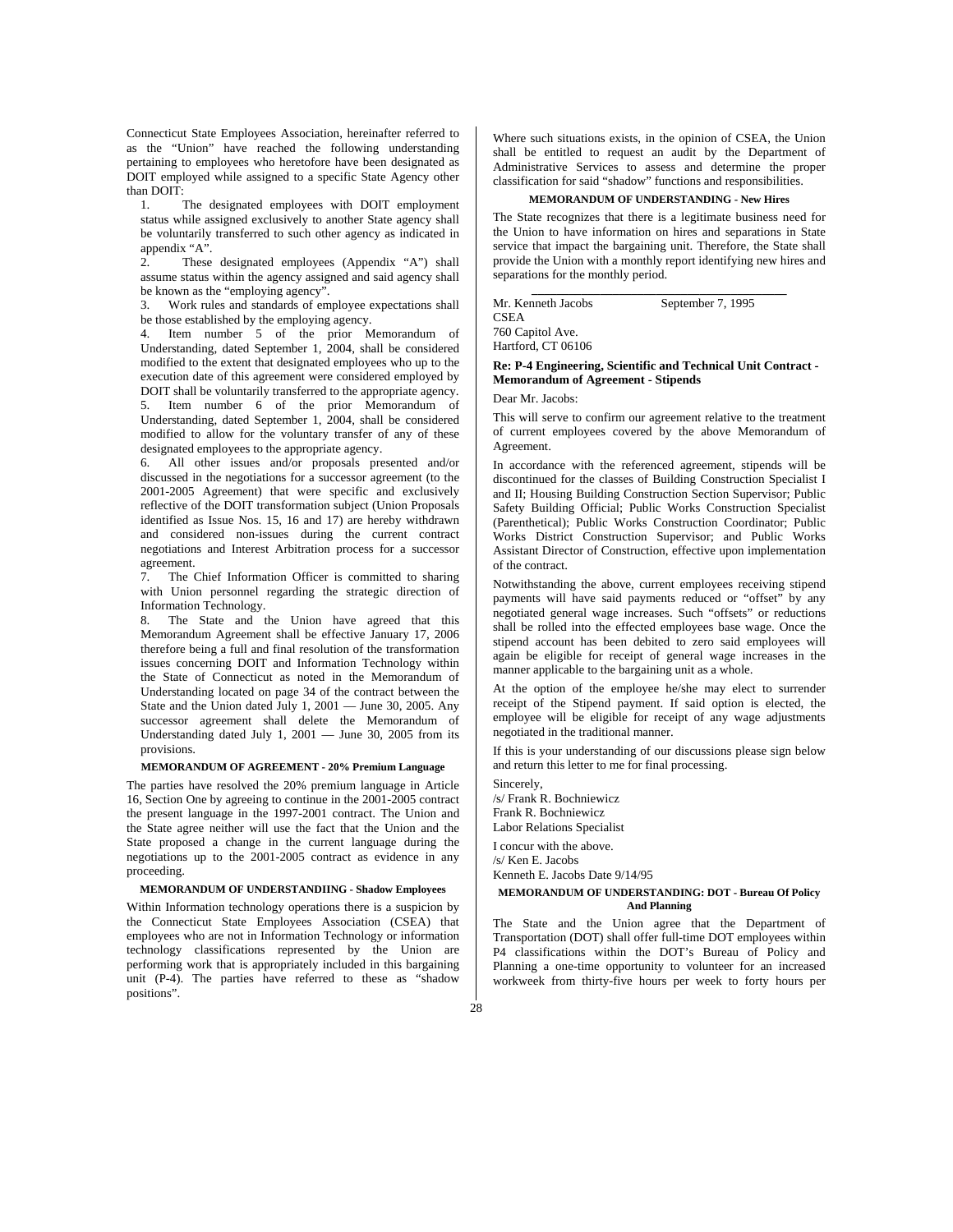week. Employees so electing will have their workweeks increased from thirty-five hours to forty hours effective June 19, 2009. In soliciting volunteers, the DOT will use a form and format similar to that used in implementation of the October, 2008 agreement between the State and the Union regarding certain P4 positions within the DOT.

## **MEMORANDUM OF UNDERSTANDING - Panel Regarding Reclassifications**

**\_\_\_\_\_\_\_\_\_\_\_\_\_\_\_\_\_\_\_\_\_\_\_\_\_\_\_\_\_\_\_\_\_\_\_\_\_\_\_\_\_** 

The Department of Administrative Services will meet with the union regarding the reclassification appeal process. DAS will develop a more effective process regarding reclassification appeal so that panel hearings will take place and answers issued on a timelier basis.

#### **MEMORANDUM OF UNDERSTANDING - FURLOUGH DAYS**

There shall be mandatory furloughs for all members of the P-4 bargaining unit. Part-time employees shall also serve furlough days, on a part-time basis, based upon their biweekly scheduled hours of work. It is understood that due to the unique nature of certain operations, it may not be feasible for all employees to take certain fixed days as their furlough days and it is necessary for management to have flexibility in assigning alternate dates as furlough days. The value of a furlough day shall be one-tenth (1/10) of the biweekly pay for a bargaining unit member on a 26 pay period schedule.

There shall be one (1) furlough day before June 1, 2009, three (3) furlough days between July 1, 2009 and June 30, 2010 and three (3) furlough days between July 1, 2010 and June 30, 2011. The furlough days shall be processed as follows;

# A. For P- 4 Employees who can be assigned the fixed furlough days:

For employees who work in operations or assignments where the appointing authority has determined that employees may be scheduled to take the day off and/or the office shall close, the following furlough days shall be taken without pay as a voluntary schedule reduction day:

| May 22, 2009      | Friday before Memorial Day   |
|-------------------|------------------------------|
| July 6, 2009      | Monday after July 4          |
| November 27, 2009 | Friday after Thanksgiving    |
| December 24, 2009 | Christmas Eve day (Thursday) |
| July 2, 2010      | Friday before July 4         |
| November 26, 2010 | Friday after Thanksgiving    |
| December 27, 2010 | Monday after Christmas       |

The fixed furlough days in higher education may be different than the above days.

In the Department of Motor Vehicles, for employees who do not normally work on Mondays, the biweekly rate of pay for the pay period in which the Monday furlough days occur shall be reduced by one-tenth and the employees shall be granted one day off (equivalent hours) to be determined by the appointing authority without additional loss of compensation as a day in lieu of a voluntary schedule reduction day.

If an agency cannot grant a particular fixed furlough day to one or more employees who would otherwise be subject to the fixed furlough days, the biweekly rate of pay for the pay period in which the furlough day occurs shall be reduced by one-tenth and the employee shall be granted one day off (equivalent hours) to

be determined by the appointing authority without additional loss of compensation as a day in lieu of a voluntary schedule reduction day.

B. For P-4 Employees who cannot be granted the fixed furlough day(s):

2008-2009: For employees who are unable to be granted the May 22, 2009 furlough day, the biweekly rate of pay for the pay period beginning May 22, 2009 and ending June 4, 2009, shall be reduced by one-tenth to accommodate the value of the furlough day (daily rate of pay). In exchange for the reduction in pay, bargaining unit members shall take one day off (equivalent hours) to be determined by the appointing authority without additional loss of compensation as a day in lieu of a voluntary schedule reduction day. It is understood and agreed that it may not be feasible for an employee to be scheduled to take a day off before the end of the fiscal year, and this obligation may, therefore, be extended into the next fiscal year.

2009-2010: For employees who are unable to be granted the fixed furlough days in 2009-10, the biweekly rate of pay for the pay periods beginning July 3, 2009, September 11, 2009 and November 6, 2009 shall each be reduced by one-tenth to accommodate the value of the furlough days. In exchange for the pay reductions, bargaining unit members shall take three (3) days off (equivalent hours) to be determined by the appointing authority without additional loss of compensation, as a voluntary schedule reduction day. It is understood and agreed that the days off shall be taken by June 17, 2010.

2010-2011: For employees who are unable to be granted the fixed furlough days in 2010-11, the biweekly rate of pay for the pay periods beginning July 2, 2010, September 10, 2010 and November 5, 2010 shall each be reduced by one-tenth to accommodate the value of the furlough days. In exchange for the pay reductions, bargaining unit members shall take three (3) days off (equivalent hours) to be determined by the appointing authority without additional loss of compensation, as a voluntary schedule reduction day. It is understood and agreed that the days off shall be taken by June 16, 2011.

To the extent practicable employees will be allowed to select a voluntary schedule reduction days, subject to the approval of management. In the event that more than one employee requests a particular day that is acceptable to management, the employee(s) with the most seniority shall be allowed to take the requested day.

#### **MEMORANDUM OF UNDERSTANDING - Inclement Weather - Department of Public Safety**

In the event of inclement weather wherein there is a decision by the Governor or his or her designee to either release second shift employees early or have the employees report late, the second shift employees at the Department of Public Safety may call the Human Resource office in order to receive information regarding their status. If the Department determines that this information is more appropriately disseminated by another office within the Department, the Department is free to make such change and will inform the impacted employees.

# **MEMORANDUM OF UNDERSTANDING - Construction Inspectors**

The Department of Administrative Services will report to the Executive Director of CSEA the status of the study of the series of Construction Inspectors as soon as practicable after the execution of this agreement, but no later than May 20, 2009.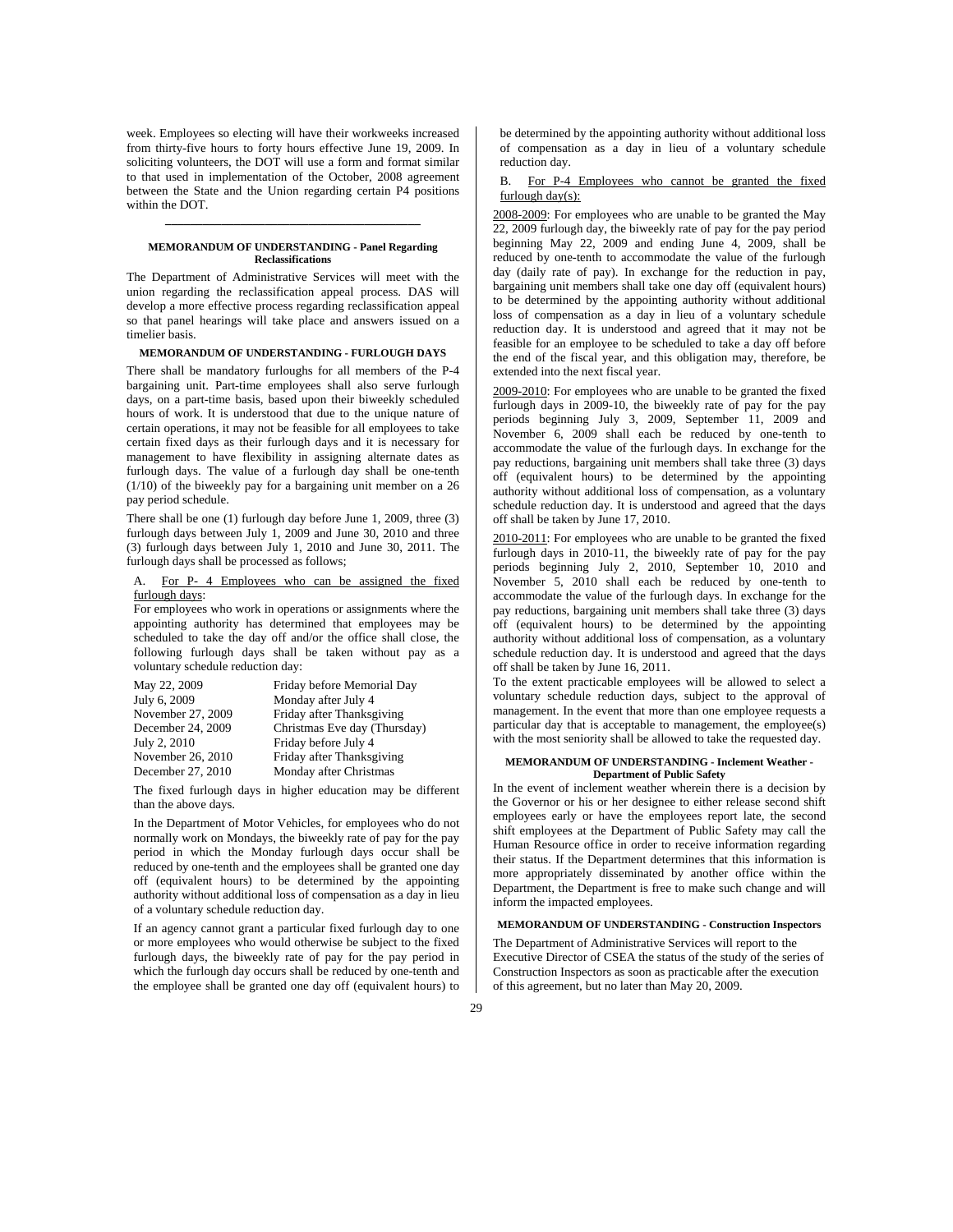## **MEMORANDUM OF UNDERSTANDING – Domestic Partner Benefits**

The parties agree that the language in Article 45, Domestic Partner Benefits, is no longer applicable as of November 12, 2009 due to the Connecticut Supreme Court decision granting same sex couples the right to be married and as provided for in the parties' pension and health care agreement.

#### **MEMORANDUM OF UNDERSTANDING – Information Technology Classifications**

The Office of Labor Relations, State of Connecticut, hereinafter referred to as the "State" on behalf of the Department of Administrative Services, hereinafter referred to as "DAS" and in conjunction with the Department of Information Technology, hereinafter referred to as "DOIT" has engaged the Connecticut State Employees Association, hereinafter referred to as "CSEA" or the "Union" on behalf of the Engineering, Scientific and Technical Bargaining Unit (P-4) in negotiations on the subject of Information Technology Job Classifications and the appropriate compensation for said job classes. The State and the Union have agreed as follows:

1. The Union and the State agree that the current Information Technology classifications will be cancelled and current employees will be slotted into new classifications as set forth herein. The new classification specifications are attached hereto. The parties agree that the new classifications shall be compensated on the EU Pay Plan.

2. By virtue of negotiations between the State and the union the following class titles shall be designated at the EU pay plan salary group as indicated below:

| <b>Information Technology Technician Trainee</b>    | 15 |
|-----------------------------------------------------|----|
| <b>Information Technology Analyst Trainee</b>       | 18 |
| <b>Information Technology Technician</b>            | 17 |
| <b>Information Technology Analyst 1</b>             | 23 |
| <b>Information Technology Analyst 2</b>             | 28 |
| <b>Information Technology Analyst 3</b>             | 30 |
| <b>Information Technology Supervisor</b>            | 32 |
| <b>Information Technology Subject Matter Expert</b> | 32 |
| <b>Computer Operations Supervisor</b>               | 26 |

3. It is herein acknowledged by the State and the Union that the job classifications identified in item #2, above, represent class consolidations utilizing the existing IT classes (as of the date immediately preceding this Agreement). It is furthermore recognized by the State and the Union that these class consolidations are made to enhance recruitment and to promote retention.

4. Notwithstanding the class consolidations as referenced in item #3, the class of Information Technology Analyst Trainee is a new classification established to assist in recruitment of College graduates who have obtained a Bachelor degree in Information Technology as specified in the job specification. Likewise, a class of Information Technology Technician Trainee has been established for the principal purpose of recruiting graduates with an Associate's degree in the technology field.

5. It is herein understood and agreed that those employees within the classes of User Support Specialist and Data Processing Data Control Specialist 1 (as of the date preceding this Agreement) shall assume the classification of Information Technology Technician.

6. The following classes, by virtue of this Agreement, are consolidated into the classification of Information Technology Analyst 1:

Data Processing Technical Specialist 1 Programmer Data Processing Control Specialist 2 Data Processing Control Specialist 3 Data Processing Technical Specialist 2 Systems Developer 1

The incumbents in the above classes shall assume the class of Information Technology Analyst 1. Notwithstanding the above classification designation those employees (incumbents) in the classes of Data Processing Technical Specialist 2 and Systems Developer 1 shall upon the effective date of this Agreement be "red circled" at salary group EU 24. Any replacement or new hires for these incumbents as Information Technology Analyst 1 shall be at the salary group EU 23.

7. The following classes, by virtue of this Agreement, are consolidated into the classification of Information Technology Analyst 2:

Date Processing Technical Analyst 1 Date Processing Technical Analyst 2 Systems Developer 2 Systems Developer 3

The incumbents in the above classes shall assume the class of Information Technology Analyst 2.

The following classes, by virtue of this Agreement, are consolidated into the classification of Information Technology Analyst 3:

Data Processing Technical Analyst 3

Systems Developer 4

The incumbents in the above classes shall assume the class of Information Technology Analyst 3.

9. The State recognizes that within the classification of Systems Developer 4 there have been two categories of employees. One is the supervisory employees with supervision being the primary function. The other is the highly technical expert without supervisory responsibility. As consequence of this recognition and by virtue of this Agreement two separate classes have been established: Information Technology Supervisor and Information Technology Subject Matter Expert. Appended to this Agreement is a designation of each (current) Systems Developer 4 with his/her allocation into the newly consolidated classes. Those employees not identified as Supervisor (5) or Subject Matter Expert (SME) shall be classified as Information Technology Analyst 3.

10. Appended to this Agreement is a designation of each (current) Data Processing Technical Analyst 4 with his/her allocation into the newly consolidated classes. Those employees not identified as Supervisor (5) or Subject Matter Expert (SME) shall be redcircled in the current class of Data Processing Technical Analyst 4. Any future replacement of one of these red-circled individuals will be at either the Supervisor or the Subject Matter Expert class. Notwithstanding the foregoing, the various employing agencies of the red-circled individuals may submit information and a request to change the status of such employees to Supervisor or Subject Matter Expert. Such request shall be submitted on or before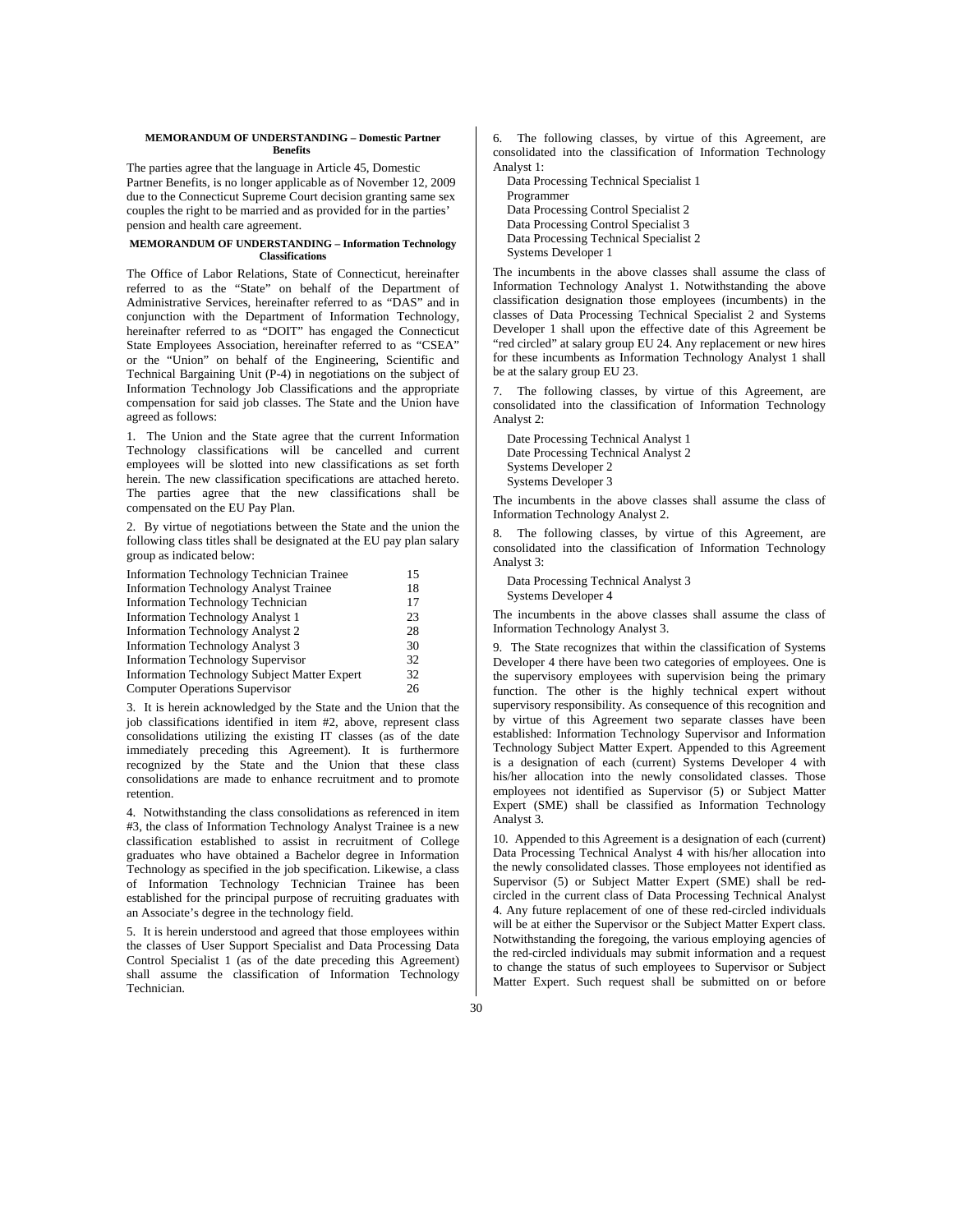September 1, 2007 to the Department of Administrative Services. The Union will be notified of all requests arid the disposition of those requests. This item (item #10) of this Agreement is not a wavier of the rights provided under Appendix "A" of the Collective Bargaining Agreement (CSEA, P-4 Agreement).

11. By virtue of this Agreement the classes of Computer Operations Supervisor 1 and Data Processing Data Control Supervisor will be consolidated into the classification of Computer Operations Supervisor. The incumbent employees shall assume the class of Computer Operations Supervisor.

12. The class of Computer Operations Supervisor 2 shall be eliminated. The two incumbents shall be reclassified. Mr. Morris will be reclassified to Information Technical Analyst 2; Mr. Davis shall be reclassified to Data Processing Manager 1.

13. In all cases herein where employees are assuming the new consolidated classes, said employees shall be compensated in the new established class by the "round-up method" (that rate closest but not less than the employee's current rate). This will include the red-circled employees referenced in item number 6.

14. The State acknowledges that career mobility is a desired goal within the State classification systems and that it is in the interests of the workforce to facilitate mobility. Furthermore, the State recognizes that CUS Sec. 5-228 encourages the filling of vacancies first by reemployment rights (reemployments lists); promotion within the agency; from a statewide list; by original appointment.

15. Resultant of the consolidation of classes and consistent with the expressed recruitment purpose of these consolidations, all previously agreed upon classification hiring rate are deemed void and cancelled. Notwithstanding the preceding sentence, any outstanding disputes regarding the rate of hire of employees hired prior to the implementation of this Agreement shall be resolved outside of this Agreement.

16. Consistent with the SCOPE Agreement and the practice associated with class upgrading, the new consolidated classification of Computer Operations Supervisor shall be eligible for shift differential and overtime compensation at a rate of one and one-half time for hours worked in excess of forty in any one workweek.

17. In recognition of the negotiated aspects of the IT classes herein identified, the State and the Union agree that these newly consolidated classes are exempt from the objective job evaluation process. As such these consolidated classes remain subject to collective bargaining; however, DAS shall review these classes on a five (5) year basis (each five years from the date of this Agreement). The Union will be provided with the DAS review results at which time the Union may demand its negotiating rights.

18. The effective date of this Agreement and the resultant compensation adjustments is July 6, 2007 except that employees with July annual increment dates shall have theft adjustments effective June 22, 2007. Currently, those employees with July increment dates have been identified below:

For the State: */s/ RL Curtis* Date: 6/28/07<br>For the Union: /s/ *Robert D. Rinker* Date: 6/28/07 For the Union: /s/ Robert D. Rinker

#### **STIPULATED AGREEMENT Between the STATE OF CONNECTICUT and the**

\_\_\_\_\_\_\_\_\_\_\_\_\_\_\_\_\_\_\_\_\_\_\_\_\_\_\_\_\_\_\_\_\_\_\_\_\_\_\_\_\_\_\_\_\_

## **CONNECTICUT STATE EMPLOYEES ASSOCIATION (P-4)**

The State of Connecticut ("State") and the Connecticut State Employees Association on behalf of members of the Engineering, Scientific and Technical (P-4) Contract ("Union") hereby agree as follows:

1. The Department of Transportation ("DOT") shall offer fulltime DOT employees within P-4 classifications, excluding those within the Bureau of Policy and Planning, a voluntary and permanent increased workweek which will be implemented on a roll-out basis as detailed below. Vacant positions shall be included in the increased workweek.

Date Workweek Increase after legislative approval

First full pay period 2.5 hr. weekly (37.5 hours)

6/19/20092.5 hr. weekly (40 hours)

**Paid Leave:** The monthly accrual of vacation and sick leave shall be earned on the basis of the increased length of the work day on a prospective basis, starting with the first full calendar month after implementation of each permanent increase. Personal Leave balances shall be adjusted to reflect an amount equal to 3 days of personal leave consistent with the DAS General Letter No. 30 Revised entitled "Impact on an Employee's Personal Leave Time Following a Change in Employment Type."

Applicability to Other Contract Provisions: The parties intend that all contract provisions will be interpreted and applied to affected employees consistent with the increased workweek and increased workday. In order to avoid repetitive changes in various contract sections for each change in the workweek, the parties agree that all references to the seven hour work day and thirty-five hour workweek shall be applied consistent with the increased workweek then in effect for affected employees. The alternative work schedules of employees who make an election to increase will be adjusted, as appropriate and needed, to reflect the increased workweek, provided that nonexempt employees do not work more than 40 hours in a workweek as a result of an alternative work schedule.

**Part-Time Employees:** The above increases in the length of the workweek shall not apply to part-time employees although the State retains the right to increase the schedules of part-time employees. DOT employees may request and may be granted a part-time schedule of not less than 17 and *Y2* hours per week. As full time positions are posted within the DOT, existing part time employees who hold the title of the posted position shall have a right of first refusal for said full-time position, based on seniority, over external candidates only and provided the part-time employee possesses the requisite degree and/or employee possesses the requisite degree licensure/certification requirements of the posted position.

**Bureau of Policy and Planning:** A forty (40) hour workweek may be established for full-time employees in P-4 classifications within the Bureau of Policy and Planning if the Union and the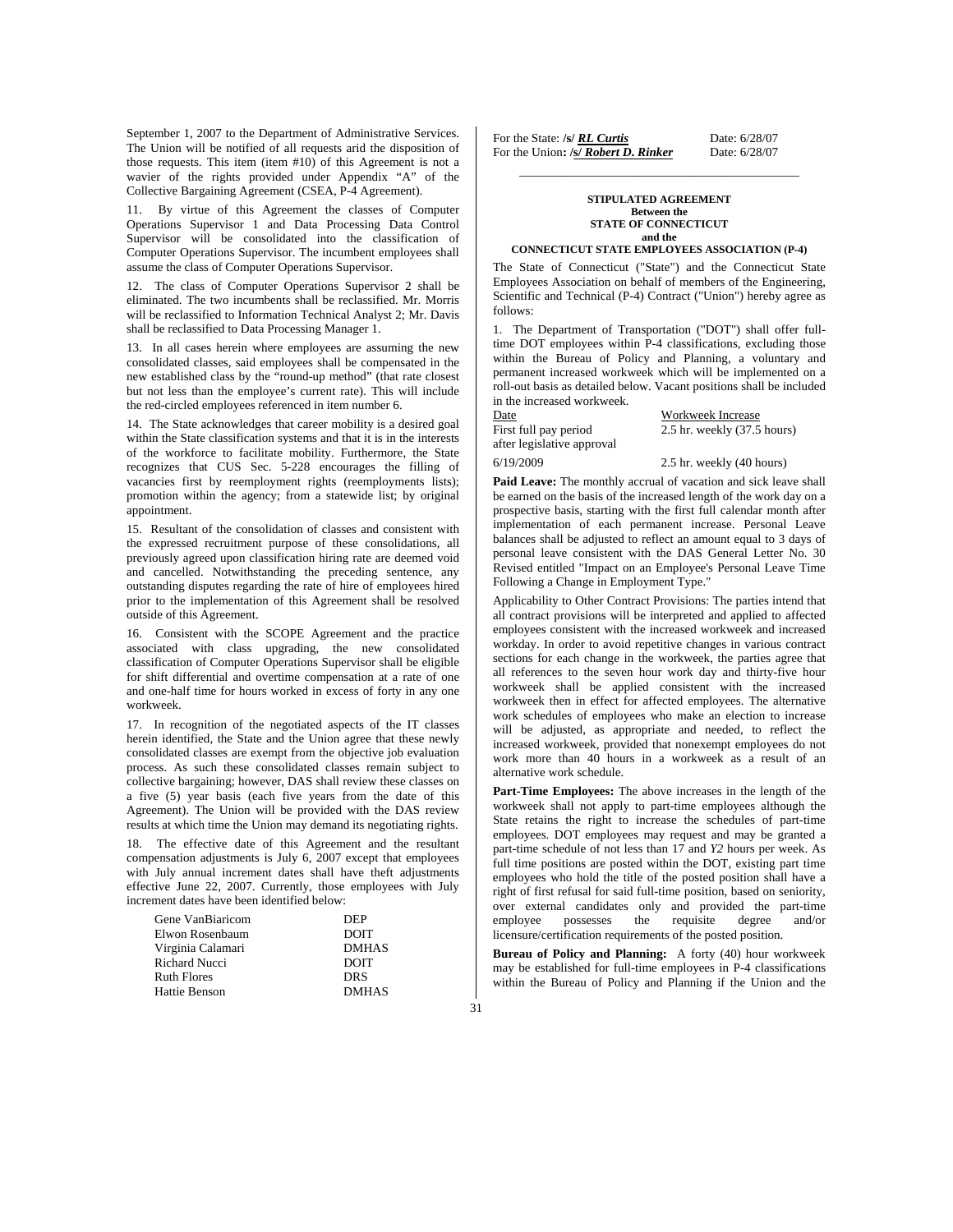State agree in writing to do so. After July 1, 2009, either party may initiate these negotiations by notice to the other party of its interest in such negotiations. Issues unresolved by negotiations shall not be subject to arbitration and forty (40) hour workweeks shall not be established unilaterally. A forty (40) hour schedule shall not be established with individual employees on a voluntary or compulsory basis without the agreement of the Union, as outlined above.

The Office of Labor Relations shall be the State's representative in all such negotiations. If an agreement is reached between the parties to implement a forty (40) hour workweek, such agreement may be implemented without any additional legislative approval required. Any such agreement requires the signature of the Director of Labor Relations and the Executive Director of the Union.

2. Disputes regarding the terms of this Agreement shall be handled under the general or unit-specific grievance processes described in Section Six of the SCOPE Agreement.

**\_\_\_\_\_\_\_\_\_\_\_\_\_\_\_\_\_\_\_\_\_\_\_\_\_\_\_\_\_\_\_\_\_\_\_\_\_\_\_\_\_** 

| For the State: /s/ <i>Christine Cieplinski</i> Date: 10/31/08 |                |
|---------------------------------------------------------------|----------------|
| For DOT: /s/ Vicki Arpin                                      | Date: 10/31/08 |
| For the Union: /s/ David Glidden                              | Date: 10/30/08 |

**STIPULATED AGREEMENT Between the STATE OF CONNECTICUT and the CONNECTICUT STATE EMPLOYEES ASSOCIATION (P-4)** 

In resolution of the claims raised in the P-4 Institutional grievances referenced in this Agreement and the pending P-4 SCOPE appeals concerning the classes referenced in this Agreement as used within the Department of Transportation ("DOT"), the State of Connecticut ("State") and the Connecticut State Employees Association ("Union") hereby agree as follows.

1. The State will consolidate the parentheticals for all Transportation Engineer classifications into two (2) parentheticals: (Engineer) and/or (Construction Engineer). The following identifies how the State consolidated the existing parentheticals: ENGINEER CONSTRUCTION ENGINEER

| EINUIDEEK                                           | <b>CONSTRUCTION ENGINEER</b>                   |
|-----------------------------------------------------|------------------------------------------------|
| ADMINISTRATIVE (Central<br>Office)                  | <b>ADMINISTRATIVE (Districts)</b>              |
| <b>BRIDGE DESIGN</b>                                | <b>CONSTRUCTION</b>                            |
| DRAINAGE                                            | <b>RESEARCH (Rocky Hill Materials)</b><br>Lab) |
| ELECTRICAL<br>FOUNDATIONS<br><b>HICHBLAY DECICM</b> | <b>SURVEYS</b>                                 |

HIGHWAY DESIGN **HYDRAULICS** TRAFFIC UTILITIES RESEARCH (Office of Research) PAVEMENT MGMT

2. The State will implement a job specification for Transportation Engineer Trainee which will be compensated at ES 18 and will not be submitted for review by the Master Evaluation Committee. The classification of Transportation Engineer Trainee will have a hiring rate of Step 5. The current classification rates of hire for other P-4 Engineer Intern classifications shall remain in force as provided for in the P-4 contract. Current DOT employees in the

title of Engineer Intern will be reclassified as Transportation Engineer Trainees.

3. The attached job specification for the position of Transportation Engineer Trainee sets forth the degree or certificate/licensure qualifications for this position.

4. Individuals serving in the classification of Transportation Engineer Trainee will automatically progress to salary grade ES 18, step 7 effective the first pay period following completion of one (1) year of actual service as a Transportation Engineer Trainee.

5. Individuals serving in the classification of Transportation Engineer Trainee will automatically progress to the classification of Transportation Engineer 1 (grade ES 21, step 4) effective the first pay period following completion of two (2) years of actual service as a Transportation Engineer Trainee without having to take and pass an employment examination offered by the Department of Administrative Services.

6. A Transportation Engineer Trainee or an external hire may be eligible for placement as a Transportation Engineer 1, before completion of a two (2) year training program, upon passing an employment examination for such position offered by the Department of Administrative Services. If the individual passes the examination, the trainee/candidate will be placed at ES 21, Step 4.

7. As reflected on the attached job specification, the classification of Transportation Engineer 1 will reflect the parenthetical designations of (Engineer) and (Construction Engineer) and will receive a salary grade upgrade effective January 4, 2008 (after the effective date of the Annual Increment) from ES 20 to ES 21. The classification of Transportation Engineer 1 will have a hiring rate of Step 4. The salaries of employees affected by this adjustment will be calculated using the round up method. Any current employee who is below Step 4 shall have his/her rate of pay increased to Step 4.

8. Individuals in the classification of Transportation Engineer 1 will be promoted by reclassification to the classification of Transportation Engineer 2 effective the day of the first pay period following completion of one (1) year of actual service as a Transportation Engineer 1. No individual may be promoted by reclassification to a Transportation Engineer 2 prior to the first day of the pay period in January 2009. This provision modifies and supersedes the Memorandum of Agreement contained with the P-4 contract entitled "Criteria for Promotion to Working Level Engineer in Construction" with respect to the MOA's application to the "Transportation Engineer series" but does not supersede or otherwise affect the MOA's application to the Construction Inspector series.

9. As reflected on the attached job specification, the classification of Transportation Engineer 2 will reflect the parenthetical designations of (Engineer) and (Construction Engineer) and will receive a salary grade upgrade effective January 4,2008 (after the effective date of the Annual Increment) from ES 22a to ES 23a and will have a hiring rate of Step 4. Any current employee who is below Step 4 shall have his/her rate of pay increased to Step 4. The salaries of employees affected by this adjustment will be calculated using the round up method. Consistent with Article 19, Section 5, "employees in a classification assigned to a salary group sub-category designated by the letter "a" shall proceed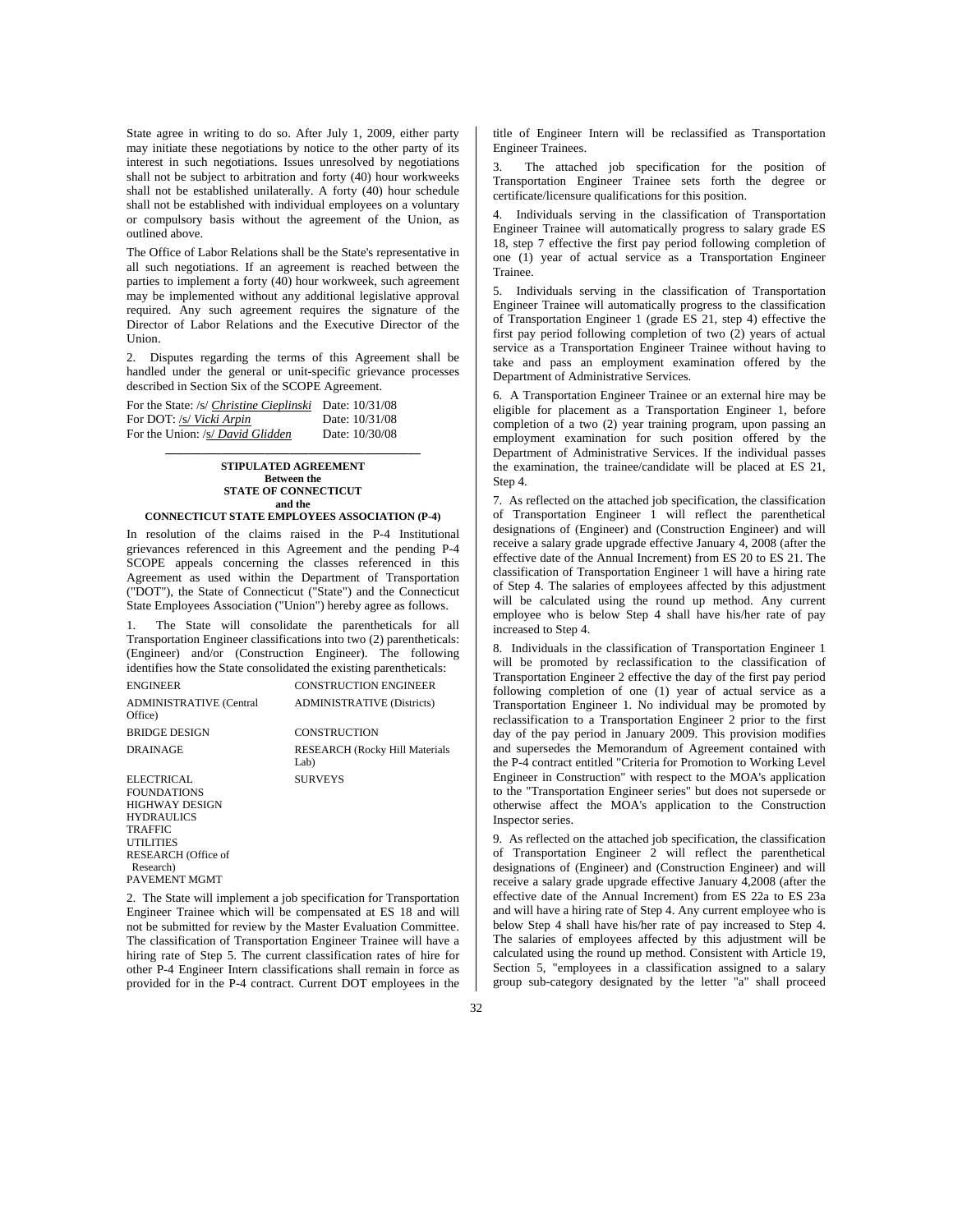through that salary group and then shall proceed to the maximum salary of the next salary group." The attached job specification Transportation Engineer 2 eliminates the word "GEODETIC" from the examples of duties section.

10. Effective the first day of the pay period following July 1, 2008, a Transportation Engineer 2 (Construction Engineer) who is or who is thereafter assigned Chief Inspector duties on a construction Project that has an original contract value of at least \$10 million will receive a \$100 per pay period stipend for these duties. Effective the first day of the pay period following July 1, 2012, the \$100 per pay period stipend will only be paid to a Transportation Engineer 2 (Construction Engineer) who is or is thereafter assigned Chief Inspector duties on a construction Project that has an original contract value of at least \$12 million. Notwithstanding the above sentence, employees who were receiving the stipend under the \$10 million standard will continue to receive the stipend until the completion of his/her Project.

11. As reflected on the attached job specification, the classification of Transportation Engineer 3 will reflect the parenthetical designations of (Engineer) and (Construction Engineer) and will receive a salary grade upgrade effective January 4, 2008 from ES 26 to ES 27a. Consistent with Article 19, Section 5, "employees in a classification assigned to a salary group sub-category designated by the letter "a" shall proceed through that salary group and then shall proceed to the maximum salary of the next salary group." Additionally, the individuals listed on the attached CHART entitled *"Transportation Engineer 3- Lump Sum Payment Chart"* will receive a lump sum payment in the amount specified on the Chart.

12. Current Incumbents of the classifications of Engineer Intern within the Department of Transportation, Transportation Engineer 1 or Transportation Engineer 2 who do not possess the degree or certification/licensure qualification requirements set forth in the attached job specifications may be considered by the DOT for promotion up to and including the level of Transportation Engineer 3. The parties acknowledge, however, that the DOT may give preference to those applicants, both internal and external, to these classifications who possess the requisite degree and/or licensure/certification requirements as detailed on the attached job specifications. In order to be considered a current incumbent, the employee must be actively employed by the DOT in one of the specified classifications as of September 30, 2008.

13. As reflected on the attached job specification, the classification of Transportation Supervising Engineer will reflect the parenthetical designations of (Engineer) and (Construction Engineer) and will receive a salary grade upgrade effective January 4, 2008 from ES 29a to ES 30a. Consistent with Article 19, Section 5, "employees in a classification assigned to a salary group sub-category designated by the letter "a" shall proceed through that salary group and then shall proceed to the maximum salary of the next salary group." Additionally, the individuals listed on the attached CHART entitled *"Transportation Supervising Engineer* - *Lump Sum Payment Chart"* will receive a lump sum payment in the amount specified on the Chart.

14. As reflected on the attached job specification, the classification of Transportation Principal Engineer will reflect the parenthetical designations of (Engineer) and (Construction Engineer), will continue to be compensated at ES 32a and will not be submitted for review by the Master Evaluation Committee.

15. Except as otherwise provided herein, all internal and external candidates for the classifications of Transportation Supervising Engineer and higher must possess the requisite Professional Engineer (PE) or Professional Land Surveyor (PLS) State of Connecticut certification/licensure as specified on the attached job specifications. Current incumbents of the classification of Transportation Supervising Engineer and Transportation Principal Engineer who do not possess the requisite PE or PLS license/certification shall remain in position, but shall not be eligible for promotion unless such qualifications are obtained. Said incumbents shall continue to be eligible for lateral transfer opportunities. The DOT may give preference to those applicants both internal and external who possess the requisite degree and/or license/certification requirements. In order to be considered a current incumbent, the individual must be actively employed by the DOT as either a Transportation Supervising Engineer or Transportation Principal Engineer as of September 30, 2008.

16. The State agrees that because the PE/PLS license/certification will be required as specified on the attached job specifications for the classifications of Transportation Supervising Engineer and Transportation Principal Engineer, the State will reimburse on a prospective basis employees actively employed by the DOT in these titles for the annual certification/licensure fee charged by the State of Connecticut for obtaining or renewing the PE or the PLS license/certificate obtained on and after January 4, 2008. The State will reimburse eligible employees consistent with Article 40 of the P-4 Contract.

17. The State will implement a non-competitive job specification for Transportation Engineer Technician Trainee which will be limited to the *Construction Engineer* parenthetical. The classification of Transportation Engineer Technician Trainee will be compensated at ES 14 and will not be submitted for review by the Master Evaluation Committee. The classification of Transportation Engineer Technician Trainee will have the qualifications specified on the attached job specification.

18. Individuals in the classification of Transportation Engineer Technician Trainee will be promoted by reclassification to the competitive classification of Transportation Engineer Technician effective the first day of the pay period following completion of one (1) year of actual service as a Transportation Engineer Technician Trainee. No individual may be promoted by reclassification to a Transportation Engineer Technician prior to the first day of the pay period in January, 2009.

19. The State will revise and retitle the existing job specification of "Engineering Technician - (Civil) and (Electronic)" to Transportation Engineer Technician. The classification of Transportation Engineer Technician will receive a salary grade adjustment from ES 14 to ES 16 effective January 4, 2008 and will not be submitted for review by the Master Evaluation Committee.

20. Incumbents in the existing classifications of Transportation Engineer in Training 2 and Transportation Engineer in Training 3 will be promoted by reclassification to the classification of Transportation Engineer Technician. These promotions by reclassification will be effective on January 4, 2008 (after the effective date of the Annual Increment).

21. The State will abolish the job classifications of Transportation Engineer in Training 1, 2 and 3.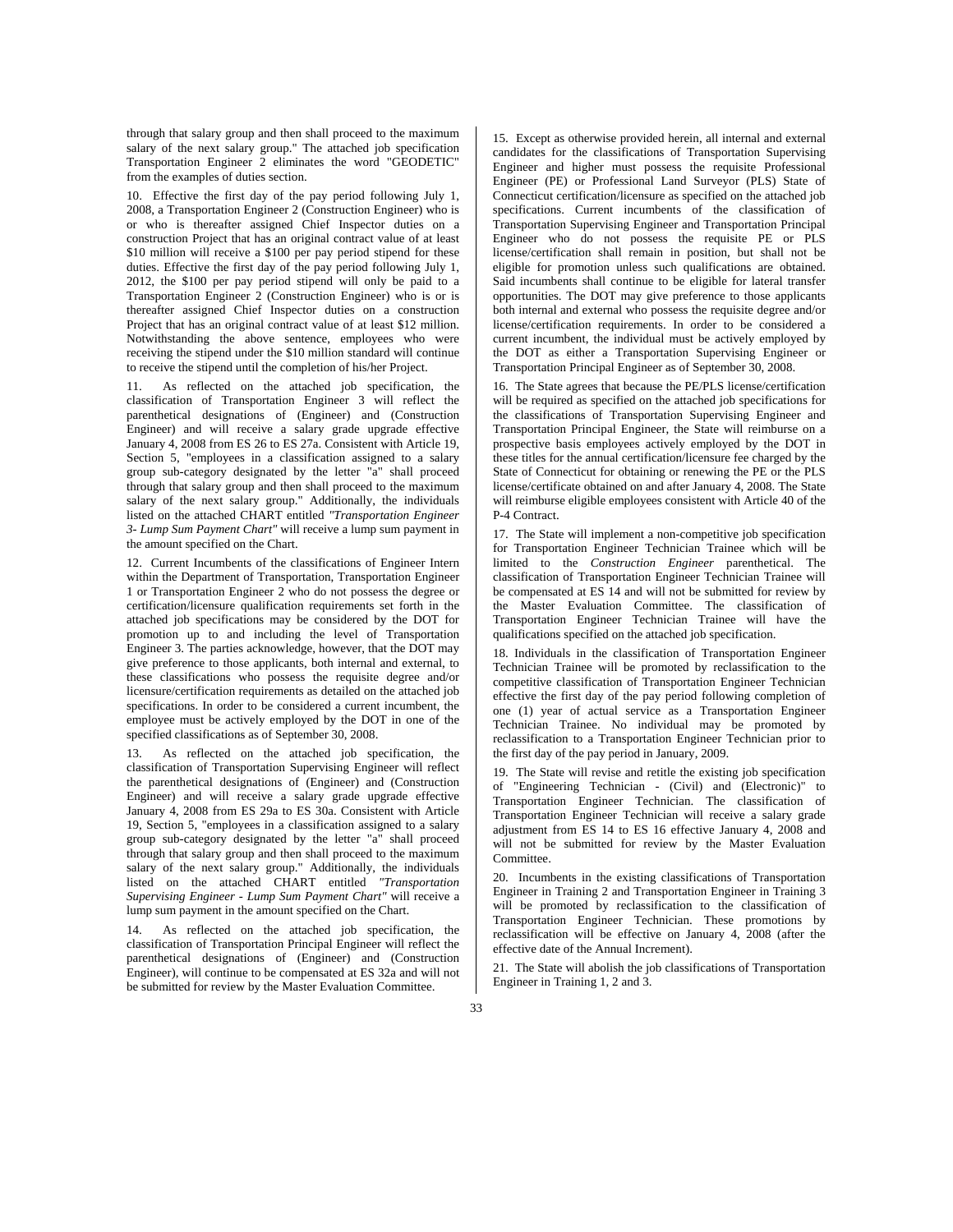22. The classification of Transportation Bridge Safety Inspector 1 will continue to be compensated at ES 18 and will not be submitted for review by the Master Evaluation Committee.

23. The parties understand and agree that individuals in the classification of Transportation Bridge Safety Inspector 1 will automatically progress to the classification of Transportation Bridge Safety Inspector 2 effective the first day of the pay period following completion of one (1) year of actual service as a Transportation Bridge Safety Inspector 1. No individual may be promoted by reclassification under this automatic progression provision to a date prior to January 4, 2008 (after the effective date of the Annual Increment).

24. The classification of Transportation Bridge Safety Inspector 2 will continue to be compensated at ES 20 and will not be submitted for review by the Master Evaluation Committee.

25. The State will implement a job specification for Transportation Bridge Safety Inspector 3 effective October 10, 2008. The classification of Transportation Bridge Safety Inspector 3 will be compensated at ES 22a and will not be submitted for review by the Master Evaluation Committee. Consistent with Article 19, Section 5, "employees in a classification assigned to a salary group sub-category designated by the letter "a" shall proceed through that salary group and then shall proceed to the maximum salary of the next salary group."

26. The classification of Transportation Bridge Safety Inspector 3 will be eligible for a stipend under the same terms and conditions outlined in the memorandum contained within the P-4 contract entitled *"MEMORANDUM OF AGREEMENT - STIPENDS"* 

27. Current incumbents of the classifications of Transportation Materials Technician 2 and Transportation Materials Technician 3 assigned to the DOT's Rocky Hill Laboratory who previously held the title of Transportation Engineer 1 or 2 in state service will be reclassified to the title of Transportation Engineer 2 effective May 9, 2008, provided that the employee being reclassified satisfies the requisite degree or licensure/certification requirements of the classification of Engineer Trainee set forth on the attached job specification.

28. Current incumbents of the classifications of Transportation Materials Technician 2 and Transportation Materials Technician 3 assigned to the DOT's Rocky Hill Laboratory who have NOT previously held the title of Transportation Engineer 1 or 2 in state service, but who meet the requisite degree or licensure/certification requirements of the classification of Engineer Trainee will be eligible for appointment to vacancies in the title of Transportation Engineer 2 (Construction Engineering) upon passing an employment examination administered by the Department of Administrative Services for the classification of Transportation Engineer 2 (Construction Engineering).

29. The employees referenced in paragraph 27 who are reclassified to the title of Transportation Engineer 2 are subject to transfer outside of the Rocky Hill Laboratory to perform work commensurate with the Transportation Engineer 2 job specification without right of appeal.

30. No later than March 26, 2009, the DAS will conduct an audit of the duties performed at the Rocky Hill Laboratory to determine whether the work performed at the Rocky Hill Laboratory is Technician work or Engineering work.

31. The State will slot employees currently holding the title of Transportation Materials Testing Engineer into the classification of Transportation Engineer 3 (Construction Engineer) effective January 4, 2008 (after the effective date of the Annual Increment) and the salaries of these employees will be calculated using the round up method. The State will abolish the classification of Transportation Materials Testing Engineer.

32. The State will slot employees currently holding the title of Transportation Supervising Materials Testing Engineer into the classification of Transportation Supervising Engineer *(Construction Engineer)* effective January 4, 2008 (after the effective date of the Annual Increment) and the salaries of these employees will be calculated using the round up method. The State will abolish the classification of Transportation Supervising Materials Testing Engineer.

33. The State will promote by reclassification the current incumbent of the classification of Transportation Survey Party Chief (ES20) to a Transportation Engineer 2 (Construction Engineering) effective January 4, 2008. The State will abolish the classification of Transportation Survey Party Chief.

34. The State will promote by reclassification the current incumbent of the classification of Transportation Photogrammetrist 3 to a Transportation Engineer 2 (Construction Engineering) effective January 4, 2008. The State will abolish the classification of Transportation Photogrammetrist 3.

35. The classification of Transportation Photolog Supervisor will receive salary grade adjustment effective January 4, 2008 from ES 26a to ES 27a using the round up method. Consistent with Article 19, Section 5, "employees in a classification assigned to a salary group sub-category designated by the letter "a" shall proceed through that salary group and then shall proceed to the maximum salary of the next salary group." The State will Red Circle the classification of Transportation Photo log Supervisor with respect to use and pay grade.

36. The DOT shall offer full-time DOT employees within P-4 classifications, excluding those within the Bureau of Policy and Planning, a one-time opportunity to volunteer for an increased workweek as follows:

 $\frac{\text{Date}}{11/21/2008}$   $\frac{\text{Workweek Increase}}{2.5 \text{ hr. weekly} (37.5)}$  $2.5$  hr. weekly  $(37.5$  hours) 6/19/2009 2.5 hr. weekly (40 hours)

The DOT will solicit eligible volunteers for this increased workweek using the attached FORM which must be signed by the employee, witnessed by a union steward and returned to the DOT's Human Resource Office on or before November 14, 2008. Eligible employees who do not submit a form will be deemed to have opted to continue to work a 35 hour workweek. However, if an employee fails to submit the form by November 14, 2008 due to a leave of absence, said employee will have ten (10) working days upon his/her return from leave to submit the form. Nothing in this Agreement shall be construed to limit the State's right to require employees, including those who decline the above opportunity, to work increased work hours consistent with the P-4 Collective Bargaining Agreement. Exempt and non-exempt employees who opt for the increased workweek consistent with the foregoing process will earn pay at straight time for the weekly hours worked up to and including 40 hours, but will continue to earn vacation, sick and personal leave accruals on the basis of a 35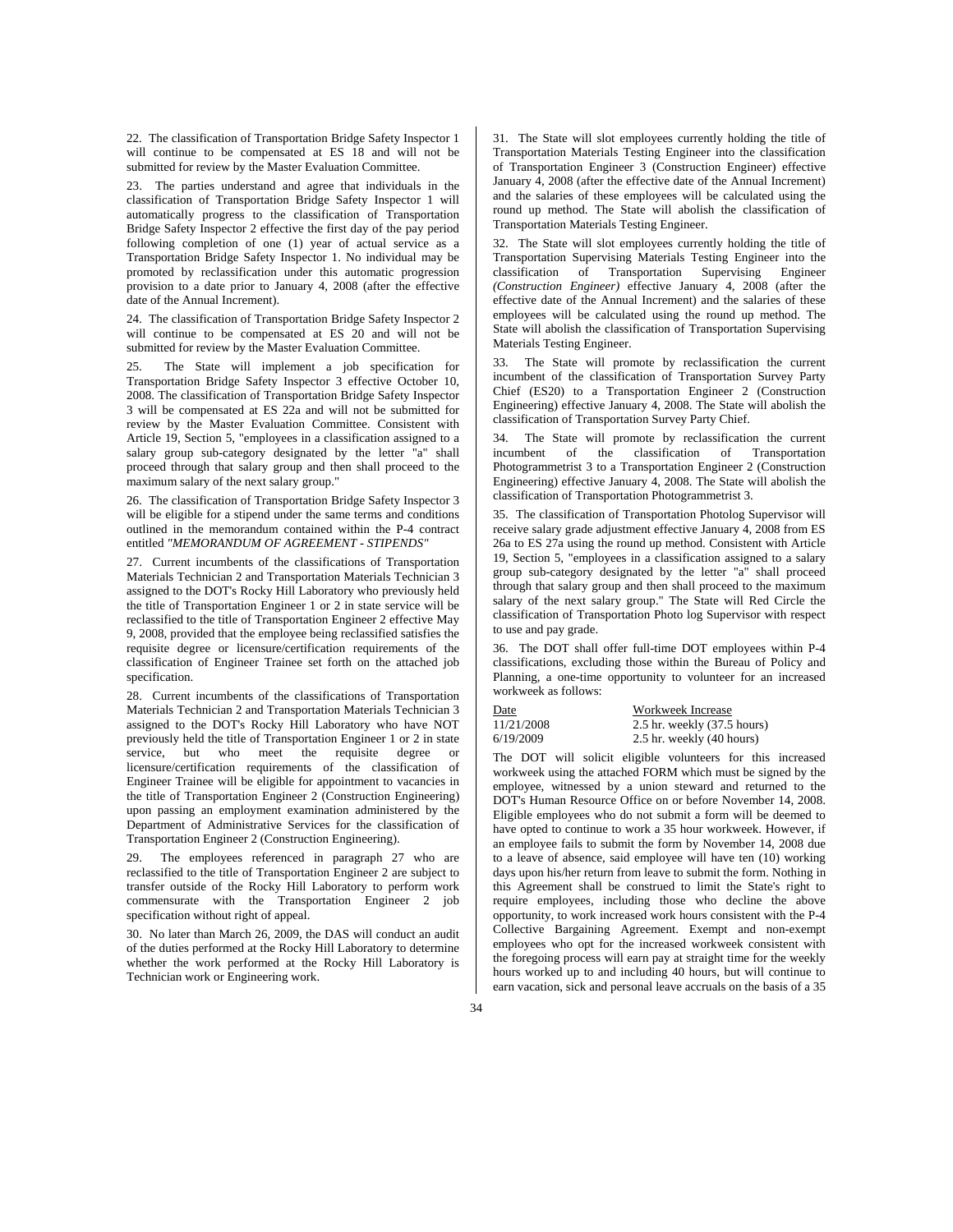#### hour workweek.

For hours worked that exceed 40 on a weekly basis, the DOT will compensate employees consistent with the terms of the P-4 Collective Bargaining Agreement, namely exempt employees will earn compensatory time, as applicable, and non-exempt employees will be paid at time and one-half their regular hourly rate of pay consistent with Article 17.

The alternative work schedules of employees who make an election to increase will be adjusted, as appropriate and needed, to reflect the increased workweek, provided that nonexempt employees do not work more than 40 hours in a workweek as a result of an alternative work schedule.

The Parties understand and agree that once an eligible employee elects to work an increased workweek by submitting the attached form, the election cannot be changed. Employees may not elect to remain at 37.5 hours.

The DOT may in its discretion treat positions that are vacant on or after the execution of this agreement as included in the increased workweek consistent with the schedule referenced above, but subject to the limitations set forth below. In these instances, the employee who fills such a position will not be afforded an election opportunity.

In executing this Agreement, the State, acting through the Office of Policy and Management (OPM), grants to the DOT express and continuous authority to lift the overtime cap as contemplated by Article 17 until such time as the state legislature approves the Parties' separate agreement for an increased workweek. The DOT's authority with respect to the lifting of the overtime cap is limited to the pool of employees who voluntarily elect to work the increased hours and must be exercised consistent with the dates of workweek increases specified above.

If the state legislature rejects the Parties' separate agreement for an increased workweek, this Agreement shall be deemed to constitute express and continuous authority from the OPM to the DOT to lift the overtime cap as contemplated by Article 17 of the P-4 Contract unless and until the OPM notifies the DOT in writing that such authority is no longer granted. Employees affected by such a withdrawal of OPM authority will be afforded fifteen  $(15)$ calendar days advance notice of any decrease in work hours. The OPM has exclusive discretion to exercise such authority and any issues that may arise relating to any such withdrawal of OPM authority will not be grievable or arbitrable in any forum. The DOT's authority with respect to the lifting of the overtime cap is limited to the pool of employees who voluntarily elect to work the increased hours and must be exercised consistent with the dates of workweek increases specified above.

37. Nothing in this Agreement shall be construed as a limitation of the State's rights with respect to position classification as set forth in CO.S. Section 5-206 et seq.

38. The State shall not be liable and the Union shall make no claim for any interest on any payments that are to be made retroactively or otherwise pursuant to this Agreement.

39. This Agreement is not a limitation on the State's ability to use existing class evaluations in future studies of classifications referenced herein.

40. The job specifications referenced herein will not be submitted for review by the Master Evaluation Committee.

41. Classifications referenced in this Agreement are exempt from the objective job evaluation process. These classes remain subject to collective bargaining; however the Department of Administrative Services (DAS) shall review these classes on a five (5) year basis (each within five years from September 26,2008). The Union will be provided with the DAS review results at which time the Union may demand its negotiating rights.

42. The SCOPE appeals for the classifications discussed herein (OLR No. 15-3462; Union Code 13,516; OLR No. 15-3469; Union Code 13,509; OLR No. 15-3470; Union Code 13,508; OLR No. 15-3460; 13,517; OLR No. 15-3459; 13,518) as well as all related grievances and/or reevaluation request shall be considered resolved and withdrawn by this Agreement. Additionally, this Agreement resolves all outstanding issues and claims regarding the retroactivity of salary grade adjustments for all positions discussed herein.

43. Disputes regarding the terms of this Agreement shall be handled under the general or unit-specific grievance processes described in Section Six of the SCOPE Agreement.

| For the State: /s/ Christine Cieplinski | Date: 10/31/08  |
|-----------------------------------------|-----------------|
| For DOT: /s/ <i>Vicki Arpin</i>         | Date: $0/31/08$ |
| For the Union: /s/ David Glidden        | Date: 10/30/08  |

### **STIPULATED AGREEMENT Between the STATE OF CONNECTICUT and the CONNECTICUT STATE EMPLOYEES ASSOCIATION (P-4)**

\_\_\_\_\_\_\_\_\_\_\_\_\_\_\_\_\_\_\_\_\_\_\_\_\_\_\_\_\_\_\_\_\_\_\_\_\_\_\_\_\_\_\_

In resolution of the claims raised in the P4 Institutional grievances referenced in this Agreement and all other P-4 SCOPE appeals and/or related class reevaluation grievances concerning the classes referenced in this agreement, the State of Connecticut ("State") and the Connecticut State Employees Association ("Union") herby agree as follows:

1. The State will implement a job specification for Public Works Associate Project Manager which will be compensated at ES 29 and will not be submitted for review by the Master Evaluation Committee.

Effective October 12, 2007, the State will promote by reclassification no less than four (4) existing employees in the classification of Public Works Assistant Project Manager to the Public Works Associate Project Manager classification. In addition, within the eighteen (18) month period following the signing of this Agreement, the State will create and fill no less than four (4) additional positions at the level of Public Works Associate Project Manager. One (1) of these four (4) positions will be filled by Thomas Suprenant, provided he obtains the appropriate certification. If he does not obtain the appropriate certification, the State may seek an external candidate. Another one (1) of these four (4) positions will be filled by a qualified internal candidate, other than Mr. Suprenant. The remaining positions will be filled using the State's merit system. Nothing in this Agreement shall be construed as a waiver of the rights of employees in the classification of Public Works Assistant Project Manager from filing reclassification appeals as provided for under Appendix A of the P-4 Collective Bargaining Agreement.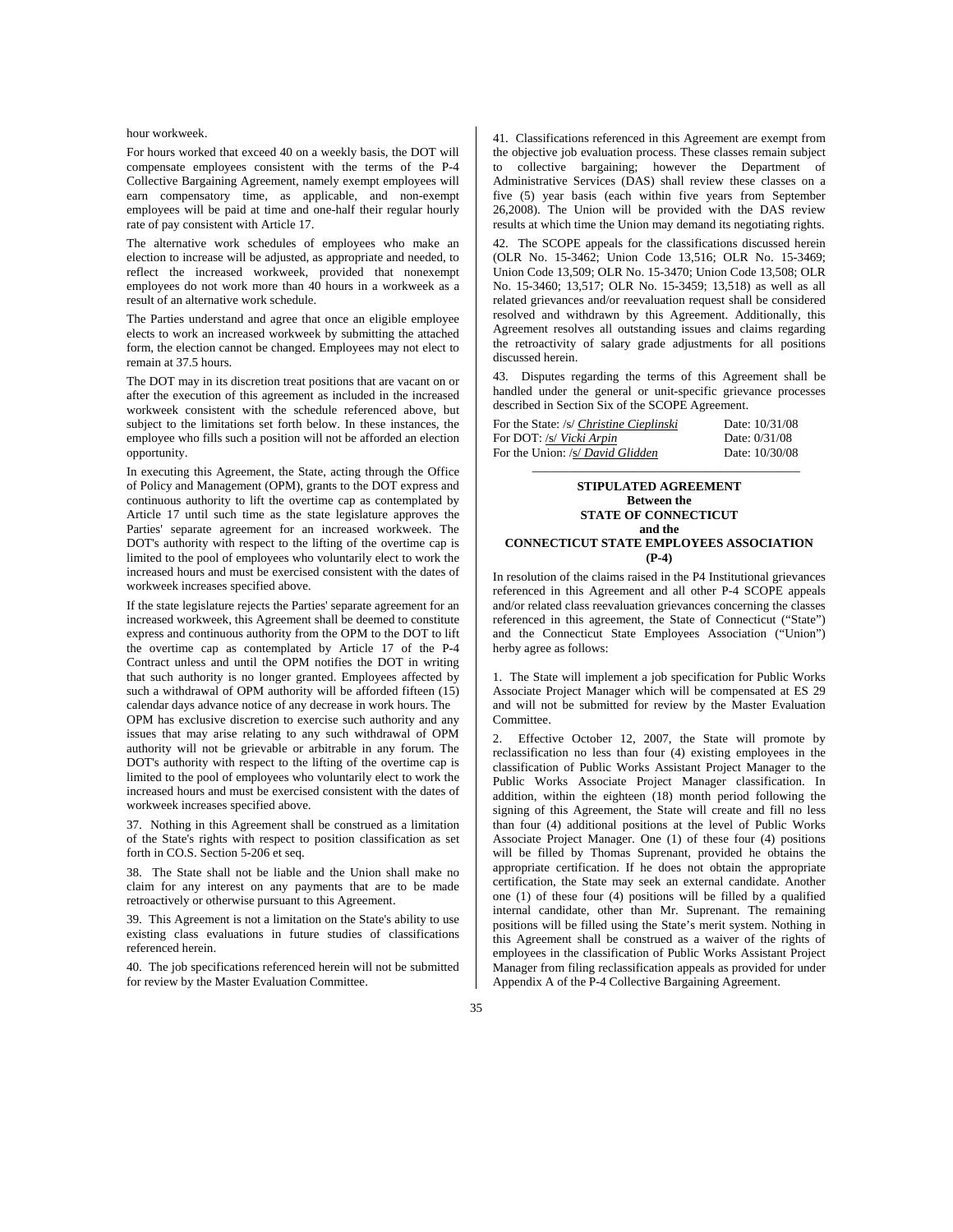3. The Public Works Project Manager classification will be designated at ES 31a effective October 12, 2007. Consistent with Article 19, Section 5, "employees in a classification assigned to a salary group sub-category designated by the letter "a" shall proceed through that salary group and then shall proceed to the maximum salary of the next salary group."

4. The Public Works Supervisor classification will receive a salary upgrade effective October 12, 2007 from ES 32 to ES 33. The salaries of employees will be calculated using the round up method. The position currently encumbered by James Sinclair will continue to be Red Circled. Prior to any salary upgrade, two (2) incumbents of this job classification will be offered the opportunity to be promoted by reclassification to Managers in the title of Public Works Assistant Director of Project Management (Class Code 6690).

These employees are Ken Quimby and Don Ouillette. If either or both of these employees reject this reclassification opportunity, he/they shall receive the one salary grade upgrade to ES 33 effective October 12, 2007 referenced above, but the respective position will be converted to the above-referenced managerial classification when it becomes vacant. If the employees elect to remain in the bargaining unit, the DPW agrees to continue to request that the OPM grant it authority to pay (straight time) overtime to the positions currently encumbered by Ken Quimby and Don Ouillette consistent with Article 17, Section 3 (2)(b) of the P4 contract and to the extent that there is sufficient work to justify said request. The parties acknowledge that two (2)

### **MEMORANDUM OF UNDERSTANDING between the STATE OF CONNECTICUT and the CONNECTICUT STATE EMPLOYEES ASSOCIATION (P-4)**

In order to assist in resolving the financial issues currently facing the State of Connecticut while preserving public services, the State of Connecticut and the P-4 bargaining unit agree to the following provisions:

### **1. DURATION**

The collective bargaining agreement between the State and the Union which is currently in force is hereby extended to June 30, 2016. Article 57 of the P-4 contract is therefore revised to provide for an expiration date of June 30, 2016. Except as modified by this agreement, the provisions of the existing P-4 contract remain in effect.

### **2. GENERAL WAGES AND ANNUAL INCREMENTS:**

Article 19, Section One (last paragraph) of the contract is deleted and the following substituted in lieu thereof:

Effective July 1, 2011, the base annual salary for all employees shall be increased by two and one-half percent (2.5%)

Effective August 26, 2011, the base salary for all employees shall be reduced to the rates in effect on June 30, 2011.

There shall be no general wage increase paid to any P-4 employee for the 2011-12 and the 2012-13 contract years.

Effective on the date (August 26, 2013) that is four pay periods after July 1, 2013, the annual base salary for all employees shall be increased by three percent (3.0%). Affected employees shall currently vacant Public Works Supervisor positions will be immediately converted to the managerial classification.

5. The Public Works Assistant Project Manager will continue to be compensated at ES 26 and will not be submitted for review by the Master Evaluation Committee.

6. Classifications referenced in this Agreement are exempt from the objective job evaluation process. These classes remain subject to collective bargaining; however the Department of Administrative Services (DAS) shall review these classes on a five (5) year basis (each five years from the date of this Agreement). The Union will be provided with the DAS review results at which time the Union may demand its negotiating rights.

7. The SCOPE appeals, class reevaluation appeals and/or related grievances for the classifications discussed herein (OLR No 15- 3464; UNION CODE: 13,514; OLR No. 15-3463; UNION CODE 13,515) shall be considered resolved and withdrawn by this Agreement. Additionally, this Agreement resolves all outstanding issues and claims regarding the retroactivity of salary grade adjustments for the position of Public Works Project Manager.

8. Disputes regarding the terms of this Agreement shall be handled under the general or unit-specific grievance processes described in Section Six of the SCOPE Agreement.

| For the State: /s/ Christine Cieplinski | Date: 3/18/08 |
|-----------------------------------------|---------------|
| For DPW: /s/ Raeanne Curtis             | Date: 3/18/08 |
| For the Union: /s/ David Glidden        | Date: 3/17/08 |

also receive a lump sum payment to be made whole for the difference in percentage between the July 2011 increase received, and the wage increase that would have been effective July 2013.

Effective July 1, 2014, the base annual salary for all P-4 bargaining unit employees shall be increased by three percent (3.0%).

Effective July 1, 2015, the base annual salary for all P-4 bargaining unit employees shall be increased by three percent (3.0%).

Article 19, Section Two of the contract is deleted and the following substituted in lieu thereof:

There shall be no annual increment or lump sum payment made for the 2009-10 contract year.

The annual increment for the 2010-11 and the 2011-2012 contract years shall be delayed by three months until the pay period following October 1 or April 1 as appropriate.

Notwithstanding the prior provision, there will be no lump sum payment (under Section Four) or annual increment made for contract years 2011-2012 and 2012-2013.

Employees will continue to be eligible for and receive annual increments during the term of this contract in accordance with existing practice for contract years 2013-2014, 2014-2015 and 2015-2016, except as specifically varied by the contract.

The lump sum payment shall be paid on the paycheck dates when increments are paid in accordance with the above schedule. An overall service rating of unsatisfactory (as defined in Article 9 and referenced in Article 19, Section 4 of the P-4 contract) may be grounds for denial of this payment.

**\_\_\_\_\_\_\_\_\_\_\_\_\_\_\_\_\_\_\_\_\_\_\_\_\_\_\_\_\_\_\_\_\_\_\_\_\_\_\_\_\_\_\_\_\_\_\_\_\_\_\_\_\_\_\_\_\_\_\_\_\_\_\_\_\_\_\_\_\_\_\_\_\_\_\_\_\_\_\_\_\_\_\_\_\_\_\_\_\_\_\_\_\_\_\_\_\_\_\_\_\_\_\_\_\_\_\_\_\_\_\_\_**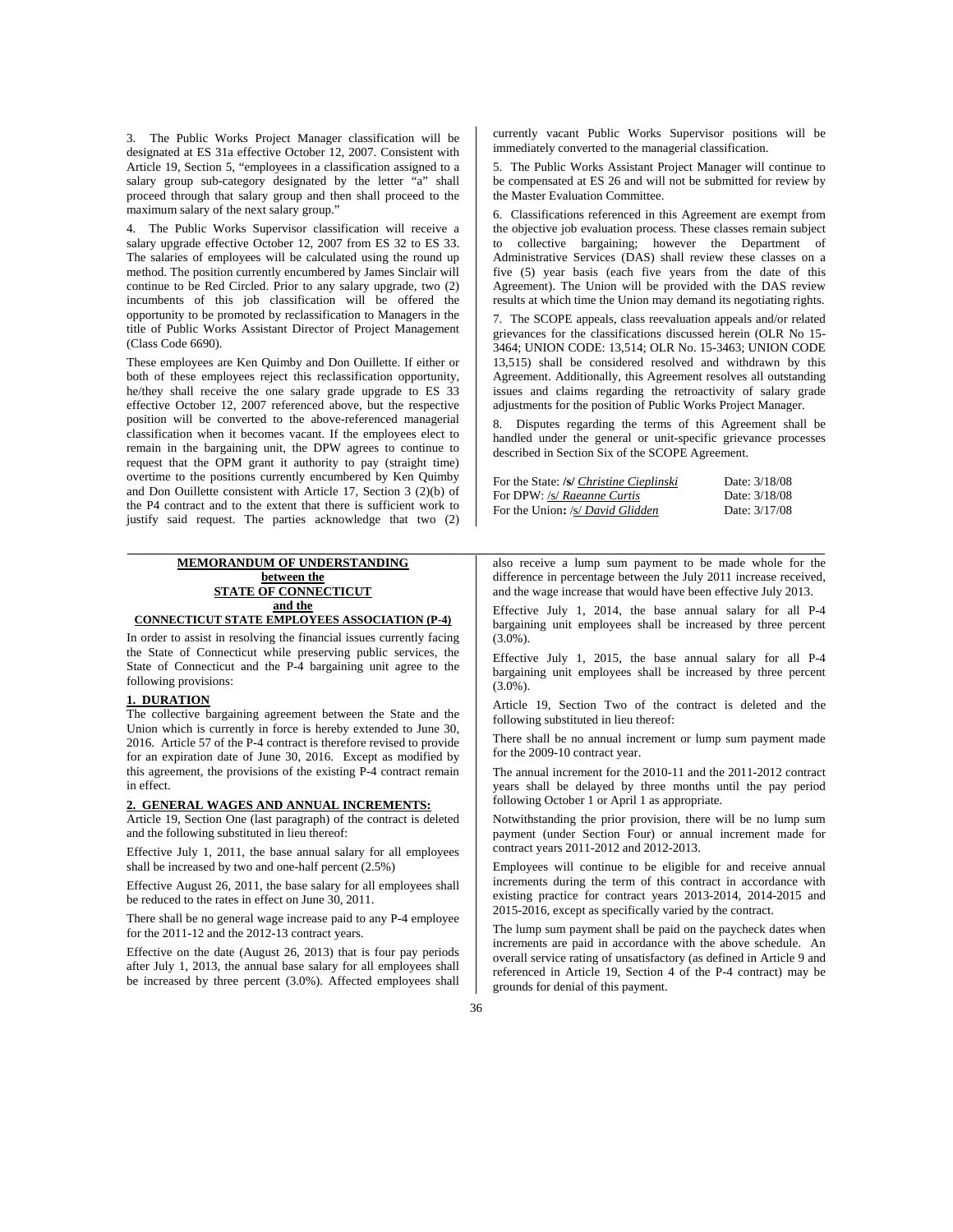The Union hereby waives any statutory interest to which employees may be entitled as a result of the delayed payment of the above increases from their otherwise scheduled payment dates.

### **3. LONGEVITY**

Article 19, Section Three of the contract is deleted and the following substituted in lieu thereof:

**Longevity.** Employees shall continue to be eligible for longevity payments for the life of this contract in accordance with existing practice, except as specifically varied by the contract.

No longevity payment in October, 2011. Employees hired prior to July 1, 2011 shall continue to be eligible for longevity payments for the life of the contract in accordance with existing practice, except there shall be no longevity payment in October, 2011. The longevity schedule in effect on June 30, l984 shall remain unchanged in dollar amounts for the life of this Agreement.

**Service toward longevity.** No service shall count toward longevity for the two (2) year period beginning July 1, 2011 through June 30, 2013. Effective July 1, 2013, any service accrued during that period shall be added to the service calculation for the purpose of determining eligibility and level of longevity entitlement if it would have counted when performed.

Employees hired on or after July 1, 2011. No employee first hired on or after July 1, 2011 shall be entitled to a longevity payment; provided, however, any individual hired on or after said date who shall have military service which would count toward longevity under current rules shall be entitled to longevity if they obtain the requisite service in the future.

### **4. FUNDS AND OTHER PAYMENTS**

All other funds (e.g., tuition reimbursement) and other wage payments e.g., shift differential, allowances, etc.), shall remain in place and continue in the same amounts presently in the P-4 collective bargaining agreement, except to the extent otherwise called for in the P-4 collective bargaining agreement. The P-4 collective bargaining agreement shall be extended until June 30, 2016 and unexpended fund amounts shall roll over year to year. Any unexpended funds shall lapse or shall not lapse as of June 30, 2016 in accordance with present rules.

#### **5. JOB SECURITY**

From the July 1, 2011 and through June 30, 2015, there shall be no loss of employment for P-4 bargaining unit employees hired prior to July 1, 2011, including loss of employment due to programmatic changes, subject to the following conditions:

a. Protection from loss of employment is for permanent employees and does not apply to:

- i. employees in the initial working test period;
- ii. those who leave at the natural expiration of a fixed

appointment term, including expiration of any employment with an end date;

- iii. expiration of a temporary, durational or special appointment;
- iv. non-renewal of a non-tenured employee (except in units where non-tenured have permanent status prior to achieving tenure);
- v. termination of grant or other outside funding specified for a particular position;
- vi. part-time employees who are not eligible for health insurance benefits.

b. This protection from loss of employment does not prevent the State from restructuring and/or eliminating positions provided those affected bump or transfer to another comparable job in accordance with the terms of the attached implementation agreement. An employee who is laid off under the rules of the implementation provisions below because of the refusal of an offered position will not be considered a layoff for purposes of this Agreement.

c. The State is not precluded from noticing layoff in order to accomplish any of the above, or for layoffs outside the July 1, 2011 – June 30, 2015 time period. The Office of Policy and Management and the Office of Labor Relations commit to continuing the effectiveness of the Placement and Training process during and beyond the biennium to facilitate the carrying out of its purposes. The State shall continue to utilize the funds previously establishes for carrying out the State's commitments under this Agreement and to facilitate the Placement and Training process.

### **6. NON-ECONOMIC TERMS OF CONTRACT**

If P-4 does not agree to extend its bargaining agreement unchanged, it reserves its right to open up to a maximum of eight (8) issues that have a de minimis cost and are identified no later than August 31, 2011. P-4 has notified the Office of Labor Relations of its intent to open the contract to noneconomic issues. Therefore, the State may likewise open up a maximum of eight (8) issues with a de minimis cost. Negotiation shall begin on these issues no earlier than September 1, 2011, unless otherwise agreed to by the parties. Only these issues may be submitted to interest arbitration.

#### **APPROVAL**

This agreement is subject to approval of the Legislature pursuant to Connecticut General Statutes Section 5-278.

#### **Signature**

**For the State of Connecticut:** For the Union:<br>  $\sqrt{s}$  Ellen Carter 8/19/2011 /s/ Robert D. Ri /s/ Robert D. Rinker 8/19/2011

37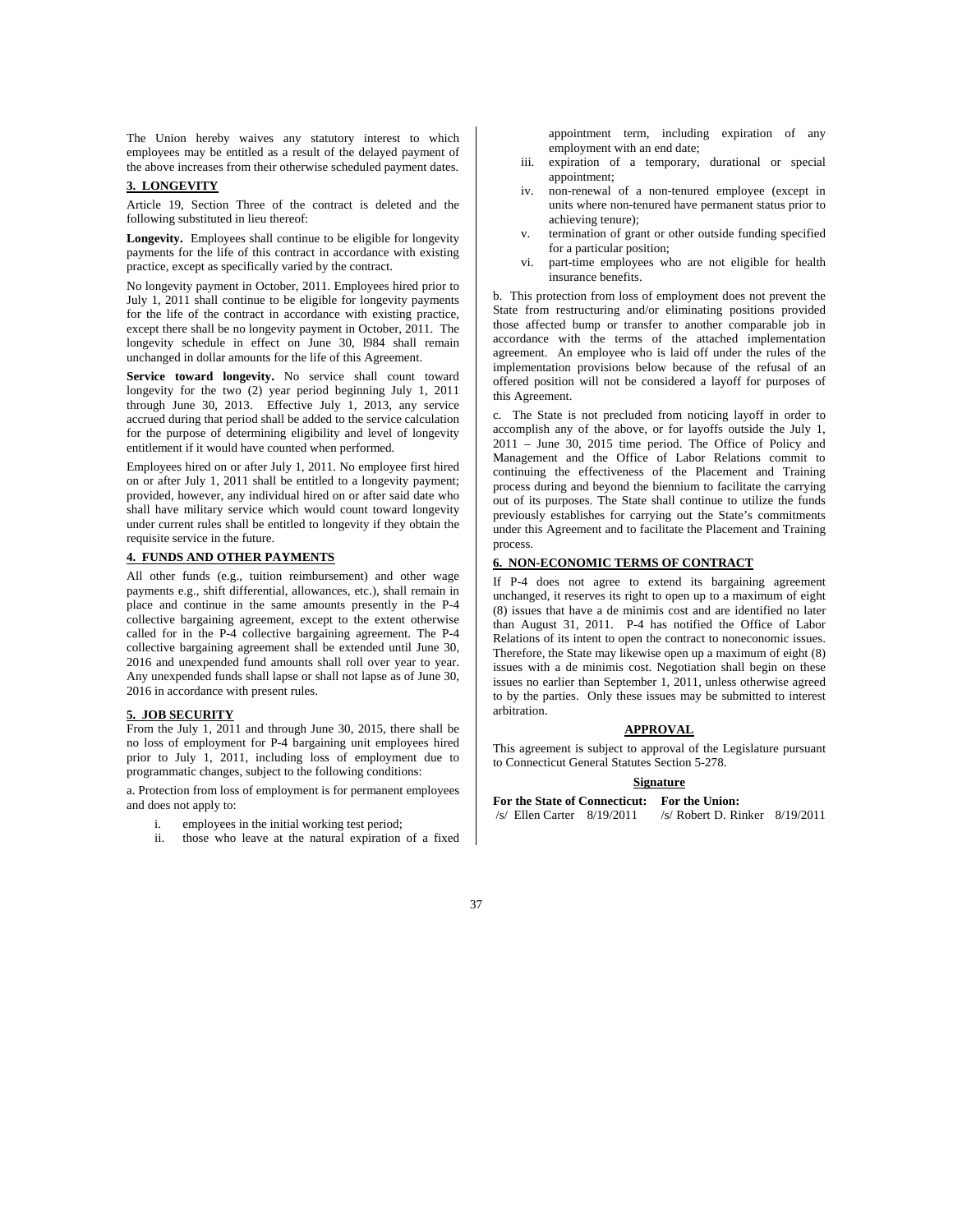#### **CONNECTICUT AGRICULTURAL EXPERIMENT STATION CONTRACT - [P4 ADDENDUM] PREAMBLE**

The Station exists to provide trustworthy information and analyses freely and to make useful discoveries. All associated with the Station will always perform in a manner that increases the trust of the citizens in the information and analyses of the Station and in the originality, soundness and utility of its discoveries. They shall strive to maintain their intellectual capacity fully for these tasks and to commit themselves to the scholarly pursuit of knowledge.

### **ARTICLE 1 - ADOPTION OF OTHER CONTRACT PROVISIONS**

Provided said provisions do not diminish the authority and power of the Board of Control of The Connecticut Agricultural Experiment Station (Statutory Authority Section 22-79 to 22-81 of the General Statutes), the employer agrees to adopt those provision agreed to in the Engineering, Scientific and Related Technical Unit (P-4) except those items pertaining to the following:

- 1. Grievance Procedure
- 2. Hours of Work
- 3. Overtime
- 4. Layoff

### **ARTICLE 2 - MANAGEMENT RIGHTS OF THE BOARD OF CONTROL**

The authority and power of the Board of Control of The Connecticut Agricultural Experiment Station are described in Sections 22-79 to 22-81 and nothing in this Addendum shall diminish that authority and power except as restricted by this Addendum.

Within four business days of their approval by the Secretary, the Minutes of Board meeting will be posted at the Station and a free copy given to the Association.

#### **ARTICLE 3 - JOB DESCRIPTIONS**

Each employee shall receive a copy of the job description in which he or she serves, and any changes thereafter. When an employee changes to a different classification he or she shall receive the job description for the new classification. Each new employee shall receive at hiring the job description of the classification for which hired. A set of Station job descriptions will be available at both New Haven and Windsor laboratories.

### **ARTICLE 4 - JOB OPENINGS AND RIGHT OF TRANSFER**

The employer shall cause to be posted, in a conspicuous location accessible to employees, all State open examination announcements and all statewide promotional examination announcements,

The employer will post, as indicated above, notices of vacancies for scientists and technicians at the Station, along with the necessary qualifications and instructions for applying for such positions. Such notices will be posted at the Station at least five working days prior to the dissemination of such notices to the public.

If an employee makes application for a vacant position within the Station, or another State agency, such action shall not be viewed with prejudice by the employer. The rate of pay on transfers will

be in accordance with standard State personnel regulations.

### **ARTICLE 5 - EMPLOYEE HANDBOOK**

Not later than thirty (30) days after receipt of same at the agency, each employee will be given (1) a copy of the prevailing contract, (2) a copy of the State travel regulations, and (3) copies of any general instructions issued by the employer to implement the provisions of the contract, Further necessary instructions on autos, purchasing, library, etc., will be available in suitable places. As long as the supply lasts, or if republished, whichever applies, a copy of the State Personnel Policy Board regulations will be provided to each new employee.

### **ARTICLE 6 - ASSOCIATION-COUNCIL COMMITTEE**

An Association-Council Committee shall be established. Its purpose shall be to encourage the exchange of ideas between management and staff concerning the goals of the Experiment Station and the equitable and effective operation of the Station, to clarify the responsibilities of the staff towards these goals, to encourage professional development, and to provide for the functions of a Labor Management Committee. The Committee shall consist of up to four members of the Station Council and four members of the Staff Association. The Committee shall be formed and able to transact business within 30 days after the effective date of this Addendum. A chairperson of the Committee shall be elected at the first meeting by a majority vote. The appointment shall rotate equally between management and staff. The Committee shall meet at least quarterly but any two members of the Committee may request a meeting on a specific topic and this meeting shall be called by the chair within 15 days. The Committee may establish subcommittees comprised of Committee members to consider specific topics, such as health and safety, or to consider specifically Labor-Management issues. When deemed appropriate, the Committee may request information from the Director or the Board of Control through the Director or may convey information to the Director or the Board of Control in writing. A majority vote of the Committee shall suffice to carry out these actions.

The following subjects are considered appropriate for continuing review by the Association Council Committee all topics appropriate to Labor-Management Committees, as provided in the P4 contract, and including problems of safety and safety awareness, professional status and career expectations of the staff, the desirability of research grants; the desirability of flexibility in work schedules and in use of sabbatical and related leaves, the polarities inherent in the Station's mission. The Committee shall not infringe on the rights and obligations of management to arrive at decisions affecting the Station.

Participating Station employees will attend meetings of said Committee without loss of pay or benefits.

Business relating to Labor-Management issues that cannot be resolved by this Committee may be referred to the P-4 Labor-Management Committee for resolution.

### **ARTICLE 7 - REPRESENTATION AT MEETINGS OF THE BOARD OF CONTROL**

If the Board of Control invites one representative of the Association of Scientific and Technical staff to attend public meetings of the Board, such staff may attend without loss of pay or benefits. At the discretion of the Board, the staff representative may participate in discussion of issues of concern to the staff.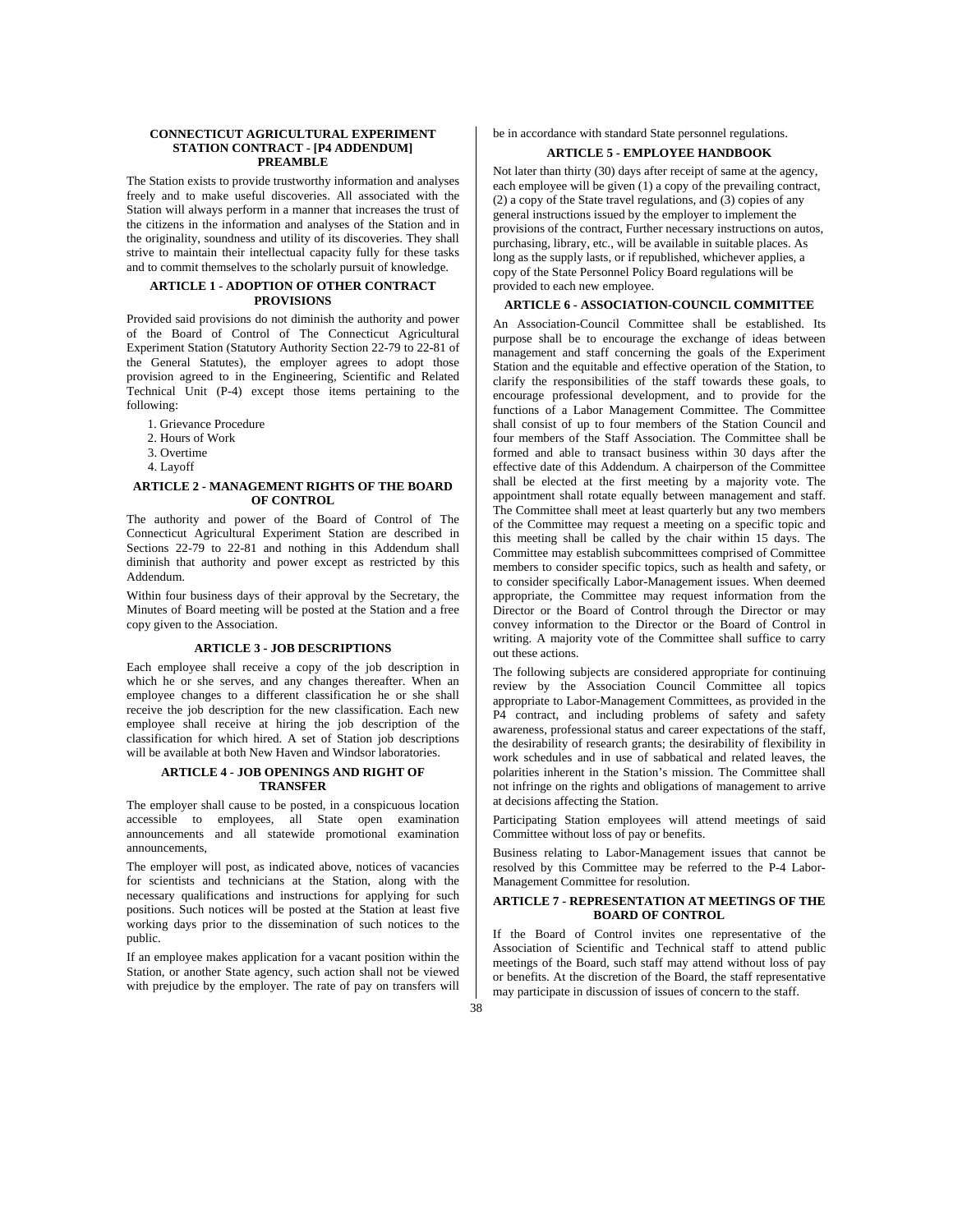If the Staff Association wishes to bring an issue(s) to the attention of the Board, their representative will notify the Director in advance and discuss the issue(s) with him. Following such discussion, the Association may request that the Director arrange for their representative to present the issue(s) to the Board at the next public meeting. The Association agrees that any presentation will be brief and will be scheduled during the meeting at the convenience of the Board.

#### **ARTICLE 8 - AUTHORSHIP - RIGHT TO PUBLISH**

The Station encourages every staff member to contribute as fully as they can to the service and research provided for Connecticut. Authorship on a published scientific report is the recognition of a substantial and original intellectual contribution to discovery and should be awarded without consideration of rank when such a contribution has been made. Membership in a scientific society is not a prerequisite to authorship. The ability to present a lucid account of the research and discoveries should be considered a prerequisite to authorship.

The responsibility for determining the authorship of a paper rests with the scientist leading the investigation. However, before such determination is made, the matter will be discussed with the appropriate chief scientist.

#### **ARTICLE 9 - CONTINUING EDUCATION**

The employer encourages technicians and scientists of the Station to pursue college level courses when such study will improve or expand the technical-professional skills related to their job assignment or improve the employee's chances of upward mobility.

When the employee receives approval to attend such courses during work hours, time lost during such hours may be made up at a mutually agreeable time.

#### **ARTICLE 10 - EMPLOYEE EXPENSES**

Scientists may attend scientific and technical meeting in their specialty during normal working hours and reasonable periods, if they and the appropriate chief scientists are convinced of the worth of the meeting to the work of the Station.

In addition, to aid in the reporting of work of the Station, and to keep the scientists abreast of progress elsewhere, the Station shall, insofar as funds and financial controls permit, assist Station scientists in attending at scientific meetings appropriate to their work each year. It is the Station's intention to contribute 80% of the necessary travel expenses incurred according to State regulations with the following limitations:

Economy air fare up to \$700 during any contract year or \$1400 during any two contract years; effective July 1, 2006 these rates shall be adjusted to \$750 for any contract year and \$1500 during any two contract years; effective July 1, 2007 these rates shall be adjusted to \$800 for any contract year and \$1600 for any two contract years living expenses at the per then rate given in current State Travel Regulations up to a maximum of five (5) days and registration up to \$300; effective July 1, 2006 the registration rate shall be adjusted to \$375; effective July 1, 2007 the rate shall be adjusted to \$450; effective July 1, 2007 the rate shall be adjusted to \$500. If research reports or "papers" or "posters" are presented at the meetings, the Station scientists shall present a well-prepared report of current research at the Station and at the meeting shall seek suggestions regarding the research from other scientists. On

returning to the Station, scientists shall share with their colleagues the information gained at meetings.

All travel will be arranged so that the accomplishment and supervision of the work at the Station will not suffer but will be advanced by the inflow of ideas.

Staff traveling on Station business will receive repayment of expenses in accordance with State regulations.

### **ARTICLE 11 - GRANTS**

When a strategic opportunity is found for the Station to pursue a problem of great practical or scientific significance or to solve a problem of importance to the people of Connecticut and money beyond the funds of the Station is clearly critical to speed the solution by purchasing supplies, equipment, temporary assistance, or necessary travel directly related to the research, a grant to the Board of Control may be sought.

A request may be initiated by the principal scientist(s) by discussing a proposal outline with the appropriate Chief Scientist(s). If the desirability of the grant is considered questionable, the matter will be discussed with qualified members of the Station Council and Staff designated by mutual agreement of the principal scientist(s) and appropriate Chief Scientist(s). The purpose of these discussions is to clarify the scientific aspects of the proposal, its significance, and the advantages and disadvantages consequent to its implementation and to promote understanding about decisions concerning grants. A written memorandum indicating the administrative decision and, in the case of rejection, the pertinent reasons for the decision and, in the case of rejection, the pertinent reasons for the decision will be sent to the scientist(s).

The proposal will be prepared by the principal scientist(s) in concert with or with the approval of the chief scientist(s), and will, where possible, be drawn to encourage team work among staff and among departments, and will request adequate overhead or indirect costs. If approved by the Board, the proposal will be submitted to a foundation or other grantor that will not have a specific commercial interest in the outcome of the investigation. If the money is granted, it will be expended in the same fashion as other money of the Station but upon the proposed research. People hired for and paid by the granted funds will be employed on contract and laid off when the money is exhausted.

The decision to determine the feasibility of the grant shall be neither grievable nor arbitrable.

#### **ARTICLE 12 - GRIEVANCE PROCEDURE**

The employer agrees to adopt those regulations agreed to in the P-4 contract pertaining to employee grievances with the following exception:

At Step I - the Department Head Step IA - Vice Director Step II - Director Step III - Board of Control - A committee of the Board will hear Step III grievances; the Director will not serve on this committee if he heard the grievance at Step II. Step IV - Arbitration

Either the Director or Union may request the Director of Office of Labor Relations or designee to hear the grievance at Step III.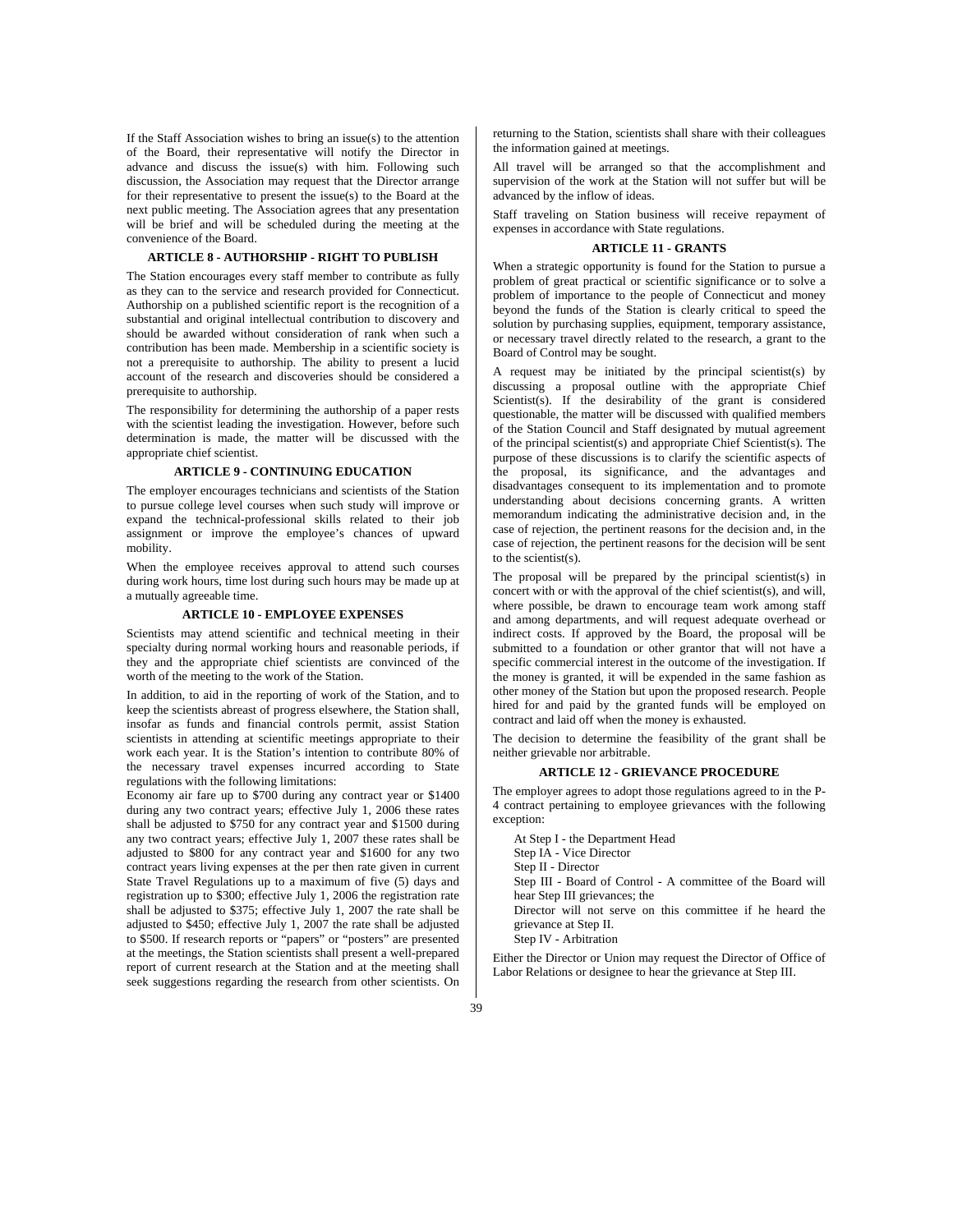### **ARTICLE 13 - HOURS OF WORK AND OVERTIME**

The Board of Control of The Connecticut Agricultural Experiment Station retains the right to establish, modify, and change work schedules to meet the needs of its operations. Such work schedules shall not be adjusted in an arbitrary or capricious manner. The normal work week is Monday through Friday for the hours of 8:30 a.m. to 4:30 p.m. including a one hour unpaid lunch period. However, agricultural research at times requires hours of work adjusted to the seasons or to biological cycles. The scientists of the Station, who plan most of the work, will strive to arrange the work so that technicians may arrive and depart at laboratories or plots at normal hours. When, however, the season or biology require irregular hours, the scientist(s) leading the investigation will work as many and as irregular hours, as the technicians do and a special work schedule for any needed technician will be arranged with the knowledge and approval of the chief scientist, provided that the technician agrees to the schedule.

Normally, no more than 35 hours per week will be required of a technician. Technicians, when requested to work in excess of 35 hours per week, shall receive compensatory time on an hour for hour basis for any hours over 35 but less than 40 hours per week. If a technician is asked to work on Saturday, Sunday, a holiday, or in excess of 40 hours per week, he/she shall receive 1 and1/2 hours of compensatory time for each hour of such work. Such compensatory time must be taken at a time convenient to both the technician and the Station within 90 days. If no agreement can be reached within 90 days, the Station may, at its discretion, schedule the use of compensatory time or pay the accrued compensatory time at a straight time rate.

Technicians, when directed by the Chief Scientist to work in excess of 35 hours per week, shall receive overtime pay at the straight time rate for hours over 35 but under 40 hours per week. If a technician is directed to work on Saturday, Sunday, a holiday, or in excess of 40 hours per week, he/she shall receive overtime pay at time-and-one-half for each hour of such work.

Normally, scientists are expected to be in laboratories or plots during regular working hours and to work at such other times as their work requires. However, the Station expects that the scientists will maintain their intellectual capacities for accurate and original work and does not expect they will be asked to work or will themselves schedule their work in a fashion that will exhaust themselves or cause hardship on their families.

Flexible work schedules may be discussed and implemented at the agency level to meet the needs of the employee(s) as well as agency operating needs.

### **ARTICLE 14 - OTHER LEAVES OF ABSENCE**

The Board of Control reserves its right to grant leaves of absence with full pay, partial pay or no pay when such leave is determined to be in the best interest of the Station and the individual.

### **ARTICLE 15 - OUTSIDE EMPLOYMENT**

If Staff members wish to work at other jobs while retaining their full-time jobs at the Station, they shall seek employment outside working hours which is not in conflict with their position at the Station, where their independence of judgment at the Station will not be impaired, and where they are not paid a profit from services or analyses freely offered by the Station. They shall beware that their outside employment does not use Station facilities or supplies, involve colleagues at the Station nor impair their own intellectual capacity for trustworthy service or pioneering research at the Station.

They should comply fully with the Code of Ethics, Section 1-66 through 1-78, Connecticut Statutes.

The Station encourages its scientists to impart their unique knowledge to students as well as scientists and laymen as though occasional lectures or seminars or through membership on committees to guide and examine graduate students.

If outside normal working hours, staff wishes to teach courses for which their knowledge is not unique, they shall not involve colleagues nor employ Station facilities or supplies, they shall not encourage students to call upon the Station, and they shall strive to reduce the impact of their outside activity upon their intellectual capacity for trustworthy service or pioneering research at the Station.

The Station encourages and aids its employees in pioneering research and scholarship, including the publication of that research and scholarship in scientific and popular journals, Station publications, and in books. The Station will pay reasonable costs of publication as reprint or page charges or cost of a Station publication. Employees may keep royalties from any scholarly publication of their research.

The Station encourages and aids its scientists in verbal reporting of their scholarship and research at the Station. The reports may take the form of lectures, speeches, or seminars before scholarly societies, academic groups, agricultural gatherings or service clubs. Within the State, transportation will be furnished, and Station staff shall report or inform citizens of the State freely and without accepting any money or substantial gift.

The Station encourages its scientists to report their research outside Connecticut, too, for science advances by wide and free communications and criticism of results and conclusions. Scientists need not take vacation to report their work to technical or learned groups and may accept travel expenses and reasonable honoraria so long as the absence cannot be reasonably thought to deplete the time for research at the Station, the forum is clearly a serious one, and any exchange of money is clearly not a consultation fee.

In addition, the Station shall strive to aid each scientist financially to report his/her research at learned or agricultural societies.

The Station does not aid its staff in undertakings, as writing or art, unrelated to their individual research at the Station. The staff will employ neither Station facilities nor material in outside activities, nor will they involve colleagues in such activities during working hours. They shall not sell information or services that citizens normally receive freely from the Station.

#### **ARTICLE 16 - SABBATICAL**

Since 1929, the Station has granted sabbatical leave to scientists. Since most Station scientists have full time for research and scholarship, it is recognized that the reasons for granting leave from a research institute and university differ. A sabbatical leave may provide the opportunity for the scientist to expand his capacities by collaborative research with an outstanding scientist, establish a long-term reciprocal research relationship, learn techniques (by long or short-term visits) needed for work already in progress, or gain insight into totally new areas to promote creative research by allowing unexpected juxtaposition of ideas.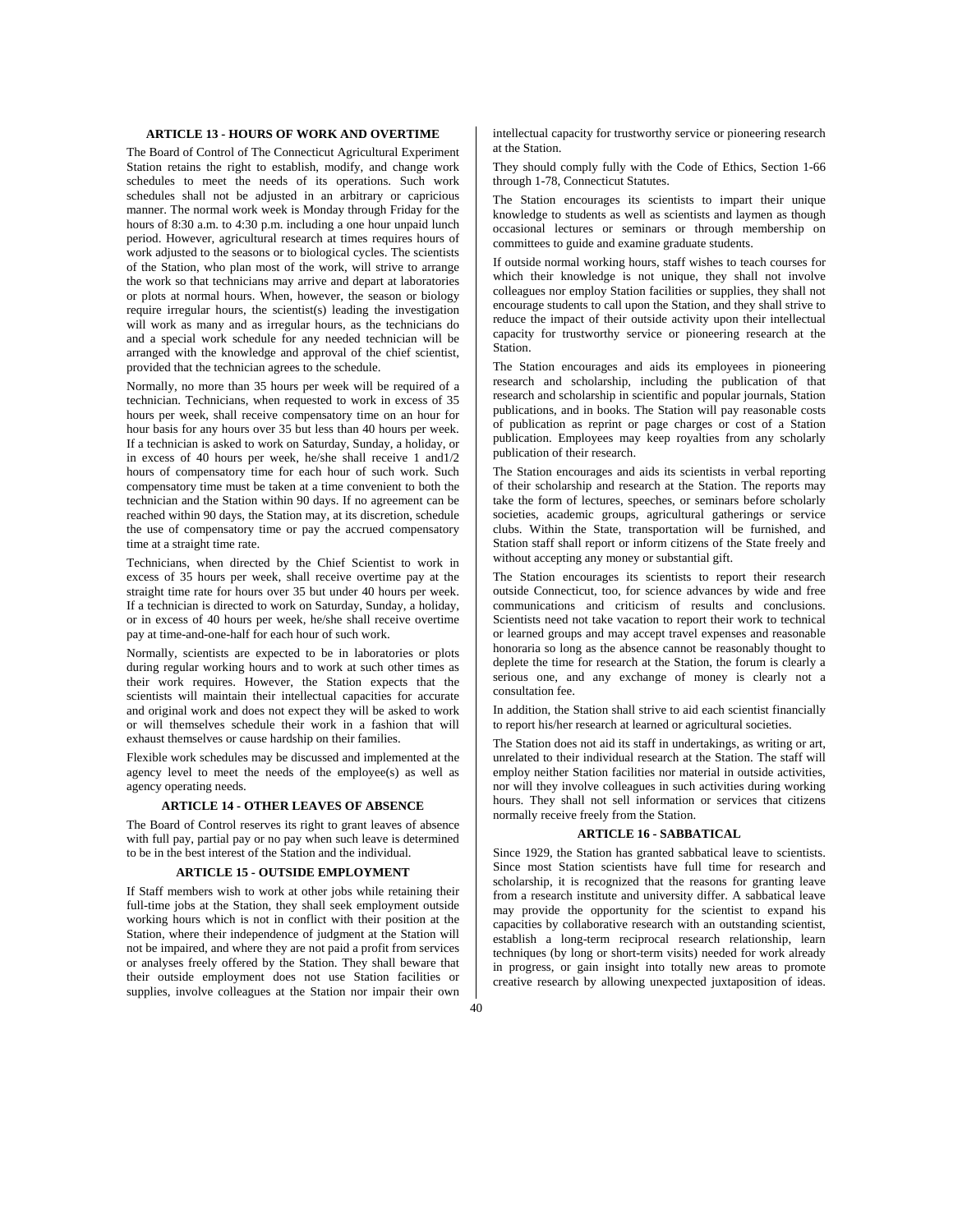Further, recognizing the reciprocal relationship between research institutions and universities, a sabbatical leave could provide the opportunity for a scientist to advance his knowledge by either writing or teaching or by advanced academic studies, provided these undertakings shall be deemed relevant to the mission of the **Station** 

Therefore, the normal expectation of scientists shall be that after 7 years full-time service, they will be eligible for sabbatical leave for 6 months at full pay and benefits or 7 to 12 months at prorated pay, vacation, sick leave and retirement and longevity credit. During sabbatical leave of 7 to 12 months the Station will make its full contribution to existing insurance and social security and the scientist will be eligible for longevity payments or annual increment. Within thirty days of the end of the leave, the scientist shall submit a preliminary written report of his accomplishments and within a year shall submit a final report, preferably in the form of a scientific publication.

Since sabbatical leave is neither an inherent right nor a form of earned compensation, but an integral part of the mission of the Station, the above formula shall be regarded as a guideline rather than a fixed rule. Creative and innovative requests for sabbatical leave are encouraged.

Application shall be made through a chief scientist and the Director to the Board of Control of the Connecticut Agricultural Experiment Station. Approval or disapproval shall be made within thirty days of application. Any disapproval shall be without prejudice for reconsideration and shall be accompanied by a written statement detailing in full the reasons for disapproval. A new or revised application may be submitted by the applicant to the Board of Control at any time thereafter for reconsideration. Reasons for disapproval may include but not be limited to budgetary constraints and operational requirements of the Station.

#### **ARTICLE 17 - LAYOFF**

For the purposes of layoffs at the Connecticut Agricultural Experiment Station, the following procedures will apply to the classes of Senior Scientist, Scientist, Associate Scientist, Analytical Scientist, Assistant Scientist 2 and Assistant Scientist 1:

1. A position shall be designated for layoff. In addition to identification by job classification a discipline shall also be specified.

2. The individual holding the designated position shall displace the least senior employee within the same job classification and discipline.

3. The least senior employee in the job classification may bump the least senior employee in a lower classification within the same class series and discipline, provided the bumper has greater seniority.

4. If no employee with less seniority is available in any lower classification in the same class series and discipline, the employee shall be allowed to bump a less senior employee in a lower classification in the class series in another discipline, provided he/she is capable of performing the duties required in such other discipline without further training.

5. The disciplines identified at the Connecticut Agricultural Experiment Station are:

Plant Pathology

 Ecology Soil and Water Analytical Chemistry Entomology Forestry and Horticulture Biochemistry and Genetics

### **MEMORANDUM OF UNDERSTANDING - Flexible Work Schedule**

The parties agree that one of the subjects of the Association-Council Committee may be a study to review the feasibility of a flexible work schedule and/or a four day work week. Recommendations on implementation will be submitted to the Board of Control for action as deemed appropriate and consistent with the Addendum Article Hours of Work and Overtime.

#### **MEMORANDUM OF UNDERSTANDING – Overtime**

When staff members are in the field and emergency dictates additional hours of work that will not exceed 40 hours for the normal work week and a Chief Scientist is not available to authorize overtime, the senior staff member in the party may authorize such work. Not later than the following work day, the senior staff member authorizing the work will notify his/her Chief Scientist.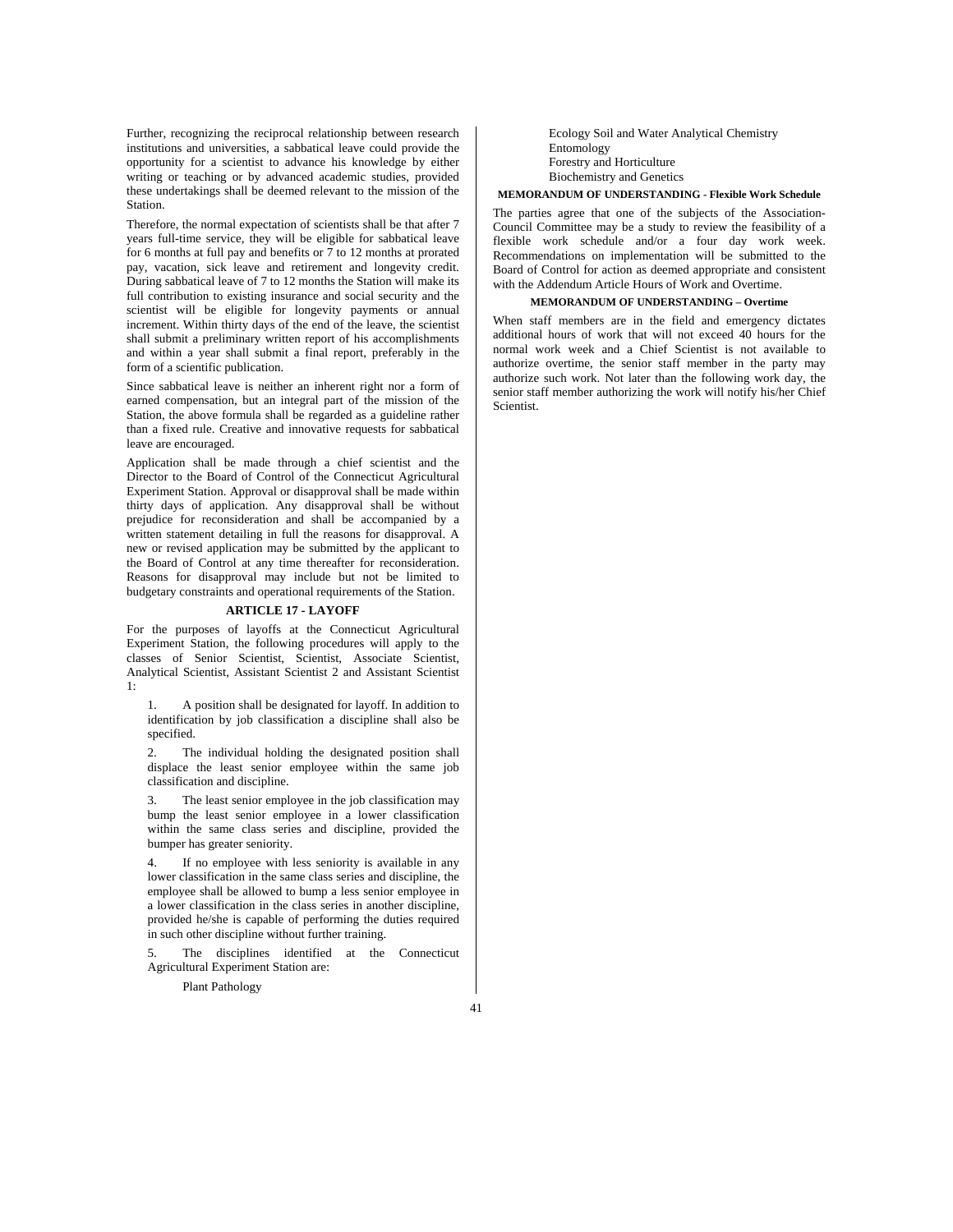**IN WITNESS WHEREOF**, the parties execute this Agreement, on behalf of the Engineering, Scientific & Technical (P-4) Bargaining Unit effective July 1, 2009, expiring June 30, 2016.

### **for the STATE OF CONNECTICUT:**

**Office of Labor Relations/OPM**  Christine Cieplinski, Chief Negotiator

**Department of Information Technology**  Hal Clark

Tracey Jackson Brenda Abele

**Department of Public Health**  Thomas Malecky

**Department of Environmental Protection**  Joanne Driver Anne Dana

**Department of Public Safety**  Sgt. Canon 

**Office of the State Comptroller**  Doris Vieira

**Department of Labor**  Maria LaRosa

**Department of Social Services**  Kelly Geary

**for the CONNECTICUT STATE EMPLOYEES ASSOCIATION, SEIU LOCAL 2001:**

Robert D. Rinker, Chief Negotiator David Glidden, Staff Representative Robert Krzys, Attorney

**Department of Transportation** 

John Vitale, Council President Michael Creuss Peter Macher Timothy McGuane Paul Mikulak Robert Reilly Joseph Sorcinelli Michael Washington Jay Young

**Department of Correction**  Fredrena deGraffenreaidt

**Dept of Environmental Protection**  Jonathan Goldman Alfred Swentke, Jr

**Department of Social Services**  Oscar Gomez

**Department of Public Works**  Edward Curley

**DAS**  Nathaniel Jenkins

**Department of Special Revenue**  William Richards

**Department of Economic and Community Development**  Mitch Drabik **Department of Administrative Services**  Keith Anderson

**Department of Transportation**  Nancy Malinguaggio Daniel Foley

**Secretary of the State**  Susan Philips

**Department of Mental Health and Addiction Services**  David Pawlak

**Department of Revenue Services**  Regina Jones

**Department of Motor Vehicles**  Anne Fairbanks

**Department of Correction**  Don Currey

**DPUC**  Linda King-Corbin **Department of Public Safety**  Paul Mounts **DOIT**  Vernon Derbabian **Office of the State Comptroller**  Byron Lester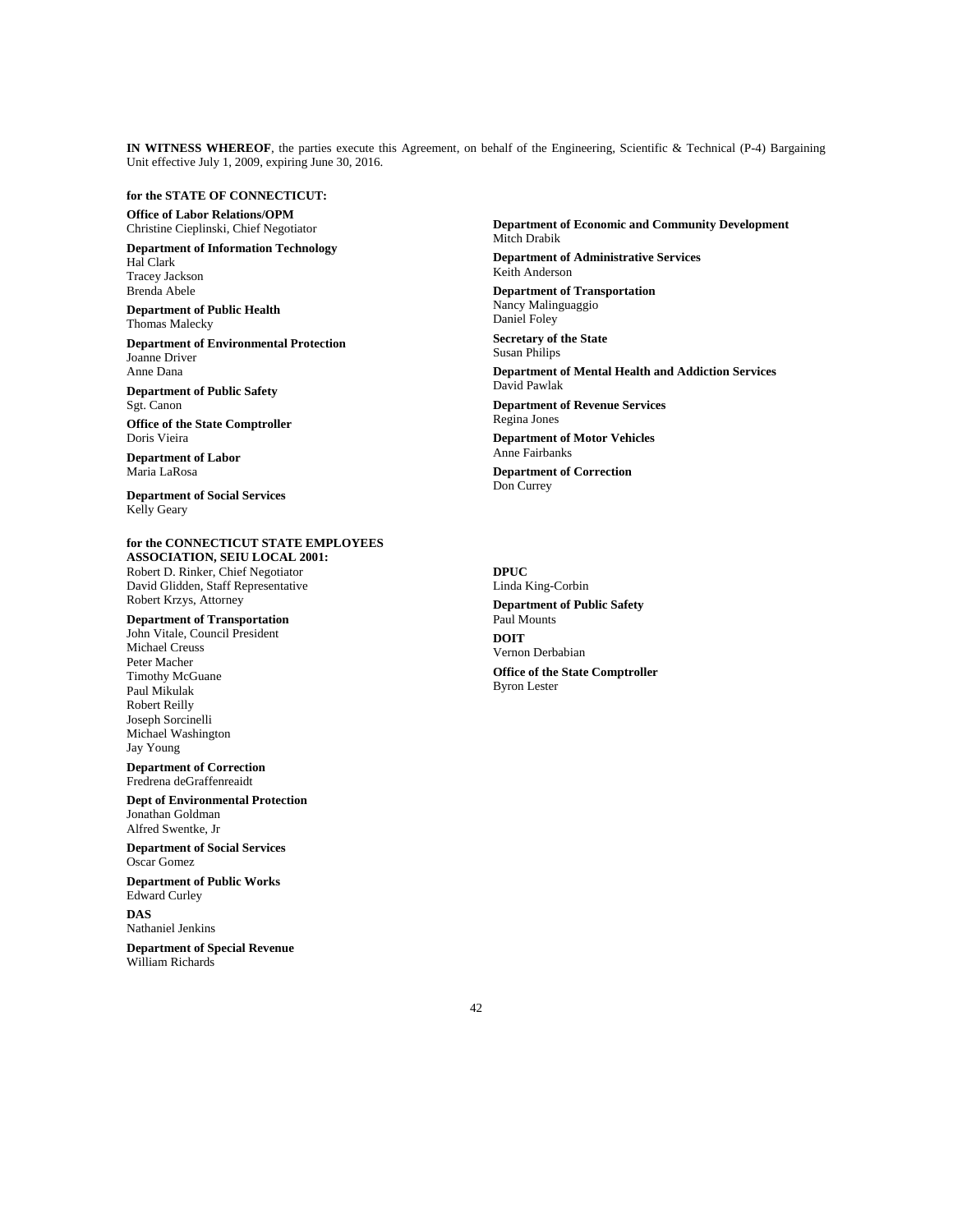## Topical Index

## A

| <b>Access To Premises</b>                   |  |
|---------------------------------------------|--|
| Union Staff Representatives3                |  |
| Adoption                                    |  |
|                                             |  |
| <b>Affirmative Action</b>                   |  |
|                                             |  |
|                                             |  |
| Agricultural Experiment Station Addendum 38 |  |
|                                             |  |
| Arbitration Expedited For Dismissals9       |  |

## B

| Birth Of A Child                       |
|----------------------------------------|
|                                        |
| <b>Bulletin Board</b>                  |
| For Agency Postings Of Job Vacancies27 |
| <b>Bulletin Board</b>                  |
|                                        |
|                                        |

# C

| <b>Construction Inspectors</b>           |
|------------------------------------------|
| Memorandum Of Understanding - Study Of29 |
| Contracting Out                          |
|                                          |
|                                          |

## D

| Death In The Immediate Family |
|-------------------------------|
|                               |
| Domestic Partner              |
|                               |

| <b>Domestic Partner Benefits</b> |  |
|----------------------------------|--|
| Memorandum Of Understanding30    |  |
|                                  |  |

## E

| Educational Leave Of Absence Without Pay19           |  |
|------------------------------------------------------|--|
| <b>Emergency Medical Technician (EMT) Stipend.20</b> |  |
|                                                      |  |
| <b>Exempt Employees</b>                              |  |
|                                                      |  |

## F

| Agency Cannot Grant A Fixed Furlough Day 29 |
|---------------------------------------------|
|                                             |
| Memorandum Of Understanding29               |
|                                             |

### G

| Group Life Insurance |  |
|----------------------|--|
|                      |  |

## H

| <b>Hazardous Duty</b> |  |
|-----------------------|--|
|                       |  |
| <b>Hazardous Duty</b> |  |
|                       |  |
|                       |  |
|                       |  |
| Hours Of Work         |  |
|                       |  |

## I

Inclement Weather Department Of Public Safety, Memo Of

43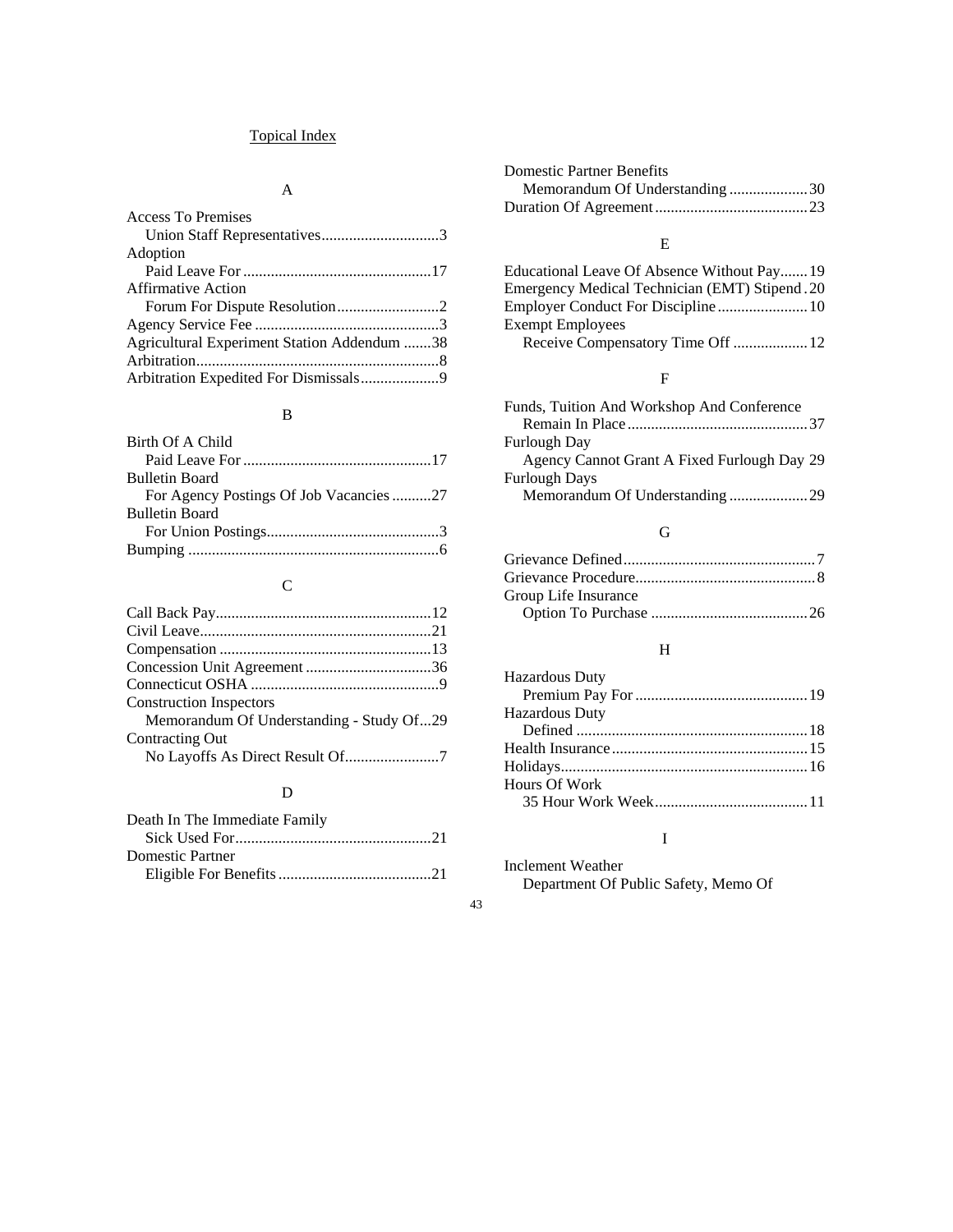| Indemnification Of State Employees22 |  |
|--------------------------------------|--|
|                                      |  |

# J

| <b>Job Security</b>            |  |
|--------------------------------|--|
| No Layoff Provision Of SEBAC37 |  |
|                                |  |
|                                |  |
|                                |  |

# L

| Licenses Or Certificate |  |
|-------------------------|--|
|                         |  |
|                         |  |

## M

| <b>Maximum Step Employees</b> |  |
|-------------------------------|--|
|                               |  |
|                               |  |
|                               |  |

## N

| No Layoffs                                 |
|--------------------------------------------|
| No Loss Of Employment Through 6-30-2015 37 |
|                                            |

# O

| Objective Job Evaluation (OJE)14              |  |
|-----------------------------------------------|--|
| <b>OJE</b>                                    |  |
| Department Of Public Works35                  |  |
| <b>Information Technology Classifications</b> |  |
|                                               |  |
|                                               |  |
|                                               |  |
| Overpayment                                   |  |
|                                               |  |

## P

| Parking                           |  |
|-----------------------------------|--|
|                                   |  |
| Permanent Part-Time Employees  16 |  |
| Personnel File                    |  |
|                                   |  |

## R

| <b>Reclassification Panels</b> |  |
|--------------------------------|--|
|                                |  |
|                                |  |
|                                |  |

## S

| Premium Paid For Variance From, Conditions |
|--------------------------------------------|
|                                            |
| Steps                                      |
| Additional Step Added To All Pay Plans14   |
| Stewards                                   |
|                                            |
| Stewards                                   |
| Role In Grievance Processing3              |
|                                            |

# T

| Temporary Service In A Higher Class 13 |  |
|----------------------------------------|--|
|                                        |  |

### 44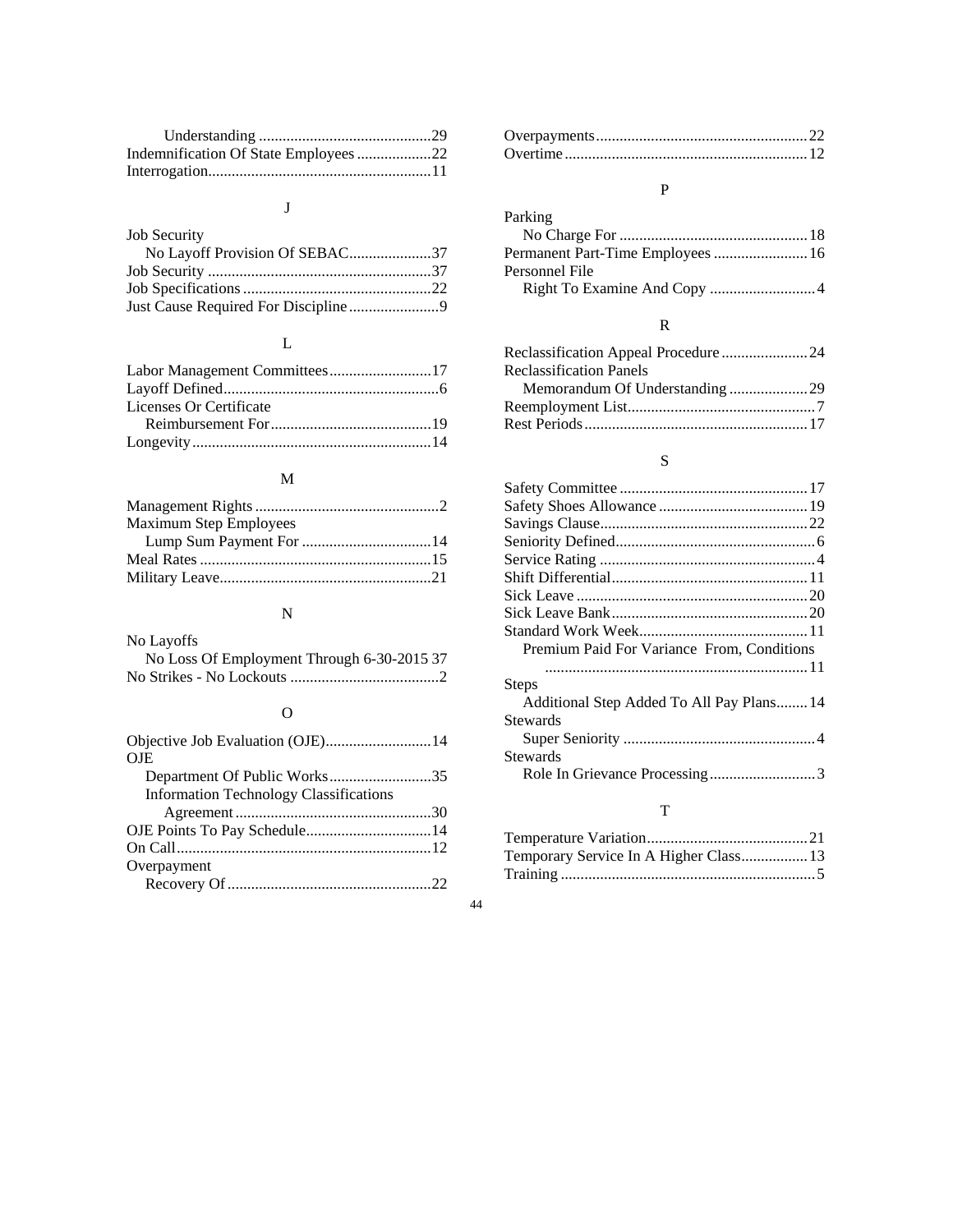## $\mathbf U$

## V

| <b>Vacation Pay</b> |  |
|---------------------|--|
|                     |  |

| Vehicle Use Fee               |  |
|-------------------------------|--|
| Personally Owned Vehicles  15 |  |

## W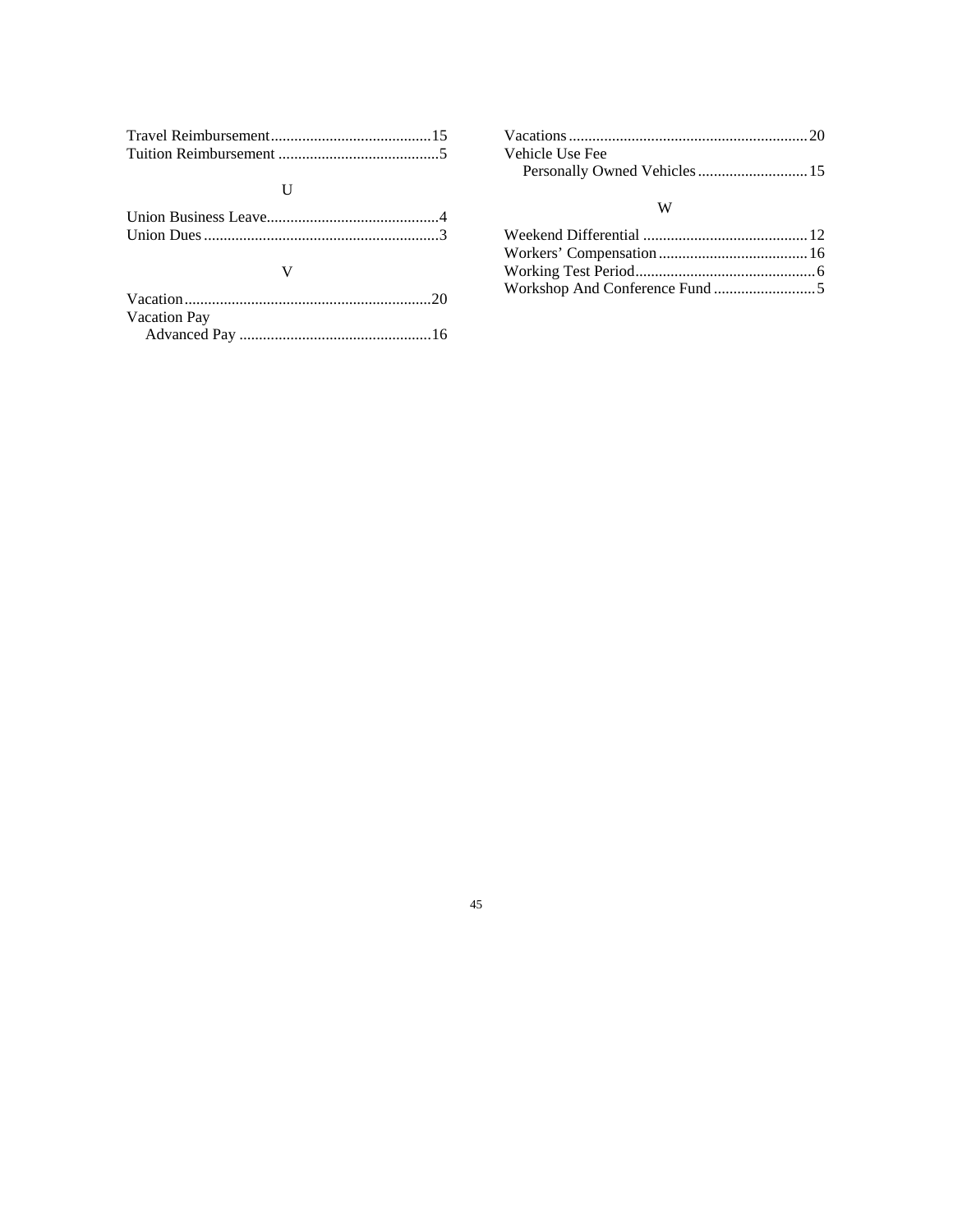|                | Plan Group | Period       | Step 1                 | Step 2                 | Step 3      | Step 4                  | Step 5                 | Step 6                 | Step 7                 | Step 8                 | Step 9                 | Step 10                | Step 11                | Step 12                |
|----------------|------------|--------------|------------------------|------------------------|-------------|-------------------------|------------------------|------------------------|------------------------|------------------------|------------------------|------------------------|------------------------|------------------------|
| ES             | 11         | Annual       | \$32.251.00            | \$33.229.00            | \$34,218.00 | \$35,201.00             | \$36,213.00            | \$37,242.00            | \$38,279.00            | \$39,240.00            | \$40.219.00            | \$41.222.00            | \$42,258.00            | \$43,316.00            |
|                |            | <b>Bi-Wk</b> | \$1,235.68             | \$1,273.15             | \$1,311.04  | \$1,348.70              | \$1,387.48             | \$1,426.90             | \$1,466.63             | \$1,503.45             | \$1,540.96             | \$1,579.39             | \$1,619.09             | \$1,659.62             |
|                |            | <b>Daily</b> | \$123.57               | \$127.32               | \$131.11    | \$134.87                | \$138.75               | \$142.69               | \$146.67               | \$150.35               | \$154.10               | \$157.94               | \$161.91               | \$165.97               |
|                |            | Hourly       | \$17.66                | \$18.19                | \$18.73     | \$19.27                 | \$19.83                | \$20.39                | \$20.96                | \$21.48                | \$22.02                | \$22.57                | \$23.13                | \$23.71                |
| ES             | 12         | Annual       | \$33,295.00            | \$34,326.00            | \$35,343.00 | \$36,406.00             | \$37,473.00            | \$38,553.00            | \$39,623.00            | \$40,612.00            | \$41,628.00            | \$42,668.00            | \$43,735.00            | \$44,829.00            |
|                |            | <b>Bi-Wk</b> | \$1,275.68             | \$1,315.18             | \$1,354.14  | \$1,394.87              | \$1,435.75             | \$1,477.13             | \$1,518.13             | \$1,556.02             | \$1,594.95             | \$1,634.79             | \$1,675.68             | \$1,717.59             |
|                |            | Daily        | \$127.57               | \$131.52               | \$135.42    | \$139.49                | \$143.58               | \$147.72               | \$151.82               | \$155.61               | \$159.50               | \$163.48               | \$167.57               | \$171.76               |
|                |            | Hourly       | \$18.23                | \$18.79                | \$19.35     | \$19.93                 | \$20.52                | \$21.11                | \$21.69                | \$22.23                | \$22.79                | \$23.36                | \$23.94                | \$24.54                |
| ES             | 13         | Annual       | \$35,172.00            | \$36,473.00            | \$37,783.00 | \$39,086.00             | \$40,401.00            | \$41,705.00            | \$43,021.00            | \$44,099.00            | \$45,201.00            | \$46,334.00            | \$47,492.00            | \$48,680.00            |
|                |            | <b>Bi-Wk</b> | \$1,347.59             | \$1,397.44             | \$1,447.63  | \$1,497.55              | \$1,547.94             | \$1,597.90             | \$1,648.32             | \$1,689.62             | \$1,731.84             | \$1,775.25             | \$1,819.62             | \$1,865.14             |
|                |            | <b>Daily</b> | \$134.76               | \$139.75               | \$144.77    | \$149.76                | \$154.80               | \$159.79               | \$164.84               | \$168.97               | \$173.19               | \$177.53               | \$181.97               | \$186.52               |
|                |            | Hourly       | \$19.26                | \$19.97                | \$20.69     | \$21.40                 | \$22.12                | \$22.83                | \$23.55                | \$24.14                | \$24.75                | \$25.37                | \$26.00                | \$26.65                |
| ES             | 14         | Annual       | \$36,818.00            | \$38,174.00            | \$39,525.00 | \$40,879.00             | \$42,228.00            | \$43,581.00            | \$44,932.00            | \$46,057.00            | \$47,205.00            | \$48,384.00            | \$49,597.00            | \$50,838.00            |
|                |            | <b>Bi-Wk</b> | \$1,410.66             | \$1,462.61             | \$1,514.37  | \$1,566.25              | \$1,617.94             | \$1,669.78             | \$1,721.54             | \$1,764.64             | \$1,808.63             | \$1,853.80             | \$1,900.27             | \$1,947.82             |
|                |            | Daily        | \$141.07               | \$146.27               | \$151.44    | \$156.63                | \$161.80               | \$166.98               | \$172.16               | \$176.47               | \$180.87               | \$185.38               | \$190.03               | \$194.79               |
|                |            | Hourly       | \$20.16                | \$20.90                | \$21.64     | \$22.38                 | \$23.12                | \$23.86                | \$24.60                | \$25.21                | \$25.84                | \$26.49                | \$27.15                | \$27.83                |
| ES             | 15         | Annual       | \$38,588.00            | \$39,980.00            | \$41,370.00 | $\overline{$42,759.00}$ | \$44,154.00            | \$45,555.00            | \$46,941.00            | \$48,117.00            | \$49,320.00            | \$50,555.00            | \$51,820.00            | \$53,116.00            |
|                |            | <b>Bi-Wk</b> | \$1,478.47             | \$1,531.81             | \$1,585.06  | \$1,638.28              | \$1,691.73             | \$1,745.41             | \$1,798.51             | \$1,843.57             | \$1,889.66             | \$1,936.98             | \$1,985.45             | \$2,035.10             |
|                |            | Daily        | \$147.85               | \$153.19               | \$158.51    | \$163.83                | \$169.18               | \$174.55               | \$179.86               | \$184.36               | \$188.97               | \$193.70               | \$198.55               | \$203.51               |
|                |            | Hourly       | \$21.13                | \$21.89                | \$22.65     | \$23.41                 | \$24.17                | \$24.94                | \$25.70                | \$26.34                | \$27.00                | \$27.68                | \$28.37                | \$29.08                |
| ES             | 16         | Annual       | \$40,465.00            | \$41,902.00            | \$43,335.00 | \$44,767.00             | \$46,198.00            | \$47,638.00            | \$49,068.00            | \$50,292.00            | \$51,550.00            | \$52,841.00            | \$54,162.00            | \$55,517.00            |
|                |            | <b>Bi-Wk</b> | \$1,550.39             | \$1,605.45             | \$1,660.35  | \$1,715.22              | \$1,770.04             | \$1,825.22             | \$1,880.00             | \$1,926.90             | \$1,975.10             | \$2,024.56             | \$2,075.18             | \$2,127.09             |
|                |            | <b>Daily</b> | \$155.04               | \$160.55               | \$166.04    | \$171.53                | \$177.01               | \$182.53               | \$188.00               | \$192.69               | \$197.51               | \$202.46               | \$207.52               | \$212.71               |
|                |            | Hourly       | \$22.15                | \$22.94                | \$23.72     | \$24.51                 | \$25.29                | \$26.08                | \$26.86                | \$27.53                | \$28.22                | \$28.93                | \$29.65                | \$30.39                |
| ES             | 17         | Annual       | \$42,467.00            | \$43,944.00            | \$45,422.00 | \$46,895.00             | \$48,371.00            | \$49,841.00            | \$51,318.00            | \$52,601.00            | \$53,920.00            | \$55,267.00            | \$56,648.00            | \$58,064.00            |
|                |            | <b>Bi-Wk</b> | \$1,627.09             | \$1,683.68             | \$1,740.31  | \$1,796.75              | \$1,853.30             | \$1,909.62             | \$1,966.21             | \$2,015.37             | \$2,065.91             | \$2,117.51             | \$2,170.43             | \$2,224.68             |
|                |            | Daily        | \$162.71               | \$168.37               | \$174.04    | \$179.68                | \$185.33               | \$190.97               | \$196.63               | \$201.54               | \$206.60               | \$211.76               | \$217.05               | \$222.47               |
|                |            | Hourly       | \$23.25                | \$24.06                | \$24.87     | \$25.67                 | \$26.48                | \$27.29                | \$28.09                | \$28.80                | \$29.52                | \$30.26                | \$31.01                | \$31.79                |
| ES             | 18         | Annual       | \$44,611.00            | \$46,127.00            | \$47,638.00 | \$49,151.00             | \$50,657.00            | \$52,169.00            | \$53,679.00            | \$55,024.00            | \$56,398.00            | \$57,807.00            | \$59,253.00            | \$60,735.00            |
|                |            | <b>Bi-Wk</b> | \$1,709.24             | \$1,767.32             | \$1,825.22  | \$1,883.19              | \$1,940.89             | \$1,998.82             | \$2,056.67             | \$2,108.20             | \$2,160.85             | \$2,214.83             | \$2,270.23             | \$2,327.02             |
|                |            | <b>Daily</b> | \$170.93               | \$176.74               | \$182.53    | \$188.32                | \$194.09               | \$199.89               | \$205.67               | \$210.82               | \$216.09               | \$221.49               | \$227.03               | \$232.71               |
|                |            | Hourly       | \$24.42                | \$25.25                | \$26.08     | \$26.91                 | \$27.73                | \$28.56                | \$29.39                | \$30.12                | \$30.87                | \$31.65                | \$32.44                | \$33.25                |
| ES             | 19         | Annual       | \$46,809.00            | \$48,371.00            | \$49,925.00 | \$51,483.00             | \$53,033.00            | \$54,588.00            | \$56,144.00            | \$57,546.00            | \$58,986.00            | \$60,458.00            | \$61,970.00            | \$63,522.00            |
|                |            | <b>Bi-Wk</b> | \$1,793.45             | \$1,853.30             | \$1,912.84  | \$1,972.53              | \$2,031.92             | \$2,091.50             | \$2,151.12             | \$2,204.83             | \$2,260.00             | \$2,316.40             | \$2,374.33             | \$2,433.80             |
|                |            | <b>Daily</b> | \$179.35               | \$185.33               | \$191.29    | \$197.26                | \$203.20               | \$209.15               | \$215.12               | \$220.49               | \$226.00               | \$231.64               | \$237.44               | \$243.38               |
|                |            | Hourly       | \$25.63                | \$26.48                | \$27.33     | \$28.18                 | \$29.03                | \$29.88                | \$30.74                | \$31.50                | \$32.29                | \$33.10                | \$33.92                | \$34.77                |
| E <sub>S</sub> | 20         | Annual       | \$49,195.00            | \$50,788.00            | \$52,382.00 | \$53,970.00             | \$55,561.00            | \$57,153.00            | \$58,746.00            | \$60,216.00            | \$61,726.00            | \$63,267.00            | \$64,848.00            | \$66,471.00            |
|                |            | <b>Bi-Wk</b> | \$1,884.87             | \$1,945.91             | \$2,006.98  | \$2,067.82              | \$2,128.78             | \$2,189.78             | \$2,250.81             | \$2,307.13             | \$2,364.99             | \$2,424.03             | \$2,484.60             | \$2,546.79             |
|                |            | Daily        | \$188.49               | \$194.60               | \$200.70    | \$206.79                | \$212.88               | \$218.98               | \$225.09               | \$230.72               | \$236.50               | \$242.41               | \$248.46               | \$254.68               |
|                |            | Hourly       | \$26.93                | \$27.80                | \$28.68     | \$29.55                 | \$30.42                | \$31.29                | \$32.16                | \$32.96                | \$33.79                | \$34.63                | \$35.50                | \$36.39                |
| ES             | 21         | Annual       | \$51,619.00            | \$53,261.00            | \$54,893.00 | \$56,529.00             | \$58,171.00            | \$59,803.00            | \$61,447.00            | \$62,983.00            | \$64,554.00            | \$66,168.00            | \$67,822.00            | \$69,519.00            |
|                |            | <b>Bi-Wk</b> | \$1,977.74             | \$2,040.66             | \$2,103.19  | \$2,165.87              | \$2,228.78             | \$2,291.31             | \$2,354.30             | \$2,413.15             | \$2,473.34             | \$2,535.18             | \$2,598.55             | \$2,663.57             |
|                |            | <b>Daily</b> | \$197.78               | \$204.07               | \$210.32    | \$216.59                | \$222.88               | \$229.14               | \$235.43               | \$241.32               | \$247.34               | \$253.52               | \$259.86               | \$266.36               |
|                |            | Hourly       | \$28.26                | \$29.16                | \$30.05     | \$30.95                 | \$31.84                | \$32.74                | \$33.64                | \$34.48                | \$35.34                | \$36.22                | \$37.13                | \$38.06                |
| ES             | 22         | Annual       | \$53,033.00            | \$54,975.00            | \$56,921.00 | \$58,860.00             | \$60,807.00            | \$62,747.00            | \$64,691.00            | \$66,306.00            | \$67,971.00            | \$69,668.00            | \$71,410.00            | \$73,197.00            |
|                |            | <b>Bi-Wk</b> |                        |                        |             |                         |                        |                        |                        |                        |                        |                        |                        |                        |
|                |            |              | \$2,031.92<br>\$203.20 | \$2,106.33<br>\$210.64 | \$2,180.89  | \$2,255.18<br>\$225.52  | \$2,329.78<br>\$232.98 | \$2,404.10<br>\$240.41 | \$2,478.59<br>\$247.86 | \$2,540.46<br>\$254.05 | \$2,604.26<br>\$260.43 | \$2,669.28<br>\$266.93 | \$2,736.02<br>\$273.61 | \$2,804.49<br>\$280.45 |
|                |            | Daily        |                        |                        | \$218.09    |                         |                        |                        |                        |                        |                        |                        |                        |                        |
| ES             | 23         | Hourly       | \$29.03                | \$30.10                | \$31.16     | \$32.22                 | \$33.29<br>\$63,640.00 | \$34.35                | \$35.41<br>\$67,690.00 | \$36.30                | \$37.21                | \$38.14                | \$39.09<br>\$74,719.00 | \$40.07<br>\$76,586.00 |
|                |            | Annual       | \$55,544.00            | \$57,570.00            | \$59,589.00 | \$61,619.00             |                        | \$65,666.00            |                        | \$69,382.00            | \$71,114.00            | \$72,894.00            |                        |                        |
|                |            | <b>Bi-Wk</b> | \$2,128.13             | \$2,205.75             | \$2,283.11  | \$2,360.89              | \$2,438.32             | \$2,515.94             | \$2,593.49             | \$2,658.32             | \$2,724.68             | \$2,792.88             | \$2,862.80             | \$2,934.33             |
|                |            | <b>Daily</b> | \$212.82               | \$220.58               | \$228.32    | \$236.09                | \$243.84               | \$251.60               | \$259.35               | \$265.84               | \$272.47               | \$279.29               | \$286.28               | \$293.44               |
|                |            | Hourly       | \$30.41                | \$31.52                | \$32.62     | \$33.73                 | \$34.84                | \$35.95                | \$37.05                | \$37.98                | \$38.93                | \$39.90                | \$40.90                | \$41.92                |

Employees in a classification assigned the letter "a" shall proceed through that salary group and then shall proceed to the maximum of the next salary group.

P-4 ES 35 HOUR PAY PLAN EFFECTIVE 8/26/2013 - PAGE 46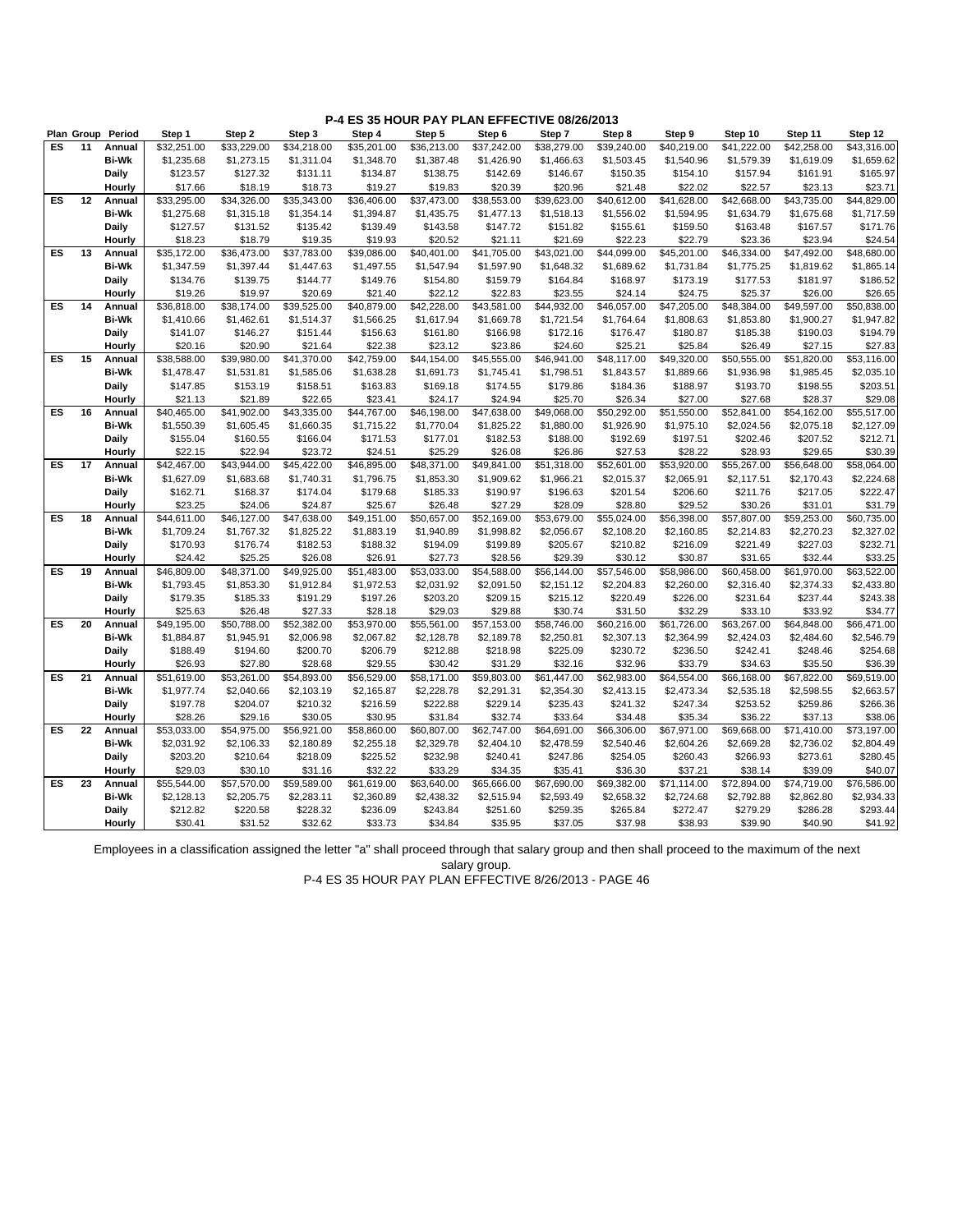|    | Plan Group | Period           | Step 1                 | Step 2              | Step 3                  | Step 4                 | Step 5                  | Step 6                  | Step 7                  | Step 8              | Step 9                  | Step 10             | Step 11                  | Step 12                 |
|----|------------|------------------|------------------------|---------------------|-------------------------|------------------------|-------------------------|-------------------------|-------------------------|---------------------|-------------------------|---------------------|--------------------------|-------------------------|
| ES | 24         | Annual           | \$58,215.00            | \$60,325.00         | \$62,434.00             | \$64,548.00            | \$66,656.00             | \$68,761.00             | \$70,876.00             | \$72,646.00         | \$74,465.00             | \$76,323.00         | \$78,230.00              | \$80,187.00             |
|    |            | <b>Bi-Wk</b>     | \$2,230.46             | \$2,311.31          | \$2,392.11              | \$2,473.11             | \$2,553.87              | \$2,634.53              | \$2,715.56              | \$2,783.38          | \$2,853.07              | \$2,924.26          | \$2,997.32               | \$3,072.30              |
|    |            | <b>Daily</b>     | \$223.05               | \$231.14            | \$239.22                | \$247.32               | \$255.39                | \$263.46                | \$271.56                | \$278.34            | \$285.31                | \$292.43            | \$299.74                 | \$307.23                |
|    |            | Hourly           | \$31.87                | \$33.02             | \$34.18                 | \$35.34                | \$36.49                 | \$37.64                 | \$38.80                 | \$39.77             | \$40.76                 | \$41.78             | \$42.82                  | \$43.89                 |
| ES | 25         | Annual           | \$61,060.00            | \$63,250.00         | \$65,430.00             | \$67,618.00            | \$69,813.00             | \$72,000.00             | \$74,183.00             | \$76,036.00         | \$77,940.00             | \$79,890.00         | \$81,891.00              | \$83,937.00             |
|    |            | <b>Bi-Wk</b>     | \$2,339.47             | \$2,423.38          | \$2,506.90              | \$2,590.73             | \$2,674.83              | \$2,758.63              | \$2,842.27              | \$2,913.26          | \$2,986.21              | \$3,060.92          | \$3,137.59               | \$3,215.98              |
|    |            | <b>Daily</b>     | \$233.95               | \$242.34            | \$250.69                | \$259.08               | \$267.49                | \$275.87                | \$284.23                | \$291.33            | \$298.63                | \$306.10            | \$313.76                 | \$321.60                |
|    |            | Hourly           | \$33.43                | \$34.62             | \$35.82                 | \$37.02                | \$38.22                 | \$39.41                 | \$40.61                 | \$41.62             | \$42.67                 | \$43.73             | \$44.83                  | \$45.95                 |
| ES | 26         | Annual           | \$64,070.00            | \$66,335.00         | \$68,611.00             | \$70,876.00            | \$73,142.00             | \$75,411.00             | \$77,673.00             | \$79,619.00         | \$81,608.00             | \$83,650.00         | \$85,742.00              | \$87,884.00             |
|    |            | <b>Bi-Wk</b>     | \$2,454.79             | \$2,541.58          | \$2,628.78              | \$2,715.56             | \$2,802.38              | \$2,889.32              | \$2,975.98              | \$3,050.54          | \$3,126.75              | \$3,204.99          | \$3,285.14               | \$3,367.21              |
|    |            | <b>Daily</b>     | \$245.48               | \$254.16            | \$262.88                | \$271.56               | \$280.24                | \$288.94                | \$297.60                | \$305.06            | \$312.68                | \$320.50            | \$328.52                 | \$336.73                |
|    |            | Hourly           | \$35.07                | \$36.31             | \$37.56                 | \$38.80                | \$40.04                 | \$41.28                 | \$42.52                 | \$43.58             | \$44.67                 | \$45.79             | \$46.94                  | \$48.11                 |
| ES | 27         | Annual           | \$67,243.00            | \$69,595.00         | $\overline{$}71,945.00$ | \$74,285.00            | \$76,635.00             | \$78,981.00             | \$81,330.00             | \$83,367.00         | \$85,450.00             | \$87,588.00         | \$89,776.00              | \$92,022.00             |
|    |            | <b>Bi-Wk</b>     | \$2,576.37             | \$2,666.48          | \$2,756.52              | \$2,846.17             | \$2,936.21              | \$3,026.10              | \$3,116.10              | \$3,194.14          | \$3,273.95              | \$3,355.87          | \$3,439.70               | \$3,525.75              |
|    |            | Daily            | \$257.64               | \$266.65            | \$275.66                | \$284.62               | \$293.63                | \$302.61                | \$311.61                | \$319.42            | \$327.40                | \$335.59            | \$343.97                 | \$352.58                |
|    |            | Hourly           | \$36.81                | \$38.10             | \$39.38                 | \$40.66                | \$41.95                 | \$43.23                 | \$44.52                 | \$45.64             | \$46.78                 | \$47.95             | \$49.14                  | \$50.37                 |
| ES | 28         | Annual           | \$70,642.00            | \$73,071.00         | \$75,501.00             | \$77,934.00            | \$80,356.00             | \$82,786.00             | \$85,213.00             | \$87,339.00         | \$89,522.00             | \$91,762.00         | \$94,057.00              | \$96,407.00             |
|    |            | <b>Bi-Wk</b>     | \$2,706.60             | \$2,799.66          | \$2,892.76              | \$2,985.98             | \$3,078.78              | \$3,171.88              | \$3,264.87              | \$3,346.33          | \$3,429.97              | \$3,515.79          | \$3,603.72               | \$3,693.76              |
|    |            | Daily            | \$270.66               | \$279.97            | \$289.28                | \$298.60               | \$307.88                | \$317.19                | \$326.49                | \$334.64            | \$343.00                | \$351.58            | \$360.38                 | \$369.38                |
|    |            | Hourly           | \$38.67                | \$40.00             | \$41.33                 | \$42.66                | \$43.99                 | \$45.32                 | \$46.65                 | \$47.81             | \$49.00                 | \$50.23             | \$51.49                  | \$52.77                 |
| ES | 29         | Annual           | \$71,319.00            | \$73,997.00         | \$76,674.00             | \$79,351.00            | \$82,027.00             | \$84,704.00             | \$87,378.00             | \$89,562.00         | \$91,803.00             | \$94,100.00         | \$96,452.00              | \$98,865.00             |
|    |            | <b>Bi-Wk</b>     | \$2,732.53             | \$2,835.14          | \$2,937.71              | \$3,040.27             | \$3,142.80              | \$3,245.37              | \$3,347.82              | \$3,431.50          | \$3,517.36              | \$3,605.37          | \$3,695.48               | \$3,787.94              |
|    |            | <b>Daily</b>     | \$273.26               | \$283.52            | \$293.78                | \$304.03               | \$314.28                | \$324.54                | \$334.79                | \$343.15            | \$351.74                | \$360.54            | \$369.55                 | \$378.80                |
|    |            | Hourly           | \$39.04                | \$40.51             | \$41.97                 | \$43.44                | \$44.90                 | \$46.37                 | \$47.83                 | \$49.03             | \$50.25                 | \$51.51             | \$52.80                  | \$54.12                 |
| ES | 30         | Annual           | \$74,183.00            | \$76,935.00         | \$79,698.00             | \$82,445.00            | \$85,194.00             | \$87,950.00             | \$90,711.00             | \$92,978.00         | \$95,306.00             | \$97,688.00         | \$100,131.00             | \$102,635.00            |
|    |            | <b>Bi-Wk</b>     | \$2,842.27             | \$2,947.71          | \$3,053.57              | \$3,158.82             | \$3,264.14              | \$3,369.74              | \$3,475.52              | \$3,562.38          | \$3,651.58              | \$3,742.84          | \$3,836.44               | \$3,932.38              |
|    |            | <b>Daily</b>     | \$284.23               | \$294.78            | \$305.36                | \$315.89               | \$326.42                | \$336.98                | \$347.56                | \$356.24            | \$365.16                | \$374.29            | \$383.65                 | \$393.24                |
|    |            | Hourly           | \$40.61                | \$42.12             | \$43.63                 | \$45.13                | \$46.64                 | \$48.14                 | \$49.66                 | \$50.90             | \$52.17                 | \$53.47             | \$54.81                  | \$56.18                 |
| ES | 31         | Annual           | \$77,160.00            | \$79,996.00         | \$82,833.00             | \$85,665.00            | \$88,502.00             | \$91,336.00             | \$94,173.00             | \$96,525.00         | \$98,940.00             | \$101.413.00        | \$103,949.00             | \$106,549.00            |
|    |            | <b>Bi-Wk</b>     | \$2,956.33             | \$3,064.99          | \$3,173.68              | \$3,282.19             | \$3,390.89              | \$3,499.47              | \$3,608.17              | \$3,698.28          | \$3,790.81              | \$3,885.56          | \$3,982.73               | \$4,082.34              |
|    |            | Daily            | \$295.64               | \$306.50            | \$317.37                | \$328.22               | \$339.09                | \$349.95                | \$360.82                | \$369.83            | \$379.09                | \$388.56            | \$398.28                 | \$408.24                |
|    |            | Hourly           | \$42.24                | \$43.79             | \$45.34                 | \$46.89                | \$48.45                 | \$50.00                 | \$51.55                 | \$52.84             | \$54.16                 | \$55.51             | \$56.90                  | \$58.32                 |
| ES | 32         | Annual           | \$80,254.00            | \$83,165.00         | \$86,075.00             | \$88,992.00            | \$91,905.00             | \$94,819.00             | \$97,738.00             | \$100,183.00        | \$102,688.00            | \$105,256.00        | \$107,888.00             | \$110,587.00            |
|    |            | <b>Bi-Wk</b>     | \$3,074.87             | \$3,186.40          | \$3,297.90              | \$3,409.66             | \$3,521.27              | \$3,632.92              | \$3,744.76              | \$3,838.43          | \$3,934.41              | \$4,032.80          | \$4,133.64               | \$4,237.05              |
|    |            | <b>Daily</b>     | \$307.49               | \$318.64            | \$329.79                | \$340.97               | \$352.13                | \$363.30                | \$374.48                | \$383.85            | \$393.45                | \$403.28            | \$413.37                 | \$423.71                |
|    |            | Hourly           | \$43.93                | \$45.52             | \$47.12                 | \$48.71                | \$50.31                 | \$51.90                 | \$53.50                 | \$54.84             | \$56.21                 | \$57.62             | \$59.06                  | \$60.53                 |
| ES | 33         | Annual           | \$83,482.00            | \$86,478.00         | \$89,470.00             | \$92,466.00            | \$95,463.00             | \$98,455.00             | \$101,458.00            | \$103,998.00        | \$106,593.00            | \$109,260.00        | \$111,991.00             | \$114,793.00            |
|    |            | <b>Bi-Wk</b>     | \$3,198.55             | \$3,313.34          | \$3,427.97              | \$3,542.76             | \$3,657.59              | \$3,772.23              | \$3,887.28              | \$3,984.60          | \$4,084.03              | \$4,186.21          | \$4,290.85               | \$4,398.20              |
|    |            | <b>Daily</b>     | \$319.86               | \$331.34            | \$342.80                | \$354.28               | \$365.76                | \$377.23                | \$388.73                | \$398.46            | \$408.41                | \$418.63            | \$429.09                 | \$439.82                |
|    |            | Hourly           | \$45.70                | \$47.34             | \$48.98                 | \$50.62                | \$52.26                 | \$53.89                 | \$55.54                 | \$56.93             | \$58.35                 | \$59.81             | \$61.30                  | \$62.84                 |
| ES | 34         | Annual           | \$86,919.00            | \$89,998.00         | \$93,073.00             | \$96,151.00            | \$99,227.00             | \$102,306.00            | \$105,377.00            | \$108,012.00        | \$110,715.00            | \$113,480.00        | $\overline{$116,316.00}$ | \$119,224.00            |
|    |            | <b>Bi-Wk</b>     | \$3,330.23             | \$3,448.20          | \$3,566.02              | \$3,683.95             | \$3,801.81              | \$3,919.78              | \$4,037.44              | \$4,138.40          | \$4,241.96              | \$4,347.90          | \$4,456.56               | \$4,567.97              |
|    |            |                  |                        |                     |                         |                        |                         |                         |                         |                     |                         |                     |                          | \$456.80                |
|    |            | Daily            | \$333.03<br>\$47.58    | \$344.82<br>\$49.26 | \$356.61<br>\$50.95     | \$368.40               | \$380.19<br>\$54.32     | \$391.98                | \$403.75<br>\$57.68     | \$413.84<br>\$59.12 | \$424.20<br>\$60.60     | \$434.79<br>\$62.12 | \$445.66<br>\$63.67      |                         |
| ES | 35         | Hourly<br>Annual | \$90,492.00            | \$93,644.00         | \$96,803.00             | \$52.63<br>\$99,958.00 | \$103,111.00            | \$56.00<br>\$106,260.00 | \$109,423.00            | \$112,154.00        | \$114,962.00            | \$117,838.00        | \$120,783.00             | \$65.26<br>\$123,803.00 |
|    |            | <b>Bi-Wk</b>     |                        |                     | \$3,708.93              |                        | \$3,950.62              |                         | \$4,192.46              | \$4,297.09          |                         |                     |                          | \$4,743.41              |
|    |            |                  | \$3,467.13<br>\$346.72 | \$3,587.90          |                         | \$3,829.81<br>\$382.99 | \$395.07                | \$4,071.27              | \$419.25                | \$429.71            | \$4,404.68              | \$4,514.87          | \$4,627.71<br>\$462.78   |                         |
|    |            | <b>Daily</b>     |                        | \$358.79            | \$370.90                |                        |                         | \$407.13                |                         |                     | \$440.47                | \$451.49            |                          | \$474.35                |
| ES | 36         | Hourly           | \$49.54                | \$51.26             | \$52.99<br>\$100,728.00 | \$54.72                | \$56.44<br>\$107,200.00 | \$58.17                 | \$59.90<br>\$113,668.00 | \$61.39             | \$62.93<br>\$119,425.00 | \$64.50             | \$66.12                  | \$67.77<br>\$128,611.00 |
|    |            | Annual           | \$94,256.00            | \$97,487.00         |                         | \$103,961.00           |                         | \$110,432.00            |                         | \$116,516.00        |                         | \$122,413.00        | \$125,474.00             |                         |
|    |            | <b>Bi-Wk</b>     | \$3,611.35             | \$3,735.14          | \$3,859.32              | \$3,983.19             | \$4,107.28              | \$4,231.12              | \$4,355.10              | \$4,464.22          | \$4,575.68              | \$4,690.16          | \$4,807.44               | \$4,927.63              |
|    |            | <b>Daily</b>     | \$361.14               | \$373.52            | \$385.94                | \$398.32               | \$410.73                | \$423.12                | \$435.51                | \$446.43            | \$457.57                | \$469.02            | \$480.75                 | \$492.77                |
|    |            | Hourly           | \$51.60                | \$53.36             | \$55.14                 | \$56.91                | \$58.68                 | \$60.45                 | \$62.22                 | \$63.78             | \$65.37                 | \$67.01             | \$68.68                  | \$70.40                 |

Employees in a classification assigned the letter "a" shall proceed through that salary group and then shall proceed to the maximum of the next salary group.

P-4 ES 35 HOUR PAY PLAN EFFECTIVE 8/26/2013 - PAGE 47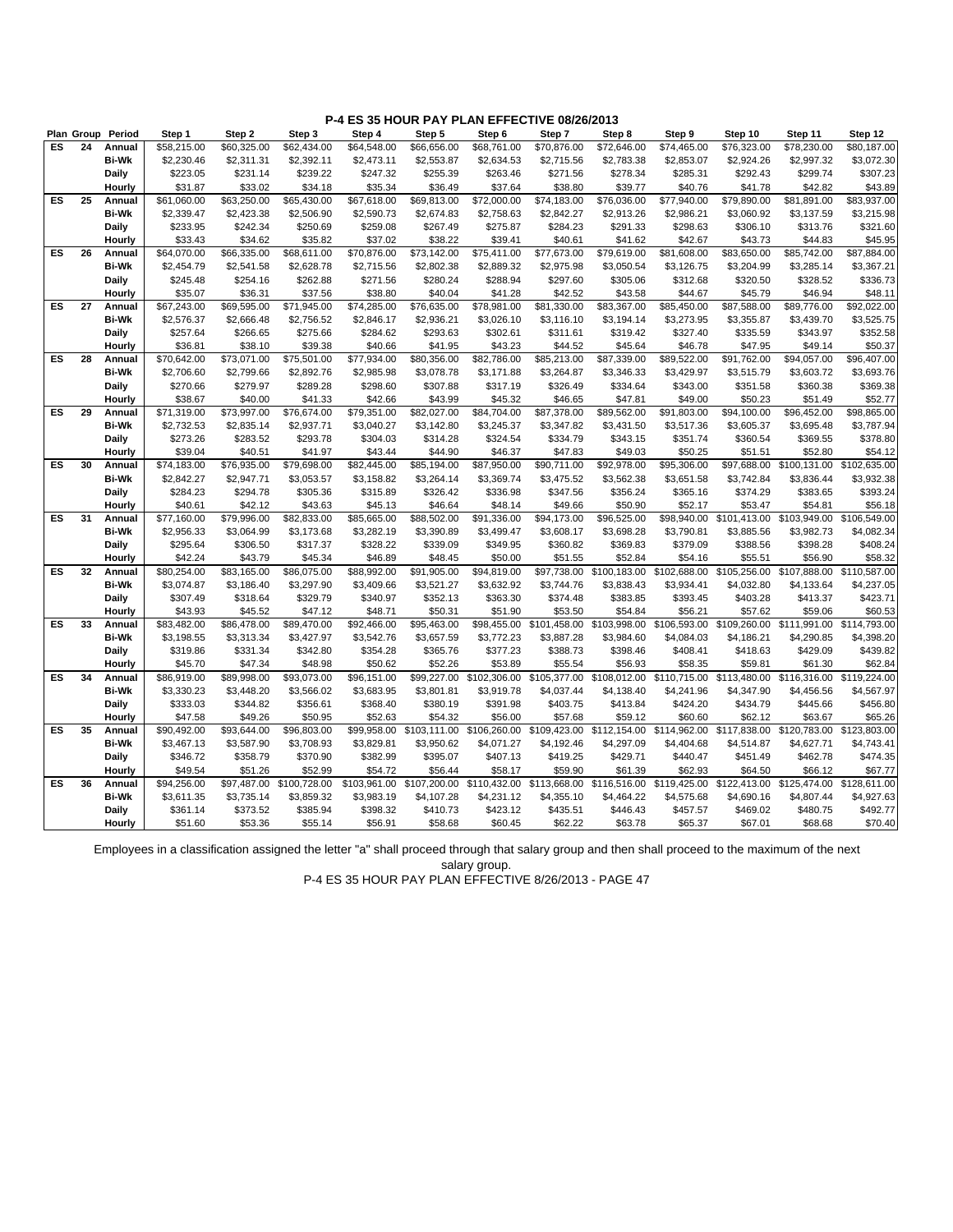|           |    | Plan Group Period | Step 1       | Step 2       | Step 3       | Step 4       | Step 5       | Step 6       | Step 7       | Step 8                    | Step 9       | Step 10      | Step 11      | Step 12      |
|-----------|----|-------------------|--------------|--------------|--------------|--------------|--------------|--------------|--------------|---------------------------|--------------|--------------|--------------|--------------|
| <b>ES</b> | 37 | Annual            | \$98,167.00  | \$101.488.00 | \$104.815.00 | \$108.140.00 | \$111,467.00 | \$114,793.00 | \$118,117.00 | \$121.066.00              | \$124.096.00 | \$127.201.00 | \$130.381.00 | \$133,640.00 |
|           |    | <b>Bi-Wk</b>      | \$3,761.19   | \$3,888.43   | \$4,015.91   | \$4,143.30   | \$4,270.77   | \$4,398.20   | \$4,525.56   | \$4,638.55                | \$4,754.64   | \$4,873.61   | \$4,995.45   | \$5,120.31   |
|           |    | Daily             | \$376.12     | \$388.85     | \$401.60     | \$414.33     | \$427.08     | \$439.82     | \$452.56     | \$463.86                  | \$475.47     | \$487.37     | \$499.55     | \$512.04     |
|           |    | Hourly            | \$53.74      | \$55.55      | \$57.38      | \$59.19      | \$61.02      | \$62.84      | \$64.66      | \$66.27                   | \$67.93      | \$69.63      | \$71.37      | \$73.15      |
| ES        | 38 | Annual            | \$102.220.00 | \$105.615.00 | \$109.021.00 | \$112,423.00 | \$115,827.00 | \$119,228.00 | \$122,632.00 | \$125,702.00              | \$128,842.00 | \$132,066.00 | \$135,367.00 | \$138,751.00 |
|           |    | <b>Bi-Wk</b>      | \$3,916.48   | \$4,046.56   | \$4,177.05   | \$4,307.40   | \$4,437.82   | \$4,568.13   | \$4,698.55   | \$4,816.17                | \$4,936.48   | \$5,060.00   | \$5,186.48   | \$5,316.14   |
|           |    | Daily             | \$391.65     | \$404.66     | \$417.71     | \$430.74     | \$443.79     | \$456.82     | \$469.86     | \$481.62                  | \$493.65     | \$506.00     | \$518.65     | \$531.62     |
|           |    | Hourly            | \$55.95      | \$57.81      | \$59.68      | \$61.54      | \$63.40      | \$65.26      | \$67.13      | \$68.81                   | \$70.53      | \$72.29      | \$74.10      | \$75.95      |
| ES        | 39 | Annual            | \$106.471.00 | \$109.954.00 | \$113,435,00 | \$116,926,00 | \$120,410.00 | \$123,886.00 |              | \$127.376.00 \$130.562.00 | \$133,825,00 | \$137,173,00 | \$140,602.00 | \$144,116.00 |
|           |    | <b>Bi-Wk</b>      | \$4,079.35   | \$4,212.80   | \$4,346.17   | \$4,479.93   | \$4,613.41   | \$4,746.60   | \$4,880.31   | \$5,002.38                | \$5,127.40   | \$5,255.68   | \$5,387.05   | \$5,521.69   |
|           |    | Daily             | \$407.94     | \$421.28     | \$434.62     | \$448.00     | \$461.35     | \$474.66     | \$488.04     | \$500.24                  | \$512.74     | \$525.57     | \$538.71     | \$552.17     |
|           |    | Hourly            | \$58.28      | \$60.19      | \$62.09      | \$64.00      | \$65.91      | \$67.81      | \$69.72      | \$71.47                   | \$73.25      | \$75.09      | \$76.96      | \$78.89      |
| ES        | 40 | Annual            | \$110,909.00 | \$114,462.00 | \$118,028.00 | \$121.583.00 | \$125,142.00 | \$128,699.00 | \$132,259.00 | \$135,568.00              | \$138,958.00 | \$142,432.00 | \$145,995.00 | \$149,645.00 |
|           |    | <b>Bi-Wk</b>      | \$4.249.39   | \$4,385.52   | \$4,522.15   | \$4,658.36   | \$4.794.72   | \$4.931.00   | \$5,067.40   | \$5.194.18                | \$5,324.07   | \$5.457.17   | \$5,593.68   | \$5,733.53   |
|           |    | Daily             | \$424.94     | \$438.56     | \$452.22     | \$465.84     | \$479.48     | \$493.10     | \$506.74     | \$519.42                  | \$532.41     | \$545.72     | \$559.37     | \$573.36     |
|           |    | Hourly            | \$60.71      | \$62.66      | \$64.61      | \$66.55      | \$68.50      | \$70.45      | \$72.40      | \$74.21                   | \$76.06      | \$77.96      | \$79.91      | \$81.91      |
| <b>ES</b> | 41 | Annual            | \$115,541.00 | \$119,190.00 | \$122,833,00 | \$126,482.00 | \$130,125.00 | \$133,767.00 |              | \$137.411.00 \$140.848.00 | \$144.370.00 | \$147,979.00 | \$151,680,00 | \$155,472.00 |
|           |    | <b>Bi-Wk</b>      | \$4,426.86   | \$4,566.67   | \$4,706.25   | \$4,846.06   | \$4,985.64   | \$5,125.18   | \$5,264.79   | \$5,396.48                | \$5,531.42   | \$5,669.70   | \$5,811.50   | \$5,956.79   |
|           |    | Daily             | \$442.69     | \$456.67     | \$470.63     | \$484.61     | \$498.57     | \$512.52     | \$526.48     | \$539.65                  | \$553.15     | \$566.97     | \$581.15     | \$595.68     |
|           |    | Hourly            | \$63.25      | \$65.24      | \$67.24      | \$69.23      | \$71.23      | \$73.22      | \$75.22      | \$77.10                   | \$79.03      | \$81.00      | \$83.03      | \$85.10      |
| ES        | 42 | Annual            | \$120.358.00 | \$124.089.00 | \$127.817.00 | \$131.534.00 | \$135,266.00 | \$138,987.00 |              | \$142,720.00 \$146,290.00 | \$149,947.00 | \$153,693.00 | \$157,535,00 | \$161,475.00 |
|           |    | <b>Bi-Wk</b>      | \$4.611.42   | \$4,754.37   | \$4,897.21   | \$5,039.62   | \$5,182.61   | \$5,325.18   | \$5,468.20   | \$5,604.99                | \$5,745.10   | \$5,888.63   | \$6,035.83   | \$6,186.79   |
|           |    | Daily             | \$461.15     | \$475.44     | \$489.73     | \$503.97     | \$518.27     | \$532.52     | \$546.82     | \$560.50                  | \$574.51     | \$588.87     | \$603.59     | \$618.68     |
|           |    | Hourly            | \$65.88      | \$67.92      | \$69.97      | \$72.00      | \$74.04      | \$76.08      | \$78.12      | \$80.08                   | \$82.08      | \$84.13      | \$86.23      | \$88.39      |
| ES        | 43 | Annual            | \$125.473.00 | \$129,270.00 | \$133.073.00 | \$136,870.00 | \$140,676,00 | \$144,469.00 |              | \$148,270.00 \$151,974.00 | \$155,777.00 | \$159,668,00 | \$163,660.00 | \$167,752.00 |
|           |    | <b>Bi-Wk</b>      | \$4,807.40   | \$4,952.88   | \$5,098.59   | \$5.244.07   | \$5,389.89   | \$5,535.22   | \$5,680.85   | \$5,822.76                | \$5,968.47   | \$6.117.55   | \$6,270.50   | \$6,427.28   |
|           |    | Daily             | \$480.74     | \$495.29     | \$509.86     | \$524.41     | \$538.99     | \$553.53     | \$568.09     | \$582.28                  | \$596.85     | \$611.76     | \$627.05     | \$642.73     |
|           |    | Hourly            | \$68.68      | \$70.76      | \$72.84      | \$74.92      | \$77.00      | \$79.08      | \$81.16      | \$83.19                   | \$85.27      | \$87.40      | \$89.58      | \$91.82      |

Employees in a classification assigned the letter "a" shall proceed through that salary group and then shall proceed to the maximum of the next salary group.

P-4 ES 35 HOUR PAY PLAN EFFECTIVE 8/26/2013 - PAGE 48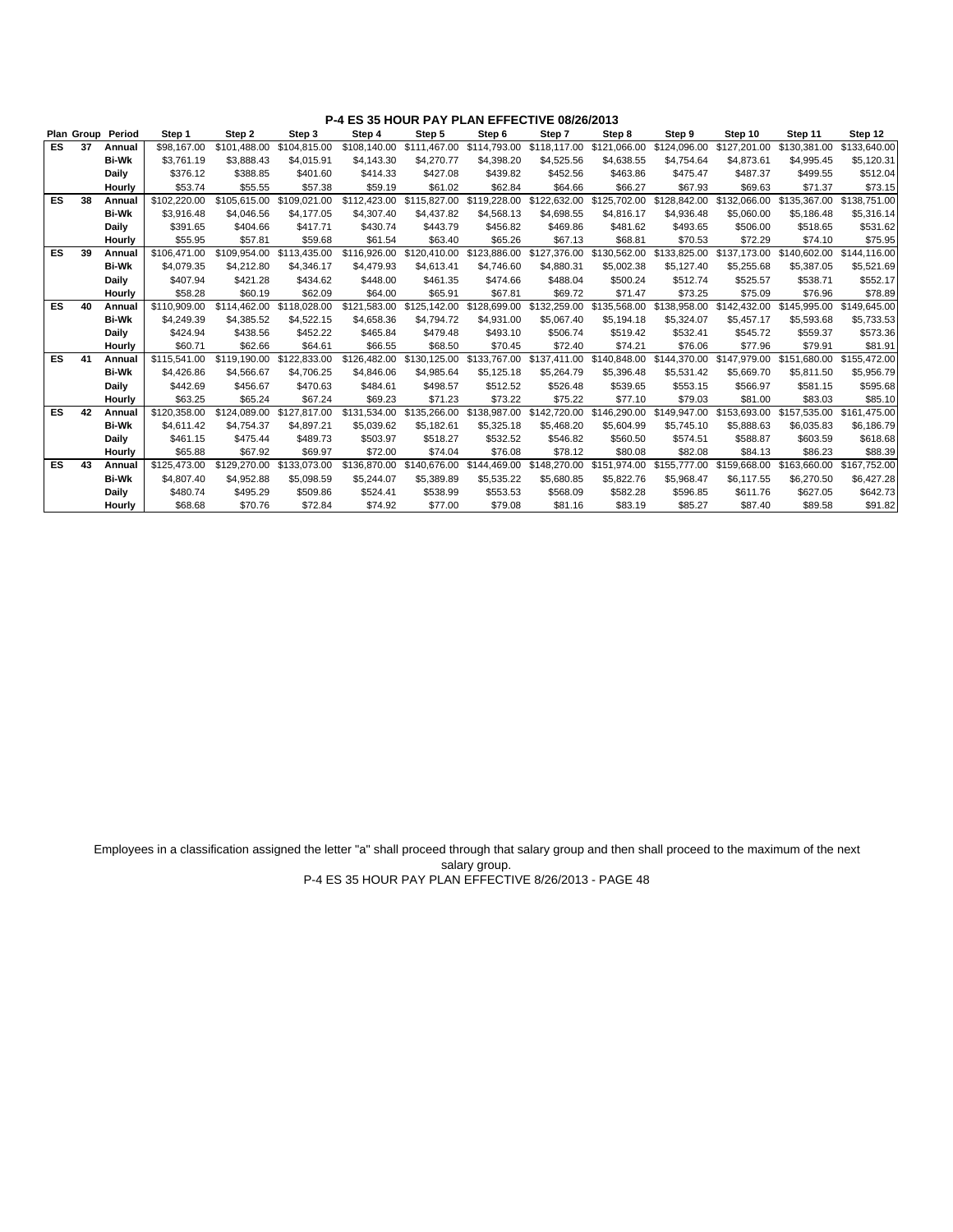|           |    | Plan Group Period | Step 1      | Step 2      | Step 3                  | Step 4      | Step 5      | Step 6      | Step 7      | Step 8                  | Step 9      | Step 10                 | Step 11     | Step 12                 |
|-----------|----|-------------------|-------------|-------------|-------------------------|-------------|-------------|-------------|-------------|-------------------------|-------------|-------------------------|-------------|-------------------------|
| ES        | 11 | Annual            | \$33,219.00 | \$34.226.00 | \$35,245.00             | \$36,258.00 | \$37,300.00 | \$38,360.00 | \$39,428.00 | \$40,418.00             | \$41.426.00 | \$42.459.00             | \$43,526.00 | \$44,616.00             |
|           |    | <b>Bi-Wk</b>      | \$1,272.76  | \$1,311.35  | \$1,350.39              | \$1,389.20  | \$1,429.12  | \$1,469.74  | \$1,510.66  | \$1,548.59              | \$1,587.21  | \$1,626.79              | \$1,667.67  | \$1,709.43              |
|           |    | Daily             | \$127.28    | \$131.14    | \$135.04                | \$138.92    | \$142.92    | \$146.98    | \$151.07    | \$154.86                | \$158.73    | \$162.68                | \$166.77    | \$170.95                |
|           |    | Hourly            | \$18.19     | \$18.74     | \$19.30                 | \$19.85     | \$20.42     | \$21.00     | \$21.59     | \$22.13                 | \$22.68     | \$23.24                 | \$23.83     | \$24.43                 |
| ES        | 12 | Annual            | \$34,294.00 | \$35,356.00 | \$36,404.00             | \$37,499.00 | \$38,598.00 | \$39,710.00 | \$40,812.00 | \$41,831.00             | \$42,877.00 | \$43,949.00             | \$45,048.00 | \$46,174.00             |
|           |    | <b>Bi-Wk</b>      | \$1,313.95  | \$1,354.64  | \$1,394.79              | \$1,436.75  | \$1,478.86  | \$1,521.46  | \$1,563.68  | \$1,602.73              | \$1,642.80  | \$1,683.87              | \$1,725.98  | \$1,769.12              |
|           |    | Daily             | \$131.40    | \$135.47    | \$139.48                | \$143.68    | \$147.89    | \$152.15    | \$156.37    | \$160.28                | \$164.28    | \$168.39                | \$172.60    | \$176.92                |
|           |    | Hourly            | \$18.78     | \$19.36     | \$19.93                 | \$20.53     | \$21.13     | \$21.74     | \$22.34     | \$22.90                 | \$23.47     | \$24.06                 | \$24.66     | \$25.28                 |
| ES        | 13 | Annual            | \$36,228.00 | \$37,568.00 | \$38,917.00             | \$40,259.00 | \$41,614.00 | \$42,957.00 | \$44,312.00 | \$45,422.00             | \$46,558.00 | \$47,725.00             | \$48,917.00 | \$50,141.00             |
|           |    | <b>Bi-Wk</b>      | \$1,388.05  | \$1,439.39  | \$1,491.08              | \$1,542.50  | \$1,594.41  | \$1,645.87  | \$1,697.78  | \$1,740.31              | \$1,783.84  | \$1,828.55              | \$1,874.22  | \$1,921.12              |
|           |    | Daily             | \$138.81    | \$143.94    | \$149.11                | \$154.25    | \$159.45    | \$164.59    | \$169.78    | \$174.04                | \$178.39    | \$182.86                | \$187.43    | \$192.12                |
|           |    | Hourly            | \$19.83     | \$20.57     | \$21.31                 | \$22.04     | \$22.78     | \$23.52     | \$24.26     | \$24.87                 | \$25.49     | \$26.13                 | \$26.78     | \$27.45                 |
| ES        | 14 | Annual            | \$37,923.00 | \$39,320.00 | \$40,711.00             | \$42,106.00 | \$43,495.00 | \$44,889.00 | \$46,280.00 | \$47,439.00             | \$48,622.00 | \$49,836.00             | \$51,085.00 | \$52,364.00             |
|           |    | <b>Bi-Wk</b>      | \$1,452.99  | \$1,506.52  | \$1,559.81              | \$1,613.26  | \$1,666.48  | \$1,719.89  | \$1,773.19  | \$1,817.59              | \$1,862.92  | \$1,909.43              | \$1,957.28  | \$2,006.29              |
|           |    | Daily             | \$145.30    | \$150.66    | \$155.99                | \$161.33    | \$166.65    | \$171.99    | \$177.32    | \$181.76                | \$186.30    | \$190.95                | \$195.73    | \$200.63                |
|           |    | Hourly            | \$20.76     | \$21.53     | \$22.29                 | \$23.05     | \$23.81     | \$24.57     | \$25.34     | \$25.97                 | \$26.62     | \$27.28                 | \$27.97     | \$28.67                 |
| ES        | 15 | Annual            | \$39,746.00 | \$41,180.00 | \$42,612.00             | \$44,042.00 | \$45,479.00 | \$46,922.00 | \$48,350.00 | \$49,561.00             | \$50,800.00 | \$52,072.00             | \$53,375.00 | \$54,710.00             |
|           |    | <b>Bi-Wk</b>      | \$1,522.84  | \$1,577.78  | \$1,632.65              | \$1,687.44  | \$1,742.50  | \$1,797.78  | \$1,852.50  | \$1,898.89              | \$1,946.37  | \$1,995.10              | \$2,045.02  | \$2,096.17              |
|           |    | Daily             | \$152.29    | \$157.78    | \$163.27                | \$168.75    | \$174.25    | \$179.78    | \$185.25    | \$189.89                | \$194.64    | \$199.51                | \$204.51    | \$209.62                |
|           |    | Hourly            | \$21.76     | \$22.54     | \$23.33                 | \$24.11     | \$24.90     | \$25.69     | \$26.47     | \$27.13                 | \$27.81     | \$28.51                 | \$29.22     | \$29.95                 |
| ES        | 16 | Annual            | \$41,679.00 | \$43,160.00 | \$44,636.00             | \$46,111.00 | \$47,584.00 | \$49,068.00 | \$50,541.00 | \$51,801.00             | \$53,097.00 | \$54,427.00             | \$55,787.00 | \$57,183.00             |
|           |    | <b>Bi-Wk</b>      | \$1,596.90  | \$1,653.64  | \$1,710.20              | \$1,766.71  | \$1,823.15  | \$1,880.00  | \$1,936.44  | \$1,984.72              | \$2,034.37  | \$2,085.33              | \$2,137.44  | \$2,190.92              |
|           |    | Daily             | \$159.69    | \$165.37    | \$171.02                | \$176.68    | \$182.32    | \$188.00    | \$193.65    | \$198.48                | \$203.44    | \$208.54                | \$213.75    | \$219.10                |
|           |    | Hourly            | \$22.82     | \$23.63     | \$24.44                 | \$25.24     | \$26.05     | \$26.86     | \$27.67     | \$28.36                 | \$29.07     | \$29.80                 | \$30.54     | \$31.30                 |
| ES        | 17 | Annual            | \$43,742.00 | \$45,263.00 | \$46,785.00             | \$48,302.00 | \$49.823.00 | \$51,337.00 | \$52,858.00 | \$54,180.00             | \$55,538.00 | \$56,926.00             | \$58,348.00 | \$59,806.00             |
|           |    | <b>Bi-Wk</b>      | \$1,675.94  | \$1,734.22  | \$1,792.53              | \$1,850.66  | \$1,908.93  | \$1,966.94  | \$2,025.22  | \$2,075.87              | \$2,127.90  | \$2,181.08              | \$2,235.56  | \$2,291.42              |
|           |    | Daily             | \$167.60    | \$173.43    | \$179.26                | \$185.07    | \$190.90    | \$196.70    | \$202.53    | \$207.59                | \$212.79    | \$218.11                | \$223.56    | \$229.15                |
|           |    | Hourly            | \$23.95     | \$24.78     | \$25.61                 | \$26.44     | \$27.28     | \$28.10     | \$28.94     | \$29.66                 | \$30.40     | \$31.16                 | \$31.94     | \$32.74                 |
| ES        | 18 | Annual            | \$45,950.00 | \$47,511.00 | \$49,068.00             | \$50,626.00 | \$52,177.00 | \$53,735.00 | \$55,290.00 | \$56,675.00             | \$58,090.00 | \$59,542.00             | \$61,031.00 | \$62,558.00             |
|           |    | <b>Bi-Wk</b>      | \$1,760.54  | \$1,820.35  | \$1,880.00              | \$1,939.70  | \$1,999.12  | \$2,058.82  | \$2,118.40  | \$2,171.46              | \$2,225.68  | \$2,281.31              | \$2,338.36  | \$2,396.86              |
|           |    | <b>Daily</b>      | \$176.06    | \$182.04    | \$188.00                | \$193.97    | \$199.92    | \$205.89    | \$211.84    | \$217.15                | \$222.57    | \$228.14                | \$233.84    | \$239.69                |
|           |    | Hourly            | \$25.16     | \$26.01     | \$26.86                 | \$27.71     | \$28.56     | \$29.42     | \$30.27     | \$31.03                 | \$31.80     | \$32.60                 | \$33.41     | \$34.25                 |
| ES        | 19 | Annual            | \$48,214.00 | \$49,823.00 | \$51,423.00             | \$53,028.00 | \$54,624.00 | \$56,226.00 | \$57,829.00 | \$59,273.00             | \$60,756.00 | \$62,272.00             | \$63,830.00 | \$65,428.00             |
|           |    | <b>Bi-Wk</b>      | \$1,847.28  | \$1,908.93  | \$1,970.23              | \$2,031.73  | \$2,092.88  | \$2,154.26  | \$2,215.68  | \$2,271.00              | \$2,327.82  | \$2,385.91              | \$2,445.60  | \$2,506.82              |
|           |    | Daily             | \$184.73    | \$190.90    | \$197.03                | \$203.18    | \$209.29    | \$215.43    | \$221.57    | \$227.10                | \$232.79    | \$238.60                | \$244.56    | \$250.69                |
|           |    | Hourly            | \$26.39     | \$27.28     | \$28.15                 | \$29.03     | \$29.90     | \$30.78     | \$31.66     | \$32.45                 | \$33.26     | \$34.09                 | \$34.94     | \$35.82                 |
| ES        | 20 | Annual            | \$50,671.00 | \$52,312.00 | \$53,954.00             | \$55,590.00 | \$57,228.00 | \$58,868.00 | \$60,509.00 | \$62,023.00             | \$63,578.00 | \$65,166.00             | \$66,794.00 | \$68,466.00             |
|           |    | <b>Bi-Wk</b>      | \$1,941.42  | \$2,004.30  | \$2,067.21              | \$2,129.89  | \$2,192.65  | \$2,255.48  | \$2,318.36  | \$2,376.37              | \$2,435.94  | \$2,496.79              | \$2,559.16  | \$2,623.22              |
|           |    | Daily             | \$194.15    | \$200.43    | \$206.73                | \$212.99    | \$219.27    | \$225.55    | \$231.84    | \$237.64                | \$243.60    | \$249.68                | \$255.92    | \$262.33                |
|           |    | Hourly            | \$27.74     | \$28.64     | \$29.54                 | \$30.43     | \$31.33     | \$32.23     | \$33.12     | \$33.95                 | \$34.80     | \$35.67                 | \$36.56     | \$37.48                 |
| <b>ES</b> | 21 | Annual            | \$53,168.00 | \$54,859.00 | \$56,540.00             | \$58,225.00 | \$59,917.00 | \$61,598.00 | \$63,291.00 | \$64,873.00             | \$66,491.00 | \$68,154.00             | \$69,857.00 | $\overline{$}71,605.00$ |
|           |    | <b>Bi-Wk</b>      | \$2,037.09  | \$2,101.88  | \$2,166.29              | \$2,230.85  | \$2,295.68  | \$2,360.08  | \$2,424.95  | \$2,485.56              | \$2,547.55  | \$2,611.27              | \$2,676.52  | \$2,743.49              |
|           |    | <b>Daily</b>      | \$203.71    | \$210.19    | \$216.63                | \$223.09    | \$229.57    | \$236.01    | \$242.50    | \$248.56                | \$254.76    | \$261.13                | \$267.66    | \$274.35                |
|           |    | Hourly            | \$29.11     | \$30.03     | \$30.95                 | \$31.87     | \$32.80     | \$33.72     | \$34.65     | \$35.51                 | \$36.40     | \$37.31                 | \$38.24     | \$39.20                 |
| ES        | 22 | Annual            | \$54,624.00 | \$56,625.00 | \$58,629.00             | \$60,626.00 | \$62,632.00 | \$64,630.00 | \$66,632.00 | \$68,296.00             | \$70,011.00 | \$71,759.00             | \$73,553.00 | \$75,393.00             |
|           |    | <b>Bi-Wk</b>      | \$2,092.88  | \$2,169.55  | \$2,246.33              | \$2,322.84  | \$2,399.70  | \$2,476.25  | \$2,552.96  | \$2,616.71              | \$2,682.42  | \$2,749.39              | \$2,818.13  | \$2,888.63              |
|           |    | Daily             | \$209.29    | \$216.96    | \$224.64                | \$232.29    | \$239.97    | \$247.63    | \$255.30    | \$261.68                | \$268.25    | \$274.94                | \$281.82    | \$288.87                |
|           |    | Hourly            | \$29.90     | \$31.00     | \$32.10                 | \$33.19     | \$34.29     | \$35.38     | \$36.48     | \$37.39                 | \$38.33     | \$39.28                 | \$40.26     | \$41.27                 |
| ES        | 23 | Annual            | \$57,211.00 | \$59,298.00 | $\overline{$}61,377.00$ | \$63,468.00 | \$65,550.00 | \$67,636.00 | \$69,721.00 | $\overline{$}71,464.00$ | \$73,248.00 | $\overline{$}75,081.00$ | \$76,961.00 | \$78,884.00             |
|           |    | <b>Bi-Wk</b>      | \$2,192.00  | \$2,271.96  | \$2,351.61              | \$2,431.73  | \$2,511.50  | \$2,591.42  | \$2,671.31  | \$2,738.09              | \$2,806.44  | \$2,876.67              | \$2,948.70  | \$3,022.38              |
|           |    | Daily             | \$219.20    | \$227.20    | \$235.17                | \$243.18    | \$251.15    | \$259.15    | \$267.14    | \$273.81                | \$280.65    | \$287.67                | \$294.87    | \$302.24                |
|           |    | Hourly            | \$31.32     | \$32.46     | \$33.60                 | \$34.74     | \$35.88     | \$37.03     | \$38.17     | \$39.12                 | \$40.10     | \$41.10                 | \$42.13     | \$43.18                 |
|           |    |                   |             |             |                         |             |             |             |             |                         |             |                         |             |                         |

Employees in a classification assigned the letter "a" shall proceed through that salary group and then shall proceed to the maximum of the next salary group.

P-4 ES 35 HOUR PAY PLAN EFFECTIVE 7/1/2014 - PAGE 49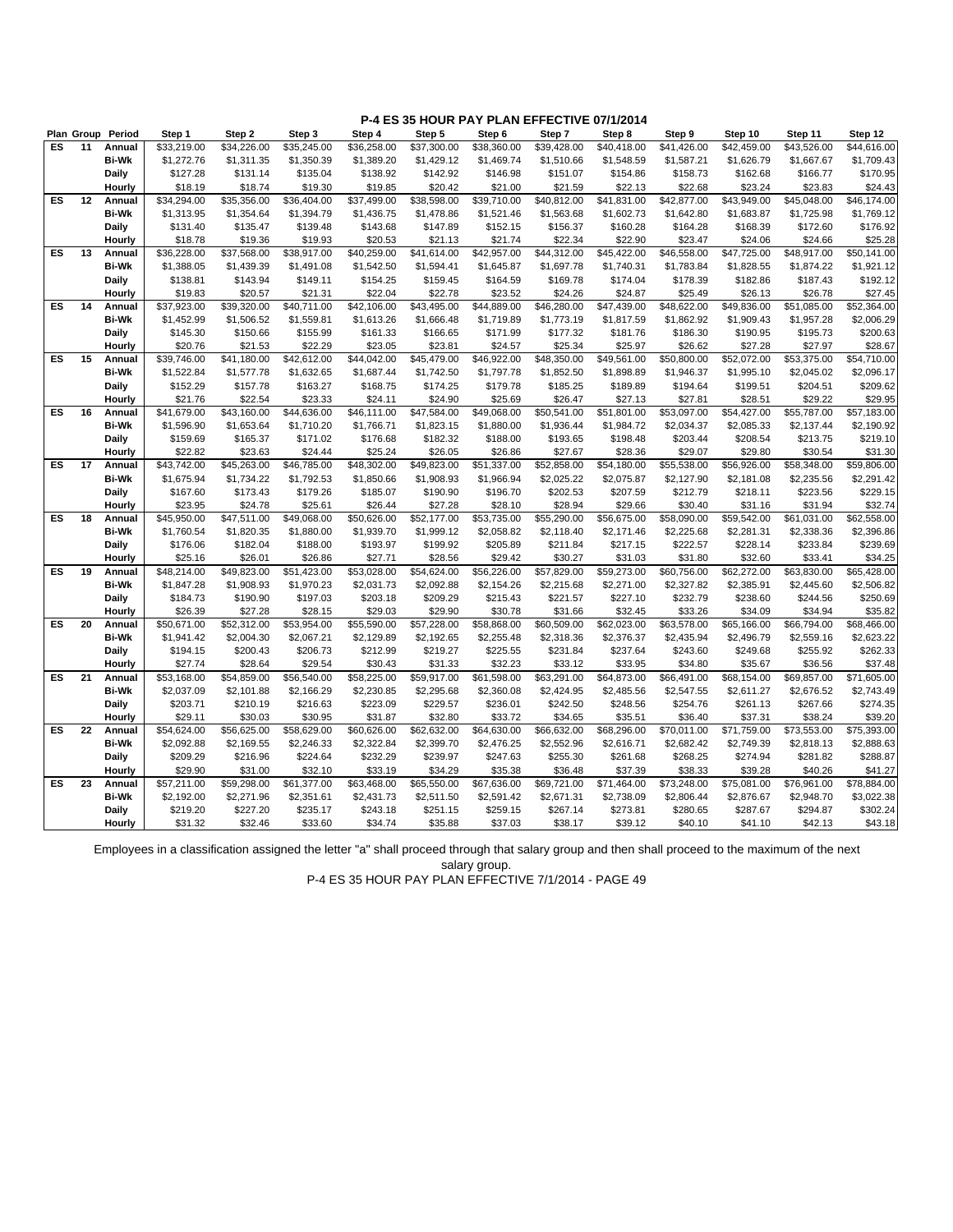|           | Plan Group | Period       | Step 1      | Step 2       | Step 3                  | Step 4                 | Step 5       | Step 6       | Step 7                   | Step 8       | Step 9       | Step 10      | Step 11      | Step 12                 |
|-----------|------------|--------------|-------------|--------------|-------------------------|------------------------|--------------|--------------|--------------------------|--------------|--------------|--------------|--------------|-------------------------|
| <b>ES</b> | 24         | Annual       | \$59.962.00 | \$62,135.00  | \$64,308.00             | \$66,485.00            | \$68,656.00  | \$70,824.00  | \$73,003.00              | \$74,826.00  | \$76,699.00  | \$78,613.00  | \$80,577.00  | \$82,593.00             |
|           |            | Bi-Wk        | \$2,297.40  | \$2,380.66   | \$2,463.91              | \$2,547.32             | \$2,630.50   | \$2,713.57   | \$2,797.05               | \$2,866.90   | \$2,938.66   | \$3,012.00   | \$3,087.25   | \$3,164.49              |
|           |            | Daily        | \$229.74    | \$238.07     | \$246.40                | \$254.74               | \$263.05     | \$271.36     | \$279.71                 | \$286.69     | \$293.87     | \$301.20     | \$308.73     | \$316.45                |
|           |            | Hourly       | \$32.82     | \$34.01      | \$35.20                 | \$36.40                | \$37.58      | \$38.77      | \$39.96                  | \$40.96      | \$41.99      | \$43.03      | \$44.11      | \$45.21                 |
| ES        | 25         | Annual       | \$62,892.00 | \$65,148.00  | \$67,393.00             | \$69,647.00            | \$71,908.00  | \$74,160.00  | \$76,409.00              | \$78,318.00  | \$80,279.00  | \$82,287.00  | \$84,348.00  | \$86,456.00             |
|           |            | <b>Bi-Wk</b> | \$2,409.66  | \$2,496.10   | \$2,582.11              | \$2,668.47             | \$2,755.10   | \$2,841.38   | \$2,927.55               | \$3,000.69   | \$3,075.83   | \$3,152.76   | \$3,231.73   | \$3,312.50              |
|           |            | Daily        | \$240.97    | \$249.61     | \$258.22                | \$266.85               | \$275.51     | \$284.14     | \$292.76                 | \$300.07     | \$307.59     | \$315.28     | \$323.18     | \$331.25                |
|           |            | Hourly       | \$34.43     | \$35.66      | \$36.89                 | \$38.13                | \$39.36      | \$40.60      | \$41.83                  | \$42.87      | \$43.95      | \$45.04      | \$46.17      | \$47.33                 |
| ES        | 26         | Annual       | \$65,993.00 | \$68,326.00  | \$70,670.00             | \$73,003.00            | \$75,337.00  | \$77,674.00  | \$80,004.00              | \$82,008.00  | \$84,057.00  | \$86,160.00  | \$88,315.00  | \$90,521.00             |
|           |            | <b>Bi-Wk</b> | \$2,528.47  | \$2,617.86   | \$2,707.67              | \$2,797.05             | \$2,886.48   | \$2,976.02   | \$3,065.29               | \$3,142.07   | \$3,220.58   | \$3,301.15   | \$3,383.72   | \$3,468.24              |
|           |            | Daily        | \$252.85    | \$261.79     | \$270.77                | \$279.71               | \$288.65     | \$297.61     | \$306.53                 | \$314.21     | \$322.06     | \$330.12     | \$338.38     | \$346.83                |
|           |            | Hourly       | \$36.13     | \$37.40      | \$38.69                 | \$39.96                | \$41.24      | \$42.52      | \$43.79                  | \$44.89      | \$46.01      | \$47.16      | \$48.34      | \$49.55                 |
| <b>ES</b> | 27         | Annual       | \$69,261.00 | \$71,683.00  | \$74,104.00             | \$76,514.00            | \$78,935.00  | \$81,351.00  | \$83,770.00              | \$85,869.00  | \$88,014.00  | \$90,216.00  | \$92,470.00  | \$94,783.00             |
|           |            | <b>Bi-Wk</b> | \$2,653.68  | \$2,746.48   | \$2,839.24              | \$2,931.58             | \$3,024.33   | \$3,116.90   | \$3,209.58               | \$3,290.00   | \$3,372.19   | \$3,456.56   | \$3,542.92   | \$3,631.54              |
|           |            | Daily        | \$265.37    | \$274.65     | \$283.93                | \$293.16               | \$302.44     | \$311.69     | \$320.96                 | \$329.00     | \$337.22     | \$345.66     | \$354.30     | \$363.16                |
|           |            | Hourly       | \$37.91     | \$39.24      | \$40.57                 | \$41.88                | \$43.21      | \$44.53      | \$45.86                  | \$47.00      | \$48.18      | \$49.38      | \$50.62      | \$51.88                 |
| ES        | 28         | Annual       | \$72,762.00 | \$75,264.00  | \$77,767.00             | \$80,273.00            | \$82,767.00  | \$85,270.00  | \$87,770.00              | \$89,960.00  | \$92,208.00  | \$94,515.00  | \$96,879.00  | $\overline{$99,300.00}$ |
|           |            | <b>Bi-Wk</b> | \$2,787.82  | \$2,883.68   | \$2,979.58              | \$3,075.60             | \$3,171.15   | \$3,267.05   | \$3,362.84               | \$3,446.75   | \$3,532.88   | \$3,621.27   | \$3,711.84   | \$3,804.60              |
|           |            |              | \$278.79    |              | \$297.96                |                        |              |              |                          |              | \$353.29     |              |              | \$380.46                |
|           |            | Daily        |             | \$288.37     |                         | \$307.56               | \$317.12     | \$326.71     | \$336.29                 | \$344.68     |              | \$362.13     | \$371.19     |                         |
| ES        | 29         | Hourly       | \$39.83     | \$41.20      | \$42.57                 | \$43.94<br>\$81,732.00 | \$45.31      | \$46.68      | \$48.05                  | \$49.24      | \$50.47      | \$51.74      | \$53.03      | \$54.36<br>\$101,831.00 |
|           |            | Annual       | \$73,459.00 | \$76,217.00  | \$78,975.00             |                        | \$84,488.00  | \$87,246.00  | \$90,000.00              | \$92,249.00  | \$94,558.00  | \$96,923.00  | \$99,346.00  |                         |
|           |            | <b>Bi-Wk</b> | \$2,814.53  | \$2,920.20   | \$3,025.87              | \$3,131.50             | \$3,237.09   | \$3,342.76   | \$3,448.28               | \$3,534.45   | \$3,622.92   | \$3,713.53   | \$3,806.37   | \$3,901.58              |
|           |            | Daily        | \$281.46    | \$292.02     | \$302.59                | \$313.15               | \$323.71     | \$334.28     | \$344.83                 | \$353.45     | \$362.30     | \$371.36     | \$380.64     | \$390.16                |
|           |            | Hourly       | \$40.21     | \$41.72      | \$43.23                 | \$44.74                | \$46.25      | \$47.76      | \$49.27                  | \$50.50      | \$51.76      | \$53.06      | \$54.38      | \$55.74                 |
| ES        | 30         | Annual       | \$76,409.00 | \$79,244.00  | \$82,089.00             | \$84,919.00            | \$87,750.00  | \$90,589.00  | \$93,433.00              | \$95,768.00  | \$98,166.00  | \$100,619.00 | \$103,135.00 | \$105,715.00            |
|           |            | <b>Bi-Wk</b> | \$2,927.55  | \$3,036.17   | \$3,145.18              | \$3,253.61             | \$3,362.07   | \$3,470.85   | \$3,579.81               | \$3,669.28   | \$3,761.15   | \$3,855.14   | \$3,951.54   | \$4,050.39              |
|           |            | Daily        | \$292.76    | \$303.62     | \$314.52                | \$325.37               | \$336.21     | \$347.09     | \$357.99                 | \$366.93     | \$376.12     | \$385.52     | \$395.16     | \$405.04                |
|           |            | Hourly       | \$41.83     | \$43.38      | \$44.94                 | \$46.49                | \$48.03      | \$49.59      | \$51.15                  | \$52.42      | \$53.74      | \$55.08      | \$56.46      | \$57.87                 |
| ES        | 31         | Annual       | \$79,475.00 | \$82,396.00  | \$85,318.00             | \$88,235.00            | \$91,158.00  | \$94,077.00  | \$96,999.00              | \$99,421.00  | \$101.909.00 | \$104.456.00 | \$107,068.00 | \$109,746.00            |
|           |            | <b>Bi-Wk</b> | \$3,045.02  | \$3,156.94   | \$3,268.89              | \$3,380.66             | \$3,492.65   | \$3,604.49   | \$3,716.44               | \$3,809.24   | \$3,904.56   | \$4,002.15   | \$4,102.23   | \$4,204.83              |
|           |            | Daily        | \$304.51    | \$315.70     | \$326.89                | \$338.07               | \$349.27     | \$360.45     | \$371.65                 | \$380.93     | \$390.46     | \$400.22     | \$410.23     | \$420.49                |
|           |            | Hourly       | \$43.51     | \$45.10      | \$46.70                 | \$48.30                | \$49.90      | \$51.50      | \$53.10                  | \$54.42      | \$55.78      | \$57.18      | \$58.61      | \$60.07                 |
| ES        | 32         | Annual       | \$82,662.00 | \$85,660.00  | \$88,658.00             | \$91,662.00            | \$94,663.00  | \$97,664.00  | \$100,671.00             | \$103,189.00 | \$105,769.00 | \$108,414.00 | \$111,125.00 | \$113,905.00            |
|           |            | <b>Bi-Wk</b> | \$3,167.13  | \$3,282.00   | \$3,396.86              | \$3,511.96             | \$3,626.94   | \$3,741.92   | \$3,857.13               | \$3,953.61   | \$4,052.46   | \$4,153.80   | \$4,257.67   | \$4,364.18              |
|           |            | Daily        | \$316.72    | \$328.20     | \$339.69                | \$351.20               | \$362.70     | \$374.20     | \$385.72                 | \$395.37     | \$405.25     | \$415.38     | \$425.77     | \$436.42                |
|           |            | Hourly       | \$45.25     | \$46.89      | \$48.53                 | \$50.18                | \$51.82      | \$53.46      | \$55.11                  | \$56.49      | \$57.90      | \$59.34      | \$60.83      | \$62.35                 |
| <b>ES</b> | 33         | Annual       | \$85,987.00 | \$89,073.00  | $\overline{$92,155.00}$ | \$95,240.00            | \$98,327.00  | \$101,409.00 | \$104,502.00             | \$107,118.00 | \$109,791.00 | \$112,538.00 | \$115,351.00 | \$118,237.00            |
|           |            | <b>Bi-Wk</b> | \$3,294.53  | \$3,412.76   | \$3,530.85              | \$3,649.05             | \$3,767.32   | \$3,885.41   | \$4,003.91               | \$4,104.14   | \$4,206.56   | \$4,311.81   | \$4,419.58   | \$4,530.16              |
|           |            | Daily        | \$329.46    | \$341.28     | \$353.09                | \$364.91               | \$376.74     | \$388.55     | \$400.40                 | \$410.42     | \$420.66     | \$431.19     | \$441.96     | \$453.02                |
|           |            | Hourly       | \$47.07     | \$48.76      | \$50.45                 | \$52.13                | \$53.82      | \$55.51      | \$57.20                  | \$58.64      | \$60.10      | \$61.60      | \$63.14      | \$64.72                 |
| <b>ES</b> | 34         | Annual       | \$89,527.00 | \$92,698.00  | \$95,866.00             | \$99,036.00            | \$102,204.00 | \$105,376.00 | \$108,539.00             | \$111,253.00 | \$114,037.00 | \$116,885.00 | \$119,806.00 | \$122,801.00            |
|           |            | <b>Bi-Wk</b> | \$3,430.16  | \$3,551.65   | \$3,673.03              | \$3,794.49             | \$3,915.87   | \$4,037.40   | \$4,158.59               | \$4,262.57   | \$4,369.24   | \$4,478.36   | \$4,590.27   | \$4,705.02              |
|           |            | Daily        | \$343.02    | \$355.17     | \$367.31                | \$379.45               | \$391.59     | \$403.74     | \$415.86                 | \$426.26     | \$436.93     | \$447.84     | \$459.03     | \$470.51                |
|           |            | Hourly       | \$49.01     | \$50.74      | \$52.48                 | \$54.21                | \$55.95      | \$57.68      | \$59.41                  | \$60.90      | \$62.42      | \$63.98      | \$65.58      | \$67.22                 |
| ES        | 35         | Annual       | \$93,207.00 | \$96,454.00  | \$99,708.00             | \$102,957.00           | \$106,205.00 | \$109,448.00 | $\overline{$112,706.00}$ | \$115,519.00 | \$118,411.00 | \$121,374.00 | \$124,407.00 | \$127,518.00            |
|           |            | <b>Bi-Wk</b> | \$3,571.15  | \$3,695.56   | \$3,820.23              | \$3,944.72             | \$4,069.16   | \$4,193.41   | \$4,318.24               | \$4,426.02   | \$4,536.82   | \$4,650.35   | \$4,766.56   | \$4,885.75              |
|           |            | Daily        | \$357.12    | \$369.56     | \$382.03                | \$394.48               | \$406.92     | \$419.35     | \$431.83                 | \$442.61     | \$453.69     | \$465.04     | \$476.66     | \$488.58                |
|           |            | Hourly       | \$51.02     | \$52.80      | \$54.58                 | \$56.36                | \$58.14      | \$59.91      | \$61.69                  | \$63.23      | \$64.82      | \$66.44      | \$68.10      | \$69.80                 |
| ES        | 36         | Annual       | \$97,084.00 | \$100,412.00 | \$103,750.00            | \$107,080.00           | \$110,416.00 | \$113,745.00 | \$117,079.00             | \$120,012.00 | \$123,008.00 | \$126,086.00 | \$129,239.00 | \$132,470.00            |
|           |            | <b>Bi-Wk</b> | \$3,719.70  | \$3,847.21   | \$3,975.10              | \$4,102.69             | \$4,230.50   | \$4,358.05   | \$4,485.79               | \$4,598.17   | \$4,712.96   | \$4,830.89   | \$4,951.69   | \$5,075.48              |
|           |            | Daily        | \$371.97    | \$384.73     | \$397.51                | \$410.27               | \$423.05     | \$435.81     | \$448.58                 | \$459.82     | \$471.30     | \$483.09     | \$495.17     | \$507.55                |
|           |            | Hourly       | \$53.14     | \$54.97      | \$56.79                 | \$58.61                | \$60.44      | \$62.26      | \$64.09                  | \$65.69      | \$67.33      | \$69.02      | \$70.74      | \$72.51                 |
|           |            |              |             |              |                         |                        |              |              |                          |              |              |              |              |                         |

Employees in a classification assigned the letter "a" shall proceed through that salary group and then shall proceed to the maximum of the next salary group.

P-4 ES 35 HOUR PAY PLAN EFFECTIVE 7/1/2014 - PAGE 50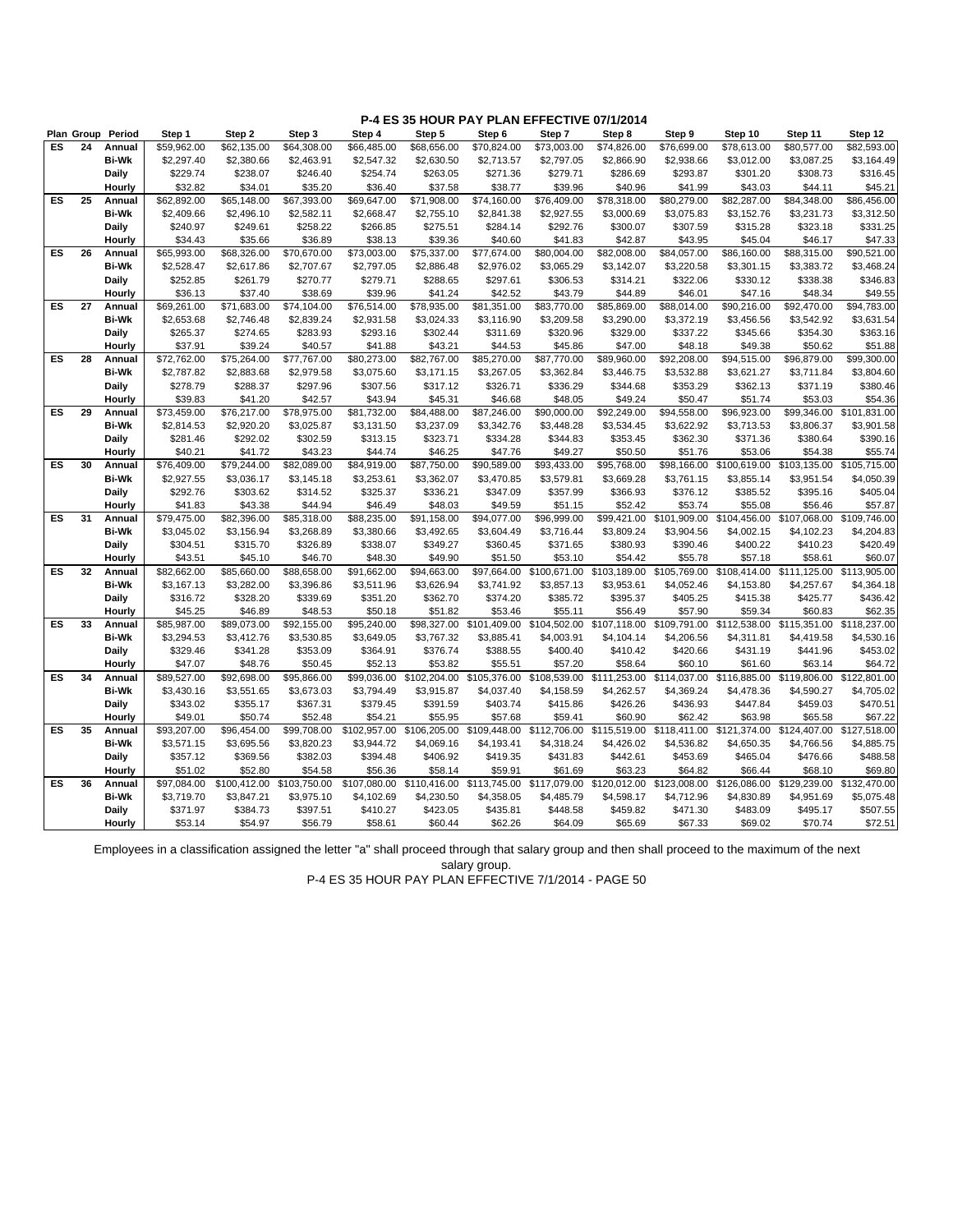|           |    | Plan Group Period | Step 1       | Step 2       | Step 3       | Step 4       | Step 5       | Step 6       | Step 7       | Step 8                    | Step 9       | Step 10      | Step 11      | Step 12      |
|-----------|----|-------------------|--------------|--------------|--------------|--------------|--------------|--------------|--------------|---------------------------|--------------|--------------|--------------|--------------|
| ES.       | 37 | Annual            | \$101.113.00 | \$104.533.00 | \$107.960.00 | \$111.385.00 | \$114.812.00 | \$118,237.00 | \$121.661.00 | \$124,698,00              | \$127.819.00 | \$131.018.00 | \$134.293.00 | \$137,650.00 |
|           |    | <b>Bi-Wk</b>      | \$3,874.07   | \$4,005.10   | \$4,136,40   | \$4,267.63   | \$4,398.93   | \$4,530.16   | \$4,661.35   | \$4,777,71                | \$4,897.28   | \$5.019.85   | \$5.145.33   | \$5,273.95   |
|           |    | Daily             | \$387.41     | \$400.51     | \$413.64     | \$426.77     | \$439.90     | \$453.02     | \$466.14     | \$477.78                  | \$489.73     | \$501.99     | \$514.54     | \$527.40     |
|           |    | Hourly            | \$55.35      | \$57.22      | \$59.10      | \$60.97      | \$62.85      | \$64.72      | \$66.60      | \$68.26                   | \$69.97      | \$71.72      | \$73.51      | \$75.35      |
| ES.       | 38 | Annual            | \$105,287.00 | \$108,784.00 | \$112,292.00 | \$115.796.00 | \$119,302.00 | \$122,805.00 | \$126,311.00 | \$129,474.00              | \$132,708.00 | \$136,028.00 | \$139,429.00 | \$142,914.00 |
|           |    | <b>Bi-Wk</b>      | \$4,033.99   | \$4,167.97   | \$4,302.38   | \$4,436.63   | \$4,570.96   | \$4,705.18   | \$4,839.51   | \$4,960.69                | \$5,084.60   | \$5,211.81   | \$5,342.11   | \$5,475.64   |
|           |    | Daily             | \$403.40     | \$416.80     | \$430.24     | \$443.67     | \$457.10     | \$470.52     | \$483.96     | \$496.07                  | \$508.46     | \$521.19     | \$534.22     | \$547.57     |
|           |    | Hourly            | \$57.63      | \$59.55      | \$61.47      | \$63.39      | \$65.30      | \$67.22      | \$69.14      | \$70.87                   | \$72.64      | \$74.46      | \$76.32      | \$78.23      |
| <b>ES</b> | 39 | Annual            | \$109,666,00 | \$113,253,00 | \$116,839,00 | \$120.434.00 | \$124.023.00 | \$127,603.00 | \$131,198.00 | \$134,479.00              | \$137,840.00 | \$141.289.00 | \$144.821.00 | \$148,440.00 |
|           |    | <b>Bi-Wk</b>      | \$4,201.77   | \$4,339.20   | \$4,476.60   | \$4,614.33   | \$4,751.84   | \$4,889.01   | \$5,026.75   | \$5.152.46                | \$5,281.23   | \$5,413.38   | \$5,548.70   | \$5,687.36   |
|           |    | Daily             | \$420.18     | \$433.92     | \$447.66     | \$461.44     | \$475.19     | \$488.91     | \$502.68     | \$515.25                  | \$528.13     | \$541.34     | \$554.87     | \$568.74     |
|           |    | Hourly            | \$60.03      | \$61.99      | \$63.96      | \$65.92      | \$67.89      | \$69.85      | \$71.82      | \$73.61                   | \$75.45      | \$77.34      | \$79.27      | \$81.25      |
| <b>ES</b> | 40 | Annual            | \$114,237.00 | \$117,896.00 | \$121,569.00 | \$125,231.00 | \$128,897.00 | \$132,560.00 |              | \$136.227.00 \$139.636.00 | \$143.127.00 | \$146,705,00 | \$150,375,00 | \$154,135.00 |
|           |    | <b>Bi-Wk</b>      | \$4,376.90   | \$4.517.09   | \$4,657.82   | \$4,798.13   | \$4,938.59   | \$5.078.93   | \$5,219.43   | \$5,350.04                | \$5.483.80   | \$5,620.89   | \$5,761.50   | \$5,905.56   |
|           |    | Daily             | \$437.69     | \$451.71     | \$465.79     | \$479.82     | \$493.86     | \$507.90     | \$521.95     | \$535.01                  | \$548.38     | \$562.09     | \$576.15     | \$590.56     |
|           |    | Hourly            | \$62.53      | \$64.53      | \$66.55      | \$68.55      | \$70.56      | \$72.56      | \$74.57      | \$76.43                   | \$78.34      | \$80.30      | \$82.31      | \$84.37      |
| ES        | 41 | Annual            | \$119,008.00 | \$122,766.00 | \$126,518.00 | \$130,277.00 | \$134.029.00 | \$137,781.00 | \$141.534.00 | \$145.074.00              | \$148,702.00 | \$152,419.00 | \$156,231.00 | \$160,137.00 |
|           |    | <b>Bi-Wk</b>      | \$4,559.70   | \$4,703.68   | \$4,847,44   | \$4.991.46   | \$5,135.22   | \$5,278.97   | \$5,422.76   | \$5.558.40                | \$5.697.40   | \$5.839.81   | \$5.985.87   | \$6,135.52   |
|           |    | Daily             | \$455.97     | \$470.37     | \$484.75     | \$499.15     | \$513.53     | \$527.90     | \$542.28     | \$555.84                  | \$569.74     | \$583.99     | \$598.59     | \$613.56     |
|           |    | Hourly            | \$65.14      | \$67.20      | \$69.25      | \$71.31      | \$73.37      | \$75.42      | \$77.47      | \$79.41                   | \$81.40      | \$83.43      | \$85.52      | \$87.66      |
| <b>ES</b> | 42 | Annual            | \$123,969.00 | \$127.812.00 | \$131.652.00 | \$135,481.00 | \$139,324,00 | \$143,157.00 | \$147,002.00 | \$150,679.00              | \$154,446.00 | \$158,304.00 | \$162,262,00 | \$166,320.00 |
|           |    | <b>Bi-Wk</b>      | \$4.749.78   | \$4.897.02   | \$5.044.14   | \$5,190.85   | \$5,338.09   | \$5,484.95   | \$5,632.27   | \$5,773.15                | \$5,917.48   | \$6,065.29   | \$6,216.94   | \$6,372.42   |
|           |    | Daily             | \$474.98     | \$489.71     | \$504.42     | \$519.09     | \$533.81     | \$548.50     | \$563.23     | \$577.32                  | \$591.75     | \$606.53     | \$621.70     | \$637.25     |
|           |    | Hourly            | \$67.86      | \$69.96      | \$72.06      | \$74.16      | \$76.26      | \$78.36      | \$80.47      | \$82.48                   | \$84.54      | \$86.65      | \$88.82      | \$91.04      |
| ES        | 43 | Annual            | \$129,238,00 | \$133.149.00 | \$137.066.00 | \$140.977.00 | \$144.897.00 | \$148,804.00 | \$152,719.00 | \$156,534.00              | \$160,451.00 | \$164,459,00 | \$168,570.00 | \$172,785.00 |
|           |    | <b>Bi-Wk</b>      | \$4,951.65   | \$5,101.50   | \$5,251.58   | \$5,401.42   | \$5,551.61   | \$5,701.31   | \$5,851.31   | \$5,997.48                | \$6,147.55   | \$6,301.12   | \$6,458.63   | \$6,620.12   |
|           |    | Daily             | \$495.17     | \$510.15     | \$525.16     | \$540.15     | \$555.17     | \$570.14     | \$585.14     | \$599.75                  | \$614.76     | \$630.12     | \$645.87     | \$662.02     |
|           |    | Hourly            | \$70.74      | \$72.88      | \$75.03      | \$77.17      | \$79.31      | \$81.45      | \$83.60      | \$85.68                   | \$87.83      | \$90.02      | \$92.27      | \$94.58      |

Employees in a classification assigned the letter "a" shall proceed through that salary group and then shall proceed to the maximum of the next salary group.

P-4 ES 35 HOUR PAY PLAN EFFECTIVE 7/1/2014 - PAGE 51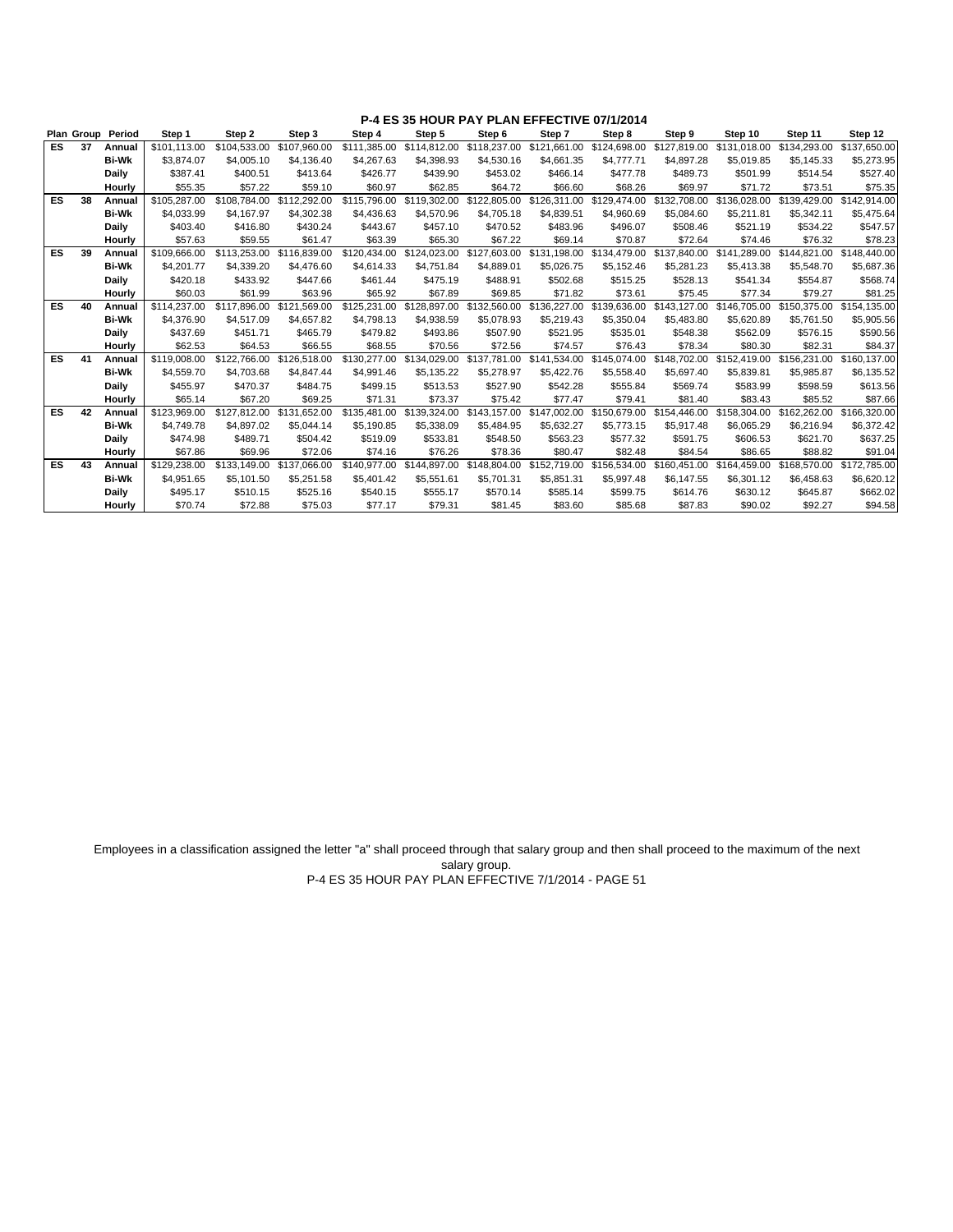|    |    |                   |             |             |             |             | J                       |             |             | v,          |             |             |             |             |
|----|----|-------------------|-------------|-------------|-------------|-------------|-------------------------|-------------|-------------|-------------|-------------|-------------|-------------|-------------|
|    |    | Plan Group Period | Step 1      | Step 2      | Step 3      | Step 4      | Step 5                  | Step 6      | Step 7      | Step 8      | Step 9      | Step 10     | Step 11     | Step 12     |
| ES | 11 | Annual            | \$34,216.00 | \$35,253.00 | \$36,303.00 | \$37,346.00 | \$38,419.00             | \$39,511.00 | \$40,611.00 | \$41,631.00 | \$42,669.00 | \$43,733.00 | \$44,832.00 | \$45,955.00 |
|    |    | <b>Bi-Wk</b>      | \$1,310.96  | \$1,350.69  | \$1,390.92  | \$1,430.89  | \$1,472.00              | \$1,513.84  | \$1,555.98  | \$1,595.06  | \$1,634.83  | \$1,675.60  | \$1,717.71  | \$1,760.73  |
|    |    | Daily             | \$131.10    | \$135.07    | \$139.10    | \$143.09    | \$147.20                | \$151.39    | \$155.60    | \$159.51    | \$163.49    | \$167.56    | \$171.78    | \$176.08    |
|    |    | Hourly            | \$18.73     | \$19.30     | \$19.88     | \$20.45     | \$21.03                 | \$21.63     | \$22.23     | \$22.79     | \$23.36     | \$23.94     | \$24.54     | \$25.16     |
| ES | 12 | Annual            | \$35,323.00 | \$36,417.00 | \$37,497.00 | \$38,624.00 | \$39,756.00             | \$40,902.00 | \$42,037.00 | \$43,086.00 | \$44,164.00 | \$45,268.00 | \$46,400.00 | \$47,560.00 |
|    |    | <b>Bi-Wk</b>      | \$1,353.38  | \$1,395.29  | \$1,436.67  | \$1,479.85  | \$1,523.22              | \$1,567.13  | \$1,610.62  | \$1,650.81  | \$1,692.11  | \$1,734.41  | \$1,777.78  | \$1,822.23  |
|    |    | Daily             | \$135.34    | \$139.53    | \$143.67    | \$147.99    | \$152.33                | \$156.72    | \$161.07    | \$165.09    | \$169.22    | \$173.45    | \$177.78    | \$182.23    |
|    |    | Hourly            | \$19.34     | \$19.94     | \$20.53     | \$21.15     | \$21.77                 | \$22.39     | \$23.01     | \$23.59     | \$24.18     | \$24.78     | \$25.40     | \$26.04     |
| ES | 13 | Annual            | \$37,315.00 | \$38,696.00 | \$40,085.00 | \$41,467.00 | \$42,863.00             | \$44,246.00 | \$45,642.00 | \$46,785.00 | \$47,955.00 | \$49,157.00 | \$50,385.00 | \$51,646.00 |
|    |    | <b>Bi-Wk</b>      | \$1,429.70  | \$1,482.61  | \$1,535.83  | \$1,588.78  | \$1,642.27              | \$1,695.25  | \$1,748.74  | \$1,792.53  | \$1,837.36  | \$1,883.41  | \$1,930.46  | \$1,978.78  |
|    |    | Daily             | \$142.97    | \$148.27    | \$153.59    | \$158.88    | \$164.23                | \$169.53    | \$174.88    | \$179.26    | \$183.74    | \$188.35    | \$193.05    | \$197.88    |
|    |    | Hourly            | \$20.43     | \$21.19     | \$21.95     | \$22.70     | \$23.47                 | \$24.22     | \$24.99     | \$25.61     | \$26.25     | \$26.91     | \$27.58     | \$28.27     |
| ES | 14 | Annual            | \$39,061.00 | \$40,500.00 | \$41,933.00 | \$43,370.00 | \$44,800.00             | \$46,236.00 | \$47,669.00 | \$48,863.00 | \$50,081.00 | \$51,332.00 | \$52,618.00 | \$53,935.00 |
|    |    | <b>Bi-Wk</b>      | \$1,496.60  | \$1,551.73  | \$1,606.63  | \$1,661.69  | \$1,716.48              | \$1,771.50  | \$1,826.40  | \$1,872.15  | \$1,918.82  | \$1,966.75  | \$2,016.02  | \$2,066.48  |
|    |    | Daily             | \$149.66    | \$155.18    | \$160.67    | \$166.17    | \$171.65                | \$177.15    | \$182.64    | \$187.22    | \$191.89    | \$196.68    | \$201.61    | \$206.65    |
|    |    | Hourly            | \$21.38     | \$22.17     | \$22.96     | \$23.74     | \$24.53                 | \$25.31     | \$26.10     | \$26.75     | \$27.42     | \$28.10     | \$28.81     | \$29.53     |
| ES | 15 | Annual            | \$40,939.00 | \$42,416.00 | \$43,891.00 | \$45,364.00 | \$46,844.00             | \$48,330.00 | \$49,801.00 | \$51,048.00 | \$52,324.00 | \$53,635.00 | \$54,977.00 | \$56,352.00 |
|    |    | <b>Bi-Wk</b>      | \$1,568.55  | \$1,625.14  | \$1,681.65  | \$1,738.09  | \$1,794.79              | \$1,851.73  | \$1,908.09  | \$1,955.87  | \$2,004.76  | \$2,054.99  | \$2,106.40  | \$2,159.09  |
|    |    | Daily             | \$156.86    | \$162.52    | \$168.17    | \$173.81    | \$179.48                | \$185.18    | \$190.81    | \$195.59    | \$200.48    | \$205.50    | \$210.64    | \$215.91    |
|    |    | Hourly            | \$22.41     | \$23.22     | \$24.03     | \$24.83     | \$25.64                 | \$26.46     | \$27.26     | \$27.95     | \$28.64     | \$29.36     | \$30.10     | \$30.85     |
| ES | 16 | Annual            | \$42,930.00 | \$44,455.00 | \$45,976.00 | \$47,495.00 | \$49,012.00             | \$50,541.00 | \$52,058.00 | \$53,356.00 | \$54,690.00 | \$56,060.00 | \$57,461.00 | \$58,899.00 |
|    |    | <b>Bi-Wk</b>      | \$1,644.83  | \$1,703.26  | \$1,761.54  | \$1,819.74  | \$1,877.86              | \$1,936.44  | \$1,994.56  | \$2,044.30  | \$2,095.41  | \$2,147.90  | \$2,201.58  | \$2,256.67  |
|    |    | Daily             | \$164.49    | \$170.33    | \$176.16    | \$181.98    | \$187.79                | \$193.65    | \$199.46    | \$204.43    | \$209.55    | \$214.79    | \$220.16    | \$225.67    |
|    |    | Hourly            | \$23.50     | \$24.34     | \$25.17     | \$26.00     | \$26.83                 | \$27.67     | \$28.50     | \$29.21     | \$29.94     | \$30.69     | \$31.46     | \$32.24     |
| ES | 17 | Annual            | \$45,055.00 | \$46,621.00 | \$48,189.00 | \$49,752.00 | $\overline{$}51,318.00$ | \$52,878.00 | \$54,444.00 | \$55,806.00 | \$57,205.00 | \$58,634.00 | \$60,099.00 | \$61,601.00 |
|    |    | <b>Bi-Wk</b>      | \$1,726.25  | \$1,786.25  | \$1,846.33  | \$1,906.21  | \$1,966.21              | \$2,025.98  | \$2,085.98  | \$2,138.17  | \$2,191.77  | \$2,246.52  | \$2,302.65  | \$2,360.20  |
|    |    | Daily             | \$172.63    | \$178.63    | \$184.64    | \$190.63    | \$196.63                | \$202.60    | \$208.60    | \$213.82    | \$219.18    | \$224.66    | \$230.27    | \$236.02    |
|    |    | Hourly            | \$24.67     | \$25.52     | \$26.38     | \$27.24     | \$28.09                 | \$28.95     | \$29.80     | \$30.55     | \$31.32     | \$32.10     | \$32.90     | \$33.72     |
| ES | 18 | Annual            | \$47,329.00 | \$48,937.00 | \$50,541.00 | \$52,145.00 | \$53,743.00             | \$55,348.00 | \$56,949.00 | \$58,376.00 | \$59,833.00 | \$61,329.00 | \$62,862.00 | \$64,435.00 |
|    |    | <b>Bi-Wk</b>      | \$1,813.38  | \$1,874.99  | \$1,936.44  | \$1,997.90  | \$2,059.12              | \$2,120.62  | \$2,181.96  | \$2,236.63  | \$2,292.46  | \$2,349.78  | \$2,408.51  | \$2,468.78  |
|    |    | Daily             | \$181.34    | \$187.50    | \$193.65    | \$199.79    | \$205.92                | \$212.07    | \$218.20    | \$223.67    | \$229.25    | \$234.98    | \$240.86    | \$246.88    |
|    |    | Hourly            | \$25.91     | \$26.79     | \$27.67     | \$28.55     | \$29.42                 | \$30.30     | \$31.18     | \$31.96     | \$32.75     | \$33.57     | \$34.41     | \$35.27     |
| ES | 19 | Annual            | \$49,661.00 | \$51,318.00 | \$52,966.00 | \$54,619.00 | \$56,263.00             | \$57,913.00 | \$59,564.00 | \$61,052.00 | \$62,579.00 | \$64,141.00 | \$65,745.00 | \$67,391.00 |
|    |    | <b>Bi-Wk</b>      | \$1,902.73  | \$1,966.21  | \$2,029.35  | \$2,092.69  | \$2,155.68              | \$2,218.89  | \$2,282.15  | \$2,339.16  | \$2,397.67  | \$2,457.51  | \$2,518.97  | \$2,582.04  |
|    |    | Daily             | \$190.28    | \$196.63    | \$202.94    | \$209.27    | \$215.57                | \$221.89    | \$228.22    | \$233.92    | \$239.77    | \$245.76    | \$251.90    | \$258.21    |
|    |    | Hourly            | \$27.19     | \$28.09     | \$29.00     | \$29.90     | \$30.80                 | \$31.70     | \$32.61     | \$33.42     | \$34.26     | \$35.11     | \$35.99     | \$36.89     |
| ES | 20 | Annual            | \$52,192.00 | \$53,882.00 | \$55,573.00 | \$57,258.00 | \$58,945.00             | \$60,635.00 | \$62,325.00 | \$63,884.00 | \$65,486.00 | \$67,121.00 | \$68,798.00 | \$70,520.00 |
|    |    | <b>Bi-Wk</b>      | \$1,999.70  | \$2,064.45  | \$2,129.24  | \$2,193.80  | \$2,258.43              | \$2,323.19  | \$2,387.94  | \$2,447.67  | \$2,509.05  | \$2,571.69  | \$2,635.94  | \$2,701.92  |
|    |    | Daily             | \$199.97    | \$206.45    | \$212.93    | \$219.38    | \$225.85                | \$232.32    | \$238.80    | \$244.77    | \$250.91    | \$257.17    | \$263.60    | \$270.20    |
|    |    | Hourly            | \$28.57     | \$29.50     | \$30.42     | \$31.34     | \$32.27                 | \$33.19     | \$34.12     | \$34.97     | \$35.85     | \$36.74     | \$37.66     | \$38.60     |
| ES | 21 | Annual            | \$54,764.00 | \$56,505.00 | \$58,237.00 | \$59,972.00 | \$61,715.00             | \$63,446.00 | \$65,190.00 | \$66,820.00 | \$68,486.00 | \$70,199.00 | \$71,953.00 | \$73,754.00 |
|    |    | <b>Bi-Wk</b>      | \$2,098.24  | \$2,164.95  | \$2,231.31  | \$2,297.78  | \$2,364.56              | \$2,430.89  | \$2,497.71  | \$2,560.16  | \$2,623.99  | \$2,689.62  | \$2,756.82  | \$2,825.83  |
|    |    | Daily             | \$209.83    | \$216.50    | \$223.14    | \$229.78    | \$236.46                | \$243.09    | \$249.78    | \$256.02    | \$262.40    | \$268.97    | \$275.69    | \$282.59    |
|    |    | Hourly            | \$29.98     | \$30.93     | \$31.88     | \$32.83     | \$33.78                 | \$34.73     | \$35.69     | \$36.58     | \$37.49     | \$38.43     | \$39.39     | \$40.37     |
| ES | 22 | Annual            | \$56,263.00 | \$58,324.00 | \$60,388.00 | \$62,445.00 | \$64,511.00             | \$66,569.00 | \$68,631.00 | \$70,345.00 | \$72,112.00 | \$73,912.00 | \$75,760.00 | \$77,655.00 |
|    |    | <b>Bi-Wk</b>      | \$2,155.68  | \$2,234.64  | \$2,313.72  | \$2,392.53  | \$2,471.69              | \$2,550.54  | \$2,629.55  | \$2,695.22  | \$2,762.92  | \$2,831.88  | \$2,902.69  | \$2,975.29  |
|    |    | Daily             | \$215.57    | \$223.47    | \$231.38    | \$239.26    | \$247.17                | \$255.06    | \$262.96    | \$269.53    | \$276.30    | \$283.19    | \$290.27    | \$297.53    |
|    |    | Hourly            | \$30.80     | \$31.93     | \$33.06     | \$34.18     | \$35.31                 | \$36.44     | \$37.57     | \$38.51     | \$39.48     | \$40.46     | \$41.47     | \$42.51     |
| ES | 23 | Annual            | \$58,928.00 | \$61,077.00 | \$63,219.00 | \$65,373.00 | \$67,517.00             | \$69,666.00 | \$71,813.00 | \$73,608.00 | \$75,446.00 | \$77,334.00 | \$79,270.00 | \$81,251.00 |
|    |    | <b>Bi-Wk</b>      | \$2,257.78  | \$2,340.12  | \$2,422.19  | \$2,504.72  | \$2,586.86              | \$2,669.20  | \$2,751.46  | \$2,820.23  | \$2,890.66  | \$2,962.99  | \$3,037.17  | \$3,113.07  |
|    |    | Daily             | \$225.78    | \$234.02    | \$242.22    | \$250.48    | \$258.69                | \$266.92    | \$275.15    | \$282.03    | \$289.07    | \$296.30    | \$303.72    | \$311.31    |
|    |    | Hourly            | \$32.26     | \$33.44     | \$34.61     | \$35.79     | \$36.96                 | \$38.14     | \$39.31     | \$40.29     | \$41.30     | \$42.33     | \$43.39     | \$44.48     |
|    |    |                   |             |             |             |             |                         |             |             |             |             |             |             |             |

Employees in a classification assigned the letter "a" shall proceed through that salary group and then shall proceed to the maximum of the next salary group.

P-4 ES 35 HOUR PAY PLAN EFFECTIVE 7/1/2015 - PAGE 52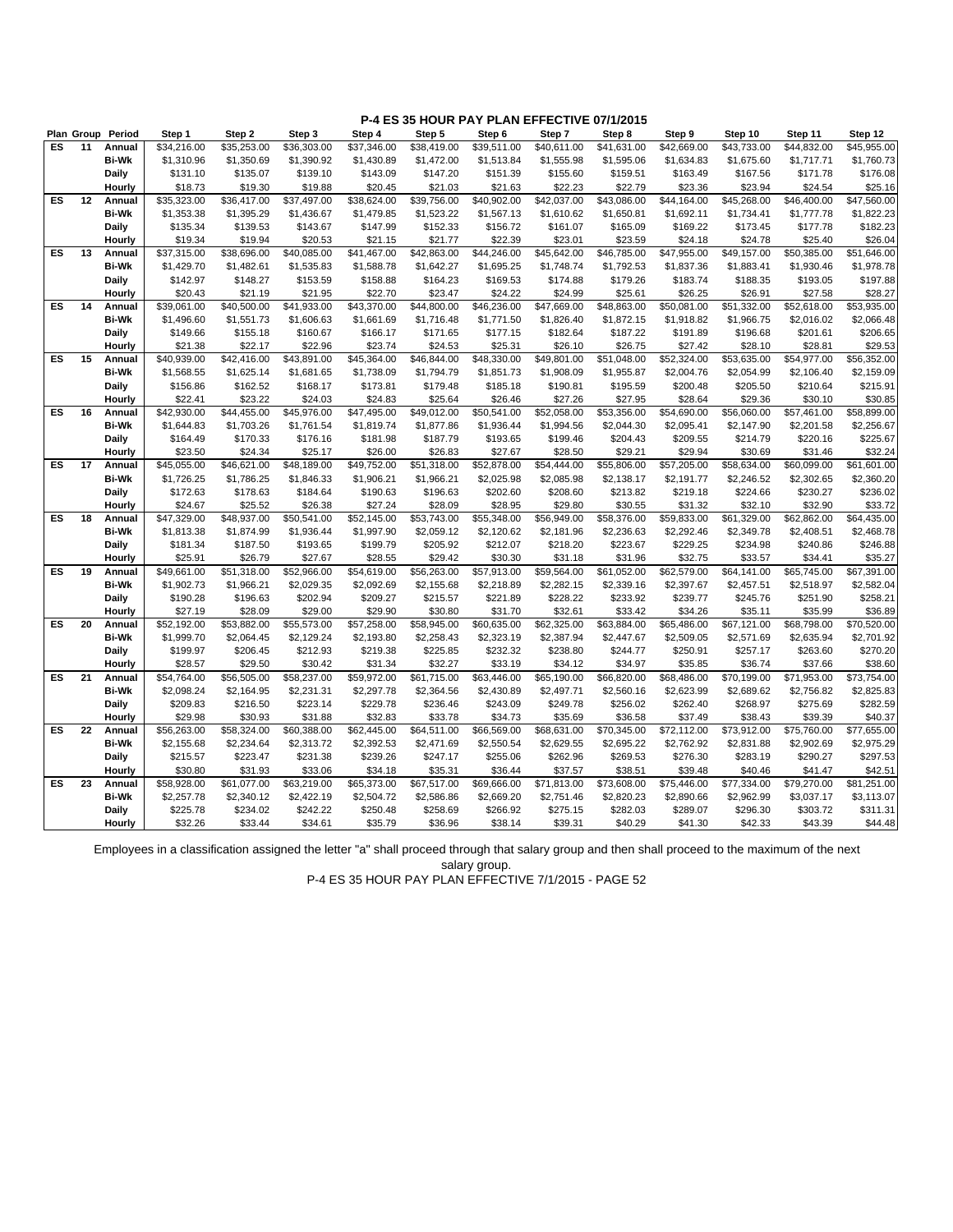|    | Plan Group | Period          | Step 1              | Step 2       | Step 3                  | Step 4       | Step 5              | Step 6                   | Step 7       | Step 8              | Step 9       | Step 10             | Step 11      | Step 12      |
|----|------------|-----------------|---------------------|--------------|-------------------------|--------------|---------------------|--------------------------|--------------|---------------------|--------------|---------------------|--------------|--------------|
| ES | 24         | Annual          | \$61,761.00         | \$64,000.00  | \$66,238.00             | \$68,480.00  | \$70,716.00         | \$72,949.00              | \$75,194.00  | \$77,071.00         | \$79,000.00  | \$80,972.00         | \$82,995.00  | \$85,071.00  |
|    |            | <b>Bi-Wk</b>    | \$2,366.33          | \$2,452.11   | \$2,537.86              | \$2,623.76   | \$2,709.43          | \$2,794.99               | \$2,881.00   | \$2,952.92          | \$3,026.82   | \$3,102.38          | \$3,179.89   | \$3,259.43   |
|    |            | Daily           | \$236.64            | \$245.22     | \$253.79                | \$262.38     | \$270.95            | \$279.50                 | \$288.10     | \$295.30            | \$302.69     | \$310.24            | \$317.99     | \$325.95     |
|    |            | Hourly          | \$33.81             | \$35.04      | \$36.26                 | \$37.49      | \$38.71             | \$39.93                  | \$41.16      | \$42.19             | \$43.25      | \$44.32             | \$45.43      | \$46.57      |
| ES | 25         | Annual          | \$64,779.00         | \$67,103.00  | \$69,415.00             | \$71,737.00  | \$74,066.00         | \$76,385.00              | \$78,702.00  | \$80,668.00         | \$82,688.00  | \$84,756.00         | \$86,879.00  | \$89,050.00  |
|    |            | <b>Bi-Wk</b>    | \$2,481.96          | \$2,571.00   | \$2,659.58              | \$2,748.55   | \$2,837.78          | \$2,926.63               | \$3,015.41   | \$3,090.73          | \$3,168.13   | \$3,247.36          | \$3,328.70   | \$3,411.88   |
|    |            | Daily           | \$248.20            | \$257.10     | \$265.96                | \$274.86     | \$283.78            | \$292.67                 | \$301.55     | \$309.08            | \$316.82     | \$324.74            | \$332.87     | \$341.19     |
|    |            | Hourly          | \$35.46             | \$36.73      | \$38.00                 | \$39.27      | \$40.54             | \$41.81                  | \$43.08      | \$44.16             | \$45.26      | \$46.40             | \$47.56      | \$48.75      |
| ES | 26         | Annual          | \$67,973.00         | \$70,376.00  | \$72,791.00             | \$75,194.00  | \$77,598.00         | \$80,005.00              | \$82,405.00  | \$84,469.00         | \$86,579.00  | \$88,745.00         | \$90,965.00  | \$93,237.00  |
|    |            | <b>Bi-Wk</b>    | \$2,604.33          | \$2,696.40   | \$2,788.93              | \$2,881.00   | \$2,973.11          | \$3,065.33               | \$3,157.28   | \$3,236.37          | \$3,317.21   | \$3,400.20          | \$3,485.25   | \$3,572.30   |
|    |            | Daily           | \$260.44            | \$269.64     | \$278.90                | \$288.10     | \$297.32            | \$306.54                 | \$315.73     | \$323.64            | \$331.73     | \$340.02            | \$348.53     | \$357.23     |
|    |            | Hourly          | \$37.21             | \$38.52      | \$39.85                 | \$41.16      | \$42.48             | \$43.80                  | \$45.11      | \$46.24             | \$47.39      | \$48.58             | \$49.79      | \$51.04      |
| ES | 27         | Annual          | \$71,339.00         | \$73,834.00  | \$76,328.00             | \$78,810.00  | \$81,304.00         | \$83,792.00              | \$86,284.00  | \$88,446.00         | \$90,655.00  | \$92,923.00         | \$95,245.00  | \$97,627.00  |
|    |            | <b>Bi-Wk</b>    | \$2,733.30          | \$2,828.89   | \$2,924.45              | \$3,019.55   | \$3,115.10          | \$3,210.43               | \$3,305.91   | \$3,388.74          | \$3,473.38   | \$3,560.27          | \$3,649.24   | \$3,740.50   |
|    |            |                 |                     | \$282.89     | \$292.45                | \$301.96     |                     |                          | \$330.60     |                     | \$347.34     |                     | \$364.93     | \$374.05     |
|    |            | Daily<br>Hourly | \$273.33<br>\$39.05 | \$40.42      | \$41.78                 | \$43.14      | \$311.51<br>\$44.51 | \$321.05<br>\$45.87      | \$47.23      | \$338.88<br>\$48.42 | \$49.62      | \$356.03<br>\$50.87 | \$52.14      | \$53.44      |
| ES | 28         |                 | \$74,945.00         | \$77,522.00  | \$80,101.00             | \$82,682.00  | \$85,251.00         | \$87,829.00              | \$90,404.00  | \$92,659.00         | \$94,975.00  | \$97,351.00         |              | \$102,279.00 |
|    |            | Annual          |                     |              |                         |              |                     |                          |              |                     |              |                     | \$99,786.00  |              |
|    |            | <b>Bi-Wk</b>    | \$2,871.46          | \$2,970.20   | \$3,069.01              | \$3,167.90   | \$3,266.33          | \$3,365.10               | \$3,463.76   | \$3,550.16          | \$3,638.89   | \$3,729.93          | \$3,823.22   | \$3,918.74   |
|    |            | Daily           | \$287.15            | \$297.02     | \$306.91                | \$316.79     | \$326.64            | \$336.51                 | \$346.38     | \$355.02            | \$363.89     | \$373.00            | \$382.33     | \$391.88     |
|    |            | Hourly          | \$41.03             | \$42.44      | \$43.85                 | \$45.26      | \$46.67             | \$48.08                  | \$49.49      | \$50.72             | \$51.99      | \$53.29             | \$54.62      | \$55.99      |
| ES | 29         | Annual          | \$75,663.00         | \$78,504.00  | \$81,345.00             | \$84,184.00  | \$87,023.00         | \$89,864.00              | \$92,700.00  | \$95,017.00         | \$97,395.00  | \$99,831.00         | \$102,327.00 | \$104,886.00 |
|    |            | <b>Bi-Wk</b>    | \$2,898.97          | \$3,007.82   | \$3,116.67              | \$3,225.45   | \$3,334.22          | \$3,443.07               | \$3,551.73   | \$3,640.50          | \$3,731.61   | \$3,824.95          | \$3,920.58   | \$4,018.63   |
|    |            | Daily           | \$289.90            | \$300.79     | \$311.67                | \$322.55     | \$333.43            | \$344.31                 | \$355.18     | \$364.05            | \$373.17     | \$382.50            | \$392.06     | \$401.87     |
|    |            | Hourly          | \$41.42             | \$42.97      | \$44.53                 | \$46.08      | \$47.64             | \$49.19                  | \$50.74      | \$52.01             | \$53.31      | \$54.65             | \$56.01      | \$57.41      |
| ES | 30         | Annual          | \$78,702.00         | \$81,622.00  | \$84,552.00             | \$87,467.00  | \$90,383.00         | \$93,307.00              | \$96,236.00  | \$98,642.00         | \$101.111.00 | \$103,638.00        | \$106,230.00 | \$108,887.00 |
|    |            | <b>Bi-Wk</b>    | \$3,015.41          | \$3,127.28   | \$3,239.55              | \$3,351.23   | \$3,462.96          | \$3,574.99               | \$3,687.21   | \$3,779.39          | \$3,873.99   | \$3,970.81          | \$4,070.12   | \$4,171.92   |
|    |            | Daily           | \$301.55            | \$312.73     | \$323.96                | \$335.13     | \$346.30            | \$357.50                 | \$368.73     | \$377.94            | \$387.40     | \$397.09            | \$407.02     | \$417.20     |
|    |            | Hourly          | \$43.08             | \$44.68      | \$46.28                 | \$47.88      | \$49.48             | \$51.08                  | \$52.68      | \$54.00             | \$55.35      | \$56.73             | \$58.15      | \$59.60      |
| ES | 31         | Annual          | \$81,860.00         | \$84,868.00  | \$87,878.00             | \$90,883.00  | \$93,893.00         | \$96,900.00              | \$99,909.00  | \$102,404.00        | \$104,967.00 | \$107,590.00        | \$110,281.00 | \$113,039.00 |
|    |            | <b>Bi-Wk</b>    | \$3,136.40          | \$3,251.65   | \$3,366.98              | \$3,482.11   | \$3,597.44          | \$3,712.65               | \$3,827.94   | \$3,923.53          | \$4,021.73   | \$4,122.23          | \$4,225.33   | \$4,331.00   |
|    |            | <b>Daily</b>    | \$313.64            | \$325.17     | \$336.70                | \$348.22     | \$359.75            | \$371.27                 | \$382.80     | \$392.36            | \$402.18     | \$412.23            | \$422.54     | \$433.10     |
|    |            | Hourly          | \$44.81             | \$46.46      | \$48.10                 | \$49.75      | \$51.40             | \$53.04                  | \$54.69      | \$56.06             | \$57.46      | \$58.89             | \$60.37      | \$61.88      |
| ES | 32         | Annual          | \$85,142.00         | \$88,230.00  | \$91,318.00             | \$94,412.00  | \$97,503.00         | \$100,594.00             | \$103,692.00 | \$106,285.00        | \$108,943.00 | \$111,667.00        | \$114,459.00 | \$117,323.00 |
|    |            | <b>Bi-Wk</b>    | \$3,262.15          | \$3,380.46   | \$3,498.78              | \$3,617.32   | \$3,735.75          | \$3,854.18               | \$3,972.88   | \$4,072.23          | \$4,174.07   | \$4,278.43          | \$4,385.41   | \$4,495.14   |
|    |            | Daily           | \$326.22            | \$338.05     | \$349.88                | \$361.74     | \$373.58            | \$385.42                 | \$397.29     | \$407.23            | \$417.41     | \$427.85            | \$438.55     | \$449.52     |
|    |            | Hourly          | \$46.61             | \$48.30      | \$49.99                 | \$51.68      | \$53.37             | \$55.06                  | \$56.76      | \$58.18             | \$59.63      | \$61.13             | \$62.65      | \$64.22      |
| ES | 33         | Annual          | \$88,567.00         | \$91,746.00  | \$94,920.00             | \$98,098.00  | \$101,277.00        | \$104,452.00             | \$107,638.00 | \$110,332.00        | \$113,085.00 | \$115,915.00        | \$118,812.00 | \$121,785.00 |
|    |            | <b>Bi-Wk</b>    | \$3,393.38          | \$3,515.18   | \$3,636.79              | \$3,758.55   | \$3,880.35          | \$4,002.00               | \$4,124.07   | \$4,227.28          | \$4,332.76   | \$4,441.19          | \$4,552.19   | \$4,666.10   |
|    |            | Daily           | \$339.34            | \$351.52     | \$363.68                | \$375.86     | \$388.04            | \$400.20                 | \$412.41     | \$422.73            | \$433.28     | \$444.12            | \$455.22     | \$466.61     |
|    |            | Hourly          | \$48.48             | \$50.22      | \$51.96                 | \$53.70      | \$55.44             | \$57.18                  | \$58.92      | \$60.39             | \$61.90      | \$63.45             | \$65.04      | \$66.66      |
| ES | 34         | Annual          | \$92,213.00         | \$95,479.00  | $\overline{$98,742.00}$ | \$102,008.00 | \$105,271.00        | \$108,538.00             | \$111,796.00 | \$114,591.00        | \$117,459.00 | \$120,392.00        | \$123,401.00 | \$126,486.00 |
|    |            | <b>Bi-Wk</b>    | \$3,533.07          | \$3,658.20   | \$3,783.22              | \$3,908.36   | \$4,033.38          | \$4,158.55               | \$4,283.38   | \$4,390.46          | \$4,500.35   | \$4,612.73          | \$4,728.01   | \$4,846.21   |
|    |            | <b>Daily</b>    | \$353.31            | \$365.82     | \$378.33                | \$390.84     | \$403.34            | \$415.86                 | \$428.34     | \$439.05            | \$450.04     | \$461.28            | \$472.81     | \$484.63     |
|    |            | Hourly          | \$50.48             | \$52.26      | \$54.05                 | \$55.84      | \$57.62             | \$59.41                  | \$61.20      | \$62.73             | \$64.30      | \$65.90             | \$67.55      | \$69.24      |
| ES | 35         | Annual          | \$96,004.00         | \$99.348.00  | \$102,700.00            | \$106,046.00 | \$109.392.00        | \$112,732.00             | \$116,088.00 | \$118,985.00        | \$121.964.00 | \$125.016.00        | \$128.140.00 | \$131.344.00 |
|    |            | <b>Bi-Wk</b>    | \$3,678.32          | \$3,806.44   | \$3,934.87              | \$4,063.07   | \$4,191.27          | \$4,319.24               | \$4,447.82   | \$4,558.82          | \$4,672.96   | \$4,789.89          | \$4,909.58   | \$5,032.34   |
|    |            | Daily           | \$367.84            | \$380.65     | \$393.49                | \$406.31     | \$419.13            | \$431.93                 | \$444.79     | \$455.89            | \$467.30     | \$478.99            | \$490.96     | \$503.24     |
|    |            | Hourly          | \$52.55             | \$54.38      | \$56.22                 | \$58.05      | \$59.88             | \$61.71                  | \$63.55      | \$65.13             | \$66.76      | \$68.43             | \$70.14      | \$71.90      |
| ES | 36         | Annual          | \$99,997.00         | \$103,425.00 | \$106,863.00            | \$110,293.00 | \$113,729.00        | $\overline{$}117,158.00$ | \$120,592.00 | \$123,613.00        | \$126,699.00 | \$129,869.00        | \$133,117.00 | \$136,445.00 |
|    |            | <b>Bi-Wk</b>    | \$3,831.31          | \$3,962.65   | \$4,094.37              | \$4,225.79   | \$4,357.44          | \$4,488.82               | \$4,620.39   | \$4,736.14          | \$4,854.37   | \$4,975.83          | \$5,100.27   | \$5,227.78   |
|    |            | Daily           | \$383.14            | \$396.27     | \$409.44                | \$422.58     | \$435.75            | \$448.89                 | \$462.04     | \$473.62            | \$485.44     | \$497.59            | \$510.03     | \$522.78     |
|    |            | Hourly          | \$54.74             | \$56.61      | \$58.50                 | \$60.37      | \$62.25             | \$64.13                  | \$66.01      | \$67.66             | \$69.35      | \$71.09             | \$72.87      | \$74.69      |
|    |            |                 |                     |              |                         |              |                     |                          |              |                     |              |                     |              |              |

Employees in a classification assigned the letter "a" shall proceed through that salary group and then shall proceed to the maximum of the next salary group.

P-4 ES 35 HOUR PAY PLAN EFFECTIVE 7/1/2015 - PAGE 53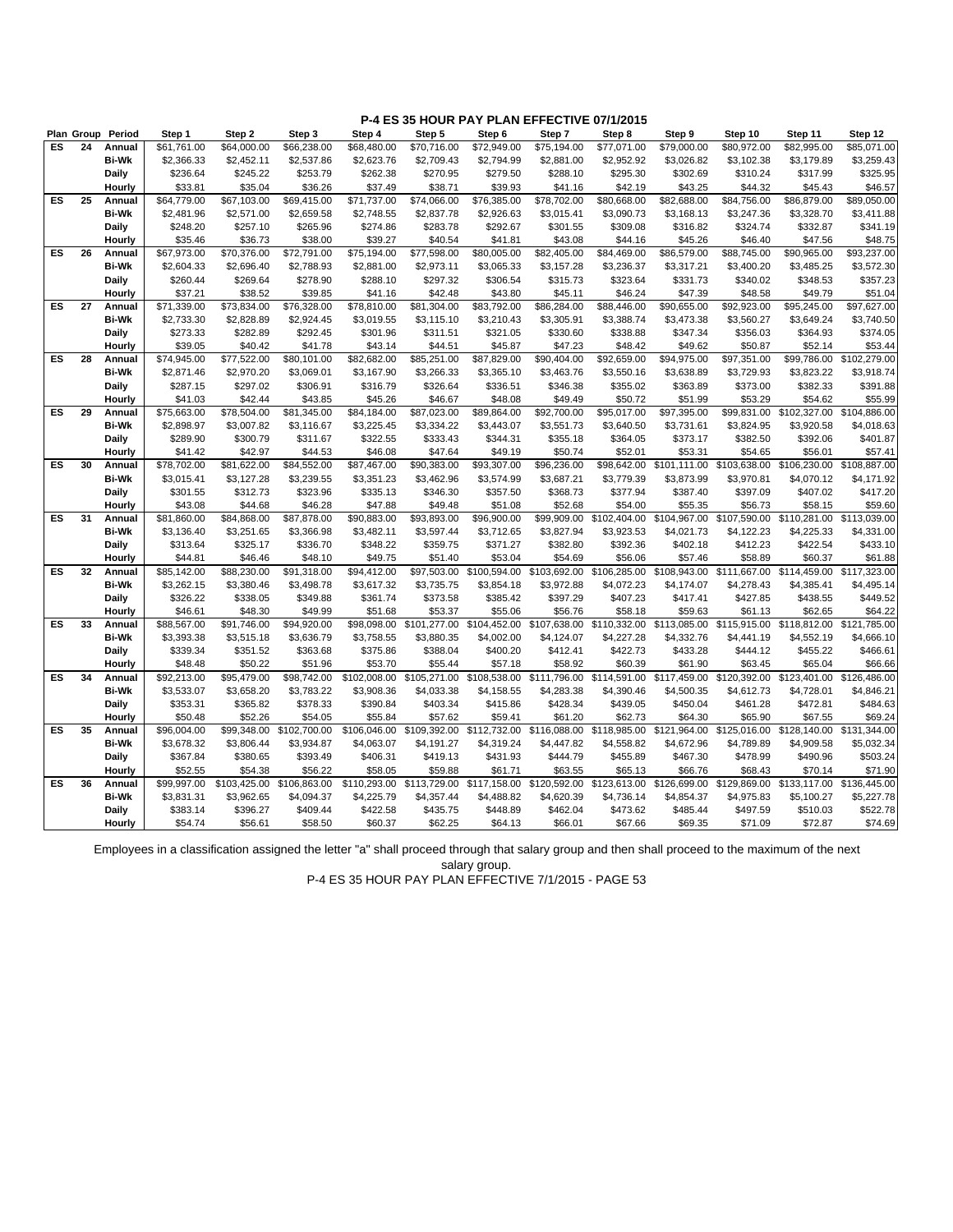|           |    | Plan Group Period | Step 1       | Step 2       | Step 3       | Step 4       | Step 5       | Step 6       | Step 7       | Step 8       | Step 9       | Step 10      | Step 11      | Step 12      |
|-----------|----|-------------------|--------------|--------------|--------------|--------------|--------------|--------------|--------------|--------------|--------------|--------------|--------------|--------------|
| ES.       | 37 | Annual            | \$104.147.00 | \$107.669.00 | \$111.199.00 | \$114,727.00 | \$118,257.00 | \$121.785.00 | \$125.311.00 | \$128,439.00 | \$131.654.00 | \$134.949.00 | \$138.322.00 | \$141.780.00 |
|           |    | <b>Bi-Wk</b>      | \$3,990.31   | \$4,125.25   | \$4,260.50   | \$4,395.68   | \$4,530.92   | \$4,666.10   | \$4,801.19   | \$4,921.04   | \$5,044.22   | \$5.170.46   | \$5,299.70   | \$5,432.19   |
|           |    | Daily             | \$399.04     | \$412.53     | \$426.05     | \$439.57     | \$453.10     | \$466.61     | \$480.12     | \$492.11     | \$504.43     | \$517.05     | \$529.97     | \$543.22     |
|           |    | Hourly            | \$57.01      | \$58.94      | \$60.87      | \$62.80      | \$64.73      | \$66.66      | \$68.59      | \$70.31      | \$72.07      | \$73.87      | \$75.71      | \$77.61      |
| <b>ES</b> | 38 | Annual            | \$108,446.00 | \$112.048.00 | \$115,661.00 | \$119,270.00 | \$122,882.00 | \$126,490.00 | \$130,101.00 | \$133,359.00 | \$136,690.00 | \$140,109.00 | \$143.612.00 | \$147,202.00 |
|           |    | <b>Bi-Wk</b>      | \$4,155.02   | \$4,293.03   | \$4,431.46   | \$4.569.74   | \$4.708.13   | \$4,846.37   | \$4,984.72   | \$5.109.55   | \$5,237.17   | \$5.368.17   | \$5,502.38   | \$5,639.93   |
|           |    | Daily             | \$415.51     | \$429.31     | \$443.15     | \$456.98     | \$470.82     | \$484.64     | \$498.48     | \$510.96     | \$523.72     | \$536.82     | \$550.24     | \$564.00     |
|           |    | Hourly            | \$59.36      | \$61.33      | \$63.31      | \$65.29      | \$67.26      | \$69.24      | \$71.22      | \$73.00      | \$74.82      | \$76.69      | \$78.61      | \$80.58      |
| ES        | 39 | Annual            | \$112,956.00 | \$116,651,00 | \$120,345,00 | \$124,048.00 | \$127,744.00 | \$131,432.00 | \$135,134.00 | \$138,514.00 | \$141,976.00 | \$145,528.00 | \$149,166,00 | \$152,894.00 |
|           |    | <b>Bi-Wk</b>      | \$4,327.82   | \$4,469.39   | \$4,610.92   | \$4,752.80   | \$4,894.41   | \$5,035.71   | \$5,177.55   | \$5,307.05   | \$5,439.70   | \$5,575.79   | \$5,715.18   | \$5,858.01   |
|           |    | Daily             | \$432.79     | \$446.94     | \$461.10     | \$475.28     | \$489.45     | \$503.58     | \$517.76     | \$530.71     | \$543.97     | \$557.58     | \$571.52     | \$585.81     |
|           |    | Hourly            | \$61.83      | \$63.85      | \$65.88      | \$67.90      | \$69.93      | \$71.94      | \$73.97      | \$75.82      | \$77.71      | \$79.66      | \$81.65      | \$83.69      |
| <b>ES</b> | 40 | Annual            | \$117,665,00 | \$121.433.00 | \$125,217,00 | \$128.988.00 | \$132,764.00 | \$136,537.00 | \$140.314.00 | \$143,826,00 | \$147,421,00 | \$151.107.00 | \$154,887,00 | \$158,760.00 |
|           |    | <b>Bi-Wk</b>      | \$4,508.24   | \$4,652.61   | \$4.797.59   | \$4,942.07   | \$5,086.75   | \$5,231.31   | \$5,376.02   | \$5.510.58   | \$5,648.32   | \$5.789.55   | \$5.934.37   | \$6,082.76   |
|           |    | Daily             | \$450.83     | \$465.27     | \$479.76     | \$494.21     | \$508.68     | \$523.14     | \$537.61     | \$551.06     | \$564.84     | \$578.96     | \$593.44     | \$608.28     |
|           |    | Hourly            | \$64.41      | \$66.47      | \$68.54      | \$70.61      | \$72.67      | \$74.74      | \$76.81      | \$78.73      | \$80.70      | \$82.71      | \$84.78      | \$86.90      |
| <b>ES</b> | 41 | Annual            | \$122,579.00 | \$126,449.00 | \$130,314,00 | \$134.186.00 | \$138,050,00 | \$141.915.00 | \$145,781.00 | \$149,427.00 | \$153.164.00 | \$156,992.00 | \$160,918.00 | \$164,942.00 |
|           |    | <b>Bi-Wk</b>      | \$4,696.52   | \$4,844.79   | \$4,992.88   | \$5,141.23   | \$5,289.28   | \$5,437.36   | \$5,585.48   | \$5,725.18   | \$5,868.36   | \$6,015.02   | \$6,165.45   | \$6,319.62   |
|           |    | Daily             | \$469.66     | \$484.48     | \$499.29     | \$514.13     | \$528.93     | \$543.74     | \$558.55     | \$572.52     | \$586.84     | \$601.51     | \$616.55     | \$631.97     |
|           |    | Hourly            | \$67.10      | \$69.22      | \$71.33      | \$73.45      | \$75.57      | \$77.68      | \$79.80      | \$81.79      | \$83.84      | \$85.93      | \$88.08      | \$90.29      |
| <b>ES</b> | 42 | Annual            | \$127.689.00 | \$131.647.00 | \$135,602.00 | \$139,546.00 | \$143,504.00 | \$147.452.00 | \$151,413.00 | \$155,200.00 | \$159,080.00 | \$163.054.00 | \$167,130.00 | \$171.310.00 |
|           |    | <b>Bi-Wk</b>      | \$4.892.30   | \$5.043.95   | \$5,195.48   | \$5,346.60   | \$5.498.24   | \$5.649.51   | \$5,801.27   | \$5.946.37   | \$6.095.02   | \$6,247.28   | \$6,403.45   | \$6,563.61   |
|           |    | Daily             | \$489.23     | \$504.40     | \$519.55     | \$534.66     | \$549.83     | \$564.96     | \$580.13     | \$594.64     | \$609.51     | \$624.73     | \$640.35     | \$656.37     |
|           |    | Hourly            | \$69.89      | \$72.06      | \$74.23      | \$76.38      | \$78.55      | \$80.71      | \$82.88      | \$84.95      | \$87.08      | \$89.25      | \$91.48      | \$93.77      |
| ES        | 43 | Annual            | \$133,116.00 | \$137,144.00 | \$141.178.00 | \$145,207.00 | \$149,244,00 | \$153,269.00 | \$157,301.00 | \$161.231.00 | \$165,265.00 | \$169,393.00 | \$173,628.00 | \$177,969.00 |
|           |    | <b>Bi-Wk</b>      | \$5,100.23   | \$5,254.56   | \$5,409.12   | \$5,563.49   | \$5,718.17   | \$5,872.38   | \$6,026.86   | \$6,177.44   | \$6,332.00   | \$6,490.16   | \$6,652.42   | \$6,818.74   |
|           |    | Daily             | \$510.03     | \$525.46     | \$540.92     | \$556.35     | \$571.82     | \$587.24     | \$602.69     | \$617.75     | \$633.20     | \$649.02     | \$665.25     | \$681.88     |
|           |    | Hourly            | \$72.87      | \$75.07      | \$77.28      | \$79.48      | \$81.69      | \$83.90      | \$86.10      | \$88.25      | \$90.46      | \$92.72      | \$95.04      | \$97.42      |

Employees in a classification assigned the letter "a" shall proceed through that salary group and then shall proceed to the maximum of the next salary group.

P-4 ES 35 HOUR PAY PLAN EFFECTIVE 7/1/2015 - PAGE 54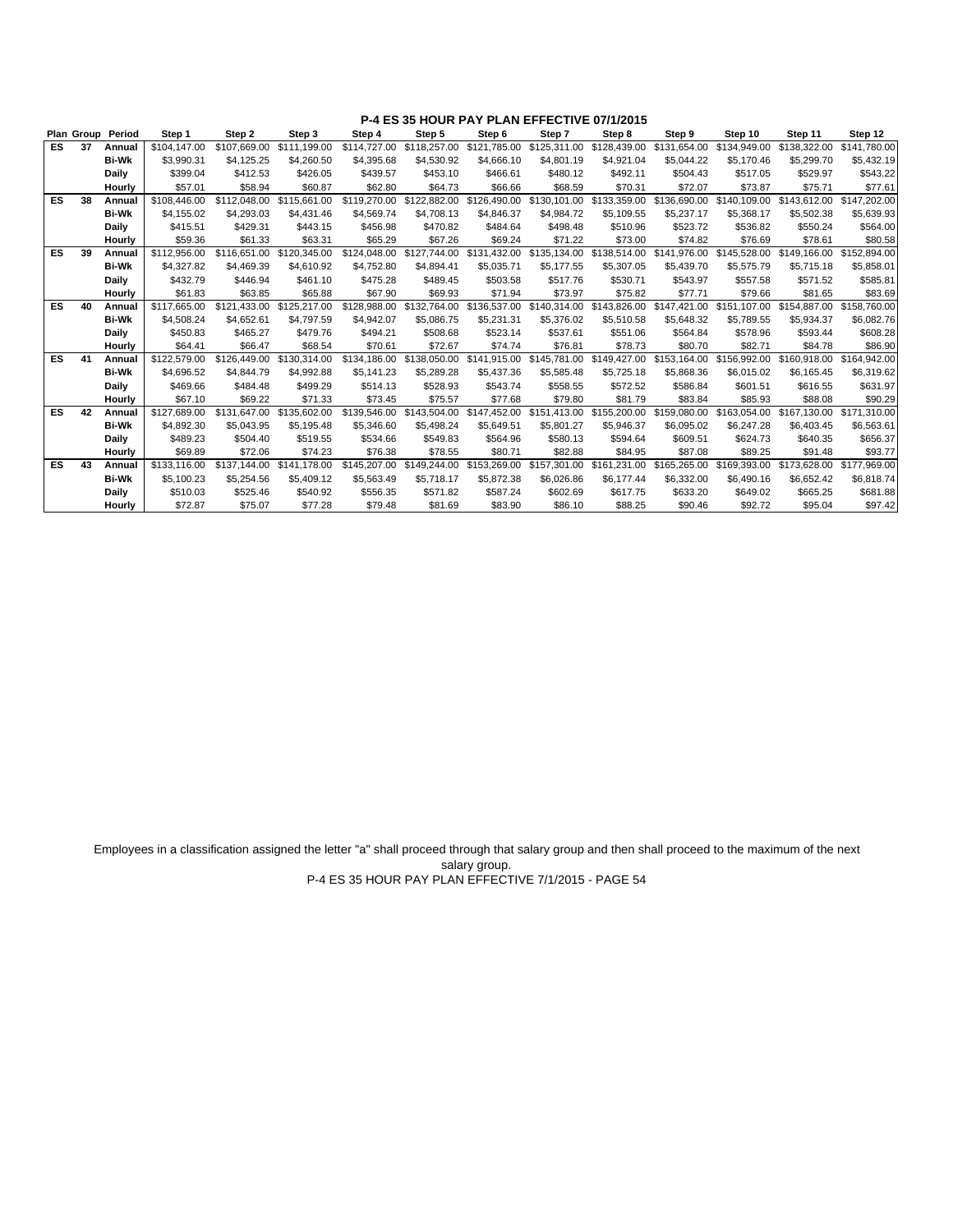|    |    | Plan Group Period | Step 1      | Step 2      | Step 3                  | Step 4      | Step 5                  | Step 6      | Step 7      | Step 8      | Step 9              | Step 10     |
|----|----|-------------------|-------------|-------------|-------------------------|-------------|-------------------------|-------------|-------------|-------------|---------------------|-------------|
| ET | 11 | Annual            | \$32,251.00 | \$33.229.00 | \$34,218.00             | \$35,201.00 | \$36,213.00             | \$37,242.00 | \$38,279.00 | \$39,240.00 | \$40,221.00         | \$41,226.00 |
|    |    | <b>Bi-Wk</b>      | \$1,235.68  | \$1,273.15  | \$1,311.04              | \$1,348.70  | \$1,387.48              | \$1,426.90  | \$1,466.63  | \$1,503.45  | \$1,541.04          | \$1,579.55  |
|    |    | Daily             | \$123.57    | \$127.32    | \$131.11                | \$134.87    | \$138.75                | \$142.69    | \$146.67    | \$150.35    | \$154.11            | \$157.96    |
|    |    | Hourly            | \$17.66     | \$18.19     | \$18.73                 | \$19.27     | \$19.83                 | \$20.39     | \$20.96     | \$21.48     | \$22.02             | \$22.57     |
| ET | 12 | Annual            | \$33,295.00 | \$34,326.00 | \$35,343.00             | \$36,406.00 | \$37,473.00             | \$38,553.00 | \$39,623.00 | \$40,612.00 | \$41,628.00         | \$42,668.00 |
|    |    | <b>Bi-Wk</b>      | \$1,275.68  | \$1,315.18  | \$1,354.14              | \$1,394.87  | \$1,435.75              | \$1,477.13  | \$1,518.13  | \$1,556.02  | \$1,594.95          | \$1,634.79  |
|    |    | Daily             | \$127.57    | \$131.52    | \$135.42                | \$139.49    | \$143.58                | \$147.72    | \$151.82    | \$155.61    | \$159.50            | \$163.48    |
|    |    | Hourly            | \$18.23     | \$18.79     | \$19.35                 | \$19.93     | \$20.52                 | \$21.11     | \$21.69     | \$22.23     | \$22.79             | \$23.36     |
| ET | 13 | Annual            | \$35,172.00 | \$36,473.00 | \$37,783.00             | \$39,086.00 | \$40,401.00             | \$41,705.00 | \$43,021.00 | \$44,099.00 | \$45,200.00         | \$46,330.00 |
|    |    | <b>Bi-Wk</b>      | \$1,347.59  | \$1,397.44  | \$1,447.63              | \$1,497.55  | \$1,547.94              | \$1,597.90  | \$1,648.32  | \$1,689.62  | \$1,731.81          | \$1,775.10  |
|    |    | Daily             | \$134.76    | \$139.75    | \$144.77                | \$149.76    | \$154.80                | \$159.79    | \$164.84    | \$168.97    | \$173.19            | \$177.51    |
|    |    | Hourly            | \$19.26     | \$19.97     | \$20.69                 | \$21.40     | \$22.12                 | \$22.83     | \$23.55     | \$24.14     | \$24.75             | \$25.36     |
| ET | 14 | Annual            | \$36,818.00 | \$38,174.00 | \$39,525.00             | \$40,879.00 | \$42,228.00             | \$43,581.00 | \$44,932.00 | \$46,057.00 | \$47,208.00         | \$48,390.00 |
|    |    | <b>Bi-Wk</b>      | \$1,410.66  | \$1,462.61  | \$1,514.37              | \$1,566.25  | \$1,617.94              | \$1,669.78  | \$1,721.54  | \$1,764.64  | \$1,808.74          | \$1,854.03  |
|    |    | <b>Daily</b>      | \$141.07    | \$146.27    | \$151.44                | \$156.63    | \$161.80                | \$166.98    | \$172.16    | \$176.47    | \$180.88            | \$185.41    |
|    |    | Hourly            | \$20.16     | \$20.90     | \$21.64                 | \$22.38     | \$23.12                 | \$23.86     | \$24.60     | \$25.21     | \$25.84             | \$26.49     |
| EТ | 15 | Annual            | \$38,588.00 | \$39,980.00 | $\overline{$}41,370.00$ | \$42,759.00 | \$44,154.00             | \$45,555.00 | \$46,941.00 | \$48,117.00 | \$49,319.00         | \$50,553.00 |
|    |    | <b>Bi-Wk</b>      | \$1,478.47  | \$1,531.81  | \$1,585.06              | \$1,638.28  | \$1,691.73              | \$1,745.41  | \$1,798.51  | \$1,843.57  | \$1,889.62          | \$1,936.90  |
|    |    | <b>Daily</b>      | \$147.85    | \$153.19    | \$158.51                | \$163.83    | \$169.18                | \$174.55    | \$179.86    | \$184.36    | \$188.97            | \$193.69    |
|    |    | Hourly            | \$21.13     | \$21.89     | \$22.65                 | \$23.41     | \$24.17                 | \$24.94     | \$25.70     | \$26.34     | \$27.00             | \$27.67     |
| ET | 16 | Annual            | \$40,465.00 | \$41,902.00 | \$43,335.00             | \$44,767.00 | $\overline{$46,198.00}$ | \$47,638.00 | \$49,068.00 | \$50,292.00 | \$51,551.00         | \$52,839.00 |
|    |    | <b>Bi-Wk</b>      | \$1,550.39  | \$1,605.45  | \$1,660.35              | \$1,715.22  | \$1,770.04              | \$1,825.22  | \$1,880.00  | \$1,926.90  | \$1,975.14          | \$2,024.49  |
|    |    | Daily             | \$155.04    | \$160.55    | \$166.04                | \$171.53    | \$177.01                | \$182.53    | \$188.00    | \$192.69    | \$197.52            | \$202.45    |
|    |    | Hourly            | \$22.15     | \$22.94     | \$23.72                 | \$24.51     | \$25.29                 | \$26.08     | \$26.86     | \$27.53     | \$28.22             | \$28.93     |
| ET | 17 | Annual            | \$42,467.00 | \$43,944.00 | \$45,422.00             | \$46,895.00 | \$48,371.00             | \$49,841.00 | \$51,318.00 | \$52,601.00 | \$53,919.00         | \$55,267.00 |
|    |    | <b>Bi-Wk</b>      | \$1,627.09  | \$1,683.68  | \$1,740.31              | \$1,796.75  | \$1,853.30              | \$1,909.62  | \$1,966.21  | \$2,015.37  | \$2,065.87          | \$2,117.51  |
|    |    | Daily             | \$162.71    | \$168.37    | \$174.04                | \$179.68    | \$185.33                | \$190.97    | \$196.63    | \$201.54    | \$206.59            | \$211.76    |
|    |    | Hourly            | \$23.25     | \$24.06     | \$24.87                 | \$25.67     | \$26.48                 | \$27.29     | \$28.09     | \$28.80     | \$29.52             | \$30.26     |
| ET | 18 | Annual            | \$44,611.00 | \$46,127.00 | \$47,638.00             | \$49,151.00 | \$50,657.00             | \$52,169.00 | \$53,679.00 | \$55,024.00 | \$56,400.00         | \$57,810.00 |
|    |    | <b>Bi-Wk</b>      | \$1,709.24  | \$1,767.32  | \$1,825.22              | \$1,883.19  | \$1,940.89              | \$1,998.82  | \$2,056.67  | \$2,108.20  | \$2,160.92          | \$2,214.95  |
|    |    | Daily             | \$170.93    | \$176.74    | \$182.53                | \$188.32    | \$194.09                | \$199.89    | \$205.67    | \$210.82    | \$216.10            | \$221.50    |
|    |    | Hourly            | \$24.42     | \$25.25     | \$26.08                 | \$26.91     | \$27.73                 | \$28.56     | \$29.39     | \$30.12     | \$30.88             | \$31.65     |
| ET | 19 | Annual            | \$46,809.00 | \$48,371.00 | \$49,925.00             | \$51,483.00 | \$53,033.00             | \$54,588.00 | \$56,144.00 | \$57,546.00 | \$58,984.00         | \$60,460.00 |
|    |    | Bi-Wk             | \$1,793.45  | \$1,853.30  | \$1,912.84              | \$1,972.53  | \$2,031.92              | \$2,091.50  | \$2,151.12  | \$2,204.83  | \$2,259.93          | \$2,316.48  |
|    |    | Daily             | \$179.35    | \$185.33    | \$191.29                | \$197.26    | \$203.20                | \$209.15    | \$215.12    | \$220.49    | \$226.00            | \$231.65    |
|    |    | Hourly            | \$25.63     | \$26.48     | \$27.33                 | \$28.18     | \$29.03                 | \$29.88     | \$30.74     | \$31.50     | \$32.29             | \$33.10     |
| ET | 20 | Annual            | \$49,195.00 | \$50,788.00 | \$52,382.00             | \$53,970.00 | \$55,561.00             | \$57,153.00 | \$58,746.00 | \$60,216.00 | \$61,721.00         | \$63,265.00 |
|    |    | <b>Bi-Wk</b>      | \$1,884.87  | \$1,945.91  | \$2,006.98              | \$2,067.82  | \$2,128.78              | \$2,189.78  | \$2,250.81  | \$2,307.13  | \$2,364.79          | \$2,423.95  |
|    |    | Daily             | \$188.49    | \$194.60    | \$200.70                | \$206.79    | \$212.88                | \$218.98    | \$225.09    | \$230.72    | \$236.48            | \$242.40    |
|    |    | Hourly            | \$26.93     | \$27.80     | \$28.68                 | \$29.55     | \$30.42                 | \$31.29     | \$32.16     | \$32.96     | \$33.79             | \$34.63     |
| ET | 21 | Annual            | \$51,619.00 | \$53,261.00 | \$54,893.00             | \$56,529.00 | \$58,171.00             | \$59,803.00 | \$61,447.00 | \$62,983.00 | \$64,556.00         | \$66,170.00 |
|    |    | <b>Bi-Wk</b>      | \$1,977.74  | \$2,040.66  | \$2,103.19              | \$2,165.87  | \$2,228.78              | \$2,291.31  | \$2,354.30  | \$2,413.15  | \$2,473.41          | \$2,535.25  |
|    |    | Daily             | \$197.78    | \$204.07    | \$210.32                | \$216.59    | \$222.88                | \$229.14    | \$235.43    | \$241.32    | \$247.35            | \$253.53    |
|    |    | Hourly            | \$28.26     | \$29.16     | \$30.05                 | \$30.95     | \$31.84                 | \$32.74     | \$33.64     | \$34.48     | \$35.34             | \$36.22     |
| EТ | 22 | Annual            | \$53,033.00 | \$54,975.00 | \$56,921.00             | \$58,860.00 | \$60,807.00             | \$62,747.00 | \$64,691.00 | \$66,306.00 | \$67,964.00         | \$69,662.00 |
|    |    | <b>Bi-Wk</b>      | \$2,031.92  | \$2,106.33  | \$2,180.89              | \$2,255.18  | \$2,329.78              | \$2,404.10  | \$2,478.59  | \$2,540.46  | \$2,603.99          | \$2,669.05  |
|    |    | Daily             | \$203.20    | \$210.64    | \$218.09                | \$225.52    | \$232.98                | \$240.41    | \$247.86    | \$254.05    | \$260.40            | \$266.91    |
|    |    | Hourly            | \$29.03     | \$30.10     | \$31.16                 | \$32.22     | \$33.29                 | \$34.35     | \$35.41     | \$36.30     | \$37.20             | \$38.13     |
| ET | 23 | Annual            | \$55,544.00 | \$57,570.00 | \$59,589.00             | \$61,619.00 | \$63,640.00             | \$65,666.00 | \$67,690.00 | \$69,382.00 | \$71,114.00         | \$72,893.00 |
|    |    | <b>Bi-Wk</b>      | \$2,128.13  | \$2,205.75  | \$2,283.11              | \$2,360.89  | \$2,438.32              | \$2,515.94  | \$2,593.49  | \$2,658.32  | \$2,724.68          | \$2,792.84  |
|    |    |                   |             |             | \$228.32                |             |                         | \$251.60    | \$259.35    |             |                     | \$279.29    |
|    |    | Daily             | \$212.82    | \$220.58    |                         | \$236.09    | \$243.84                |             |             | \$265.84    | \$272.47<br>\$38.93 |             |
|    |    | Hourly            | \$30.41     | \$31.52     | \$32.62                 | \$33.73     | \$34.84                 | \$35.95     | \$37.05     | \$37.98     |                     | \$39.90     |

P-4 ET 35 HOUR PAY PLAN EFFECTIVE 8/26/2013 - PAGE 55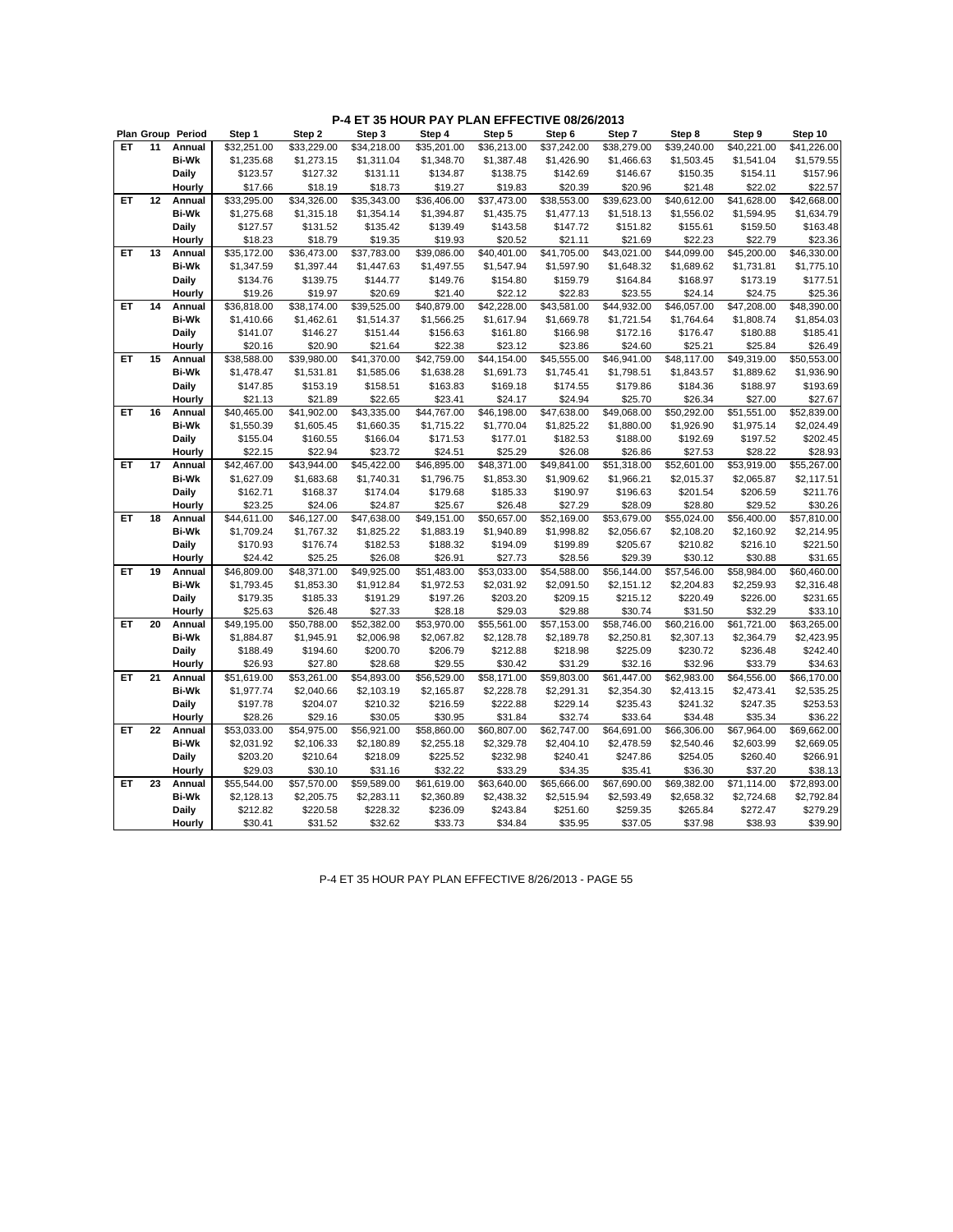|    |    | Plan Group Period | Step 1      | Step 2      | Step 3       | Step 4       | Step 5       | Step 6       | Step 7       | Step 8       | Step 9       | Step 10      |
|----|----|-------------------|-------------|-------------|--------------|--------------|--------------|--------------|--------------|--------------|--------------|--------------|
| ET | 24 | Annual            | \$58,215.00 | \$60,325.00 | \$62,434.00  | \$64,548.00  | \$66,656.00  | \$68,761.00  | \$70,876.00  | \$72,646.00  | \$74,463.00  | \$76,326.00  |
|    |    | <b>Bi-Wk</b>      | \$2,230.46  | \$2,311.31  | \$2,392.11   | \$2,473.11   | \$2,553.87   | \$2,634.53   | \$2,715.56   | \$2,783.38   | \$2,852.99   | \$2,924.37   |
|    |    | Daily             | \$223.05    | \$231.14    | \$239.22     | \$247.32     | \$255.39     | \$263.46     | \$271.56     | \$278.34     | \$285.30     | \$292.44     |
|    |    | Hourly            | \$31.87     | \$33.02     | \$34.18      | \$35.34      | \$36.49      | \$37.64      | \$38.80      | \$39.77      | \$40.76      | \$41.78      |
| ET | 25 | Annual            | \$61,060.00 | \$63,250.00 | \$65,430.00  | \$67,618.00  | \$69,813.00  | \$72,000.00  | \$74,183.00  | \$76,036.00  | \$77,938.00  | \$79,886.00  |
|    |    | <b>Bi-Wk</b>      | \$2,339.47  | \$2,423.38  | \$2,506.90   | \$2,590.73   | \$2,674.83   | \$2,758.63   | \$2,842.27   | \$2,913.26   | \$2,986.14   | \$3,060.77   |
|    |    | <b>Daily</b>      | \$233.95    | \$242.34    | \$250.69     | \$259.08     | \$267.49     | \$275.87     | \$284.23     | \$291.33     | \$298.62     | \$306.08     |
|    |    | Hourly            | \$33.43     | \$34.62     | \$35.82      | \$37.02      | \$38.22      | \$39.41      | \$40.61      | \$41.62      | \$42.66      | \$43.73      |
| ET | 26 | Annual            | \$64,070.00 | \$66,335.00 | \$68,611.00  | \$70,876.00  | \$73,142.00  | \$75,411.00  | \$77,673.00  | \$79,619.00  | \$81,612.00  | \$83,652.00  |
|    |    | <b>Bi-Wk</b>      | \$2,454.79  | \$2,541.58  | \$2,628.78   | \$2,715.56   | \$2,802.38   | \$2,889.32   | \$2,975.98   | \$3,050.54   | \$3,126.90   | \$3,205.06   |
|    |    | <b>Daily</b>      | \$245.48    | \$254.16    | \$262.88     | \$271.56     | \$280.24     | \$288.94     | \$297.60     | \$305.06     | \$312.69     | \$320.51     |
|    |    | Hourly            | \$35.07     | \$36.31     | \$37.56      | \$38.80      | \$40.04      | \$41.28      | \$42.52      | \$43.58      | \$44.67      | \$45.79      |
| ET | 27 | Annual            | \$67,243.00 | \$69,595.00 | \$71,945.00  | \$74,285.00  | \$76,635.00  | \$78,981.00  | \$81,330.00  | \$83,367.00  | \$85,453.00  | \$87,589.00  |
|    |    | <b>Bi-Wk</b>      | \$2,576.37  | \$2,666.48  | \$2,756.52   | \$2,846.17   | \$2,936.21   | \$3,026.10   | \$3,116.10   | \$3,194.14   | \$3,274.07   | \$3,355.91   |
|    |    | <b>Daily</b>      | \$257.64    | \$266.65    | \$275.66     | \$284.62     | \$293.63     | \$302.61     | \$311.61     | \$319.42     | \$327.41     | \$335.60     |
|    |    | Hourly            | \$36.81     | \$38.10     | \$39.38      | \$40.66      | \$41.95      | \$43.23      | \$44.52      | \$45.64      | \$46.78      | \$47.95      |
| EТ | 28 | Annual            | \$70,642.00 | \$73,071.00 | \$75,501.00  | \$77,934.00  | \$80,356.00  | \$82,786.00  | \$85,213.00  | \$87,339.00  | \$89,522.00  | \$91,761.00  |
|    |    | <b>Bi-Wk</b>      | \$2,706.60  | \$2,799.66  | \$2,892.76   | \$2,985.98   | \$3,078.78   | \$3,171.88   | \$3,264.87   | \$3,346.33   | \$3,429.97   | \$3,515.75   |
|    |    | <b>Daily</b>      | \$270.66    | \$279.97    | \$289.28     | \$298.60     | \$307.88     | \$317.19     | \$326.49     | \$334.64     | \$343.00     | \$351.58     |
|    |    | Hourly            | \$38.67     | \$40.00     | \$41.33      | \$42.66      | \$43.99      | \$45.32      | \$46.65      | \$47.81      | \$49.00      | \$50.23      |
| ET | 29 | Annual            | \$71,319.00 | \$73,997.00 | \$76,674.00  | \$79,351.00  | \$82,027.00  | \$84,704.00  | \$87,378.00  | \$89,562.00  | \$91,803.00  | \$94,100.00  |
|    |    | <b>Bi-Wk</b>      | \$2,732.53  | \$2,835.14  | \$2,937.71   | \$3,040.27   | \$3,142.80   | \$3,245.37   | \$3,347.82   | \$3,431.50   | \$3,517.36   | \$3,605.37   |
|    |    | Daily             | \$273.26    | \$283.52    | \$293.78     | \$304.03     | \$314.28     | \$324.54     | \$334.79     | \$343.15     | \$351.74     | \$360.54     |
|    |    | Hourly            | \$39.04     | \$40.51     | \$41.97      | \$43.44      | \$44.90      | \$46.37      | \$47.83      | \$49.03      | \$50.25      | \$51.51      |
| ET | 30 | Annual            | \$74,183.00 | \$76,935.00 | \$79,698.00  | \$82,445.00  | \$85,194.00  | \$87,950.00  | \$90,711.00  | \$92,978.00  | \$95,302.00  | \$97,686.00  |
|    |    | <b>Bi-Wk</b>      | \$2,842.27  | \$2,947.71  | \$3,053.57   | \$3,158.82   | \$3,264.14   | \$3,369.74   | \$3,475.52   | \$3,562.38   | \$3,651.42   | \$3,742.76   |
|    |    | Daily             | \$284.23    | \$294.78    | \$305.36     | \$315.89     | \$326.42     | \$336.98     | \$347.56     | \$356.24     | \$365.15     | \$374.28     |
|    |    | Hourly            | \$40.61     | \$42.12     | \$43.63      | \$45.13      | \$46.64      | \$48.14      | \$49.66      | \$50.90      | \$52.17      | \$53.47      |
| ET | 31 | Annual            | \$77,160.00 | \$79,996.00 | \$82,833.00  | \$85,665.00  | \$88,502.00  | \$91,336.00  | \$94,173.00  | \$96,525.00  | \$98,939.00  | \$101,414.00 |
|    |    | <b>Bi-Wk</b>      | \$2,956.33  | \$3,064.99  | \$3,173.68   | \$3,282.19   | \$3,390.89   | \$3,499.47   | \$3,608.17   | \$3,698.28   | \$3,790.77   | \$3,885.60   |
|    |    | Daily             | \$295.64    | \$306.50    | \$317.37     | \$328.22     | \$339.09     | \$349.95     | \$360.82     | \$369.83     | \$379.08     | \$388.56     |
|    |    | Hourly            | \$42.24     | \$43.79     | \$45.34      | \$46.89      | \$48.45      | \$50.00      | \$51.55      | \$52.84      | \$54.16      | \$55.51      |
| ET | 32 | Annual            | \$80,254.00 | \$83,165.00 | \$86,075.00  | \$88,992.00  | \$91,905.00  | \$94,819.00  | \$97,738.00  | \$100,183.00 | \$102,689.00 | \$105,258.00 |
|    |    | Bi-Wk             | \$3,074.87  | \$3,186.40  | \$3,297.90   | \$3,409.66   | \$3,521.27   | \$3,632.92   | \$3,744.76   | \$3,838.43   | \$3,934.45   | \$4,032.88   |
|    |    | <b>Daily</b>      | \$307.49    | \$318.64    | \$329.79     | \$340.97     | \$352.13     | \$363.30     | \$374.48     | \$383.85     | \$393.45     | \$403.29     |
|    |    | Hourly            | \$43.93     | \$45.52     | \$47.12      | \$48.71      | \$50.31      | \$51.90      | \$53.50      | \$54.84      | \$56.21      | \$57.62      |
| ET | 33 | Annual            | \$83,482.00 | \$86,478.00 | \$89,470.00  | \$92,466.00  | \$95,463.00  | \$98,455.00  | \$101,458.00 | \$103,998.00 | \$106,598.00 | \$109,264.00 |
|    |    | <b>Bi-Wk</b>      | \$3,198.55  | \$3,313.34  | \$3,427.97   | \$3,542.76   | \$3,657.59   | \$3,772.23   | \$3,887.28   | \$3,984.60   | \$4,084.22   | \$4,186.37   |
|    |    | Daily             | \$319.86    | \$331.34    | \$342.80     | \$354.28     | \$365.76     | \$377.23     | \$388.73     | \$398.46     | \$408.43     | \$418.64     |
|    |    | Hourly            | \$45.70     | \$47.34     | \$48.98      | \$50.62      | \$52.26      | \$53.89      | \$55.54      | \$56.93      | \$58.35      | \$59.81      |
| ET | 34 | Annual            | \$86,919.00 | \$89,998.00 | \$93,073.00  | \$96,151.00  | \$99,227.00  | \$102,306.00 | \$105,377.00 | \$108,012.00 | \$110,714.00 | \$113,482.00 |
|    |    | <b>Bi-Wk</b>      | \$3,330.23  | \$3,448.20  | \$3,566.02   | \$3,683.95   | \$3,801.81   | \$3,919.78   | \$4,037.44   | \$4,138.40   | \$4,241.92   | \$4,347.97   |
|    |    | Daily             | \$333.03    | \$344.82    | \$356.61     | \$368.40     | \$380.19     | \$391.98     | \$403.75     | \$413.84     | \$424.20     | \$434.80     |
|    |    | Hourly            | \$47.58     | \$49.26     | \$50.95      | \$52.63      | \$54.32      | \$56.00      | \$57.68      | \$59.12      | \$60.60      | \$62.12      |
| ET | 35 | Annual            | \$90,492.00 | \$93,644.00 | \$96,803.00  | \$99,958.00  | \$103,111.00 | \$106,260.00 | \$109,423.00 | \$112,154.00 | \$114,961.00 | \$117,835.00 |
|    |    | <b>Bi-Wk</b>      | \$3,467.13  | \$3,587.90  | \$3,708.93   | \$3,829.81   | \$3,950.62   | \$4,071.27   | \$4,192.46   | \$4,297.09   | \$4,404.64   | \$4,514.76   |
|    |    | <b>Daily</b>      | \$346.72    | \$358.79    | \$370.90     | \$382.99     | \$395.07     | \$407.13     | \$419.25     | \$429.71     | \$440.47     | \$451.48     |
|    |    | Hourly            | \$49.54     | \$51.26     | \$52.99      | \$54.72      | \$56.44      | \$58.17      | \$59.90      | \$61.39      | \$62.93      | \$64.50      |
| ET | 36 | Annual            | \$94,256.00 | \$97,487.00 | \$100,728.00 | \$103,961.00 | \$107,200.00 | \$110,432.00 | \$113,668.00 | \$116,516.00 | \$119,432.00 | \$122,418.00 |
|    |    | <b>Bi-Wk</b>      | \$3,611.35  | \$3,735.14  | \$3,859.32   | \$3,983.19   | \$4,107.28   | \$4,231.12   | \$4,355.10   | \$4,464.22   | \$4,575.94   | \$4,690.35   |
|    |    | Daily             | \$361.14    | \$373.52    | \$385.94     | \$398.32     | \$410.73     | \$423.12     | \$435.51     | \$446.43     | \$457.60     | \$469.04     |
|    |    | Hourly            | \$51.60     | \$53.36     | \$55.14      | \$56.91      | \$58.68      | \$60.45      | \$62.22      | \$63.78      | \$65.38      | \$67.01      |
|    |    |                   |             |             |              |              |              |              |              |              |              |              |

P-4 ET 35 HOUR PAY PLAN EFFECTIVE 8/26/2013 - PAGE 56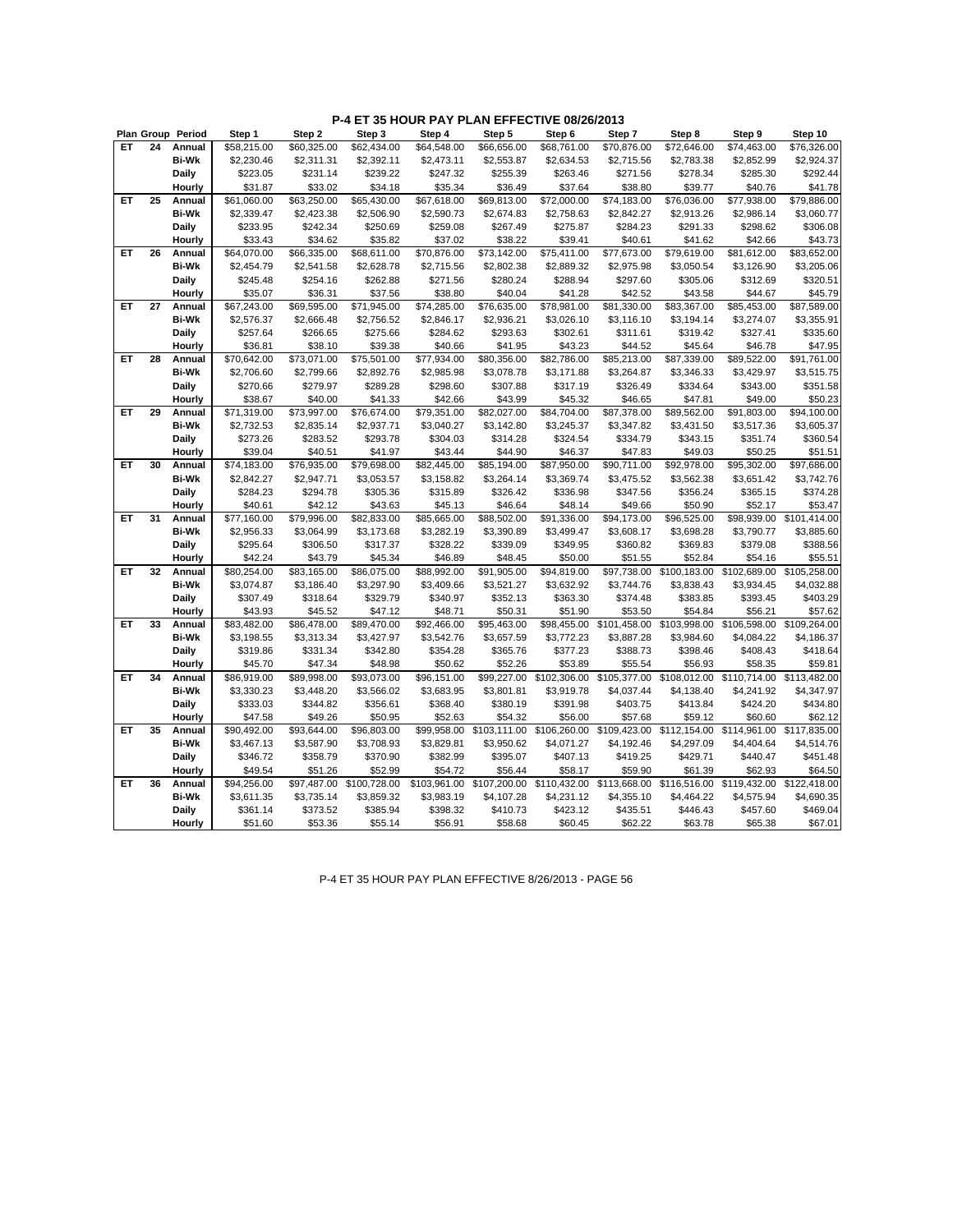|     |    | Plan Group Period | Step 1       | Step 2       | Step 3       | Step 4       | Step 5       | Step 6                    | Step 7       | Step 8       | Step 9       | Step 10      |
|-----|----|-------------------|--------------|--------------|--------------|--------------|--------------|---------------------------|--------------|--------------|--------------|--------------|
| ET. | 37 | Annual            | \$98.167.00  | \$101.488.00 | \$104.815.00 | \$108.140.00 | \$111.467.00 | \$114.793.00              | \$118,117.00 | \$121.066.00 | \$124.094.00 | \$127.197.00 |
|     |    | <b>Bi-Wk</b>      | \$3,761.19   | \$3,888.43   | \$4,015.91   | \$4,143.30   | \$4,270.77   | \$4,398.20                | \$4,525.56   | \$4,638.55   | \$4,754.56   | \$4,873.45   |
|     |    | Daily             | \$376.12     | \$388.85     | \$401.60     | \$414.33     | \$427.08     | \$439.82                  | \$452.56     | \$463.86     | \$475.46     | \$487.35     |
|     |    | Hourly            | \$53.74      | \$55.55      | \$57.38      | \$59.19      | \$61.02      | \$62.84                   | \$64.66      | \$66.27      | \$67.93      | \$69.63      |
| ET  | 38 | Annual            | \$102.220.00 | \$105.615.00 | \$109,021.00 | \$112,423.00 | \$115,827.00 | \$119,228.00              | \$122,632.00 | \$125,702.00 | \$128.842.00 | \$132,066.00 |
|     |    | <b>Bi-Wk</b>      | \$3,916.48   | \$4,046.56   | \$4,177.05   | \$4,307.40   | \$4,437.82   | \$4,568.13                | \$4,698.55   | \$4,816.17   | \$4,936.48   | \$5,060.00   |
|     |    | <b>Daily</b>      | \$391.65     | \$404.66     | \$417.71     | \$430.74     | \$443.79     | \$456.82                  | \$469.86     | \$481.62     | \$493.65     | \$506.00     |
|     |    | Hourly            | \$55.95      | \$57.81      | \$59.68      | \$61.54      | \$63.40      | \$65.26                   | \$67.13      | \$68.81      | \$70.53      | \$72.29      |
| ET  | 39 | Annual            | \$106,471.00 | \$109,954.00 | \$113,435.00 | \$116,926.00 | \$120,410.00 | \$123,886.00              | \$127,376.00 | \$130,562.00 | \$133,825.00 | \$137,173.00 |
|     |    | <b>Bi-Wk</b>      | \$4.079.35   | \$4,212.80   | \$4.346.17   | \$4,479.93   | \$4.613.41   | \$4,746.60                | \$4.880.31   | \$5,002.38   | \$5.127.40   | \$5,255.68   |
|     |    | <b>Daily</b>      | \$407.94     | \$421.28     | \$434.62     | \$448.00     | \$461.35     | \$474.66                  | \$488.04     | \$500.24     | \$512.74     | \$525.57     |
|     |    | Hourly            | \$58.28      | \$60.19      | \$62.09      | \$64.00      | \$65.91      | \$67.81                   | \$69.72      | \$71.47      | \$73.25      | \$75.09      |
| ET  | 40 | Annual            | \$110,909.00 | \$114,462.00 | \$118,028.00 | \$121,583.00 | \$125,142.00 | \$128,699.00              | \$132,259.00 | \$135,568.00 | \$138,957.00 | \$142,432.00 |
|     |    | <b>Bi-Wk</b>      | \$4.249.39   | \$4,385.52   | \$4,522.15   | \$4,658,36   | \$4.794.72   | \$4.931.00                | \$5.067.40   | \$5.194.18   | \$5,324.03   | \$5,457.17   |
|     |    | <b>Daily</b>      | \$424.94     | \$438.56     | \$452.22     | \$465.84     | \$479.48     | \$493.10                  | \$506.74     | \$519.42     | \$532.41     | \$545.72     |
|     |    | Hourly            | \$60.71      | \$62.66      | \$64.61      | \$66.55      | \$68.50      | \$70.45                   | \$72.40      | \$74.21      | \$76.06      | \$77.96      |
| ET  | 41 | Annual            | \$115,541.00 | \$119,190.00 | \$122,833.00 | \$126,482.00 | \$130.125.00 | \$133,767.00              | \$137,411.00 | \$140,848.00 | \$144,369.00 | \$147,980.00 |
|     |    | <b>Bi-Wk</b>      | \$4,426.86   | \$4.566.67   | \$4,706.25   | \$4,846.06   | \$4,985.64   | \$5,125.18                | \$5,264.79   | \$5,396.48   | \$5,531.38   | \$5,669.74   |
|     |    | <b>Daily</b>      | \$442.69     | \$456.67     | \$470.63     | \$484.61     | \$498.57     | \$512.52                  | \$526.48     | \$539.65     | \$553.14     | \$566.98     |
|     |    | Hourly            | \$63.25      | \$65.24      | \$67.24      | \$69.23      | \$71.23      | \$73.22                   | \$75.22      | \$77.10      | \$79.02      | \$81.00      |
| ET  | 42 | Annual            | \$120,358,00 | \$124.089.00 | \$127,817.00 | \$131,534.00 |              | \$135,266.00 \$138,987.00 | \$142,720.00 | \$146,290.00 | \$149,947.00 | \$153,696,00 |
|     |    | <b>Bi-Wk</b>      | \$4.611.42   | \$4,754.37   | \$4,897.21   | \$5,039.62   | \$5.182.61   | \$5,325.18                | \$5,468.20   | \$5,604.99   | \$5.745.10   | \$5,888.74   |
|     |    | Daily             | \$461.15     | \$475.44     | \$489.73     | \$503.97     | \$518.27     | \$532.52                  | \$546.82     | \$560.50     | \$574.51     | \$588.88     |
|     |    | Hourly            | \$65.88      | \$67.92      | \$69.97      | \$72.00      | \$74.04      | \$76.08                   | \$78.12      | \$80.08      | \$82.08      | \$84.13      |
| ET  | 43 | Annual            | \$125,473.00 | \$129,270.00 | \$133,073.00 | \$136,870.00 | \$140,676.00 | \$144,469.00              | \$148,270.00 | \$151,974.00 | \$155,774.00 | \$159,669.00 |
|     |    | <b>Bi-Wk</b>      | \$4,807.40   | \$4,952.88   | \$5,098.59   | \$5,244.07   | \$5,389.89   | \$5,535.22                | \$5.680.85   | \$5,822.76   | \$5,968.36   | \$6,117.59   |
|     |    | Daily             | \$480.74     | \$495.29     | \$509.86     | \$524.41     | \$538.99     | \$553.53                  | \$568.09     | \$582.28     | \$596.84     | \$611.76     |
|     |    | Hourly            | \$68.68      | \$70.76      | \$72.84      | \$74.92      | \$77.00      | \$79.08                   | \$81.16      | \$83.19      | \$85.27      | \$87.40      |

P-4 ET 35 HOUR PAY PLAN EFFECTIVE 8/26/2013 - PAGE 57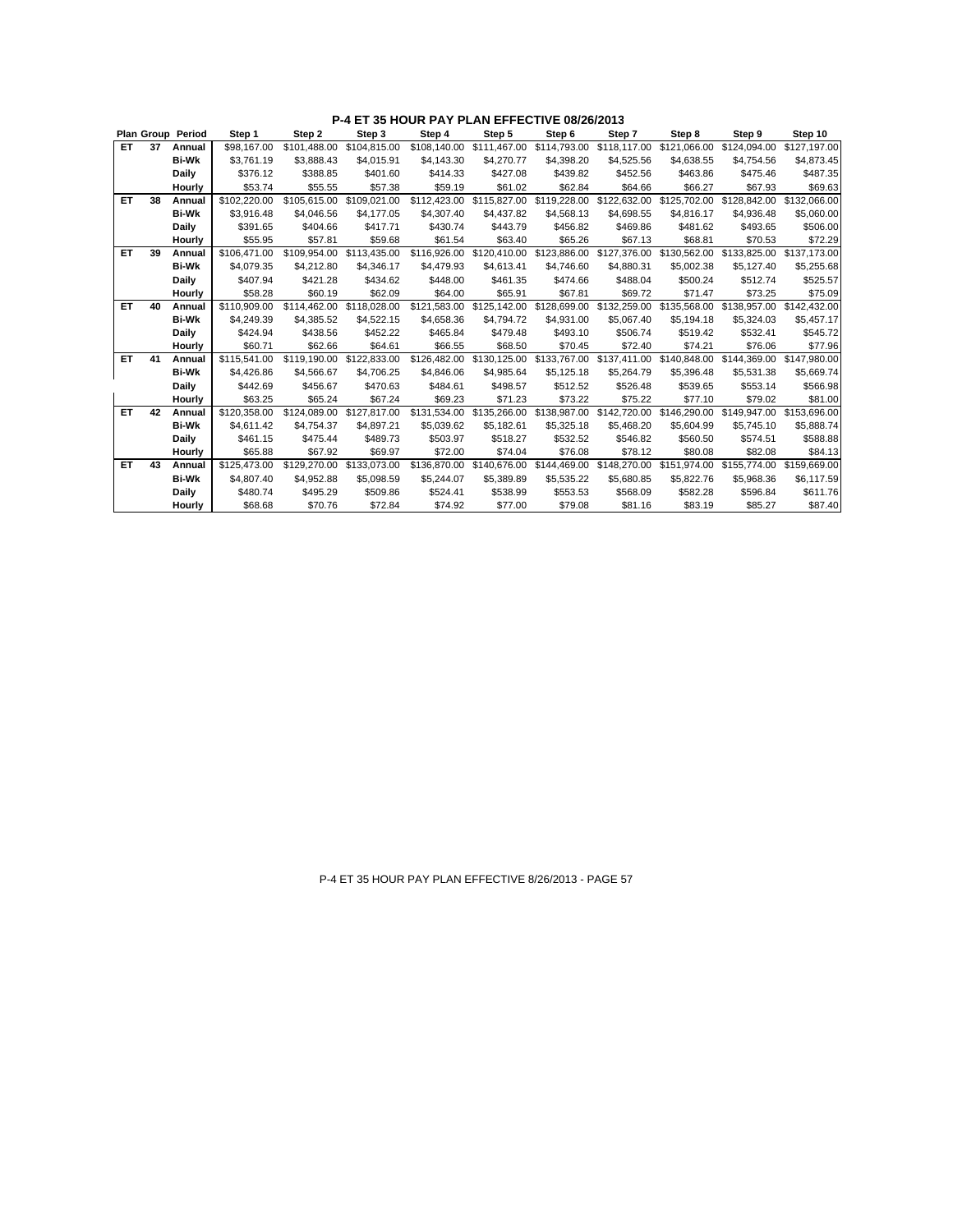|    |    | Plan Group Period      | Step 1                 | Step 2                 | Step 3                 | Step 4                 | Step 5                    | Step 6      | Step 7                    | Step 8                    | Step 9                    | Step 10                |
|----|----|------------------------|------------------------|------------------------|------------------------|------------------------|---------------------------|-------------|---------------------------|---------------------------|---------------------------|------------------------|
| ET | 11 | Annual                 | \$33,219.00            | \$34.226.00            | \$35,245.00            | \$36,258.00            | \$37,300.00               | \$38,360.00 | \$39,428.00               | \$40,418.00               | \$41,428.00               | \$42,463.00            |
|    |    | <b>Bi-Wk</b>           | \$1,272.76             | \$1,311.35             | \$1,350.39             | \$1,389.20             | \$1,429.12                | \$1,469.74  | \$1,510.66                | \$1,548.59                | \$1,587.28                | \$1,626.94             |
|    |    | Daily                  | \$127.28               | \$131.14               | \$135.04               | \$138.92               | \$142.92                  | \$146.98    | \$151.07                  | \$154.86                  | \$158.73                  | \$162.70               |
|    |    | Hourly                 | \$18.19                | \$18.74                | \$19.30                | \$19.85                | \$20.42                   | \$21.00     | \$21.59                   | \$22.13                   | \$22.68                   | \$23.25                |
| ET | 12 | Annual                 | \$34,294.00            | \$35,356.00            | \$36,404.00            | \$37,499.00            | \$38,598.00               | \$39,710.00 | \$40,812.00               | \$41,831.00               | \$42,877.00               | \$43,949.00            |
|    |    | <b>Bi-Wk</b>           | \$1,313.95             | \$1,354.64             | \$1,394.79             | \$1,436.75             | \$1,478.86                | \$1,521.46  | \$1,563.68                | \$1,602.73                | \$1,642.80                | \$1,683.87             |
|    |    | Daily                  | \$131.40               | \$135.47               | \$139.48               | \$143.68               | \$147.89                  | \$152.15    | \$156.37                  | \$160.28                  | \$164.28                  | \$168.39               |
|    |    | Hourly                 | \$18.78                | \$19.36                | \$19.93                | \$20.53                | \$21.13                   | \$21.74     | \$22.34                   | \$22.90                   | \$23.47                   | \$24.06                |
| EТ | 13 | Annual                 | \$36,228.00            | \$37,568.00            | \$38,917.00            | \$40,259.00            | \$41,614.00               | \$42,957.00 | \$44,312.00               | \$45,422.00               | \$46,556.00               | \$47,720.00            |
|    |    | <b>Bi-Wk</b>           | \$1,388.05             | \$1,439.39             | \$1,491.08             | \$1,542.50             | \$1,594.41                | \$1,645.87  | \$1,697.78                | \$1,740.31                | \$1,783.76                | \$1,828.36             |
|    |    | Daily                  | \$138.81               | \$143.94               | \$149.11               | \$154.25               | \$159.45                  | \$164.59    | \$169.78                  | \$174.04                  | \$178.38                  | \$182.84               |
|    |    | Hourly                 | \$19.83                | \$20.57                | \$21.31                | \$22.04                | \$22.78                   | \$23.52     | \$24.26                   | \$24.87                   | \$25.49                   | \$26.12                |
| ET | 14 | Annual                 | \$37,923.00            | \$39,320.00            | \$40,711.00            | \$42,106.00            | \$43,495.00               | \$44,889.00 | \$46,280.00               | \$47,439.00               | \$48,625.00               | \$49,842.00            |
|    |    | <b>Bi-Wk</b>           | \$1,452.99             | \$1,506.52             | \$1,559.81             | \$1,613.26             | \$1,666.48                | \$1,719.89  | \$1,773.19                | \$1,817.59                | \$1,863.03                | \$1,909.66             |
|    |    | Daily                  | \$145.30               | \$150.66               | \$155.99               | \$161.33               | \$166.65                  | \$171.99    | \$177.32                  | \$181.76                  | \$186.31                  | \$190.97               |
|    |    | Hourly                 | \$20.76                | \$21.53                | \$22.29                | \$23.05                | \$23.81                   | \$24.57     | \$25.34                   | \$25.97                   | \$26.62                   | \$27.29                |
| ET | 15 | Annual                 | \$39,746.00            | \$41,180.00            | \$42,612.00            | \$44,042.00            | \$45,479.00               | \$46,922.00 | \$48,350.00               | \$49,561.00               | \$50,799.00               | \$52,070.00            |
|    |    | <b>Bi-Wk</b>           | \$1,522.84             | \$1,577.78             | \$1,632.65             | \$1,687.44             | \$1,742.50                | \$1,797.78  | \$1,852.50                | \$1,898.89                | \$1,946.33                | \$1,995.02             |
|    |    | <b>Daily</b>           | \$152.29               | \$157.78               | \$163.27               | \$168.75               | \$174.25                  | \$179.78    | \$185.25                  | \$189.89                  | \$194.64                  | \$199.51               |
|    |    | Hourly                 | \$21.76                | \$22.54                | \$23.33                | \$24.11                | \$24.90                   | \$25.69     | \$26.47                   | \$27.13                   | \$27.81                   | \$28.51                |
| ET | 16 | Annual                 | \$41,679.00            | \$43,160.00            | \$44,636.00            | \$46,111.00            | \$47,584.00               | \$49,068.00 | \$50,541.00               | \$51,801.00               | \$53,098.00               | \$54,425.00            |
|    |    | <b>Bi-Wk</b>           | \$1,596.90             | \$1,653.64             | \$1,710.20             | \$1,766.71             | \$1,823.15                | \$1,880.00  | \$1,936.44                | \$1,984.72                | \$2,034.41                | \$2,085.25             |
|    |    | <b>Daily</b>           | \$159.69               | \$165.37               | \$171.02               | \$176.68               | \$182.32                  | \$188.00    | \$193.65                  | \$198.48                  | \$203.45                  | \$208.53               |
|    |    | Hourly                 | \$22.82                | \$23.63                | \$24.44                | \$25.24                | \$26.05                   | \$26.86     | \$27.67                   | \$28.36                   | \$29.07                   | \$29.79                |
| ET | 17 | Annual                 | \$43,742.00            | \$45,263.00            | \$46,785.00            | \$48,302.00            | \$49.823.00               | \$51,337.00 | \$52,858.00               | \$54,180.00               | \$55,537.00               | \$56,926.00            |
|    |    | <b>Bi-Wk</b>           | \$1,675.94             | \$1,734.22             | \$1,792.53             | \$1,850.66             | \$1,908.93                | \$1,966.94  | \$2,025.22                | \$2,075.87                | \$2,127.86                | \$2,181.08             |
|    |    | <b>Daily</b>           | \$167.60               | \$173.43               | \$179.26               | \$185.07               | \$190.90                  | \$196.70    | \$202.53                  | \$207.59                  | \$212.79                  | \$218.11               |
|    |    | Hourly                 | \$23.95                | \$24.78                | \$25.61                | \$26.44                | \$27.28                   | \$28.10     | \$28.94                   | \$29.66                   | \$30.40                   | \$31.16                |
| ET | 18 | Annual                 | \$45,950.00            | \$47,511.00            | \$49,068.00            | \$50,626.00            | \$52,177.00               | \$53,735.00 | \$55,290.00               | \$56,675.00               | \$58,092.00               | \$59,545.00            |
|    |    | <b>Bi-Wk</b>           | \$1,760.54             | \$1,820.35             | \$1,880.00             | \$1,939.70             | \$1,999.12                | \$2,058.82  | \$2,118.40                | \$2,171.46                | \$2,225.75                | \$2,281.42             |
|    |    | Daily                  | \$176.06               | \$182.04               | \$188.00               | \$193.97               | \$199.92                  | \$205.89    | \$211.84                  | \$217.15                  | \$222.58                  | \$228.15               |
|    |    |                        |                        |                        |                        | \$27.71                |                           |             | \$30.27                   |                           |                           | \$32.60                |
| ET | 19 | Hourly                 | \$25.16<br>\$48,214.00 | \$26.01                | \$26.86                | \$53,028.00            | \$28.56                   | \$29.42     |                           | \$31.03                   | \$31.80                   | \$62,274.00            |
|    |    | Annual<br><b>Bi-Wk</b> | \$1,847.28             | \$49,823.00            | \$51,423.00            | \$2,031.73             | \$54,624.00<br>\$2,092.88 | \$56,226.00 | \$57,829.00<br>\$2,215.68 | \$59,273.00<br>\$2,271.00 | \$60,754.00<br>\$2,327.74 | \$2,385.98             |
|    |    |                        |                        | \$1,908.93             | \$1,970.23             |                        |                           | \$2,154.26  |                           |                           |                           |                        |
|    |    | Daily                  | \$184.73               | \$190.90               | \$197.03               | \$203.18               | \$209.29                  | \$215.43    | \$221.57                  | \$227.10                  | \$232.78                  | \$238.60               |
| ET | 20 | Hourly                 | \$26.39<br>\$50,671.00 | \$27.28<br>\$52,312.00 | \$28.15<br>\$53,954.00 | \$29.03<br>\$55,590.00 | \$29.90                   | \$30.78     | \$31.66                   | \$32.45                   | \$33.26<br>\$63,573.00    | \$34.09<br>\$65,163.00 |
|    |    | Annual<br><b>Bi-Wk</b> |                        |                        |                        |                        | \$57,228.00               | \$58,868.00 | \$60,509.00               | \$62,023.00               |                           |                        |
|    |    |                        | \$1,941.42             | \$2,004.30             | \$2,067.21             | \$2,129.89             | \$2,192.65                | \$2,255.48  | \$2,318.36                | \$2,376.37                | \$2,435.75                | \$2,496.67             |
|    |    | Daily                  | \$194.15               | \$200.43               | \$206.73               | \$212.99               | \$219.27                  | \$225.55    | \$231.84                  | \$237.64                  | \$243.58                  | \$249.67               |
|    |    | Hourly                 | \$27.74                | \$28.64                | \$29.54                | \$30.43                | \$31.33                   | \$32.23     | \$33.12                   | \$33.95                   | \$34.80                   | \$35.67                |
| ET | 21 | Annual                 | \$53,168.00            | \$54,859.00            | \$56,540.00            | \$58,225.00            | \$59,917.00               | \$61,598.00 | \$63,291.00               | \$64,873.00               | \$66,493.00               | \$68,156.00            |
|    |    | <b>Bi-Wk</b>           | \$2,037.09             | \$2,101.88             | \$2,166.29             | \$2,230.85             | \$2,295.68                | \$2,360.08  | \$2,424.95                | \$2,485.56                | \$2,547.63                | \$2,611.35             |
|    |    | Daily                  | \$203.71               | \$210.19               | \$216.63               | \$223.09               | \$229.57                  | \$236.01    | \$242.50                  | \$248.56                  | \$254.77                  | \$261.14               |
|    |    | Hourly                 | \$29.11                | \$30.03                | \$30.95                | \$31.87                | \$32.80                   | \$33.72     | \$34.65                   | \$35.51                   | \$36.40                   | \$37.31                |
| EТ | 22 | Annual                 | \$54,624.00            | \$56,625.00            | \$58,629.00            | \$60,626.00            | \$62,632.00               | \$64,630.00 | \$66,632.00               | \$68,296.00               | \$70,003.00               | \$71,752.00            |
|    |    | <b>Bi-Wk</b>           | \$2,092.88             | \$2,169.55             | \$2,246.33             | \$2,322.84             | \$2,399.70                | \$2,476.25  | \$2,552.96                | \$2,616.71                | \$2,682.11                | \$2,749.12             |
|    |    | Daily                  | \$209.29               | \$216.96               | \$224.64               | \$232.29               | \$239.97                  | \$247.63    | \$255.30                  | \$261.68                  | \$268.22                  | \$274.92               |
|    |    | Hourly                 | \$29.90                | \$31.00                | \$32.10                | \$33.19                | \$34.29                   | \$35.38     | \$36.48                   | \$37.39                   | \$38.32                   | \$39.28                |
| ET | 23 | Annual                 | \$57,211.00            | \$59,298.00            | \$61,377.00            | \$63,468.00            | \$65,550.00               | \$67,636.00 | \$69,721.00               | \$71,464.00               | \$73,248.00               | \$75,080.00            |
|    |    | <b>Bi-Wk</b>           | \$2,192.00             | \$2,271.96             | \$2,351.61             | \$2,431.73             | \$2,511.50                | \$2,591.42  | \$2,671.31                | \$2,738.09                | \$2,806.44                | \$2,876.63             |
|    |    | Daily                  | \$219.20               | \$227.20               | \$235.17               | \$243.18               | \$251.15                  | \$259.15    | \$267.14                  | \$273.81                  | \$280.65                  | \$287.67               |
|    |    | Hourly                 | \$31.32                | \$32.46                | \$33.60                | \$34.74                | \$35.88                   | \$37.03     | \$38.17                   | \$39.12                   | \$40.10                   | \$41.10                |

P-4 ET 35 HOUR PAY PLAN EFFECTIVE 07/01/2014 - PAGE 58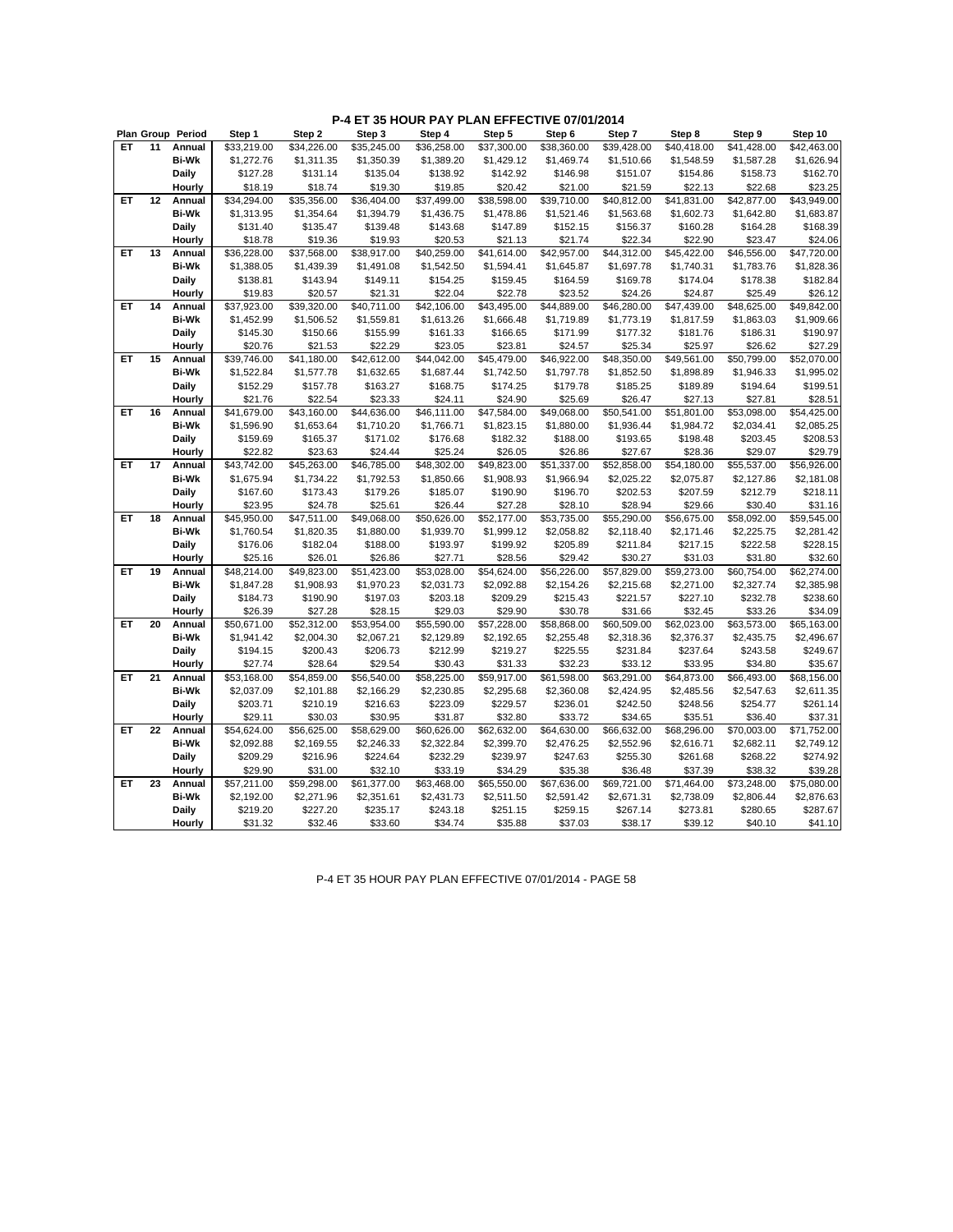|    |    | Plan Group Period | Step 1      | Step 2       | Step 3                  | Step 4       | Step 5       | Step 6       | Step 7       | Step 8       | Step 9       | Step 10      |
|----|----|-------------------|-------------|--------------|-------------------------|--------------|--------------|--------------|--------------|--------------|--------------|--------------|
| ET | 24 | Annual            | \$59,962.00 | \$62,135.00  | \$64,308.00             | \$66,485.00  | \$68,656.00  | \$70,824.00  | \$73,003.00  | \$74,826.00  | \$76,697.00  | \$78,616.00  |
|    |    | <b>Bi-Wk</b>      | \$2,297.40  | \$2,380.66   | \$2,463.91              | \$2,547.32   | \$2,630.50   | \$2,713.57   | \$2,797.05   | \$2,866.90   | \$2,938.59   | \$3,012.11   |
|    |    | Daily             | \$229.74    | \$238.07     | \$246.40                | \$254.74     | \$263.05     | \$271.36     | \$279.71     | \$286.69     | \$293.86     | \$301.22     |
|    |    | Hourly            | \$32.82     | \$34.01      | \$35.20                 | \$36.40      | \$37.58      | \$38.77      | \$39.96      | \$40.96      | \$41.98      | \$43.04      |
| ET | 25 | Annual            | \$62,892.00 | \$65,148.00  | \$67,393.00             | \$69,647.00  | \$71,908.00  | \$74,160.00  | \$76,409.00  | \$78,318.00  | \$80,277.00  | \$82,283.00  |
|    |    | <b>Bi-Wk</b>      | \$2,409.66  | \$2,496.10   | \$2,582.11              | \$2,668.47   | \$2,755.10   | \$2,841.38   | \$2,927.55   | \$3,000.69   | \$3,075.75   | \$3,152.61   |
|    |    | Daily             | \$240.97    | \$249.61     | \$258.22                | \$266.85     | \$275.51     | \$284.14     | \$292.76     | \$300.07     | \$307.58     | \$315.27     |
|    |    | Hourly            | \$34.43     | \$35.66      | \$36.89                 | \$38.13      | \$39.36      | \$40.60      | \$41.83      | \$42.87      | \$43.94      | \$45.04      |
| EТ | 26 | Annual            | \$65,993.00 | \$68,326.00  | \$70,670.00             | \$73,003.00  | \$75,337.00  | \$77,674.00  | \$80,004.00  | \$82,008.00  | \$84,061.00  | \$86,162.00  |
|    |    | <b>Bi-Wk</b>      | \$2,528.47  | \$2,617.86   | \$2,707.67              | \$2,797.05   | \$2,886.48   | \$2,976.02   | \$3,065.29   | \$3,142.07   | \$3,220.73   | \$3,301.23   |
|    |    | Daily             | \$252.85    | \$261.79     | \$270.77                | \$279.71     | \$288.65     | \$297.61     | \$306.53     | \$314.21     | \$322.08     | \$330.13     |
|    |    | Hourly            | \$36.13     | \$37.40      | \$38.69                 | \$39.96      | \$41.24      | \$42.52      | \$43.79      | \$44.89      | \$46.02      | \$47.17      |
| ET | 27 | Annual            | \$69,261.00 | \$71,683.00  | \$74,104.00             | \$76,514.00  | \$78,935.00  | \$81,351.00  | \$83,770.00  | \$85,869.00  | \$88,017.00  | \$90,217.00  |
|    |    | <b>Bi-Wk</b>      | \$2,653.68  | \$2,746.48   | \$2,839.24              | \$2,931.58   | \$3,024.33   | \$3,116.90   | \$3,209.58   | \$3,290.00   | \$3,372.30   | \$3,456.60   |
|    |    | <b>Daily</b>      | \$265.37    | \$274.65     | \$283.93                | \$293.16     | \$302.44     | \$311.69     | \$320.96     | \$329.00     | \$337.23     | \$345.66     |
|    |    | Hourly            | \$37.91     | \$39.24      | \$40.57                 | \$41.88      | \$43.21      | \$44.53      | \$45.86      | \$47.00      | \$48.18      | \$49.38      |
| EТ | 28 | Annual            | \$72,762.00 | \$75,264.00  | \$77,767.00             | \$80,273.00  | \$82,767.00  | \$85,270.00  | \$87,770.00  | \$89,960.00  | \$92,208.00  | \$94,514.00  |
|    |    | <b>Bi-Wk</b>      | \$2,787.82  | \$2,883.68   | \$2,979.58              | \$3,075.60   | \$3,171.15   | \$3,267.05   | \$3,362.84   | \$3,446.75   | \$3,532.88   | \$3,621.23   |
|    |    | Daily             | \$278.79    | \$288.37     | \$297.96                | \$307.56     | \$317.12     | \$326.71     | \$336.29     | \$344.68     | \$353.29     | \$362.13     |
|    |    | Hourly            | \$39.83     | \$41.20      | \$42.57                 | \$43.94      | \$45.31      | \$46.68      | \$48.05      | \$49.24      | \$50.47      | \$51.74      |
| ET | 29 | Annual            | \$73,459.00 | \$76,217.00  | \$78,975.00             | \$81,732.00  | \$84,488.00  | \$87,246.00  | \$90,000.00  | \$92,249.00  | \$94,558.00  | \$96,923.00  |
|    |    | <b>Bi-Wk</b>      | \$2,814.53  | \$2,920.20   | \$3,025.87              | \$3,131.50   | \$3,237.09   | \$3,342.76   | \$3,448.28   | \$3,534.45   | \$3,622.92   | \$3,713.53   |
|    |    | <b>Daily</b>      | \$281.46    | \$292.02     | \$302.59                | \$313.15     | \$323.71     | \$334.28     | \$344.83     | \$353.45     | \$362.30     | \$371.36     |
|    |    | Hourly            | \$40.21     | \$41.72      | \$43.23                 | \$44.74      | \$46.25      | \$47.76      | \$49.27      | \$50.50      | \$51.76      | \$53.06      |
| ET | 30 | Annual            | \$76,409.00 | \$79,244.00  | \$82,089.00             | \$84,919.00  | \$87,750.00  | \$90,589.00  | \$93,433.00  | \$95,768.00  | \$98,162.00  | \$100,617.00 |
|    |    | <b>Bi-Wk</b>      | \$2,927.55  | \$3,036.17   | \$3,145.18              | \$3,253.61   | \$3,362.07   | \$3,470.85   | \$3,579.81   | \$3,669.28   | \$3,761.00   | \$3,855.06   |
|    |    | <b>Daily</b>      | \$292.76    | \$303.62     | \$314.52                | \$325.37     | \$336.21     | \$347.09     | \$357.99     | \$366.93     | \$376.10     | \$385.51     |
|    |    | Hourly            | \$41.83     | \$43.38      | \$44.94                 | \$46.49      | \$48.03      | \$49.59      | \$51.15      | \$52.42      | \$53.73      | \$55.08      |
| ET | 31 | Annual            | \$79,475.00 | \$82,396.00  | \$85,318.00             | \$88,235.00  | \$91,158.00  | \$94,077.00  | \$96,999.00  | \$99,421.00  | \$101,908.00 | \$104,457.00 |
|    |    | <b>Bi-Wk</b>      | \$3,045.02  | \$3,156.94   | \$3,268.89              | \$3,380.66   | \$3,492.65   | \$3,604.49   | \$3,716.44   | \$3,809.24   | \$3,904.53   | \$4,002.19   |
|    |    | Daily             | \$304.51    | \$315.70     | \$326.89                | \$338.07     | \$349.27     | \$360.45     | \$371.65     | \$380.93     | \$390.46     | \$400.22     |
|    |    | Hourly            | \$43.51     | \$45.10      | \$46.70                 | \$48.30      | \$49.90      | \$51.50      | \$53.10      | \$54.42      | \$55.78      | \$57.18      |
| ET | 32 | Annual            | \$82,662.00 | \$85,660.00  | \$88,658.00             | \$91,662.00  | \$94,663.00  | \$97,664.00  | \$100,671.00 | \$103,189.00 | \$105,770.00 | \$108,416.00 |
|    |    | <b>Bi-Wk</b>      | \$3,167.13  | \$3,282.00   | \$3,396.86              | \$3,511.96   | \$3,626.94   | \$3,741.92   | \$3,857.13   | \$3,953.61   | \$4,052.50   | \$4,153.87   |
|    |    | Daily             | \$316.72    | \$328.20     | \$339.69                | \$351.20     | \$362.70     | \$374.20     | \$385.72     | \$395.37     | \$405.25     | \$415.39     |
|    |    | Hourly            | \$45.25     | \$46.89      | \$48.53                 | \$50.18      | \$51.82      | \$53.46      | \$55.11      | \$56.49      | \$57.90      | \$59.35      |
| ET | 33 | Annual            | \$85,987.00 | \$89,073.00  | $\overline{$92,155.00}$ | \$95,240.00  | \$98,327.00  | \$101,409.00 | \$104,502.00 | \$107,118.00 | \$109,796.00 | \$112,542.00 |
|    |    | <b>Bi-Wk</b>      | \$3,294.53  | \$3,412.76   | \$3,530.85              | \$3,649.05   | \$3,767.32   | \$3,885.41   | \$4,003.91   | \$4,104.14   | \$4,206.75   | \$4,311.96   |
|    |    | <b>Daily</b>      | \$329.46    | \$341.28     | \$353.09                | \$364.91     | \$376.74     | \$388.55     | \$400.40     | \$410.42     | \$420.68     | \$431.20     |
|    |    | Hourly            | \$47.07     | \$48.76      | \$50.45                 | \$52.13      | \$53.82      | \$55.51      | \$57.20      | \$58.64      | \$60.10      | \$61.60      |
| EТ | 34 | Annual            | \$89,527.00 | \$92,698.00  | \$95,866.00             | \$99,036.00  | \$102,204.00 | \$105,376.00 | \$108,539.00 | \$111,253.00 | \$114,036.00 | \$116,887.00 |
|    |    | <b>Bi-Wk</b>      | \$3,430.16  | \$3,551.65   | \$3,673.03              | \$3,794.49   | \$3,915.87   | \$4,037.40   | \$4,158.59   | \$4,262.57   | \$4,369.20   | \$4,478.43   |
|    |    | <b>Daily</b>      | \$343.02    | \$355.17     | \$367.31                | \$379.45     | \$391.59     | \$403.74     | \$415.86     | \$426.26     | \$436.92     | \$447.85     |
|    |    | Hourly            | \$49.01     | \$50.74      | \$52.48                 | \$54.21      | \$55.95      | \$57.68      | \$59.41      | \$60.90      | \$62.42      | \$63.98      |
| ET | 35 | Annual            | \$93,207.00 | \$96,454.00  | \$99,708.00             | \$102,957.00 | \$106,205.00 | \$109,448.00 | \$112,706.00 | \$115,519.00 | \$118,410.00 | \$121,371.00 |
|    |    | <b>Bi-Wk</b>      | \$3,571.15  | \$3,695.56   | \$3,820.23              | \$3,944.72   | \$4,069.16   | \$4,193.41   | \$4,318.24   | \$4,426.02   | \$4,536.79   | \$4,650.23   |
|    |    | Daily             | \$357.12    | \$369.56     | \$382.03                | \$394.48     | \$406.92     | \$419.35     | \$431.83     | \$442.61     | \$453.68     | \$465.03     |
|    |    | Hourly            | \$51.02     | \$52.80      | \$54.58                 | \$56.36      | \$58.14      | \$59.91      | \$61.69      | \$63.23      | \$64.82      | \$66.44      |
| ET | 36 | Annual            | \$97,084.00 | \$100,412.00 | \$103,750.00            | \$107,080.00 | \$110,416.00 | \$113,745.00 | \$117,079.00 | \$120,012.00 | \$123,015.00 | \$126,091.00 |
|    |    | Bi-Wk             | \$3,719.70  | \$3,847.21   | \$3,975.10              | \$4,102.69   | \$4,230.50   | \$4,358.05   | \$4,485.79   | \$4,598.17   | \$4,713.22   | \$4,831.08   |
|    |    | <b>Daily</b>      | \$371.97    | \$384.73     | \$397.51                | \$410.27     | \$423.05     | \$435.81     | \$448.58     | \$459.82     | \$471.33     | \$483.11     |
|    |    | Hourly            | \$53.14     | \$54.97      | \$56.79                 | \$58.61      | \$60.44      | \$62.26      | \$64.09      | \$65.69      | \$67.34      | \$69.02      |

P-4 ET 35 HOUR PAY PLAN EFFECTIVE 07/01/2014 - PAGE 59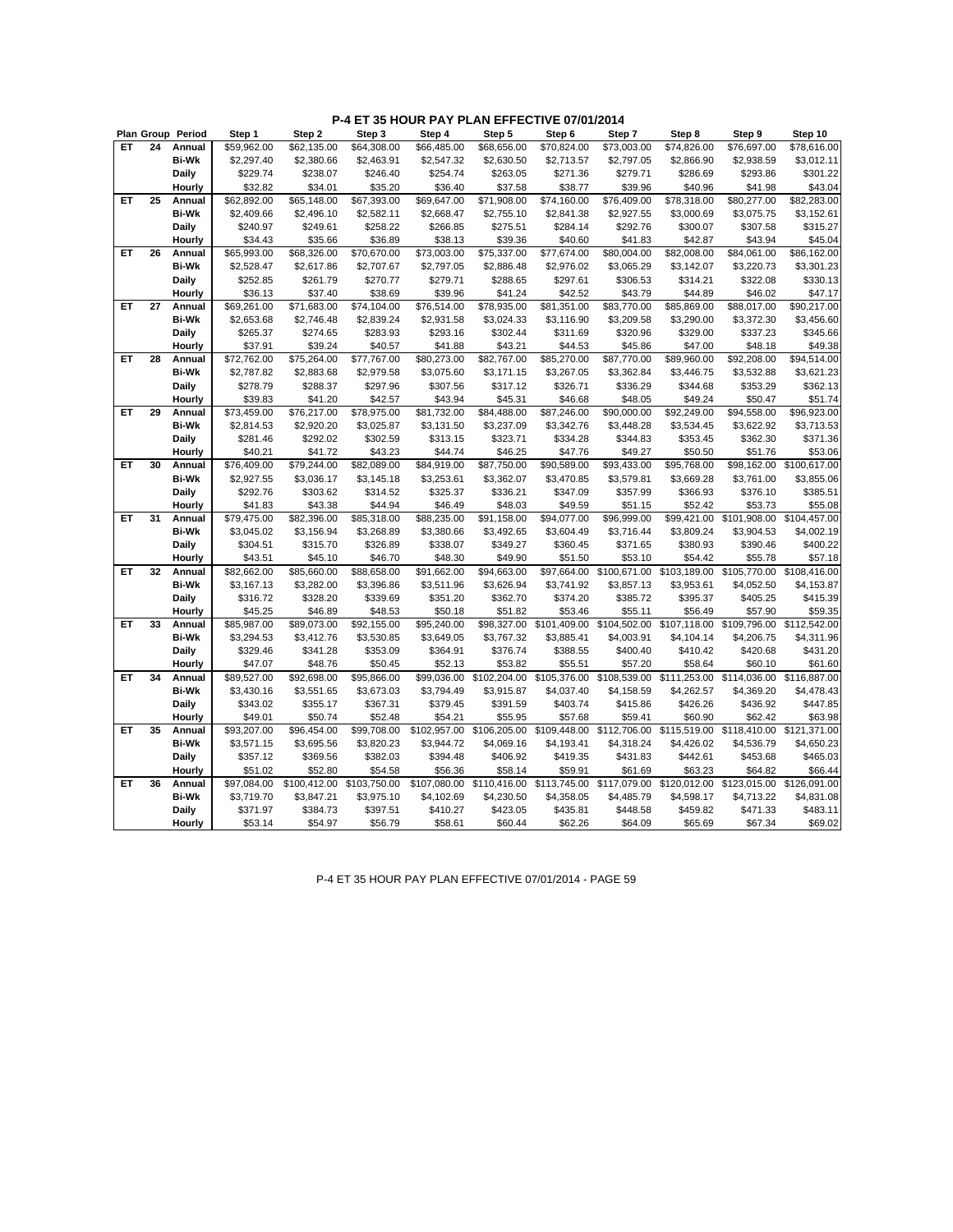| P-4 ET 35 HOUR PAY PLAN EFFECTIVE 07/01/2014 |  |  |  |
|----------------------------------------------|--|--|--|
|----------------------------------------------|--|--|--|

|     |    | <b>Plan Group Period</b> | Step 1       | Step 2       | Step 3       | Step 4       | Step 5       | Step 6                    | Step 7       | Step 8                    | Step 9       | Step 10      |
|-----|----|--------------------------|--------------|--------------|--------------|--------------|--------------|---------------------------|--------------|---------------------------|--------------|--------------|
| ET. | 37 | Annual                   | \$101.113.00 | \$104.533.00 | \$107.960.00 | \$111,385.00 | \$114,812.00 | \$118,237.00              | \$121.661.00 | \$124,698,00              | \$127.817.00 | \$131,013.00 |
|     |    | <b>Bi-Wk</b>             | \$3.874.07   | \$4,005.10   | \$4.136.40   | \$4,267.63   | \$4.398.93   | \$4,530.16                | \$4,661.35   | \$4,777.71                | \$4.897.21   | \$5,019.66   |
|     |    | <b>Daily</b>             | \$387.41     | \$400.51     | \$413.64     | \$426.77     | \$439.90     | \$453.02                  | \$466.14     | \$477.78                  | \$489.73     | \$501.97     |
|     |    | Hourly                   | \$55.35      | \$57.22      | \$59.10      | \$60.97      | \$62.85      | \$64.72                   | \$66.60      | \$68.26                   | \$69.97      | \$71.71      |
| ET  | 38 | Annual                   | \$105,287.00 | \$108.784.00 | \$112,292.00 | \$115,796.00 | \$119,302.00 | \$122,805.00              | \$126,311.00 | \$129,474.00              | \$132,708.00 | \$136,028.00 |
|     |    | <b>Bi-Wk</b>             | \$4,033.99   | \$4,167.97   | \$4,302.38   | \$4,436.63   | \$4,570.96   | \$4,705.18                | \$4,839.51   | \$4,960.69                | \$5,084.60   | \$5,211.81   |
|     |    | <b>Daily</b>             | \$403.40     | \$416.80     | \$430.24     | \$443.67     | \$457.10     | \$470.52                  | \$483.96     | \$496.07                  | \$508.46     | \$521.19     |
|     |    | Hourly                   | \$57.63      | \$59.55      | \$61.47      | \$63.39      | \$65.30      | \$67.22                   | \$69.14      | \$70.87                   | \$72.64      | \$74.46      |
| ET  | 39 | Annual                   | \$109,666.00 | \$113,253,00 | \$116,839.00 | \$120.434.00 | \$124.023.00 | \$127,603.00              | \$131.198.00 | \$134,479.00              | \$137,840,00 | \$141.289.00 |
|     |    | <b>Bi-Wk</b>             | \$4,201.77   | \$4,339.20   | \$4,476.60   | \$4,614.33   | \$4,751.84   | \$4,889.01                | \$5,026.75   | \$5,152.46                | \$5,281.23   | \$5,413.38   |
|     |    | <b>Daily</b>             | \$420.18     | \$433.92     | \$447.66     | \$461.44     | \$475.19     | \$488.91                  | \$502.68     | \$515.25                  | \$528.13     | \$541.34     |
|     |    | Hourly                   | \$60.03      | \$61.99      | \$63.96      | \$65.92      | \$67.89      | \$69.85                   | \$71.82      | \$73.61                   | \$75.45      | \$77.34      |
| ET  | 40 | Annual                   | \$114,237.00 | \$117,896.00 | \$121,569.00 | \$125,231.00 | \$128,897.00 | \$132,560.00              |              | \$136,227.00 \$139,636.00 | \$143,126.00 | \$146,705.00 |
|     |    | <b>Bi-Wk</b>             | \$4.376.90   | \$4.517.09   | \$4,657.82   | \$4,798.13   | \$4.938.59   | \$5.078.93                | \$5,219.43   | \$5.350.04                | \$5,483.76   | \$5,620.89   |
|     |    | Daily                    | \$437.69     | \$451.71     | \$465.79     | \$479.82     | \$493.86     | \$507.90                  | \$521.95     | \$535.01                  | \$548.38     | \$562.09     |
|     |    | Hourly                   | \$62.53      | \$64.53      | \$66.55      | \$68.55      | \$70.56      | \$72.56                   | \$74.57      | \$76.43                   | \$78.34      | \$80.30      |
| ET  | 41 | Annual                   | \$119,008.00 | \$122,766.00 | \$126,518.00 | \$130,277.00 |              | \$134,029.00 \$137,781.00 |              | \$141,534.00 \$145,074.00 | \$148,701.00 | \$152,420.00 |
|     |    | <b>Bi-Wk</b>             | \$4.559.70   | \$4,703.68   | \$4.847.44   | \$4,991.46   | \$5.135.22   | \$5,278.97                | \$5,422.76   | \$5.558.40                | \$5.697.36   | \$5,839.85   |
|     |    | Daily                    | \$455.97     | \$470.37     | \$484.75     | \$499.15     | \$513.53     | \$527.90                  | \$542.28     | \$555.84                  | \$569.74     | \$583.99     |
|     |    | Hourly                   | \$65.14      | \$67.20      | \$69.25      | \$71.31      | \$73.37      | \$75.42                   | \$77.47      | \$79.41                   | \$81.40      | \$83.43      |
| ET  | 42 | Annual                   | \$123,969.00 | \$127.812.00 | \$131,652.00 | \$135.481.00 |              | \$139,324.00 \$143,157.00 | \$147,002.00 | \$150,679.00              | \$154,446.00 | \$158,307.00 |
|     |    | <b>Bi-Wk</b>             | \$4.749.78   | \$4,897.02   | \$5,044.14   | \$5,190.85   | \$5,338.09   | \$5,484.95                | \$5,632.27   | \$5,773.15                | \$5,917.48   | \$6,065.41   |
|     |    | Daily                    | \$474.98     | \$489.71     | \$504.42     | \$519.09     | \$533.81     | \$548.50                  | \$563.23     | \$577.32                  | \$591.75     | \$606.55     |
|     |    | Hourly                   | \$67.86      | \$69.96      | \$72.06      | \$74.16      | \$76.26      | \$78.36                   | \$80.47      | \$82.48                   | \$84.54      | \$86.65      |
| ET  | 43 | Annual                   | \$129.238.00 | \$133.149.00 | \$137,066.00 | \$140.977.00 | \$144,897.00 | \$148,804.00              | \$152,719.00 | \$156,534.00              | \$160,448.00 | \$164,460.00 |
|     |    | <b>Bi-Wk</b>             | \$4,951.65   | \$5,101.50   | \$5,251.58   | \$5,401.42   | \$5,551.61   | \$5,701.31                | \$5,851.31   | \$5,997.48                | \$6,147.44   | \$6,301.15   |
|     |    | Daily                    | \$495.17     | \$510.15     | \$525.16     | \$540.15     | \$555.17     | \$570.14                  | \$585.14     | \$599.75                  | \$614.75     | \$630.12     |
|     |    | Hourly                   | \$70.74      | \$72.88      | \$75.03      | \$77.17      | \$79.31      | \$81.45                   | \$83.60      | \$85.68                   | \$87.83      | \$90.02      |

P-4 ET 35 HOUR PAY PLAN EFFECTIVE 07/01/2014 - PAGE 60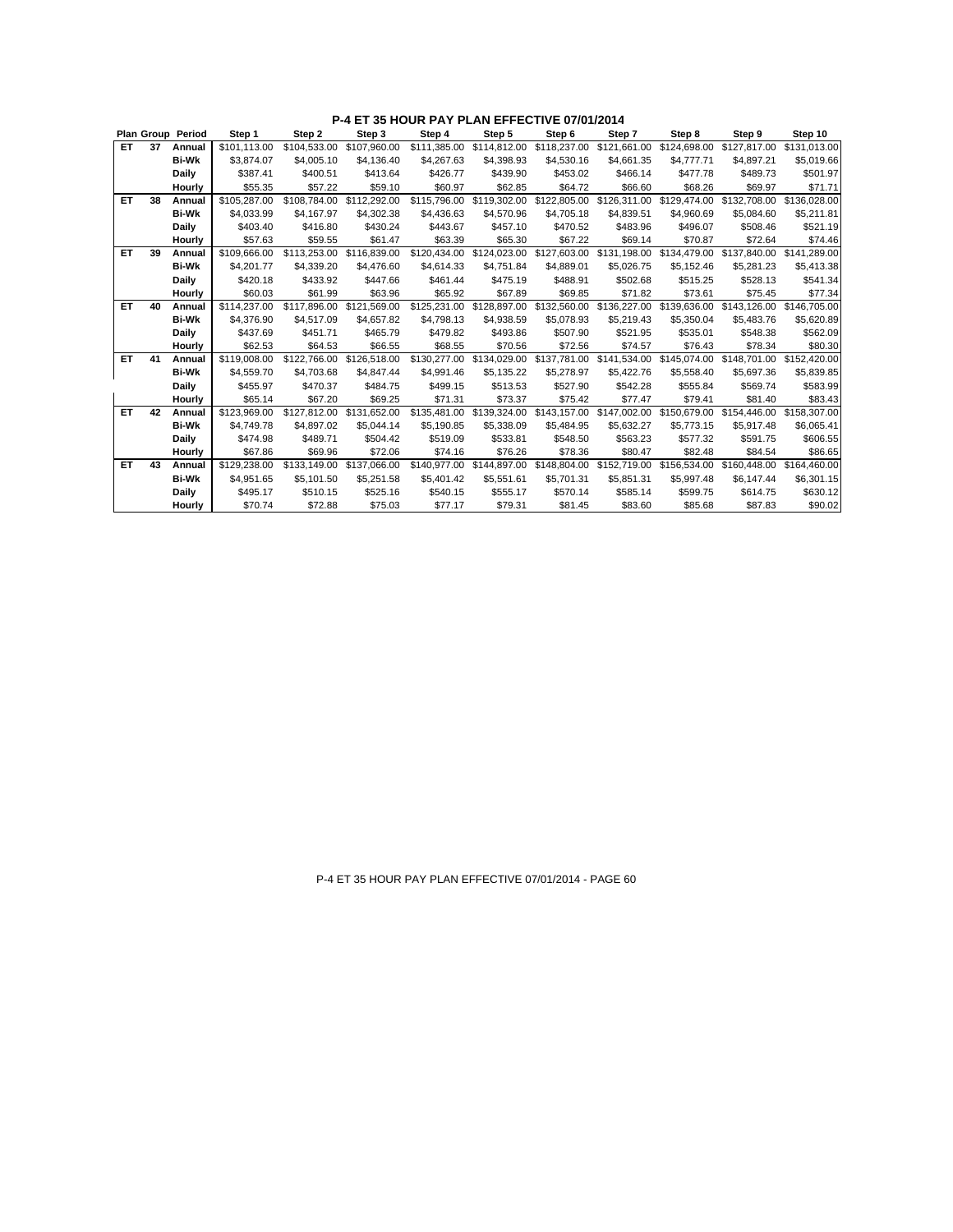|     |    | Plan Group Period | Step 1      | Step 2      | Step 3      | Step 4      | Step 5      | Step 6      | Step 7      | Step 8      | Step 9      | Step 10     |
|-----|----|-------------------|-------------|-------------|-------------|-------------|-------------|-------------|-------------|-------------|-------------|-------------|
| ET. | 11 | Annual            | \$34,216.00 | \$35,253.00 | \$36,303.00 | \$37,346.00 | \$38,419.00 | \$39,511.00 | \$40,611.00 | \$41,631.00 | \$42,671.00 | \$43,737.00 |
|     |    | <b>Bi-Wk</b>      | \$1,310.96  | \$1,350.69  | \$1,390.92  | \$1,430.89  | \$1,472.00  | \$1,513.84  | \$1,555.98  | \$1,595.06  | \$1,634.91  | \$1,675.75  |
|     |    | Daily             | \$131.10    | \$135.07    | \$139.10    | \$143.09    | \$147.20    | \$151.39    | \$155.60    | \$159.51    | \$163.50    | \$167.58    |
|     |    | Hourly            | \$18.73     | \$19.30     | \$19.88     | \$20.45     | \$21.03     | \$21.63     | \$22.23     | \$22.79     | \$23.36     | \$23.94     |
| ET  | 12 | Annual            | \$35,323.00 | \$36,417.00 | \$37,497.00 | \$38,624.00 | \$39,756.00 | \$40,902.00 | \$42,037.00 | \$43,086.00 | \$44,164.00 | \$45,268.00 |
|     |    | <b>Bi-Wk</b>      | \$1,353.38  | \$1,395.29  | \$1,436.67  | \$1,479.85  | \$1,523.22  | \$1,567.13  | \$1,610.62  | \$1,650.81  | \$1,692.11  | \$1,734.41  |
|     |    |                   |             |             |             |             |             |             |             |             |             |             |
|     |    | Daily             | \$135.34    | \$139.53    | \$143.67    | \$147.99    | \$152.33    | \$156.72    | \$161.07    | \$165.09    | \$169.22    | \$173.45    |
|     |    | Hourly            | \$19.34     | \$19.94     | \$20.53     | \$21.15     | \$21.77     | \$22.39     | \$23.01     | \$23.59     | \$24.18     | \$24.78     |
| ET  | 13 | Annual            | \$37,315.00 | \$38,696.00 | \$40,085.00 | \$41,467.00 | \$42,863.00 | \$44,246.00 | \$45,642.00 | \$46,785.00 | \$47,953.00 | \$49,152.00 |
|     |    | <b>Bi-Wk</b>      | \$1,429.70  | \$1,482.61  | \$1,535.83  | \$1,588.78  | \$1,642.27  | \$1,695.25  | \$1,748.74  | \$1,792.53  | \$1,837.28  | \$1,883.22  |
|     |    | Daily             | \$142.97    | \$148.27    | \$153.59    | \$158.88    | \$164.23    | \$169.53    | \$174.88    | \$179.26    | \$183.73    | \$188.33    |
|     |    | Hourly            | \$20.43     | \$21.19     | \$21.95     | \$22.70     | \$23.47     | \$24.22     | \$24.99     | \$25.61     | \$26.25     | \$26.91     |
| ET  | 14 | Annual            | \$39,061.00 | \$40,500.00 | \$41,933.00 | \$43,370.00 | \$44,800.00 | \$46,236.00 | \$47,669.00 | \$48,863.00 | \$50,084.00 | \$51,338.00 |
|     |    | <b>Bi-Wk</b>      | \$1,496.60  | \$1,551.73  | \$1,606.63  | \$1,661.69  | \$1,716.48  | \$1,771.50  | \$1,826.40  | \$1,872.15  | \$1,918.93  | \$1,966.98  |
|     |    | Daily             | \$149.66    | \$155.18    | \$160.67    | \$166.17    | \$171.65    | \$177.15    | \$182.64    | \$187.22    | \$191.90    | \$196.70    |
|     |    | Hourly            | \$21.38     | \$22.17     | \$22.96     | \$23.74     | \$24.53     | \$25.31     | \$26.10     | \$26.75     | \$27.42     | \$28.10     |
| ET  | 15 | Annual            | \$40,939.00 | \$42,416.00 | \$43,891.00 | \$45,364.00 | \$46,844.00 | \$48,330.00 | \$49,801.00 | \$51,048.00 | \$52,323.00 | \$53,633.00 |
|     |    | <b>Bi-Wk</b>      | \$1,568.55  | \$1,625.14  | \$1,681.65  | \$1,738.09  | \$1,794.79  | \$1,851.73  | \$1,908.09  | \$1,955.87  | \$2,004.72  | \$2,054.91  |
|     |    | Daily             | \$156.86    | \$162.52    | \$168.17    | \$173.81    | \$179.48    | \$185.18    | \$190.81    | \$195.59    | \$200.48    | \$205.50    |
|     |    | Hourly            | \$22.41     | \$23.22     | \$24.03     | \$24.83     | \$25.64     | \$26.46     | \$27.26     | \$27.95     | \$28.64     | \$29.36     |
| ET  | 16 | Annual            | \$42,930.00 | \$44,455.00 | \$45,976.00 | \$47,495.00 | \$49,012.00 | \$50,541.00 | \$52,058.00 | \$53,356.00 | \$54,691.00 | \$56,058.00 |
|     |    | <b>Bi-Wk</b>      | \$1,644.83  | \$1,703.26  | \$1,761.54  | \$1,819.74  | \$1,877.86  | \$1,936.44  | \$1,994.56  | \$2,044.30  | \$2,095.45  | \$2,147.82  |
|     |    | <b>Daily</b>      | \$164.49    | \$170.33    | \$176.16    | \$181.98    | \$187.79    | \$193.65    | \$199.46    | \$204.43    | \$209.55    | \$214.79    |
|     |    | Hourly            | \$23.50     | \$24.34     | \$25.17     | \$26.00     | \$26.83     | \$27.67     | \$28.50     | \$29.21     | \$29.94     | \$30.69     |
| ET  | 17 | Annual            | \$45,055.00 | \$46,621.00 | \$48,189.00 | \$49,752.00 | \$51,318.00 | \$52,878.00 | \$54,444.00 | \$55,806.00 | \$57,204.00 | \$58,634.00 |
|     |    | <b>Bi-Wk</b>      | \$1,726.25  | \$1,786.25  | \$1,846.33  | \$1,906.21  | \$1,966.21  | \$2,025.98  | \$2,085.98  | \$2,138.17  | \$2,191.73  | \$2,246.52  |
|     |    | <b>Daily</b>      | \$172.63    | \$178.63    | \$184.64    | \$190.63    | \$196.63    | \$202.60    | \$208.60    | \$213.82    | \$219.18    | \$224.66    |
|     |    | Hourly            | \$24.67     | \$25.52     | \$26.38     | \$27.24     | \$28.09     | \$28.95     | \$29.80     | \$30.55     | \$31.32     | \$32.10     |
| ET  | 18 | Annual            | \$47,329.00 | \$48,937.00 | \$50,541.00 | \$52,145.00 | \$53,743.00 | \$55,348.00 | \$56,949.00 | \$58,376.00 | \$59,835.00 | \$61,332.00 |
|     |    | Bi-Wk             | \$1,813.38  | \$1,874.99  | \$1,936.44  | \$1,997.90  | \$2,059.12  | \$2,120.62  | \$2,181.96  | \$2,236.63  | \$2,292.53  | \$2,349.89  |
|     |    | Daily             | \$181.34    | \$187.50    | \$193.65    | \$199.79    | \$205.92    | \$212.07    | \$218.20    | \$223.67    | \$229.26    | \$234.99    |
|     |    | Hourly            | \$25.91     | \$26.79     | \$27.67     | \$28.55     | \$29.42     | \$30.30     | \$31.18     | \$31.96     | \$32.76     | \$33.57     |
| ET  | 19 | Annual            | \$49,661.00 | \$51,318.00 | \$52,966.00 | \$54,619.00 | \$56,263.00 | \$57,913.00 | \$59,564.00 | \$61,052.00 | \$62,577.00 | \$64,143.00 |
|     |    | <b>Bi-Wk</b>      | \$1,902.73  | \$1,966.21  | \$2,029.35  | \$2,092.69  | \$2,155.68  | \$2,218.89  | \$2,282.15  | \$2,339.16  | \$2,397.59  | \$2,457.59  |
|     |    | Daily             | \$190.28    | \$196.63    | \$202.94    | \$209.27    | \$215.57    | \$221.89    | \$228.22    | \$233.92    | \$239.76    | \$245.76    |
|     |    | Hourly            | \$27.19     | \$28.09     | \$29.00     | \$29.90     | \$30.80     | \$31.70     | \$32.61     | \$33.42     | \$34.26     | \$35.11     |
| ET  | 20 | Annual            | \$52,192.00 | \$53,882.00 | \$55,573.00 | \$57,258.00 | \$58,945.00 | \$60,635.00 | \$62,325.00 | \$63,884.00 | \$65,481.00 | \$67,118.00 |
|     |    | <b>Bi-Wk</b>      | \$1,999.70  | \$2,064.45  | \$2,129.24  | \$2,193.80  | \$2,258.43  | \$2,323.19  | \$2,387.94  | \$2,447.67  | \$2,508.86  | \$2,571.58  |
|     |    | <b>Daily</b>      | \$199.97    | \$206.45    | \$212.93    | \$219.38    | \$225.85    | \$232.32    | \$238.80    | \$244.77    | \$250.89    | \$257.16    |
|     |    | Hourly            | \$28.57     | \$29.50     | \$30.42     | \$31.34     | \$32.27     | \$33.19     | \$34.12     | \$34.97     | \$35.85     | \$36.74     |
| ET  | 21 | Annual            | \$54,764.00 | \$56,505.00 | \$58,237.00 | \$59,972.00 | \$61,715.00 | \$63,446.00 | \$65,190.00 | \$66,820.00 | \$68,488.00 | \$70,201.00 |
|     |    | <b>Bi-Wk</b>      | \$2,098.24  | \$2,164.95  | \$2,231.31  | \$2,297.78  | \$2,364.56  | \$2,430.89  | \$2,497.71  | \$2,560.16  | \$2,624.07  | \$2,689.70  |
|     |    | <b>Daily</b>      | \$209.83    | \$216.50    | \$223.14    | \$229.78    | \$236.46    | \$243.09    | \$249.78    | \$256.02    | \$262.41    | \$268.97    |
|     |    | Hourly            | \$29.98     | \$30.93     | \$31.88     | \$32.83     | \$33.78     | \$34.73     | \$35.69     | \$36.58     | \$37.49     | \$38.43     |
| EТ  | 22 | Annual            | \$56,263.00 | \$58,324.00 | \$60,388.00 | \$62,445.00 | \$64,511.00 | \$66,569.00 | \$68,631.00 | \$70,345.00 | \$72,104.00 | \$73,905.00 |
|     |    | <b>Bi-Wk</b>      | \$2,155.68  | \$2,234.64  | \$2,313.72  | \$2,392.53  | \$2,471.69  | \$2,550.54  | \$2,629.55  | \$2,695.22  | \$2,762.61  | \$2,831.61  |
|     |    | Daily             | \$215.57    | \$223.47    | \$231.38    | \$239.26    | \$247.17    | \$255.06    | \$262.96    | \$269.53    | \$276.27    | \$283.17    |
|     |    | Hourly            | \$30.80     | \$31.93     | \$33.06     | \$34.18     | \$35.31     | \$36.44     | \$37.57     | \$38.51     | \$39.47     | \$40.46     |
| ET  | 23 | Annual            | \$58,928.00 | \$61,077.00 | \$63,219.00 | \$65,373.00 | \$67,517.00 | \$69,666.00 | \$71,813.00 | \$73,608.00 | \$75,446.00 | \$77,333.00 |
|     |    | Bi-Wk             | \$2,257.78  | \$2,340.12  | \$2,422.19  | \$2,504.72  | \$2,586.86  | \$2,669.20  | \$2,751.46  | \$2,820.23  | \$2,890.66  | \$2,962.96  |
|     |    | Daily             | \$225.78    | \$234.02    | \$242.22    | \$250.48    | \$258.69    | \$266.92    | \$275.15    | \$282.03    | \$289.07    | \$296.30    |
|     |    | Hourly            | \$32.26     | \$33.44     | \$34.61     | \$35.79     | \$36.96     | \$38.14     | \$39.31     | \$40.29     | \$41.30     | \$42.33     |
|     |    |                   |             |             |             |             |             |             |             |             |             |             |

P-4 ET 35 HOUR PAY PLAN EFFECTIVE 07/01/2015 - PAGE 61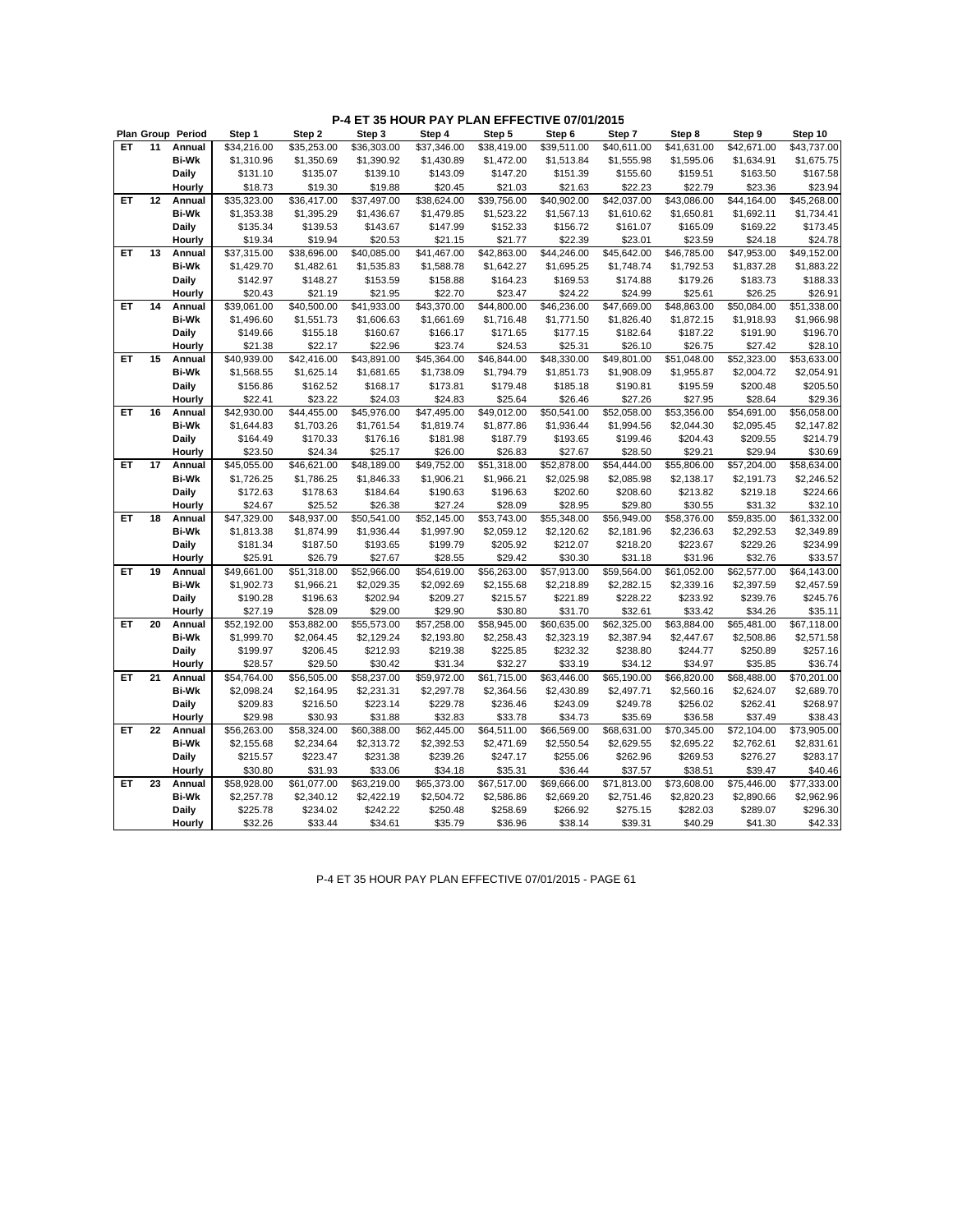|    |    | Plan Group Period      | Step 1                 | Step 2                   | Step 3                  | Step 4              | Step 5                  | Step 6                  | Step 7                  | Step 8                     | Step 9                  | Step 10                 |
|----|----|------------------------|------------------------|--------------------------|-------------------------|---------------------|-------------------------|-------------------------|-------------------------|----------------------------|-------------------------|-------------------------|
| ET | 24 | Annual                 | \$61,761.00            | \$64,000.00              | \$66,238.00             | \$68,480.00         | \$70,716.00             | \$72,949.00             | \$75.194.00             | \$77,071.00                | \$78,998.00             | \$80,975.00             |
|    |    | <b>Bi-Wk</b>           | \$2,366.33             | \$2,452.11               | \$2,537.86              | \$2,623.76          | \$2,709.43              | \$2,794.99              | \$2,881.00              | \$2,952.92                 | \$3,026.75              | \$3,102.50              |
|    |    | Daily                  | \$236.64               | \$245.22                 | \$253.79                | \$262.38            | \$270.95                | \$279.50                | \$288.10                | \$295.30                   | \$302.68                | \$310.25                |
|    |    | Hourly                 | \$33.81                | \$35.04                  | \$36.26                 | \$37.49             | \$38.71                 | \$39.93                 | \$41.16                 | \$42.19                    | \$43.24                 | \$44.33                 |
| ET | 25 | Annual                 | \$64,779.00            | \$67,103.00              | \$69,415.00             | \$71,737.00         | \$74,066.00             | \$76,385.00             | \$78,702.00             | \$80,668.00                | \$82,686.00             | \$84,752.00             |
|    |    | <b>Bi-Wk</b>           | \$2,481.96             | \$2,571.00               | \$2,659.58              | \$2,748.55          | \$2,837.78              | \$2,926.63              | \$3,015.41              | \$3,090.73                 | \$3,168.05              | \$3,247.21              |
|    |    | <b>Daily</b>           | \$248.20               | \$257.10                 | \$265.96                | \$274.86            | \$283.78                | \$292.67                | \$301.55                | \$309.08                   | \$316.81                | \$324.73                |
|    |    | Hourly                 | \$35.46                | \$36.73                  | \$38.00                 | \$39.27             | \$40.54                 | \$41.81                 | \$43.08                 | \$44.16                    | \$45.26                 | \$46.39                 |
| ET | 26 | Annual                 | \$67,973.00            | \$70,376.00              | $\overline{$}72,791.00$ | \$75,194.00         | \$77,598.00             | \$80,005.00             | \$82,405.00             | \$84,469.00                | \$86,583.00             | \$88,747.00             |
|    |    | <b>Bi-Wk</b>           | \$2,604.33             | \$2,696.40               | \$2,788.93              | \$2,881.00          | \$2,973.11              | \$3,065.33              | \$3,157.28              | \$3,236.37                 | \$3,317.36              | \$3,400.27              |
|    |    | Daily                  | \$260.44               | \$269.64                 | \$278.90                | \$288.10            | \$297.32                | \$306.54                | \$315.73                | \$323.64                   | \$331.74                | \$340.03                |
|    |    | Hourly                 | \$37.21                | \$38.52                  | \$39.85                 | \$41.16             | \$42.48                 | \$43.80                 | \$45.11                 | \$46.24                    | \$47.40                 | \$48.58                 |
| ET | 27 | Annual                 | \$71,339.00            | \$73,834.00              | \$76,328.00             | \$78,810.00         | \$81,304.00             | \$83,792.00             | \$86,284.00             | \$88,446.00                | \$90,658.00             | \$92,924.00             |
|    |    | <b>Bi-Wk</b>           | \$2,733.30             | \$2,828.89               | \$2,924.45              | \$3,019.55          | \$3,115.10              | \$3,210.43              | \$3,305.91              | \$3,388.74                 | \$3,473.49              | \$3,560.31              |
|    |    | Daily                  | \$273.33               | \$282.89                 | \$292.45                | \$301.96            | \$311.51                | \$321.05                | \$330.60                | \$338.88                   | \$347.35                | \$356.04                |
|    |    | Hourly                 | \$39.05                | \$40.42                  | \$41.78                 | \$43.14             | \$44.51                 | \$45.87                 | \$47.23                 | \$48.42                    | \$49.63                 | \$50.87                 |
| ET | 28 | Annual                 | \$74,945.00            | \$77,522.00              | \$80,101.00             | \$82,682.00         | \$85,251.00             | \$87,829.00             | \$90,404.00             | \$92,659.00                | \$94,975.00             | \$97,350.00             |
|    |    | <b>Bi-Wk</b>           | \$2,871.46             | \$2,970.20               | \$3,069.01              | \$3,167.90          | \$3,266.33              | \$3,365.10              | \$3,463.76              | \$3,550.16                 | \$3,638.89              | \$3,729.89              |
|    |    | <b>Daily</b>           | \$287.15               | \$297.02                 | \$306.91                | \$316.79            | \$326.64                | \$336.51                | \$346.38                | \$355.02                   | \$363.89                | \$372.99                |
|    |    | Hourly                 | \$41.03                | \$42.44                  | \$43.85                 | \$45.26             | \$46.67                 | \$48.08                 | \$49.49                 | \$50.72                    | \$51.99                 | \$53.29                 |
| ET | 29 | Annual                 | \$75,663.00            | \$78,504.00              | \$81,345.00             | \$84,184.00         | \$87,023.00             | \$89,864.00             | \$92,700.00             | \$95,017.00                | \$97,395.00             | \$99,831.00             |
|    |    | <b>Bi-Wk</b>           | \$2,898.97             | \$3,007.82               | \$3,116.67              | \$3,225.45          | \$3,334.22              | \$3,443.07              | \$3,551.73              | \$3,640.50                 | \$3,731.61              | \$3,824.95              |
|    |    | Daily                  | \$289.90               | \$300.79                 | \$311.67                | \$322.55            | \$333.43                | \$344.31                | \$355.18                | \$364.05                   | \$373.17                | \$382.50                |
|    |    | Hourly                 | \$41.42                | \$42.97                  | \$44.53                 | \$46.08             | \$47.64                 | \$49.19                 | \$50.74                 | \$52.01                    | \$53.31                 | \$54.65                 |
| ET | 30 | Annual                 | \$78,702.00            | \$81,622.00              | \$84,552.00             | \$87,467.00         | \$90,383.00             | \$93,307.00             | \$96,236.00             | \$98,642.00                | \$101,107.00            | \$103,636.00            |
|    |    | <b>Bi-Wk</b>           | \$3,015.41             | \$3,127.28               | \$3,239.55              | \$3,351.23          | \$3,462.96              | \$3,574.99              | \$3,687.21              | \$3,779.39                 | \$3,873.84              | \$3,970.73              |
|    |    | <b>Daily</b>           | \$301.55               | \$312.73                 | \$323.96                | \$335.13            | \$346.30                | \$357.50                | \$368.73                | \$377.94                   | \$387.39                | \$397.08                |
|    |    | Hourly                 | \$43.08                | \$44.68                  | \$46.28                 | \$47.88             | \$49.48                 | \$51.08                 | \$52.68                 | \$54.00                    | \$55.35                 | \$56.73                 |
| ET | 31 | Annual                 | \$81,860.00            | \$84,868.00              | \$87,878.00             | \$90,883.00         | \$93,893.00             | \$96,900.00             | \$99,909.00             | \$102,404.00               | \$104,966.00            | \$107,591.00            |
|    |    | <b>Bi-Wk</b>           | \$3,136.40             | \$3,251.65               | \$3,366.98              | \$3,482.11          | \$3,597.44              | \$3,712.65              | \$3,827.94              | \$3,923.53                 | \$4,021.69              | \$4,122.27              |
|    |    | Daily                  | \$313.64               | \$325.17                 | \$336.70                | \$348.22            | \$359.75                | \$371.27                | \$382.80                | \$392.36                   | \$402.17                | \$412.23                |
|    |    | Hourly                 | \$44.81                | \$46.46                  | \$48.10                 | \$49.75             | \$51.40                 | \$53.04                 | \$54.69                 | \$56.06                    | \$57.46                 | \$58.89                 |
| ET | 32 | Annual                 | \$85,142.00            | \$88,230.00              | \$91,318.00             | \$94,412.00         | \$97,503.00             | \$100,594.00            | \$103,692.00            | \$106,285.00               | \$108,944.00            | \$111,669.00            |
|    |    | <b>Bi-Wk</b>           | \$3,262.15             | \$3,380.46               | \$3,498.78              | \$3,617.32          | \$3,735.75              | \$3,854.18              | \$3,972.88              | \$4,072.23                 | \$4,174.10              | \$4,278.51              |
|    |    | Daily                  | \$326.22               | \$338.05                 | \$349.88                | \$361.74            | \$373.58                | \$385.42                | \$397.29                | \$407.23                   | \$417.41                | \$427.86                |
|    |    | Hourly                 | \$46.61                | \$48.30                  | \$49.99                 | \$51.68             | \$53.37                 | \$55.06                 | \$56.76                 | \$58.18                    | \$59.63                 | \$61.13                 |
| ET | 33 | Annual                 | \$88,567.00            | \$91,746.00              | \$94,920.00             | \$98,098.00         | \$101,277.00            | \$104,452.00            | \$107,638.00            | \$110,332.00               | \$113,090.00            | \$115,919.00            |
|    |    | <b>Bi-Wk</b>           | \$3,393.38             | \$3,515.18               | \$3,636.79              | \$3,758.55          | \$3,880.35              | \$4,002.00              | \$4,124.07              | \$4,227.28                 | \$4,332.96              | \$4,441.35              |
|    |    |                        | \$339.34               |                          | \$363.68                |                     | \$388.04                | \$400.20                |                         | \$422.73                   |                         | \$444.14                |
|    |    | Daily<br>Hourly        |                        | \$351.52<br>\$50.22      | \$51.96                 | \$375.86<br>\$53.70 | \$55.44                 |                         | \$412.41<br>\$58.92     | \$60.39                    | \$433.30                |                         |
| ET | 34 | Annual                 | \$48.48<br>\$92,213.00 | \$95,479.00              | \$98,742.00             | \$102,008.00        | \$105,271.00            | \$57.18<br>\$108,538.00 | \$111,796.00            | \$114,591.00               | \$61.90<br>\$117,458.00 | \$63.45<br>\$120,394.00 |
|    |    | <b>Bi-Wk</b>           | \$3,533.07             |                          | \$3,783.22              | \$3,908.36          | \$4,033.38              |                         | \$4,283.38              | \$4,390.46                 |                         | \$4,612.80              |
|    |    | Daily                  |                        | \$3,658.20               |                         |                     |                         | \$4,158.55              |                         | \$439.05                   | \$4,500.31              |                         |
|    |    |                        | \$353.31               | \$365.82                 | \$378.33                | \$390.84            | \$403.34                | \$415.86                | \$428.34                |                            | \$450.04                | \$461.28                |
| ET | 35 | Hourly                 | \$50.48<br>\$96,004.00 | \$52.26<br>\$99,348.00   | \$54.05<br>\$102,700.00 | \$55.84             | \$57.62<br>\$109,392.00 | \$59.41<br>\$112,732.00 | \$61.20<br>\$116,088.00 | \$62.73                    | \$64.30                 | \$65.90<br>\$125,013.00 |
|    |    | Annual<br><b>Bi-Wk</b> | \$3,678.32             | \$3,806.44               |                         | \$106,046.00        | \$4,191.27              | \$4,319.24              |                         | \$118,985.00<br>\$4,558.82 | \$121,963.00            | \$4,789.78              |
|    |    |                        |                        |                          | \$3,934.87              | \$4,063.07          |                         |                         | \$4,447.82<br>\$444.79  |                            | \$4,672.92              |                         |
|    |    | <b>Daily</b>           | \$367.84               | \$380.65                 | \$393.49                | \$406.31            | \$419.13                | \$431.93                |                         | \$455.89                   | \$467.30                | \$478.98                |
| ET | 36 | Hourly                 | \$52.55                | \$54.38                  | \$56.22                 | \$58.05             | \$59.88                 | \$61.71                 | \$63.55                 | \$65.13                    | \$66.76                 | \$68.43                 |
|    |    | Annual                 | \$99,997.00            | $\overline{$}103,425.00$ | \$106,863.00            | \$110,293.00        | \$113,729.00            | \$117,158.00            | \$120,592.00            | $\overline{$}123,613.00$   | \$126,706.00            | \$129,874.00            |
|    |    | <b>Bi-Wk</b>           | \$3,831.31             | \$3,962.65               | \$4,094.37              | \$4,225.79          | \$4,357.44              | \$4,488.82              | \$4,620.39              | \$4,736.14                 | \$4,854.64              | \$4,976.02              |
|    |    | Daily                  | \$383.14               | \$396.27                 | \$409.44                | \$422.58            | \$435.75                | \$448.89                | \$462.04                | \$473.62                   | \$485.47                | \$497.61                |
|    |    | Hourly                 | \$54.74                | \$56.61                  | \$58.50                 | \$60.37             | \$62.25                 | \$64.13                 | \$66.01                 | \$67.66                    | \$69.36                 | \$71.09                 |

P-4 ET 35 HOUR PAY PLAN EFFECTIVE 07/01/2015 - PAGE 62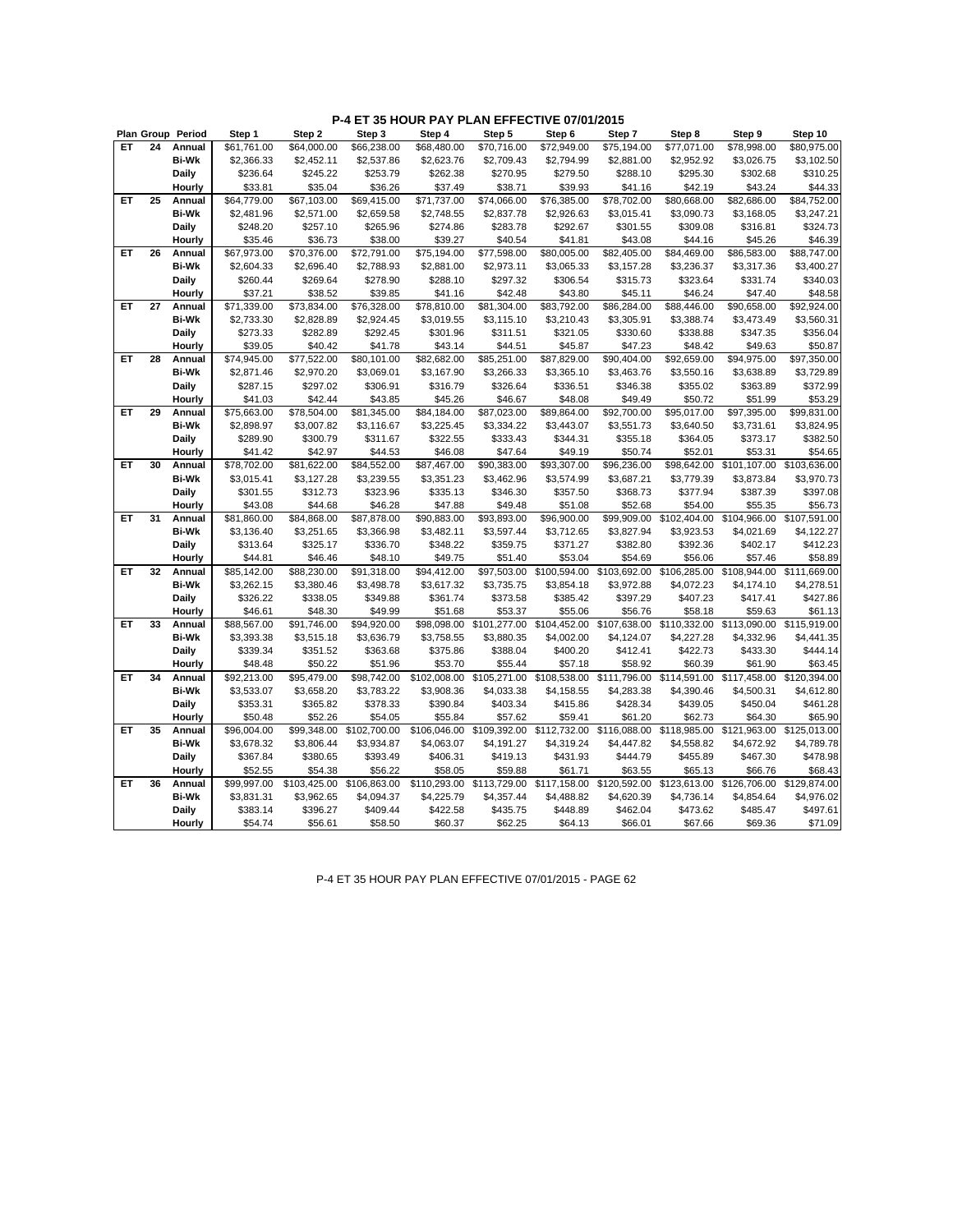|    |    | Plan Group Period | Step 1       | Step 2       | Step 3       | Step 4       | Step 5       | Step 6                    | Step 7                    | Step 8       | Step 9                    | Step 10      |
|----|----|-------------------|--------------|--------------|--------------|--------------|--------------|---------------------------|---------------------------|--------------|---------------------------|--------------|
| EТ | 37 | Annual            | \$104,147.00 | \$107.669.00 | \$111.199.00 | \$114.727.00 | \$118,257.00 | \$121.785.00              | \$125,311.00              | \$128,439.00 | \$131.652.00              | \$134.944.00 |
|    |    | <b>Bi-Wk</b>      | \$3,990.31   | \$4,125.25   | \$4,260.50   | \$4,395.68   | \$4,530.92   | \$4,666.10                | \$4,801.19                | \$4,921.04   | \$5,044.14                | \$5,170.27   |
|    |    | Daily             | \$399.04     | \$412.53     | \$426.05     | \$439.57     | \$453.10     | \$466.61                  | \$480.12                  | \$492.11     | \$504.42                  | \$517.03     |
|    |    | Hourly            | \$57.01      | \$58.94      | \$60.87      | \$62.80      | \$64.73      | \$66.66                   | \$68.59                   | \$70.31      | \$72.06                   | \$73.87      |
| EТ | 38 | Annual            | \$108,446.00 | \$112,048.00 | \$115,661.00 | \$119,270.00 |              | \$122,882.00 \$126,490.00 | \$130,101.00              | \$133,359.00 | \$136,690.00              | \$140,109.00 |
|    |    | <b>Bi-Wk</b>      | \$4.155.02   | \$4,293.03   | \$4,431.46   | \$4,569.74   | \$4.708.13   | \$4.846.37                | \$4.984.72                | \$5,109.55   | \$5,237.17                | \$5,368.17   |
|    |    | Daily             | \$415.51     | \$429.31     | \$443.15     | \$456.98     | \$470.82     | \$484.64                  | \$498.48                  | \$510.96     | \$523.72                  | \$536.82     |
|    |    | Hourly            | \$59.36      | \$61.33      | \$63.31      | \$65.29      | \$67.26      | \$69.24                   | \$71.22                   | \$73.00      | \$74.82                   | \$76.69      |
| EТ | 39 | Annual            | \$112.956.00 | \$116,651.00 | \$120,345.00 | \$124,048.00 | \$127,744.00 | \$131,432.00              | \$135,134.00              | \$138,514.00 | \$141,976.00              | \$145,528.00 |
|    |    | <b>Bi-Wk</b>      | \$4,327.82   | \$4.469.39   | \$4,610.92   | \$4,752.80   | \$4.894.41   | \$5,035.71                | \$5.177.55                | \$5,307.05   | \$5.439.70                | \$5,575.79   |
|    |    | Daily             | \$432.79     | \$446.94     | \$461.10     | \$475.28     | \$489.45     | \$503.58                  | \$517.76                  | \$530.71     | \$543.97                  | \$557.58     |
|    |    | Hourly            | \$61.83      | \$63.85      | \$65.88      | \$67.90      | \$69.93      | \$71.94                   | \$73.97                   | \$75.82      | \$77.71                   | \$79.66      |
| EТ | 40 | Annual            | \$117,665.00 | \$121,433.00 | \$125,217.00 | \$128,988.00 | \$132,764.00 | \$136,537.00              | \$140,314.00              | \$143,826.00 | \$147,420.00 \$151,107.00 |              |
|    |    | <b>Bi-Wk</b>      | \$4,508.24   | \$4,652.61   | \$4,797.59   | \$4,942.07   | \$5,086.75   | \$5,231.31                | \$5,376.02                | \$5,510.58   | \$5,648.28                | \$5,789.55   |
|    |    | Daily             | \$450.83     | \$465.27     | \$479.76     | \$494.21     | \$508.68     | \$523.14                  | \$537.61                  | \$551.06     | \$564.83                  | \$578.96     |
|    |    | Hourly            | \$64.41      | \$66.47      | \$68.54      | \$70.61      | \$72.67      | \$74.74                   | \$76.81                   | \$78.73      | \$80.69                   | \$82.71      |
| EТ | 41 | Annual            | \$122,579.00 | \$126,449.00 | \$130,314.00 | \$134,186.00 |              | \$138,050.00 \$141,915.00 | \$145,781.00 \$149,427.00 |              | \$153,163.00 \$156,993.00 |              |
|    |    | <b>Bi-Wk</b>      | \$4,696.52   | \$4.844.79   | \$4,992.88   | \$5,141.23   | \$5.289.28   | \$5.437.36                | \$5,585.48                | \$5,725.18   | \$5.868.32                | \$6,015.06   |
|    |    | Daily             | \$469.66     | \$484.48     | \$499.29     | \$514.13     | \$528.93     | \$543.74                  | \$558.55                  | \$572.52     | \$586.84                  | \$601.51     |
|    |    | Hourly            | \$67.10      | \$69.22      | \$71.33      | \$73.45      | \$75.57      | \$77.68                   | \$79.80                   | \$81.79      | \$83.84                   | \$85.93      |
| EТ | 42 | Annual            | \$127,689.00 | \$131,647.00 | \$135,602.00 | \$139,546.00 |              | \$143,504.00 \$147,452.00 | \$151,413.00              | \$155,200.00 | \$159,080.00              | \$163,057.00 |
|    |    | <b>Bi-Wk</b>      | \$4.892.30   | \$5.043.95   | \$5,195.48   | \$5,346.60   | \$5.498.24   | \$5.649.51                | \$5,801.27                | \$5.946.37   | \$6.095.02                | \$6,247.40   |
|    |    | Daily             | \$489.23     | \$504.40     | \$519.55     | \$534.66     | \$549.83     | \$564.96                  | \$580.13                  | \$594.64     | \$609.51                  | \$624.74     |
|    |    | Hourly            | \$69.89      | \$72.06      | \$74.23      | \$76.38      | \$78.55      | \$80.71                   | \$82.88                   | \$84.95      | \$87.08                   | \$89.25      |
| EТ | 43 | Annual            | \$133,116.00 | \$137.144.00 | \$141,178.00 | \$145,207.00 | \$149,244.00 | \$153,269.00              | \$157,301.00              | \$161,231.00 | \$165,262.00              | \$169,394.00 |
|    |    | <b>Bi-Wk</b>      | \$5.100.23   | \$5,254.56   | \$5,409.12   | \$5,563.49   | \$5.718.17   | \$5,872.38                | \$6,026.86                | \$6.177.44   | \$6,331.88                | \$6,490.20   |
|    |    | Daily             | \$510.03     | \$525.46     | \$540.92     | \$556.35     | \$571.82     | \$587.24                  | \$602.69                  | \$617.75     | \$633.19                  | \$649.02     |
|    |    | Hourly            | \$72.87      | \$75.07      | \$77.28      | \$79.48      | \$81.69      | \$83.90                   | \$86.10                   | \$88.25      | \$90.46                   | \$92.72      |

P-4 ET 35 HOUR PAY PLAN EFFECTIVE 07/01/2015 - PAGE 63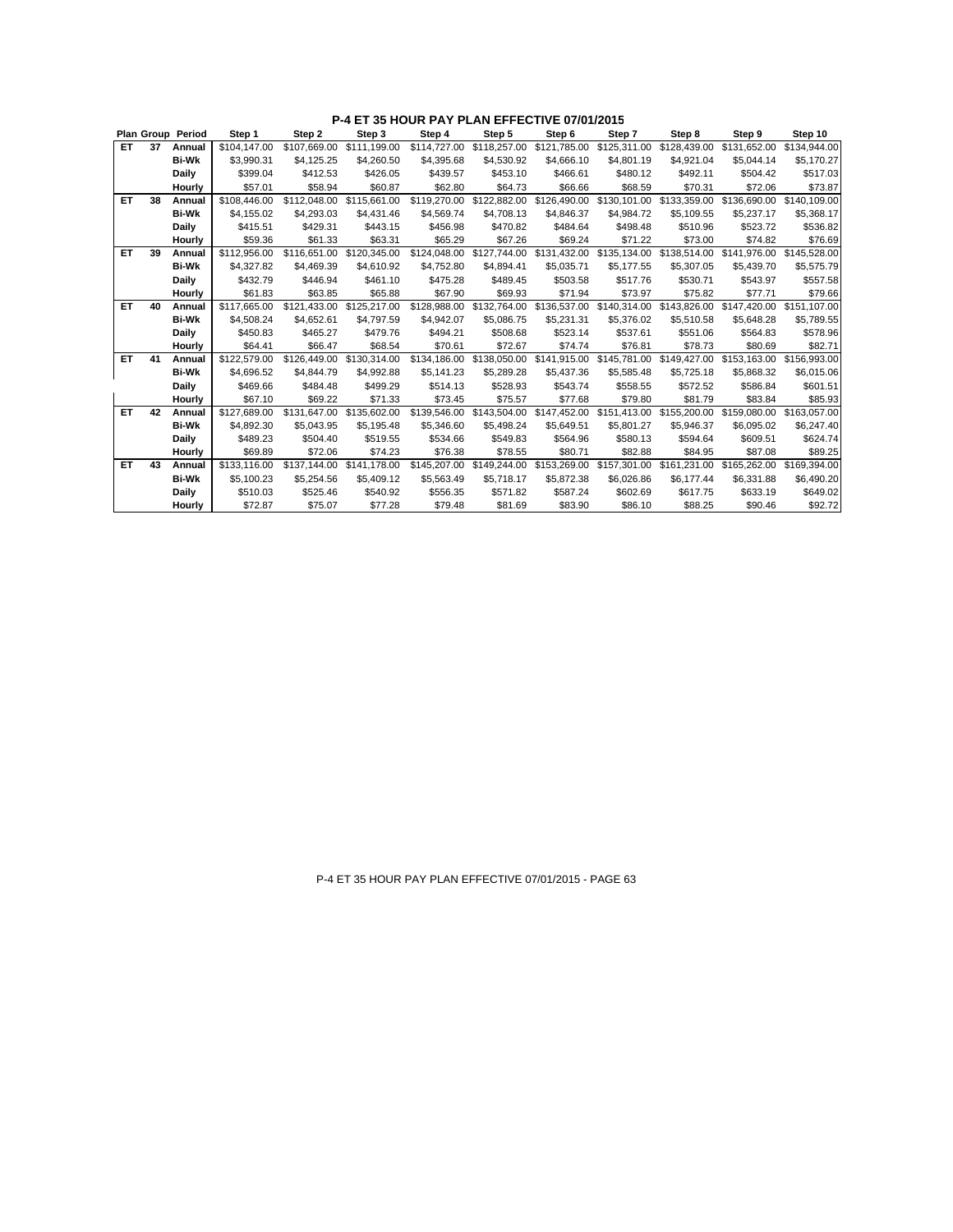|  | P-4 EU 35 HOUR PAY PLAN EFFECTIVE 08/26/2013 |  |
|--|----------------------------------------------|--|
|--|----------------------------------------------|--|

|    |    | <b>Plan Group Period</b> | Step 1      | Step 2      | Step 3      | Step 4      | Step 5      | Step 6      | Step 7      | Step 8      | Step 9      |
|----|----|--------------------------|-------------|-------------|-------------|-------------|-------------|-------------|-------------|-------------|-------------|
| EU | 11 | Annual                   | \$32,251.00 | \$33,229.00 | \$34,218.00 | \$35,201.00 | \$36,213.00 | \$37,242.00 | \$38.279.00 | \$39,240.00 | \$40.221.00 |
|    |    | <b>Bi-Wk</b>             | \$1,235.68  | \$1,273.15  | \$1,311.04  | \$1,348.70  | \$1,387.48  | \$1,426.90  | \$1,466.63  | \$1,503.45  | \$1,541.04  |
|    |    | Daily                    | \$123.57    | \$127.32    | \$131.11    | \$134.87    | \$138.75    | \$142.69    | \$146.67    | \$150.35    | \$154.11    |
|    |    | Hourly                   | \$17.66     | \$18.19     | \$18.73     | \$19.27     | \$19.83     | \$20.39     | \$20.96     | \$21.48     | \$22.02     |
| EU | 12 | Annual                   | \$33,295.00 | \$34,326.00 | \$35,343.00 | \$36,406.00 | \$37,473.00 | \$38,553.00 | \$39,623.00 | \$40,612.00 | \$41,628.00 |
|    |    | <b>Bi-Wk</b>             | \$1,275.68  | \$1,315.18  | \$1,354.14  | \$1,394.87  | \$1,435.75  | \$1,477.13  | \$1,518.13  | \$1,556.02  | \$1,594.95  |
|    |    | Daily                    | \$127.57    | \$131.52    | \$135.42    | \$139.49    | \$143.58    | \$147.72    | \$151.82    | \$155.61    | \$159.50    |
|    |    | Hourly                   | \$18.23     | \$18.79     | \$19.35     | \$19.93     | \$20.52     | \$21.11     | \$21.69     | \$22.23     | \$22.79     |
| EU | 13 | Annual                   | \$35,172.00 | \$36,473.00 | \$37,783.00 | \$39,086.00 | \$40,401.00 | \$41,705.00 | \$43,021.00 | \$44,099.00 | \$45,200.00 |
|    |    | <b>Bi-Wk</b>             | \$1,347.59  | \$1,397.44  | \$1,447.63  | \$1,497.55  | \$1,547.94  | \$1,597.90  | \$1,648.32  | \$1,689.62  | \$1,731.81  |
|    |    | Daily                    | \$134.76    | \$139.75    | \$144.77    | \$149.76    | \$154.80    | \$159.79    | \$164.84    | \$168.97    | \$173.19    |
|    |    | Hourly                   | \$19.26     | \$19.97     | \$20.69     | \$21.40     | \$22.12     | \$22.83     | \$23.55     | \$24.14     | \$24.75     |
| EU | 14 | Annual                   | \$36,818.00 | \$38,174.00 | \$39,525.00 | \$40,879.00 | \$42,228.00 | \$43,581.00 | \$44,932.00 | \$46,057.00 | \$47,208.00 |
|    |    | <b>Bi-Wk</b>             | \$1,410.66  | \$1,462.61  | \$1,514.37  | \$1,566.25  | \$1,617.94  | \$1,669.78  | \$1,721.54  | \$1,764.64  | \$1,808.74  |
|    |    | Daily                    | \$141.07    | \$146.27    | \$151.44    | \$156.63    | \$161.80    | \$166.98    | \$172.16    | \$176.47    | \$180.88    |
|    |    | Hourly                   | \$20.16     | \$20.90     | \$21.64     | \$22.38     | \$23.12     | \$23.86     | \$24.60     | \$25.21     | \$25.84     |
| EU | 15 | Annual                   | \$38,588.00 | \$39,980.00 | \$41,370.00 | \$42,759.00 | \$44,154.00 | \$45,555.00 | \$46,941.00 | \$48,117.00 | \$49,319.00 |
|    |    | <b>Bi-Wk</b>             | \$1,478.47  | \$1,531.81  | \$1,585.06  | \$1,638.28  | \$1,691.73  | \$1,745.41  | \$1,798.51  | \$1,843.57  | \$1,889.62  |
|    |    | Daily                    | \$147.85    | \$153.19    | \$158.51    | \$163.83    | \$169.18    | \$174.55    | \$179.86    | \$184.36    | \$188.97    |
|    |    | Hourly                   | \$21.13     | \$21.89     | \$22.65     | \$23.41     | \$24.17     | \$24.94     | \$25.70     | \$26.34     | \$27.00     |
| EU | 16 | Annual                   | \$40,465.00 | \$41,902.00 | \$43,335.00 | \$44,767.00 | \$46,198.00 | \$47,638.00 | \$49,068.00 | \$50,292.00 | \$51,551.00 |
|    |    | <b>Bi-Wk</b>             | \$1,550.39  | \$1,605.45  | \$1,660.35  | \$1,715.22  | \$1,770.04  | \$1,825.22  | \$1,880.00  | \$1,926.90  | \$1,975.14  |
|    |    | Daily                    | \$155.04    | \$160.55    | \$166.04    | \$171.53    | \$177.01    | \$182.53    | \$188.00    | \$192.69    | \$197.52    |
|    |    | Hourly                   | \$22.15     | \$22.94     | \$23.72     | \$24.51     | \$25.29     | \$26.08     | \$26.86     | \$27.53     | \$28.22     |
| EU | 17 | Annual                   | \$42,467.00 | \$43,944.00 | \$45,422.00 | \$46,895.00 | \$48,371.00 | \$49,841.00 | \$51,318.00 | \$52,601.00 | \$53,919.00 |
|    |    | <b>Bi-Wk</b>             | \$1,627.09  | \$1,683.68  | \$1,740.31  | \$1,796.75  | \$1,853.30  | \$1,909.62  | \$1,966.21  | \$2,015.37  | \$2,065.87  |
|    |    | Daily                    | \$162.71    | \$168.37    | \$174.04    | \$179.68    | \$185.33    | \$190.97    | \$196.63    | \$201.54    | \$206.59    |
|    |    | Hourly                   | \$23.25     | \$24.06     | \$24.87     | \$25.67     | \$26.48     | \$27.29     | \$28.09     | \$28.80     | \$29.52     |
| EU | 18 | Annual                   | \$44,611.00 | \$46,127.00 | \$47,638.00 | \$49,151.00 | \$50,657.00 | \$52,169.00 | \$53,679.00 | \$55,024.00 | \$56,400.00 |
|    |    | <b>Bi-Wk</b>             | \$1,709.24  | \$1,767.32  | \$1,825.22  | \$1,883.19  | \$1,940.89  | \$1,998.82  | \$2,056.67  | \$2,108.20  | \$2,160.92  |
|    |    | Daily                    | \$170.93    | \$176.74    | \$182.53    | \$188.32    | \$194.09    | \$199.89    | \$205.67    | \$210.82    | \$216.10    |
|    |    | Hourly                   | \$24.42     | \$25.25     | \$26.08     | \$26.91     | \$27.73     | \$28.56     | \$29.39     | \$30.12     | \$30.88     |
| EU | 19 | Annual                   | \$46,809.00 | \$48,371.00 | \$49,925.00 | \$51,483.00 | \$53,033.00 | \$54,588.00 | \$56,144.00 | \$57,546.00 | \$58,984.00 |
|    |    | <b>Bi-Wk</b>             | \$1,793.45  | \$1,853.30  | \$1,912.84  | \$1,972.53  | \$2,031.92  | \$2,091.50  | \$2,151.12  | \$2,204.83  | \$2,259.93  |
|    |    | Daily                    | \$179.35    | \$185.33    | \$191.29    | \$197.26    | \$203.20    | \$209.15    | \$215.12    | \$220.49    | \$226.00    |
|    |    | Hourly                   | \$25.63     | \$26.48     | \$27.33     | \$28.18     | \$29.03     | \$29.88     | \$30.74     | \$31.50     | \$32.29     |
| EU | 20 | Annual                   | \$49,195.00 | \$50,788.00 | \$52,382.00 | \$53,970.00 | \$55,561.00 | \$57,153.00 | \$58,746.00 | \$60,216.00 | \$61,721.00 |
|    |    | <b>Bi-Wk</b>             | \$1,884.87  | \$1,945.91  | \$2,006.98  | \$2,067.82  | \$2,128.78  | \$2,189.78  | \$2,250.81  | \$2,307.13  | \$2,364.79  |
|    |    | Daily                    | \$188.49    | \$194.60    | \$200.70    | \$206.79    | \$212.88    | \$218.98    | \$225.09    | \$230.72    | \$236.48    |
|    |    | Hourly                   | \$26.93     | \$27.80     | \$28.68     | \$29.55     | \$30.42     | \$31.29     | \$32.16     | \$32.96     | \$33.79     |
| EU | 21 | Annual                   | \$51,619.00 | \$53,261.00 | \$54,893.00 | \$56,529.00 | \$58,171.00 | \$59,803.00 | \$61,447.00 | \$62,983.00 | \$64,556.00 |
|    |    | <b>Bi-Wk</b>             | \$1,977.74  | \$2,040.66  | \$2,103.19  | \$2,165.87  | \$2,228.78  | \$2,291.31  | \$2,354.30  | \$2,413.15  | \$2,473.41  |
|    |    | Daily                    | \$197.78    | \$204.07    | \$210.32    | \$216.59    | \$222.88    | \$229.14    | \$235.43    | \$241.32    | \$247.35    |
|    |    | Hourly                   | \$28.26     | \$29.16     | \$30.05     | \$30.95     | \$31.84     | \$32.74     | \$33.64     | \$34.48     | \$35.34     |
| EU | 22 | Annual                   | \$53,033.00 | \$54,975.00 | \$56,921.00 | \$58,860.00 | \$60,807.00 | \$62,747.00 | \$64,691.00 | \$66,306.00 | \$67,964.00 |
|    |    | <b>Bi-Wk</b>             | \$2,031.92  | \$2,106.33  | \$2,180.89  | \$2,255.18  | \$2,329.78  | \$2,404.10  | \$2,478.59  | \$2,540.46  | \$2,603.99  |
|    |    | Daily                    | \$203.20    | \$210.64    | \$218.09    | \$225.52    | \$232.98    | \$240.41    | \$247.86    | \$254.05    | \$260.40    |
|    |    | Hourly                   | \$29.03     | \$30.10     | \$31.16     | \$32.22     | \$33.29     | \$34.35     | \$35.41     | \$36.30     | \$37.20     |
| EU | 23 | Annual                   | \$55,544.00 | \$57,570.00 | \$59,589.00 | \$61,619.00 | \$63,640.00 | \$65,666.00 | \$67,690.00 | \$69,382.00 | \$71,114.00 |
|    |    | <b>Bi-Wk</b>             | \$2,128.13  | \$2,205.75  | \$2,283.11  | \$2,360.89  | \$2,438.32  | \$2,515.94  | \$2,593.49  | \$2,658.32  | \$2,724.68  |
|    |    | Daily                    | \$212.82    | \$220.58    | \$228.32    | \$236.09    | \$243.84    | \$251.60    | \$259.35    | \$265.84    | \$272.47    |
|    |    | Hourly                   | \$30.41     | \$31.52     | \$32.62     | \$33.73     | \$34.84     | \$35.95     | \$37.05     | \$37.98     | \$38.93     |

P-4 EU 35 HOUR PAY PLAN EFFECTIVE 8/26/2013 - PAGE 64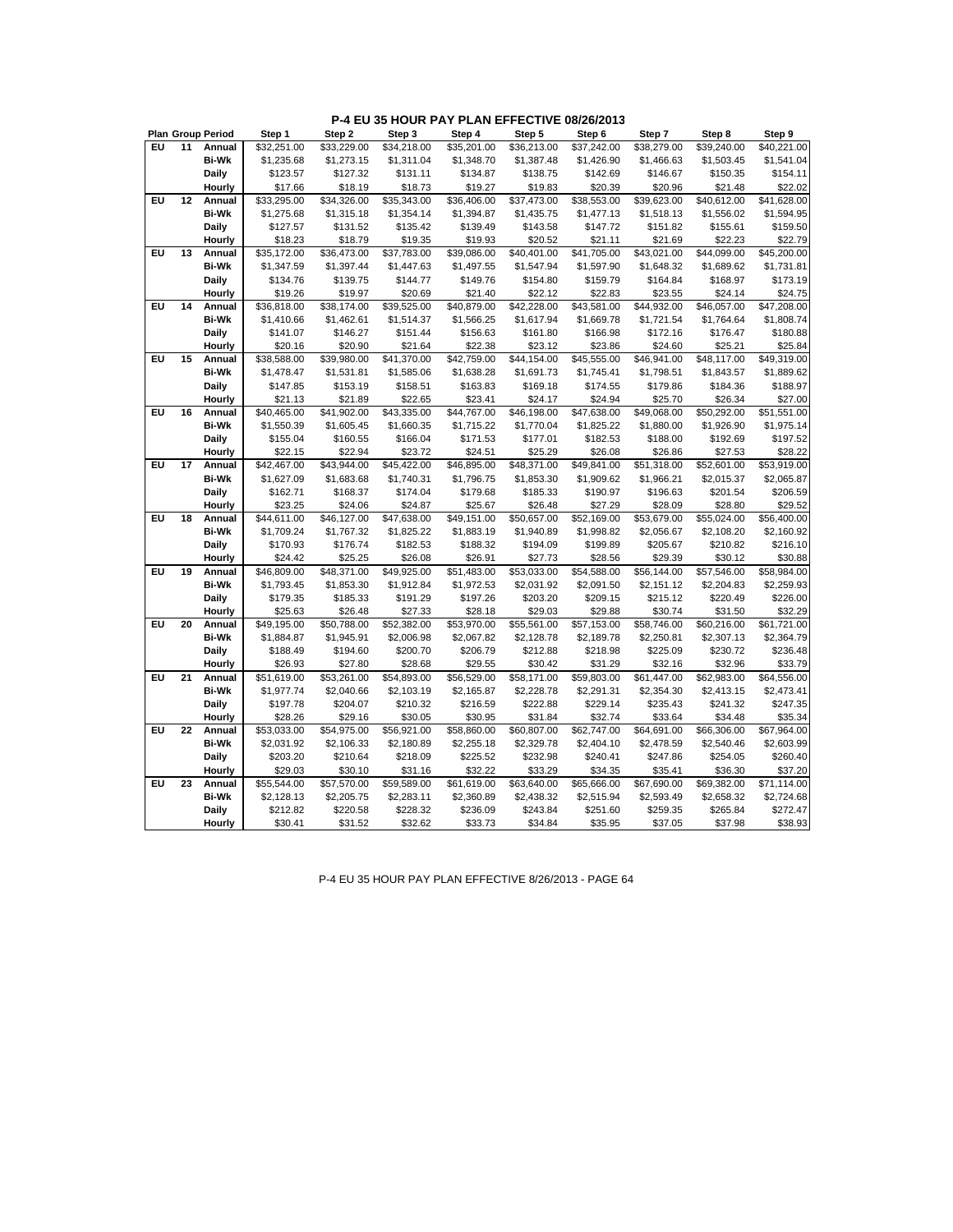**P-4 EU 35 HOUR PAY PLAN EFFECTIVE 08/26/2013**

|    |    | <b>Plan Group Period</b> | Step 1      | Step 2      | Step 3       | Step 4       | Step 5       | Step 6       | Step 7       | Step 8        | Step 9       |
|----|----|--------------------------|-------------|-------------|--------------|--------------|--------------|--------------|--------------|---------------|--------------|
| EU | 24 | Annual                   | \$58,215.00 | \$60,325.00 | \$62,434.00  | \$64,548.00  | \$66,656.00  | \$68,761.00  | \$70,876.00  | \$72,646.00   | \$74.463.00  |
|    |    | <b>Bi-Wk</b>             | \$2,230.46  | \$2,311.31  | \$2,392.11   | \$2,473.11   | \$2,553.87   | \$2,634.53   | \$2,715.56   | \$2,783.38    | \$2,852.99   |
|    |    | Daily                    | \$223.05    | \$231.14    | \$239.22     | \$247.32     | \$255.39     | \$263.46     | \$271.56     | \$278.34      | \$285.30     |
|    |    | Hourly                   | \$31.87     | \$33.02     | \$34.18      | \$35.34      | \$36.49      | \$37.64      | \$38.80      | \$39.77       | \$40.76      |
| EU | 25 | Annual                   | \$61,060.00 | \$63,250.00 | \$65,430.00  | \$67,618.00  | \$69,813.00  | \$72,000.00  | \$74,183.00  | \$76,036.00   | \$77,938.00  |
|    |    | <b>Bi-Wk</b>             | \$2,339.47  | \$2,423.38  | \$2,506.90   | \$2,590.73   | \$2,674.83   | \$2,758.63   | \$2,842.27   | \$2,913.26    | \$2,986.14   |
|    |    | Daily                    | \$233.95    | \$242.34    | \$250.69     | \$259.08     | \$267.49     | \$275.87     | \$284.23     | \$291.33      | \$298.62     |
|    |    | Hourly                   | \$33.43     | \$34.62     | \$35.82      | \$37.02      | \$38.22      | \$39.41      | \$40.61      | \$41.62       | \$42.66      |
| EU | 26 | Annual                   | \$64,070.00 | \$66,335.00 | \$68,611.00  | \$70,876.00  | \$73,142.00  | \$75,411.00  | \$77,673.00  | \$79,619.00   | \$81,612.00  |
|    |    | <b>Bi-Wk</b>             | \$2,454.79  | \$2,541.58  | \$2,628.78   | \$2,715.56   | \$2,802.38   | \$2,889.32   | \$2,975.98   | \$3,050.54    | \$3,126.90   |
|    |    | Daily                    | \$245.48    | \$254.16    | \$262.88     | \$271.56     | \$280.24     | \$288.94     | \$297.60     | \$305.06      | \$312.69     |
|    |    | Hourly                   | \$35.07     | \$36.31     | \$37.56      | \$38.80      | \$40.04      | \$41.28      | \$42.52      | \$43.58       | \$44.67      |
| EU | 27 | Annual                   | \$67,243.00 | \$69,595.00 | \$71,945.00  | \$74,285.00  | \$76,635.00  | \$78,981.00  | \$81,330.00  | \$83,367.00   | \$85,453.00  |
|    |    | <b>Bi-Wk</b>             | \$2,576.37  | \$2,666.48  | \$2,756.52   | \$2,846.17   | \$2,936.21   | \$3,026.10   | \$3,116.10   | \$3,194.14    | \$3,274.07   |
|    |    | Daily                    | \$257.64    | \$266.65    | \$275.66     | \$284.62     | \$293.63     | \$302.61     | \$311.61     | \$319.42      | \$327.41     |
|    |    | Hourly                   | \$36.81     | \$38.10     | \$39.38      | \$40.66      | \$41.95      | \$43.23      | \$44.52      | \$45.64       | \$46.78      |
| EU | 28 | Annual                   | \$70,642.00 | \$73,071.00 | \$75,501.00  | \$77,934.00  | \$80,356.00  | \$82,786.00  | \$85,213.00  | \$87,339.00   | \$89,522.00  |
|    |    | <b>Bi-Wk</b>             | \$2,706.60  | \$2,799.66  | \$2,892.76   | \$2,985.98   | \$3,078.78   | \$3,171.88   | \$3,264.87   | \$3,346.33    | \$3,429.97   |
|    |    | Daily                    | \$270.66    | \$279.97    | \$289.28     | \$298.60     | \$307.88     | \$317.19     | \$326.49     | \$334.64      | \$343.00     |
|    |    | Hourly                   | \$38.67     | \$40.00     | \$41.33      | \$42.66      | \$43.99      | \$45.32      | \$46.65      | \$47.81       | \$49.00      |
| EU | 29 | Annual                   | \$71,319.00 | \$73,997.00 | \$76,674.00  | \$79,351.00  | \$82,027.00  | \$84,704.00  | \$87,378.00  | \$89,562.00   | \$91,803.00  |
|    |    | <b>Bi-Wk</b>             | \$2,732.53  | \$2,835.14  | \$2,937.71   | \$3,040.27   | \$3,142.80   | \$3,245.37   | \$3,347.82   | \$3,431.50    | \$3,517.36   |
|    |    | Daily                    | \$273.26    | \$283.52    | \$293.78     | \$304.03     | \$314.28     | \$324.54     | \$334.79     | \$343.15      | \$351.74     |
|    |    | Hourly                   | \$39.04     | \$40.51     | \$41.97      | \$43.44      | \$44.90      | \$46.37      | \$47.83      | \$49.03       | \$50.25      |
| EU | 30 | Annual                   | \$74,183.00 | \$76,935.00 | \$79,698.00  | \$82,445.00  | \$85,194.00  | \$87,950.00  | \$90,711.00  | \$92,978.00   | \$95,302.00  |
|    |    | <b>Bi-Wk</b>             | \$2,842.27  | \$2,947.71  | \$3,053.57   | \$3,158.82   | \$3,264.14   | \$3,369.74   | \$3,475.52   | \$3,562.38    | \$3,651.42   |
|    |    | Daily                    | \$284.23    | \$294.78    | \$305.36     | \$315.89     | \$326.42     | \$336.98     | \$347.56     | \$356.24      | \$365.15     |
|    |    | Hourly                   | \$40.61     | \$42.12     | \$43.63      | \$45.13      | \$46.64      | \$48.14      | \$49.66      | \$50.90       | \$52.17      |
| EU | 31 | Annual                   | \$77,160.00 | \$79,996.00 | \$82,833.00  | \$85,665.00  | \$88,502.00  | \$91,336.00  | \$94,173.00  | \$96,525.00   | \$98,939.00  |
|    |    | <b>Bi-Wk</b>             | \$2,956.33  | \$3,064.99  | \$3,173.68   | \$3,282.19   | \$3,390.89   | \$3,499.47   | \$3,608.17   | \$3,698.28    | \$3,790.77   |
|    |    | Daily                    | \$295.64    | \$306.50    | \$317.37     | \$328.22     | \$339.09     | \$349.95     | \$360.82     | \$369.83      | \$379.08     |
|    |    | Hourly                   | \$42.24     | \$43.79     | \$45.34      | \$46.89      | \$48.45      | \$50.00      | \$51.55      | \$52.84       | \$54.16      |
| EU | 32 | Annual                   | \$80,254.00 | \$83,165.00 | \$86,075.00  | \$88,992.00  | \$91,905.00  | \$94,819.00  | \$97,738.00  | \$100, 183.00 | \$102,689.00 |
|    |    | <b>Bi-Wk</b>             | \$3,074.87  | \$3,186.40  | \$3,297.90   | \$3,409.66   | \$3,521.27   | \$3,632.92   | \$3,744.76   | \$3,838.43    | \$3,934.45   |
|    |    | Daily                    | \$307.49    | \$318.64    | \$329.79     | \$340.97     | \$352.13     | \$363.30     | \$374.48     | \$383.85      | \$393.45     |
|    |    | Hourly                   | \$43.93     | \$45.52     | \$47.12      | \$48.71      | \$50.31      | \$51.90      | \$53.50      | \$54.84       | \$56.21      |
| EU | 33 | Annual                   | \$83,482.00 | \$86,478.00 | \$89,470.00  | \$92,466.00  | \$95,463.00  | \$98,455.00  | \$101,458.00 | \$103,998.00  | \$106,598.00 |
|    |    | <b>Bi-Wk</b>             | \$3,198.55  | \$3,313.34  | \$3,427.97   | \$3,542.76   | \$3,657.59   | \$3,772.23   | \$3,887.28   | \$3,984.60    | \$4,084.22   |
|    |    | Daily                    | \$319.86    | \$331.34    | \$342.80     | \$354.28     | \$365.76     | \$377.23     | \$388.73     | \$398.46      | \$408.43     |
|    |    | Hourly                   | \$45.70     | \$47.34     | \$48.98      | \$50.62      | \$52.26      | \$53.89      | \$55.54      | \$56.93       | \$58.35      |
| EU | 34 | Annual                   | \$86,919.00 | \$89,998.00 | \$93,073.00  | \$96,151.00  | \$99,227.00  | \$102,306.00 | \$105,377.00 | \$108,012.00  | \$110,714.00 |
|    |    | <b>Bi-Wk</b>             | \$3,330.23  | \$3,448.20  | \$3,566.02   | \$3,683.95   | \$3,801.81   | \$3,919.78   | \$4,037.44   | \$4,138.40    | \$4,241.92   |
|    |    | Daily                    | \$333.03    | \$344.82    | \$356.61     | \$368.40     | \$380.19     | \$391.98     | \$403.75     | \$413.84      | \$424.20     |
|    |    | Hourly                   | \$47.58     | \$49.26     | \$50.95      | \$52.63      | \$54.32      | \$56.00      | \$57.68      | \$59.12       | \$60.60      |
| EU | 35 | Annual                   | \$90,492.00 | \$93,644.00 | \$96,803.00  | \$99,958.00  | \$103,111.00 | \$106,260.00 | \$109,423.00 | \$112,154.00  | \$114,961.00 |
|    |    | <b>Bi-Wk</b>             | \$3,467.13  | \$3,587.90  | \$3,708.93   | \$3,829.81   | \$3,950.62   | \$4,071.27   | \$4,192.46   | \$4,297.09    | \$4,404.64   |
|    |    | Daily                    | \$346.72    | \$358.79    | \$370.90     | \$382.99     | \$395.07     | \$407.13     | \$419.25     | \$429.71      | \$440.47     |
|    |    | Hourly                   | \$49.54     | \$51.26     | \$52.99      | \$54.72      | \$56.44      | \$58.17      | \$59.90      | \$61.39       | \$62.93      |
| EU | 36 | Annual                   | \$94,256.00 | \$97,487.00 | \$100,728.00 | \$103,961.00 | \$107,200.00 | \$110,432.00 | \$113,668.00 | \$116,516.00  | \$119,432.00 |
|    |    | <b>Bi-Wk</b>             | \$3,611.35  | \$3,735.14  | \$3,859.32   | \$3,983.19   | \$4,107.28   | \$4,231.12   | \$4,355.10   | \$4,464.22    | \$4,575.94   |
|    |    | Daily                    | \$361.14    | \$373.52    | \$385.94     | \$398.32     | \$410.73     | \$423.12     | \$435.51     | \$446.43      | \$457.60     |
|    |    | Hourly                   | \$51.60     | \$53.36     | \$55.14      | \$56.91      | \$58.68      | \$60.45      | \$62.22      | \$63.78       | \$65.38      |

P-4 EU 35 HOUR PAY PLAN EFFECTIVE 8/26/2013 - PAGE 65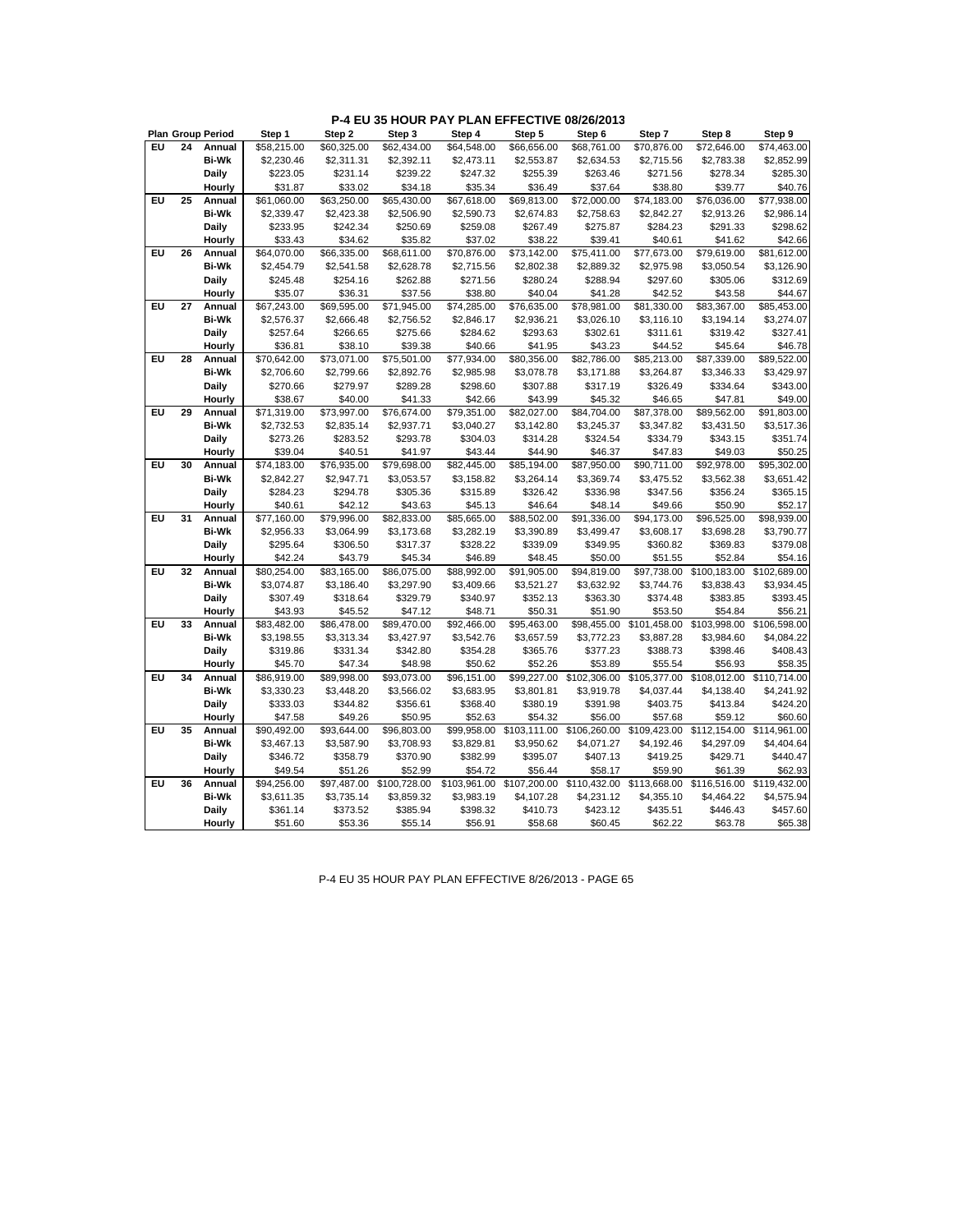|    |    | <b>Plan Group Period</b> | Step 1       | Step 2       | Step 3                    | Step 4       | Step 5                                 | Step 6       | Step 7       | Step 8                                 | Step 9       |
|----|----|--------------------------|--------------|--------------|---------------------------|--------------|----------------------------------------|--------------|--------------|----------------------------------------|--------------|
| EU | 37 | Annual                   | \$98,167.00  | \$101,488.00 | \$104.815.00              | \$108,140.00 | \$111,467.00                           | \$114.793.00 | \$118,117.00 | \$121.066.00                           | \$124,094.00 |
|    |    | <b>Bi-Wk</b>             | \$3.761.19   | \$3.888.43   | \$4.015.91                | \$4,143,30   | \$4,270.77                             | \$4,398.20   | \$4.525.56   | \$4.638.55                             | \$4,754.56   |
|    |    | Daily                    | \$376.12     | \$388.85     | \$401.60                  | \$414.33     | \$427.08                               | \$439.82     | \$452.56     | \$463.86                               | \$475.46     |
|    |    | Hourly                   | \$53.74      | \$55.55      | \$57.38                   | \$59.19      | \$61.02                                | \$62.84      | \$64.66      | \$66.27                                | \$67.93      |
| EU | 38 | Annual                   | \$102,220.00 | \$105.615.00 | \$109.021.00              | \$112,423.00 | \$115,827.00                           | \$119,228.00 | \$122,632.00 | \$125,702.00                           | \$128,842.00 |
|    |    | <b>Bi-Wk</b>             | \$3.916.48   | \$4.046.56   | \$4,177,05                | \$4,307.40   | \$4,437.82                             | \$4,568.13   | \$4.698.55   | \$4.816.17                             | \$4,936.48   |
|    |    | <b>Daily</b>             | \$391.65     | \$404.66     | \$417.71                  | \$430.74     | \$443.79                               | \$456.82     | \$469.86     | \$481.62                               | \$493.65     |
|    |    | Hourly                   | \$55.95      | \$57.81      | \$59.68                   | \$61.54      | \$63.40                                | \$65.26      | \$67.13      | \$68.81                                | \$70.53      |
| EU | 39 | Annual                   | \$106,471.00 | \$109.954.00 | \$113,435,00              | \$116,926,00 | \$120,410.00                           | \$123.886.00 | \$127.376.00 | \$130,562.00                           | \$133,825,00 |
|    |    | <b>Bi-Wk</b>             | \$4,079.35   | \$4,212.80   | \$4,346.17                | \$4,479.93   | \$4,613.41                             | \$4,746.60   | \$4,880.31   | \$5,002.38                             | \$5,127.40   |
|    |    | <b>Daily</b>             | \$407.94     | \$421.28     | \$434.62                  | \$448.00     | \$461.35                               | \$474.66     | \$488.04     | \$500.24                               | \$512.74     |
|    |    | Hourly                   | \$58.28      | \$60.19      | \$62.09                   | \$64.00      | \$65.91                                | \$67.81      | \$69.72      | \$71.47                                | \$73.25      |
| EU | 40 | Annual                   | \$110,909.00 |              | \$114.462.00 \$118.028.00 |              | \$121.583.00 \$125.142.00 \$128.699.00 |              |              | \$132,259.00 \$135,568.00              | \$138,957.00 |
|    |    | <b>Bi-Wk</b>             | \$4,249.39   | \$4,385.52   | \$4,522.15                | \$4,658.36   | \$4,794.72                             | \$4,931.00   | \$5,067.40   | \$5,194.18                             | \$5,324.03   |
|    |    | <b>Daily</b>             | \$424.94     | \$438.56     | \$452.22                  | \$465.84     | \$479.48                               | \$493.10     | \$506.74     | \$519.42                               | \$532.41     |
|    |    | Hourly                   | \$60.71      | \$62.66      | \$64.61                   | \$66.55      | \$68.50                                | \$70.45      | \$72.40      | \$74.21                                | \$76.06      |
| ΕU | 41 | Annual                   | \$115,541.00 |              | \$119,190.00 \$122,833.00 | \$126,482,00 | \$130,125.00                           |              |              | \$133,767.00 \$137,411.00 \$140,848.00 | \$144,369,00 |
|    |    | <b>Bi-Wk</b>             | \$4,426.86   | \$4,566.67   | \$4,706.25                | \$4,846.06   | \$4,985.64                             | \$5,125.18   | \$5,264.79   | \$5,396.48                             | \$5,531.38   |
|    |    | <b>Daily</b>             | \$442.69     | \$456.67     | \$470.63                  | \$484.61     | \$498.57                               | \$512.52     | \$526.48     | \$539.65                               | \$553.14     |
|    |    | Hourly                   | \$63.25      | \$65.24      | \$67.24                   | \$69.23      | \$71.23                                | \$73.22      | \$75.22      | \$77.10                                | \$79.02      |
| EU | 42 | Annual                   | \$120.358.00 | \$124.089.00 | \$127,817.00              | \$131.534.00 | \$135,266.00                           | \$138,987.00 |              | \$142,720.00 \$146,290.00              | \$149.947.00 |
|    |    | <b>Bi-Wk</b>             | \$4,611.42   | \$4,754.37   | \$4,897.21                | \$5,039.62   | \$5,182.61                             | \$5,325.18   | \$5,468.20   | \$5,604.99                             | \$5,745.10   |
|    |    | Daily                    | \$461.15     | \$475.44     | \$489.73                  | \$503.97     | \$518.27                               | \$532.52     | \$546.82     | \$560.50                               | \$574.51     |
|    |    | Hourly                   | \$65.88      | \$67.92      | \$69.97                   | \$72.00      | \$74.04                                | \$76.08      | \$78.12      | \$80.08                                | \$82.08      |
| EU | 43 | Annual                   | \$125,473.00 | \$129,270.00 | \$133,073.00              | \$136,870,00 | \$140,676,00                           | \$144,469.00 | \$148,270.00 | \$151,974.00                           | \$155,774.00 |
|    |    | <b>Bi-Wk</b>             | \$4,807.40   | \$4,952.88   | \$5,098.59                | \$5,244.07   | \$5,389.89                             | \$5,535.22   | \$5,680.85   | \$5,822.76                             | \$5,968.36   |
|    |    | Daily                    | \$480.74     | \$495.29     | \$509.86                  | \$524.41     | \$538.99                               | \$553.53     | \$568.09     | \$582.28                               | \$596.84     |
|    |    | Hourly                   | \$68.68      | \$70.76      | \$72.84                   | \$74.92      | \$77.00                                | \$79.08      | \$81.16      | \$83.19                                | \$85.27      |

**P-4 EU 35 HOUR PAY PLAN EFFECTIVE 08/26/2013**

### P-4 EU 35 HOUR PAY PLAN EFFECTIVE 8/26/2013 - PAGE 66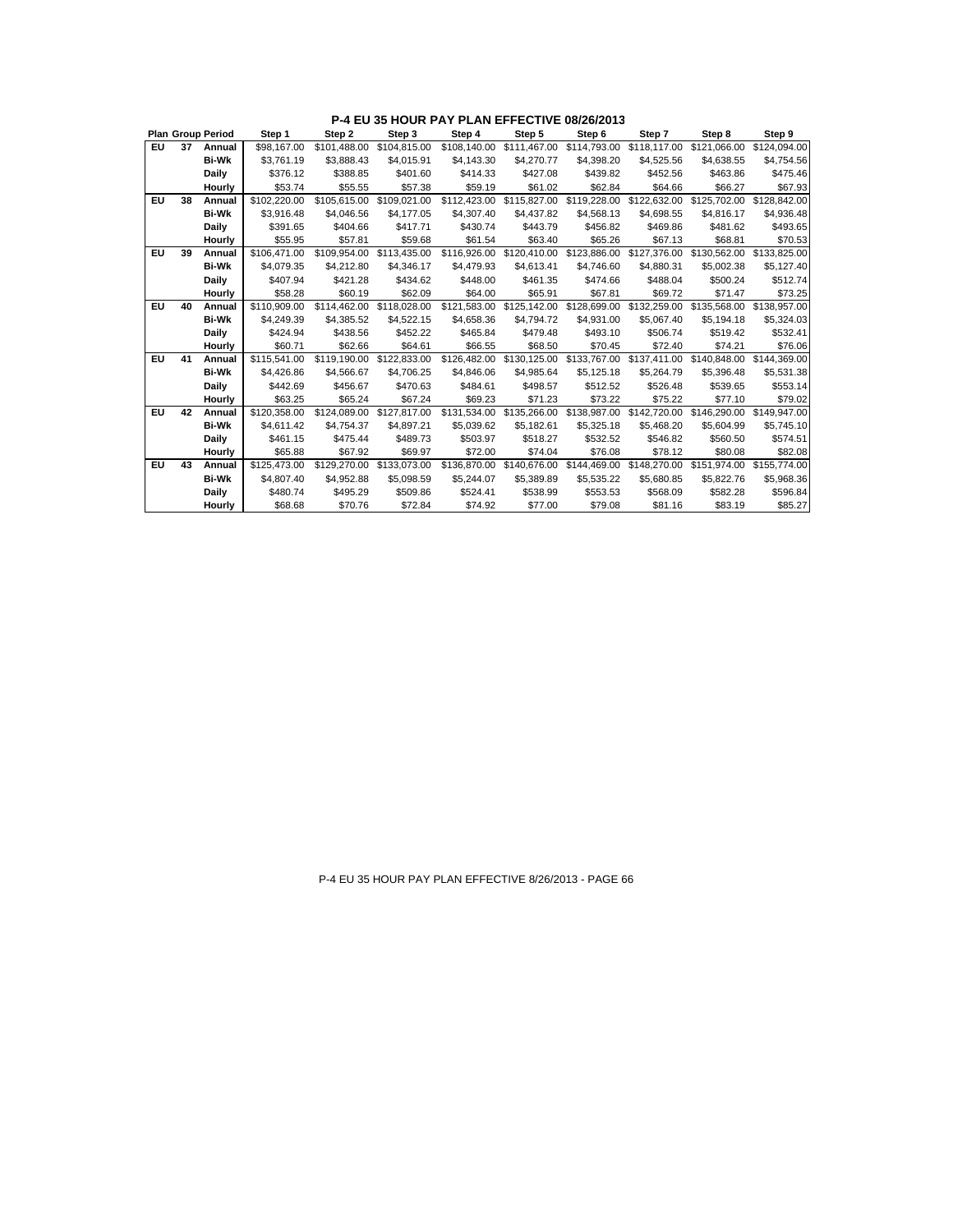|    |    | <b>Plan Group Period</b> | Step 1      | Step 2      | Step 3      | Step 4      | Step 5      | Step 6      | Step 7      | Step 8      | Step 9      |
|----|----|--------------------------|-------------|-------------|-------------|-------------|-------------|-------------|-------------|-------------|-------------|
| EU | 11 | Annual                   | \$33,219.00 | \$34,226.00 | \$35,245.00 | \$36,258.00 | \$37,300.00 | \$38,360.00 | \$39,428.00 | \$40.418.00 | \$41,428.00 |
|    |    | <b>Bi-Wk</b>             | \$1,272.76  | \$1,311.35  | \$1,350.39  | \$1,389.20  | \$1,429.12  | \$1,469.74  | \$1,510.66  | \$1,548.59  | \$1,587.28  |
|    |    | Daily                    | \$127.28    | \$131.14    | \$135.04    | \$138.92    | \$142.92    | \$146.98    | \$151.07    | \$154.86    | \$158.73    |
|    |    | Hourly                   | \$18.19     | \$18.74     | \$19.30     | \$19.85     | \$20.42     | \$21.00     | \$21.59     | \$22.13     | \$22.68     |
| EU | 12 | Annual                   | \$34,294.00 | \$35,356.00 | \$36,404.00 | \$37,499.00 | \$38,598.00 | \$39,710.00 | \$40,812.00 | \$41,831.00 | \$42,877.00 |
|    |    | Bi-Wk                    | \$1,313.95  | \$1,354.64  | \$1,394.79  | \$1,436.75  | \$1,478.86  | \$1,521.46  | \$1,563.68  | \$1,602.73  | \$1,642.80  |
|    |    | Daily                    | \$131.40    | \$135.47    | \$139.48    | \$143.68    | \$147.89    | \$152.15    | \$156.37    | \$160.28    | \$164.28    |
|    |    | Hourly                   | \$18.78     | \$19.36     | \$19.93     | \$20.53     | \$21.13     | \$21.74     | \$22.34     | \$22.90     | \$23.47     |
| ΕU | 13 | Annual                   | \$36,228.00 | \$37,568.00 | \$38,917.00 | \$40,259.00 | \$41,614.00 | \$42,957.00 | \$44,312.00 | \$45,422.00 | \$46,556.00 |
|    |    | Bi-Wk                    | \$1,388.05  | \$1,439.39  | \$1,491.08  | \$1,542.50  | \$1,594.41  | \$1,645.87  | \$1,697.78  | \$1,740.31  | \$1,783.76  |
|    |    | Daily                    | \$138.81    | \$143.94    | \$149.11    | \$154.25    | \$159.45    | \$164.59    | \$169.78    | \$174.04    | \$178.38    |
|    |    | Hourly                   | \$19.83     | \$20.57     | \$21.31     | \$22.04     | \$22.78     | \$23.52     | \$24.26     | \$24.87     | \$25.49     |
| EU | 14 | Annual                   | \$37,923.00 | \$39,320.00 | \$40,711.00 | \$42,106.00 | \$43,495.00 | \$44,889.00 | \$46,280.00 | \$47,439.00 | \$48,625.00 |
|    |    | <b>Bi-Wk</b>             | \$1,452.99  | \$1,506.52  | \$1,559.81  | \$1,613.26  | \$1,666.48  | \$1,719.89  | \$1,773.19  | \$1,817.59  | \$1,863.03  |
|    |    | Daily                    | \$145.30    | \$150.66    | \$155.99    | \$161.33    | \$166.65    | \$171.99    | \$177.32    | \$181.76    | \$186.31    |
|    |    | Hourly                   | \$20.76     | \$21.53     | \$22.29     | \$23.05     | \$23.81     | \$24.57     | \$25.34     | \$25.97     | \$26.62     |
| EU | 15 | Annual                   | \$39,746.00 | \$41,180.00 | \$42,612.00 | \$44,042.00 | \$45,479.00 | \$46,922.00 | \$48,350.00 | \$49,561.00 | \$50,799.00 |
|    |    | <b>Bi-Wk</b>             | \$1,522.84  | \$1,577.78  | \$1,632.65  | \$1,687.44  | \$1,742.50  | \$1,797.78  | \$1,852.50  | \$1,898.89  | \$1,946.33  |
|    |    | Daily                    | \$152.29    | \$157.78    | \$163.27    | \$168.75    | \$174.25    | \$179.78    | \$185.25    | \$189.89    | \$194.64    |
|    |    | Hourly                   | \$21.76     | \$22.54     | \$23.33     | \$24.11     | \$24.90     | \$25.69     | \$26.47     | \$27.13     | \$27.81     |
| EU | 16 | Annual                   | \$41,679.00 | \$43,160.00 | \$44,636.00 | \$46,111.00 | \$47,584.00 | \$49,068.00 | \$50,541.00 | \$51,801.00 | \$53,098.00 |
|    |    | Bi-Wk                    | \$1,596.90  | \$1,653.64  | \$1,710.20  | \$1,766.71  | \$1,823.15  | \$1,880.00  | \$1,936.44  | \$1,984.72  | \$2,034.41  |
|    |    | Daily                    | \$159.69    | \$165.37    | \$171.02    | \$176.68    | \$182.32    | \$188.00    | \$193.65    | \$198.48    | \$203.45    |
|    |    | Hourly                   | \$22.82     | \$23.63     | \$24.44     | \$25.24     | \$26.05     | \$26.86     | \$27.67     | \$28.36     | \$29.07     |
| EU | 17 | Annual                   | \$43,742.00 | \$45,263.00 | \$46,785.00 | \$48,302.00 | \$49,823.00 | \$51,337.00 | \$52,858.00 | \$54,180.00 | \$55,537.00 |
|    |    | <b>Bi-Wk</b>             | \$1,675.94  | \$1,734.22  | \$1,792.53  | \$1,850.66  | \$1,908.93  | \$1,966.94  | \$2,025.22  | \$2,075.87  | \$2,127.86  |
|    |    | Daily                    | \$167.60    | \$173.43    | \$179.26    | \$185.07    | \$190.90    | \$196.70    | \$202.53    | \$207.59    | \$212.79    |
|    |    | Hourly                   | \$23.95     | \$24.78     | \$25.61     | \$26.44     | \$27.28     | \$28.10     | \$28.94     | \$29.66     | \$30.40     |
| EU | 18 | Annual                   | \$45,950.00 | \$47,511.00 | \$49,068.00 | \$50,626.00 | \$52,177.00 | \$53,735.00 | \$55,290.00 | \$56,675.00 | \$58,092.00 |
|    |    | <b>Bi-Wk</b>             | \$1,760.54  | \$1,820.35  | \$1,880.00  | \$1,939.70  | \$1,999.12  | \$2,058.82  | \$2,118.40  | \$2,171.46  | \$2,225.75  |
|    |    | Daily                    | \$176.06    | \$182.04    | \$188.00    | \$193.97    | \$199.92    | \$205.89    | \$211.84    | \$217.15    | \$222.58    |
|    |    | Hourly                   | \$25.16     | \$26.01     | \$26.86     | \$27.71     | \$28.56     | \$29.42     | \$30.27     | \$31.03     | \$31.80     |
| EU | 19 | Annual                   | \$48,214.00 | \$49,823.00 | \$51,423.00 | \$53,028.00 | \$54,624.00 | \$56,226.00 | \$57,829.00 | \$59,273.00 | \$60,754.00 |
|    |    | <b>Bi-Wk</b>             | \$1,847.28  | \$1,908.93  | \$1,970.23  | \$2,031.73  | \$2,092.88  | \$2,154.26  | \$2,215.68  | \$2,271.00  | \$2,327.74  |
|    |    | Daily                    | \$184.73    | \$190.90    | \$197.03    | \$203.18    | \$209.29    | \$215.43    | \$221.57    | \$227.10    | \$232.78    |
|    |    | Hourly                   | \$26.39     | \$27.28     | \$28.15     | \$29.03     | \$29.90     | \$30.78     | \$31.66     | \$32.45     | \$33.26     |
| EU | 20 | Annual                   | \$50,671.00 | \$52,312.00 | \$53,954.00 | \$55,590.00 | \$57,228.00 | \$58,868.00 | \$60,509.00 | \$62,023.00 | \$63,573.00 |
|    |    | <b>Bi-Wk</b>             | \$1,941.42  | \$2,004.30  | \$2,067.21  | \$2,129.89  | \$2,192.65  | \$2,255.48  | \$2,318.36  | \$2,376.37  | \$2,435.75  |
|    |    | Daily                    | \$194.15    | \$200.43    | \$206.73    | \$212.99    | \$219.27    | \$225.55    | \$231.84    | \$237.64    | \$243.58    |
|    |    | Hourly                   | \$27.74     | \$28.64     | \$29.54     | \$30.43     | \$31.33     | \$32.23     | \$33.12     | \$33.95     | \$34.80     |
| EU | 21 | Annual                   | \$53,168.00 | \$54,859.00 | \$56,540.00 | \$58,225.00 | \$59,917.00 | \$61,598.00 | \$63,291.00 | \$64,873.00 | \$66,493.00 |
|    |    | <b>Bi-Wk</b>             | \$2,037.09  | \$2,101.88  | \$2,166.29  | \$2,230.85  | \$2,295.68  | \$2,360.08  | \$2,424.95  | \$2,485.56  | \$2,547.63  |
|    |    | Daily                    | \$203.71    | \$210.19    | \$216.63    | \$223.09    | \$229.57    | \$236.01    | \$242.50    | \$248.56    | \$254.77    |
|    |    | Hourly                   | \$29.11     | \$30.03     | \$30.95     | \$31.87     | \$32.80     | \$33.72     | \$34.65     | \$35.51     | \$36.40     |
| EU | 22 | Annual                   | \$54,624.00 | \$56,625.00 | \$58,629.00 | \$60,626.00 | \$62,632.00 | \$64,630.00 | \$66,632.00 | \$68,296.00 | \$70,003.00 |
|    |    | <b>Bi-Wk</b>             | \$2,092.88  | \$2,169.55  | \$2,246.33  | \$2,322.84  | \$2,399.70  | \$2,476.25  | \$2,552.96  | \$2,616.71  | \$2,682.11  |
|    |    | Daily                    | \$209.29    | \$216.96    | \$224.64    | \$232.29    | \$239.97    | \$247.63    | \$255.30    | \$261.68    | \$268.22    |
|    |    | Hourly                   | \$29.90     | \$31.00     | \$32.10     | \$33.19     | \$34.29     | \$35.38     | \$36.48     | \$37.39     | \$38.32     |
| EU | 23 | Annual                   | \$57,211.00 | \$59,298.00 | \$61,377.00 | \$63,468.00 | \$65,550.00 | \$67,636.00 | \$69,721.00 | \$71,464.00 | \$73,248.00 |
|    |    | Bi-Wk                    | \$2,192.00  | \$2,271.96  | \$2,351.61  | \$2,431.73  | \$2,511.50  | \$2,591.42  | \$2,671.31  | \$2,738.09  | \$2,806.44  |
|    |    | Daily                    | \$219.20    | \$227.20    | \$235.17    | \$243.18    | \$251.15    | \$259.15    | \$267.14    | \$273.81    | \$280.65    |
|    |    | Hourly                   | \$31.32     | \$32.46     | \$33.60     | \$34.74     | \$35.88     | \$37.03     | \$38.17     | \$39.12     | \$40.10     |
|    |    |                          |             |             |             |             |             |             |             |             |             |

P-4 EU 35 HOUR PAY PLAN EFFECTIVE 07/01/2014 - PAGE 67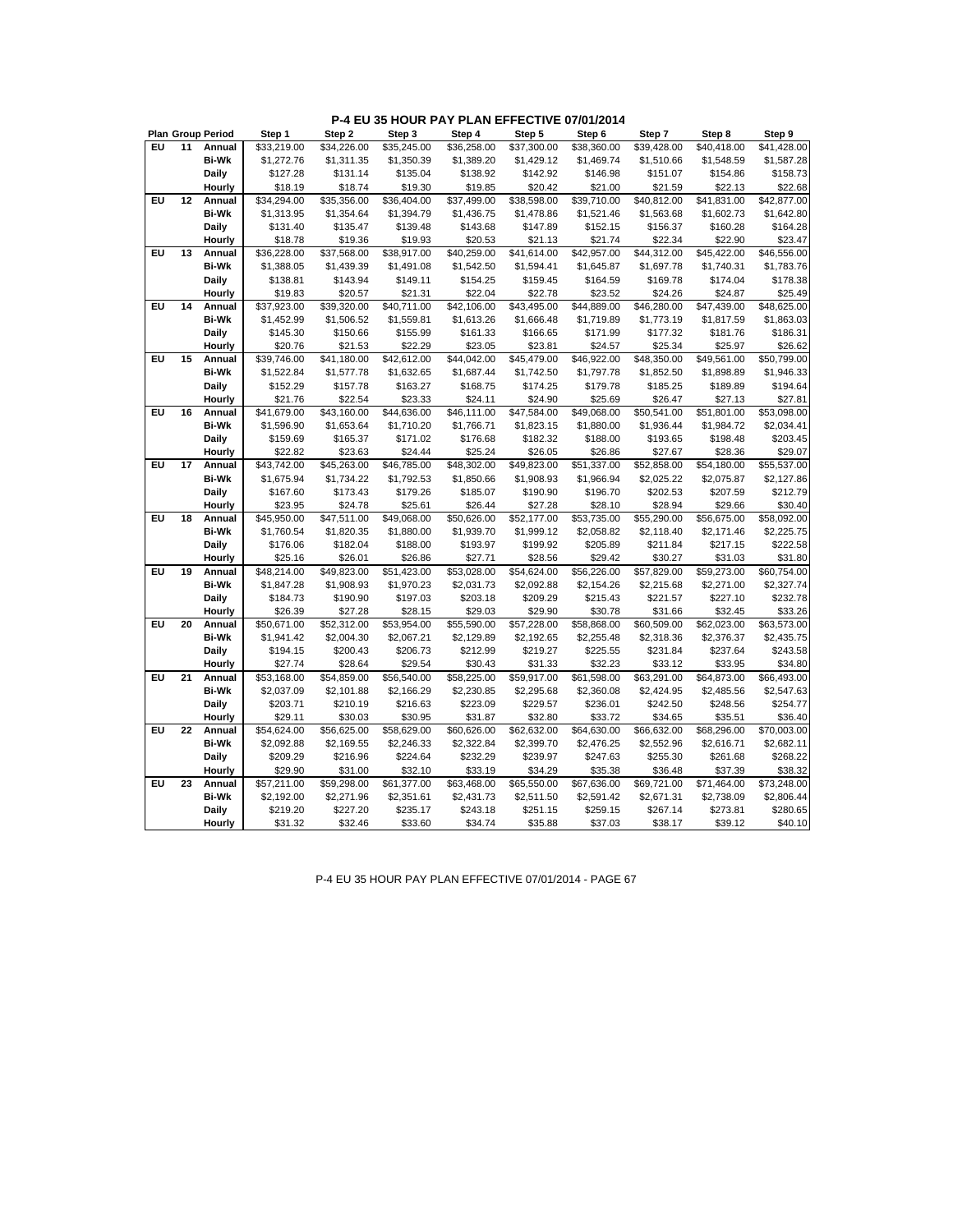**P-4 EU 35 HOUR PAY PLAN EFFECTIVE 07/01/2014**

|    |    | <b>Plan Group Period</b> | Step 1      | Step 2       | Step 3       | Step 4       | Step 5       | Step 6       | Step 7       | Step 8       | Step 9       |
|----|----|--------------------------|-------------|--------------|--------------|--------------|--------------|--------------|--------------|--------------|--------------|
| EU | 24 | Annual                   | \$59,962.00 | \$62,135.00  | \$64,308.00  | \$66,485.00  | \$68,656.00  | \$70,824.00  | \$73,003.00  | \$74,826.00  | \$76,697.00  |
|    |    | <b>Bi-Wk</b>             | \$2,297.40  | \$2,380.66   | \$2,463.91   | \$2,547.32   | \$2,630.50   | \$2,713.57   | \$2,797.05   | \$2,866.90   | \$2,938.59   |
|    |    | Daily                    | \$229.74    | \$238.07     | \$246.40     | \$254.74     | \$263.05     | \$271.36     | \$279.71     | \$286.69     | \$293.86     |
|    |    | Hourly                   | \$32.82     | \$34.01      | \$35.20      | \$36.40      | \$37.58      | \$38.77      | \$39.96      | \$40.96      | \$41.98      |
| EU | 25 | Annual                   | \$62,892.00 | \$65,148.00  | \$67,393.00  | \$69,647.00  | \$71,908.00  | \$74,160.00  | \$76,409.00  | \$78,318.00  | \$80,277.00  |
|    |    | <b>Bi-Wk</b>             | \$2,409.66  | \$2,496.10   | \$2,582.11   | \$2,668.47   | \$2,755.10   | \$2,841.38   | \$2,927.55   | \$3,000.69   | \$3,075.75   |
|    |    | Daily                    | \$240.97    | \$249.61     | \$258.22     | \$266.85     | \$275.51     | \$284.14     | \$292.76     | \$300.07     | \$307.58     |
|    |    | Hourly                   | \$34.43     | \$35.66      | \$36.89      | \$38.13      | \$39.36      | \$40.60      | \$41.83      | \$42.87      | \$43.94      |
| EU | 26 | Annual                   | \$65,993.00 | \$68,326.00  | \$70,670.00  | \$73,003.00  | \$75,337.00  | \$77,674.00  | \$80,004.00  | \$82,008.00  | \$84,061.00  |
|    |    | <b>Bi-Wk</b>             | \$2,528.47  | \$2,617.86   | \$2,707.67   | \$2,797.05   | \$2,886.48   | \$2,976.02   | \$3,065.29   | \$3,142.07   | \$3,220.73   |
|    |    | Daily                    | \$252.85    | \$261.79     | \$270.77     | \$279.71     | \$288.65     | \$297.61     | \$306.53     | \$314.21     | \$322.08     |
|    |    | Hourly                   | \$36.13     | \$37.40      | \$38.69      | \$39.96      | \$41.24      | \$42.52      | \$43.79      | \$44.89      | \$46.02      |
| ΕU | 27 | Annual                   | \$69,261.00 | \$71,683.00  | \$74,104.00  | \$76,514.00  | \$78,935.00  | \$81,351.00  | \$83,770.00  | \$85,869.00  | \$88,017.00  |
|    |    | <b>Bi-Wk</b>             | \$2,653.68  | \$2,746.48   | \$2,839.24   | \$2,931.58   | \$3,024.33   | \$3,116.90   | \$3,209.58   | \$3,290.00   | \$3,372.30   |
|    |    | Daily                    | \$265.37    | \$274.65     | \$283.93     | \$293.16     | \$302.44     | \$311.69     | \$320.96     | \$329.00     | \$337.23     |
|    |    | Hourly                   | \$37.91     | \$39.24      | \$40.57      | \$41.88      | \$43.21      | \$44.53      | \$45.86      | \$47.00      | \$48.18      |
| EU | 28 | Annual                   | \$72,762.00 | \$75,264.00  | \$77,767.00  | \$80,273.00  | \$82,767.00  | \$85,270.00  | \$87,770.00  | \$89,960.00  | \$92,208.00  |
|    |    | <b>Bi-Wk</b>             | \$2,787.82  | \$2,883.68   | \$2,979.58   | \$3,075.60   | \$3,171.15   | \$3,267.05   | \$3,362.84   | \$3,446.75   | \$3,532.88   |
|    |    | Daily                    | \$278.79    | \$288.37     | \$297.96     | \$307.56     | \$317.12     | \$326.71     | \$336.29     | \$344.68     | \$353.29     |
|    |    | Hourly                   | \$39.83     | \$41.20      | \$42.57      | \$43.94      | \$45.31      | \$46.68      | \$48.05      | \$49.24      | \$50.47      |
| EU | 29 | Annual                   | \$73,459.00 | \$76,217.00  | \$78,975.00  | \$81,732.00  | \$84,488.00  | \$87,246.00  | \$90,000.00  | \$92,249.00  | \$94,558.00  |
|    |    | <b>Bi-Wk</b>             | \$2,814.53  | \$2,920.20   | \$3,025.87   | \$3,131.50   | \$3,237.09   | \$3,342.76   | \$3,448.28   | \$3,534.45   | \$3,622.92   |
|    |    | Daily                    | \$281.46    | \$292.02     | \$302.59     | \$313.15     | \$323.71     | \$334.28     | \$344.83     | \$353.45     | \$362.30     |
|    |    | Hourly                   | \$40.21     | \$41.72      | \$43.23      | \$44.74      | \$46.25      | \$47.76      | \$49.27      | \$50.50      | \$51.76      |
| EU | 30 | Annual                   | \$76,409.00 | \$79,244.00  | \$82,089.00  | \$84,919.00  | \$87,750.00  | \$90,589.00  | \$93,433.00  | \$95,768.00  | \$98,162.00  |
|    |    | <b>Bi-Wk</b>             | \$2,927.55  | \$3,036.17   | \$3,145.18   | \$3,253.61   | \$3,362.07   | \$3,470.85   | \$3,579.81   | \$3,669.28   | \$3,761.00   |
|    |    | Daily                    | \$292.76    | \$303.62     | \$314.52     | \$325.37     | \$336.21     | \$347.09     | \$357.99     | \$366.93     | \$376.10     |
|    |    | Hourly                   | \$41.83     | \$43.38      | \$44.94      | \$46.49      | \$48.03      | \$49.59      | \$51.15      | \$52.42      | \$53.73      |
| EU | 31 | Annual                   | \$79,475.00 | \$82,396.00  | \$85,318.00  | \$88,235.00  | \$91,158.00  | \$94,077.00  | \$96,999.00  | \$99,421.00  | \$101,908.00 |
|    |    | <b>Bi-Wk</b>             | \$3,045.02  | \$3,156.94   | \$3,268.89   | \$3,380.66   | \$3,492.65   | \$3,604.49   | \$3,716.44   | \$3,809.24   | \$3,904.53   |
|    |    | Daily                    | \$304.51    | \$315.70     | \$326.89     | \$338.07     | \$349.27     | \$360.45     | \$371.65     | \$380.93     | \$390.46     |
|    |    | Hourly                   | \$43.51     | \$45.10      | \$46.70      | \$48.30      | \$49.90      | \$51.50      | \$53.10      | \$54.42      | \$55.78      |
| EU | 32 | Annual                   | \$82,662.00 | \$85,660.00  | \$88,658.00  | \$91,662.00  | \$94,663.00  | \$97,664.00  | \$100,671.00 | \$103,189.00 | \$105,770.00 |
|    |    | <b>Bi-Wk</b>             | \$3,167.13  | \$3,282.00   | \$3,396.86   | \$3,511.96   | \$3,626.94   | \$3,741.92   | \$3,857.13   | \$3,953.61   | \$4,052.50   |
|    |    | Daily                    | \$316.72    | \$328.20     | \$339.69     | \$351.20     | \$362.70     | \$374.20     | \$385.72     | \$395.37     | \$405.25     |
|    |    | Hourly                   | \$45.25     | \$46.89      | \$48.53      | \$50.18      | \$51.82      | \$53.46      | \$55.11      | \$56.49      | \$57.90      |
| EU | 33 | Annual                   | \$85,987.00 | \$89,073.00  | \$92,155.00  | \$95,240.00  | \$98,327.00  | \$101,409.00 | \$104,502.00 | \$107,118.00 | \$109,796.00 |
|    |    | <b>Bi-Wk</b>             | \$3,294.53  | \$3,412.76   | \$3,530.85   | \$3,649.05   | \$3,767.32   | \$3,885.41   | \$4,003.91   | \$4,104.14   | \$4,206.75   |
|    |    | Daily                    | \$329.46    | \$341.28     | \$353.09     | \$364.91     | \$376.74     | \$388.55     | \$400.40     | \$410.42     | \$420.68     |
|    |    | Hourly                   | \$47.07     | \$48.76      | \$50.45      | \$52.13      | \$53.82      | \$55.51      | \$57.20      | \$58.64      | \$60.10      |
| EU | 34 | Annual                   | \$89,527.00 | \$92,698.00  | \$95,866.00  | \$99,036.00  | \$102,204.00 | \$105,376.00 | \$108,539.00 | \$111,253.00 | \$114,036.00 |
|    |    | <b>Bi-Wk</b>             | \$3,430.16  | \$3,551.65   | \$3,673.03   | \$3,794.49   | \$3,915.87   | \$4,037.40   | \$4,158.59   | \$4,262.57   | \$4,369.20   |
|    |    | Daily                    | \$343.02    | \$355.17     | \$367.31     | \$379.45     | \$391.59     | \$403.74     | \$415.86     | \$426.26     | \$436.92     |
|    |    | Hourly                   | \$49.01     | \$50.74      | \$52.48      | \$54.21      | \$55.95      | \$57.68      | \$59.41      | \$60.90      | \$62.42      |
| EU | 35 | Annual                   | \$93,207.00 | \$96,454.00  | \$99,708.00  | \$102,957.00 | \$106,205.00 | \$109,448.00 | \$112,706.00 | \$115,519.00 | \$118,410.00 |
|    |    | <b>Bi-Wk</b>             | \$3,571.15  | \$3,695.56   | \$3,820.23   | \$3,944.72   | \$4,069.16   | \$4,193.41   | \$4,318.24   | \$4,426.02   | \$4,536.79   |
|    |    | Daily                    | \$357.12    | \$369.56     | \$382.03     | \$394.48     | \$406.92     | \$419.35     | \$431.83     | \$442.61     | \$453.68     |
|    |    | Hourly                   | \$51.02     | \$52.80      | \$54.58      | \$56.36      | \$58.14      | \$59.91      | \$61.69      | \$63.23      | \$64.82      |
| EU | 36 | Annual                   | \$97,084.00 | \$100,412.00 | \$103,750.00 | \$107,080.00 | \$110,416.00 | \$113,745.00 | \$117,079.00 | \$120,012.00 | \$123,015.00 |
|    |    | <b>Bi-Wk</b>             | \$3,719.70  | \$3,847.21   | \$3,975.10   | \$4,102.69   | \$4,230.50   | \$4,358.05   | \$4,485.79   | \$4,598.17   | \$4,713.22   |
|    |    | Daily                    | \$371.97    | \$384.73     | \$397.51     | \$410.27     | \$423.05     | \$435.81     | \$448.58     | \$459.82     | \$471.33     |
|    |    | Hourly                   | \$53.14     | \$54.97      | \$56.79      | \$58.61      | \$60.44      | \$62.26      | \$64.09      | \$65.69      | \$67.34      |

P-4 EU 35 HOUR PAY PLAN EFFECTIVE 07/01/2014 - PAGE 68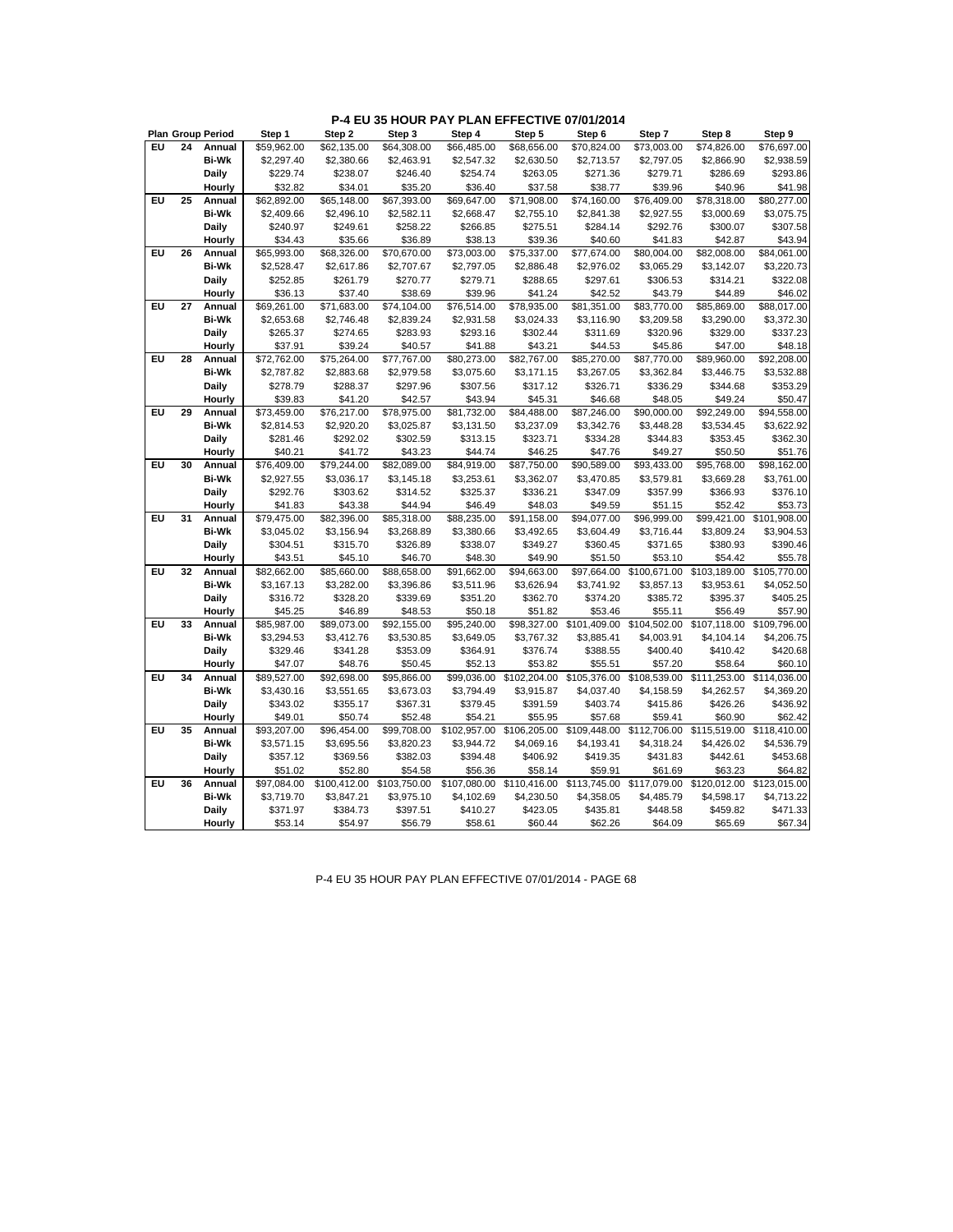|    |    | <b>Plan Group Period</b> | Step 1       | Step 2       | Step 3                    | Step 4       | Step 5                    | Step 6       | Step 7       | Step 8                                                       | Step 9       |
|----|----|--------------------------|--------------|--------------|---------------------------|--------------|---------------------------|--------------|--------------|--------------------------------------------------------------|--------------|
| EU | 37 | Annual                   | \$101.113.00 | \$104,533,00 | \$107.960.00              | \$111,385.00 | \$114,812,00              | \$118,237.00 | \$121.661.00 | \$124.698.00                                                 | \$127,817,00 |
|    |    | <b>Bi-Wk</b>             | \$3.874.07   | \$4,005.10   | \$4,136,40                | \$4,267.63   | \$4,398.93                | \$4,530.16   | \$4,661.35   | \$4,777,71                                                   | \$4,897.21   |
|    |    | <b>Daily</b>             | \$387.41     | \$400.51     | \$413.64                  | \$426.77     | \$439.90                  | \$453.02     | \$466.14     | \$477.78                                                     | \$489.73     |
|    |    | Hourly                   | \$55.35      | \$57.22      | \$59.10                   | \$60.97      | \$62.85                   | \$64.72      | \$66.60      | \$68.26                                                      | \$69.97      |
| EU | 38 | Annual                   | \$105,287.00 | \$108,784.00 | \$112,292.00              | \$115,796.00 | \$119,302.00              | \$122,805.00 | \$126,311.00 | \$129,474.00                                                 | \$132,708.00 |
|    |    | <b>Bi-Wk</b>             | \$4,033.99   | \$4,167.97   | \$4,302.38                | \$4,436.63   | \$4,570.96                | \$4,705.18   | \$4.839.51   | \$4.960.69                                                   | \$5,084.60   |
|    |    | <b>Daily</b>             | \$403.40     | \$416.80     | \$430.24                  | \$443.67     | \$457.10                  | \$470.52     | \$483.96     | \$496.07                                                     | \$508.46     |
|    |    | Hourly                   | \$57.63      | \$59.55      | \$61.47                   | \$63.39      | \$65.30                   | \$67.22      | \$69.14      | \$70.87                                                      | \$72.64      |
| EU | 39 | Annual                   | \$109,666.00 | \$113,253,00 | \$116,839,00              | \$120,434.00 | \$124.023.00              | \$127,603.00 | \$131.198.00 | \$134,479.00                                                 | \$137,840,00 |
|    |    | <b>Bi-Wk</b>             | \$4,201.77   | \$4,339.20   | \$4,476.60                | \$4,614.33   | \$4,751.84                | \$4,889.01   | \$5,026.75   | \$5,152.46                                                   | \$5,281.23   |
|    |    | <b>Daily</b>             | \$420.18     | \$433.92     | \$447.66                  | \$461.44     | \$475.19                  | \$488.91     | \$502.68     | \$515.25                                                     | \$528.13     |
|    |    | Hourly                   | \$60.03      | \$61.99      | \$63.96                   | \$65.92      | \$67.89                   | \$69.85      | \$71.82      | \$73.61                                                      | \$75.45      |
| EU | 40 | Annual                   | \$114,237.00 |              | \$117.896.00 \$121.569.00 |              | \$125,231.00 \$128,897.00 | \$132,560.00 |              | \$136.227.00 \$139.636.00                                    | \$143,126,00 |
|    |    | <b>Bi-Wk</b>             | \$4,376.90   | \$4.517.09   | \$4.657.82                | \$4.798.13   | \$4.938.59                | \$5,078.93   | \$5.219.43   | \$5.350.04                                                   | \$5,483.76   |
|    |    | Daily                    | \$437.69     | \$451.71     | \$465.79                  | \$479.82     | \$493.86                  | \$507.90     | \$521.95     | \$535.01                                                     | \$548.38     |
|    |    | Hourly                   | \$62.53      | \$64.53      | \$66.55                   | \$68.55      | \$70.56                   | \$72.56      | \$74.57      | \$76.43                                                      | \$78.34      |
| EU | 41 | Annual                   | \$119,008.00 |              | \$122,766.00 \$126,518.00 |              | \$130,277.00 \$134,029.00 |              |              | \$137,781.00    \$141,534.00    \$145,074.00    \$148,701.00 |              |
|    |    | <b>Bi-Wk</b>             | \$4,559.70   | \$4,703.68   | \$4.847.44                | \$4.991.46   | \$5.135.22                | \$5,278.97   | \$5,422.76   | \$5.558.40                                                   | \$5,697.36   |
|    |    | <b>Daily</b>             | \$455.97     | \$470.37     | \$484.75                  | \$499.15     | \$513.53                  | \$527.90     | \$542.28     | \$555.84                                                     | \$569.74     |
|    |    | Hourly                   | \$65.14      | \$67.20      | \$69.25                   | \$71.31      | \$73.37                   | \$75.42      | \$77.47      | \$79.41                                                      | \$81.40      |
| ΕU | 42 | Annual                   | \$123.969.00 |              | \$127,812.00 \$131,652.00 | \$135,481.00 | \$139,324.00              | \$143,157.00 | \$147,002.00 | \$150,679.00                                                 | \$154,446.00 |
|    |    | <b>Bi-Wk</b>             | \$4,749.78   | \$4.897.02   | \$5.044.14                | \$5,190.85   | \$5,338.09                | \$5,484.95   | \$5.632.27   | \$5,773.15                                                   | \$5,917.48   |
|    |    | Daily                    | \$474.98     | \$489.71     | \$504.42                  | \$519.09     | \$533.81                  | \$548.50     | \$563.23     | \$577.32                                                     | \$591.75     |
|    |    | Hourly                   | \$67.86      | \$69.96      | \$72.06                   | \$74.16      | \$76.26                   | \$78.36      | \$80.47      | \$82.48                                                      | \$84.54      |
| EU | 43 | Annual                   | \$129,238.00 | \$133,149.00 | \$137,066.00              | \$140,977.00 | \$144,897.00              | \$148,804.00 | \$152,719.00 | \$156,534.00                                                 | \$160,448.00 |
|    |    | <b>Bi-Wk</b>             | \$4,951.65   | \$5,101.50   | \$5,251.58                | \$5,401.42   | \$5,551.61                | \$5,701.31   | \$5,851.31   | \$5,997.48                                                   | \$6,147.44   |
|    |    | Daily                    | \$495.17     | \$510.15     | \$525.16                  | \$540.15     | \$555.17                  | \$570.14     | \$585.14     | \$599.75                                                     | \$614.75     |
|    |    | Hourly                   | \$70.74      | \$72.88      | \$75.03                   | \$77.17      | \$79.31                   | \$81.45      | \$83.60      | \$85.68                                                      | \$87.83      |

**P-4 EU 35 HOUR PAY PLAN EFFECTIVE 07/01/2014**

### P-4 EU 35 HOUR PAY PLAN EFFECTIVE 07/01/2014 - PAGE 69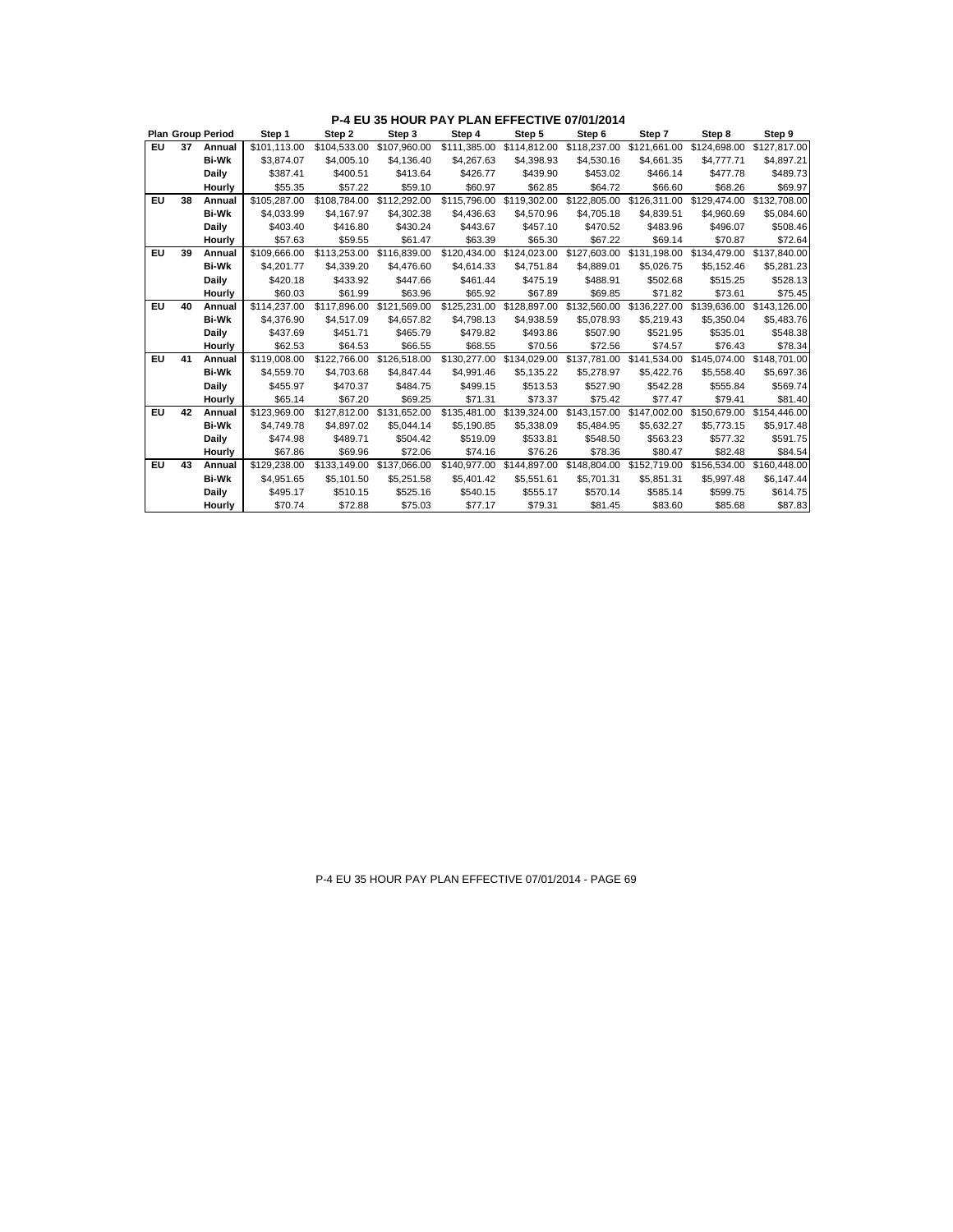|    |    | <b>Plan Group Period</b> | Step 1      | Step 2      | Step 3      | Step 4                  | Step 5      | Step 6      | Step 7      | Step 8      | Step 9      |
|----|----|--------------------------|-------------|-------------|-------------|-------------------------|-------------|-------------|-------------|-------------|-------------|
| EU | 11 | Annual                   | \$34,216.00 | \$35,253.00 | \$36,303.00 | \$37,346.00             | \$38,419.00 | \$39,511.00 | \$40,611.00 | \$41,631.00 | \$42,671.00 |
|    |    | <b>Bi-Wk</b>             | \$1,310.96  | \$1,350.69  | \$1,390.92  | \$1,430.89              | \$1,472.00  | \$1,513.84  | \$1,555.98  | \$1,595.06  | \$1,634.91  |
|    |    | Daily                    | \$131.10    | \$135.07    | \$139.10    | \$143.09                | \$147.20    | \$151.39    | \$155.60    | \$159.51    | \$163.50    |
|    |    | Hourly                   | \$18.73     | \$19.30     | \$19.88     | \$20.45                 | \$21.03     | \$21.63     | \$22.23     | \$22.79     | \$23.36     |
| EU | 12 | Annual                   | \$35,323.00 | \$36,417.00 | \$37,497.00 | \$38,624.00             | \$39.756.00 | \$40,902.00 | \$42.037.00 | \$43,086.00 | \$44,164.00 |
|    |    | Bi-Wk                    | \$1,353.38  | \$1,395.29  | \$1,436.67  | \$1,479.85              | \$1,523.22  | \$1,567.13  | \$1,610.62  | \$1,650.81  | \$1,692.11  |
|    |    | Daily                    | \$135.34    | \$139.53    | \$143.67    | \$147.99                | \$152.33    | \$156.72    | \$161.07    | \$165.09    | \$169.22    |
|    |    | Hourly                   | \$19.34     | \$19.94     | \$20.53     | \$21.15                 | \$21.77     | \$22.39     | \$23.01     | \$23.59     | \$24.18     |
| ΕU | 13 | Annual                   | \$37,315.00 | \$38,696.00 | \$40,085.00 | \$41,467.00             | \$42,863.00 | \$44,246.00 | \$45,642.00 | \$46,785.00 | \$47,953.00 |
|    |    | Bi-Wk                    | \$1,429.70  | \$1,482.61  | \$1,535.83  | \$1,588.78              | \$1,642.27  | \$1,695.25  | \$1,748.74  | \$1,792.53  | \$1,837.28  |
|    |    | Daily                    | \$142.97    | \$148.27    | \$153.59    | \$158.88                | \$164.23    | \$169.53    | \$174.88    | \$179.26    | \$183.73    |
|    |    | Hourly                   | \$20.43     | \$21.19     | \$21.95     | \$22.70                 | \$23.47     | \$24.22     | \$24.99     | \$25.61     | \$26.25     |
| EU | 14 | Annual                   | \$39,061.00 | \$40,500.00 | \$41,933.00 | \$43,370.00             | \$44,800.00 | \$46,236.00 | \$47,669.00 | \$48,863.00 | \$50,084.00 |
|    |    | <b>Bi-Wk</b>             | \$1,496.60  | \$1,551.73  | \$1,606.63  | \$1,661.69              | \$1,716.48  | \$1,771.50  | \$1,826.40  | \$1,872.15  | \$1,918.93  |
|    |    | Daily                    | \$149.66    | \$155.18    | \$160.67    | \$166.17                | \$171.65    | \$177.15    | \$182.64    | \$187.22    | \$191.90    |
|    |    | Hourly                   | \$21.38     | \$22.17     | \$22.96     | \$23.74                 | \$24.53     | \$25.31     | \$26.10     | \$26.75     | \$27.42     |
| EU | 15 | Annual                   | \$40,939.00 | \$42,416.00 | \$43,891.00 | \$45,364.00             | \$46,844.00 | \$48,330.00 | \$49,801.00 | \$51,048.00 | \$52,323.00 |
|    |    | <b>Bi-Wk</b>             | \$1,568.55  | \$1,625.14  | \$1,681.65  | \$1,738.09              | \$1,794.79  | \$1,851.73  | \$1,908.09  | \$1,955.87  | \$2,004.72  |
|    |    | Daily                    | \$156.86    | \$162.52    | \$168.17    | \$173.81                | \$179.48    | \$185.18    | \$190.81    | \$195.59    | \$200.48    |
|    |    | Hourly                   | \$22.41     | \$23.22     | \$24.03     | \$24.83                 | \$25.64     | \$26.46     | \$27.26     | \$27.95     | \$28.64     |
| EU | 16 | Annual                   | \$42,930.00 | \$44,455.00 | \$45,976.00 | $\overline{547,495.00}$ | \$49,012.00 | \$50,541.00 | \$52,058.00 | \$53,356.00 | \$54,691.00 |
|    |    | Bi-Wk                    | \$1,644.83  | \$1,703.26  | \$1,761.54  | \$1,819.74              | \$1,877.86  | \$1,936.44  | \$1,994.56  | \$2,044.30  | \$2,095.45  |
|    |    | Daily                    | \$164.49    | \$170.33    | \$176.16    | \$181.98                | \$187.79    | \$193.65    | \$199.46    | \$204.43    | \$209.55    |
|    |    | Hourly                   | \$23.50     | \$24.34     | \$25.17     | \$26.00                 | \$26.83     | \$27.67     | \$28.50     | \$29.21     | \$29.94     |
| EU | 17 | Annual                   | \$45,055.00 | \$46,621.00 | \$48,189.00 | \$49,752.00             | \$51,318.00 | \$52,878.00 | \$54,444.00 | \$55,806.00 | \$57,204.00 |
|    |    | <b>Bi-Wk</b>             | \$1,726.25  | \$1,786.25  | \$1,846.33  | \$1,906.21              | \$1,966.21  | \$2,025.98  | \$2,085.98  | \$2,138.17  | \$2,191.73  |
|    |    | Daily                    | \$172.63    | \$178.63    | \$184.64    | \$190.63                | \$196.63    | \$202.60    | \$208.60    | \$213.82    | \$219.18    |
|    |    | Hourly                   | \$24.67     | \$25.52     | \$26.38     | \$27.24                 | \$28.09     | \$28.95     | \$29.80     | \$30.55     | \$31.32     |
| EU | 18 | Annual                   | \$47,329.00 | \$48,937.00 | \$50,541.00 | \$52,145.00             | \$53,743.00 | \$55,348.00 | \$56,949.00 | \$58,376.00 | \$59,835.00 |
|    |    | <b>Bi-Wk</b>             | \$1,813.38  | \$1,874.99  | \$1,936.44  | \$1,997.90              | \$2,059.12  | \$2,120.62  | \$2,181.96  | \$2,236.63  | \$2,292.53  |
|    |    | Daily                    | \$181.34    | \$187.50    | \$193.65    | \$199.79                | \$205.92    | \$212.07    | \$218.20    | \$223.67    | \$229.26    |
|    |    | Hourly                   | \$25.91     | \$26.79     | \$27.67     | \$28.55                 | \$29.42     | \$30.30     | \$31.18     | \$31.96     | \$32.76     |
| EU | 19 | Annual                   | \$49,661.00 | \$51,318.00 | \$52,966.00 | \$54,619.00             | \$56,263.00 | \$57,913.00 | \$59,564.00 | \$61,052.00 | \$62,577.00 |
|    |    | <b>Bi-Wk</b>             | \$1,902.73  | \$1,966.21  | \$2,029.35  | \$2,092.69              | \$2,155.68  | \$2,218.89  | \$2,282.15  | \$2,339.16  | \$2,397.59  |
|    |    | Daily                    | \$190.28    | \$196.63    | \$202.94    | \$209.27                | \$215.57    | \$221.89    | \$228.22    | \$233.92    | \$239.76    |
|    |    | Hourly                   | \$27.19     | \$28.09     | \$29.00     | \$29.90                 | \$30.80     | \$31.70     | \$32.61     | \$33.42     | \$34.26     |
| EU | 20 | Annual                   | \$52,192.00 | \$53,882.00 | \$55,573.00 | \$57,258.00             | \$58,945.00 | \$60,635.00 | \$62,325.00 | \$63,884.00 | \$65,481.00 |
|    |    | <b>Bi-Wk</b>             | \$1,999.70  | \$2,064.45  | \$2,129.24  | \$2,193.80              | \$2,258.43  | \$2,323.19  | \$2,387.94  | \$2,447.67  | \$2,508.86  |
|    |    | Daily                    | \$199.97    | \$206.45    | \$212.93    | \$219.38                | \$225.85    | \$232.32    | \$238.80    | \$244.77    | \$250.89    |
|    |    | Hourly                   | \$28.57     | \$29.50     | \$30.42     | \$31.34                 | \$32.27     | \$33.19     | \$34.12     | \$34.97     | \$35.85     |
| EU | 21 | Annual                   | \$54,764.00 | \$56,505.00 | \$58,237.00 | \$59,972.00             | \$61,715.00 | \$63,446.00 | \$65,190.00 | \$66,820.00 | \$68,488.00 |
|    |    | <b>Bi-Wk</b>             | \$2,098.24  | \$2,164.95  | \$2,231.31  | \$2,297.78              | \$2,364.56  | \$2,430.89  | \$2,497.71  | \$2,560.16  | \$2,624.07  |
|    |    | Daily                    | \$209.83    | \$216.50    | \$223.14    | \$229.78                | \$236.46    | \$243.09    | \$249.78    | \$256.02    | \$262.41    |
|    |    | Hourly                   | \$29.98     | \$30.93     | \$31.88     | \$32.83                 | \$33.78     | \$34.73     | \$35.69     | \$36.58     | \$37.49     |
| EU | 22 | Annual                   | \$56,263.00 | \$58,324.00 | \$60,388.00 | \$62,445.00             | \$64,511.00 | \$66,569.00 | \$68,631.00 | \$70,345.00 | \$72,104.00 |
|    |    | <b>Bi-Wk</b>             | \$2,155.68  | \$2,234.64  | \$2,313.72  | \$2,392.53              | \$2,471.69  | \$2,550.54  | \$2,629.55  | \$2,695.22  | \$2,762.61  |
|    |    | Daily                    | \$215.57    | \$223.47    | \$231.38    | \$239.26                | \$247.17    | \$255.06    | \$262.96    | \$269.53    | \$276.27    |
|    |    | Hourly                   | \$30.80     | \$31.93     | \$33.06     | \$34.18                 | \$35.31     | \$36.44     | \$37.57     | \$38.51     | \$39.47     |
| EU | 23 | Annual                   | \$58,928.00 | \$61,077.00 | \$63,219.00 | \$65,373.00             | \$67,517.00 | \$69,666.00 | \$71,813.00 | \$73,608.00 | \$75,446.00 |
|    |    | Bi-Wk                    | \$2,257.78  | \$2,340.12  | \$2,422.19  | \$2,504.72              | \$2,586.86  | \$2,669.20  | \$2,751.46  | \$2,820.23  | \$2,890.66  |
|    |    | Daily                    | \$225.78    | \$234.02    | \$242.22    | \$250.48                | \$258.69    | \$266.92    | \$275.15    | \$282.03    | \$289.07    |
|    |    | Hourly                   | \$32.26     | \$33.44     | \$34.61     | \$35.79                 | \$36.96     | \$38.14     | \$39.31     | \$40.29     | \$41.30     |

P-4 EU 35 HOUR PAY PLAN EFFECTIVE 07/01/2015 - PAGE 70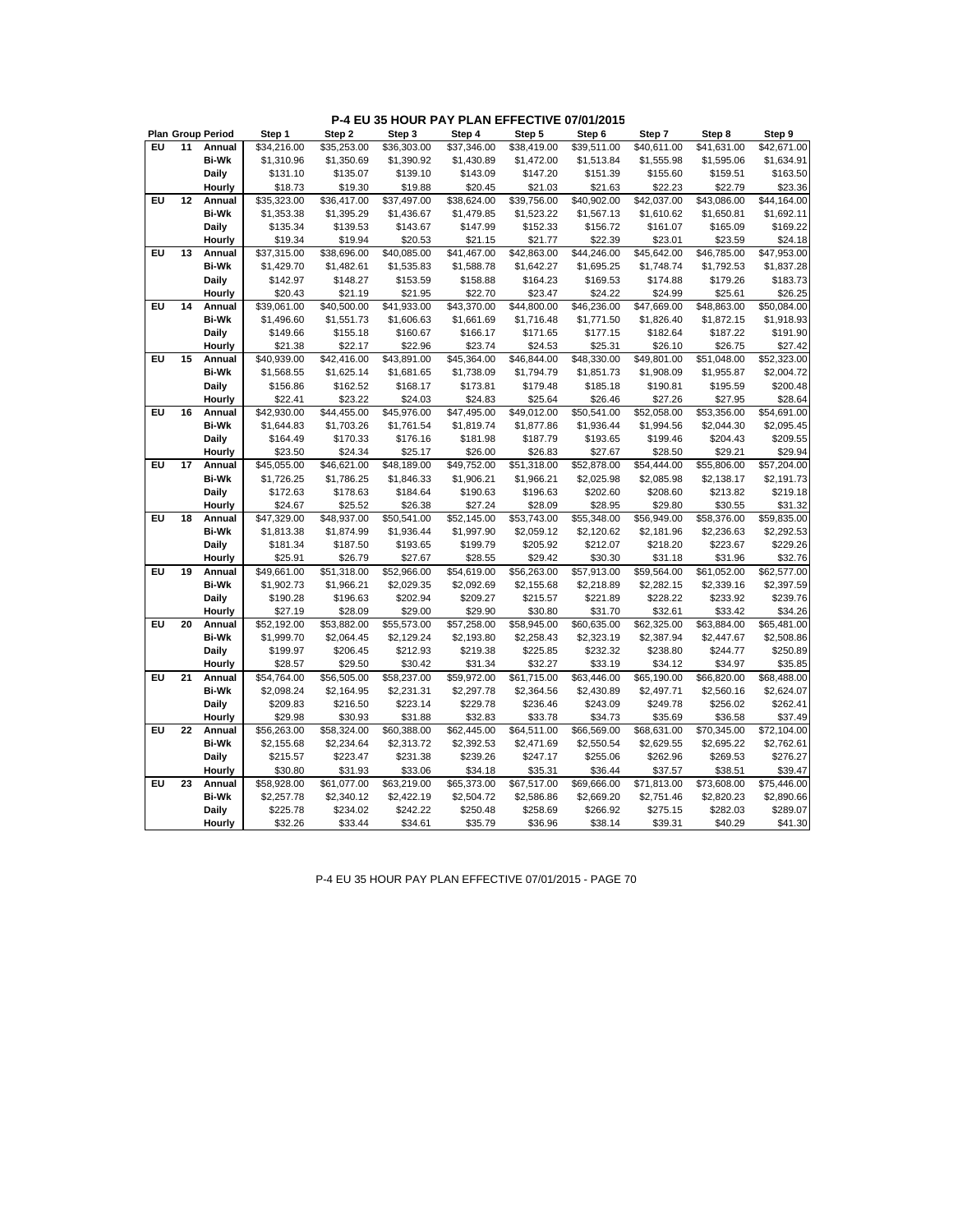**P-4 EU 35 HOUR PAY PLAN EFFECTIVE 07/01/2015**

|    |    | <b>Plan Group Period</b> | Step 1      | Step 2       | Step 3       | Step 4                   | Step 5       | Step 6       | Step 7       | Step 8       | Step 9       |
|----|----|--------------------------|-------------|--------------|--------------|--------------------------|--------------|--------------|--------------|--------------|--------------|
| EU | 24 | Annual                   | \$61,761.00 | \$64,000.00  | \$66,238.00  | \$68,480.00              | \$70.716.00  | \$72,949.00  | \$75.194.00  | \$77.071.00  | \$78,998.00  |
|    |    | <b>Bi-Wk</b>             | \$2,366.33  | \$2,452.11   | \$2,537.86   | \$2,623.76               | \$2,709.43   | \$2,794.99   | \$2,881.00   | \$2,952.92   | \$3,026.75   |
|    |    | Daily                    | \$236.64    | \$245.22     | \$253.79     | \$262.38                 | \$270.95     | \$279.50     | \$288.10     | \$295.30     | \$302.68     |
|    |    | Hourly                   | \$33.81     | \$35.04      | \$36.26      | \$37.49                  | \$38.71      | \$39.93      | \$41.16      | \$42.19      | \$43.24      |
| EU | 25 | Annual                   | \$64,779.00 | \$67,103.00  | \$69,415.00  | \$71,737.00              | \$74,066.00  | \$76,385.00  | \$78,702.00  | \$80,668.00  | \$82,686.00  |
|    |    | <b>Bi-Wk</b>             | \$2,481.96  | \$2,571.00   | \$2,659.58   | \$2,748.55               | \$2,837.78   | \$2,926.63   | \$3,015.41   | \$3,090.73   | \$3,168.05   |
|    |    | Daily                    | \$248.20    | \$257.10     | \$265.96     | \$274.86                 | \$283.78     | \$292.67     | \$301.55     | \$309.08     | \$316.81     |
|    |    | Hourly                   | \$35.46     | \$36.73      | \$38.00      | \$39.27                  | \$40.54      | \$41.81      | \$43.08      | \$44.16      | \$45.26      |
| EU | 26 | Annual                   | \$67,973.00 | \$70,376.00  | \$72,791.00  | \$75,194.00              | \$77,598.00  | \$80,005.00  | \$82,405.00  | \$84,469.00  | \$86,583.00  |
|    |    | <b>Bi-Wk</b>             | \$2,604.33  | \$2,696.40   | \$2,788.93   | \$2,881.00               | \$2,973.11   | \$3,065.33   | \$3,157.28   | \$3,236.37   | \$3,317.36   |
|    |    | Daily                    | \$260.44    | \$269.64     | \$278.90     | \$288.10                 | \$297.32     | \$306.54     | \$315.73     | \$323.64     | \$331.74     |
|    |    | Hourly                   | \$37.21     | \$38.52      | \$39.85      | \$41.16                  | \$42.48      | \$43.80      | \$45.11      | \$46.24      | \$47.40      |
| EU | 27 | Annual                   | \$71,339.00 | \$73,834.00  | \$76,328.00  | \$78,810.00              | \$81,304.00  | \$83,792.00  | \$86,284.00  | \$88,446.00  | \$90,658.00  |
|    |    | <b>Bi-Wk</b>             | \$2,733.30  | \$2,828.89   | \$2,924.45   | \$3,019.55               | \$3,115.10   | \$3,210.43   | \$3,305.91   | \$3,388.74   | \$3,473.49   |
|    |    | Daily                    | \$273.33    | \$282.89     | \$292.45     | \$301.96                 | \$311.51     | \$321.05     | \$330.60     | \$338.88     | \$347.35     |
|    |    | Hourly                   | \$39.05     | \$40.42      | \$41.78      | \$43.14                  | \$44.51      | \$45.87      | \$47.23      | \$48.42      | \$49.63      |
| EU | 28 | Annual                   | \$74,945.00 | \$77,522.00  | \$80,101.00  | \$82,682.00              | \$85,251.00  | \$87,829.00  | \$90,404.00  | \$92,659.00  | \$94,975.00  |
|    |    | <b>Bi-Wk</b>             | \$2,871.46  | \$2,970.20   | \$3,069.01   | \$3,167.90               | \$3,266.33   | \$3,365.10   | \$3,463.76   | \$3,550.16   | \$3,638.89   |
|    |    | Daily                    | \$287.15    | \$297.02     | \$306.91     | \$316.79                 | \$326.64     | \$336.51     | \$346.38     | \$355.02     | \$363.89     |
|    |    | Hourly                   | \$41.03     | \$42.44      | \$43.85      | \$45.26                  | \$46.67      | \$48.08      | \$49.49      | \$50.72      | \$51.99      |
| EU | 29 | Annual                   | \$75,663.00 | \$78,504.00  | \$81,345.00  | \$84,184.00              | \$87,023.00  | \$89,864.00  | \$92,700.00  | \$95,017.00  | \$97,395.00  |
|    |    | <b>Bi-Wk</b>             | \$2,898.97  | \$3,007.82   | \$3,116.67   | \$3,225.45               | \$3,334.22   | \$3,443.07   | \$3,551.73   | \$3,640.50   | \$3,731.61   |
|    |    | Daily                    | \$289.90    | \$300.79     | \$311.67     | \$322.55                 | \$333.43     | \$344.31     | \$355.18     | \$364.05     | \$373.17     |
|    |    | Hourly                   | \$41.42     | \$42.97      | \$44.53      | \$46.08                  | \$47.64      | \$49.19      | \$50.74      | \$52.01      | \$53.31      |
| EU | 30 | Annual                   | \$78,702.00 | \$81,622.00  | \$84,552.00  | \$87,467.00              | \$90,383.00  | \$93,307.00  | \$96,236.00  | \$98,642.00  | \$101,107.00 |
|    |    | <b>Bi-Wk</b>             | \$3,015.41  | \$3,127.28   | \$3,239.55   | \$3,351.23               | \$3,462.96   | \$3,574.99   | \$3,687.21   | \$3,779.39   | \$3,873.84   |
|    |    | Daily                    | \$301.55    | \$312.73     | \$323.96     | \$335.13                 | \$346.30     | \$357.50     | \$368.73     | \$377.94     | \$387.39     |
|    |    | Hourly                   | \$43.08     | \$44.68      | \$46.28      | \$47.88                  | \$49.48      | \$51.08      | \$52.68      | \$54.00      | \$55.35      |
| EU | 31 | Annual                   | \$81,860.00 | \$84,868.00  | \$87,878.00  | \$90,883.00              | \$93,893.00  | \$96,900.00  | \$99,909.00  | \$102,404.00 | \$104,966.00 |
|    |    | <b>Bi-Wk</b>             | \$3,136.40  | \$3,251.65   | \$3,366.98   | \$3,482.11               | \$3,597.44   | \$3,712.65   | \$3,827.94   | \$3,923.53   | \$4,021.69   |
|    |    | Daily                    | \$313.64    | \$325.17     | \$336.70     | \$348.22                 | \$359.75     | \$371.27     | \$382.80     | \$392.36     | \$402.17     |
|    |    | Hourly                   | \$44.81     | \$46.46      | \$48.10      | \$49.75                  | \$51.40      | \$53.04      | \$54.69      | \$56.06      | \$57.46      |
| EU | 32 | Annual                   | \$85,142.00 | \$88,230.00  | \$91,318.00  | \$94,412.00              | \$97,503.00  | \$100,594.00 | \$103,692.00 | \$106,285.00 | \$108,944.00 |
|    |    | <b>Bi-Wk</b>             | \$3,262.15  | \$3,380.46   | \$3,498.78   | \$3,617.32               | \$3,735.75   | \$3,854.18   | \$3,972.88   | \$4,072.23   | \$4,174.10   |
|    |    | Daily                    | \$326.22    | \$338.05     | \$349.88     | \$361.74                 | \$373.58     | \$385.42     | \$397.29     | \$407.23     | \$417.41     |
|    |    | Hourly                   | \$46.61     | \$48.30      | \$49.99      | \$51.68                  | \$53.37      | \$55.06      | \$56.76      | \$58.18      | \$59.63      |
| EU | 33 | Annual                   | \$88,567.00 | \$91,746.00  | \$94,920.00  | \$98,098.00              | \$101,277.00 | \$104,452.00 | \$107,638.00 | \$110,332.00 | \$113,090.00 |
|    |    | <b>Bi-Wk</b>             | \$3,393.38  | \$3,515.18   | \$3,636.79   | \$3,758.55               | \$3,880.35   | \$4,002.00   | \$4,124.07   | \$4,227.28   | \$4,332.96   |
|    |    | Daily                    | \$339.34    | \$351.52     | \$363.68     | \$375.86                 | \$388.04     | \$400.20     | \$412.41     | \$422.73     | \$433.30     |
|    |    | Hourly                   | \$48.48     | \$50.22      | \$51.96      | \$53.70                  | \$55.44      | \$57.18      | \$58.92      | \$60.39      | \$61.90      |
| EU | 34 | Annual                   | \$92,213.00 | \$95,479.00  | \$98,742.00  | $\overline{$}102,008.00$ | \$105,271.00 | \$108,538.00 | \$111,796.00 | \$114,591.00 | \$117,458.00 |
|    |    | <b>Bi-Wk</b>             | \$3,533.07  | \$3,658.20   | \$3,783.22   | \$3,908.36               | \$4,033.38   | \$4,158.55   | \$4,283.38   | \$4,390.46   | \$4,500.31   |
|    |    | Daily                    | \$353.31    | \$365.82     | \$378.33     | \$390.84                 | \$403.34     | \$415.86     | \$428.34     | \$439.05     | \$450.04     |
|    |    | Hourly                   | \$50.48     | \$52.26      | \$54.05      | \$55.84                  | \$57.62      | \$59.41      | \$61.20      | \$62.73      | \$64.30      |
| EU | 35 | Annual                   | \$96,004.00 | \$99,348.00  | \$102,700.00 | \$106,046.00             | \$109,392.00 | \$112,732.00 | \$116,088.00 | \$118,985.00 | \$121,963.00 |
|    |    | <b>Bi-Wk</b>             | \$3,678.32  | \$3,806.44   | \$3,934.87   | \$4,063.07               | \$4,191.27   | \$4,319.24   | \$4,447.82   | \$4,558.82   | \$4,672.92   |
|    |    | Daily                    | \$367.84    | \$380.65     | \$393.49     | \$406.31                 | \$419.13     | \$431.93     | \$444.79     | \$455.89     | \$467.30     |
|    |    | Hourly                   | \$52.55     | \$54.38      | \$56.22      | \$58.05                  | \$59.88      | \$61.71      | \$63.55      | \$65.13      | \$66.76      |
| EU | 36 | Annual                   | \$99,997.00 | \$103,425.00 | \$106,863.00 | \$110,293.00             | \$113,729.00 | \$117,158.00 | \$120,592.00 | \$123,613.00 | \$126,706.00 |
|    |    | <b>Bi-Wk</b>             | \$3,831.31  | \$3,962.65   | \$4,094.37   | \$4,225.79               | \$4,357.44   | \$4,488.82   | \$4,620.39   | \$4,736.14   | \$4,854.64   |
|    |    | Daily                    | \$383.14    | \$396.27     | \$409.44     | \$422.58                 | \$435.75     | \$448.89     | \$462.04     | \$473.62     | \$485.47     |
|    |    | Hourly                   | \$54.74     | \$56.61      | \$58.50      | \$60.37                  | \$62.25      | \$64.13      | \$66.01      | \$67.66      | \$69.36      |
|    |    |                          |             |              |              |                          |              |              |              |              |              |

P-4 EU 35 HOUR PAY PLAN EFFECTIVE 07/01/2015 - PAGE 71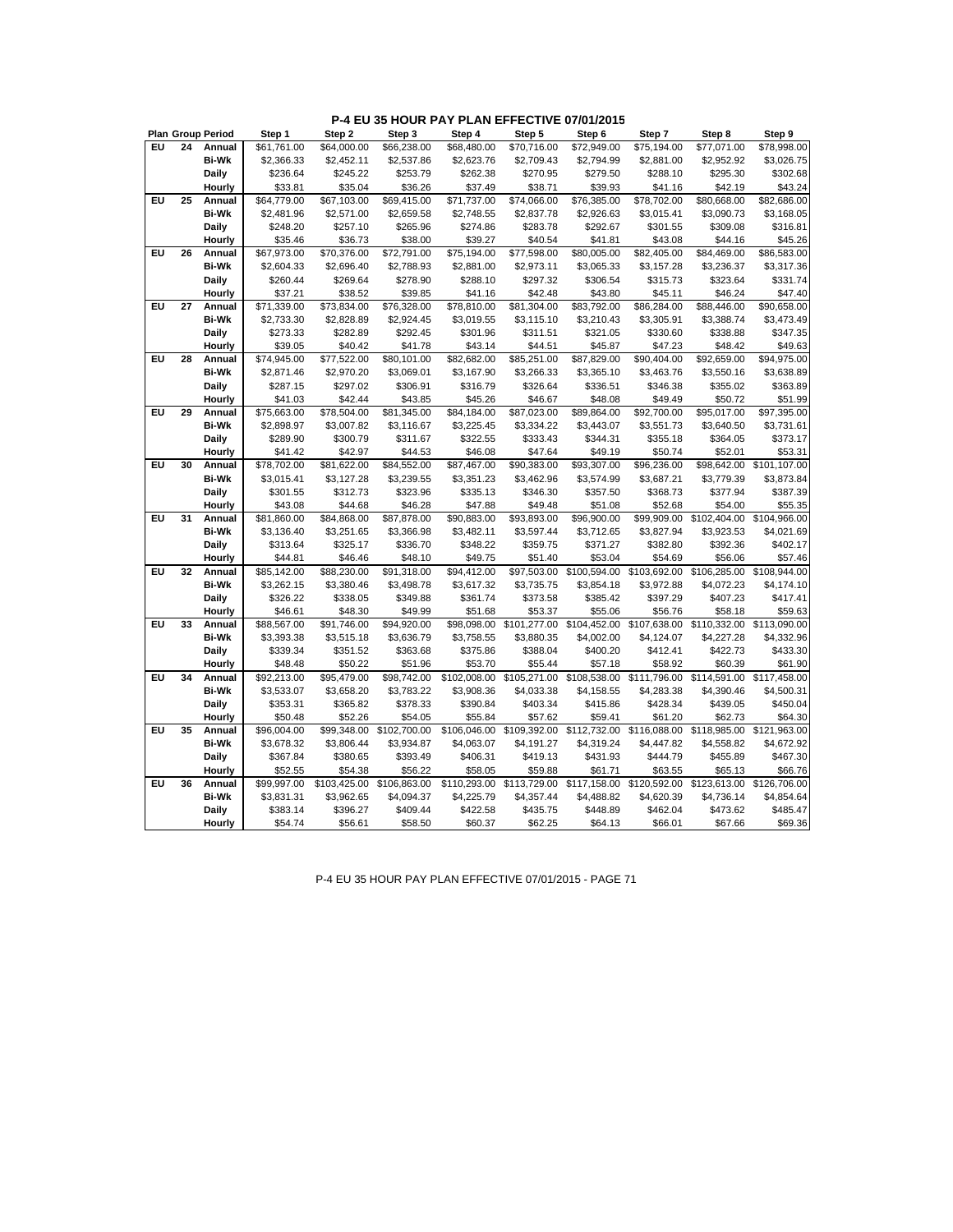|    |    | <b>Plan Group Period</b> | Step 1       | Step 2       | Step 3                    | Step 4       | Step 5       | Step 6       | Step 7       | Step 8                                                           | Step 9       |
|----|----|--------------------------|--------------|--------------|---------------------------|--------------|--------------|--------------|--------------|------------------------------------------------------------------|--------------|
| EU | 37 | Annual                   | \$104.147.00 | \$107,669.00 | \$111.199.00              | \$114,727.00 | \$118,257.00 | \$121.785.00 | \$125,311.00 | \$128,439.00                                                     | \$131.652.00 |
|    |    | <b>Bi-Wk</b>             | \$3,990.31   | \$4,125.25   | \$4,260.50                | \$4,395.68   | \$4,530.92   | \$4,666.10   | \$4,801.19   | \$4,921.04                                                       | \$5,044.14   |
|    |    | <b>Daily</b>             | \$399.04     | \$412.53     | \$426.05                  | \$439.57     | \$453.10     | \$466.61     | \$480.12     | \$492.11                                                         | \$504.42     |
|    |    | Hourly                   | \$57.01      | \$58.94      | \$60.87                   | \$62.80      | \$64.73      | \$66.66      | \$68.59      | \$70.31                                                          | \$72.06      |
| EU | 38 | Annual                   | \$108,446.00 | \$112,048.00 | \$115,661.00              | \$119,270.00 | \$122,882.00 | \$126,490.00 | \$130,101.00 | \$133,359.00                                                     | \$136,690.00 |
|    |    | <b>Bi-Wk</b>             | \$4.155.02   | \$4.293.03   | \$4,431.46                | \$4.569.74   | \$4.708.13   | \$4.846.37   | \$4.984.72   | \$5.109.55                                                       | \$5,237.17   |
|    |    | <b>Daily</b>             | \$415.51     | \$429.31     | \$443.15                  | \$456.98     | \$470.82     | \$484.64     | \$498.48     | \$510.96                                                         | \$523.72     |
|    |    | Hourly                   | \$59.36      | \$61.33      | \$63.31                   | \$65.29      | \$67.26      | \$69.24      | \$71.22      | \$73.00                                                          | \$74.82      |
| EU | 39 | Annual                   | \$112.956.00 | \$116,651.00 | \$120,345.00              | \$124,048.00 | \$127,744.00 | \$131.432.00 | \$135,134.00 | \$138,514.00                                                     | \$141.976.00 |
|    |    | <b>Bi-Wk</b>             | \$4,327.82   | \$4,469.39   | \$4.610.92                | \$4,752.80   | \$4,894.41   | \$5,035.71   | \$5.177.55   | \$5,307.05                                                       | \$5,439.70   |
|    |    | <b>Daily</b>             | \$432.79     | \$446.94     | \$461.10                  | \$475.28     | \$489.45     | \$503.58     | \$517.76     | \$530.71                                                         | \$543.97     |
|    |    | Hourly                   | \$61.83      | \$63.85      | \$65.88                   | \$67.90      | \$69.93      | \$71.94      | \$73.97      | \$75.82                                                          | \$77.71      |
| EU | 40 | Annual                   | \$117,665.00 | \$121,433.00 | \$125,217.00              | \$128,988.00 | \$132,764.00 | \$136,537.00 | \$140,314.00 | \$143,826.00                                                     | \$147,420.00 |
|    |    | <b>Bi-Wk</b>             | \$4,508.24   | \$4.652.61   | \$4.797.59                | \$4.942.07   | \$5.086.75   | \$5,231.31   | \$5.376.02   | \$5.510.58                                                       | \$5,648.28   |
|    |    | <b>Daily</b>             | \$450.83     | \$465.27     | \$479.76                  | \$494.21     | \$508.68     | \$523.14     | \$537.61     | \$551.06                                                         | \$564.83     |
|    |    | Hourly                   | \$64.41      | \$66.47      | \$68.54                   | \$70.61      | \$72.67      | \$74.74      | \$76.81      | \$78.73                                                          | \$80.69      |
| EU | 41 | Annual                   | \$122,579.00 | \$126,449.00 | \$130,314.00              |              |              |              |              | \$134,186.00 \$138,050.00 \$141,915.00 \$145,781.00 \$149,427.00 | \$153,163,00 |
|    |    | <b>Bi-Wk</b>             | \$4,696.52   | \$4.844.79   | \$4.992.88                | \$5,141.23   | \$5,289.28   | \$5,437.36   | \$5.585.48   | \$5,725.18                                                       | \$5,868.32   |
|    |    | Daily                    | \$469.66     | \$484.48     | \$499.29                  | \$514.13     | \$528.93     | \$543.74     | \$558.55     | \$572.52                                                         | \$586.84     |
|    |    | Hourly                   | \$67.10      | \$69.22      | \$71.33                   | \$73.45      | \$75.57      | \$77.68      | \$79.80      | \$81.79                                                          | \$83.84      |
| EU | 42 | Annual                   | \$127,689.00 |              | \$131,647.00 \$135,602.00 |              |              |              |              | \$139,546.00 \$143,504.00 \$147,452.00 \$151,413.00 \$155,200.00 | \$159,080.00 |
|    |    | <b>Bi-Wk</b>             | \$4,892.30   | \$5.043.95   | \$5.195.48                | \$5,346.60   | \$5,498.24   | \$5.649.51   | \$5,801.27   | \$5.946.37                                                       | \$6,095.02   |
|    |    | Daily                    | \$489.23     | \$504.40     | \$519.55                  | \$534.66     | \$549.83     | \$564.96     | \$580.13     | \$594.64                                                         | \$609.51     |
|    |    | Hourly                   | \$69.89      | \$72.06      | \$74.23                   | \$76.38      | \$78.55      | \$80.71      | \$82.88      | \$84.95                                                          | \$87.08      |
| EU | 43 | Annual                   | \$133,116.00 | \$137.144.00 | \$141.178.00              | \$145,207.00 | \$149,244,00 | \$153,269.00 | \$157,301.00 | \$161.231.00                                                     | \$165,262.00 |
|    |    | <b>Bi-Wk</b>             | \$5,100.23   | \$5,254.56   | \$5,409.12                | \$5,563.49   | \$5,718.17   | \$5,872.38   | \$6,026.86   | \$6,177.44                                                       | \$6,331.88   |
|    |    | <b>Daily</b>             | \$510.03     | \$525.46     | \$540.92                  | \$556.35     | \$571.82     | \$587.24     | \$602.69     | \$617.75                                                         | \$633.19     |
|    |    | Hourly                   | \$72.87      | \$75.07      | \$77.28                   | \$79.48      | \$81.69      | \$83.90      | \$86.10      | \$88.25                                                          | \$90.46      |

**P-4 EU 35 HOUR PAY PLAN EFFECTIVE 07/01/2015**

P-4 EU 35 HOUR PAY PLAN EFFECTIVE 07/01/2015 - PAGE 72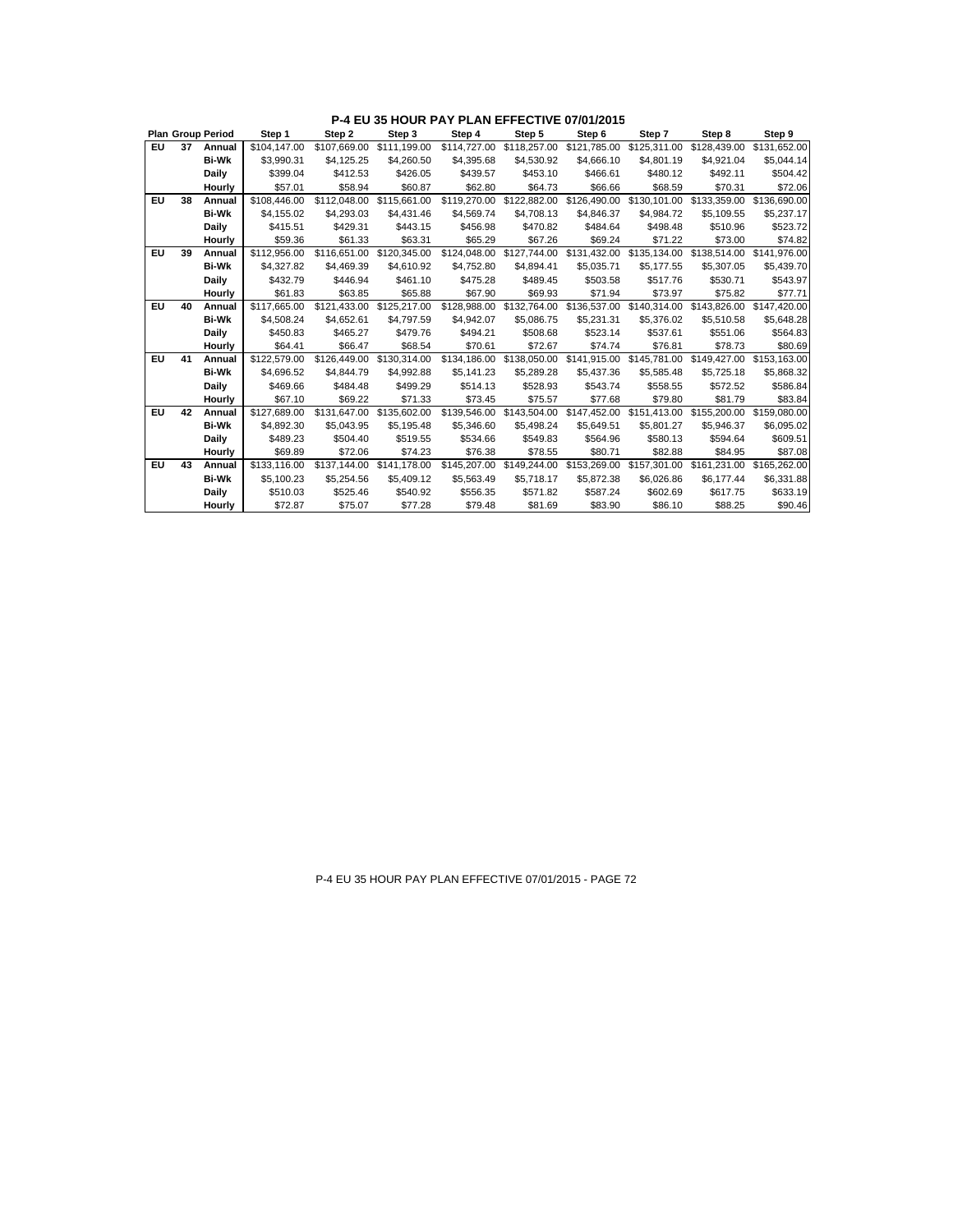|           |    | Plan Group Period | Step 1                  | Step 2      | Step 3      | Step 4      | Step 5      | Step 6      | Step 7      | Step 8      | Step 9      | Step 10     | Step 11                 | Step 12     |
|-----------|----|-------------------|-------------------------|-------------|-------------|-------------|-------------|-------------|-------------|-------------|-------------|-------------|-------------------------|-------------|
| <b>FS</b> | 11 | Annual            | \$36,858.00             | \$37,979.00 | \$39,109.00 | \$40,230.00 | \$41,389.00 | \$42,563.00 | \$43,748.00 | \$44,846.00 | \$45,966.00 | \$47,111.00 | \$48,297.00             | \$49,505.00 |
|           |    | <b>Bi-Wk</b>      | \$1,412.19              | \$1,455.14  | \$1,498.43  | \$1,541.38  | \$1,585.79  | \$1,630.77  | \$1,676.17  | \$1,718.24  | \$1,761.15  | \$1,805.02  | \$1,850.46              | \$1,896.75  |
|           |    |                   |                         |             |             |             |             |             |             |             |             |             |                         |             |
|           |    | Daily             | \$141.22                | \$145.52    | \$149.85    | \$154.14    | \$158.58    | \$163.08    | \$167.62    | \$171.83    | \$176.12    | \$180.51    | \$185.05                | \$189.68    |
|           |    | Hourly            | \$17.66                 | \$18.19     | \$18.74     | \$19.27     | \$19.83     | \$20.39     | \$20.96     | \$21.48     | \$22.02     | \$22.57     | \$23.14                 | \$23.71     |
| FS        | 12 | Annual            | \$38,053.00             | \$39,231.00 | \$40,394.00 | \$41,608.00 | \$42,828.00 | \$44.063.00 | \$45,283.00 | \$46,415.00 | \$47,576.00 | \$48.764.00 | \$49,983.00             | \$51,234.00 |
|           |    | <b>Bi-Wk</b>      | \$1,457.97              | \$1,503.11  | \$1,547.67  | \$1,594.18  | \$1,640.92  | \$1,688.24  | \$1,734.99  | \$1,778.36  | \$1,822.84  | \$1,868.36  | \$1,915.06              | \$1,962.99  |
|           |    | Daily             | \$145.80                | \$150.32    | \$154.77    | \$159.42    | \$164.10    | \$168.83    | \$173.50    | \$177.84    | \$182.29    | \$186.84    | \$191.51                | \$196.30    |
|           |    | Hourly            | \$18.23                 | \$18.79     | \$19.35     | \$19.93     | \$20.52     | \$21.11     | \$21.69     | \$22.23     | \$22.79     | \$23.36     | \$23.94                 | \$24.54     |
| FS        | 13 | Annual            | \$40,197.00             | \$41,685.00 | \$43,182.00 | \$44,671.00 | \$46,174.00 | \$47,664.00 | \$49,168.00 | \$50,399.00 | \$51,660.00 | \$52,953.00 | \$54,278.00             | \$55,636.00 |
|           |    | Bi-Wk             | \$1,540.12              | \$1,597.13  | \$1,654.49  | \$1,711.54  | \$1,769.12  | \$1,826.21  | \$1,883.84  | \$1,931.00  | \$1,979.32  | \$2,028.86  | \$2,079.62              | \$2,131.65  |
|           |    | Daily             | \$154.02                | \$159.72    | \$165.45    | \$171.16    | \$176.92    | \$182.63    | \$188.39    | \$193.10    | \$197.94    | \$202.89    | \$207.97                | \$213.17    |
|           |    | Hourly            | \$19.26                 | \$19.97     | \$20.69     | \$21.40     | \$22.12     | \$22.83     | \$23.55     | \$24.14     | \$24.75     | \$25.37     | \$26.00                 | \$26.65     |
| <b>FS</b> | 14 | Annual            | \$42,078.00             | \$43,629.00 | \$45,173.00 | \$46,720.00 | \$48,263.00 | \$49,808.00 | \$51,351.00 | \$52,639.00 | \$53,950.00 | \$55,297.00 | \$56,683.00             | \$58,102.00 |
|           |    | <b>Bi-Wk</b>      | \$1,612.19              | \$1,671.61  | \$1,730.77  | \$1,790.04  | \$1,849.16  | \$1,908.36  | \$1,967.48  | \$2,016.82  | \$2,067.05  | \$2,118.66  | \$2,171.77              | \$2,226.14  |
|           |    | Daily             | \$161.22                | \$167.17    | \$173.08    | \$179.01    | \$184.92    | \$190.84    | \$196.75    | \$201.69    | \$206.71    | \$211.87    | \$217.18                | \$222.62    |
|           |    | Hourly            | \$20.16                 | \$20.90     | \$21.64     | \$22.38     | \$23.12     | \$23.86     | \$24.60     | \$25.22     | \$25.84     | \$26.49     | \$27.15                 | \$27.83     |
| <b>FS</b> | 15 | Annual            | \$44,102.00             | \$45,691.00 | \$47,281.00 | \$48,868.00 | \$50,462.00 | \$52,065.00 | \$53,647.00 | \$54,992.00 | \$56,366.00 | \$57,778.00 | \$59,222.00             | \$60,705.00 |
|           |    | <b>Bi-Wk</b>      | \$1,689.74              | \$1,750.62  | \$1,811.54  | \$1,872.34  | \$1,933.41  | \$1,994.83  | \$2,055.45  | \$2,106.98  | \$2,159.62  | \$2,213.72  | \$2,269.05              | \$2,325.87  |
|           |    | Daily             | \$168.98                | \$175.07    | \$181.16    | \$187.24    | \$193.35    | \$199.49    | \$205.55    | \$210.70    | \$215.97    | \$221.38    | \$226.91                | \$232.59    |
|           |    | Hourly            | \$21.13                 | \$21.89     | \$22.65     | \$23.41     | \$24.17     | \$24.94     | \$25.70     | \$26.34     | \$27.00     | \$27.68     | \$28.37                 | \$29.08     |
| FS        | 16 | Annual            | $\overline{$46,246.00}$ | \$47,887.00 | \$49,525.00 | \$51,163.00 | \$52,799.00 | \$54,443.00 | \$56,078.00 | \$57,479.00 | \$58,915.00 | \$60,388.00 | \$61,900.00             | \$63,451.00 |
|           |    | <b>Bi-Wk</b>      | \$1,771.88              | \$1,834.76  | \$1,897.51  | \$1,960.27  | \$2,022.96  | \$2,085.94  | \$2,148.59  | \$2,202.27  | \$2,257.28  | \$2,313.72  | \$2,371.65              | \$2,431.08  |
|           |    | Daily             | \$177.19                | \$183.48    | \$189.76    | \$196.03    | \$202.30    | \$208.60    | \$214.86    | \$220.23    | \$225.73    | \$231.38    | \$237.17                | \$243.11    |
|           |    | Hourly            | \$22.15                 | \$22.94     | \$23.72     | \$24.51     | \$25.29     | \$26.08     | \$26.86     | \$27.53     | \$28.22     | \$28.93     | \$29.65                 | \$30.39     |
| <b>FS</b> | 17 | Annual            | \$48,536.00             | \$50,224.00 | \$51,914.00 | \$53,596.00 | \$55,283.00 | \$56,963.00 | \$58,649.00 | \$60,115.00 | \$61,625.00 | \$63,164.00 | \$64,742.00             | \$66,360.00 |
|           |    | <b>Bi-Wk</b>      | \$1,859.62              | \$1,924.30  | \$1,989.05  | \$2,053.49  | \$2,118.13  | \$2,182.50  | \$2,247.09  | \$2,303.26  | \$2,361.12  | \$2,420.08  | \$2,480.54              | \$2,542.53  |
|           |    | Daily             | \$185.97                | \$192.43    | \$198.91    | \$205.35    | \$211.82    | \$218.25    | \$224.71    | \$230.33    | \$236.12    | \$242.01    | \$248.06                | \$254.26    |
|           |    | Hourly            | \$23.25                 | \$24.06     | \$24.87     | \$25.67     | \$26.48     | \$27.29     | \$28.09     | \$28.80     | \$29.52     | \$30.26     | \$31.01                 | \$31.79     |
| <b>FS</b> | 18 | Annual            | \$50,985.00             | \$52,717.00 | \$54,443.00 | \$56,175.00 | \$57,895.00 | \$59,622.00 | \$61,347.00 | \$62,886.00 | \$64,456.00 | \$66,068.00 | \$67,718.00             | \$69,413.00 |
|           |    | <b>Bi-Wk</b>      | \$1,953.45              | \$2,019.81  | \$2,085.94  | \$2,152.30  | \$2,218.20  | \$2,284.37  | \$2,350.46  | \$2,409.43  | \$2,469.58  | \$2,531.35  | \$2,594.56              | \$2,659.51  |
|           |    | Daily             | \$195.35                | \$201.99    | \$208.60    | \$215.23    | \$221.82    | \$228.44    | \$235.05    | \$240.95    | \$246.96    | \$253.14    | \$259.46                | \$265.96    |
|           |    | Hourly            | \$24.42                 | \$25.25     | \$26.08     | \$26.91     | \$27.73     | \$28.56     | \$29.39     | \$30.12     | \$30.87     | \$31.65     | \$32.44                 | \$33.25     |
| <b>FS</b> | 19 | Annual            | \$53,496.00             | \$55,283.00 | \$57,057.00 | \$58,839.00 | \$60,612.00 | \$62,389.00 | \$64,165.00 | \$65,768.00 | \$67,413.00 | \$69,097.00 | \$70,824.00             | \$72,597.00 |
|           |    | <b>Bi-Wk</b>      | \$2,049.66              | \$2,118.13  | \$2,186.10  | \$2,254.37  | \$2,322.30  | \$2,390.39  | \$2,458.43  | \$2,519.85  | \$2,582.88  | \$2,647.40  | \$2,713.57              | \$2,781.50  |
|           |    | Daily             | \$204.97                | \$211.82    | \$218.61    | \$225.44    | \$232.23    | \$239.04    | \$245.85    | \$251.99    | \$258.29    | \$264.74    | \$271.36                | \$278.15    |
|           |    | Hourly            | \$25.63                 | \$26.48     | \$27.33     | \$28.18     | \$29.03     | \$29.88     | \$30.74     | \$31.50     | \$32.29     | \$33.10     | \$33.92                 | \$34.77     |
| <b>FS</b> | 20 | Annual            | \$56,225.00             | \$58,045.00 | \$59,865.00 | \$61,682.00 | \$63,500.00 | \$65,318.00 | \$67,138.00 | \$68,821.00 | \$70,546.00 | \$72,306.00 | $\overline{$}74,113.00$ | \$75,968.00 |
|           |    | <b>Bi-Wk</b>      | \$2,154.22              | \$2,223.95  | \$2,293.68  | \$2,363.30  | \$2,432.96  | \$2,502.61  | \$2,572.34  | \$2,636.82  | \$2,702.92  | \$2,770.35  | \$2,839.58              | \$2,910.66  |
|           |    | Daily             | \$215.43                | \$222.40    | \$229.37    | \$236.33    | \$243.30    | \$250.27    | \$257.24    | \$263.69    | \$270.30    | \$277.04    | \$283.96                | \$291.07    |
|           |    | Hourly            | \$26.93                 | \$27.80     | \$28.68     | \$29.55     | \$30.42     | \$31.29     | \$32.16     | \$32.97     | \$33.79     | \$34.63     | \$35.50                 | \$36.39     |
| <b>FS</b> | 21 | Annual            | \$58,994.00             | \$60,870.00 | \$62,736.00 | \$64,605.00 | \$66,482.00 | \$68,348.00 | \$70,226.00 | \$71,982.00 | \$73,776.00 | \$75,621.00 | \$77,512.00             | \$79,452.00 |
|           |    | <b>Bi-Wk</b>      | \$2,260.31              | \$2,332.19  | \$2,403.68  | \$2,475.29  | \$2,547.21  | \$2,618.70  | \$2,690.66  | \$2,757.94  | \$2,826.67  | \$2,897.36  | \$2,969.81              | \$3,044.14  |
|           |    | Daily             | \$226.04                | \$233.22    | \$240.37    | \$247.53    | \$254.73    | \$261.87    | \$269.07    | \$275.80    | \$282.67    | \$289.74    | \$296.99                | \$304.42    |
|           |    | Hourly            | \$28.26                 | \$29.16     | \$30.05     | \$30.95     | \$31.85     | \$32.74     | \$33.64     | \$34.48     | \$35.34     | \$36.22     | \$37.13                 | \$38.06     |
| FS        | 22 | Annual            | \$60,612.00             | \$62,829.00 | \$65,055.00 | \$67,270.00 | \$69,494.00 | \$71,713.00 | \$73,933.00 | \$75,778.00 | \$77,682.00 | \$79,622.00 | \$81,614.00             | \$83,655.00 |
|           |    | <b>Bi-Wk</b>      | \$2,322.30              | \$2,407.25  | \$2,492.53  | \$2,577.40  | \$2,662.61  | \$2,747.63  | \$2,832.69  | \$2,903.38  | \$2,976.33  | \$3,050.66  | \$3,126.98              | \$3,205.18  |
|           |    |                   |                         |             |             |             |             |             |             |             |             |             |                         |             |
|           |    | Daily             | \$232.23                | \$240.73    | \$249.26    | \$257.74    | \$266.27    | \$274.77    | \$283.27    | \$290.34    | \$297.64    | \$305.07    | \$312.70                | \$320.52    |
|           |    | Hourly            | \$29.03                 | \$30.10     | \$31.16     | \$32.22     | \$33.29     | \$34.35     | \$35.41     | \$36.30     | \$37.21     | \$38.14     | \$39.09                 | \$40.07     |
| <b>FS</b> | 23 | Annual            | \$63,479.00             | \$65,794.00 | \$68,102.00 | \$70,422.00 | \$72,733.00 | \$75,048.00 | \$77,361.00 | \$79,296.00 | \$81,275.00 | \$83,307.00 | \$85,395.00             | \$87,528.00 |
|           |    | <b>Bi-Wk</b>      | \$2,432.15              | \$2,520.85  | \$2,609.28  | \$2,698.17  | \$2,786.71  | \$2,875.41  | \$2,964.03  | \$3,038.17  | \$3,113.99  | \$3,191.84  | \$3,271.84              | \$3,353.57  |
|           |    | Daily             | \$243.22                | \$252.09    | \$260.93    | \$269.82    | \$278.68    | \$287.55    | \$296.41    | \$303.82    | \$311.40    | \$319.19    | \$327.19                | \$335.36    |
|           |    | Hourly            | \$30.41                 | \$31.52     | \$32.62     | \$33.73     | \$34.84     | \$35.95     | \$37.06     | \$37.98     | \$38.93     | \$39.90     | \$40.90                 | \$41.92     |

P-4 FS 40 HOUR PAY PLAN EFFECTIVE 8/26/2013 - PAGE 73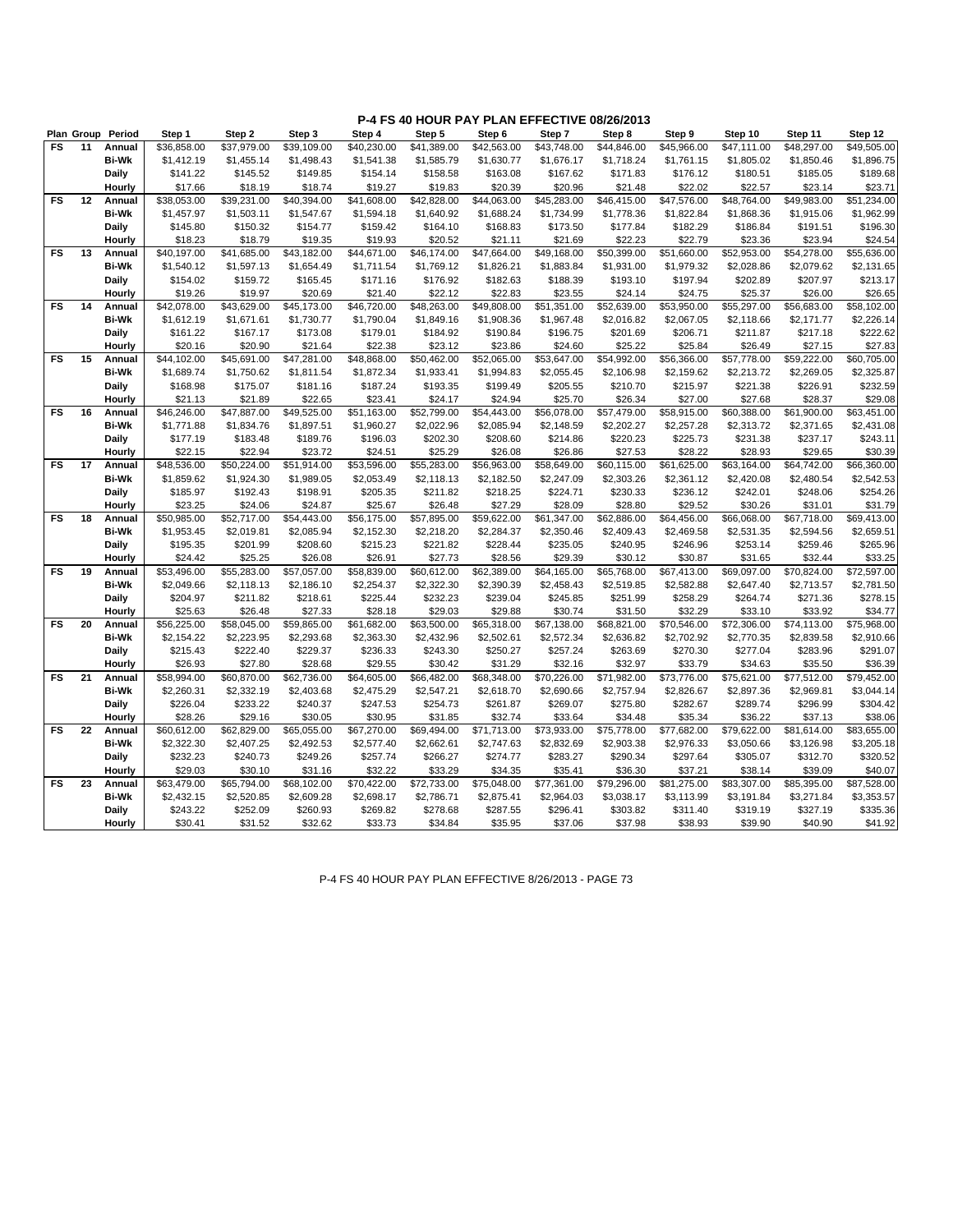| Plan Group |    | Period           | Step 1                  | Step 2                  | Step 3                  | Step 4                  | Step 5                  | Step 6              | Step 7                  | Step 8                  | Step 9              | Step 10                 | Step 11                 | Step 12                 |
|------------|----|------------------|-------------------------|-------------------------|-------------------------|-------------------------|-------------------------|---------------------|-------------------------|-------------------------|---------------------|-------------------------|-------------------------|-------------------------|
| FS         | 24 | Annual           | \$66,532.00             | \$68,944.00             | \$71,355.00             | \$73,770.00             | \$76,178.00             | \$78,585.00         | \$81,003.00             | \$83,024.00             | \$85,105.00         | \$87,227.00             | \$89,407.00             | \$91,645.00             |
|            |    | <b>Bi-Wk</b>     | \$2,549.12              | \$2,641.54              | \$2,733.91              | \$2,826.44              | \$2,918.70              | \$3,010.92          | \$3,103.57              | \$3,181.00              | \$3,260.73          | \$3,342.04              | \$3,425.56              | \$3,511.31              |
|            |    | <b>Daily</b>     | \$254.92                | \$264.16                | \$273.40                | \$282.65                | \$291.87                | \$301.10            | \$310.36                | \$318.10                | \$326.08            | \$334.21                | \$342.56                | \$351.14                |
|            |    | Hourly           | \$31.87                 | \$33.02                 | \$34.18                 | \$35.34                 | \$36.49                 | \$37.64             | \$38.80                 | \$39.77                 | \$40.76             | \$41.78                 | \$42.82                 | \$43.90                 |
| FS         | 25 | Annual           | \$69,785.00             | \$72,287.00             | \$74,777.00             | \$77,277.00             | \$79,787.00             | \$82,287.00         | \$84,781.00             | \$86,900.00             | \$89,076.00         | \$91,306.00             | \$93,590.00             | \$95,929.00             |
|            |    | <b>Bi-Wk</b>     | \$2,673.76              | \$2,769.62              | \$2,865.02              | \$2,960.81              | \$3,056.98              | \$3,152.76          | \$3,248.32              | \$3,329.51              | \$3,412.88          | \$3,498.32              | \$3,585.83              | \$3,675.45              |
|            |    | Daily            | \$267.38                | \$276.97                | \$286.51                | \$296.09                | \$305.70                | \$315.28            | \$324.84                | \$332.96                | \$341.29            | \$349.84                | \$358.59                | \$367.55                |
|            |    | Hourly           | \$33.43                 | \$34.63                 | \$35.82                 | \$37.02                 | \$38.22                 | \$39.41             | \$40.61                 | \$41.62                 | \$42.67             | \$43.73                 | \$44.83                 | \$45.95                 |
| FS         | 26 | Annual           | \$73,222.00             | \$75,812.00             | \$78,412.00             | \$81,003.00             | \$83,592.00             | \$86,186.00         | \$88,771.00             | \$90,994.00             | \$93,268.00         | \$95,601.00             | \$97,991.00             | \$100,439.00            |
|            |    | <b>Bi-Wk</b>     | \$2,805.45              | \$2,904.68              | \$3,004.30              | \$3,103.57              | \$3,202.76              | \$3,302.15          | \$3,401.19              | \$3,486.37              | \$3,573.49          | \$3,662.88              | \$3,754.45              | \$3,848.24              |
|            |    | Daily            | \$280.55                | \$290.47                | \$300.43                | \$310.36                | \$320.28                | \$330.22            | \$340.12                | \$348.64                | \$357.35            | \$366.29                | \$375.45                | \$384.83                |
|            |    | Hourly           | \$35.07                 | \$36.31                 | \$37.56                 | \$38.80                 | \$40.04                 | \$41.28             | \$42.52                 | \$43.58                 | \$44.67             | \$45.79                 | \$46.94                 | \$48.11                 |
| FS         | 27 | Annual           | \$76,850.00             | \$79,538.00             | \$82,224.00             | \$84,897.00             | \$87,582.00             | \$90,265.00         | \$92,951.00             | \$95,278.00             | \$97,659.00         | \$100,100.00            | \$102,602.00            | \$105,168.00            |
|            |    | <b>Bi-Wk</b>     | \$2,944.45              | \$3,047.44              | \$3,150.35              | \$3,252.76              | \$3,355.64              | \$3,458.43          | \$3,561.35              | \$3,650.50              | \$3,741.73          | \$3,835.25              | \$3,931.12              | \$4,029.43              |
|            |    | Daily            | \$294.45                | \$304.75                | \$315.04                | \$325.28                | \$335.57                | \$345.85            | \$356.14                | \$365.05                | \$374.18            | \$383.53                | \$393.12                | \$402.95                |
|            |    | Hourly           | \$36.81                 | \$38.10                 | \$39.38                 | \$40.66                 | \$41.95                 | \$43.24             | \$44.52                 | \$45.64                 | \$46.78             | \$47.95                 | \$49.14                 | \$50.37                 |
| FS         | 28 | Annual           | \$80,735.00             | \$83,510.00             | \$86,289.00             | \$89,069.00             | \$91,836.00             | \$94,612.00         | \$97,389.00             | \$99,818.00             | \$102,311.00        | \$104,873.00            | \$107,494.00            | \$110,182.00            |
|            |    | <b>Bi-Wk</b>     | \$3,093.30              | \$3,199.62              | \$3,306.10              | \$3,412.61              | \$3,518.63              | \$3,624.99          | \$3,731.38              | \$3,824.45              | \$3,919.97          | \$4,018.13              | \$4,118.55              | \$4,221.54              |
|            |    | Daily            | \$309.33                | \$319.97                | \$330.61                | \$341.27                | \$351.87                | \$362.50            | \$373.14                | \$382.45                | \$392.00            | \$401.82                | \$411.86                | \$422.16                |
|            |    | Hourly           | \$38.67                 | \$40.00                 | \$41.33                 | \$42.66                 | \$43.99                 | \$45.32             | \$46.65                 | \$47.81                 | \$49.00             | \$50.23                 | \$51.49                 | \$52.77                 |
| FS         | 29 | Annual           | \$81,510.00             | \$84,569.00             | \$87,628.00             | \$90,688.00             | \$93,745.00             | \$96,805.00         | \$99,861.00             | \$102,358.00            | \$104.920.00        | \$107.544.00            | \$110,232.00            | \$112,988.00            |
|            |    | <b>Bi-Wk</b>     | \$3,122.99              | \$3,240.20              | \$3,357.40              | \$3,474.64              | \$3,591.77              | \$3,709.01          | \$3,826.10              | \$3,921.77              | \$4,019.93          | \$4,120.46              | \$4,223.45              | \$4,329.05              |
|            |    | Daily            | \$312.30                | \$324.02                | \$335.74                | \$347.47                | \$359.18                | \$370.91            | \$382.61                | \$392.18                | \$402.00            | \$412.05                | \$422.35                | \$432.91                |
|            |    | Hourly           | \$39.04                 | \$40.51                 | \$41.97                 | \$43.44                 | \$44.90                 | \$46.37             | \$47.83                 | \$49.03                 | \$50.25             | \$51.51                 | \$52.80                 | \$54.12                 |
| FS         | 30 | Annual           | \$84,781.00             | \$87,929.00             | \$91,084.00             | \$94,223.00             | \$97,364.00             | \$100,516.00        | \$103,671.00            | \$106,261.00            | \$108.924.00        | \$111.644.00            | \$114,436.00            | \$117,297.00            |
|            |    | <b>Bi-Wk</b>     | \$3,248.32              | \$3,368.93              | \$3,489.81              | \$3,610.08              | \$3,730.43              | \$3,851.19          | \$3,972.07              | \$4,071.31              | \$4,173.34          | \$4,277.55              | \$4,384.53              | \$4,494.14              |
|            |    |                  | \$324.84                | \$336.90                | \$348.99                | \$361.01                | \$373.05                | \$385.12            | \$397.21                | \$407.14                | \$417.34            | \$427.76                | \$438.46                | \$449.42                |
|            |    | Daily<br>Hourly  | \$40.61                 | \$42.12                 | \$43.63                 | \$45.13                 | \$46.64                 | \$48.14             | \$49.66                 | \$50.90                 | \$52.17             | \$53.47                 | \$54.81                 | \$56.18                 |
| FS         | 31 | Annual           | \$88,184.00             | \$91,425.00             | \$94,668.00             | \$97,903.00             | \$101,146.00            | \$104,385.00        | \$107,628.00            | \$110,316.00            | \$113,075.00        | \$115,902.00            | \$118,800.00            | \$121,770.00            |
|            |    | <b>Bi-Wk</b>     | \$3,378.70              | \$3,502.88              | \$3,627.13              | \$3,751.08              | \$3,875.33              | \$3,999.43          | \$4,123.68              | \$4,226.67              | \$4,332.38          | \$4,440.69              | \$4,551.73              | \$4,665.52              |
|            |    | Daily            | \$337.87                | \$350.29                | \$362.72                | \$375.11                | \$387.54                | \$399.95            | \$412.37                | \$422.67                | \$433.24            | \$444.07                | \$455.18                | \$466.56                |
|            |    | Hourly           | \$42.24                 | \$43.79                 | \$45.34                 | \$46.89                 | \$48.45                 | \$50.00             | \$51.55                 | \$52.84                 | \$54.16             | \$55.51                 | \$56.90                 | \$58.32                 |
| <b>FS</b>  | 32 | Annual           | \$91,719.00             | \$95,046.00             | \$98,372.00             | \$101,706.00            | \$105,035.00            | \$108,367.00        | \$111,702.00            | \$114,497.00            | \$117,360.00        | \$120,294.00            | \$123,302.00            | \$126,386.00            |
|            |    | <b>Bi-Wk</b>     |                         |                         | \$3,769.05              |                         |                         |                     |                         |                         |                     |                         |                         | \$4,842.38              |
|            |    |                  | \$3,514.14              | \$3,641.61              |                         | \$3,896.79              | \$4,024.33              | \$4,152.00          | \$4,279.78              | \$4,386.86              | \$4,496.56          | \$4,608.97              | \$4,724.22              |                         |
|            |    | Daily            | \$351.42                | \$364.17                | \$376.91<br>\$47.12     | \$389.68                | \$402.44<br>\$50.31     | \$415.20<br>\$51.90 | \$427.98<br>\$53.50     | \$438.69                | \$449.66<br>\$56.21 | \$460.90                | \$472.43                | \$484.24                |
| FS         | 33 | Hourly<br>Annual | \$43.93<br>\$95,410.00  | \$45.53<br>\$98,833.00  | \$102,254.00            | \$48.71<br>\$105,675.00 | \$109.101.00            | \$112,522.00        | \$115,953.00            | \$54.84<br>\$118,856.00 | \$121,821.00        | \$57.62<br>\$124,869.00 | \$59.06<br>\$127,990.00 | \$60.53<br>\$131,193.00 |
|            |    | <b>Bi-Wk</b>     |                         |                         | \$3,917.78              | \$4,048.86              |                         |                     | \$4,442.65              |                         |                     | \$4,784.26              | \$4,903.84              | \$5,026.56              |
|            |    |                  | \$3,655.56              | \$3,786.71              |                         |                         | \$4,180.12              | \$4,311.19          |                         | \$4,553.87              | \$4,667.48          |                         |                         |                         |
|            |    | Daily            | \$365.56<br>\$45.70     | \$378.68<br>\$47.34     | \$391.78<br>\$48.98     | \$404.89<br>\$50.62     | \$418.02<br>\$52.26     | \$431.12<br>\$53.89 | \$444.27<br>\$55.54     | \$455.39<br>\$56.93     | \$466.75<br>\$58.35 | \$478.43<br>\$59.81     | \$490.39<br>\$61.30     | \$502.66                |
| FS         | 34 | Hourly<br>Annual | \$99,337.00             | \$102,854.00            | \$106,372.00            | \$109,889.00            | \$113,403.00            | \$116,922.00        | \$120,431.00            | \$123,444.00            | \$126,533.00        | \$129,692.00            | \$132,933.00            | \$62.84<br>\$136,257.00 |
|            |    | <b>Bi-Wk</b>     | \$3,806.02              |                         | \$4,075.56              | \$4,210.31              |                         | \$4,479.78          |                         | \$4,729.66              | \$4,848.01          | \$4,969.05              | \$5,093.22              | \$5,220.58              |
|            |    |                  |                         | \$3,940.77              |                         | \$421.04                | \$4,344.95<br>\$434.50  |                     | \$4,614.22              | \$472.97                | \$484.81            |                         | \$509.33                | \$522.06                |
|            |    | Daily            | \$380.61<br>\$47.58     | \$394.08<br>\$49.26     | \$407.56<br>\$50.95     | \$52.63                 | \$54.32                 | \$447.98<br>\$56.00 | \$461.43                | \$59.13                 | \$60.61             | \$496.91<br>\$62.12     | \$63.67                 |                         |
| <b>FS</b>  | 35 | Hourly           |                         | \$107,023.00            | \$110,633.00            | \$114,239.00            | \$117,843.00            | \$121,442.00        | \$57.68<br>\$125,056.00 |                         |                     | \$134,672.00            |                         | \$65.26<br>\$141,492.00 |
|            |    | Annual           | \$103,421.00            |                         |                         |                         |                         |                     |                         | \$128,177.00            | \$131,385.00        |                         | \$138,038.00            |                         |
|            |    | <b>Bi-Wk</b>     | \$3,962.50              | \$4,100.50              | \$4,238.82              | \$4,376.98              | \$4,515.06              | \$4,652.96          | \$4,791.42              | \$4,911.00              | \$5,033.91          | \$5,159.85              | \$5,288.82              | \$5,421.15              |
|            |    | Daily            | \$396.25                | \$410.05                | \$423.89                | \$437.70                | \$451.51                | \$465.30            | \$479.15                | \$491.10                | \$503.40            | \$515.99                | \$528.89                | \$542.12                |
| FS         | 36 | Hourly           | \$49.54<br>\$107,723.00 | \$51.26<br>\$111,415.00 | \$52.99<br>\$115,117.00 | \$54.72                 | \$56.44<br>\$122,515.00 | \$58.17             | \$59.90<br>\$129,908.00 | \$61.39                 | \$62.93             | \$64.50<br>\$139,902.00 | \$66.12                 | \$67.77<br>\$146,986.00 |
|            |    | Annual           |                         |                         |                         | \$118,814.00            |                         | \$126,209.00        |                         | \$133,163.00            | \$136,486.00        |                         | \$143,400.00            |                         |
|            |    | <b>Bi-Wk</b>     | \$4,127.32              | \$4,268.78              | \$4,410.62              | \$4,552.27              | \$4,694.07              | \$4,835.60          | \$4,977.32              | \$5,102.04              | \$5,229.35          | \$5,360.23              | \$5,494.26              | \$5,631.65              |
|            |    | Daily            | \$412.74                | \$426.88                | \$441.07                | \$455.23                | \$469.41                | \$483.56            | \$497.74                | \$510.21                | \$522.94            | \$536.03                | \$549.43                | \$563.17                |
|            |    | Hourly           | \$51.60                 | \$53.36                 | \$55.14                 | \$56.91                 | \$58.68                 | \$60.45             | \$62.22                 | \$63.78                 | \$65.37             | \$67.01                 | \$68.68                 | \$70.40                 |

P-4 FS 40 HOUR PAY PLAN EFFECTIVE 8/26/2013 - PAGE 74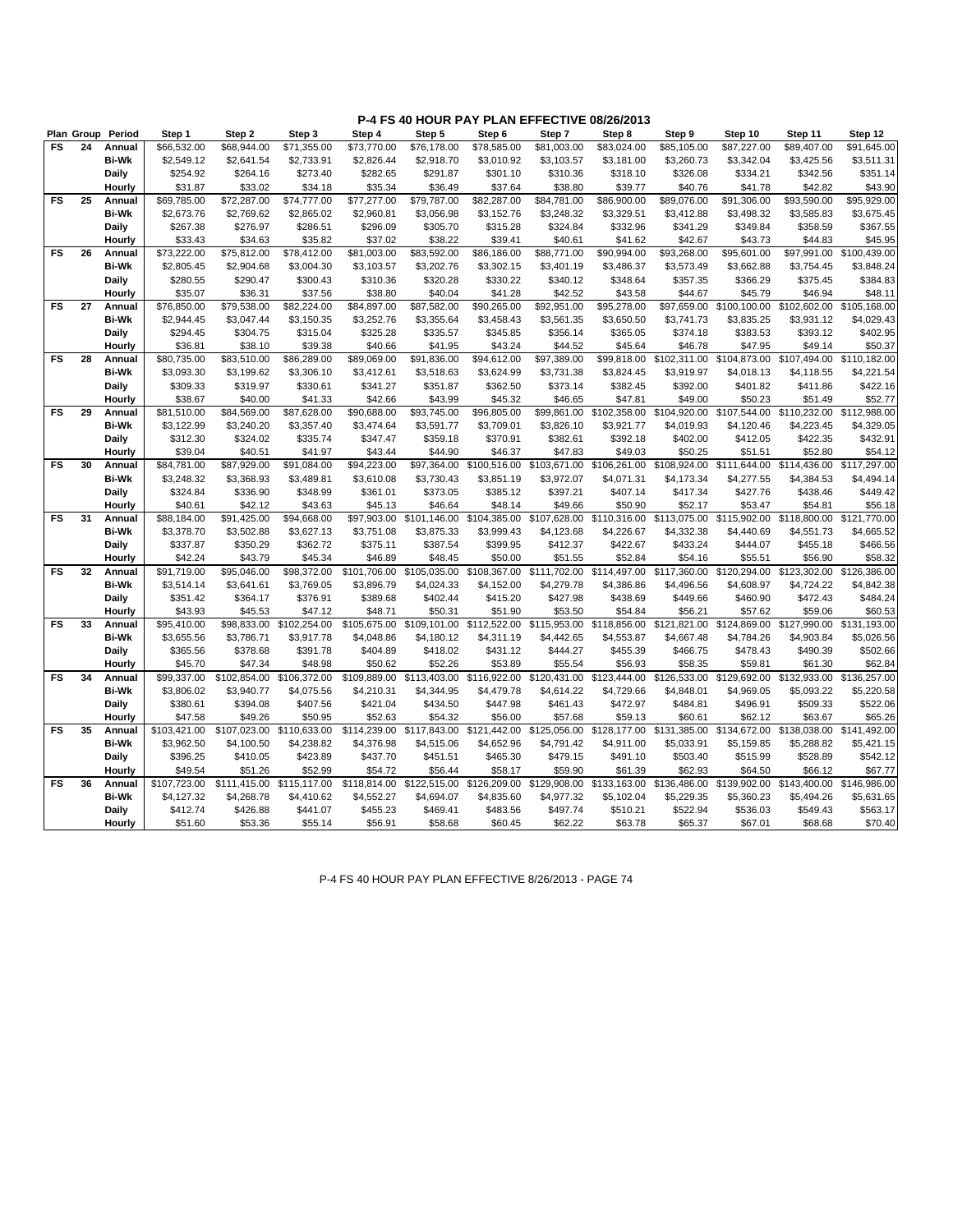|           |    | Plan Group Period | Step 1       | Step 2       | Step 3       | Step 4       | Step 5       | Step 6       | Step 7       | Step 8                    | Step 9       | Step 10      | Step 11      | Step 12      |
|-----------|----|-------------------|--------------|--------------|--------------|--------------|--------------|--------------|--------------|---------------------------|--------------|--------------|--------------|--------------|
| FS.       | 37 | Annual            | \$112.191.00 | \$115,988.00 | \$119,791.00 | \$123.590.00 | \$127,392.00 | \$131.193.00 | \$134,992.00 | \$138,361.00              | \$141.824.00 | \$145,373,00 | \$149.009.00 | \$152,732.00 |
|           |    | <b>Bi-Wk</b>      | \$4,298.51   | \$4,443.99   | \$4,589.70   | \$4,735.25   | \$4,880.92   | \$5,026.56   | \$5,172.11   | \$5,301.19                | \$5,433.87   | \$5,569.85   | \$5,709.16   | \$5,851.81   |
|           |    | Daily             | \$429.86     | \$444.40     | \$458.97     | \$473.53     | \$488.10     | \$502.66     | \$517.22     | \$530.12                  | \$543.39     | \$556.99     | \$570.92     | \$585.19     |
|           |    | Hourly            | \$53.74      | \$55.55      | \$57.38      | \$59.20      | \$61.02      | \$62.84      | \$64.66      | \$66.27                   | \$67.93      | \$69.63      | \$71.37      | \$73.15      |
| <b>FS</b> | 38 | Annual            | \$116,823.00 | \$120.704.00 | \$124,595.00 | \$128,485.00 | \$132,375.00 | \$136,261.00 | \$140,152.00 | \$143,660.00              | \$147,250.00 | \$150,935.00 | \$154,706.00 | \$158,573.00 |
|           |    | <b>Bi-Wk</b>      | \$4,475.98   | \$4,624.68   | \$4,773.76   | \$4,922.80   | \$5.071.84   | \$5,220.73   | \$5,369.81   | \$5,504.22                | \$5,641.77   | \$5,782.96   | \$5,927.44   | \$6,075.60   |
|           |    | Daily             | \$447.60     | \$462.47     | \$477.38     | \$492.28     | \$507.19     | \$522.08     | \$536.99     | \$550.43                  | \$564.18     | \$578.30     | \$592.75     | \$607.56     |
|           |    | Hourly            | \$55.95      | \$57.81      | \$59.68      | \$61.54      | \$63.40      | \$65.26      | \$67.13      | \$68.81                   | \$70.53      | \$72.29      | \$74.10      | \$75.95      |
| <b>FS</b> | 39 | Annual            | \$121.682.00 | \$125.664.00 | \$129,640,00 | \$133,631,00 | \$137,612.00 | \$141,584.00 | \$145,573,00 | \$149,216.00              | \$152,945.00 | \$156,770.00 | \$160,689,00 | \$164,706.00 |
|           |    | <b>Bi-Wk</b>      | \$4.662.15   | \$4.814.72   | \$4.967.05   | \$5,119.97   | \$5.272.50   | \$5,424.68   | \$5.577.51   | \$5.717.09                | \$5.859.97   | \$6.006.52   | \$6.156.67   | \$6,310.58   |
|           |    | Daily             | \$466.22     | \$481.48     | \$496.71     | \$512.00     | \$527.25     | \$542.47     | \$557.76     | \$571.71                  | \$586.00     | \$600.66     | \$615.67     | \$631.06     |
|           |    | Hourly            | \$58.28      | \$60.19      | \$62.09      | \$64.00      | \$65.91      | \$67.81      | \$69.72      | \$71.47                   | \$73.25      | \$75.09      | \$76.96      | \$78.89      |
| <b>FS</b> | 40 | Annual            | \$126,753.00 | \$130,816.00 | \$134.891.00 | \$138,952.00 | \$143,020.00 | \$147,086.00 | \$151.155.00 | \$154,936.00              | \$158,810.00 | \$162,781.00 | \$166,851.00 | \$171,024.00 |
|           |    | <b>Bi-Wk</b>      | \$4.856.44   | \$5.012.11   | \$5.168.24   | \$5,323.84   | \$5,479.70   | \$5.635.48   | \$5.791.38   | \$5.936.25                | \$6.084.68   | \$6,236.82   | \$6,392.76   | \$6,552.65   |
|           |    | Daily             | \$485.65     | \$501.22     | \$516.83     | \$532.39     | \$547.97     | \$563.55     | \$579.14     | \$593.63                  | \$608.47     | \$623.69     | \$639.28     | \$655.27     |
|           |    | Hourly            | \$60.71      | \$62.66      | \$64.61      | \$66.55      | \$68.50      | \$70.45      | \$72.40      | \$74.21                   | \$76.06      | \$77.97      | \$79.91      | \$81.91      |
| <b>FS</b> | 41 | Annual            | \$132,049.00 | \$136,217.00 | \$140.382.00 | \$144.552.00 | \$148,714.00 | \$152,878.00 | \$157,042.00 | \$160,970.00              | \$164.996.00 | \$169,118,00 | \$173,351.00 | \$177,683.00 |
|           |    | <b>Bi-Wk</b>      | \$5,059.35   | \$5,219.05   | \$5,378.63   | \$5,538.40   | \$5,697.86   | \$5,857.40   | \$6.016.94   | \$6,167.44                | \$6,321.69   | \$6,479.62   | \$6.641.81   | \$6,807.78   |
|           |    | Daily             | \$505.94     | \$521.91     | \$537.87     | \$553.84     | \$569.79     | \$585.74     | \$601.70     | \$616.75                  | \$632.17     | \$647.97     | \$664.19     | \$680.78     |
|           |    | Hourly            | \$63.25      | \$65.24      | \$67.24      | \$69.23      | \$71.23      | \$73.22      | \$75.22      | \$77.10                   | \$79.03      | \$81.00      | \$83.03      | \$85.10      |
| <b>FS</b> | 42 | Annual            | \$137,552.00 | \$141.817.00 | \$146,078,00 | \$150,326.00 | \$154,590.00 | \$158,843.00 | \$163,109.00 | \$167.189.00              | \$171.368.00 | \$175,651.00 | \$180,041,00 | \$184,543.00 |
|           |    | <b>Bi-Wk</b>      | \$5,270.20   | \$5,433.61   | \$5,596.86   | \$5,759.62   | \$5,922.99   | \$6,085.94   | \$6,249.39   | \$6,405.71                | \$6,565.83   | \$6,729.93   | \$6,898.13   | \$7,070.62   |
|           |    | Daily             | \$527.02     | \$543.37     | \$559.69     | \$575.97     | \$592.30     | \$608.60     | \$624.94     | \$640.58                  | \$656.59     | \$673.00     | \$689.82     | \$707.07     |
|           |    | Hourly            | \$65.88      | \$67.93      | \$69.97      | \$72.00      | \$74.04      | \$76.08      | \$78.12      | \$80.08                   | \$82.08      | \$84.13      | \$86.23      | \$88.39      |
| <b>FS</b> | 43 | Annual            | \$143.399.00 | \$147.736.00 | \$152,085.00 | \$156,425.00 | \$160,773.00 | \$165,109.00 |              | \$169,453.00 \$173,686.00 | \$178,032.00 | \$182,479.00 | \$187.041.00 | \$191,717.00 |
|           |    | <b>Bi-Wk</b>      | \$5,494.22   | \$5,660.39   | \$5,827.02   | \$5,993.30   | \$6,159.89   | \$6,326.02   | \$6,492.46   | \$6,654.64                | \$6,821.15   | \$6,991.54   | \$7,166.33   | \$7,345.48   |
|           |    | Daily             | \$549.43     | \$566.04     | \$582.71     | \$599.33     | \$615.99     | \$632.61     | \$649.25     | \$665.47                  | \$682.12     | \$699.16     | \$716.64     | \$734.55     |
|           |    | Hourly            | \$68.68      | \$70.76      | \$72.84      | \$74.92      | \$77.00      | \$79.08      | \$81.16      | \$83.19                   | \$85.27      | \$87.40      | \$89.58      | \$91.82      |

P-4 FS 40 HOUR PAY PLAN EFFECTIVE 8/26/2013 - PAGE 75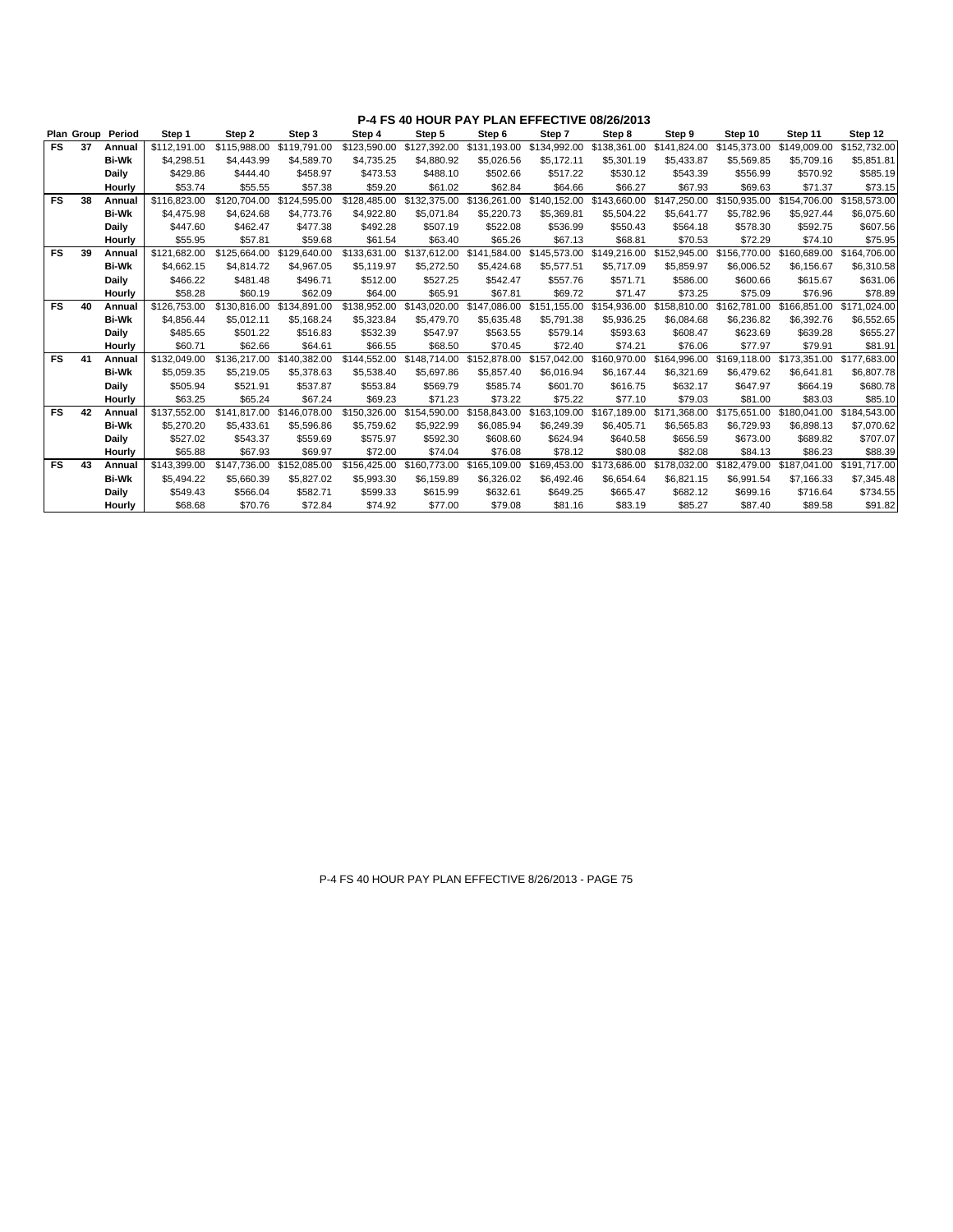|                | Plan Group | Period          | Step 1      | Step 2      | Step 3      | Step 4      | Step 5                  | Step 6      | Step 7      | Step 8      | Step 9      | Step 10     | Step 11                 | Step 12     |
|----------------|------------|-----------------|-------------|-------------|-------------|-------------|-------------------------|-------------|-------------|-------------|-------------|-------------|-------------------------|-------------|
| <b>FS</b>      | 11         | Annual          | \$37,964.00 | \$39.119.00 | \$40,283.00 | \$41,437.00 | \$42.631.00             | \$43,840.00 | \$45,061.00 | \$46,192.00 | \$47.345.00 | \$48.525.00 | \$49,746.00             | \$50,991.00 |
|                |            | <b>Bi-Wk</b>    | \$1,454.56  | \$1,498.82  | \$1,543.41  | \$1,587.63  | \$1,633.38              | \$1,679.70  | \$1,726.48  | \$1,769.81  | \$1,813.99  | \$1,859.20  | \$1,905.98              | \$1,953.68  |
|                |            | Daily           | \$145.46    | \$149.89    | \$154.35    | \$158.77    | \$163.34                | \$167.97    | \$172.65    | \$176.99    | \$181.40    | \$185.92    | \$190.60                | \$195.37    |
|                |            | Hourly          | \$18.19     | \$18.74     | \$19.30     | \$19.85     | \$20.42                 | \$21.00     | \$21.59     | \$22.13     | \$22.68     | \$23.24     | \$23.83                 | \$24.43     |
| <b>FS</b>      | 12         | Annual          | \$39,195.00 | \$40,408.00 | \$41,606.00 | \$42,857.00 | \$44,113.00             | \$45,385.00 | \$46,642.00 | \$47,808.00 | \$49,004.00 | \$50,227.00 | \$51,483.00             | \$52,772.00 |
|                |            | <b>Bi-Wk</b>    | \$1,501.73  | \$1,548.20  | \$1,594.10  | \$1,642.04  | \$1,690.16              | \$1,738.89  | \$1,787.05  | \$1,831.73  | \$1,877.55  | \$1,924.41  | \$1,972.53              | \$2,021.92  |
|                |            | Daily           | \$150.18    | \$154.82    | \$159.41    | \$164.21    | \$169.02                | \$173.89    | \$178.71    | \$183.18    | \$187.76    | \$192.45    | \$197.26                | \$202.20    |
|                |            | Hourly          | \$18.78     | \$19.36     | \$19.93     | \$20.53     | \$21.13                 | \$21.74     | \$22.34     | \$22.90     | \$23.47     | \$24.06     | \$24.66                 | \$25.28     |
| <b>FS</b>      | 13         | Annual          | \$41,403.00 | \$42,936.00 | \$44,478.00 | \$46,012.00 | \$47,560.00             | \$49,094.00 | \$50,644.00 | \$51,911.00 | \$53,210.00 | \$54,542.00 | \$55,907.00             | \$57,306.00 |
|                |            | <b>Bi-Wk</b>    | \$1,586.33  | \$1,645.06  | \$1,704.14  | \$1,762.92  | \$1,822.23              | \$1,881.00  | \$1,940.39  | \$1,988.93  | \$2,038.70  | \$2,089.74  | \$2,142.04              | \$2,195.64  |
|                |            | Daily           | \$158.64    | \$164.51    | \$170.42    | \$176.30    | \$182.23                | \$188.10    | \$194.04    | \$198.90    | \$203.87    | \$208.98    | \$214.21                | \$219.57    |
|                |            | Hourly          | \$19.83     | \$20.57     | \$21.31     | \$22.04     | \$22.78                 | \$23.52     | \$24.26     | \$24.87     | \$25.49     | \$26.13     | \$26.78                 | \$27.45     |
| <b>FS</b>      | 14         | Annual          | \$43,341.00 | \$44,938.00 | \$46,529.00 | \$48,122.00 | \$49,711.00             | \$51,303.00 | \$52,892.00 | \$54,219.00 | \$55,569.00 | \$56,956.00 | \$58,384.00             | \$59,846.00 |
|                |            | <b>Bi-Wk</b>    | \$1,660.58  | \$1,721.77  | \$1,782.73  | \$1,843.76  | \$1,904.64              | \$1,965.64  | \$2,026.52  | \$2,077.36  | \$2,129.09  | \$2,182.23  | \$2,236.94              | \$2,292.96  |
|                |            | Daily           | \$166.06    | \$172.18    | \$178.28    | \$184.38    | \$190.47                | \$196.57    | \$202.66    | \$207.74    | \$212.91    | \$218.23    | \$223.70                | \$229.30    |
|                |            | Hourly          | \$20.76     | \$21.53     | \$22.29     | \$23.05     | \$23.81                 | \$24.58     | \$25.34     | \$25.97     | \$26.62     | \$27.28     | \$27.97                 | \$28.67     |
| <b>FS</b>      | 15         | Annual          | \$45,426.00 | \$47,062.00 | \$48,700.00 | \$50,335.00 | $\overline{$}51,976.00$ | \$53,627.00 | \$55,257.00 | \$56,642.00 | \$58,057.00 | \$59,512.00 | \$60,999.00             | \$62,527.00 |
|                |            | <b>Bi-Wk</b>    | \$1,740.46  | \$1,803.15  | \$1,865.91  | \$1,928.55  | \$1,991.42              | \$2,054.68  | \$2,117.13  | \$2,170.20  | \$2,224.41  | \$2,280.16  | \$2,337.13              | \$2,395.68  |
|                |            | Daily           | \$174.05    | \$180.32    | \$186.60    | \$192.86    | \$199.15                | \$205.47    | \$211.72    | \$217.02    | \$222.45    | \$228.02    | \$233.72                | \$239.57    |
|                |            | Hourly          | \$21.76     | \$22.54     | \$23.33     | \$24.11     | \$24.90                 | \$25.69     | \$26.47     | \$27.13     | \$27.81     | \$28.51     | \$29.22                 | \$29.95     |
| FS             | 16         | Annual          | \$47,634.00 | \$49,324.00 | \$51,011.00 | \$52,698.00 | \$54,383.00             | \$56,077.00 | \$57,761.00 | \$59,204.00 | \$60,683.00 | \$62,200.00 | \$63,757.00             | \$65,355.00 |
|                |            | <b>Bi-Wk</b>    | \$1,825.06  | \$1,889.81  | \$1,954.45  | \$2,019.09  | \$2,083.64              | \$2,148.55  | \$2,213.07  | \$2,268.36  | \$2,325.02  | \$2,383.15  | \$2,442.80              | \$2,504.03  |
|                |            | Daily           | \$182.51    | \$188.99    | \$195.45    | \$201.91    | \$208.37                | \$214.86    | \$221.31    | \$226.84    | \$232.51    | \$238.32    | \$244.28                | \$250.41    |
|                |            | Hourly          | \$22.82     | \$23.63     | \$24.44     | \$25.24     | \$26.05                 | \$26.86     | \$27.67     | \$28.36     | \$29.07     | \$29.79     | \$30.54                 | \$31.31     |
| <b>FS</b>      | 17         | Annual          | \$49,993.00 | \$51,731.00 | \$53,472.00 | \$55,204.00 | \$56,942.00             | \$58,672.00 | \$60,409.00 | \$61,919.00 | \$63.474.00 | \$65,059.00 | \$66,685.00             | \$68,351.00 |
|                |            | <b>Bi-Wk</b>    | \$1,915.45  | \$1,982.04  | \$2,048.74  | \$2,115.10  | \$2,181.69              | \$2,247.97  | \$2,314.53  | \$2,372.38  | \$2,431.96  | \$2,492.69  | \$2,554.99              | \$2,618.82  |
|                |            | Daily           | \$191.55    | \$198.21    | \$204.88    | \$211.51    | \$218.17                | \$224.80    | \$231.46    | \$237.24    | \$243.20    | \$249.27    | \$255.50                | \$261.89    |
|                |            | Hourly          | \$23.95     | \$24.78     | \$25.61     | \$26.44     | \$27.28                 | \$28.10     | \$28.94     | \$29.66     | \$30.40     | \$31.16     | \$31.94                 | \$32.74     |
| <b>FS</b>      | 18         | Annual          | \$52,515.00 | \$54,299.00 | \$56,077.00 | \$57,861.00 | \$59,632.00             | \$61,411.00 | \$63,188.00 | \$64,773.00 | \$66,390.00 | \$68,051.00 | \$69,750.00             | \$71,496.00 |
|                |            | <b>Bi-Wk</b>    | \$2,012.07  | \$2,080.43  | \$2,148.55  | \$2,216.90  | \$2,284.76              | \$2,352.92  | \$2,421.00  | \$2,481.73  | \$2,543.68  | \$2,607.32  | \$2,672.42              | \$2,739.32  |
|                |            | Daily           | \$201.21    | \$208.05    | \$214.86    | \$221.69    | \$228.48                | \$235.30    | \$242.10    | \$248.18    | \$254.37    | \$260.74    | \$267.25                | \$273.94    |
|                |            | Hourly          | \$25.16     | \$26.01     | \$26.86     | \$27.72     | \$28.56                 | \$29.42     | \$30.27     | \$31.03     | \$31.80     | \$32.60     | \$33.41                 | \$34.25     |
| <b>FS</b>      | 19         | Annual          | \$55,101.00 | \$56,942.00 | \$58,769.00 | \$60,605.00 | \$62,431.00             | \$64,261.00 | \$66,090.00 | \$67,742.00 | \$69,436.00 | \$71,170.00 | \$72,949.00             | \$74,775.00 |
|                |            | <b>Bi-Wk</b>    | \$2,111.15  | \$2,181.69  | \$2,251.69  | \$2,322.04  | \$2,392.00              | \$2,462.11  | \$2,532.19  | \$2,595.48  | \$2,660.39  | \$2,726.82  | \$2,794.99              | \$2,864.95  |
|                |            | Daily           | \$211.12    | \$218.17    | \$225.17    | \$232.21    | \$239.20                | \$246.22    | \$253.22    | \$259.55    | \$266.04    | \$272.69    | \$279.50                | \$286.50    |
|                |            | Hourly          | \$26.39     | \$27.28     | \$28.15     | \$29.03     | \$29.90                 | \$30.78     | \$31.66     | \$32.45     | \$33.26     | \$34.09     | \$34.94                 | \$35.82     |
| F <sub>S</sub> | 20         | Annual          | \$57,912.00 | \$59,787.00 | \$61,661.00 | \$63,533.00 | \$65,405.00             | \$67,278.00 | \$69,153.00 | \$70,886.00 | \$72,663.00 | \$74,476.00 | \$76,337.00             | \$78,248.00 |
|                |            | <b>Bi-Wk</b>    | \$2,218.86  | \$2,290.69  | \$2,362.50  | \$2,434.22  | \$2,505.94              | \$2,577.71  | \$2,649.55  | \$2,715.94  | \$2,784.03  | \$2,853.49  | \$2,924.79              | \$2,998.01  |
|                |            |                 | \$221.89    | \$229.07    | \$236.25    | \$243.43    | \$250.60                | \$257.78    | \$264.96    | \$271.60    | \$278.41    | \$285.35    | \$292.48                | \$299.81    |
|                |            | Daily<br>Hourly | \$27.74     | \$28.64     | \$29.54     | \$30.43     | \$31.33                 | \$32.23     | \$33.12     | \$33.95     | \$34.81     | \$35.67     | \$36.56                 | \$37.48     |
| <b>FS</b>      | 21         | Annual          | \$60,764.00 | \$62,697.00 | \$64,619.00 | \$66,544.00 | \$68,477.00             | \$70,399.00 | \$72,333.00 | \$74,142.00 | \$75,990.00 | \$77,890.00 | $\overline{$79,838.00}$ | \$81,836.00 |
|                |            | <b>Bi-Wk</b>    | \$2,328.13  | \$2,402.19  | \$2,475.83  | \$2,549.58  | \$2,623.64              |             | \$2,771.38  | \$2,840.69  |             |             | \$3,058.93              | \$3,135.48  |
|                |            |                 |             |             |             |             |                         | \$2,697.28  |             |             | \$2,911.50  | \$2,984.30  |                         |             |
|                |            | Daily           | \$232.82    | \$240.22    | \$247.59    | \$254.96    | \$262.37                | \$269.73    | \$277.14    | \$284.07    | \$291.15    | \$298.43    | \$305.90                | \$313.55    |
|                |            | Hourly          | \$29.11     | \$30.03     | \$30.95     | \$31.87     | \$32.80                 | \$33.72     | \$34.65     | \$35.51     | \$36.40     | \$37.31     | \$38.24                 | \$39.20     |
| <b>FS</b>      | 22         | Annual          | \$62,431.00 | \$64,714.00 | \$67,007.00 | \$69,289.00 | \$71,579.00             | \$73,865.00 | \$76,151.00 | \$78,052.00 | \$80,013.00 | \$82,011.00 | \$84,063.00             | \$86,165.00 |
|                |            | <b>Bi-Wk</b>    | \$2,392.00  | \$2,479.47  | \$2,567.32  | \$2,654.76  | \$2,742.50              | \$2,830.08  | \$2,917.67  | \$2,990.50  | \$3,065.64  | \$3,142.19  | \$3,220.81              | \$3,301.35  |
|                |            | Daily           | \$239.20    | \$247.95    | \$256.74    | \$265.48    | \$274.25                | \$283.01    | \$291.77    | \$299.05    | \$306.57    | \$314.22    | \$322.09                | \$330.14    |
|                |            | Hourly          | \$29.90     | \$31.00     | \$32.10     | \$33.19     | \$34.29                 | \$35.38     | \$36.48     | \$37.39     | \$38.33     | \$39.28     | \$40.27                 | \$41.27     |
| <b>FS</b>      | 23         | Annual          | \$65,384.00 | \$67,768.00 | \$70,146.00 | \$72,535.00 | \$74,915.00             | \$77,300.00 | \$79,682.00 | \$81,675.00 | \$83.714.00 | \$85,807.00 | \$87,957.00             | \$90,154.00 |
|                |            | <b>Bi-Wk</b>    | \$2,505.14  | \$2,596.48  | \$2,687.59  | \$2,779.12  | \$2,870.31              | \$2,961.69  | \$3,052.96  | \$3,129.32  | \$3,207.44  | \$3,287.63  | \$3,370.00              | \$3,454.18  |
|                |            | Daily           | \$250.52    | \$259.65    | \$268.76    | \$277.92    | \$287.04                | \$296.17    | \$305.30    | \$312.94    | \$320.75    | \$328.77    | \$337.00                | \$345.42    |
|                |            | Hourly          | \$31.32     | \$32.46     | \$33.60     | \$34.74     | \$35.88                 | \$37.03     | \$38.17     | \$39.12     | \$40.10     | \$41.10     | \$42.13                 | \$43.18     |

P-4 FS 40 HOUR PAY PLAN EFFECTIVE 07/01/2014 - PAGE 76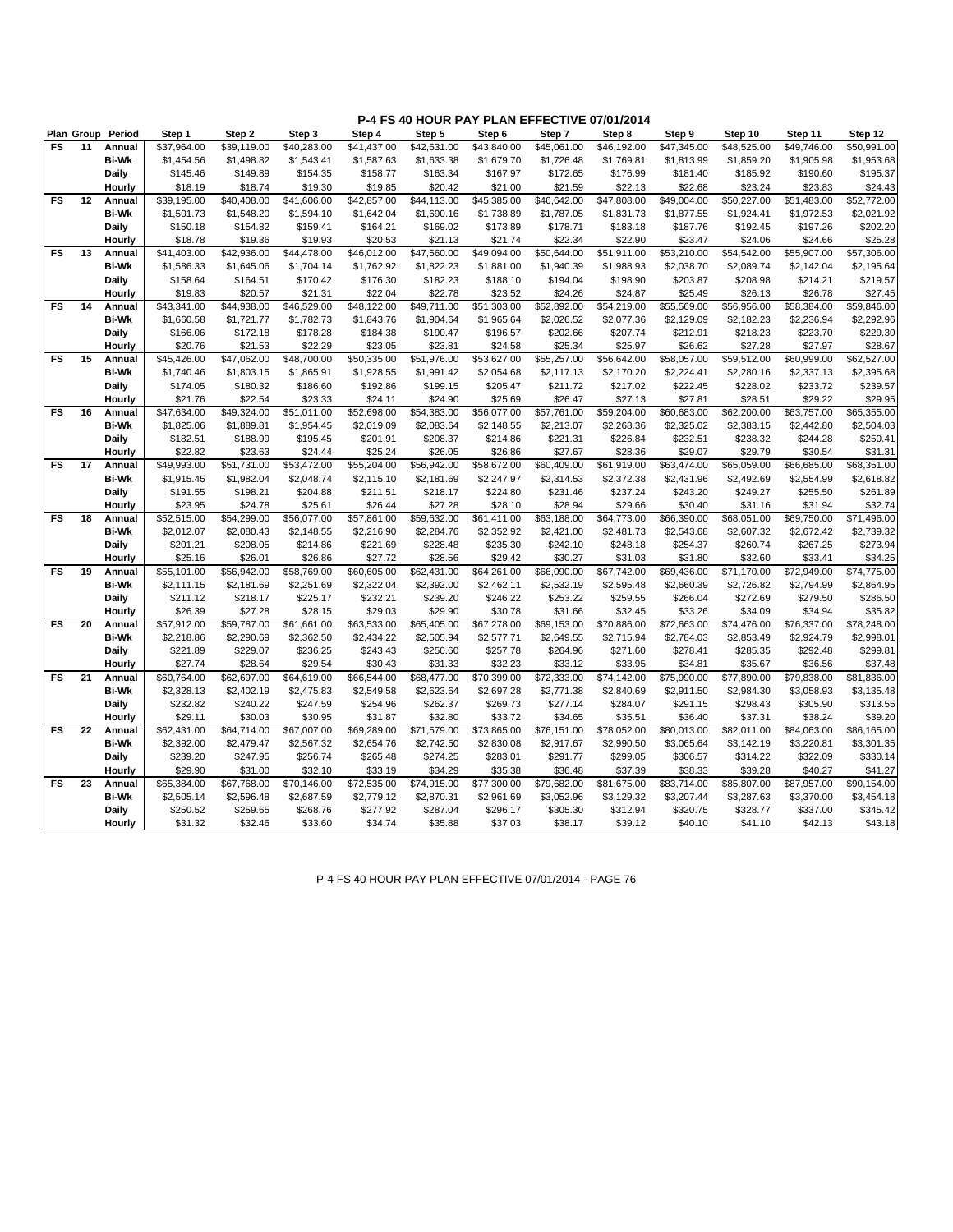|           | Plan Group | Period       | Step 1       | Step 2       | Step 3       | Step 4       | Step 5       | Step 6       | Step 7       | Step 8       | Step 9       | Step 10      | Step 11      | Step 12      |
|-----------|------------|--------------|--------------|--------------|--------------|--------------|--------------|--------------|--------------|--------------|--------------|--------------|--------------|--------------|
| FS        | 24         | Annual       | \$68,528.00  | \$71,013.00  | \$73,496.00  | \$75,984.00  | \$78,464.00  | \$80,943.00  | \$83,434.00  | \$85,515.00  | \$87,659.00  | \$89,844.00  | \$92,090.00  | \$94,395.00  |
|           |            | <b>Bi-Wk</b> | \$2,625.60   | \$2,720.81   | \$2,815.94   | \$2,911.27   | \$3,006.29   | \$3,101.27   | \$3,196.71   | \$3,276.44   | \$3,358.59   | \$3,442.30   | \$3,528.36   | \$3,616.67   |
|           |            | <b>Daily</b> | \$262.56     | \$272.09     | \$281.60     | \$291.13     | \$300.63     | \$310.13     | \$319.68     | \$327.65     | \$335.86     | \$344.23     | \$352.84     | \$361.67     |
|           |            | Hourly       | \$32.82      | \$34.02      | \$35.20      | \$36.40      | \$37.58      | \$38.77      | \$39.96      | \$40.96      | \$41.99      | \$43.03      | \$44.11      | \$45.21      |
| FS        | 25         | Annual       | \$71,879.00  | \$74,456.00  | \$77,021.00  | \$79,596.00  | \$82,181.00  | \$84,756.00  | \$87,325.00  | \$89,507.00  | \$91,749.00  | \$94,046.00  | \$96,398.00  | \$98,807.00  |
|           |            | <b>Bi-Wk</b> | \$2,753.99   | \$2,852.73   | \$2,951.00   | \$3,049.66   | \$3,148.70   | \$3,247.36   | \$3,345.79   | \$3,429.39   | \$3,515.29   | \$3,603.30   | \$3,693.41   | \$3,785.71   |
|           |            | Daily        | \$275.40     | \$285.28     | \$295.10     | \$304.97     | \$314.87     | \$324.74     | \$334.58     | \$342.94     | \$351.53     | \$360.33     | \$369.35     | \$378.58     |
|           |            | Hourly       | \$34.43      | \$35.66      | \$36.89      | \$38.13      | \$39.36      | \$40.60      | \$41.83      | \$42.87      | \$43.95      | \$45.05      | \$46.17      | \$47.33      |
| FS        | 26         | Annual       | \$75,419.00  | \$78,087.00  | \$80,765.00  | \$83,434.00  | \$86,100.00  | \$88,772.00  | \$91,435.00  | \$93,724.00  | \$96,067.00  | \$98,470.00  | \$100,931.00 | \$103,453.00 |
|           |            | <b>Bi-Wk</b> | \$2,889.62   | \$2,991.84   | \$3,094.45   | \$3,196.71   | \$3,298.86   | \$3,401.23   | \$3,503.26   | \$3,590.96   | \$3,680.73   | \$3,772.80   | \$3,867.09   | \$3,963.72   |
|           |            | Daily        | \$288.97     | \$299.19     | \$309.45     | \$319.68     | \$329.89     | \$340.13     | \$350.33     | \$359.10     | \$368.08     | \$377.28     | \$386.71     | \$396.38     |
|           |            | Hourly       | \$36.13      | \$37.40      | \$38.69      | \$39.96      | \$41.24      | \$42.52      | \$43.80      | \$44.89      | \$46.01      | \$47.16      | \$48.34      | \$49.55      |
| FS        | 27         | Annual       | \$79,156.00  | \$81,925.00  | \$84,691.00  | \$87,444.00  | \$90,210.00  | \$92,973.00  | \$95,740.00  | \$98,137.00  | \$100,589.00 | \$103,103.00 | \$105,681.00 | \$108,324.00 |
|           |            | <b>Bi-Wk</b> | \$3,032.80   | \$3,138.89   | \$3,244.87   | \$3,350.35   | \$3,456.33   | \$3,562.19   | \$3,668.20   | \$3,760.04   | \$3,853.99   | \$3,950.31   | \$4,049.09   | \$4,150.35   |
|           |            | Daily        | \$303.28     | \$313.89     | \$324.49     | \$335.04     | \$345.64     | \$356.22     | \$366.82     | \$376.01     | \$385.40     | \$395.04     | \$404.91     | \$415.04     |
|           |            | Hourly       | \$37.91      | \$39.24      | \$40.57      | \$41.88      | \$43.21      | \$44.53      | \$45.86      | \$47.01      | \$48.18      | \$49.38      | \$50.62      | \$51.88      |
| FS        | 28         | Annual       | \$83,158.00  | \$86,016.00  | \$88,878.00  | \$91,742.00  | \$94,592.00  | \$97,451.00  | \$100,311.00 | \$102,813.00 | \$105,381.00 | \$108,020.00 | \$110,719.00 | \$113,488.00 |
|           |            | <b>Bi-Wk</b> | \$3,186.14   | \$3,295.64   | \$3,405.29   | \$3,515.02   | \$3,624.22   | \$3,733.76   | \$3,843.34   | \$3,939.20   | \$4,037.59   | \$4,138.70   | \$4,242.11   | \$4,348.20   |
|           |            | Daily        | \$318.62     | \$329.57     | \$340.53     | \$351.51     | \$362.43     | \$373.38     | \$384.34     | \$393.92     | \$403.76     | \$413.87     | \$424.22     | \$434.82     |
|           |            | Hourly       | \$39.83      | \$41.20      | \$42.57      | \$43.94      | \$45.31      | \$46.68      | \$48.05      | \$49.24      | \$50.47      | \$51.74      | \$53.03      | \$54.36      |
| FS        | 29         | Annual       | \$83,956.00  | \$87,107.00  | \$90,257.00  | \$93,409.00  | \$96,558.00  | \$99,710.00  | \$102,857.00 | \$105,429.00 | \$108.068.00 | \$110.771.00 | \$113,539.00 | \$116,378.00 |
|           |            | <b>Bi-Wk</b> | \$3,216.71   | \$3,337.44   | \$3,458.13   | \$3,578.89   | \$3,699.55   | \$3,820.31   | \$3,940.89   | \$4,039.43   | \$4,140.54   | \$4,244.10   | \$4,350.16   | \$4,458.93   |
|           |            | Daily        | \$321.68     | \$333.75     | \$345.82     | \$357.89     | \$369.96     | \$382.04     | \$394.09     | \$403.95     | \$414.06     | \$424.41     | \$435.02     | \$445.90     |
|           |            | Hourly       | \$40.21      | \$41.72      | \$43.23      | \$44.74      | \$46.25      | \$47.76      | \$49.27      | \$50.50      | \$51.76      | \$53.06      | \$54.38      | \$55.74      |
| FS        | 30         | Annual       | \$87,325.00  | \$90,567.00  | \$93,817.00  | \$97,050.00  | \$100.285.00 | \$103,532.00 | \$106,782.00 | \$109.449.00 | \$112.192.00 | \$114.994.00 | \$117,870.00 | \$120,816.00 |
|           |            | <b>Bi-Wk</b> | \$3,345.79   | \$3,470.00   | \$3,594.53   | \$3,718.40   | \$3,842.34   | \$3,966.75   | \$4,091.27   | \$4,193.45   | \$4,298.55   | \$4,405.91   | \$4,516.10   | \$4,628.97   |
|           |            | Daily        | \$334.58     | \$347.00     | \$359.46     | \$371.84     | \$384.24     | \$396.68     | \$409.13     | \$419.35     | \$429.86     | \$440.60     | \$451.61     | \$462.90     |
|           |            | Hourly       | \$41.83      | \$43.38      | \$44.94      | \$46.48      | \$48.03      | \$49.59      | \$51.15      | \$52.42      | \$53.74      | \$55.08      | \$56.46      | \$57.87      |
| FS        | 31         | Annual       | \$90,830.00  | \$94,168.00  | \$97,509.00  | \$100,841.00 | \$104.181.00 | \$107,517.00 | \$110,857.00 | \$113,626.00 | \$116,468.00 | \$119,380.00 | \$122,364.00 | \$125,424.00 |
|           |            | <b>Bi-Wk</b> | \$3,480.08   | \$3,607.97   | \$3,735.98   | \$3,863.64   | \$3,991.61   | \$4,119.43   | \$4,247.40   | \$4,353.49   | \$4,462.38   | \$4,573.95   | \$4,688.28   | \$4,805.52   |
|           |            | Daily        | \$348.01     | \$360.80     | \$373.60     | \$386.37     | \$399.17     | \$411.95     | \$424.74     | \$435.35     | \$446.24     | \$457.40     | \$468.83     | \$480.56     |
|           |            | Hourly       | \$43.51      | \$45.10      | \$46.70      | \$48.30      | \$49.90      | \$51.50      | \$53.10      | \$54.42      | \$55.78      | \$57.18      | \$58.61      | \$60.07      |
| <b>FS</b> | 32         | Annual       | \$94,471.00  | \$97,898.00  | \$101,324.00 | \$104,758.00 | \$108,187.00 | \$111,619.00 | \$115,054.00 | \$117,932.00 | \$120,881.00 | \$123,903.00 | \$127,002.00 | \$130,178.00 |
|           |            | <b>Bi-Wk</b> | \$3,619.58   | \$3,750.89   | \$3,882.15   | \$4,013.72   | \$4,145.10   | \$4,276.60   | \$4,408.20   | \$4,518.47   | \$4,631.46   | \$4,747.25   | \$4,865.98   | \$4,987.67   |
|           |            | Daily        | \$361.96     | \$375.09     | \$388.22     | \$401.38     | \$414.51     | \$427.66     | \$440.82     | \$451.85     | \$463.15     | \$474.73     | \$486.60     | \$498.77     |
|           |            | Hourly       | \$45.25      | \$46.89      | \$48.53      | \$50.18      | \$51.82      | \$53.46      | \$55.11      | \$56.49      | \$57.90      | \$59.35      | \$60.83      | \$62.35      |
| FS        | 33         | Annual       | \$98,273.00  | \$101,798.00 | \$105,322.00 | \$108,846.00 | \$112,375.00 | \$115,898.00 | \$119,432.00 | \$122,422.00 | \$125,476.00 | \$128,616.00 | \$131,830.00 | \$135,129.00 |
|           |            | <b>Bi-Wk</b> | \$3,765.25   | \$3,900.31   | \$4,035.33   | \$4,170.35   | \$4,305.56   | \$4,440.54   | \$4,575.94   | \$4,690.50   | \$4,807.51   | \$4,927.82   | \$5,050.96   | \$5,177.36   |
|           |            | Daily        | \$376.53     | \$390.04     | \$403.54     | \$417.04     | \$430.56     | \$444.06     | \$457.60     | \$469.05     | \$480.76     | \$492.79     | \$505.10     | \$517.74     |
|           |            | Hourly       | \$47.07      | \$48.76      | \$50.45      | \$52.13      | \$53.82      | \$55.51      | \$57.20      | \$58.64      | \$60.10      | \$61.60      | \$63.14      | \$64.72      |
| FS        | 34         | Annual       | \$102,318.00 | \$105,940.00 | \$109,564.00 | \$113,186.00 | \$116,806.00 | \$120,430.00 | \$124,044.00 | \$127,148.00 | \$130,329.00 | \$133,583.00 | \$136,921.00 | \$140,345.00 |
|           |            | <b>Bi-Wk</b> | \$3,920.23   | \$4,059.01   | \$4,197.86   | \$4,336.63   | \$4,475.33   | \$4,614.18   | \$4,752.65   | \$4,871.58   | \$4,993.45   | \$5,118.13   | \$5,246.02   | \$5,377.21   |
|           |            | Daily        | \$392.03     | \$405.91     | \$419.79     | \$433.67     | \$447.54     | \$461.42     | \$475.27     | \$487.16     | \$499.35     | \$511.82     | \$524.61     | \$537.73     |
|           |            | Hourly       | \$49.01      | \$50.74      | \$52.48      | \$54.21      | \$55.95      | \$57.68      | \$59.41      | \$60.90      | \$62.42      | \$63.98      | \$65.58      | \$67.22      |
| <b>FS</b> | 35         | Annual       | \$106,524.00 | \$110,234.00 | \$113,952.00 | \$117,667.00 | \$121,379.00 | \$125,086.00 | \$128,808.00 | \$132,023.00 | \$135,327.00 | \$138,713.00 | \$142,180.00 | \$145,737.00 |
|           |            | <b>Bi-Wk</b> | \$4,081.38   | \$4,223.53   | \$4,365.98   | \$4,508.32   | \$4,650.54   | \$4,792.57   | \$4,935.18   | \$5,058.36   | \$5,184.95   | \$5,314.68   | \$5,447.51   | \$5,583.80   |
|           |            | Daily        | \$408.14     | \$422.36     | \$436.60     | \$450.84     | \$465.06     | \$479.26     | \$493.52     | \$505.84     | \$518.50     | \$531.47     | \$544.76     | \$558.38     |
|           |            | Hourly       | \$51.02      | \$52.80      | \$54.58      | \$56.36      | \$58.14      | \$59.91      | \$61.69      | \$63.23      | \$64.82      | \$66.44      | \$68.10      | \$69.80      |
| FS        | 36         | Annual       | \$110,955.00 | \$114,758.00 | \$118,571.00 | \$122,379.00 | \$126,191.00 | \$129,996.00 | \$133,806.00 | \$137,158.00 | \$140,581.00 | \$144,100.00 | \$147,702.00 | \$151,396.00 |
|           |            | <b>Bi-Wk</b> | \$4,251.15   | \$4,396.86   | \$4,542.96   | \$4,688.86   | \$4,834.91   | \$4,980.69   | \$5,126.67   | \$5,255.10   | \$5,386.25   | \$5,521.08   | \$5,659.09   | \$5,800.62   |
|           |            | Daily        | \$425.12     | \$439.69     | \$454.30     | \$468.89     | \$483.50     | \$498.07     | \$512.67     | \$525.51     | \$538.63     | \$552.11     | \$565.91     | \$580.07     |
|           |            | Hourly       | \$53.14      | \$54.97      | \$56.79      | \$58.62      | \$60.44      | \$62.26      | \$64.09      | \$65.69      | \$67.33      | \$69.02      | \$70.74      | \$72.51      |

P-4 FS 40 HOUR PAY PLAN EFFECTIVE 07/01/2014 - PAGE 77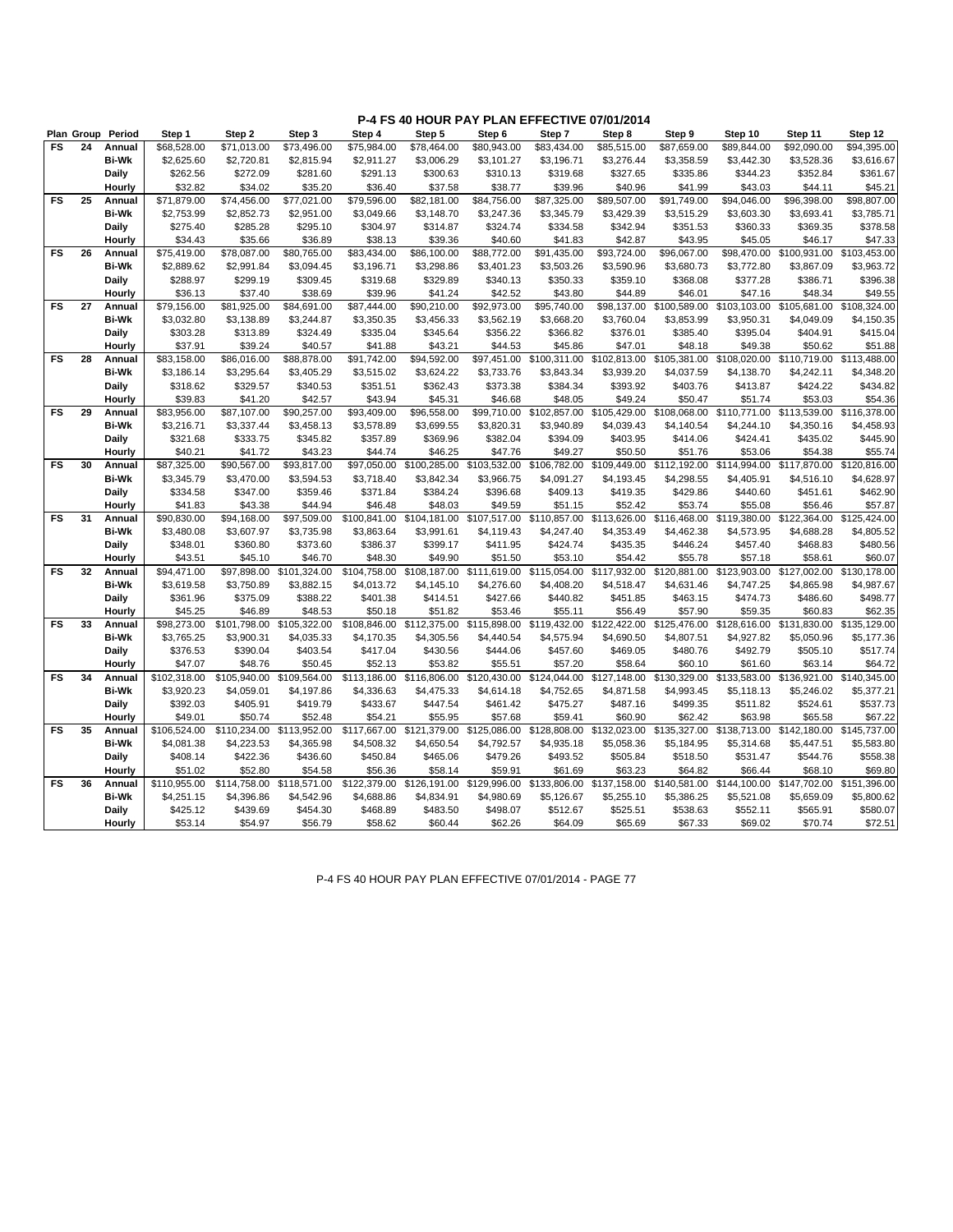|           |    | Plan Group Period | Step 1       | Step 2       | Step 3       | Step 4       | Step 5       | Step 6       | Step 7       | Step 8                    | Step 9       | Step 10      | Step 11      | Step 12      |
|-----------|----|-------------------|--------------|--------------|--------------|--------------|--------------|--------------|--------------|---------------------------|--------------|--------------|--------------|--------------|
| FS.       | 37 | Annual            | \$115,557.00 | \$119,468.00 | \$123,385.00 | \$127,298.00 | \$131.214.00 | \$135.129.00 | \$139,042.00 | \$142,512.00              | \$146.079.00 | \$149.735.00 | \$153,480.00 | \$157,314.00 |
|           |    | <b>Bi-Wk</b>      | \$4,427.48   | \$4.577.32   | \$4,727.40   | \$4,877.32   | \$5,027.36   | \$5,177.36   | \$5,327.28   | \$5,460.23                | \$5,596.90   | \$5,736.98   | \$5,880.46   | \$6,027.36   |
|           |    | Daily             | \$442.75     | \$457.74     | \$472.74     | \$487.74     | \$502.74     | \$517.74     | \$532.73     | \$546.03                  | \$559.69     | \$573.70     | \$588.05     | \$602.74     |
|           |    | Hourly            | \$55.35      | \$57.22      | \$59.10      | \$60.97      | \$62.85      | \$64.72      | \$66.60      | \$68.26                   | \$69.97      | \$71.72      | \$73.51      | \$75.35      |
| FS        | 38 | Annual            | \$120,328,00 | \$124,326,00 | \$128.333.00 | \$132.340.00 | \$136,347.00 | \$140,349.00 | \$144.357.00 | \$147,970.00              | \$151.668.00 | \$155,464.00 | \$159.348.00 | \$163,331,00 |
|           |    | <b>Bi-Wk</b>      | \$4,610.27   | \$4.763.45   | \$4.916.98   | \$5.070.50   | \$5,224.03   | \$5,377,36   | \$5,530.92   | \$5.669.35                | \$5.811.04   | \$5.956.48   | \$6,105.29   | \$6,257.90   |
|           |    | Daily             | \$461.03     | \$476.35     | \$491.70     | \$507.05     | \$522.41     | \$537.74     | \$553.10     | \$566.94                  | \$581.11     | \$595.65     | \$610.53     | \$625.79     |
|           |    | Hourly            | \$57.63      | \$59.55      | \$61.47      | \$63.39      | \$65.31      | \$67.22      | \$69.14      | \$70.87                   | \$72.64      | \$74.46      | \$76.32      | \$78.23      |
| <b>FS</b> | 39 | Annual            | \$125.333.00 | \$129,434.00 | \$133,530.00 | \$137.640.00 | \$141,741.00 | \$145.832.00 | \$149.941.00 | \$153,693,00              | \$157.534.00 | \$161,474.00 | \$165,510.00 | \$169,648.00 |
|           |    | <b>Bi-Wk</b>      | \$4.802.04   | \$4.959.16   | \$5,116,10   | \$5,273,57   | \$5.430.69   | \$5.587.44   | \$5.744.87   | \$5.888.63                | \$6.035.79   | \$6.186.75   | \$6.341.38   | \$6,499.93   |
|           |    | Daily             | \$480.21     | \$495.92     | \$511.61     | \$527.36     | \$543.07     | \$558.75     | \$574.49     | \$588.87                  | \$603.58     | \$618.68     | \$634.14     | \$650.00     |
|           |    | Hourly            | \$60.03      | \$61.99      | \$63.96      | \$65.92      | \$67.89      | \$69.85      | \$71.82      | \$73.61                   | \$75.45      | \$77.34      | \$79.27      | \$81.25      |
| <b>FS</b> | 40 | Annual            | \$130,556.00 | \$134,741.00 | \$138,938.00 | \$143.121.00 | \$147,311,00 | \$151,499.00 | \$155,690.00 | \$159,585.00              | \$163,575.00 | \$167,665,00 | \$171,857.00 | \$176,155.00 |
|           |    | <b>Bi-Wk</b>      | \$5.002.15   | \$5.162.50   | \$5,323,30   | \$5.483.57   | \$5.644.10   | \$5,804.56   | \$5.965.14   | \$6.114.37                | \$6,267.25   | \$6.423.95   | \$6,584.56   | \$6,749.24   |
|           |    | Daily             | \$500.22     | \$516.25     | \$532.33     | \$548.36     | \$564.41     | \$580.46     | \$596.52     | \$611.44                  | \$626.73     | \$642.40     | \$658.46     | \$674.93     |
|           |    | Hourly            | \$62.53      | \$64.54      | \$66.55      | \$68.55      | \$70.56      | \$72.56      | \$74.57      | \$76.43                   | \$78.35      | \$80.30      | \$82.31      | \$84.37      |
| <b>FS</b> | 41 | Annual            | \$136.011.00 | \$140,304.00 | \$144.594.00 | \$148,889.00 | \$153,176.00 | \$157,465.00 | \$161.754.00 | \$165,800.00              | \$169,946.00 | \$174.192.00 | \$178,552.00 | \$183,014,00 |
|           |    | <b>Bi-Wk</b>      | \$5.211.15   | \$5.375.64   | \$5.540.00   | \$5.704.56   | \$5.868.82   | \$6,033.15   | \$6,197.48   | \$6,352.50                | \$6,511.35   | \$6.674.03   | \$6.841.08   | \$7,012.04   |
|           |    | Daily             | \$521.12     | \$537.57     | \$554.00     | \$570.46     | \$586.89     | \$603.32     | \$619.75     | \$635.25                  | \$651.14     | \$667.41     | \$684.11     | \$701.21     |
|           |    | Hourly            | \$65.14      | \$67.20      | \$69.25      | \$71.31      | \$73.37      | \$75.42      | \$77.47      | \$79.41                   | \$81.40      | \$83.43      | \$85.52      | \$87.66      |
| FS        | 42 | Annual            | \$141,679.00 | \$146,072.00 | \$150,461.00 | \$154,836,00 | \$159,228,00 | \$163,609.00 |              | \$168.003.00 \$172.205.00 | \$176,510.00 | \$180,921.00 | \$185,443.00 | \$190,080,00 |
|           |    | <b>Bi-Wk</b>      | \$5,428.32   | \$5,596.63   | \$5.764.79   | \$5,932.42   | \$6,100.69   | \$6,268,55   | \$6,436.90   | \$6.597.90                | \$6.762.84   | \$6.931.84   | \$7,105.10   | \$7,282.76   |
|           |    | Daily             | \$542.84     | \$559.67     | \$576.48     | \$593.25     | \$610.07     | \$626.86     | \$643.69     | \$659.79                  | \$676.29     | \$693.19     | \$710.51     | \$728.28     |
|           |    | Hourly            | \$67.86      | \$69.96      | \$72.06      | \$74.16      | \$76.26      | \$78.36      | \$80.47      | \$82.48                   | \$84.54      | \$86.65      | \$88.82      | \$91.04      |
| <b>FS</b> | 43 | Annual            | \$147.701.00 | \$152,169.00 | \$156,648.00 | \$161.118.00 | \$165,597.00 | \$170,063.00 | \$174,537.00 | \$178,897.00              | \$183,373.00 | \$187,954.00 | \$192.653.00 | \$197,469.00 |
|           |    | <b>Bi-Wk</b>      | \$5.659.05   | \$5,830.23   | \$6,001.84   | \$6.173.11   | \$6.344.72   | \$6.515.83   | \$6.687.25   | \$6.854.30                | \$7,025.79   | \$7.201.31   | \$7.381.35   | \$7,565.87   |
|           |    | Daily             | \$565.91     | \$583.03     | \$600.19     | \$617.32     | \$634.48     | \$651.59     | \$668.73     | \$685.43                  | \$702.58     | \$720.14     | \$738.14     | \$756.59     |
|           |    | Hourly            | \$70.74      | \$72.88      | \$75.03      | \$77.17      | \$79.31      | \$81.45      | \$83.60      | \$85.68                   | \$87.83      | \$90.02      | \$92.27      | \$94.58      |

P-4 FS 40 HOUR PAY PLAN EFFECTIVE 07/01/2014 - PAGE 78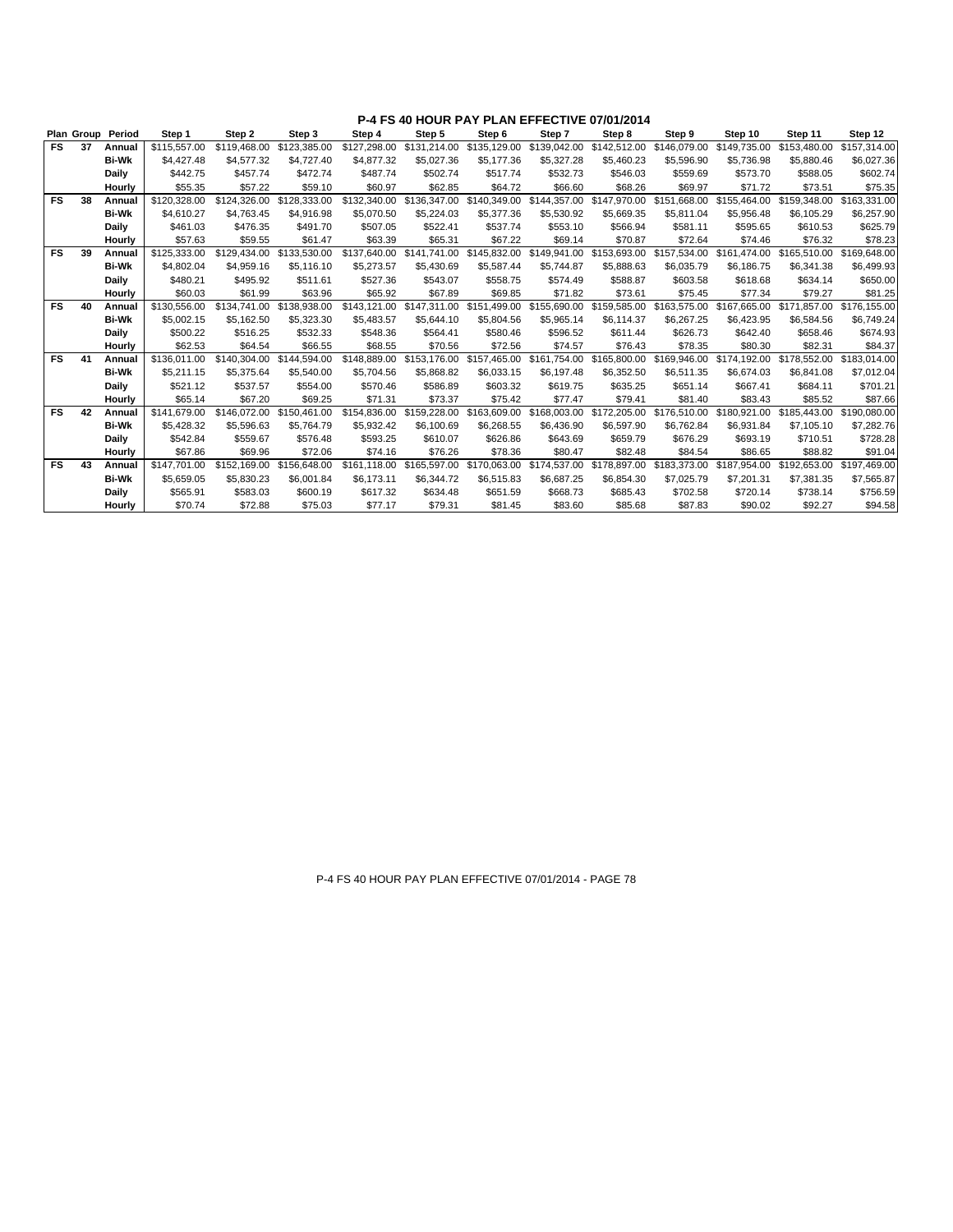**P-4 FS 40 HOUR PAY PLAN EFFECTIVE 07/01/2015**

| Plan      | Group | Period       | Step 1      | Step 2      | Step 3      | Step 4      | Step 5      | Step 6      | Step 7      | Step 8      | Step 9      | Step 10     | Step 11     | Step 12     |
|-----------|-------|--------------|-------------|-------------|-------------|-------------|-------------|-------------|-------------|-------------|-------------|-------------|-------------|-------------|
| FS        | 11    | Annual       | \$39,103.00 | \$40,293.00 | \$41,492.00 | \$42,681.00 | \$43,910.00 | \$45,156.00 | \$46,413.00 | \$47,578.00 | \$48,766.00 | \$49,981.00 | \$51,239.00 | \$52,521.00 |
|           |       | <b>Bi-Wk</b> | \$1,498.20  | \$1,543.80  | \$1,589.74  | \$1,635.29  | \$1,682.38  | \$1,730.12  | \$1,778.28  | \$1,822.92  | \$1,868.43  | \$1,914.99  | \$1,963.19  | \$2,012.30  |
|           |       | <b>Daily</b> | \$149.82    | \$154.38    | \$158.98    | \$163.53    | \$168.24    | \$173.02    | \$177.83    | \$182.30    | \$186.85    | \$191.50    | \$196.32    | \$201.23    |
|           |       | Hourly       | \$18.73     | \$19.30     | \$19.88     | \$20.45     | \$21.03     | \$21.63     | \$22.23     | \$22.79     | \$23.36     | \$23.94     | \$24.54     | \$25.16     |
| <b>FS</b> | 12    | Annual       | \$40,371.00 | \$41,621.00 | \$42,855.00 | \$44,143.00 | \$45,437.00 | \$46,747.00 | \$48,042.00 | \$49,243.00 | \$50,475.00 | \$51,734.00 | \$53,028.00 | \$54,356.00 |
|           |       | <b>Bi-Wk</b> | \$1,546.79  | \$1,594.68  | \$1,641.96  | \$1,691.31  | \$1,740.89  | \$1,791.08  | \$1,840.69  | \$1,886.71  | \$1,933.91  | \$1,982.15  | \$2,031.73  | \$2,082.61  |
|           |       | Daily        | \$154.68    | \$159.47    | \$164.20    | \$169.14    | \$174.09    | \$179.11    | \$184.07    | \$188.68    | \$193.40    | \$198.22    | \$203.18    | \$208.27    |
|           |       | Hourly       | \$19.34     | \$19.94     | \$20.53     | \$21.15     | \$21.77     | \$22.39     | \$23.01     | \$23.59     | \$24.18     | \$24.78     | \$25.40     | \$26.04     |
| FS        | 13    | Annual       | \$42,646.00 | \$44,225.00 | \$45,813.00 | \$47,393.00 | \$48,987.00 | \$50,567.00 | \$52,164.00 | \$53,469.00 | \$54,807.00 | \$56,179.00 | \$57,585.00 | \$59,026.00 |
|           |       | <b>Bi-Wk</b> | \$1,633.95  | \$1,694.45  | \$1,755.29  | \$1,815.83  | \$1,876.90  | \$1,937.44  | \$1,998.63  | \$2,048.63  | \$2,099.89  | \$2,152.46  | \$2,206.33  | \$2,261.54  |
|           |       | <b>Daily</b> | \$163.40    | \$169.45    | \$175.53    | \$181.59    | \$187.69    | \$193.75    | \$199.87    | \$204.87    | \$209.99    | \$215.25    | \$220.64    | \$226.16    |
|           |       | Hourly       | \$20.43     | \$21.19     | \$21.95     | \$22.70     | \$23.47     | \$24.22     | \$24.99     | \$25.61     | \$26.25     | \$26.91     | \$27.58     | \$28.27     |
| <b>FS</b> | 14    | Annual       | \$44,642.00 | \$46,287.00 | \$47,925.00 | \$49,566.00 | \$51,203.00 | \$52,843.00 | \$54,479.00 | \$55,846.00 | \$57,237.00 | \$58,665.00 | \$60,136.00 | \$61,642.00 |
|           |       | <b>Bi-Wk</b> | \$1,710.43  | \$1,773.45  | \$1,836.21  | \$1,899.09  | \$1,961.81  | \$2,024.64  | \$2,087.32  | \$2,139.70  | \$2,192.99  | \$2,247.71  | \$2,304.07  | \$2,361.77  |
|           |       | <b>Daily</b> | \$171.05    | \$177.35    | \$183.63    | \$189.91    | \$196.19    | \$202.47    | \$208.74    | \$213.97    | \$219.30    | \$224.78    | \$230.41    | \$236.18    |
|           |       | Hourly       | \$21.39     | \$22.17     | \$22.96     | \$23.74     | \$24.53     | \$25.31     | \$26.10     | \$26.75     | \$27.42     | \$28.10     | \$28.81     | \$29.53     |
| FS        | 15    | Annual       | \$46,789.00 | \$48,474.00 | \$50,161.00 | \$51,846.00 | \$53,536.00 | \$55,236.00 | \$56,915.00 | \$58,342.00 | \$59,799.00 | \$61,298.00 | \$62,829.00 | \$64,403.00 |
|           |       | <b>Bi-Wk</b> | \$1,792.69  | \$1,857.25  | \$1,921.88  | \$1,986.44  | \$2,051.19  | \$2,116.33  | \$2,180.66  | \$2,235.33  | \$2,291.15  | \$2,348.59  | \$2,407.25  | \$2,467.55  |
|           |       | <b>Daily</b> | \$179.27    | \$185.73    | \$192.19    | \$198.65    | \$205.12    | \$211.64    | \$218.07    | \$223.54    | \$229.12    | \$234.86    | \$240.73    | \$246.76    |
|           |       | Hourly       | \$22.41     | \$23.22     | \$24.03     | \$24.84     | \$25.64     | \$26.46     | \$27.26     | \$27.95     | \$28.64     | \$29.36     | \$30.10     | \$30.85     |
| <b>FS</b> | 16    | Annual       | \$49,064.00 | \$50,804.00 | \$52,542.00 | \$54,279.00 | \$56,015.00 | \$57,760.00 | \$59,494.00 | \$60,981.00 | \$62,504.00 | \$64,066.00 | \$65,670.00 | \$67,316.00 |
|           |       | <b>Bi-Wk</b> | \$1,879.85  | \$1,946.52  | \$2,013.11  | \$2,079.66  | \$2,146.17  | \$2,213.03  | \$2,279.47  | \$2,336.44  | \$2,394.79  | \$2,454.64  | \$2,516.10  | \$2,579.16  |
|           |       | <b>Daily</b> | \$187.99    | \$194.66    | \$201.32    | \$207.97    | \$214.62    | \$221.31    | \$227.95    | \$233.65    | \$239.48    | \$245.47    | \$251.61    | \$257.92    |
|           |       | Hourly       | \$23.50     | \$24.34     | \$25.17     | \$26.00     | \$26.83     | \$27.67     | \$28.50     | \$29.21     | \$29.94     | \$30.69     | \$31.46     | \$32.24     |
| FS        | 17    | Annual       | \$51,493.00 | \$53,283.00 | \$55,077.00 | \$56,861.00 | \$58,651.00 | \$60,433.00 | \$62,222.00 | \$63,777.00 | \$65,379.00 | \$67,011.00 | \$68,686.00 | \$70,402.00 |
|           |       | <b>Bi-Wk</b> | \$1,972.92  | \$2,041.50  | \$2,110.23  | \$2,178.59  | \$2,247.17  | \$2,315.45  | \$2,383.99  | \$2,443.57  | \$2,504.95  | \$2,567.48  | \$2,631.65  | \$2,697.40  |
|           |       | <b>Daily</b> | \$197.30    | \$204.15    | \$211.03    | \$217.86    | \$224.72    | \$231.55    | \$238.40    | \$244.36    | \$250.50    | \$256.75    | \$263.17    | \$269.74    |
|           |       | Hourly       | \$24.67     | \$25.52     | \$26.38     | \$27.24     | \$28.09     | \$28.95     | \$29.80     | \$30.55     | \$31.32     | \$32.10     | \$32.90     | \$33.72     |
| <b>FS</b> | 18    | Annual       | \$54,091.00 | \$55,928.00 | \$57,760.00 | \$59,597.00 | \$61,421.00 | \$63,254.00 | \$65,084.00 | \$66,717.00 | \$68,382.00 | \$70,093.00 | \$71,843.00 | \$73,641.00 |
|           |       | <b>Bi-Wk</b> | \$2,072.46  | \$2,142.84  | \$2,213.03  | \$2,283.41  | \$2,353.30  | \$2,423.53  | \$2,493.64  | \$2,556.21  | \$2,620.00  | \$2,685.56  | \$2,752.61  | \$2,821.50  |
|           |       | <b>Daily</b> | \$207.25    | \$214.29    | \$221.31    | \$228.35    | \$235.33    | \$242.36    | \$249.37    | \$255.63    | \$262.00    | \$268.56    | \$275.27    | \$282.15    |
|           |       | Hourly       | \$25.91     | \$26.79     | \$27.67     | \$28.55     | \$29.42     | \$30.30     | \$31.18     | \$31.96     | \$32.75     | \$33.57     | \$34.41     | \$35.27     |
| FS        | 19    | Annual       | \$56,755.00 | \$58,651.00 | \$60,533.00 | \$62,424.00 | \$64,304.00 | \$66,189.00 | \$68,073.00 | \$69,775.00 | \$71,520.00 | \$73,306.00 | \$75,138.00 | \$77,019.00 |
|           |       | <b>Bi-Wk</b> | \$2,174.53  | \$2,247.17  | \$2,319.28  | \$2,391.73  | \$2,463.76  | \$2,535.98  | \$2,608.17  | \$2,673.38  | \$2,740.23  | \$2,808.66  | \$2,878.86  | \$2,950.92  |
|           |       | <b>Daily</b> | \$217.46    | \$224.72    | \$231.93    | \$239.18    | \$246.38    | \$253.60    | \$260.82    | \$267.34    | \$274.03    | \$280.87    | \$287.89    | \$295.10    |
|           |       | Hourly       | \$27.19     | \$28.09     | \$29.00     | \$29.90     | \$30.80     | \$31.70     | \$32.61     | \$33.42     | \$34.26     | \$35.11     | \$35.99     | \$36.89     |
| FS        | 20    | Annual       | \$59,650.00 | \$61,581.00 | \$63,511.00 | \$65,439.00 | \$67,368.00 | \$69,297.00 | \$71,228.00 | \$73,013.00 | \$74,843.00 | \$76,711.00 | \$78,628.00 | \$80,596.00 |
|           |       | <b>Bi-Wk</b> | \$2,285.45  | \$2,359.43  | \$2,433.38  | \$2,507.25  | \$2,581.15  | \$2,655.06  | \$2,729.05  | \$2,797.44  | \$2,867.55  | \$2,939.12  | \$3,012.57  | \$3,087.97  |
|           |       | <b>Daily</b> | \$228.55    | \$235.95    | \$243.34    | \$250.73    | \$258.12    | \$265.51    | \$272.91    | \$279.75    | \$286.76    | \$293.92    | \$301.26    | \$308.80    |
|           |       | Hourly       | \$28.57     | \$29.50     | \$30.42     | \$31.35     | \$32.27     | \$33.19     | \$34.12     | \$34.97     | \$35.85     | \$36.74     | \$37.66     | \$38.60     |
| FS        | 21    | Annual       | \$62,587.00 | \$64,578.00 | \$66,558.00 | \$68,541.00 | \$70,532.00 | \$72,511.00 | \$74,503.00 | \$76,367.00 | \$78,270.00 | \$80,227.00 | \$82,234.00 | \$84,292.00 |
|           |       | <b>Bi-Wk</b> | \$2,397.97  | \$2,474.26  | \$2,550.12  | \$2,626.10  | \$2,702.38  | \$2,778.20  | \$2,854.53  | \$2,925.94  | \$2,998.86  | \$3,073.84  | \$3,150.73  | \$3,229.58  |
|           |       | Daily        | \$239.80    | \$247.43    | \$255.02    | \$262.61    | \$270.24    | \$277.82    | \$285.46    | \$292.60    | \$299.89    | \$307.39    | \$315.08    | \$322.96    |
|           |       | Hourly       | \$29.98     | \$30.93     | \$31.88     | \$32.83     | \$33.78     | \$34.73     | \$35.69     | \$36.58     | \$37.49     | \$38.43     | \$39.39     | \$40.37     |
| <b>FS</b> | 22    | Annual       | \$64,304.00 | \$66,656.00 | \$69,018.00 | \$71,368.00 | \$73,727.00 | \$76,081.00 | \$78,436.00 | \$80,394.00 | \$82,414.00 | \$84,472.00 | \$86,585.00 | \$88,750.00 |
|           |       | <b>Bi-Wk</b> | \$2,463.76  | \$2,553.87  | \$2,644.37  | \$2,734.41  | \$2,824.79  | \$2,914.99  | \$3,005.22  | \$3,080.23  | \$3,157.63  | \$3,236.48  | \$3,317.44  | \$3,400.39  |
|           |       | <b>Daily</b> | \$246.38    | \$255.39    | \$264.44    | \$273.45    | \$282.48    | \$291.50    | \$300.53    | \$308.03    | \$315.77    | \$323.65    | \$331.75    | \$340.04    |
|           |       | Hourly       | \$30.80     | \$31.93     | \$33.06     | \$34.19     | \$35.31     | \$36.44     | \$37.57     | \$38.51     | \$39.48     | \$40.46     | \$41.47     | \$42.51     |

P-4 FS 40 HOUR PAY PLAN EFFECTIVE 07/01/2015 - PAGE 79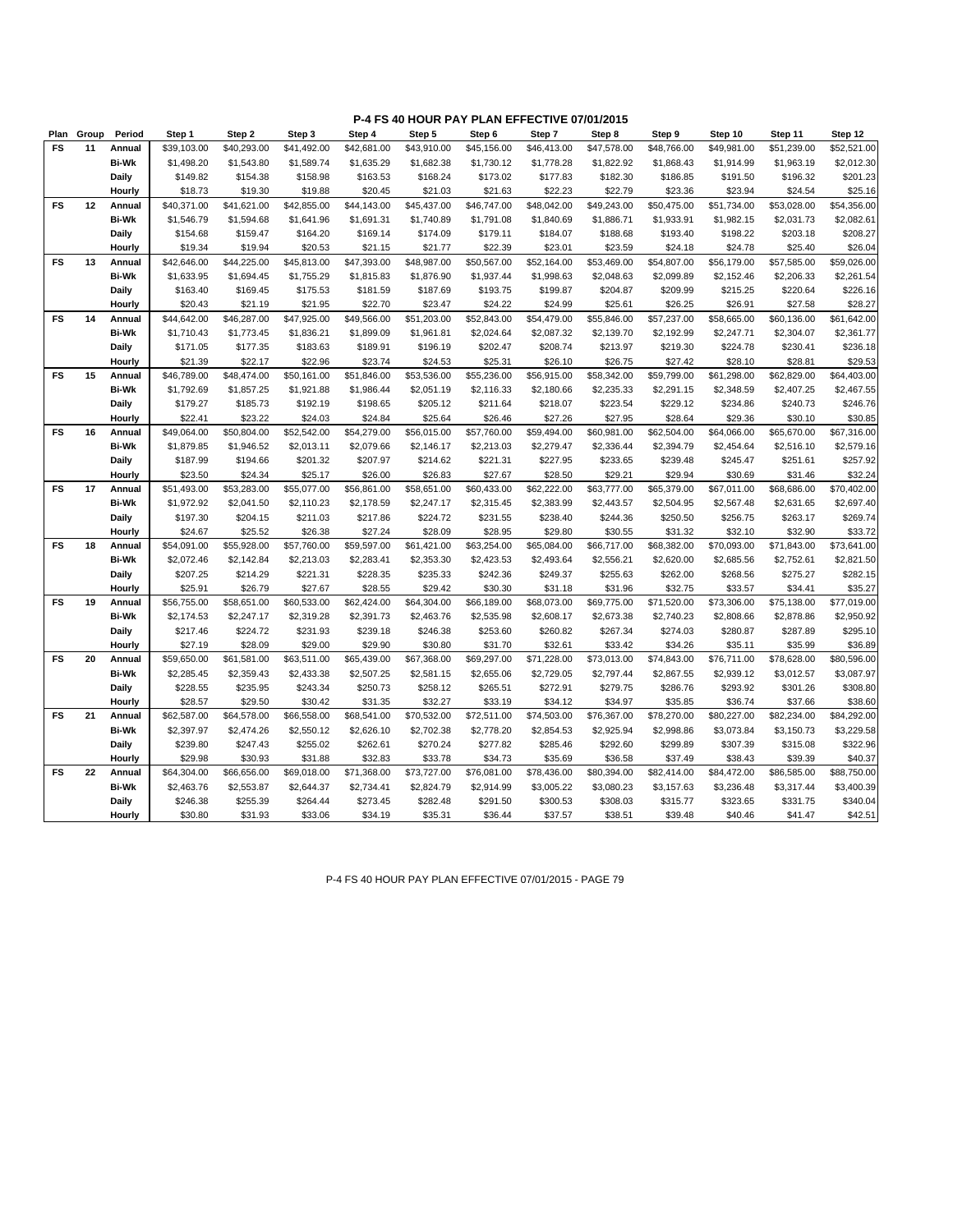**P-4 FS 40 HOUR PAY PLAN EFFECTIVE 07/01/2015**

| Plan      | Group | Period       | Step 1       | Step 2       | Step 3       | Step 4       | Step 5       | Step 6       | Step 7       | Step 8       | Step 9       | Step 10      | Step 11      | Step 12      |
|-----------|-------|--------------|--------------|--------------|--------------|--------------|--------------|--------------|--------------|--------------|--------------|--------------|--------------|--------------|
| FS        | 23    | Annual       | \$67,346.00  | \$69,802.00  | \$72,251.00  | \$74,712.00  | \$77,163.00  | \$79,619.00  | \$82,073.00  | \$84,126.00  | \$86,226.00  | \$88,382.00  | \$90,596.00  | \$92,859.00  |
|           |       | <b>Bi-Wk</b> | \$2,580.31   | \$2,674.41   | \$2,768.24   | \$2,862.53   | \$2,956.44   | \$3,050.54   | \$3,144.56   | \$3,223.22   | \$3,303.68   | \$3,386.29   | \$3,471.12   | \$3,557.82   |
|           |       | <b>Daily</b> | \$258.04     | \$267.45     | \$276.83     | \$286.26     | \$295.65     | \$305.06     | \$314.46     | \$322.33     | \$330.37     | \$338.63     | \$347.12     | \$355.79     |
|           |       | Hourly       | \$32.26      | \$33.44      | \$34.61      | \$35.79      | \$36.96      | \$38.14      | \$39.31      | \$40.30      | \$41.30      | \$42.33      | \$43.39      | \$44.48      |
| FS        | 24    | Annual       | \$70,584.00  | \$73,144.00  | \$75,701.00  | \$78,264.00  | \$80,818.00  | \$83,372.00  | \$85,938.00  | \$88,081.00  | \$90,289.00  | \$92,540.00  | \$94,853.00  | \$97,227.00  |
|           |       | <b>Bi-Wk</b> | \$2,704.37   | \$2,802.46   | \$2,900.43   | \$2,998.63   | \$3,096.48   | \$3,194.33   | \$3,292.65   | \$3,374.76   | \$3,459.35   | \$3,545.60   | \$3,634.22   | \$3,725.18   |
|           |       | <b>Daily</b> | \$270.44     | \$280.25     | \$290.05     | \$299.87     | \$309.65     | \$319.44     | \$329.27     | \$337.48     | \$345.94     | \$354.56     | \$363.43     | \$372.52     |
|           |       | Hourly       | \$33.81      | \$35.04      | \$36.26      | \$37.49      | \$38.71      | \$39.93      | \$41.16      | \$42.19      | \$43.25      | \$44.32      | \$45.43      | \$46.57      |
| FS        | 25    | Annual       | \$74,036.00  | \$76,690.00  | \$79,332.00  | \$81,984.00  | \$84,647.00  | \$87,299.00  | \$89,945.00  | \$92,193.00  | \$94,502.00  | \$96,868.00  | \$99,290.00  | \$101,772.00 |
|           |       | <b>Bi-Wk</b> | \$2,836.63   | \$2,938.32   | \$3,039.55   | \$3,141.15   | \$3,243.19   | \$3,344.79   | \$3,446.17   | \$3,532.30   | \$3,620.77   | \$3,711.42   | \$3,804.22   | \$3,899.32   |
|           |       | <b>Daily</b> | \$283.67     | \$293.84     | \$303.96     | \$314.12     | \$324.32     | \$334.48     | \$344.62     | \$353.23     | \$362.08     | \$371.15     | \$380.43     | \$389.94     |
|           |       | Hourly       | \$35.46      | \$36.73      | \$38.00      | \$39.27      | \$40.54      | \$41.81      | \$43.08      | \$44.16      | \$45.26      | \$46.40      | \$47.56      | \$48.75      |
| <b>FS</b> | 26    | Annual       | \$77,682.00  | \$80,430.00  | \$83,188.00  | \$85,938.00  | \$88,683.00  | \$91,436.00  | \$94,179.00  | \$96,536.00  | \$98,950.00  | \$101,425.00 | \$103,959.00 | \$106,557.00 |
|           |       | <b>Bi-Wk</b> | \$2,976.33   | \$3,081.61   | \$3,187.28   | \$3,292.65   | \$3,397.82   | \$3,503.30   | \$3,608.40   | \$3,698.70   | \$3,791.19   | \$3,886.02   | \$3,983.11   | \$4,082.65   |
|           |       | <b>Daily</b> | \$297.64     | \$308.17     | \$318.73     | \$329.27     | \$339.79     | \$350.33     | \$360.84     | \$369.87     | \$379.12     | \$388.61     | \$398.32     | \$408.27     |
|           |       | Hourly       | \$37.21      | \$38.53      | \$39.85      | \$41.16      | \$42.48      | \$43.80      | \$45.11      | \$46.24      | \$47.39      | \$48.58      | \$49.79      | \$51.04      |
| <b>FS</b> | 27    | Annual       | \$81,531.00  | \$84,383.00  | \$87,232.00  | \$90,068.00  | \$92,917.00  | \$95,763.00  | \$98,613.00  | \$101,082.00 | \$103,607.00 | \$106,197.00 | \$108,852.00 | \$111,574.00 |
|           |       | <b>Bi-Wk</b> | \$3,123.80   | \$3,233.07   | \$3,342.23   | \$3,450.89   | \$3,560.04   | \$3,669.09   | \$3,778.28   | \$3,872.88   | \$3,969.62   | \$4,068.86   | \$4,170.58   | \$4,274.87   |
|           |       | <b>Daily</b> | \$312.38     | \$323.31     | \$334.23     | \$345.09     | \$356.01     | \$366.91     | \$377.83     | \$387.29     | \$396.97     | \$406.89     | \$417.06     | \$427.49     |
|           |       | Hourly       | \$39.05      | \$40.42      | \$41.78      | \$43.14      | \$44.51      | \$45.87      | \$47.23      | \$48.42      | \$49.63      | \$50.87      | \$52.14      | \$53.44      |
| <b>FS</b> | 28    | Annual       | \$85,653.00  | \$88,597.00  | \$91,545.00  | \$94,495.00  | \$97,430.00  | \$100,375.00 | \$103,321.00 | \$105,898.00 | \$108,543.00 | \$111,261.00 | \$114,041.00 | \$116,893.00 |
|           |       | <b>Bi-Wk</b> | \$3,281.73   | \$3,394.53   | \$3,507.48   | \$3,620.50   | \$3,732.96   | \$3,845.79   | \$3,958.66   | \$4,057.40   | \$4,158.74   | \$4,262.88   | \$4,369.39   | \$4,478.66   |
|           |       |              |              |              |              |              |              |              |              |              |              |              |              |              |
|           |       | <b>Daily</b> | \$328.18     | \$339.46     | \$350.75     | \$362.05     | \$373.30     | \$384.58     | \$395.87     | \$405.74     | \$415.88     | \$426.29     | \$436.94     | \$447.87     |
|           |       | Hourly       | \$41.03      | \$42.44      | \$43.85      | \$45.26      | \$46.67      | \$48.08      | \$49.49      | \$50.72      | \$51.99      | \$53.29      | \$54.62      | \$55.99      |
| <b>FS</b> | 29    | Annual       | \$86,475.00  | \$89,721.00  | \$92,965.00  | \$96,212.00  | \$99,455.00  | \$102,702.00 | \$105,943.00 | \$108,592.00 | \$111,311.00 | \$114,095.00 | \$116,946.00 | \$119,870.00 |
|           |       | <b>Bi-Wk</b> | \$3,313.22   | \$3,437.59   | \$3,561.88   | \$3,686.29   | \$3,810.54   | \$3,934.95   | \$4,059.12   | \$4,160.62   | \$4,264.79   | \$4,371.46   | \$4,480.69   | \$4,592.73   |
|           |       | <b>Daily</b> | \$331.33     | \$343.76     | \$356.19     | \$368.63     | \$381.06     | \$393.50     | \$405.92     | \$416.07     | \$426.48     | \$437.15     | \$448.07     | \$459.28     |
|           |       | Hourly       | \$41.42      | \$42.97      | \$44.53      | \$46.08      | \$47.64      | \$49.19      | \$50.74      | \$52.01      | \$53.31      | \$54.65      | \$56.01      | \$57.41      |
| FS        | 30    | Annual       | \$89,945.00  | \$93,285.00  | \$96,632.00  | \$99,962.00  | \$103,294.00 | \$106,638.00 | \$109,986.00 | \$112,733.00 | \$115,558.00 | \$118,444.00 | \$121,407.00 | \$124,441.00 |
|           |       | <b>Bi-Wk</b> | \$3,446.17   | \$3,574.14   | \$3,702.38   | \$3,829.97   | \$3,957.63   | \$4,085.75   | \$4,214.03   | \$4,319.28   | \$4,427.51   | \$4,538.09   | \$4,651.61   | \$4,767.86   |
|           |       | <b>Daily</b> | \$344.62     | \$357.42     | \$370.24     | \$383.00     | \$395.77     | \$408.58     | \$421.41     | \$431.93     | \$442.76     | \$453.81     | \$465.17     | \$476.79     |
|           |       | Hourly       | \$43.08      | \$44.68      | \$46.28      | \$47.88      | \$49.48      | \$51.08      | \$52.68      | \$54.00      | \$55.35      | \$56.73      | \$58.15      | \$59.60      |
| FS        | 31    | Annual       | \$93,555.00  | \$96,994.00  | \$100,435.00 | \$103,867.00 | \$107,307.00 | \$110,743.00 | \$114,183.00 | \$117,035.00 | \$119,963.00 | \$122,962.00 | \$126,035.00 | \$129,187.00 |
|           |       | <b>Bi-Wk</b> | \$3,584.49   | \$3,716.25   | \$3,848.09   | \$3,979.58   | \$4,111.38   | \$4,243.03   | \$4,374.83   | \$4,484.10   | \$4,596.29   | \$4,711.19   | \$4,828.93   | \$4,949.70   |
|           |       | <b>Daily</b> | \$358.45     | \$371.63     | \$384.81     | \$397.96     | \$411.14     | \$424.31     | \$437.49     | \$448.41     | \$459.63     | \$471.12     | \$482.90     | \$494.97     |
|           |       | Hourly       | \$44.81      | \$46.46      | \$48.11      | \$49.75      | \$51.40      | \$53.04      | \$54.69      | \$56.06      | \$57.46      | \$58.89      | \$60.37      | \$61.88      |
| <b>FS</b> | 32    | Annual       | \$97,306.00  | \$100,835.00 | \$104,364.00 | \$107,901.00 | \$111,433.00 | \$114,968.00 | \$118,506.00 | \$121,470.00 | \$124,508.00 | \$127,621.00 | \$130,813.00 | \$134,084.00 |
|           |       | <b>Bi-Wk</b> | \$3,728.20   | \$3,863.41   | \$3,998.63   | \$4,134.14   | \$4,269.47   | \$4,404.91   | \$4,540.46   | \$4,654.03   | \$4,770.43   | \$4,889.70   | \$5,012.00   | \$5,137.32   |
|           |       | Daily        | \$372.82     | \$386.35     | \$399.87     | \$413.42     | \$426.95     | \$440.50     | \$454.05     | \$465.41     | \$477.05     | \$488.97     | \$501.20     | \$513.74     |
|           |       | Hourly       | \$46.61      | \$48.30      | \$49.99      | \$51.68      | \$53.37      | \$55.07      | \$56.76      | \$58.18      | \$59.64      | \$61.13      | \$62.65      | \$64.22      |
| FS        | 33    | Annual       | \$101,222.00 | \$104,852.00 | \$108,482.00 | \$112,112.00 | \$115,747.00 | \$119,375.00 | \$123,015.00 | \$126,095.00 | \$129,241.00 | \$132,475.00 | \$135,785.00 | \$139,183.00 |
|           |       | <b>Bi-Wk</b> | \$3,878.24   | \$4,017.32   | \$4,156.40   | \$4,295.48   | \$4,434.76   | \$4,573.76   | \$4,713.22   | \$4,831.23   | \$4,951.77   | \$5,075.68   | \$5,202.50   | \$5,332.69   |
|           |       | <b>Daily</b> | \$387.83     | \$401.74     | \$415.64     | \$429.55     | \$443.48     | \$457.38     | \$471.33     | \$483.13     | \$495.18     | \$507.57     | \$520.25     | \$533.27     |
|           |       | Hourly       | \$48.48      | \$50.22      | \$51.96      | \$53.70      | \$55.44      | \$57.18      | \$58.92      | \$60.40      | \$61.90      | \$63.45      | \$65.04      | \$66.66      |
| <b>FS</b> | 34    | Annual       | \$105,388.00 | \$109,119.00 | \$112,851.00 | \$116,582.00 | \$120,311.00 | \$124,043.00 | \$127,766.00 | \$130,963.00 | \$134,239.00 | \$137,591.00 | \$141,029.00 | \$144,556.00 |
|           |       | <b>Bi-Wk</b> | \$4,037.86   | \$4,180.81   | \$4,323.80   | \$4,466.75   | \$4,609.62   | \$4,752.61   | \$4,895.25   | \$5,017.74   | \$5,143.26   | \$5,271.69   | \$5,403.41   | \$5,538.55   |
|           |       | <b>Daily</b> | \$403.79     | \$418.09     | \$432.38     | \$446.68     | \$460.97     | \$475.27     | \$489.53     | \$501.78     | \$514.33     | \$527.17     | \$540.35     | \$553.86     |
|           |       | Hourly       | \$50.48      | \$52.27      | \$54.05      | \$55.84      | \$57.63      | \$59.41      | \$61.20      | \$62.73      | \$64.30      | \$65.90      | \$67.55      | \$69.24      |

P-4 FS 40 HOUR PAY PLAN EFFECTIVE 07/01/2015 - PAGE 80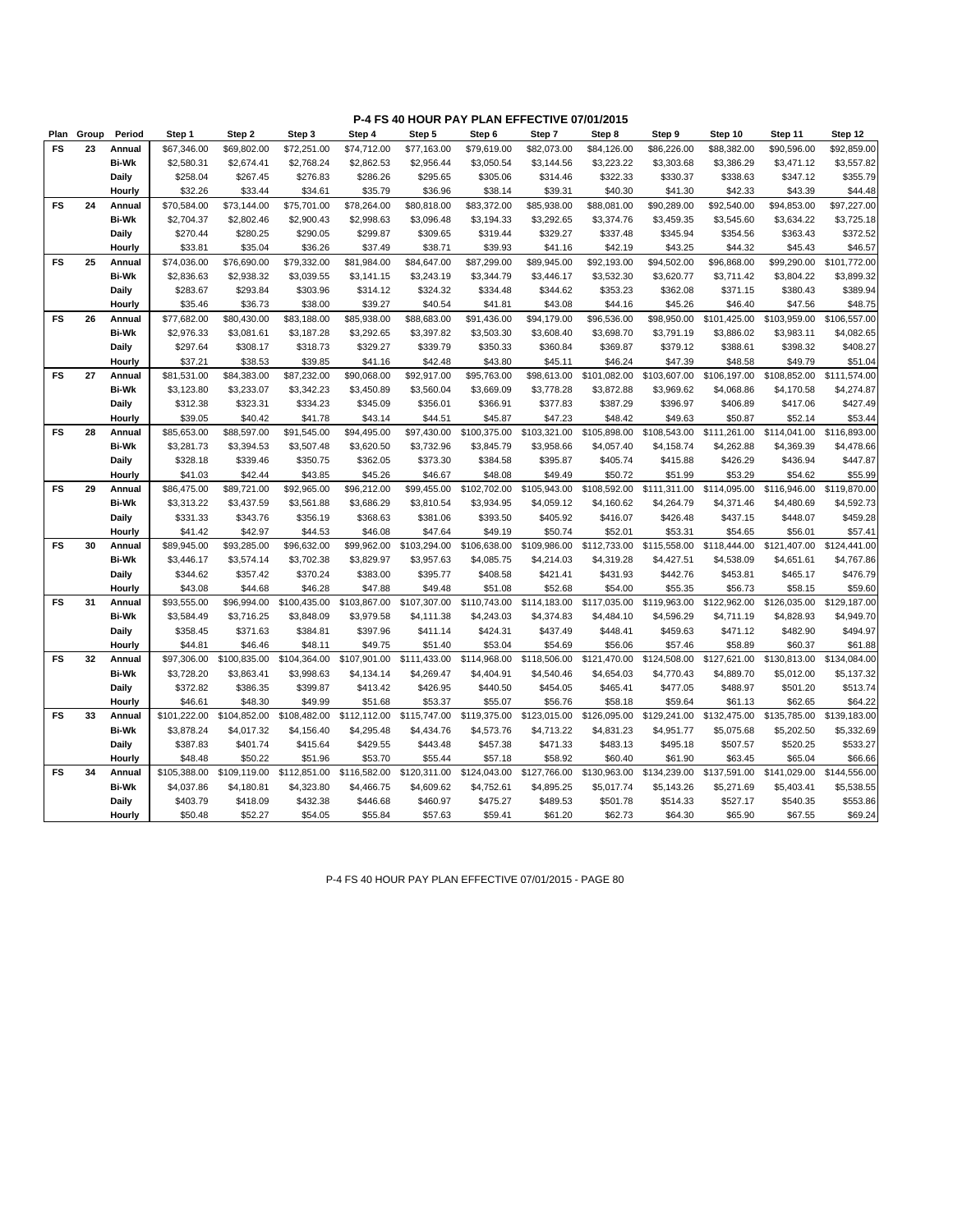| Plan      | Group | Period       | Step 1       | Step 2       | Step 3       | Step 4       | Step 5       | Step 6       | Step 7       | Step 8                       | Step 9       | Step 10      | Step 11      | Step 12      |
|-----------|-------|--------------|--------------|--------------|--------------|--------------|--------------|--------------|--------------|------------------------------|--------------|--------------|--------------|--------------|
| <b>FS</b> | 35    | Annual       | \$109,720.00 | \$113,542.00 | \$117,371.00 | \$121,198.00 | \$125,021.00 | \$128,839.00 | \$132,673.00 | \$135,984.00                 | \$139,387.00 | \$142,875.00 | \$146,446.00 | \$150,110.00 |
|           |       | <b>Bi-Wk</b> | \$4,203.84   | \$4,350.27   | \$4,496.98   | \$4,643.61   | \$4,790.08   | \$4,936.37   | \$5,083.26   | \$5,210.12                   | \$5,340.50   | \$5,474.14   | \$5,610.96   | \$5,751.35   |
|           |       | Daily        | \$420.39     | \$435.03     | \$449.70     | \$464.37     | \$479.01     | \$493.64     | \$508.33     | \$521.02                     | \$534.05     | \$547.42     | \$561.10     | \$575.14     |
|           |       | Hourly       | \$52.55      | \$54.38      | \$56.22      | \$58.05      | \$59.88      | \$61.71      | \$63.55      | \$65.13                      | \$66.76      | \$68.43      | \$70.14      | \$71.90      |
| FS        | 36    | Annual       | \$114,284.00 | \$118,201.00 | \$122,129.00 | \$126,051.00 | \$129,977.00 | \$133,896.00 |              | \$137,821.00 \$141,273.00    | \$144,799.00 | \$148,423.00 | \$152,134.00 | \$155,938.00 |
|           |       | <b>Bi-Wk</b> | \$4,378.70   | \$4,528.78   | \$4,679.28   | \$4,829.55   | \$4,979.97   | \$5,130.12   | \$5,280.50   | \$5,412.76                   | \$5,547.86   | \$5,686.71   | \$5,828.89   | \$5,974.64   |
|           |       | Daily        | \$437.87     | \$452.88     | \$467.93     | \$482.96     | \$498.00     | \$513.02     | \$528.05     | \$541.28                     | \$554.79     | \$568.68     | \$582.89     | \$597.47     |
|           |       | Hourly       | \$54.74      | \$56.61      | \$58.50      | \$60.37      | \$62.25      | \$64.13      | \$66.01      | \$67.66                      | \$69.35      | \$71.09      | \$72.87      | \$74.69      |
| FS        | 37    | Annual       | \$119,024.00 | \$123,053.00 | \$127,087.00 | \$131,117.00 | \$135,151.00 | \$139,183.00 |              | \$143,214.00    \$146,788.00 | \$150,462.00 | \$154,228.00 | \$158,085.00 | \$162,034.00 |
|           |       | <b>Bi-Wk</b> | \$4,560.31   | \$4,714.68   | \$4,869.24   | \$5,023.64   | \$5,178.20   | \$5,332.69   | \$5,487.13   | \$5,624.07                   | \$5,764.83   | \$5,909.12   | \$6,056.90   | \$6,208.20   |
|           |       | Daily        | \$456.04     | \$471.47     | \$486.93     | \$502.37     | \$517.82     | \$533.27     | \$548.72     | \$562.41                     | \$576.49     | \$590.92     | \$605.69     | \$620.82     |
|           |       | Hourly       | \$57.01      | \$58.94      | \$60.87      | \$62.80      | \$64.73      | \$66.66      | \$68.59      | \$70.31                      | \$72.07      | \$73.87      | \$75.72      | \$77.61      |
| FS        | 38    | Annual       | \$123,938.00 | \$128,056.00 | \$132,183.00 | \$136,311.00 | \$140,438.00 | \$144,560.00 |              | \$148,688.00 \$152,410.00    | \$156,219.00 | \$160,128.00 | \$164,129.00 | \$168,231.00 |
|           |       | <b>Bi-Wk</b> | \$4,748.59   | \$4,906.37   | \$5,064.49   | \$5,222.65   | \$5,380.77   | \$5,538.70   | \$5,696.86   | \$5,839.47                   | \$5,985.41   | \$6,135.18   | \$6,288.47   | \$6,445.64   |
|           |       | Daily        | \$474.86     | \$490.64     | \$506.45     | \$522.27     | \$538.08     | \$553.87     | \$569.69     | \$583.95                     | \$598.55     | \$613.52     | \$628.85     | \$644.57     |
|           |       | Hourly       | \$59.36      | \$61.33      | \$63.31      | \$65.29      | \$67.26      | \$69.24      | \$71.22      | \$73.00                      | \$74.82      | \$76.69      | \$78.61      | \$80.58      |
| FS        | 39    | Annual       | \$129,093.00 | \$133,318.00 | \$137,536.00 | \$141,770.00 | \$145,994.00 | \$150,207.00 |              | \$154,440.00 \$158,304.00    | \$162,261.00 | \$166,319.00 | \$170,476.00 | \$174,738.00 |
|           |       | <b>Bi-Wk</b> | \$4,946.10   | \$5,107.97   | \$5,269.58   | \$5,431.81   | \$5,593.64   | \$5,755.06   | \$5,917.25   | \$6,065.29                   | \$6,216.90   | \$6,372.38   | \$6,531.65   | \$6,694.95   |
|           |       | Daily        | \$494.61     | \$510.80     | \$526.96     | \$543.19     | \$559.37     | \$575.51     | \$591.73     | \$606.53                     | \$621.69     | \$637.24     | \$653.17     | \$669.50     |
|           |       | Hourly       | \$61.83      | \$63.85      | \$65.87      | \$67.90      | \$69.93      | \$71.94      | \$73.97      | \$75.82                      | \$77.72      | \$79.66      | \$81.65      | \$83.69      |
| FS        | 40    | Annual       | \$134,473.00 | \$138,784.00 | \$143,107.00 | \$147,415.00 | \$151,731.00 | \$156,044.00 |              | \$160,361.00 \$164,373.00    | \$168,483.00 | \$172,695.00 | \$177,013.00 | \$181,440.00 |
|           |       | <b>Bi-Wk</b> | \$5,152.23   | \$5,317.40   | \$5,483.03   | \$5,648.09   | \$5,813.45   | \$5,978.70   | \$6,144.10   | \$6,297.82                   | \$6,455.29   | \$6,616.67   | \$6,782.11   | \$6,951.73   |
|           |       | Daily        | \$515.23     | \$531.74     | \$548.31     | \$564.81     | \$581.35     | \$597.87     | \$614.41     | \$629.79                     | \$645.53     | \$661.67     | \$678.22     | \$695.18     |
|           |       | Hourly       | \$64.41      | \$66.47      | \$68.54      | \$70.61      | \$72.67      | \$74.74      | \$76.81      | \$78.73                      | \$80.70      | \$82.71      | \$84.78      | \$86.90      |
| FS        | 41    | Annual       | \$140,092.00 | \$144,514.00 | \$148,932.00 | \$153,356.00 | \$157,772.00 | \$162,189.00 |              | \$166,607.00 \$170,774.00    | \$175,045.00 | \$179,418.00 | \$183,909.00 | \$188,505.00 |
|           |       | <b>Bi-Wk</b> | \$5,367.51   | \$5,536.94   | \$5,706.21   | \$5,875.71   | \$6,044.91   | \$6,214.14   | \$6,383.41   | \$6,543.07                   | \$6,706.71   | \$6,874.26   | \$7,046.33   | \$7,222.42   |
|           |       | Daily        | \$536.76     | \$553.70     | \$570.63     | \$587.58     | \$604.50     | \$621.42     | \$638.35     | \$654.31                     | \$670.68     | \$687.43     | \$704.64     | \$722.25     |
|           |       | Hourly       | \$67.10      | \$69.22      | \$71.33      | \$73.45      | \$75.57      | \$77.68      | \$79.80      | \$81.79                      | \$83.84      | \$85.93      | \$88.08      | \$90.29      |
| FS        | 42    | Annual       | \$145,930.00 | \$150,455.00 | \$154,975.00 | \$159,482.00 | \$164,005.00 | \$168,518.00 |              | \$173,044.00 \$177,372.00    | \$181,806.00 | \$186,349.00 | \$191,007.00 | \$195,783.00 |
|           |       | <b>Bi-Wk</b> | \$5,591.19   | \$5,764.56   | \$5,937.74   | \$6,110.43   | \$6,283.72   | \$6,456.63   | \$6,630.04   | \$6,795.87                   | \$6,965.75   | \$7,139.81   | \$7,318.28   | \$7,501.27   |
|           |       | Daily        | \$559.12     | \$576.46     | \$593.78     | \$611.05     | \$628.38     | \$645.67     | \$663.01     | \$679.59                     | \$696.58     | \$713.99     | \$731.83     | \$750.13     |
|           |       | Hourly       | \$69.89      | \$72.06      | \$74.23      | \$76.39      | \$78.55      | \$80.71      | \$82.88      | \$84.95                      | \$87.08      | \$89.25      | \$91.48      | \$93.77      |
| FS        | 43    | Annual       | \$152,133.00 | \$156,735.00 | \$161,348.00 | \$165,952.00 | \$170,565.00 | \$175,165.00 | \$179,774.00 | \$184,264.00                 | \$188,875.00 | \$193,593.00 | \$198,433.00 | \$203,394.00 |
|           |       | <b>Bi-Wk</b> | \$5,828.86   | \$6,005.18   | \$6,181.92   | \$6,358.32   | \$6,535.06   | \$6,711.31   | \$6,887.90   | \$7,059.93                   | \$7,236.60   | \$7,417.36   | \$7,602.80   | \$7,792.88   |
|           |       | Daily        | \$582.89     | \$600.52     | \$618.20     | \$635.84     | \$653.51     | \$671.14     | \$688.79     | \$706.00                     | \$723.66     | \$741.74     | \$760.28     | \$779.29     |
|           |       | Hourly       | \$72.87      | \$75.07      | \$77.28      | \$79.48      | \$81.69      | \$83.90      | \$86.10      | \$88.25                      | \$90.46      | \$92.72      | \$95.04      | \$97.42      |

P-4 FS 40 HOUR PAY PLAN EFFECTIVE 07/01/2015 - PAGE 81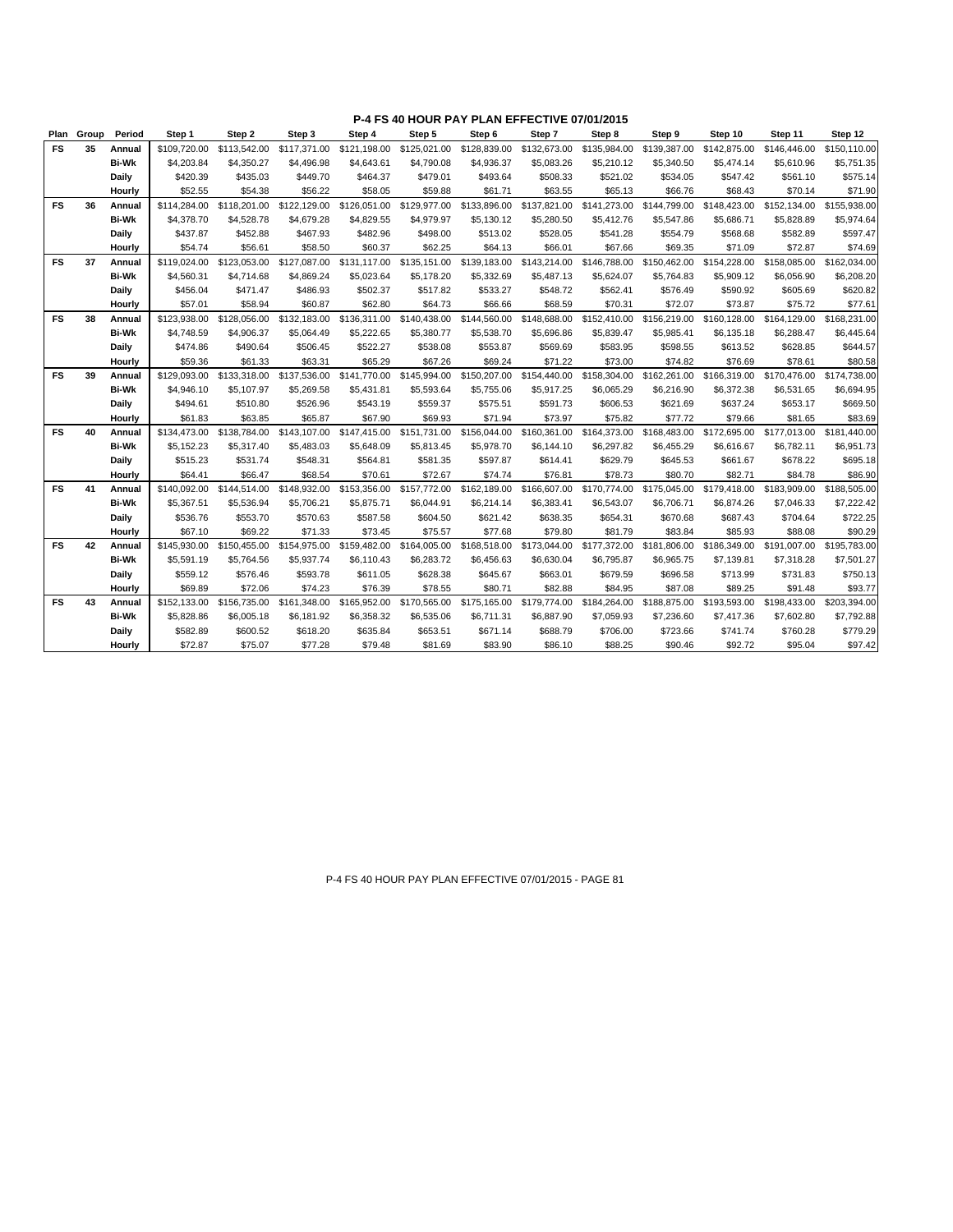# **P-4 FT 40 HOUR PAY PLAN EFFECTIVE 08/26/2013**

|           |    | Plan Group Period | Step 1      | Step 2      | Step 3      | Step 4      | Step 5      | Step 6      | Step 7      | Step 8      | Step 9      | Step 10     |
|-----------|----|-------------------|-------------|-------------|-------------|-------------|-------------|-------------|-------------|-------------|-------------|-------------|
| FT.       | 11 | Annual            | \$36,858.00 | \$37.979.00 | \$39,109.00 | \$40,230.00 | \$41,389.00 | \$42,563.00 | \$43,748.00 | \$44,846.00 | \$45,968.00 | \$47,117.00 |
|           |    | <b>Bi-Wk</b>      | \$1,412.19  | \$1,455.14  | \$1,498.43  | \$1,541.38  | \$1,585.79  | \$1,630.77  | \$1,676.17  | \$1,718.24  | \$1,761.23  | \$1,805.25  |
|           |    | Daily             | \$141.22    | \$145.52    | \$149.85    | \$154.14    | \$158.58    | \$163.08    | \$167.62    | \$171.83    | \$176.13    | \$180.53    |
|           |    | Hourly            | \$17.66     | \$18.19     | \$18.74     | \$19.27     | \$19.83     | \$20.39     | \$20.96     | \$21.48     | \$22.02     | \$22.57     |
| FT        | 12 | Annual            | \$38,053.00 | \$39,231.00 | \$40,394.00 | \$41,608.00 | \$42,828.00 | \$44,063.00 | \$45,283.00 | \$46,415.00 | \$47,576.00 | \$48,764.00 |
|           |    | <b>Bi-Wk</b>      | \$1,457.97  | \$1,503.11  | \$1,547.67  | \$1,594.18  | \$1,640.92  | \$1,688.24  | \$1,734.99  | \$1,778.36  | \$1,822.84  | \$1,868.36  |
|           |    | Daily             | \$145.80    | \$150.32    | \$154.77    | \$159.42    | \$164.10    | \$168.83    | \$173.50    | \$177.84    | \$182.29    | \$186.84    |
|           |    | Hourly            | \$18.23     | \$18.79     | \$19.35     | \$19.93     | \$20.52     | \$21.11     | \$21.69     | \$22.23     | \$22.79     | \$23.36     |
| FT        | 13 | Annual            | \$40,197.00 | \$41,685.00 | \$43,182.00 | \$44,671.00 | \$46,174.00 | \$47,664.00 | \$49,168.00 | \$50,399.00 | \$51,659.00 | \$52,949.00 |
|           |    | <b>Bi-Wk</b>      | \$1,540.12  | \$1,597.13  | \$1,654.49  | \$1,711.54  | \$1,769.12  | \$1,826.21  | \$1,883.84  | \$1,931.00  | \$1,979.28  | \$2,028.70  |
|           |    | Daily             | \$154.02    | \$159.72    | \$165.45    | \$171.16    | \$176.92    | \$182.63    | \$188.39    | \$193.10    | \$197.93    | \$202.87    |
|           |    | Hourly            | \$19.26     | \$19.97     | \$20.69     | \$21.40     | \$22.12     | \$22.83     | \$23.55     | \$24.14     | \$24.75     | \$25.36     |
| <b>FT</b> | 14 | Annual            | \$42,078.00 | \$43,629.00 | \$45,173.00 | \$46,720.00 | \$48,263.00 | \$49,808.00 | \$51,351.00 | \$52,639.00 | \$53,953.00 | \$55,303.00 |
|           |    | <b>Bi-Wk</b>      | \$1,612.19  | \$1,671.61  | \$1,730.77  | \$1,790.04  | \$1,849.16  | \$1,908.36  | \$1,967.48  | \$2,016.82  | \$2,067.17  | \$2,118.89  |
|           |    | <b>Daily</b>      | \$161.22    | \$167.17    | \$173.08    | \$179.01    | \$184.92    | \$190.84    | \$196.75    | \$201.69    | \$206.72    | \$211.89    |
|           |    | Hourly            | \$20.16     | \$20.90     | \$21.64     | \$22.38     | \$23.12     | \$23.86     | \$24.60     | \$25.22     | \$25.84     | \$26.49     |
| <b>FT</b> | 15 | Annual            | \$44,102.00 | \$45,691.00 | \$47,281.00 | \$48,868.00 | \$50,462.00 | \$52,065.00 | \$53,647.00 | \$54,992.00 | \$56,365.00 | \$57,776.00 |
|           |    | <b>Bi-Wk</b>      | \$1,689.74  | \$1,750.62  | \$1,811.54  | \$1,872.34  | \$1,933.41  | \$1,994.83  | \$2,055.45  | \$2,106.98  | \$2,159.58  | \$2,213.64  |
|           |    | Daily             | \$168.98    | \$175.07    | \$181.16    | \$187.24    | \$193.35    | \$199.49    | \$205.55    | \$210.70    | \$215.96    | \$221.37    |
|           |    | Hourly            | \$21.13     | \$21.89     | \$22.65     | \$23.41     | \$24.17     | \$24.94     | \$25.70     | \$26.34     | \$27.00     | \$27.68     |
| <b>FT</b> | 16 | Annual            | \$46,246.00 | \$47,887.00 | \$49,525.00 | \$51,163.00 | \$52,799.00 | \$54,443.00 | \$56,078.00 | \$57,479.00 | \$58,916.00 | \$60,387.00 |
|           |    | <b>Bi-Wk</b>      | \$1,771.88  | \$1,834.76  | \$1,897.51  | \$1,960.27  | \$2,022.96  | \$2,085.94  | \$2,148.59  | \$2,202.27  | \$2,257.32  | \$2,313.68  |
|           |    | Daily             | \$177.19    | \$183.48    | \$189.76    | \$196.03    | \$202.30    | \$208.60    | \$214.86    | \$220.23    | \$225.74    | \$231.37    |
|           |    | Hourly            | \$22.15     | \$22.94     | \$23.72     | \$24.51     | \$25.29     | \$26.08     | \$26.86     | \$27.53     | \$28.22     | \$28.93     |
| FT.       | 17 | Annual            | \$48,536.00 | \$50,224.00 | \$51,914.00 | \$53,596.00 | \$55,283.00 | \$56,963.00 | \$58,649.00 | \$60,115.00 | \$61,622.00 | \$63,164.00 |
|           |    | <b>Bi-Wk</b>      | \$1,859.62  | \$1,924.30  | \$1,989.05  | \$2,053.49  | \$2,118.13  | \$2,182.50  | \$2,247.09  | \$2,303.26  | \$2,361.00  | \$2,420.08  |
|           |    | Daily             | \$185.97    | \$192.43    | \$198.91    | \$205.35    | \$211.82    | \$218.25    | \$224.71    | \$230.33    | \$236.10    | \$242.01    |
|           |    | Hourly            | \$23.25     | \$24.06     | \$24.87     | \$25.67     | \$26.48     | \$27.29     | \$28.09     | \$28.80     | \$29.52     | \$30.26     |
| <b>FT</b> | 18 | Annual            | \$50,985.00 | \$52,717.00 | \$54,443.00 | \$56,175.00 | \$57,895.00 | \$59,622.00 | \$61,347.00 | \$62,886.00 | \$64,458.00 | \$66,071.00 |
|           |    | <b>Bi-Wk</b>      | \$1,953.45  | \$2,019.81  | \$2,085.94  | \$2,152.30  | \$2,218.20  | \$2,284.37  | \$2,350.46  | \$2,409.43  | \$2,469.66  | \$2,531.46  |
|           |    | Daily             | \$195.35    | \$201.99    | \$208.60    | \$215.23    | \$221.82    | \$228.44    | \$235.05    | \$240.95    | \$246.97    | \$253.15    |
|           |    | Hourly            | \$24.42     | \$25.25     | \$26.08     | \$26.91     | \$27.73     | \$28.56     | \$29.39     | \$30.12     | \$30.88     | \$31.65     |
| <b>FT</b> | 19 | Annual            | \$53,496.00 | \$55,283.00 | \$57,057.00 | \$58,839.00 | \$60,612.00 | \$62,389.00 | \$64,165.00 | \$65,768.00 | \$67,412.00 | \$69.099.00 |
|           |    | <b>Bi-Wk</b>      | \$2,049.66  | \$2,118.13  | \$2,186.10  | \$2,254.37  | \$2,322.30  | \$2,390.39  | \$2,458.43  | \$2,519.85  | \$2,582.84  | \$2,647.48  |
|           |    | Daily             | \$204.97    | \$211.82    | \$218.61    | \$225.44    | \$232.23    | \$239.04    | \$245.85    | \$251.99    | \$258.29    | \$264.75    |
|           |    | Hourly            | \$25.63     | \$26.48     | \$27.33     | \$28.18     | \$29.03     | \$29.88     | \$30.74     | \$31.50     | \$32.29     | \$33.10     |
| <b>FT</b> | 20 | Annual            | \$56,225.00 | \$58,045.00 | \$59,865.00 | \$61,682.00 | \$63,500.00 | \$65,318.00 | \$67,138.00 | \$68,821.00 | \$70,539.00 | \$72,304.00 |
|           |    | <b>Bi-Wk</b>      | \$2,154.22  | \$2,223.95  | \$2,293.68  | \$2,363.30  | \$2,432.96  | \$2,502.61  | \$2,572.34  | \$2,636.82  | \$2,702.65  | \$2,770.27  |
|           |    | <b>Daily</b>      | \$215.43    | \$222.40    | \$229.37    | \$236.33    | \$243.30    | \$250.27    | \$257.24    | \$263.69    | \$270.27    | \$277.03    |
|           |    | Hourly            | \$26.93     | \$27.80     | \$28.68     | \$29.55     | \$30.42     | \$31.29     | \$32.16     | \$32.97     | \$33.79     | \$34.63     |
| <b>FT</b> | 21 | Annual            | \$58,994.00 | \$60,870.00 | \$62,736.00 | \$64,605.00 | \$66,482.00 | \$68,348.00 | \$70,226.00 | \$71,982.00 | \$73,779.00 | \$75,623.00 |
|           |    | <b>Bi-Wk</b>      | \$2,260.31  | \$2,332.19  | \$2,403.68  | \$2,475.29  | \$2,547.21  | \$2,618.70  | \$2,690.66  | \$2,757.94  | \$2,826.79  | \$2,897.44  |
|           |    | <b>Daily</b>      | \$226.04    | \$233.22    | \$240.37    | \$247.53    | \$254.73    | \$261.87    | \$269.07    | \$275.80    | \$282.68    | \$289.75    |
|           |    | Hourly            | \$28.26     | \$29.16     | \$30.05     | \$30.95     | \$31.85     | \$32.74     | \$33.64     | \$34.48     | \$35.34     | \$36.22     |
| <b>FT</b> | 22 | Annual            | \$60,612.00 | \$62,829.00 | \$65,055.00 | \$67,270.00 | \$69,494.00 | \$71,713.00 | \$73,933.00 | \$75,778.00 | \$77,675.00 | \$79,616.00 |
|           |    | <b>Bi-Wk</b>      | \$2,322.30  | \$2,407.25  | \$2,492.53  | \$2,577.40  | \$2,662.61  | \$2,747.63  | \$2,832.69  | \$2,903.38  | \$2,976.06  | \$3,050.43  |
|           |    | Daily             | \$232.23    | \$240.73    | \$249.26    | \$257.74    | \$266.27    | \$274.77    | \$283.27    | \$290.34    | \$297.61    | \$305.05    |
|           |    | Hourly            | \$29.03     | \$30.10     | \$31.16     | \$32.22     | \$33.29     | \$34.35     | \$35.41     | \$36.30     | \$37.21     | \$38.14     |
| <b>FT</b> | 23 | Annual            | \$63,479.00 | \$65,794.00 | \$68,102.00 | \$70,422.00 | \$72,733.00 | \$75,048.00 | \$77,361.00 | \$79,296.00 | \$81,275.00 | \$83,306.00 |
|           |    | Bi-Wk             | \$2,432.15  | \$2,520.85  | \$2,609.28  | \$2,698.17  | \$2,786.71  | \$2,875.41  | \$2,964.03  | \$3,038.17  | \$3,113.99  | \$3,191.81  |
|           |    | Daily             | \$243.22    | \$252.09    | \$260.93    | \$269.82    | \$278.68    | \$287.55    | \$296.41    | \$303.82    | \$311.40    | \$319.19    |
|           |    | Hourly            | \$30.41     | \$31.52     | \$32.62     | \$33.73     | \$34.84     | \$35.95     | \$37.06     | \$37.98     | \$38.93     | \$39.90     |

P-4 FT 40 HOUR PAY PLAN EFFECTIVE 8/26/2013 - PAGE 82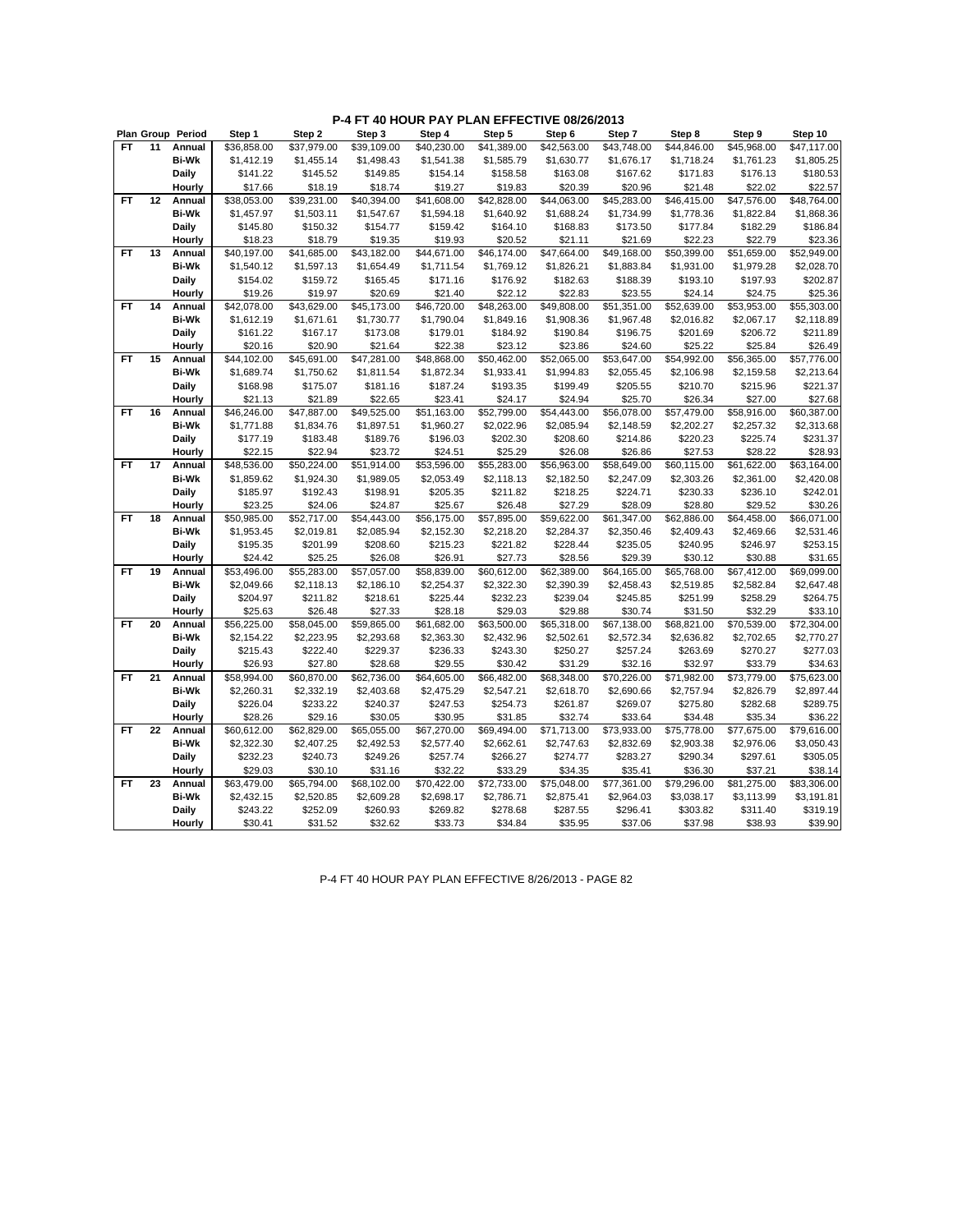#### **P-4 FT 40 HOUR PAY PLAN EFFECTIVE 08/26/2013**

| Plan Group Period<br>\$87,229.00<br>FT.<br>24<br>Annual<br>\$66,532.00<br>\$68.944.00<br>\$71,355.00<br>\$73,770.00<br>\$76,178.00<br>\$78,585.00<br>\$81,003.00<br>\$83,024.00<br>\$85,101.00<br><b>Bi-Wk</b><br>\$2,549.12<br>\$2,641.54<br>\$2,733.91<br>\$2,826.44<br>\$2,918.70<br>\$3,010.92<br>\$3,103.57<br>\$3,181.00<br>\$3,260.58<br>\$3,342.11<br>Daily<br>\$291.87<br>\$254.92<br>\$264.16<br>\$273.40<br>\$282.65<br>\$301.10<br>\$310.36<br>\$318.10<br>\$326.06<br>\$334.22<br>\$31.87<br>\$33.02<br>\$34.18<br>\$35.34<br>\$36.49<br>\$37.64<br>\$38.80<br>\$39.77<br>\$40.76<br>\$41.78<br>Hourly<br>\$91.299.00<br><b>FT</b><br>25<br>\$69,785.00<br>\$74,777.00<br>\$77,277.00<br>\$79,787.00<br>\$82,287.00<br>\$84,781.00<br>\$86,900.00<br>\$89,072.00<br>Annual<br>\$72,287.00<br><b>Bi-Wk</b><br>\$3,248.32<br>\$3,498.05<br>\$2,673.76<br>\$2,769.62<br>\$2,865.02<br>\$2,960.81<br>\$3,056.98<br>\$3,152.76<br>\$3,329.51<br>\$3,412.73<br>Daily<br>\$267.38<br>\$276.97<br>\$286.51<br>\$296.09<br>\$305.70<br>\$315.28<br>\$324.84<br>\$332.96<br>\$341.28<br>\$349.81<br>\$33.43<br>\$34.63<br>\$35.82<br>\$37.02<br>\$38.22<br>\$39.41<br>\$40.61<br>\$42.66<br>\$43.73<br>Hourly<br>\$41.62<br>FT<br>26<br>Annual<br>\$73,222.00<br>\$75,812.00<br>\$78,412.00<br>\$81,003.00<br>\$83,592.00<br>\$86,186.00<br>\$88,771.00<br>\$90,994.00<br>\$93,271.00<br>\$95,603.00<br><b>Bi-Wk</b><br>\$2,805.45<br>\$3,004.30<br>\$2,904.68<br>\$3,103.57<br>\$3,202.76<br>\$3,302.15<br>\$3,401.19<br>\$3,486.37<br>\$3,573.61<br>\$3,662.96<br>\$366.30<br>Daily<br>\$280.55<br>\$290.47<br>\$300.43<br>\$310.36<br>\$320.28<br>\$330.22<br>\$340.12<br>\$348.64<br>\$357.37<br>\$40.04<br>\$45.79<br>\$35.07<br>\$36.31<br>\$37.56<br>\$38.80<br>\$41.28<br>\$42.52<br>\$43.58<br>\$44.68<br>Hourly<br><b>FT</b><br>27<br>\$76,850.00<br>\$79,538.00<br>\$82,224.00<br>\$84,897.00<br>\$87,582.00<br>\$90,265.00<br>\$92,951.00<br>\$95,278.00<br>\$97,662.00<br>\$100,101.00<br>Annual<br><b>Bi-Wk</b><br>\$2,944.45<br>\$3,047.44<br>\$3,150.35<br>\$3,252.76<br>\$3,355.64<br>\$3,458.43<br>\$3,561.35<br>\$3,650.50<br>\$3,741.84<br>\$3,835.29<br><b>Daily</b><br>\$294.45<br>\$304.75<br>\$315.04<br>\$325.28<br>\$335.57<br>\$345.85<br>\$356.14<br>\$365.05<br>\$374.19<br>\$383.53<br>\$38.10<br>\$39.38<br>\$43.24<br>\$44.52<br>\$46.78<br>\$47.95<br>Hourly<br>\$36.81<br>\$40.66<br>\$41.95<br>\$45.64<br>\$86,289.00<br>\$91,836.00<br>\$99,818.00<br>\$104,872.00<br><b>FT</b><br>28<br>\$80,735.00<br>\$83,510.00<br>\$89,069.00<br>\$94,612.00<br>\$97,389.00<br>\$102,311.00<br>Annual<br><b>Bi-Wk</b><br>\$3,093.30<br>\$3,199.62<br>\$3,306.10<br>\$3,412.61<br>\$3,518.63<br>\$3,624.99<br>\$3,731.38<br>\$3,824.45<br>\$3,919.97<br>\$4,018.09<br><b>Daily</b><br>\$309.33<br>\$319.97<br>\$330.61<br>\$341.27<br>\$351.87<br>\$362.50<br>\$373.14<br>\$382.45<br>\$392.00<br>\$401.81<br>\$46.65<br>Hourly<br>\$38.67<br>\$40.00<br>\$41.33<br>\$42.66<br>\$43.99<br>\$45.32<br>\$47.81<br>\$49.00<br>\$50.23<br>29<br>\$81,510.00<br>\$84,569.00<br>\$87,628.00<br>\$90,688.00<br>\$93,745.00<br>\$96,805.00<br>\$99,861.00<br>\$102,358.00<br>\$104,920.00<br>\$107,544.00<br><b>FT</b><br>Annual<br><b>Bi-Wk</b><br>\$3,122.99<br>\$3,240.20<br>\$3,357.40<br>\$3,474.64<br>\$3,591.77<br>\$3,709.01<br>\$3,826.10<br>\$3,921.77<br>\$4,120.46<br>\$4,019.93<br><b>Daily</b><br>\$312.30<br>\$324.02<br>\$335.74<br>\$347.47<br>\$359.18<br>\$382.61<br>\$392.18<br>\$402.00<br>\$412.05<br>\$370.91<br>\$39.04<br>\$40.51<br>\$41.97<br>\$43.44<br>\$44.90<br>\$46.37<br>\$47.83<br>\$49.03<br>\$50.25<br>\$51.51<br>Hourly<br>\$100,516.00<br><b>FT</b><br>30<br>\$87,929.00<br>\$91,084.00<br>\$94,223.00<br>\$97,364.00<br>\$103,671.00<br>\$106,261.00<br>\$108,918.00<br>\$111,642.00<br>Annual<br>\$84,781.00<br><b>Bi-Wk</b><br>\$3,248.32<br>\$3,368.93<br>\$3,489.81<br>\$3,610.08<br>\$3,730.43<br>\$3,851.19<br>\$3,972.07<br>\$4,071.31<br>\$4,277.48<br>\$4,173.11<br>\$397.21<br><b>Daily</b><br>\$324.84<br>\$336.90<br>\$348.99<br>\$361.01<br>\$373.05<br>\$385.12<br>\$407.14<br>\$417.32<br>\$427.75<br>\$40.61<br>\$42.12<br>\$43.63<br>\$45.13<br>\$46.64<br>\$48.14<br>\$49.66<br>\$50.90<br>\$52.17<br>\$53.47<br>Hourly<br>31<br>\$88,184.00<br>\$91,425.00<br>\$94,668.00<br>\$97,903.00<br>\$101,146.00<br>\$104,385.00<br>\$107,628.00<br>\$110,316.00<br>\$113,074.00<br>\$115,903.00<br>FT<br>Annual<br><b>Bi-Wk</b><br>\$4,440.73<br>\$3,378.70<br>\$3,502.88<br>\$3,627.13<br>\$3,751.08<br>\$3,875.33<br>\$3,999.43<br>\$4,123.68<br>\$4,226.67<br>\$4,332.34<br><b>Daily</b><br>\$387.54<br>\$399.95<br>\$412.37<br>\$422.67<br>\$433.24<br>\$444.08<br>\$337.87<br>\$350.29<br>\$362.72<br>\$375.11<br>\$42.24<br>\$43.79<br>\$45.34<br>\$46.89<br>\$48.45<br>\$50.00<br>\$51.55<br>\$52.84<br>\$54.16<br>\$55.51<br>Hourly<br>32<br>\$91,719.00<br>\$95,046.00<br>\$98,372.00<br>\$101,706.00<br>\$105,035.00<br>\$108,367.00<br>\$111,702.00<br>\$114,497.00<br>\$117,361.00<br>\$120,296.00<br><b>FT</b><br>Annual<br><b>Bi-Wk</b><br>\$3,514.14<br>\$3,641.61<br>\$3,769.05<br>\$3,896.79<br>\$4,024.33<br>\$4,152.00<br>\$4,279.78<br>\$4,386.86<br>\$4,496.60<br>\$4,609.05<br>\$402.44<br>\$427.98<br>\$460.91<br>Daily<br>\$351.42<br>\$364.17<br>\$376.91<br>\$389.68<br>\$415.20<br>\$438.69<br>\$449.66<br>\$43.93<br>\$45.53<br>\$47.12<br>\$48.71<br>\$50.31<br>\$51.90<br>\$53.50<br>\$54.84<br>\$56.21<br>\$57.62<br>Hourly<br>33<br>\$98,833.00<br>\$102,254.00<br>\$105,675.00<br>\$109,101.00<br>\$112,522.00<br>\$115,953.00<br>\$118,856.00<br>\$121,828.00<br>\$124,874.00<br><b>FT</b><br>Annual<br>\$95,410.00<br><b>Bi-Wk</b><br>\$3,917.78<br>\$3,655.56<br>\$3,786.71<br>\$4,048.86<br>\$4,180.12<br>\$4,311.19<br>\$4,442.65<br>\$4,553.87<br>\$4,667.74<br>\$4,784.45<br><b>Daily</b><br>\$365.56<br>\$378.68<br>\$391.78<br>\$404.89<br>\$418.02<br>\$431.12<br>\$444.27<br>\$455.39<br>\$466.78<br>\$478.45<br>Hourly<br>\$45.70<br>\$47.34<br>\$48.98<br>\$50.62<br>\$53.89<br>\$55.54<br>\$56.93<br>\$59.81<br>\$52.26<br>\$58.35<br>\$102,854.00<br>$\overline{$106,372.00}$<br>\$109,889.00<br>\$113,403.00<br>\$116,922.00<br>\$120,431.00<br>\$123,444.00<br>34<br>\$99,337.00<br>\$126,532.00<br>\$129,694.00<br>FT<br>Annual<br><b>Bi-Wk</b><br>\$3,806.02<br>\$3,940.77<br>\$4,075.56<br>\$4,210.31<br>\$4,344.95<br>\$4,479.78<br>\$4,614.22<br>\$4,729.66<br>\$4,969.12<br>\$4,847.97<br>\$496.92<br><b>Daily</b><br>\$380.61<br>\$394.08<br>\$407.56<br>\$421.04<br>\$434.50<br>\$447.98<br>\$461.43<br>\$472.97<br>\$484.80<br>Hourly<br>\$47.58<br>\$49.26<br>\$50.95<br>\$52.63<br>\$54.32<br>\$56.00<br>\$57.68<br>\$59.13<br>\$60.60<br>\$62.12<br>\$107,023.00<br>\$117,843.00<br>\$121,442.00<br>\$128,177.00<br><b>FT</b><br>35<br>\$103,421.00<br>\$110,633.00<br>\$114,239.00<br>\$125,056.00<br>\$131,384.00<br>\$134,669.00<br>Annual<br><b>Bi-Wk</b><br>\$4,791.42<br>\$3,962.50<br>\$4,100.50<br>\$4,238.82<br>\$4,376.98<br>\$4,515.06<br>\$4,652.96<br>\$4,911.00<br>\$5,033.87<br>\$5,159.74<br>Daily<br>\$396.25<br>\$410.05<br>\$423.89<br>\$465.30<br>\$491.10<br>\$503.39<br>\$515.98<br>\$437.70<br>\$451.51<br>\$479.15<br>\$52.99<br>\$62.93<br>Hourly<br>\$49.54<br>\$51.26<br>\$54.72<br>\$56.44<br>\$58.17<br>\$59.90<br>\$61.39<br>\$64.50<br>\$111,415.00<br>\$118,814.00<br>\$122,515.00<br>\$126,209.00<br>\$133,163.00<br><b>FT</b><br>36<br>Annual<br>\$107,723.00<br>\$115,117.00<br>\$129,908.00<br>\$136,495.00<br>\$139,907.00<br>\$4,410.62<br>Bi-Wk<br>\$4,127.32<br>\$4,268.78<br>\$4,552.27<br>\$4,694.07<br>\$4,835.60<br>\$4,977.32<br>\$5,102.04<br>\$5,229.70<br>\$5,360.43<br><b>Daily</b><br>\$412.74<br>\$426.88<br>\$441.07<br>\$455.23<br>\$469.41<br>\$483.56<br>\$497.74<br>\$510.21<br>\$522.97<br>\$536.05<br>\$51.60<br>\$55.14<br>\$56.91<br>\$62.22<br>\$63.78<br>\$65.38<br>Hourly<br>\$53.36<br>\$58.68<br>\$60.45 |  |        |        |        |        |        |        |        |        |        |         |
|---------------------------------------------------------------------------------------------------------------------------------------------------------------------------------------------------------------------------------------------------------------------------------------------------------------------------------------------------------------------------------------------------------------------------------------------------------------------------------------------------------------------------------------------------------------------------------------------------------------------------------------------------------------------------------------------------------------------------------------------------------------------------------------------------------------------------------------------------------------------------------------------------------------------------------------------------------------------------------------------------------------------------------------------------------------------------------------------------------------------------------------------------------------------------------------------------------------------------------------------------------------------------------------------------------------------------------------------------------------------------------------------------------------------------------------------------------------------------------------------------------------------------------------------------------------------------------------------------------------------------------------------------------------------------------------------------------------------------------------------------------------------------------------------------------------------------------------------------------------------------------------------------------------------------------------------------------------------------------------------------------------------------------------------------------------------------------------------------------------------------------------------------------------------------------------------------------------------------------------------------------------------------------------------------------------------------------------------------------------------------------------------------------------------------------------------------------------------------------------------------------------------------------------------------------------------------------------------------------------------------------------------------------------------------------------------------------------------------------------------------------------------------------------------------------------------------------------------------------------------------------------------------------------------------------------------------------------------------------------------------------------------------------------------------------------------------------------------------------------------------------------------------------------------------------------------------------------------------------------------------------------------------------------------------------------------------------------------------------------------------------------------------------------------------------------------------------------------------------------------------------------------------------------------------------------------------------------------------------------------------------------------------------------------------------------------------------------------------------------------------------------------------------------------------------------------------------------------------------------------------------------------------------------------------------------------------------------------------------------------------------------------------------------------------------------------------------------------------------------------------------------------------------------------------------------------------------------------------------------------------------------------------------------------------------------------------------------------------------------------------------------------------------------------------------------------------------------------------------------------------------------------------------------------------------------------------------------------------------------------------------------------------------------------------------------------------------------------------------------------------------------------------------------------------------------------------------------------------------------------------------------------------------------------------------------------------------------------------------------------------------------------------------------------------------------------------------------------------------------------------------------------------------------------------------------------------------------------------------------------------------------------------------------------------------------------------------------------------------------------------------------------------------------------------------------------------------------------------------------------------------------------------------------------------------------------------------------------------------------------------------------------------------------------------------------------------------------------------------------------------------------------------------------------------------------------------------------------------------------------------------------------------------------------------------------------------------------------------------------------------------------------------------------------------------------------------------------------------------------------------------------------------------------------------------------------------------------------------------------------------------------------------------------------------------------------------------------------------------------------------------------------------------------------------------------------------------------------------------------------------------------------------------------------------------------------------------------------------------------------------------------------------------------------------------------------------------------------------------------------------------------------------------------------------------------------------------------------------------------------------------------------------------------------------------------------------------------------------------------------------------------------------------------------------------------------------------------------------------------------------------------------------------------------------------------------------------------------------------------------------------------------------------------------------------------------------------------------------------------------------------------------------------------------------------------------------------------------------------------------------------------------------------------------------------------------------------------------------------------------------------------------------------------------------------------------------------------------------------------------------------------------------------------------------------------------------------------------------------------------------------------------------------------------------------------------------------------------------------------------------------------|--|--------|--------|--------|--------|--------|--------|--------|--------|--------|---------|
|                                                                                                                                                                                                                                                                                                                                                                                                                                                                                                                                                                                                                                                                                                                                                                                                                                                                                                                                                                                                                                                                                                                                                                                                                                                                                                                                                                                                                                                                                                                                                                                                                                                                                                                                                                                                                                                                                                                                                                                                                                                                                                                                                                                                                                                                                                                                                                                                                                                                                                                                                                                                                                                                                                                                                                                                                                                                                                                                                                                                                                                                                                                                                                                                                                                                                                                                                                                                                                                                                                                                                                                                                                                                                                                                                                                                                                                                                                                                                                                                                                                                                                                                                                                                                                                                                                                                                                                                                                                                                                                                                                                                                                                                                                                                                                                                                                                                                                                                                                                                                                                                                                                                                                                                                                                                                                                                                                                                                                                                                                                                                                                                                                                                                                                                                                                                                                                                                                                                                                                                                                                                                                                                                                                                                                                                                                                                                                                                                                                                                                                                                                                                                                                                                                                                                                                                                                                                                                                                                                                                                                                                                                                                                                                                                                                                                                                                                                                                                                                                                                                                                                                                                                                                                                                                                                                                                                                                                                                                                                                                               |  | Step 1 | Step 2 | Step 3 | Step 4 | Step 5 | Step 6 | Step 7 | Step 8 | Step 9 | Step 10 |
|                                                                                                                                                                                                                                                                                                                                                                                                                                                                                                                                                                                                                                                                                                                                                                                                                                                                                                                                                                                                                                                                                                                                                                                                                                                                                                                                                                                                                                                                                                                                                                                                                                                                                                                                                                                                                                                                                                                                                                                                                                                                                                                                                                                                                                                                                                                                                                                                                                                                                                                                                                                                                                                                                                                                                                                                                                                                                                                                                                                                                                                                                                                                                                                                                                                                                                                                                                                                                                                                                                                                                                                                                                                                                                                                                                                                                                                                                                                                                                                                                                                                                                                                                                                                                                                                                                                                                                                                                                                                                                                                                                                                                                                                                                                                                                                                                                                                                                                                                                                                                                                                                                                                                                                                                                                                                                                                                                                                                                                                                                                                                                                                                                                                                                                                                                                                                                                                                                                                                                                                                                                                                                                                                                                                                                                                                                                                                                                                                                                                                                                                                                                                                                                                                                                                                                                                                                                                                                                                                                                                                                                                                                                                                                                                                                                                                                                                                                                                                                                                                                                                                                                                                                                                                                                                                                                                                                                                                                                                                                                                               |  |        |        |        |        |        |        |        |        |        |         |
|                                                                                                                                                                                                                                                                                                                                                                                                                                                                                                                                                                                                                                                                                                                                                                                                                                                                                                                                                                                                                                                                                                                                                                                                                                                                                                                                                                                                                                                                                                                                                                                                                                                                                                                                                                                                                                                                                                                                                                                                                                                                                                                                                                                                                                                                                                                                                                                                                                                                                                                                                                                                                                                                                                                                                                                                                                                                                                                                                                                                                                                                                                                                                                                                                                                                                                                                                                                                                                                                                                                                                                                                                                                                                                                                                                                                                                                                                                                                                                                                                                                                                                                                                                                                                                                                                                                                                                                                                                                                                                                                                                                                                                                                                                                                                                                                                                                                                                                                                                                                                                                                                                                                                                                                                                                                                                                                                                                                                                                                                                                                                                                                                                                                                                                                                                                                                                                                                                                                                                                                                                                                                                                                                                                                                                                                                                                                                                                                                                                                                                                                                                                                                                                                                                                                                                                                                                                                                                                                                                                                                                                                                                                                                                                                                                                                                                                                                                                                                                                                                                                                                                                                                                                                                                                                                                                                                                                                                                                                                                                                               |  |        |        |        |        |        |        |        |        |        |         |
|                                                                                                                                                                                                                                                                                                                                                                                                                                                                                                                                                                                                                                                                                                                                                                                                                                                                                                                                                                                                                                                                                                                                                                                                                                                                                                                                                                                                                                                                                                                                                                                                                                                                                                                                                                                                                                                                                                                                                                                                                                                                                                                                                                                                                                                                                                                                                                                                                                                                                                                                                                                                                                                                                                                                                                                                                                                                                                                                                                                                                                                                                                                                                                                                                                                                                                                                                                                                                                                                                                                                                                                                                                                                                                                                                                                                                                                                                                                                                                                                                                                                                                                                                                                                                                                                                                                                                                                                                                                                                                                                                                                                                                                                                                                                                                                                                                                                                                                                                                                                                                                                                                                                                                                                                                                                                                                                                                                                                                                                                                                                                                                                                                                                                                                                                                                                                                                                                                                                                                                                                                                                                                                                                                                                                                                                                                                                                                                                                                                                                                                                                                                                                                                                                                                                                                                                                                                                                                                                                                                                                                                                                                                                                                                                                                                                                                                                                                                                                                                                                                                                                                                                                                                                                                                                                                                                                                                                                                                                                                                                               |  |        |        |        |        |        |        |        |        |        |         |
|                                                                                                                                                                                                                                                                                                                                                                                                                                                                                                                                                                                                                                                                                                                                                                                                                                                                                                                                                                                                                                                                                                                                                                                                                                                                                                                                                                                                                                                                                                                                                                                                                                                                                                                                                                                                                                                                                                                                                                                                                                                                                                                                                                                                                                                                                                                                                                                                                                                                                                                                                                                                                                                                                                                                                                                                                                                                                                                                                                                                                                                                                                                                                                                                                                                                                                                                                                                                                                                                                                                                                                                                                                                                                                                                                                                                                                                                                                                                                                                                                                                                                                                                                                                                                                                                                                                                                                                                                                                                                                                                                                                                                                                                                                                                                                                                                                                                                                                                                                                                                                                                                                                                                                                                                                                                                                                                                                                                                                                                                                                                                                                                                                                                                                                                                                                                                                                                                                                                                                                                                                                                                                                                                                                                                                                                                                                                                                                                                                                                                                                                                                                                                                                                                                                                                                                                                                                                                                                                                                                                                                                                                                                                                                                                                                                                                                                                                                                                                                                                                                                                                                                                                                                                                                                                                                                                                                                                                                                                                                                                               |  |        |        |        |        |        |        |        |        |        |         |
|                                                                                                                                                                                                                                                                                                                                                                                                                                                                                                                                                                                                                                                                                                                                                                                                                                                                                                                                                                                                                                                                                                                                                                                                                                                                                                                                                                                                                                                                                                                                                                                                                                                                                                                                                                                                                                                                                                                                                                                                                                                                                                                                                                                                                                                                                                                                                                                                                                                                                                                                                                                                                                                                                                                                                                                                                                                                                                                                                                                                                                                                                                                                                                                                                                                                                                                                                                                                                                                                                                                                                                                                                                                                                                                                                                                                                                                                                                                                                                                                                                                                                                                                                                                                                                                                                                                                                                                                                                                                                                                                                                                                                                                                                                                                                                                                                                                                                                                                                                                                                                                                                                                                                                                                                                                                                                                                                                                                                                                                                                                                                                                                                                                                                                                                                                                                                                                                                                                                                                                                                                                                                                                                                                                                                                                                                                                                                                                                                                                                                                                                                                                                                                                                                                                                                                                                                                                                                                                                                                                                                                                                                                                                                                                                                                                                                                                                                                                                                                                                                                                                                                                                                                                                                                                                                                                                                                                                                                                                                                                                               |  |        |        |        |        |        |        |        |        |        |         |
|                                                                                                                                                                                                                                                                                                                                                                                                                                                                                                                                                                                                                                                                                                                                                                                                                                                                                                                                                                                                                                                                                                                                                                                                                                                                                                                                                                                                                                                                                                                                                                                                                                                                                                                                                                                                                                                                                                                                                                                                                                                                                                                                                                                                                                                                                                                                                                                                                                                                                                                                                                                                                                                                                                                                                                                                                                                                                                                                                                                                                                                                                                                                                                                                                                                                                                                                                                                                                                                                                                                                                                                                                                                                                                                                                                                                                                                                                                                                                                                                                                                                                                                                                                                                                                                                                                                                                                                                                                                                                                                                                                                                                                                                                                                                                                                                                                                                                                                                                                                                                                                                                                                                                                                                                                                                                                                                                                                                                                                                                                                                                                                                                                                                                                                                                                                                                                                                                                                                                                                                                                                                                                                                                                                                                                                                                                                                                                                                                                                                                                                                                                                                                                                                                                                                                                                                                                                                                                                                                                                                                                                                                                                                                                                                                                                                                                                                                                                                                                                                                                                                                                                                                                                                                                                                                                                                                                                                                                                                                                                                               |  |        |        |        |        |        |        |        |        |        |         |
|                                                                                                                                                                                                                                                                                                                                                                                                                                                                                                                                                                                                                                                                                                                                                                                                                                                                                                                                                                                                                                                                                                                                                                                                                                                                                                                                                                                                                                                                                                                                                                                                                                                                                                                                                                                                                                                                                                                                                                                                                                                                                                                                                                                                                                                                                                                                                                                                                                                                                                                                                                                                                                                                                                                                                                                                                                                                                                                                                                                                                                                                                                                                                                                                                                                                                                                                                                                                                                                                                                                                                                                                                                                                                                                                                                                                                                                                                                                                                                                                                                                                                                                                                                                                                                                                                                                                                                                                                                                                                                                                                                                                                                                                                                                                                                                                                                                                                                                                                                                                                                                                                                                                                                                                                                                                                                                                                                                                                                                                                                                                                                                                                                                                                                                                                                                                                                                                                                                                                                                                                                                                                                                                                                                                                                                                                                                                                                                                                                                                                                                                                                                                                                                                                                                                                                                                                                                                                                                                                                                                                                                                                                                                                                                                                                                                                                                                                                                                                                                                                                                                                                                                                                                                                                                                                                                                                                                                                                                                                                                                               |  |        |        |        |        |        |        |        |        |        |         |
|                                                                                                                                                                                                                                                                                                                                                                                                                                                                                                                                                                                                                                                                                                                                                                                                                                                                                                                                                                                                                                                                                                                                                                                                                                                                                                                                                                                                                                                                                                                                                                                                                                                                                                                                                                                                                                                                                                                                                                                                                                                                                                                                                                                                                                                                                                                                                                                                                                                                                                                                                                                                                                                                                                                                                                                                                                                                                                                                                                                                                                                                                                                                                                                                                                                                                                                                                                                                                                                                                                                                                                                                                                                                                                                                                                                                                                                                                                                                                                                                                                                                                                                                                                                                                                                                                                                                                                                                                                                                                                                                                                                                                                                                                                                                                                                                                                                                                                                                                                                                                                                                                                                                                                                                                                                                                                                                                                                                                                                                                                                                                                                                                                                                                                                                                                                                                                                                                                                                                                                                                                                                                                                                                                                                                                                                                                                                                                                                                                                                                                                                                                                                                                                                                                                                                                                                                                                                                                                                                                                                                                                                                                                                                                                                                                                                                                                                                                                                                                                                                                                                                                                                                                                                                                                                                                                                                                                                                                                                                                                                               |  |        |        |        |        |        |        |        |        |        |         |
|                                                                                                                                                                                                                                                                                                                                                                                                                                                                                                                                                                                                                                                                                                                                                                                                                                                                                                                                                                                                                                                                                                                                                                                                                                                                                                                                                                                                                                                                                                                                                                                                                                                                                                                                                                                                                                                                                                                                                                                                                                                                                                                                                                                                                                                                                                                                                                                                                                                                                                                                                                                                                                                                                                                                                                                                                                                                                                                                                                                                                                                                                                                                                                                                                                                                                                                                                                                                                                                                                                                                                                                                                                                                                                                                                                                                                                                                                                                                                                                                                                                                                                                                                                                                                                                                                                                                                                                                                                                                                                                                                                                                                                                                                                                                                                                                                                                                                                                                                                                                                                                                                                                                                                                                                                                                                                                                                                                                                                                                                                                                                                                                                                                                                                                                                                                                                                                                                                                                                                                                                                                                                                                                                                                                                                                                                                                                                                                                                                                                                                                                                                                                                                                                                                                                                                                                                                                                                                                                                                                                                                                                                                                                                                                                                                                                                                                                                                                                                                                                                                                                                                                                                                                                                                                                                                                                                                                                                                                                                                                                               |  |        |        |        |        |        |        |        |        |        |         |
|                                                                                                                                                                                                                                                                                                                                                                                                                                                                                                                                                                                                                                                                                                                                                                                                                                                                                                                                                                                                                                                                                                                                                                                                                                                                                                                                                                                                                                                                                                                                                                                                                                                                                                                                                                                                                                                                                                                                                                                                                                                                                                                                                                                                                                                                                                                                                                                                                                                                                                                                                                                                                                                                                                                                                                                                                                                                                                                                                                                                                                                                                                                                                                                                                                                                                                                                                                                                                                                                                                                                                                                                                                                                                                                                                                                                                                                                                                                                                                                                                                                                                                                                                                                                                                                                                                                                                                                                                                                                                                                                                                                                                                                                                                                                                                                                                                                                                                                                                                                                                                                                                                                                                                                                                                                                                                                                                                                                                                                                                                                                                                                                                                                                                                                                                                                                                                                                                                                                                                                                                                                                                                                                                                                                                                                                                                                                                                                                                                                                                                                                                                                                                                                                                                                                                                                                                                                                                                                                                                                                                                                                                                                                                                                                                                                                                                                                                                                                                                                                                                                                                                                                                                                                                                                                                                                                                                                                                                                                                                                                               |  |        |        |        |        |        |        |        |        |        |         |
|                                                                                                                                                                                                                                                                                                                                                                                                                                                                                                                                                                                                                                                                                                                                                                                                                                                                                                                                                                                                                                                                                                                                                                                                                                                                                                                                                                                                                                                                                                                                                                                                                                                                                                                                                                                                                                                                                                                                                                                                                                                                                                                                                                                                                                                                                                                                                                                                                                                                                                                                                                                                                                                                                                                                                                                                                                                                                                                                                                                                                                                                                                                                                                                                                                                                                                                                                                                                                                                                                                                                                                                                                                                                                                                                                                                                                                                                                                                                                                                                                                                                                                                                                                                                                                                                                                                                                                                                                                                                                                                                                                                                                                                                                                                                                                                                                                                                                                                                                                                                                                                                                                                                                                                                                                                                                                                                                                                                                                                                                                                                                                                                                                                                                                                                                                                                                                                                                                                                                                                                                                                                                                                                                                                                                                                                                                                                                                                                                                                                                                                                                                                                                                                                                                                                                                                                                                                                                                                                                                                                                                                                                                                                                                                                                                                                                                                                                                                                                                                                                                                                                                                                                                                                                                                                                                                                                                                                                                                                                                                                               |  |        |        |        |        |        |        |        |        |        |         |
|                                                                                                                                                                                                                                                                                                                                                                                                                                                                                                                                                                                                                                                                                                                                                                                                                                                                                                                                                                                                                                                                                                                                                                                                                                                                                                                                                                                                                                                                                                                                                                                                                                                                                                                                                                                                                                                                                                                                                                                                                                                                                                                                                                                                                                                                                                                                                                                                                                                                                                                                                                                                                                                                                                                                                                                                                                                                                                                                                                                                                                                                                                                                                                                                                                                                                                                                                                                                                                                                                                                                                                                                                                                                                                                                                                                                                                                                                                                                                                                                                                                                                                                                                                                                                                                                                                                                                                                                                                                                                                                                                                                                                                                                                                                                                                                                                                                                                                                                                                                                                                                                                                                                                                                                                                                                                                                                                                                                                                                                                                                                                                                                                                                                                                                                                                                                                                                                                                                                                                                                                                                                                                                                                                                                                                                                                                                                                                                                                                                                                                                                                                                                                                                                                                                                                                                                                                                                                                                                                                                                                                                                                                                                                                                                                                                                                                                                                                                                                                                                                                                                                                                                                                                                                                                                                                                                                                                                                                                                                                                                               |  |        |        |        |        |        |        |        |        |        |         |
|                                                                                                                                                                                                                                                                                                                                                                                                                                                                                                                                                                                                                                                                                                                                                                                                                                                                                                                                                                                                                                                                                                                                                                                                                                                                                                                                                                                                                                                                                                                                                                                                                                                                                                                                                                                                                                                                                                                                                                                                                                                                                                                                                                                                                                                                                                                                                                                                                                                                                                                                                                                                                                                                                                                                                                                                                                                                                                                                                                                                                                                                                                                                                                                                                                                                                                                                                                                                                                                                                                                                                                                                                                                                                                                                                                                                                                                                                                                                                                                                                                                                                                                                                                                                                                                                                                                                                                                                                                                                                                                                                                                                                                                                                                                                                                                                                                                                                                                                                                                                                                                                                                                                                                                                                                                                                                                                                                                                                                                                                                                                                                                                                                                                                                                                                                                                                                                                                                                                                                                                                                                                                                                                                                                                                                                                                                                                                                                                                                                                                                                                                                                                                                                                                                                                                                                                                                                                                                                                                                                                                                                                                                                                                                                                                                                                                                                                                                                                                                                                                                                                                                                                                                                                                                                                                                                                                                                                                                                                                                                                               |  |        |        |        |        |        |        |        |        |        |         |
|                                                                                                                                                                                                                                                                                                                                                                                                                                                                                                                                                                                                                                                                                                                                                                                                                                                                                                                                                                                                                                                                                                                                                                                                                                                                                                                                                                                                                                                                                                                                                                                                                                                                                                                                                                                                                                                                                                                                                                                                                                                                                                                                                                                                                                                                                                                                                                                                                                                                                                                                                                                                                                                                                                                                                                                                                                                                                                                                                                                                                                                                                                                                                                                                                                                                                                                                                                                                                                                                                                                                                                                                                                                                                                                                                                                                                                                                                                                                                                                                                                                                                                                                                                                                                                                                                                                                                                                                                                                                                                                                                                                                                                                                                                                                                                                                                                                                                                                                                                                                                                                                                                                                                                                                                                                                                                                                                                                                                                                                                                                                                                                                                                                                                                                                                                                                                                                                                                                                                                                                                                                                                                                                                                                                                                                                                                                                                                                                                                                                                                                                                                                                                                                                                                                                                                                                                                                                                                                                                                                                                                                                                                                                                                                                                                                                                                                                                                                                                                                                                                                                                                                                                                                                                                                                                                                                                                                                                                                                                                                                               |  |        |        |        |        |        |        |        |        |        |         |
|                                                                                                                                                                                                                                                                                                                                                                                                                                                                                                                                                                                                                                                                                                                                                                                                                                                                                                                                                                                                                                                                                                                                                                                                                                                                                                                                                                                                                                                                                                                                                                                                                                                                                                                                                                                                                                                                                                                                                                                                                                                                                                                                                                                                                                                                                                                                                                                                                                                                                                                                                                                                                                                                                                                                                                                                                                                                                                                                                                                                                                                                                                                                                                                                                                                                                                                                                                                                                                                                                                                                                                                                                                                                                                                                                                                                                                                                                                                                                                                                                                                                                                                                                                                                                                                                                                                                                                                                                                                                                                                                                                                                                                                                                                                                                                                                                                                                                                                                                                                                                                                                                                                                                                                                                                                                                                                                                                                                                                                                                                                                                                                                                                                                                                                                                                                                                                                                                                                                                                                                                                                                                                                                                                                                                                                                                                                                                                                                                                                                                                                                                                                                                                                                                                                                                                                                                                                                                                                                                                                                                                                                                                                                                                                                                                                                                                                                                                                                                                                                                                                                                                                                                                                                                                                                                                                                                                                                                                                                                                                                               |  |        |        |        |        |        |        |        |        |        |         |
|                                                                                                                                                                                                                                                                                                                                                                                                                                                                                                                                                                                                                                                                                                                                                                                                                                                                                                                                                                                                                                                                                                                                                                                                                                                                                                                                                                                                                                                                                                                                                                                                                                                                                                                                                                                                                                                                                                                                                                                                                                                                                                                                                                                                                                                                                                                                                                                                                                                                                                                                                                                                                                                                                                                                                                                                                                                                                                                                                                                                                                                                                                                                                                                                                                                                                                                                                                                                                                                                                                                                                                                                                                                                                                                                                                                                                                                                                                                                                                                                                                                                                                                                                                                                                                                                                                                                                                                                                                                                                                                                                                                                                                                                                                                                                                                                                                                                                                                                                                                                                                                                                                                                                                                                                                                                                                                                                                                                                                                                                                                                                                                                                                                                                                                                                                                                                                                                                                                                                                                                                                                                                                                                                                                                                                                                                                                                                                                                                                                                                                                                                                                                                                                                                                                                                                                                                                                                                                                                                                                                                                                                                                                                                                                                                                                                                                                                                                                                                                                                                                                                                                                                                                                                                                                                                                                                                                                                                                                                                                                                               |  |        |        |        |        |        |        |        |        |        |         |
|                                                                                                                                                                                                                                                                                                                                                                                                                                                                                                                                                                                                                                                                                                                                                                                                                                                                                                                                                                                                                                                                                                                                                                                                                                                                                                                                                                                                                                                                                                                                                                                                                                                                                                                                                                                                                                                                                                                                                                                                                                                                                                                                                                                                                                                                                                                                                                                                                                                                                                                                                                                                                                                                                                                                                                                                                                                                                                                                                                                                                                                                                                                                                                                                                                                                                                                                                                                                                                                                                                                                                                                                                                                                                                                                                                                                                                                                                                                                                                                                                                                                                                                                                                                                                                                                                                                                                                                                                                                                                                                                                                                                                                                                                                                                                                                                                                                                                                                                                                                                                                                                                                                                                                                                                                                                                                                                                                                                                                                                                                                                                                                                                                                                                                                                                                                                                                                                                                                                                                                                                                                                                                                                                                                                                                                                                                                                                                                                                                                                                                                                                                                                                                                                                                                                                                                                                                                                                                                                                                                                                                                                                                                                                                                                                                                                                                                                                                                                                                                                                                                                                                                                                                                                                                                                                                                                                                                                                                                                                                                                               |  |        |        |        |        |        |        |        |        |        |         |
|                                                                                                                                                                                                                                                                                                                                                                                                                                                                                                                                                                                                                                                                                                                                                                                                                                                                                                                                                                                                                                                                                                                                                                                                                                                                                                                                                                                                                                                                                                                                                                                                                                                                                                                                                                                                                                                                                                                                                                                                                                                                                                                                                                                                                                                                                                                                                                                                                                                                                                                                                                                                                                                                                                                                                                                                                                                                                                                                                                                                                                                                                                                                                                                                                                                                                                                                                                                                                                                                                                                                                                                                                                                                                                                                                                                                                                                                                                                                                                                                                                                                                                                                                                                                                                                                                                                                                                                                                                                                                                                                                                                                                                                                                                                                                                                                                                                                                                                                                                                                                                                                                                                                                                                                                                                                                                                                                                                                                                                                                                                                                                                                                                                                                                                                                                                                                                                                                                                                                                                                                                                                                                                                                                                                                                                                                                                                                                                                                                                                                                                                                                                                                                                                                                                                                                                                                                                                                                                                                                                                                                                                                                                                                                                                                                                                                                                                                                                                                                                                                                                                                                                                                                                                                                                                                                                                                                                                                                                                                                                                               |  |        |        |        |        |        |        |        |        |        |         |
|                                                                                                                                                                                                                                                                                                                                                                                                                                                                                                                                                                                                                                                                                                                                                                                                                                                                                                                                                                                                                                                                                                                                                                                                                                                                                                                                                                                                                                                                                                                                                                                                                                                                                                                                                                                                                                                                                                                                                                                                                                                                                                                                                                                                                                                                                                                                                                                                                                                                                                                                                                                                                                                                                                                                                                                                                                                                                                                                                                                                                                                                                                                                                                                                                                                                                                                                                                                                                                                                                                                                                                                                                                                                                                                                                                                                                                                                                                                                                                                                                                                                                                                                                                                                                                                                                                                                                                                                                                                                                                                                                                                                                                                                                                                                                                                                                                                                                                                                                                                                                                                                                                                                                                                                                                                                                                                                                                                                                                                                                                                                                                                                                                                                                                                                                                                                                                                                                                                                                                                                                                                                                                                                                                                                                                                                                                                                                                                                                                                                                                                                                                                                                                                                                                                                                                                                                                                                                                                                                                                                                                                                                                                                                                                                                                                                                                                                                                                                                                                                                                                                                                                                                                                                                                                                                                                                                                                                                                                                                                                                               |  |        |        |        |        |        |        |        |        |        |         |
|                                                                                                                                                                                                                                                                                                                                                                                                                                                                                                                                                                                                                                                                                                                                                                                                                                                                                                                                                                                                                                                                                                                                                                                                                                                                                                                                                                                                                                                                                                                                                                                                                                                                                                                                                                                                                                                                                                                                                                                                                                                                                                                                                                                                                                                                                                                                                                                                                                                                                                                                                                                                                                                                                                                                                                                                                                                                                                                                                                                                                                                                                                                                                                                                                                                                                                                                                                                                                                                                                                                                                                                                                                                                                                                                                                                                                                                                                                                                                                                                                                                                                                                                                                                                                                                                                                                                                                                                                                                                                                                                                                                                                                                                                                                                                                                                                                                                                                                                                                                                                                                                                                                                                                                                                                                                                                                                                                                                                                                                                                                                                                                                                                                                                                                                                                                                                                                                                                                                                                                                                                                                                                                                                                                                                                                                                                                                                                                                                                                                                                                                                                                                                                                                                                                                                                                                                                                                                                                                                                                                                                                                                                                                                                                                                                                                                                                                                                                                                                                                                                                                                                                                                                                                                                                                                                                                                                                                                                                                                                                                               |  |        |        |        |        |        |        |        |        |        |         |
|                                                                                                                                                                                                                                                                                                                                                                                                                                                                                                                                                                                                                                                                                                                                                                                                                                                                                                                                                                                                                                                                                                                                                                                                                                                                                                                                                                                                                                                                                                                                                                                                                                                                                                                                                                                                                                                                                                                                                                                                                                                                                                                                                                                                                                                                                                                                                                                                                                                                                                                                                                                                                                                                                                                                                                                                                                                                                                                                                                                                                                                                                                                                                                                                                                                                                                                                                                                                                                                                                                                                                                                                                                                                                                                                                                                                                                                                                                                                                                                                                                                                                                                                                                                                                                                                                                                                                                                                                                                                                                                                                                                                                                                                                                                                                                                                                                                                                                                                                                                                                                                                                                                                                                                                                                                                                                                                                                                                                                                                                                                                                                                                                                                                                                                                                                                                                                                                                                                                                                                                                                                                                                                                                                                                                                                                                                                                                                                                                                                                                                                                                                                                                                                                                                                                                                                                                                                                                                                                                                                                                                                                                                                                                                                                                                                                                                                                                                                                                                                                                                                                                                                                                                                                                                                                                                                                                                                                                                                                                                                                               |  |        |        |        |        |        |        |        |        |        |         |
|                                                                                                                                                                                                                                                                                                                                                                                                                                                                                                                                                                                                                                                                                                                                                                                                                                                                                                                                                                                                                                                                                                                                                                                                                                                                                                                                                                                                                                                                                                                                                                                                                                                                                                                                                                                                                                                                                                                                                                                                                                                                                                                                                                                                                                                                                                                                                                                                                                                                                                                                                                                                                                                                                                                                                                                                                                                                                                                                                                                                                                                                                                                                                                                                                                                                                                                                                                                                                                                                                                                                                                                                                                                                                                                                                                                                                                                                                                                                                                                                                                                                                                                                                                                                                                                                                                                                                                                                                                                                                                                                                                                                                                                                                                                                                                                                                                                                                                                                                                                                                                                                                                                                                                                                                                                                                                                                                                                                                                                                                                                                                                                                                                                                                                                                                                                                                                                                                                                                                                                                                                                                                                                                                                                                                                                                                                                                                                                                                                                                                                                                                                                                                                                                                                                                                                                                                                                                                                                                                                                                                                                                                                                                                                                                                                                                                                                                                                                                                                                                                                                                                                                                                                                                                                                                                                                                                                                                                                                                                                                                               |  |        |        |        |        |        |        |        |        |        |         |
|                                                                                                                                                                                                                                                                                                                                                                                                                                                                                                                                                                                                                                                                                                                                                                                                                                                                                                                                                                                                                                                                                                                                                                                                                                                                                                                                                                                                                                                                                                                                                                                                                                                                                                                                                                                                                                                                                                                                                                                                                                                                                                                                                                                                                                                                                                                                                                                                                                                                                                                                                                                                                                                                                                                                                                                                                                                                                                                                                                                                                                                                                                                                                                                                                                                                                                                                                                                                                                                                                                                                                                                                                                                                                                                                                                                                                                                                                                                                                                                                                                                                                                                                                                                                                                                                                                                                                                                                                                                                                                                                                                                                                                                                                                                                                                                                                                                                                                                                                                                                                                                                                                                                                                                                                                                                                                                                                                                                                                                                                                                                                                                                                                                                                                                                                                                                                                                                                                                                                                                                                                                                                                                                                                                                                                                                                                                                                                                                                                                                                                                                                                                                                                                                                                                                                                                                                                                                                                                                                                                                                                                                                                                                                                                                                                                                                                                                                                                                                                                                                                                                                                                                                                                                                                                                                                                                                                                                                                                                                                                                               |  |        |        |        |        |        |        |        |        |        |         |
|                                                                                                                                                                                                                                                                                                                                                                                                                                                                                                                                                                                                                                                                                                                                                                                                                                                                                                                                                                                                                                                                                                                                                                                                                                                                                                                                                                                                                                                                                                                                                                                                                                                                                                                                                                                                                                                                                                                                                                                                                                                                                                                                                                                                                                                                                                                                                                                                                                                                                                                                                                                                                                                                                                                                                                                                                                                                                                                                                                                                                                                                                                                                                                                                                                                                                                                                                                                                                                                                                                                                                                                                                                                                                                                                                                                                                                                                                                                                                                                                                                                                                                                                                                                                                                                                                                                                                                                                                                                                                                                                                                                                                                                                                                                                                                                                                                                                                                                                                                                                                                                                                                                                                                                                                                                                                                                                                                                                                                                                                                                                                                                                                                                                                                                                                                                                                                                                                                                                                                                                                                                                                                                                                                                                                                                                                                                                                                                                                                                                                                                                                                                                                                                                                                                                                                                                                                                                                                                                                                                                                                                                                                                                                                                                                                                                                                                                                                                                                                                                                                                                                                                                                                                                                                                                                                                                                                                                                                                                                                                                               |  |        |        |        |        |        |        |        |        |        |         |
|                                                                                                                                                                                                                                                                                                                                                                                                                                                                                                                                                                                                                                                                                                                                                                                                                                                                                                                                                                                                                                                                                                                                                                                                                                                                                                                                                                                                                                                                                                                                                                                                                                                                                                                                                                                                                                                                                                                                                                                                                                                                                                                                                                                                                                                                                                                                                                                                                                                                                                                                                                                                                                                                                                                                                                                                                                                                                                                                                                                                                                                                                                                                                                                                                                                                                                                                                                                                                                                                                                                                                                                                                                                                                                                                                                                                                                                                                                                                                                                                                                                                                                                                                                                                                                                                                                                                                                                                                                                                                                                                                                                                                                                                                                                                                                                                                                                                                                                                                                                                                                                                                                                                                                                                                                                                                                                                                                                                                                                                                                                                                                                                                                                                                                                                                                                                                                                                                                                                                                                                                                                                                                                                                                                                                                                                                                                                                                                                                                                                                                                                                                                                                                                                                                                                                                                                                                                                                                                                                                                                                                                                                                                                                                                                                                                                                                                                                                                                                                                                                                                                                                                                                                                                                                                                                                                                                                                                                                                                                                                                               |  |        |        |        |        |        |        |        |        |        |         |
|                                                                                                                                                                                                                                                                                                                                                                                                                                                                                                                                                                                                                                                                                                                                                                                                                                                                                                                                                                                                                                                                                                                                                                                                                                                                                                                                                                                                                                                                                                                                                                                                                                                                                                                                                                                                                                                                                                                                                                                                                                                                                                                                                                                                                                                                                                                                                                                                                                                                                                                                                                                                                                                                                                                                                                                                                                                                                                                                                                                                                                                                                                                                                                                                                                                                                                                                                                                                                                                                                                                                                                                                                                                                                                                                                                                                                                                                                                                                                                                                                                                                                                                                                                                                                                                                                                                                                                                                                                                                                                                                                                                                                                                                                                                                                                                                                                                                                                                                                                                                                                                                                                                                                                                                                                                                                                                                                                                                                                                                                                                                                                                                                                                                                                                                                                                                                                                                                                                                                                                                                                                                                                                                                                                                                                                                                                                                                                                                                                                                                                                                                                                                                                                                                                                                                                                                                                                                                                                                                                                                                                                                                                                                                                                                                                                                                                                                                                                                                                                                                                                                                                                                                                                                                                                                                                                                                                                                                                                                                                                                               |  |        |        |        |        |        |        |        |        |        |         |
|                                                                                                                                                                                                                                                                                                                                                                                                                                                                                                                                                                                                                                                                                                                                                                                                                                                                                                                                                                                                                                                                                                                                                                                                                                                                                                                                                                                                                                                                                                                                                                                                                                                                                                                                                                                                                                                                                                                                                                                                                                                                                                                                                                                                                                                                                                                                                                                                                                                                                                                                                                                                                                                                                                                                                                                                                                                                                                                                                                                                                                                                                                                                                                                                                                                                                                                                                                                                                                                                                                                                                                                                                                                                                                                                                                                                                                                                                                                                                                                                                                                                                                                                                                                                                                                                                                                                                                                                                                                                                                                                                                                                                                                                                                                                                                                                                                                                                                                                                                                                                                                                                                                                                                                                                                                                                                                                                                                                                                                                                                                                                                                                                                                                                                                                                                                                                                                                                                                                                                                                                                                                                                                                                                                                                                                                                                                                                                                                                                                                                                                                                                                                                                                                                                                                                                                                                                                                                                                                                                                                                                                                                                                                                                                                                                                                                                                                                                                                                                                                                                                                                                                                                                                                                                                                                                                                                                                                                                                                                                                                               |  |        |        |        |        |        |        |        |        |        |         |
|                                                                                                                                                                                                                                                                                                                                                                                                                                                                                                                                                                                                                                                                                                                                                                                                                                                                                                                                                                                                                                                                                                                                                                                                                                                                                                                                                                                                                                                                                                                                                                                                                                                                                                                                                                                                                                                                                                                                                                                                                                                                                                                                                                                                                                                                                                                                                                                                                                                                                                                                                                                                                                                                                                                                                                                                                                                                                                                                                                                                                                                                                                                                                                                                                                                                                                                                                                                                                                                                                                                                                                                                                                                                                                                                                                                                                                                                                                                                                                                                                                                                                                                                                                                                                                                                                                                                                                                                                                                                                                                                                                                                                                                                                                                                                                                                                                                                                                                                                                                                                                                                                                                                                                                                                                                                                                                                                                                                                                                                                                                                                                                                                                                                                                                                                                                                                                                                                                                                                                                                                                                                                                                                                                                                                                                                                                                                                                                                                                                                                                                                                                                                                                                                                                                                                                                                                                                                                                                                                                                                                                                                                                                                                                                                                                                                                                                                                                                                                                                                                                                                                                                                                                                                                                                                                                                                                                                                                                                                                                                                               |  |        |        |        |        |        |        |        |        |        |         |
|                                                                                                                                                                                                                                                                                                                                                                                                                                                                                                                                                                                                                                                                                                                                                                                                                                                                                                                                                                                                                                                                                                                                                                                                                                                                                                                                                                                                                                                                                                                                                                                                                                                                                                                                                                                                                                                                                                                                                                                                                                                                                                                                                                                                                                                                                                                                                                                                                                                                                                                                                                                                                                                                                                                                                                                                                                                                                                                                                                                                                                                                                                                                                                                                                                                                                                                                                                                                                                                                                                                                                                                                                                                                                                                                                                                                                                                                                                                                                                                                                                                                                                                                                                                                                                                                                                                                                                                                                                                                                                                                                                                                                                                                                                                                                                                                                                                                                                                                                                                                                                                                                                                                                                                                                                                                                                                                                                                                                                                                                                                                                                                                                                                                                                                                                                                                                                                                                                                                                                                                                                                                                                                                                                                                                                                                                                                                                                                                                                                                                                                                                                                                                                                                                                                                                                                                                                                                                                                                                                                                                                                                                                                                                                                                                                                                                                                                                                                                                                                                                                                                                                                                                                                                                                                                                                                                                                                                                                                                                                                                               |  |        |        |        |        |        |        |        |        |        |         |
|                                                                                                                                                                                                                                                                                                                                                                                                                                                                                                                                                                                                                                                                                                                                                                                                                                                                                                                                                                                                                                                                                                                                                                                                                                                                                                                                                                                                                                                                                                                                                                                                                                                                                                                                                                                                                                                                                                                                                                                                                                                                                                                                                                                                                                                                                                                                                                                                                                                                                                                                                                                                                                                                                                                                                                                                                                                                                                                                                                                                                                                                                                                                                                                                                                                                                                                                                                                                                                                                                                                                                                                                                                                                                                                                                                                                                                                                                                                                                                                                                                                                                                                                                                                                                                                                                                                                                                                                                                                                                                                                                                                                                                                                                                                                                                                                                                                                                                                                                                                                                                                                                                                                                                                                                                                                                                                                                                                                                                                                                                                                                                                                                                                                                                                                                                                                                                                                                                                                                                                                                                                                                                                                                                                                                                                                                                                                                                                                                                                                                                                                                                                                                                                                                                                                                                                                                                                                                                                                                                                                                                                                                                                                                                                                                                                                                                                                                                                                                                                                                                                                                                                                                                                                                                                                                                                                                                                                                                                                                                                                               |  |        |        |        |        |        |        |        |        |        |         |
|                                                                                                                                                                                                                                                                                                                                                                                                                                                                                                                                                                                                                                                                                                                                                                                                                                                                                                                                                                                                                                                                                                                                                                                                                                                                                                                                                                                                                                                                                                                                                                                                                                                                                                                                                                                                                                                                                                                                                                                                                                                                                                                                                                                                                                                                                                                                                                                                                                                                                                                                                                                                                                                                                                                                                                                                                                                                                                                                                                                                                                                                                                                                                                                                                                                                                                                                                                                                                                                                                                                                                                                                                                                                                                                                                                                                                                                                                                                                                                                                                                                                                                                                                                                                                                                                                                                                                                                                                                                                                                                                                                                                                                                                                                                                                                                                                                                                                                                                                                                                                                                                                                                                                                                                                                                                                                                                                                                                                                                                                                                                                                                                                                                                                                                                                                                                                                                                                                                                                                                                                                                                                                                                                                                                                                                                                                                                                                                                                                                                                                                                                                                                                                                                                                                                                                                                                                                                                                                                                                                                                                                                                                                                                                                                                                                                                                                                                                                                                                                                                                                                                                                                                                                                                                                                                                                                                                                                                                                                                                                                               |  |        |        |        |        |        |        |        |        |        |         |
|                                                                                                                                                                                                                                                                                                                                                                                                                                                                                                                                                                                                                                                                                                                                                                                                                                                                                                                                                                                                                                                                                                                                                                                                                                                                                                                                                                                                                                                                                                                                                                                                                                                                                                                                                                                                                                                                                                                                                                                                                                                                                                                                                                                                                                                                                                                                                                                                                                                                                                                                                                                                                                                                                                                                                                                                                                                                                                                                                                                                                                                                                                                                                                                                                                                                                                                                                                                                                                                                                                                                                                                                                                                                                                                                                                                                                                                                                                                                                                                                                                                                                                                                                                                                                                                                                                                                                                                                                                                                                                                                                                                                                                                                                                                                                                                                                                                                                                                                                                                                                                                                                                                                                                                                                                                                                                                                                                                                                                                                                                                                                                                                                                                                                                                                                                                                                                                                                                                                                                                                                                                                                                                                                                                                                                                                                                                                                                                                                                                                                                                                                                                                                                                                                                                                                                                                                                                                                                                                                                                                                                                                                                                                                                                                                                                                                                                                                                                                                                                                                                                                                                                                                                                                                                                                                                                                                                                                                                                                                                                                               |  |        |        |        |        |        |        |        |        |        |         |
|                                                                                                                                                                                                                                                                                                                                                                                                                                                                                                                                                                                                                                                                                                                                                                                                                                                                                                                                                                                                                                                                                                                                                                                                                                                                                                                                                                                                                                                                                                                                                                                                                                                                                                                                                                                                                                                                                                                                                                                                                                                                                                                                                                                                                                                                                                                                                                                                                                                                                                                                                                                                                                                                                                                                                                                                                                                                                                                                                                                                                                                                                                                                                                                                                                                                                                                                                                                                                                                                                                                                                                                                                                                                                                                                                                                                                                                                                                                                                                                                                                                                                                                                                                                                                                                                                                                                                                                                                                                                                                                                                                                                                                                                                                                                                                                                                                                                                                                                                                                                                                                                                                                                                                                                                                                                                                                                                                                                                                                                                                                                                                                                                                                                                                                                                                                                                                                                                                                                                                                                                                                                                                                                                                                                                                                                                                                                                                                                                                                                                                                                                                                                                                                                                                                                                                                                                                                                                                                                                                                                                                                                                                                                                                                                                                                                                                                                                                                                                                                                                                                                                                                                                                                                                                                                                                                                                                                                                                                                                                                                               |  |        |        |        |        |        |        |        |        |        |         |
|                                                                                                                                                                                                                                                                                                                                                                                                                                                                                                                                                                                                                                                                                                                                                                                                                                                                                                                                                                                                                                                                                                                                                                                                                                                                                                                                                                                                                                                                                                                                                                                                                                                                                                                                                                                                                                                                                                                                                                                                                                                                                                                                                                                                                                                                                                                                                                                                                                                                                                                                                                                                                                                                                                                                                                                                                                                                                                                                                                                                                                                                                                                                                                                                                                                                                                                                                                                                                                                                                                                                                                                                                                                                                                                                                                                                                                                                                                                                                                                                                                                                                                                                                                                                                                                                                                                                                                                                                                                                                                                                                                                                                                                                                                                                                                                                                                                                                                                                                                                                                                                                                                                                                                                                                                                                                                                                                                                                                                                                                                                                                                                                                                                                                                                                                                                                                                                                                                                                                                                                                                                                                                                                                                                                                                                                                                                                                                                                                                                                                                                                                                                                                                                                                                                                                                                                                                                                                                                                                                                                                                                                                                                                                                                                                                                                                                                                                                                                                                                                                                                                                                                                                                                                                                                                                                                                                                                                                                                                                                                                               |  |        |        |        |        |        |        |        |        |        |         |
|                                                                                                                                                                                                                                                                                                                                                                                                                                                                                                                                                                                                                                                                                                                                                                                                                                                                                                                                                                                                                                                                                                                                                                                                                                                                                                                                                                                                                                                                                                                                                                                                                                                                                                                                                                                                                                                                                                                                                                                                                                                                                                                                                                                                                                                                                                                                                                                                                                                                                                                                                                                                                                                                                                                                                                                                                                                                                                                                                                                                                                                                                                                                                                                                                                                                                                                                                                                                                                                                                                                                                                                                                                                                                                                                                                                                                                                                                                                                                                                                                                                                                                                                                                                                                                                                                                                                                                                                                                                                                                                                                                                                                                                                                                                                                                                                                                                                                                                                                                                                                                                                                                                                                                                                                                                                                                                                                                                                                                                                                                                                                                                                                                                                                                                                                                                                                                                                                                                                                                                                                                                                                                                                                                                                                                                                                                                                                                                                                                                                                                                                                                                                                                                                                                                                                                                                                                                                                                                                                                                                                                                                                                                                                                                                                                                                                                                                                                                                                                                                                                                                                                                                                                                                                                                                                                                                                                                                                                                                                                                                               |  |        |        |        |        |        |        |        |        |        |         |
|                                                                                                                                                                                                                                                                                                                                                                                                                                                                                                                                                                                                                                                                                                                                                                                                                                                                                                                                                                                                                                                                                                                                                                                                                                                                                                                                                                                                                                                                                                                                                                                                                                                                                                                                                                                                                                                                                                                                                                                                                                                                                                                                                                                                                                                                                                                                                                                                                                                                                                                                                                                                                                                                                                                                                                                                                                                                                                                                                                                                                                                                                                                                                                                                                                                                                                                                                                                                                                                                                                                                                                                                                                                                                                                                                                                                                                                                                                                                                                                                                                                                                                                                                                                                                                                                                                                                                                                                                                                                                                                                                                                                                                                                                                                                                                                                                                                                                                                                                                                                                                                                                                                                                                                                                                                                                                                                                                                                                                                                                                                                                                                                                                                                                                                                                                                                                                                                                                                                                                                                                                                                                                                                                                                                                                                                                                                                                                                                                                                                                                                                                                                                                                                                                                                                                                                                                                                                                                                                                                                                                                                                                                                                                                                                                                                                                                                                                                                                                                                                                                                                                                                                                                                                                                                                                                                                                                                                                                                                                                                                               |  |        |        |        |        |        |        |        |        |        |         |
|                                                                                                                                                                                                                                                                                                                                                                                                                                                                                                                                                                                                                                                                                                                                                                                                                                                                                                                                                                                                                                                                                                                                                                                                                                                                                                                                                                                                                                                                                                                                                                                                                                                                                                                                                                                                                                                                                                                                                                                                                                                                                                                                                                                                                                                                                                                                                                                                                                                                                                                                                                                                                                                                                                                                                                                                                                                                                                                                                                                                                                                                                                                                                                                                                                                                                                                                                                                                                                                                                                                                                                                                                                                                                                                                                                                                                                                                                                                                                                                                                                                                                                                                                                                                                                                                                                                                                                                                                                                                                                                                                                                                                                                                                                                                                                                                                                                                                                                                                                                                                                                                                                                                                                                                                                                                                                                                                                                                                                                                                                                                                                                                                                                                                                                                                                                                                                                                                                                                                                                                                                                                                                                                                                                                                                                                                                                                                                                                                                                                                                                                                                                                                                                                                                                                                                                                                                                                                                                                                                                                                                                                                                                                                                                                                                                                                                                                                                                                                                                                                                                                                                                                                                                                                                                                                                                                                                                                                                                                                                                                               |  |        |        |        |        |        |        |        |        |        |         |
|                                                                                                                                                                                                                                                                                                                                                                                                                                                                                                                                                                                                                                                                                                                                                                                                                                                                                                                                                                                                                                                                                                                                                                                                                                                                                                                                                                                                                                                                                                                                                                                                                                                                                                                                                                                                                                                                                                                                                                                                                                                                                                                                                                                                                                                                                                                                                                                                                                                                                                                                                                                                                                                                                                                                                                                                                                                                                                                                                                                                                                                                                                                                                                                                                                                                                                                                                                                                                                                                                                                                                                                                                                                                                                                                                                                                                                                                                                                                                                                                                                                                                                                                                                                                                                                                                                                                                                                                                                                                                                                                                                                                                                                                                                                                                                                                                                                                                                                                                                                                                                                                                                                                                                                                                                                                                                                                                                                                                                                                                                                                                                                                                                                                                                                                                                                                                                                                                                                                                                                                                                                                                                                                                                                                                                                                                                                                                                                                                                                                                                                                                                                                                                                                                                                                                                                                                                                                                                                                                                                                                                                                                                                                                                                                                                                                                                                                                                                                                                                                                                                                                                                                                                                                                                                                                                                                                                                                                                                                                                                                               |  |        |        |        |        |        |        |        |        |        |         |
|                                                                                                                                                                                                                                                                                                                                                                                                                                                                                                                                                                                                                                                                                                                                                                                                                                                                                                                                                                                                                                                                                                                                                                                                                                                                                                                                                                                                                                                                                                                                                                                                                                                                                                                                                                                                                                                                                                                                                                                                                                                                                                                                                                                                                                                                                                                                                                                                                                                                                                                                                                                                                                                                                                                                                                                                                                                                                                                                                                                                                                                                                                                                                                                                                                                                                                                                                                                                                                                                                                                                                                                                                                                                                                                                                                                                                                                                                                                                                                                                                                                                                                                                                                                                                                                                                                                                                                                                                                                                                                                                                                                                                                                                                                                                                                                                                                                                                                                                                                                                                                                                                                                                                                                                                                                                                                                                                                                                                                                                                                                                                                                                                                                                                                                                                                                                                                                                                                                                                                                                                                                                                                                                                                                                                                                                                                                                                                                                                                                                                                                                                                                                                                                                                                                                                                                                                                                                                                                                                                                                                                                                                                                                                                                                                                                                                                                                                                                                                                                                                                                                                                                                                                                                                                                                                                                                                                                                                                                                                                                                               |  |        |        |        |        |        |        |        |        |        |         |
|                                                                                                                                                                                                                                                                                                                                                                                                                                                                                                                                                                                                                                                                                                                                                                                                                                                                                                                                                                                                                                                                                                                                                                                                                                                                                                                                                                                                                                                                                                                                                                                                                                                                                                                                                                                                                                                                                                                                                                                                                                                                                                                                                                                                                                                                                                                                                                                                                                                                                                                                                                                                                                                                                                                                                                                                                                                                                                                                                                                                                                                                                                                                                                                                                                                                                                                                                                                                                                                                                                                                                                                                                                                                                                                                                                                                                                                                                                                                                                                                                                                                                                                                                                                                                                                                                                                                                                                                                                                                                                                                                                                                                                                                                                                                                                                                                                                                                                                                                                                                                                                                                                                                                                                                                                                                                                                                                                                                                                                                                                                                                                                                                                                                                                                                                                                                                                                                                                                                                                                                                                                                                                                                                                                                                                                                                                                                                                                                                                                                                                                                                                                                                                                                                                                                                                                                                                                                                                                                                                                                                                                                                                                                                                                                                                                                                                                                                                                                                                                                                                                                                                                                                                                                                                                                                                                                                                                                                                                                                                                                               |  |        |        |        |        |        |        |        |        |        |         |
|                                                                                                                                                                                                                                                                                                                                                                                                                                                                                                                                                                                                                                                                                                                                                                                                                                                                                                                                                                                                                                                                                                                                                                                                                                                                                                                                                                                                                                                                                                                                                                                                                                                                                                                                                                                                                                                                                                                                                                                                                                                                                                                                                                                                                                                                                                                                                                                                                                                                                                                                                                                                                                                                                                                                                                                                                                                                                                                                                                                                                                                                                                                                                                                                                                                                                                                                                                                                                                                                                                                                                                                                                                                                                                                                                                                                                                                                                                                                                                                                                                                                                                                                                                                                                                                                                                                                                                                                                                                                                                                                                                                                                                                                                                                                                                                                                                                                                                                                                                                                                                                                                                                                                                                                                                                                                                                                                                                                                                                                                                                                                                                                                                                                                                                                                                                                                                                                                                                                                                                                                                                                                                                                                                                                                                                                                                                                                                                                                                                                                                                                                                                                                                                                                                                                                                                                                                                                                                                                                                                                                                                                                                                                                                                                                                                                                                                                                                                                                                                                                                                                                                                                                                                                                                                                                                                                                                                                                                                                                                                                               |  |        |        |        |        |        |        |        |        |        |         |
|                                                                                                                                                                                                                                                                                                                                                                                                                                                                                                                                                                                                                                                                                                                                                                                                                                                                                                                                                                                                                                                                                                                                                                                                                                                                                                                                                                                                                                                                                                                                                                                                                                                                                                                                                                                                                                                                                                                                                                                                                                                                                                                                                                                                                                                                                                                                                                                                                                                                                                                                                                                                                                                                                                                                                                                                                                                                                                                                                                                                                                                                                                                                                                                                                                                                                                                                                                                                                                                                                                                                                                                                                                                                                                                                                                                                                                                                                                                                                                                                                                                                                                                                                                                                                                                                                                                                                                                                                                                                                                                                                                                                                                                                                                                                                                                                                                                                                                                                                                                                                                                                                                                                                                                                                                                                                                                                                                                                                                                                                                                                                                                                                                                                                                                                                                                                                                                                                                                                                                                                                                                                                                                                                                                                                                                                                                                                                                                                                                                                                                                                                                                                                                                                                                                                                                                                                                                                                                                                                                                                                                                                                                                                                                                                                                                                                                                                                                                                                                                                                                                                                                                                                                                                                                                                                                                                                                                                                                                                                                                                               |  |        |        |        |        |        |        |        |        |        |         |
|                                                                                                                                                                                                                                                                                                                                                                                                                                                                                                                                                                                                                                                                                                                                                                                                                                                                                                                                                                                                                                                                                                                                                                                                                                                                                                                                                                                                                                                                                                                                                                                                                                                                                                                                                                                                                                                                                                                                                                                                                                                                                                                                                                                                                                                                                                                                                                                                                                                                                                                                                                                                                                                                                                                                                                                                                                                                                                                                                                                                                                                                                                                                                                                                                                                                                                                                                                                                                                                                                                                                                                                                                                                                                                                                                                                                                                                                                                                                                                                                                                                                                                                                                                                                                                                                                                                                                                                                                                                                                                                                                                                                                                                                                                                                                                                                                                                                                                                                                                                                                                                                                                                                                                                                                                                                                                                                                                                                                                                                                                                                                                                                                                                                                                                                                                                                                                                                                                                                                                                                                                                                                                                                                                                                                                                                                                                                                                                                                                                                                                                                                                                                                                                                                                                                                                                                                                                                                                                                                                                                                                                                                                                                                                                                                                                                                                                                                                                                                                                                                                                                                                                                                                                                                                                                                                                                                                                                                                                                                                                                               |  |        |        |        |        |        |        |        |        |        |         |
|                                                                                                                                                                                                                                                                                                                                                                                                                                                                                                                                                                                                                                                                                                                                                                                                                                                                                                                                                                                                                                                                                                                                                                                                                                                                                                                                                                                                                                                                                                                                                                                                                                                                                                                                                                                                                                                                                                                                                                                                                                                                                                                                                                                                                                                                                                                                                                                                                                                                                                                                                                                                                                                                                                                                                                                                                                                                                                                                                                                                                                                                                                                                                                                                                                                                                                                                                                                                                                                                                                                                                                                                                                                                                                                                                                                                                                                                                                                                                                                                                                                                                                                                                                                                                                                                                                                                                                                                                                                                                                                                                                                                                                                                                                                                                                                                                                                                                                                                                                                                                                                                                                                                                                                                                                                                                                                                                                                                                                                                                                                                                                                                                                                                                                                                                                                                                                                                                                                                                                                                                                                                                                                                                                                                                                                                                                                                                                                                                                                                                                                                                                                                                                                                                                                                                                                                                                                                                                                                                                                                                                                                                                                                                                                                                                                                                                                                                                                                                                                                                                                                                                                                                                                                                                                                                                                                                                                                                                                                                                                                               |  |        |        |        |        |        |        |        |        |        |         |
|                                                                                                                                                                                                                                                                                                                                                                                                                                                                                                                                                                                                                                                                                                                                                                                                                                                                                                                                                                                                                                                                                                                                                                                                                                                                                                                                                                                                                                                                                                                                                                                                                                                                                                                                                                                                                                                                                                                                                                                                                                                                                                                                                                                                                                                                                                                                                                                                                                                                                                                                                                                                                                                                                                                                                                                                                                                                                                                                                                                                                                                                                                                                                                                                                                                                                                                                                                                                                                                                                                                                                                                                                                                                                                                                                                                                                                                                                                                                                                                                                                                                                                                                                                                                                                                                                                                                                                                                                                                                                                                                                                                                                                                                                                                                                                                                                                                                                                                                                                                                                                                                                                                                                                                                                                                                                                                                                                                                                                                                                                                                                                                                                                                                                                                                                                                                                                                                                                                                                                                                                                                                                                                                                                                                                                                                                                                                                                                                                                                                                                                                                                                                                                                                                                                                                                                                                                                                                                                                                                                                                                                                                                                                                                                                                                                                                                                                                                                                                                                                                                                                                                                                                                                                                                                                                                                                                                                                                                                                                                                                               |  |        |        |        |        |        |        |        |        |        |         |
|                                                                                                                                                                                                                                                                                                                                                                                                                                                                                                                                                                                                                                                                                                                                                                                                                                                                                                                                                                                                                                                                                                                                                                                                                                                                                                                                                                                                                                                                                                                                                                                                                                                                                                                                                                                                                                                                                                                                                                                                                                                                                                                                                                                                                                                                                                                                                                                                                                                                                                                                                                                                                                                                                                                                                                                                                                                                                                                                                                                                                                                                                                                                                                                                                                                                                                                                                                                                                                                                                                                                                                                                                                                                                                                                                                                                                                                                                                                                                                                                                                                                                                                                                                                                                                                                                                                                                                                                                                                                                                                                                                                                                                                                                                                                                                                                                                                                                                                                                                                                                                                                                                                                                                                                                                                                                                                                                                                                                                                                                                                                                                                                                                                                                                                                                                                                                                                                                                                                                                                                                                                                                                                                                                                                                                                                                                                                                                                                                                                                                                                                                                                                                                                                                                                                                                                                                                                                                                                                                                                                                                                                                                                                                                                                                                                                                                                                                                                                                                                                                                                                                                                                                                                                                                                                                                                                                                                                                                                                                                                                               |  |        |        |        |        |        |        |        |        |        |         |
|                                                                                                                                                                                                                                                                                                                                                                                                                                                                                                                                                                                                                                                                                                                                                                                                                                                                                                                                                                                                                                                                                                                                                                                                                                                                                                                                                                                                                                                                                                                                                                                                                                                                                                                                                                                                                                                                                                                                                                                                                                                                                                                                                                                                                                                                                                                                                                                                                                                                                                                                                                                                                                                                                                                                                                                                                                                                                                                                                                                                                                                                                                                                                                                                                                                                                                                                                                                                                                                                                                                                                                                                                                                                                                                                                                                                                                                                                                                                                                                                                                                                                                                                                                                                                                                                                                                                                                                                                                                                                                                                                                                                                                                                                                                                                                                                                                                                                                                                                                                                                                                                                                                                                                                                                                                                                                                                                                                                                                                                                                                                                                                                                                                                                                                                                                                                                                                                                                                                                                                                                                                                                                                                                                                                                                                                                                                                                                                                                                                                                                                                                                                                                                                                                                                                                                                                                                                                                                                                                                                                                                                                                                                                                                                                                                                                                                                                                                                                                                                                                                                                                                                                                                                                                                                                                                                                                                                                                                                                                                                                               |  |        |        |        |        |        |        |        |        |        |         |
|                                                                                                                                                                                                                                                                                                                                                                                                                                                                                                                                                                                                                                                                                                                                                                                                                                                                                                                                                                                                                                                                                                                                                                                                                                                                                                                                                                                                                                                                                                                                                                                                                                                                                                                                                                                                                                                                                                                                                                                                                                                                                                                                                                                                                                                                                                                                                                                                                                                                                                                                                                                                                                                                                                                                                                                                                                                                                                                                                                                                                                                                                                                                                                                                                                                                                                                                                                                                                                                                                                                                                                                                                                                                                                                                                                                                                                                                                                                                                                                                                                                                                                                                                                                                                                                                                                                                                                                                                                                                                                                                                                                                                                                                                                                                                                                                                                                                                                                                                                                                                                                                                                                                                                                                                                                                                                                                                                                                                                                                                                                                                                                                                                                                                                                                                                                                                                                                                                                                                                                                                                                                                                                                                                                                                                                                                                                                                                                                                                                                                                                                                                                                                                                                                                                                                                                                                                                                                                                                                                                                                                                                                                                                                                                                                                                                                                                                                                                                                                                                                                                                                                                                                                                                                                                                                                                                                                                                                                                                                                                                               |  |        |        |        |        |        |        |        |        |        |         |
|                                                                                                                                                                                                                                                                                                                                                                                                                                                                                                                                                                                                                                                                                                                                                                                                                                                                                                                                                                                                                                                                                                                                                                                                                                                                                                                                                                                                                                                                                                                                                                                                                                                                                                                                                                                                                                                                                                                                                                                                                                                                                                                                                                                                                                                                                                                                                                                                                                                                                                                                                                                                                                                                                                                                                                                                                                                                                                                                                                                                                                                                                                                                                                                                                                                                                                                                                                                                                                                                                                                                                                                                                                                                                                                                                                                                                                                                                                                                                                                                                                                                                                                                                                                                                                                                                                                                                                                                                                                                                                                                                                                                                                                                                                                                                                                                                                                                                                                                                                                                                                                                                                                                                                                                                                                                                                                                                                                                                                                                                                                                                                                                                                                                                                                                                                                                                                                                                                                                                                                                                                                                                                                                                                                                                                                                                                                                                                                                                                                                                                                                                                                                                                                                                                                                                                                                                                                                                                                                                                                                                                                                                                                                                                                                                                                                                                                                                                                                                                                                                                                                                                                                                                                                                                                                                                                                                                                                                                                                                                                                               |  |        |        |        |        |        |        |        |        |        |         |
|                                                                                                                                                                                                                                                                                                                                                                                                                                                                                                                                                                                                                                                                                                                                                                                                                                                                                                                                                                                                                                                                                                                                                                                                                                                                                                                                                                                                                                                                                                                                                                                                                                                                                                                                                                                                                                                                                                                                                                                                                                                                                                                                                                                                                                                                                                                                                                                                                                                                                                                                                                                                                                                                                                                                                                                                                                                                                                                                                                                                                                                                                                                                                                                                                                                                                                                                                                                                                                                                                                                                                                                                                                                                                                                                                                                                                                                                                                                                                                                                                                                                                                                                                                                                                                                                                                                                                                                                                                                                                                                                                                                                                                                                                                                                                                                                                                                                                                                                                                                                                                                                                                                                                                                                                                                                                                                                                                                                                                                                                                                                                                                                                                                                                                                                                                                                                                                                                                                                                                                                                                                                                                                                                                                                                                                                                                                                                                                                                                                                                                                                                                                                                                                                                                                                                                                                                                                                                                                                                                                                                                                                                                                                                                                                                                                                                                                                                                                                                                                                                                                                                                                                                                                                                                                                                                                                                                                                                                                                                                                                               |  |        |        |        |        |        |        |        |        |        |         |
|                                                                                                                                                                                                                                                                                                                                                                                                                                                                                                                                                                                                                                                                                                                                                                                                                                                                                                                                                                                                                                                                                                                                                                                                                                                                                                                                                                                                                                                                                                                                                                                                                                                                                                                                                                                                                                                                                                                                                                                                                                                                                                                                                                                                                                                                                                                                                                                                                                                                                                                                                                                                                                                                                                                                                                                                                                                                                                                                                                                                                                                                                                                                                                                                                                                                                                                                                                                                                                                                                                                                                                                                                                                                                                                                                                                                                                                                                                                                                                                                                                                                                                                                                                                                                                                                                                                                                                                                                                                                                                                                                                                                                                                                                                                                                                                                                                                                                                                                                                                                                                                                                                                                                                                                                                                                                                                                                                                                                                                                                                                                                                                                                                                                                                                                                                                                                                                                                                                                                                                                                                                                                                                                                                                                                                                                                                                                                                                                                                                                                                                                                                                                                                                                                                                                                                                                                                                                                                                                                                                                                                                                                                                                                                                                                                                                                                                                                                                                                                                                                                                                                                                                                                                                                                                                                                                                                                                                                                                                                                                                               |  |        |        |        |        |        |        |        |        |        |         |
|                                                                                                                                                                                                                                                                                                                                                                                                                                                                                                                                                                                                                                                                                                                                                                                                                                                                                                                                                                                                                                                                                                                                                                                                                                                                                                                                                                                                                                                                                                                                                                                                                                                                                                                                                                                                                                                                                                                                                                                                                                                                                                                                                                                                                                                                                                                                                                                                                                                                                                                                                                                                                                                                                                                                                                                                                                                                                                                                                                                                                                                                                                                                                                                                                                                                                                                                                                                                                                                                                                                                                                                                                                                                                                                                                                                                                                                                                                                                                                                                                                                                                                                                                                                                                                                                                                                                                                                                                                                                                                                                                                                                                                                                                                                                                                                                                                                                                                                                                                                                                                                                                                                                                                                                                                                                                                                                                                                                                                                                                                                                                                                                                                                                                                                                                                                                                                                                                                                                                                                                                                                                                                                                                                                                                                                                                                                                                                                                                                                                                                                                                                                                                                                                                                                                                                                                                                                                                                                                                                                                                                                                                                                                                                                                                                                                                                                                                                                                                                                                                                                                                                                                                                                                                                                                                                                                                                                                                                                                                                                                               |  |        |        |        |        |        |        |        |        |        | \$67.01 |

P-4 FT 40 HOUR PAY PLAN EFFECTIVE 8/26/2013 - PAGE 83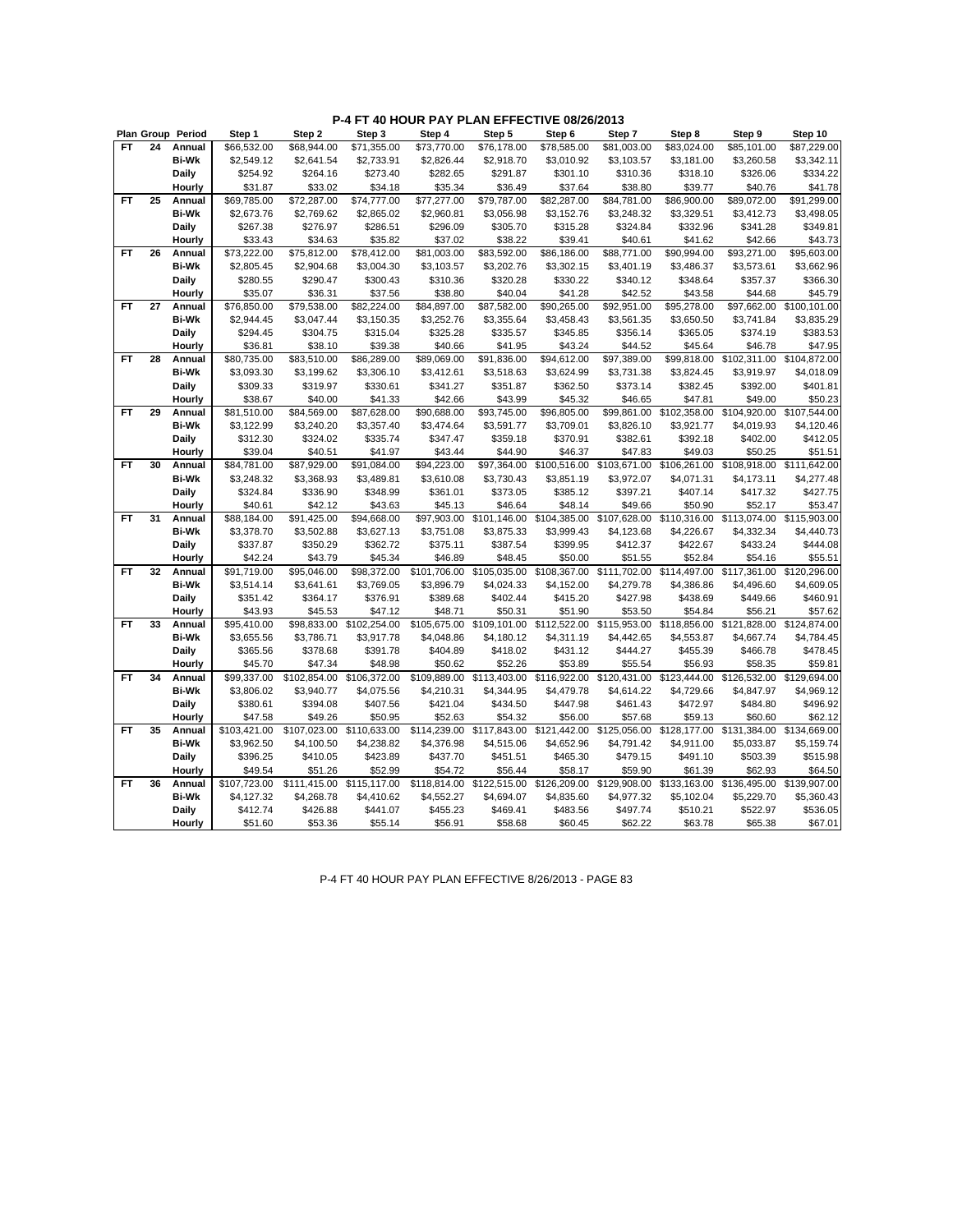|           |    | Plan Group Period | Step 1       | Step 2       | Step 3       | Step 4       | Step 5       | Step 6       | Step 7       | Step 8                    | Step 9                    | Step 10                   |
|-----------|----|-------------------|--------------|--------------|--------------|--------------|--------------|--------------|--------------|---------------------------|---------------------------|---------------------------|
| FT.       | 37 | Annual            | \$112,191.00 | \$115.988.00 | \$119,791.00 | \$123.590.00 | \$127,392.00 | \$131.193.00 | \$134.992.00 | \$138.361.00              | \$141.822.00              | \$145,370.00              |
|           |    | <b>Bi-Wk</b>      | \$4,298.51   | \$4,443.99   | \$4,589.70   | \$4,735.25   | \$4,880.92   | \$5,026.56   | \$5,172.11   | \$5,301.19                | \$5,433.80                | \$5,569.74                |
|           |    | <b>Daily</b>      | \$429.86     | \$444.40     | \$458.97     | \$473.53     | \$488.10     | \$502.66     | \$517.22     | \$530.12                  | \$543.38                  | \$556.98                  |
|           |    | Hourly            | \$53.74      | \$55.55      | \$57.38      | \$59.20      | \$61.02      | \$62.84      | \$64.66      | \$66.27                   | \$67.93                   | \$69.63                   |
| FT.       | 38 | Annual            | \$116.823.00 | \$120,704.00 | \$124,595.00 | \$128.485.00 | \$132,375.00 | \$136,261.00 | \$140,152.00 | \$143.660.00              | \$147,250.00              | \$150,935.00              |
|           |    | <b>Bi-Wk</b>      | \$4,475.98   | \$4,624.68   | \$4,773.76   | \$4,922.80   | \$5.071.84   | \$5,220.73   | \$5,369.81   | \$5,504.22                | \$5,641.77                | \$5,782.96                |
|           |    | <b>Daily</b>      | \$447.60     | \$462.47     | \$477.38     | \$492.28     | \$507.19     | \$522.08     | \$536.99     | \$550.43                  | \$564.18                  | \$578.30                  |
|           |    | Hourly            | \$55.95      | \$57.81      | \$59.68      | \$61.54      | \$63.40      | \$65.26      | \$67.13      | \$68.81                   | \$70.53                   | \$72.29                   |
| FT        | 39 | Annual            | \$121,682.00 | \$125,664.00 | \$129,640.00 | \$133,631.00 | \$137,612.00 | \$141,584.00 | \$145,573.00 | \$149,216.00              | \$152,945.00              | \$156,770.00              |
|           |    | <b>Bi-Wk</b>      | \$4,662.15   | \$4.814.72   | \$4,967.05   | \$5,119.97   | \$5,272.50   | \$5,424.68   | \$5,577.51   | \$5.717.09                | \$5,859.97                | \$6,006.52                |
|           |    | <b>Daily</b>      | \$466.22     | \$481.48     | \$496.71     | \$512.00     | \$527.25     | \$542.47     | \$557.76     | \$571.71                  | \$586.00                  | \$600.66                  |
|           |    | Hourly            | \$58.28      | \$60.19      | \$62.09      | \$64.00      | \$65.91      | \$67.81      | \$69.72      | \$71.47                   | \$73.25                   | \$75.09                   |
| <b>FT</b> | 40 | Annual            | \$126,753.00 | \$130,816.00 | \$134.891.00 | \$138,952.00 | \$143,020.00 | \$147.086.00 | \$151,155.00 | \$154,936.00              | \$158,809.00              | \$162,781.00              |
|           |    | <b>Bi-Wk</b>      | \$4.856.44   | \$5.012.11   | \$5.168.24   | \$5.323.84   | \$5,479.70   | \$5.635.48   | \$5.791.38   | \$5.936.25                | \$6.084.64                | \$6,236.82                |
|           |    | <b>Daily</b>      | \$485.65     | \$501.22     | \$516.83     | \$532.39     | \$547.97     | \$563.55     | \$579.14     | \$593.63                  | \$608.47                  | \$623.69                  |
|           |    | Hourly            | \$60.71      | \$62.66      | \$64.61      | \$66.55      | \$68.50      | \$70.45      | \$72.40      | \$74.21                   | \$76.06                   | \$77.97                   |
| FT.       | 41 | Annual            | \$132,049.00 | \$136,217.00 | \$140,382.00 | \$144,552.00 | \$148,714.00 | \$152,878.00 |              | \$157,042.00 \$160,970.00 |                           | \$164.995.00 \$169.119.00 |
|           |    | <b>Bi-Wk</b>      | \$5.059.35   | \$5,219.05   | \$5,378.63   | \$5,538.40   | \$5,697.86   | \$5,857.40   | \$6,016.94   | \$6,167.44                | \$6,321.65                | \$6,479.66                |
|           |    | <b>Daily</b>      | \$505.94     | \$521.91     | \$537.87     | \$553.84     | \$569.79     | \$585.74     | \$601.70     | \$616.75                  | \$632.17                  | \$647.97                  |
|           |    | Hourly            | \$63.25      | \$65.24      | \$67.24      | \$69.23      | \$71.23      | \$73.22      | \$75.22      | \$77.10                   | \$79.03                   | \$81.00                   |
| <b>FT</b> | 42 | Annual            | \$137,552.00 | \$141.817.00 | \$146,078.00 | \$150,326,00 | \$154,590.00 | \$158,843,00 |              | \$163,109.00 \$167,189.00 | \$171.368.00 \$175.654.00 |                           |
|           |    | <b>Bi-Wk</b>      | \$5.270.20   | \$5,433.61   | \$5,596.86   | \$5,759.62   | \$5,922.99   | \$6.085.94   | \$6,249.39   | \$6,405.71                | \$6,565.83                | \$6,730.04                |
|           |    | Daily             | \$527.02     | \$543.37     | \$559.69     | \$575.97     | \$592.30     | \$608.60     | \$624.94     | \$640.58                  | \$656.59                  | \$673.01                  |
|           |    | Hourly            | \$65.88      | \$67.93      | \$69.97      | \$72.00      | \$74.04      | \$76.08      | \$78.12      | \$80.08                   | \$82.08                   | \$84.13                   |
| FT.       | 43 | Annual            | \$143.399.00 | \$147,736.00 | \$152,085.00 | \$156,425.00 | \$160,773.00 | \$165,109.00 | \$169,453.00 | \$173,686.00              | \$178,029.00              | \$182,480.00              |
|           |    | <b>Bi-Wk</b>      | \$5.494.22   | \$5.660.39   | \$5,827.02   | \$5,993.30   | \$6,159.89   | \$6,326.02   | \$6,492.46   | \$6,654.64                | \$6,821.04                | \$6,991.58                |
|           |    | Daily             | \$549.43     | \$566.04     | \$582.71     | \$599.33     | \$615.99     | \$632.61     | \$649.25     | \$665.47                  | \$682.11                  | \$699.16                  |
|           |    | Hourly            | \$68.68      | \$70.76      | \$72.84      | \$74.92      | \$77.00      | \$79.08      | \$81.16      | \$83.19                   | \$85.27                   | \$87.40                   |

P-4 FT 40 HOUR PAY PLAN EFFECTIVE 8/26/2013 - PAGE 84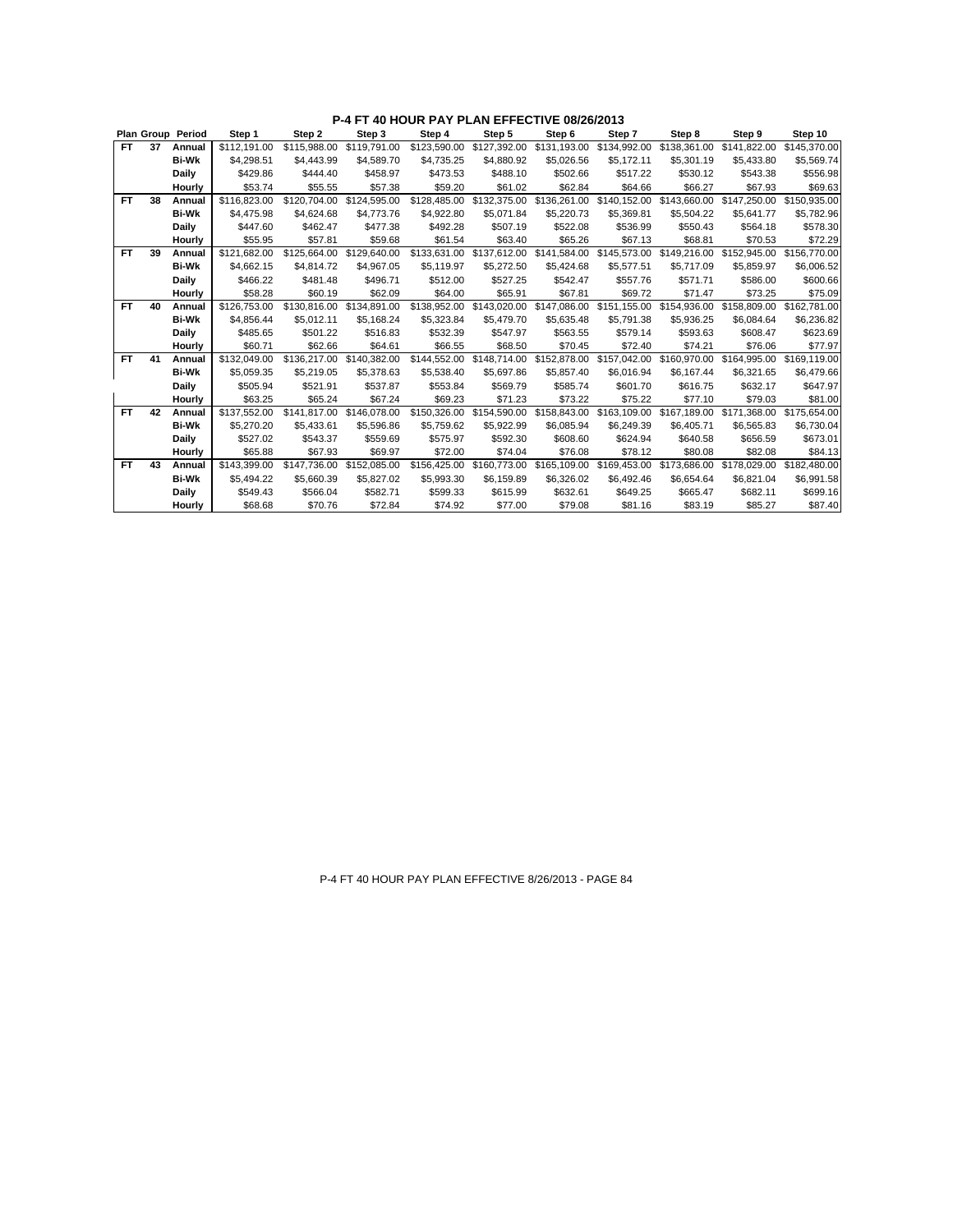|           |    | Plan Group Period | Step 1      | Step 2      | Step 3                  | Step 4      | Step 5      | Step 6      | Step 7      | Step 8      | Step 9      | Step 10                 |
|-----------|----|-------------------|-------------|-------------|-------------------------|-------------|-------------|-------------|-------------|-------------|-------------|-------------------------|
| FT.       | 11 | Annual            | \$37,964.00 | \$39.119.00 | \$40,283.00             | \$41,437.00 | \$42,631.00 | \$43,840.00 | \$45,061.00 | \$46,192.00 | \$47.348.00 | $\overline{$48,531.00}$ |
|           |    | <b>Bi-Wk</b>      | \$1,454.56  | \$1,498.82  | \$1,543.41              | \$1,587.63  | \$1,633.38  | \$1,679.70  | \$1,726.48  | \$1,769.81  | \$1,814.10  | \$1,859.43              |
|           |    | Daily             | \$145.46    | \$149.89    | \$154.35                | \$158.77    | \$163.34    | \$167.97    | \$172.65    | \$176.99    | \$181.41    | \$185.95                |
|           |    | Hourly            | \$18.19     | \$18.74     | \$19.30                 | \$19.85     | \$20.42     | \$21.00     | \$21.59     | \$22.13     | \$22.68     | \$23.25                 |
| FT        | 12 | Annual            | \$39,195.00 | \$40,408.00 | \$41,606.00             | \$42,857.00 | \$44,113.00 | \$45,385.00 | \$46,642.00 | \$47,808.00 | \$49,004.00 | \$50,227.00             |
|           |    | <b>Bi-Wk</b>      | \$1,501.73  | \$1,548.20  | \$1,594.10              | \$1,642.04  | \$1,690.16  | \$1,738.89  | \$1,787.05  | \$1,831.73  | \$1,877.55  | \$1,924.41              |
|           |    | Daily             | \$150.18    | \$154.82    | \$159.41                | \$164.21    | \$169.02    | \$173.89    | \$178.71    | \$183.18    | \$187.76    | \$192.45                |
|           |    | Hourly            | \$18.78     | \$19.36     | \$19.93                 | \$20.53     | \$21.13     | \$21.74     | \$22.34     | \$22.90     | \$23.47     | \$24.06                 |
| <b>FT</b> | 13 | Annual            | \$41,403.00 | \$42,936.00 | \$44,478.00             | \$46,012.00 | \$47,560.00 | \$49,094.00 | \$50,644.00 | \$51,911.00 | \$53,209.00 | \$54,538.00             |
|           |    | <b>Bi-Wk</b>      | \$1,586.33  | \$1,645.06  | \$1,704.14              | \$1,762.92  | \$1,822.23  | \$1,881.00  | \$1,940.39  | \$1,988.93  | \$2,038.66  | \$2,089.58              |
|           |    | Daily             | \$158.64    | \$164.51    | \$170.42                | \$176.30    | \$182.23    | \$188.10    | \$194.04    | \$198.90    | \$203.87    | \$208.96                |
|           |    | Hourly            | \$19.83     | \$20.57     | \$21.31                 | \$22.04     | \$22.78     | \$23.52     | \$24.26     | \$24.87     | \$25.49     | \$26.12                 |
| FT        | 14 | Annual            | \$43,341.00 | \$44,938.00 | \$46,529.00             | \$48,122.00 | \$49,711.00 | \$51,303.00 | \$52,892.00 | \$54,219.00 | \$55,572.00 | \$56,963.00             |
|           |    | <b>Bi-Wk</b>      | \$1,660.58  | \$1,721.77  | \$1,782.73              | \$1,843.76  | \$1,904.64  | \$1,965.64  | \$2,026.52  | \$2,077.36  | \$2,129.20  | \$2,182.50              |
|           |    | <b>Daily</b>      | \$166.06    | \$172.18    | \$178.28                | \$184.38    | \$190.47    | \$196.57    | \$202.66    | \$207.74    | \$212.92    | \$218.25                |
|           |    | Hourly            | \$20.76     | \$21.53     | \$22.29                 | \$23.05     | \$23.81     | \$24.58     | \$25.34     | \$25.97     | \$26.62     | \$27.29                 |
| <b>FT</b> | 15 | Annual            | \$45,426.00 | \$47,062.00 | \$48,700.00             | \$50,335.00 | \$51,976.00 | \$53,627.00 | \$55,257.00 | \$56,642.00 | \$58,056.00 | \$59,510.00             |
|           |    | <b>Bi-Wk</b>      | \$1,740.46  | \$1,803.15  | \$1,865.91              | \$1,928.55  | \$1,991.42  | \$2,054.68  | \$2,117.13  | \$2,170.20  | \$2,224.37  | \$2,280.08              |
|           |    | <b>Daily</b>      | \$174.05    | \$180.32    | \$186.60                | \$192.86    | \$199.15    | \$205.47    | \$211.72    | \$217.02    | \$222.44    | \$228.01                |
|           |    | Hourly            | \$21.76     | \$22.54     | \$23.33                 | \$24.11     | \$24.90     | \$25.69     | \$26.47     | \$27.13     | \$27.81     | \$28.51                 |
| FT        | 16 | Annual            | \$47,634.00 | \$49,324.00 | \$51,011.00             | \$52,698.00 | \$54,383.00 | \$56,077.00 | \$57,761.00 | \$59,204.00 | \$60,684.00 | \$62,199.00             |
|           |    | <b>Bi-Wk</b>      | \$1,825.06  | \$1,889.81  | \$1,954.45              | \$2,019.09  | \$2,083.64  | \$2,148.55  | \$2,213.07  | \$2,268.36  | \$2,325.06  | \$2,383.11              |
|           |    | Daily             | \$182.51    | \$188.99    | \$195.45                | \$201.91    | \$208.37    | \$214.86    | \$221.31    | \$226.84    | \$232.51    | \$238.32                |
|           |    | Hourly            | \$22.82     | \$23.63     | \$24.44                 | \$25.24     | \$26.05     | \$26.86     | \$27.67     | \$28.36     | \$29.07     | \$29.79                 |
| <b>FT</b> | 17 | Annual            | \$49,993.00 | \$51,731.00 | \$53,472.00             | \$55,204.00 | \$56,942.00 | \$58,672.00 | \$60,409.00 | \$61,919.00 | \$63,471.00 | \$65,059.00             |
|           |    | <b>Bi-Wk</b>      | \$1,915.45  | \$1,982.04  | \$2,048.74              | \$2,115.10  | \$2,181.69  | \$2,247.97  | \$2,314.53  | \$2,372.38  | \$2,431.84  | \$2,492.69              |
|           |    | Daily             | \$191.55    | \$198.21    | \$204.88                | \$211.51    | \$218.17    | \$224.80    | \$231.46    | \$237.24    | \$243.19    | \$249.27                |
|           |    | Hourly            | \$23.95     | \$24.78     | \$25.61                 | \$26.44     | \$27.28     | \$28.10     | \$28.94     | \$29.66     | \$30.40     | \$31.16                 |
| FT        | 18 | Annual            | \$52,515.00 | \$54,299.00 | \$56,077.00             | \$57,861.00 | \$59,632.00 | \$61,411.00 | \$63,188.00 | \$64,773.00 | \$66,392.00 | \$68,054.00             |
|           |    | <b>Bi-Wk</b>      | \$2,012.07  | \$2,080.43  | \$2,148.55              | \$2,216.90  | \$2,284.76  | \$2,352.92  | \$2,421.00  | \$2,481.73  | \$2,543.76  | \$2,607.44              |
|           |    | Daily             | \$201.21    | \$208.05    | \$214.86                | \$221.69    | \$228.48    | \$235.30    | \$242.10    | \$248.18    | \$254.38    | \$260.75                |
|           |    | Hourly            | \$25.16     | \$26.01     | \$26.86                 | \$27.72     | \$28.56     | \$29.42     | \$30.27     | \$31.03     | \$31.80     | \$32.60                 |
| <b>FT</b> | 19 | Annual            | \$55,101.00 | \$56,942.00 | \$58,769.00             | \$60,605.00 | \$62,431.00 | \$64,261.00 | \$66,090.00 | \$67,742.00 | \$69,435.00 | \$71,172.00             |
|           |    | <b>Bi-Wk</b>      | \$2,111.15  | \$2,181.69  | \$2,251.69              | \$2,322.04  | \$2,392.00  | \$2,462.11  | \$2,532.19  | \$2,595.48  | \$2,660.35  | \$2,726.90              |
|           |    | Daily             | \$211.12    | \$218.17    | \$225.17                | \$232.21    | \$239.20    | \$246.22    | \$253.22    | \$259.55    | \$266.04    | \$272.69                |
|           |    | Hourly            | \$26.39     | \$27.28     | \$28.15                 | \$29.03     | \$29.90     | \$30.78     | \$31.66     | \$32.45     | \$33.26     | \$34.09                 |
| FT        | 20 | Annual            | \$57,912.00 | \$59,787.00 | $\overline{$61,661.00}$ | \$63,533.00 | \$65,405.00 | \$67,278.00 | \$69,153.00 | \$70,886.00 | \$72,656.00 | \$74,474.00             |
|           |    | <b>Bi-Wk</b>      | \$2,218.86  | \$2,290.69  | \$2,362.50              | \$2,434.22  | \$2,505.94  | \$2,577.71  | \$2,649.55  | \$2,715.94  | \$2,783.76  | \$2,853.41              |
|           |    | Daily             | \$221.89    | \$229.07    | \$236.25                | \$243.43    | \$250.60    | \$257.78    | \$264.96    | \$271.60    | \$278.38    | \$285.35                |
|           |    | Hourly            | \$27.74     | \$28.64     | \$29.54                 | \$30.43     | \$31.33     | \$32.23     | \$33.12     | \$33.95     | \$34.80     | \$35.67                 |
| <b>FT</b> | 21 | Annual            | \$60,764.00 | \$62,697.00 | \$64,619.00             | \$66,544.00 | \$68,477.00 | \$70,399.00 | \$72,333.00 | \$74,142.00 | \$75,993.00 | \$77,892.00             |
|           |    | <b>Bi-Wk</b>      | \$2,328.13  | \$2,402.19  | \$2,475.83              | \$2,549.58  | \$2,623.64  | \$2,697.28  | \$2,771.38  | \$2,840.69  | \$2,911.61  | \$2,984.37              |
|           |    | Daily             | \$232.82    | \$240.22    | \$247.59                | \$254.96    | \$262.37    | \$269.73    | \$277.14    | \$284.07    | \$291.17    | \$298.44                |
|           |    | Hourly            | \$29.11     | \$30.03     | \$30.95                 | \$31.87     | \$32.80     | \$33.72     | \$34.65     | \$35.51     | \$36.40     | \$37.31                 |
| <b>FT</b> | 22 | Annual            | \$62,431.00 | \$64,714.00 | \$67,007.00             | \$69,289.00 | \$71,579.00 | \$73,865.00 | \$76,151.00 | \$78,052.00 | \$80,006.00 | \$82,005.00             |
|           |    | <b>Bi-Wk</b>      | \$2,392.00  | \$2,479.47  | \$2,567.32              | \$2,654.76  | \$2,742.50  | \$2,830.08  | \$2,917.67  | \$2,990.50  | \$3,065.37  | \$3,141.96              |
|           |    | Daily             | \$239.20    | \$247.95    | \$256.74                | \$265.48    | \$274.25    | \$283.01    | \$291.77    | \$299.05    | \$306.54    | \$314.20                |
|           |    | Hourly            | \$29.90     | \$31.00     | \$32.10                 | \$33.19     | \$34.29     | \$35.38     | \$36.48     | \$37.39     | \$38.32     | \$39.28                 |
| <b>FT</b> | 23 | Annual            | \$65,384.00 | \$67,768.00 | \$70,146.00             | \$72,535.00 | \$74,915.00 | \$77,300.00 | \$79,682.00 | \$81,675.00 | \$83,714.00 | \$85,806.00             |
|           |    | <b>Bi-Wk</b>      | \$2,505.14  | \$2,596.48  | \$2,687.59              | \$2,779.12  | \$2,870.31  | \$2,961.69  | \$3,052.96  | \$3,129.32  | \$3,207.44  | \$3,287.59              |
|           |    | Daily             | \$250.52    | \$259.65    | \$268.76                | \$277.92    | \$287.04    | \$296.17    | \$305.30    | \$312.94    | \$320.75    | \$328.76                |
|           |    | Hourly            | \$31.32     | \$32.46     | \$33.60                 | \$34.74     | \$35.88     | \$37.03     | \$38.17     | \$39.12     | \$40.10     | \$41.10                 |
|           |    |                   |             |             |                         |             |             |             |             |             |             |                         |

P-4 FT 40 HOUR PAY PLAN EFFECTIVE 07/01/2014 - PAGE 85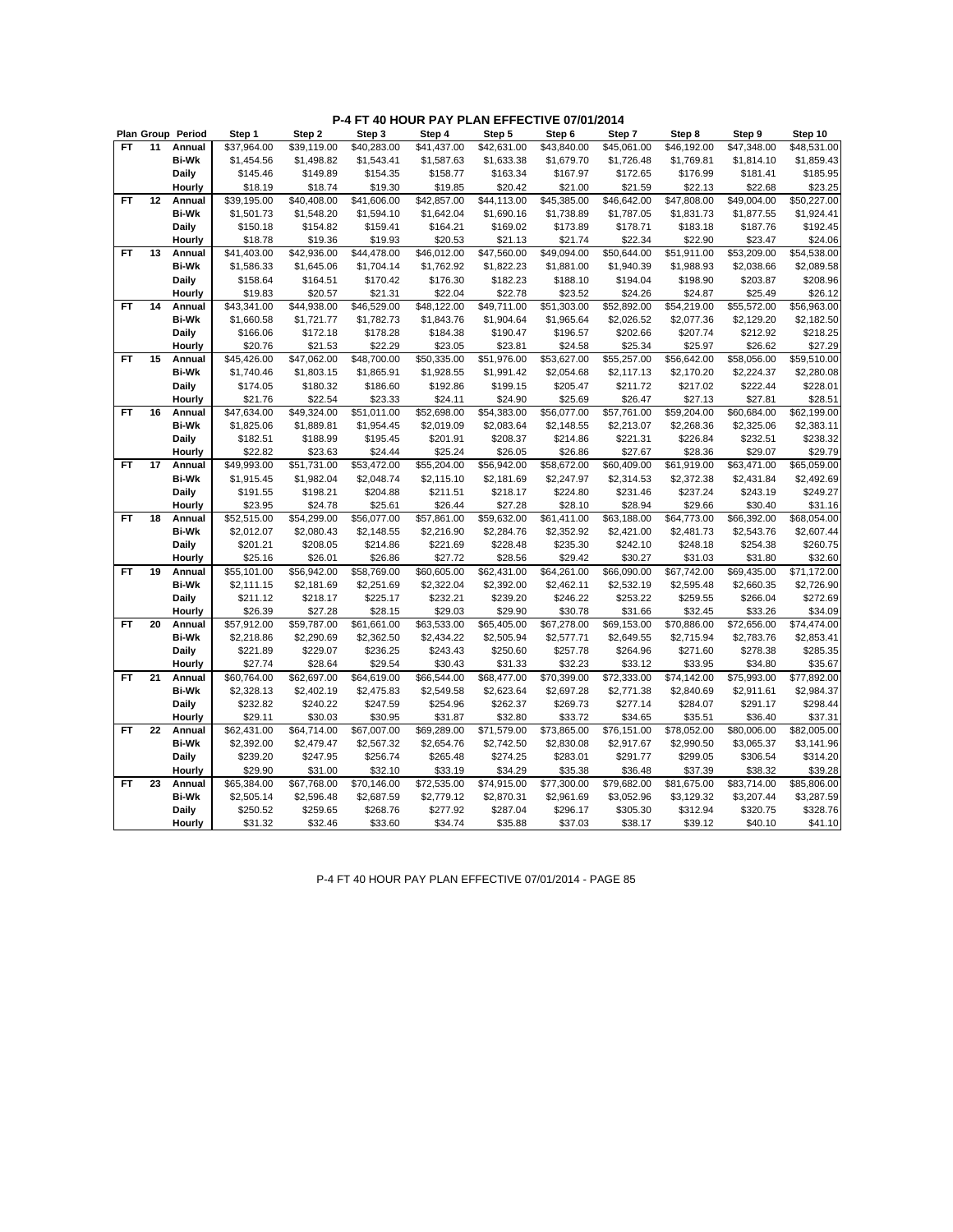|           |    | Plan Group Period | Step 1       | Step 2       | Step 3       | Step 4                   | Step 5       | Step 6       | Step 7       | Step 8                   | Step 9       | Step 10      |
|-----------|----|-------------------|--------------|--------------|--------------|--------------------------|--------------|--------------|--------------|--------------------------|--------------|--------------|
| FT        | 24 | Annual            | \$68,528.00  | \$71,013.00  | \$73,496.00  | \$75,984.00              | \$78,464.00  | \$80,943.00  | \$83.434.00  | \$85,515.00              | \$87,655.00  | \$89,846.00  |
|           |    | <b>Bi-Wk</b>      | \$2,625.60   | \$2,720.81   | \$2,815.94   | \$2,911.27               | \$3,006.29   | \$3,101.27   | \$3,196.71   | \$3,276.44               | \$3,358.43   | \$3,442.38   |
|           |    | Daily             | \$262.56     | \$272.09     | \$281.60     | \$291.13                 | \$300.63     | \$310.13     | \$319.68     | \$327.65                 | \$335.85     | \$344.24     |
|           |    | Hourly            | \$32.82      | \$34.02      | \$35.20      | \$36.40                  | \$37.58      | \$38.77      | \$39.96      | \$40.96                  | \$41.99      | \$43.03      |
| <b>FT</b> | 25 | Annual            | \$71,879.00  | \$74,456.00  | \$77,021.00  | \$79,596.00              | \$82,181.00  | \$84,756.00  | \$87,325.00  | \$89,507.00              | \$91,745.00  | \$94,038.00  |
|           |    | <b>Bi-Wk</b>      | \$2,753.99   | \$2,852.73   | \$2,951.00   | \$3,049.66               | \$3,148.70   | \$3,247.36   | \$3,345.79   | \$3,429.39               | \$3,515.14   | \$3,602.99   |
|           |    | Daily             | \$275.40     | \$285.28     | \$295.10     | \$304.97                 | \$314.87     | \$324.74     | \$334.58     | \$342.94                 | \$351.52     | \$360.30     |
|           |    | Hourly            | \$34.43      | \$35.66      | \$36.89      | \$38.13                  | \$39.36      | \$40.60      | \$41.83      | \$42.87                  | \$43.94      | \$45.04      |
| FT        | 26 | Annual            | \$75,419.00  | \$78,087.00  | \$80,765.00  | \$83,434.00              | \$86,100.00  | \$88,772.00  | \$91,435.00  | \$93,724.00              | \$96,070.00  | \$98,472.00  |
|           |    | <b>Bi-Wk</b>      | \$2,889.62   | \$2,991.84   | \$3,094.45   | \$3,196.71               | \$3,298.86   | \$3,401.23   | \$3,503.26   | \$3,590.96               | \$3,680.85   | \$3,772.88   |
|           |    | Daily             | \$288.97     | \$299.19     | \$309.45     | \$319.68                 | \$329.89     | \$340.13     | \$350.33     | \$359.10                 | \$368.09     | \$377.29     |
|           |    | Hourly            | \$36.13      | \$37.40      | \$38.69      | \$39.96                  | \$41.24      | \$42.52      | \$43.80      | \$44.89                  | \$46.02      | \$47.17      |
| FT        | 27 | Annual            | \$79,156.00  | \$81,925.00  | \$84,691.00  | \$87,444.00              | \$90,210.00  | \$92,973.00  | \$95,740.00  | \$98,137.00              | \$100,592.00 | \$103,105.00 |
|           |    | <b>Bi-Wk</b>      | \$3,032.80   | \$3,138.89   | \$3,244.87   | \$3,350.35               | \$3,456.33   | \$3,562.19   | \$3,668.20   | \$3,760.04               | \$3,854.10   | \$3,950.39   |
|           |    | Daily             | \$303.28     | \$313.89     | \$324.49     | \$335.04                 | \$345.64     | \$356.22     | \$366.82     | \$376.01                 | \$385.41     | \$395.04     |
|           |    | Hourly            | \$37.91      | \$39.24      | \$40.57      | \$41.88                  | \$43.21      | \$44.53      | \$45.86      | \$47.01                  | \$48.18      | \$49.38      |
| FT        | 28 | Annual            | \$83,158.00  | \$86,016.00  | \$88,878.00  | \$91,742.00              | \$94,592.00  | \$97,451.00  | \$100,311.00 | \$102,813.00             | \$105,381.00 | \$108,019.00 |
|           |    | <b>Bi-Wk</b>      | \$3,186.14   | \$3,295.64   | \$3,405.29   | \$3,515.02               | \$3,624.22   | \$3,733.76   | \$3,843.34   | \$3,939.20               | \$4,037.59   | \$4,138.66   |
|           |    | Daily             | \$318.62     | \$329.57     | \$340.53     | \$351.51                 | \$362.43     | \$373.38     | \$384.34     | \$393.92                 | \$403.76     | \$413.87     |
|           |    | Hourly            | \$39.83      | \$41.20      | \$42.57      | \$43.94                  | \$45.31      | \$46.68      | \$48.05      | \$49.24                  | \$50.47      | \$51.74      |
| <b>FT</b> | 29 | Annual            | \$83,956.00  | \$87,107.00  | \$90,257.00  | \$93,409.00              | \$96,558.00  | \$99,710.00  | \$102,857.00 | \$105.429.00             | \$108,068.00 | \$110,771.00 |
|           |    | <b>Bi-Wk</b>      | \$3,216.71   | \$3,337.44   | \$3,458.13   | \$3,578.89               | \$3,699.55   | \$3,820.31   | \$3,940.89   | \$4,039.43               | \$4,140.54   | \$4,244.10   |
|           |    | Daily             | \$321.68     | \$333.75     | \$345.82     | \$357.89                 | \$369.96     | \$382.04     | \$394.09     | \$403.95                 | \$414.06     | \$424.41     |
|           |    | Hourly            | \$40.21      | \$41.72      | \$43.23      | \$44.74                  | \$46.25      | \$47.76      | \$49.27      | \$50.50                  | \$51.76      | \$53.06      |
| <b>FT</b> | 30 | Annual            | \$87,325.00  | \$90,567.00  | \$93,817.00  | \$97,050.00              | \$100,285.00 | \$103,532.00 | \$106,782.00 | $\overline{$}109,449.00$ | \$112,186.00 | \$114,992.00 |
|           |    | <b>Bi-Wk</b>      | \$3,345.79   | \$3,470.00   | \$3,594.53   | \$3,718.40               | \$3,842.34   | \$3,966.75   | \$4,091.27   | \$4,193.45               | \$4,298.32   | \$4,405.83   |
|           |    | Daily             | \$334.58     | \$347.00     | \$359.46     | \$371.84                 | \$384.24     | \$396.68     | \$409.13     | \$419.35                 | \$429.84     | \$440.59     |
|           |    | Hourly            | \$41.83      | \$43.38      | \$44.94      | \$46.48                  | \$48.03      | \$49.59      | \$51.15      | \$52.42                  | \$53.73      | \$55.08      |
| <b>FT</b> | 31 | Annual            | \$90,830.00  | \$94,168.00  | \$97,509.00  | \$100,841.00             | \$104,181.00 | \$107,517.00 | \$110,857.00 | \$113,626.00             | \$116,467.00 | \$119,381.00 |
|           |    | <b>Bi-Wk</b>      | \$3,480.08   | \$3,607.97   | \$3,735.98   | \$3,863.64               | \$3,991.61   | \$4,119.43   | \$4,247.40   | \$4,353.49               | \$4,462.34   | \$4,573.99   |
|           |    | Daily             | \$348.01     | \$360.80     | \$373.60     | \$386.37                 | \$399.17     | \$411.95     | \$424.74     | \$435.35                 | \$446.24     | \$457.40     |
|           |    | Hourly            | \$43.51      | \$45.10      | \$46.70      | \$48.30                  | \$49.90      | \$51.50      | \$53.10      | \$54.42                  | \$55.78      | \$57.18      |
| FT        | 32 | Annual            | \$94,471.00  | \$97,898.00  | \$101,324.00 | \$104,758.00             | \$108,187.00 | \$111,619.00 | \$115,054.00 | \$117,932.00             | \$120,882.00 | \$123,905.00 |
|           |    | <b>Bi-Wk</b>      | \$3,619.58   | \$3,750.89   | \$3,882.15   | \$4,013.72               | \$4,145.10   | \$4,276.60   | \$4,408.20   | \$4,518.47               | \$4,631.50   | \$4,747.32   |
|           |    | Daily             | \$361.96     | \$375.09     | \$388.22     | \$401.38                 | \$414.51     | \$427.66     | \$440.82     | \$451.85                 | \$463.15     | \$474.74     |
|           |    | Hourly            | \$45.25      | \$46.89      | \$48.53      | \$50.18                  | \$51.82      | \$53.46      | \$55.11      | \$56.49                  | \$57.90      | \$59.35      |
| FT        | 33 | Annual            | \$98,273.00  | \$101,798.00 | \$105,322.00 | \$108,846.00             | \$112,375.00 | \$115,898.00 | \$119,432.00 | \$122,422.00             | \$125,483.00 | \$128,621.00 |
|           |    | <b>Bi-Wk</b>      | \$3,765.25   | \$3,900.31   | \$4,035.33   | \$4,170.35               | \$4,305.56   | \$4,440.54   | \$4,575.94   | \$4,690.50               | \$4,807.78   | \$4,928.01   |
|           |    | Daily             | \$376.53     | \$390.04     | \$403.54     | \$417.04                 | \$430.56     | \$444.06     | \$457.60     | \$469.05                 | \$480.78     | \$492.81     |
|           |    | Hourly            | \$47.07      | \$48.76      | \$50.45      | \$52.13                  | \$53.82      | \$55.51      | \$57.20      | \$58.64                  | \$60.10      | \$61.61      |
| <b>FT</b> | 34 | Annual            | \$102,318.00 | \$105,940.00 | \$109,564.00 | $\overline{$}113,186.00$ | \$116,806.00 | \$120,430.00 | \$124,044.00 | \$127,148.00             | \$130,328.00 | \$133,585.00 |
|           |    | <b>Bi-Wk</b>      | \$3,920.23   | \$4,059.01   | \$4,197.86   | \$4,336.63               | \$4,475.33   | \$4,614.18   | \$4,752.65   | \$4,871.58               | \$4,993.41   | \$5,118.20   |
|           |    | Daily             | \$392.03     | \$405.91     | \$419.79     | \$433.67                 | \$447.54     | \$461.42     | \$475.27     | \$487.16                 | \$499.35     | \$511.82     |
|           |    | Hourly            | \$49.01      | \$50.74      | \$52.48      | \$54.21                  | \$55.95      | \$57.68      | \$59.41      | \$60.90                  | \$62.42      | \$63.98      |
| <b>FT</b> | 35 | Annual            | \$106,524.00 | \$110,234.00 | \$113,952.00 | \$117,667.00             | \$121,379.00 | \$125,086.00 | \$128,808.00 | \$132,023.00             | \$135,326.00 | \$138,710.00 |
|           |    | <b>Bi-Wk</b>      | \$4,081.38   | \$4,223.53   | \$4,365.98   | \$4,508.32               | \$4,650.54   | \$4,792.57   | \$4,935.18   | \$5,058.36               | \$5,184.91   | \$5,314.56   |
|           |    | Daily             | \$408.14     | \$422.36     | \$436.60     | \$450.84                 | \$465.06     | \$479.26     | \$493.52     | \$505.84                 | \$518.50     | \$531.46     |
|           |    | Hourly            | \$51.02      | \$52.80      | \$54.58      | \$56.36                  | \$58.14      | \$59.91      | \$61.69      | \$63.23                  | \$64.82      | \$66.44      |
| <b>FT</b> | 36 | Annual            | \$110,955.00 | \$114,758.00 | \$118,571.00 | $\overline{$}122,379.00$ | \$126,191.00 | \$129,996.00 | \$133,806.00 | \$137,158.00             | \$140,590.00 | \$144,105.00 |
|           |    | <b>Bi-Wk</b>      |              |              |              | \$4,688.86               |              |              |              | \$5,255.10               | \$5,386.60   | \$5,521.27   |
|           |    |                   | \$4,251.15   | \$4,396.86   | \$4,542.96   |                          | \$4,834.91   | \$4,980.69   | \$5,126.67   |                          |              |              |
|           |    | Daily             | \$425.12     | \$439.69     | \$454.30     | \$468.89                 | \$483.50     | \$498.07     | \$512.67     | \$525.51                 | \$538.66     | \$552.13     |
|           |    | Hourly            | \$53.14      | \$54.97      | \$56.79      | \$58.62                  | \$60.44      | \$62.26      | \$64.09      | \$65.69                  | \$67.34      | \$69.02      |

P-4 FT 40 HOUR PAY PLAN EFFECTIVE 07/01/2014 - PAGE 86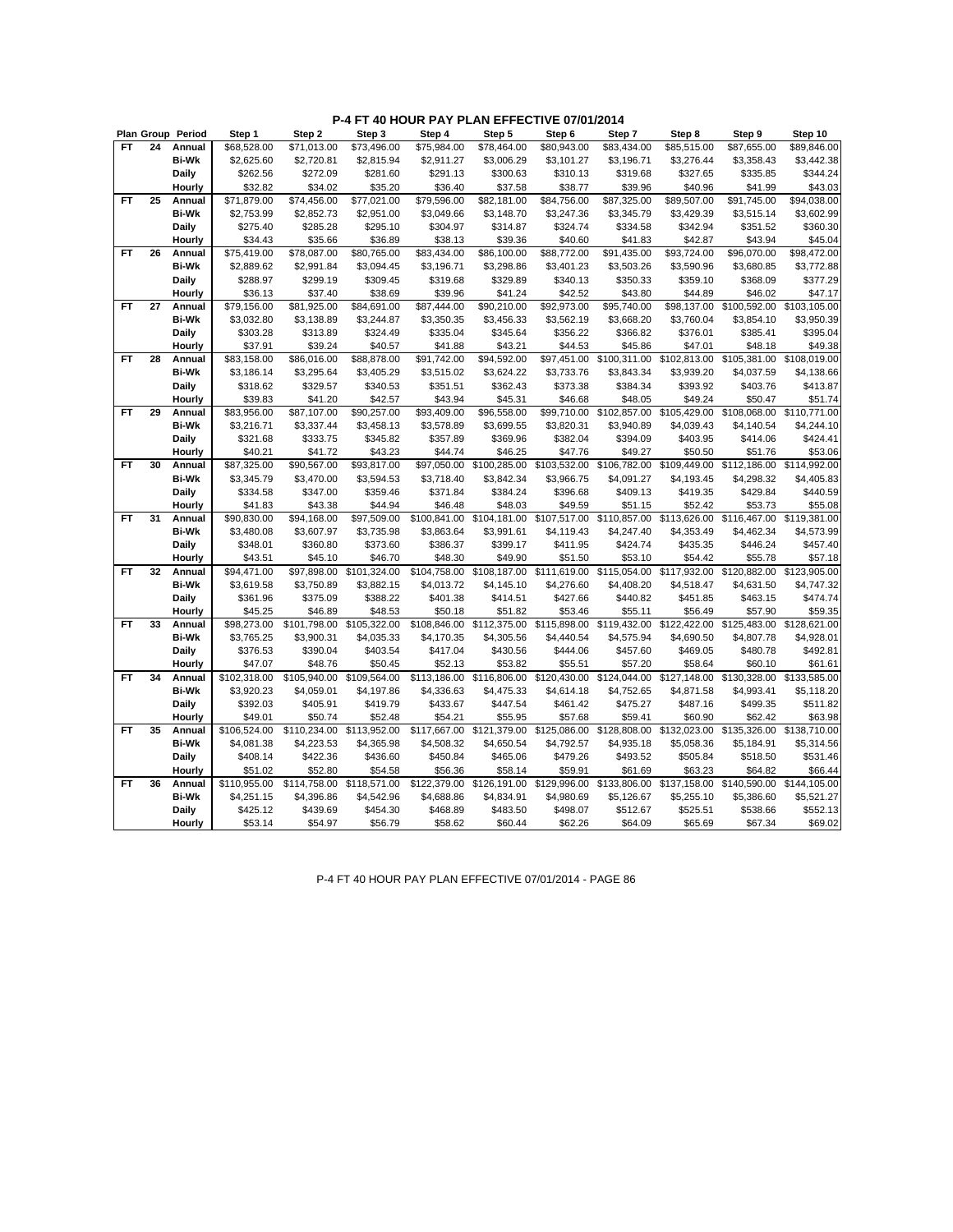|           |    | <b>Plan Group Period</b> | Step 1       | Step 2       | Step 3       | Step 4       | Step 5       | Step 6                    | Step 7       | Step 8                    | Step 9       | Step 10      |
|-----------|----|--------------------------|--------------|--------------|--------------|--------------|--------------|---------------------------|--------------|---------------------------|--------------|--------------|
| FT.       | 37 | Annual                   | \$115,557.00 | \$119,468.00 | \$123,385,00 | \$127,298.00 | \$131,214.00 | \$135,129.00              | \$139,042.00 | \$142,512.00              | \$146.077.00 | \$149.732.00 |
|           |    | <b>Bi-Wk</b>             | \$4,427.48   | \$4.577.32   | \$4,727.40   | \$4,877.32   | \$5,027.36   | \$5.177.36                | \$5,327.28   | \$5,460.23                | \$5,596.82   | \$5,736.86   |
|           |    | <b>Daily</b>             | \$442.75     | \$457.74     | \$472.74     | \$487.74     | \$502.74     | \$517.74                  | \$532.73     | \$546.03                  | \$559.69     | \$573.69     |
|           |    | Hourly                   | \$55.35      | \$57.22      | \$59.10      | \$60.97      | \$62.85      | \$64.72                   | \$66.60      | \$68.26                   | \$69.97      | \$71.72      |
| FT        | 38 | Annual                   | \$120,328.00 | \$124,326.00 | \$128,333.00 | \$132,340.00 | \$136,347.00 | \$140,349,00              | \$144,357.00 | \$147,970,00              | \$151.668.00 | \$155,464.00 |
|           |    | <b>Bi-Wk</b>             | \$4,610.27   | \$4,763.45   | \$4,916.98   | \$5,070.50   | \$5,224.03   | \$5,377.36                | \$5,530.92   | \$5,669.35                | \$5,811.04   | \$5,956.48   |
|           |    | <b>Daily</b>             | \$461.03     | \$476.35     | \$491.70     | \$507.05     | \$522.41     | \$537.74                  | \$553.10     | \$566.94                  | \$581.11     | \$595.65     |
|           |    | Hourly                   | \$57.63      | \$59.55      | \$61.47      | \$63.39      | \$65.31      | \$67.22                   | \$69.14      | \$70.87                   | \$72.64      | \$74.46      |
| <b>FT</b> | 39 | Annual                   | \$125.333.00 | \$129.434.00 | \$133,530.00 | \$137,640.00 | \$141.741.00 | \$145,832,00              | \$149.941.00 | \$153,693.00              | \$157,534.00 | \$161,474.00 |
|           |    | <b>Bi-Wk</b>             | \$4,802.04   | \$4,959.16   | \$5,116.10   | \$5,273.57   | \$5,430.69   | \$5,587.44                | \$5,744.87   | \$5,888.63                | \$6,035.79   | \$6,186.75   |
|           |    | <b>Daily</b>             | \$480.21     | \$495.92     | \$511.61     | \$527.36     | \$543.07     | \$558.75                  | \$574.49     | \$588.87                  | \$603.58     | \$618.68     |
|           |    | Hourly                   | \$60.03      | \$61.99      | \$63.96      | \$65.92      | \$67.89      | \$69.85                   | \$71.82      | \$73.61                   | \$75.45      | \$77.34      |
| <b>FT</b> | 40 | Annual                   | \$130,556.00 | \$134,741.00 | \$138,938.00 | \$143,121.00 |              | \$147,311.00 \$151,499.00 |              | \$155,690.00 \$159,585.00 | \$163,574,00 | \$167,665.00 |
|           |    | <b>Bi-Wk</b>             | \$5,002.15   | \$5.162.50   | \$5,323.30   | \$5.483.57   | \$5,644.10   | \$5,804.56                | \$5.965.14   | \$6.114.37                | \$6,267.21   | \$6,423.95   |
|           |    | Daily                    | \$500.22     | \$516.25     | \$532.33     | \$548.36     | \$564.41     | \$580.46                  | \$596.52     | \$611.44                  | \$626.73     | \$642.40     |
|           |    | Hourly                   | \$62.53      | \$64.54      | \$66.55      | \$68.55      | \$70.56      | \$72.56                   | \$74.57      | \$76.43                   | \$78.35      | \$80.30      |
| FT.       | 41 | Annual                   | \$136,011.00 | \$140,304.00 | \$144,594.00 | \$148,889.00 |              | \$153,176.00 \$157,465.00 |              | \$161,754.00 \$165,800.00 | \$169,945.00 | \$174,193.00 |
|           |    | <b>Bi-Wk</b>             | \$5.211.15   | \$5.375.64   | \$5,540.00   | \$5,704.56   | \$5,868.82   | \$6.033.15                | \$6.197.48   | \$6,352.50                | \$6.511.31   | \$6,674.07   |
|           |    | Daily                    | \$521.12     | \$537.57     | \$554.00     | \$570.46     | \$586.89     | \$603.32                  | \$619.75     | \$635.25                  | \$651.14     | \$667.41     |
|           |    | Hourly                   | \$65.14      | \$67.20      | \$69.25      | \$71.31      | \$73.37      | \$75.42                   | \$77.47      | \$79.41                   | \$81.40      | \$83.43      |
| FT.       | 42 | Annual                   | \$141.679.00 | \$146.072.00 | \$150,461.00 | \$154,836.00 |              | \$159.228.00 \$163.609.00 |              | \$168,003.00 \$172,205.00 | \$176.510.00 | \$180.924.00 |
|           |    | <b>Bi-Wk</b>             | \$5,428.32   | \$5,596.63   | \$5,764.79   | \$5,932.42   | \$6,100.69   | \$6,268.55                | \$6,436.90   | \$6,597.90                | \$6,762.84   | \$6,931.96   |
|           |    | Daily                    | \$542.84     | \$559.67     | \$576.48     | \$593.25     | \$610.07     | \$626.86                  | \$643.69     | \$659.79                  | \$676.29     | \$693.20     |
|           |    | Hourly                   | \$67.86      | \$69.96      | \$72.06      | \$74.16      | \$76.26      | \$78.36                   | \$80.47      | \$82.48                   | \$84.54      | \$86.65      |
| <b>FT</b> | 43 | Annual                   | \$147.701.00 | \$152.169.00 | \$156,648.00 | \$161.118.00 | \$165,597.00 | \$170.063.00              | \$174,537.00 | \$178,897.00              | \$183,370,00 | \$187,955.00 |
|           |    | <b>Bi-Wk</b>             | \$5,659.05   | \$5,830.23   | \$6,001.84   | \$6,173.11   | \$6,344.72   | \$6,515.83                | \$6,687.25   | \$6,854.30                | \$7,025.68   | \$7,201.35   |
|           |    | Daily                    | \$565.91     | \$583.03     | \$600.19     | \$617.32     | \$634.48     | \$651.59                  | \$668.73     | \$685.43                  | \$702.57     | \$720.14     |
|           |    | Hourly                   | \$70.74      | \$72.88      | \$75.03      | \$77.17      | \$79.31      | \$81.45                   | \$83.60      | \$85.68                   | \$87.83      | \$90.02      |

P-4 FT 40 HOUR PAY PLAN EFFECTIVE 07/01/2014 - PAGE 87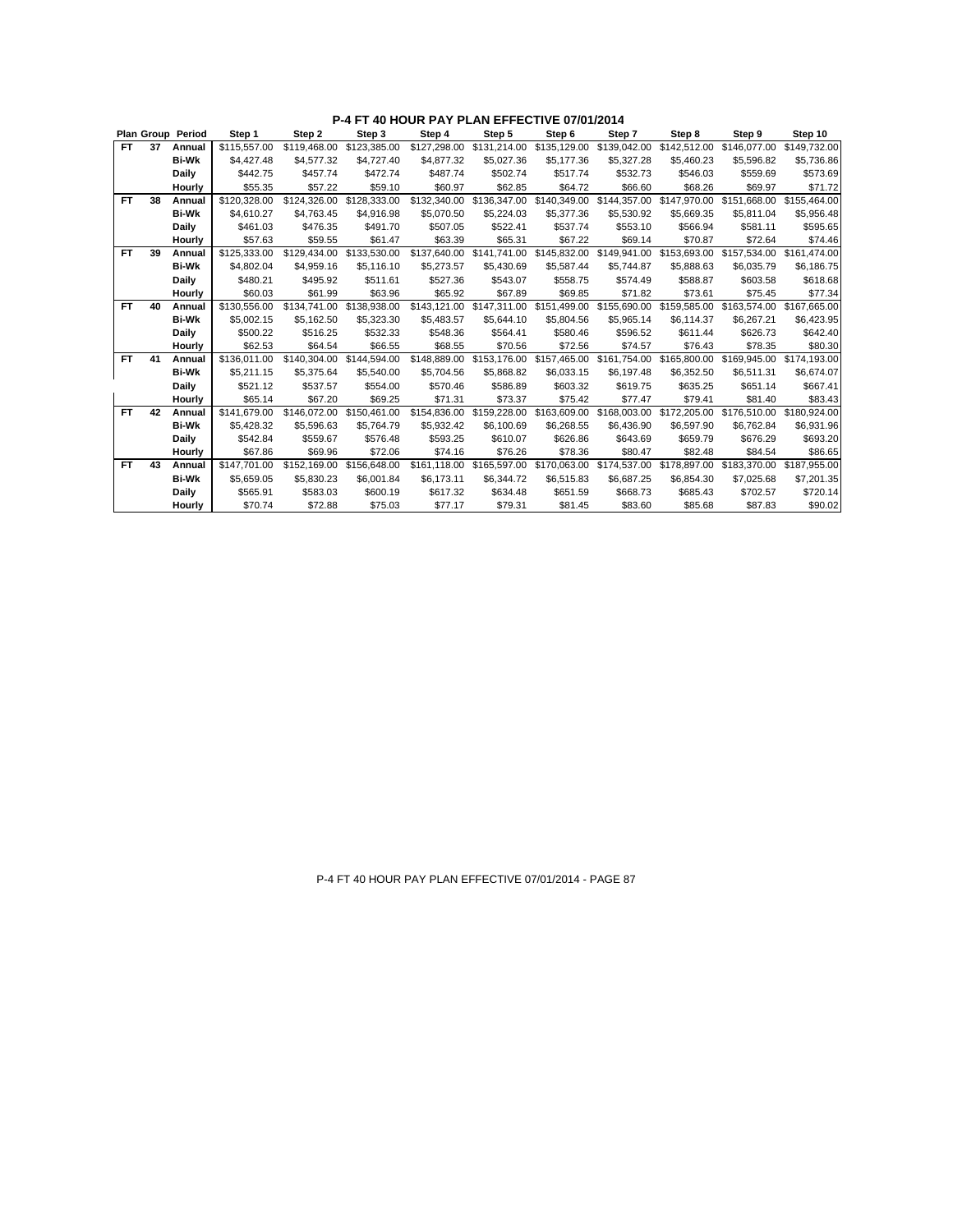|           |    | Plan Group Period | Step 1      | Step 2      | Step 3      | Step 4      | Step 5      | Step 6      | Step 7      | Step 8      | Step 9      | Step 10     |
|-----------|----|-------------------|-------------|-------------|-------------|-------------|-------------|-------------|-------------|-------------|-------------|-------------|
| FT.       | 11 | Annual            | \$39,103.00 | \$40.293.00 | \$41,492.00 | \$42,681.00 | \$43,910.00 | \$45,156.00 | \$46,413.00 | \$47,578.00 | \$48,769.00 | \$49,987.00 |
|           |    | <b>Bi-Wk</b>      | \$1,498.20  | \$1,543.80  | \$1,589.74  | \$1,635.29  | \$1,682.38  | \$1,730.12  | \$1,778.28  | \$1,822.92  | \$1,868.55  | \$1,915.22  |
|           |    | Daily             | \$149.82    | \$154.38    | \$158.98    | \$163.53    | \$168.24    | \$173.02    | \$177.83    | \$182.30    | \$186.86    | \$191.53    |
|           |    | Hourly            | \$18.73     | \$19.30     | \$19.88     | \$20.45     | \$21.03     | \$21.63     | \$22.23     | \$22.79     | \$23.36     | \$23.95     |
| FT        | 12 | Annual            | \$40,371.00 | \$41,621.00 | \$42,855.00 | \$44,143.00 | \$45,437.00 | \$46,747.00 | \$48,042.00 | \$49,243.00 | \$50,475.00 | \$51,734.00 |
|           |    | <b>Bi-Wk</b>      | \$1,546.79  | \$1,594.68  | \$1,641.96  | \$1,691.31  | \$1,740.89  | \$1,791.08  | \$1,840.69  | \$1,886.71  | \$1,933.91  | \$1,982.15  |
|           |    | Daily             | \$154.68    | \$159.47    | \$164.20    | \$169.14    | \$174.09    | \$179.11    | \$184.07    | \$188.68    | \$193.40    | \$198.22    |
|           |    | Hourly            | \$19.34     | \$19.94     | \$20.53     | \$21.15     | \$21.77     | \$22.39     | \$23.01     | \$23.59     | \$24.18     | \$24.78     |
| <b>FT</b> | 13 | Annual            | \$42,646.00 | \$44,225.00 | \$45,813.00 | \$47,393.00 | \$48,987.00 | \$50,567.00 | \$52,164.00 | \$53,469.00 | \$54,806.00 | \$56,175.00 |
|           |    | <b>Bi-Wk</b>      | \$1,633.95  | \$1,694.45  | \$1,755.29  | \$1,815.83  | \$1,876.90  | \$1,937.44  | \$1,998.63  | \$2,048.63  | \$2,099.85  | \$2,152.30  |
|           |    | Daily             | \$163.40    | \$169.45    | \$175.53    | \$181.59    | \$187.69    | \$193.75    | \$199.87    | \$204.87    | \$209.99    | \$215.23    |
|           |    | Hourly            | \$20.43     | \$21.19     | \$21.95     | \$22.70     | \$23.47     | \$24.22     | \$24.99     | \$25.61     | \$26.25     | \$26.91     |
| <b>FT</b> | 14 | Annual            | \$44,642.00 | \$46,287.00 | \$47,925.00 | \$49,566.00 | \$51,203.00 | \$52,843.00 | \$54,479.00 | \$55,846.00 | \$57,240.00 | \$58,672.00 |
|           |    | <b>Bi-Wk</b>      | \$1,710.43  | \$1,773.45  | \$1,836.21  | \$1,899.09  | \$1,961.81  | \$2,024.64  | \$2,087.32  | \$2,139.70  | \$2,193.11  | \$2,247.97  |
|           |    | Daily             | \$171.05    | \$177.35    | \$183.63    | \$189.91    | \$196.19    | \$202.47    | \$208.74    | \$213.97    | \$219.32    | \$224.80    |
|           |    | Hourly            | \$21.39     | \$22.17     | \$22.96     | \$23.74     | \$24.53     | \$25.31     | \$26.10     | \$26.75     | \$27.42     | \$28.10     |
| FT        | 15 | Annual            | \$46,789.00 | \$48,474.00 | \$50,161.00 | \$51,846.00 | \$53,536.00 | \$55,236.00 | \$56,915.00 | \$58,342.00 | \$59,798.00 | \$61,296.00 |
|           |    | <b>Bi-Wk</b>      | \$1,792.69  | \$1,857.25  | \$1,921.88  | \$1,986.44  | \$2,051.19  | \$2,116.33  | \$2,180.66  | \$2,235.33  | \$2,291.12  | \$2,348.51  |
|           |    | Daily             | \$179.27    | \$185.73    | \$192.19    | \$198.65    | \$205.12    | \$211.64    | \$218.07    | \$223.54    | \$229.12    | \$234.86    |
|           |    | Hourly            | \$22.41     | \$23.22     | \$24.03     | \$24.84     | \$25.64     | \$26.46     | \$27.26     | \$27.95     | \$28.64     | \$29.36     |
| <b>FT</b> | 16 | Annual            | \$49,064.00 | \$50,804.00 | \$52,542.00 | \$54,279.00 | \$56,015.00 | \$57,760.00 | \$59,494.00 | \$60,981.00 | \$62,505.00 | \$64,065.00 |
|           |    | <b>Bi-Wk</b>      | \$1,879.85  | \$1,946.52  | \$2,013.11  | \$2,079.66  | \$2,146.17  | \$2,213.03  | \$2,279.47  | \$2,336.44  | \$2,394.83  | \$2,454.60  |
|           |    | Daily             | \$187.99    | \$194.66    | \$201.32    | \$207.97    | \$214.62    | \$221.31    | \$227.95    | \$233.65    | \$239.49    | \$245.46    |
|           |    | Hourly            | \$23.50     | \$24.34     | \$25.17     | \$26.00     | \$26.83     | \$27.67     | \$28.50     | \$29.21     | \$29.94     | \$30.69     |
| FT        | 17 | Annual            | \$51,493.00 | \$53,283.00 | \$55,077.00 | \$56,861.00 | \$58,651.00 | \$60,433.00 | \$62,222.00 | \$63,777.00 | \$65,376.00 | \$67,011.00 |
|           |    | <b>Bi-Wk</b>      | \$1,972.92  | \$2,041.50  | \$2,110.23  | \$2,178.59  | \$2,247.17  | \$2,315.45  | \$2,383.99  | \$2,443.57  | \$2,504.83  | \$2,567.48  |
|           |    | Daily             | \$197.30    | \$204.15    | \$211.03    | \$217.86    | \$224.72    | \$231.55    | \$238.40    | \$244.36    | \$250.49    | \$256.75    |
|           |    | Hourly            | \$24.67     | \$25.52     | \$26.38     | \$27.24     | \$28.09     | \$28.95     | \$29.80     | \$30.55     | \$31.32     | \$32.10     |
| <b>FT</b> | 18 | Annual            | \$54,091.00 | \$55,928.00 | \$57,760.00 | \$59,597.00 | \$61,421.00 | \$63,254.00 | \$65,084.00 | \$66,717.00 | \$68,384.00 | \$70,096.00 |
|           |    | <b>Bi-Wk</b>      | \$2,072.46  | \$2,142.84  | \$2,213.03  | \$2,283.41  | \$2,353.30  | \$2,423.53  | \$2,493.64  | \$2,556.21  | \$2,620.08  | \$2,685.68  |
|           |    | Daily             | \$207.25    | \$214.29    | \$221.31    | \$228.35    | \$235.33    | \$242.36    | \$249.37    | \$255.63    | \$262.01    | \$268.57    |
|           |    | Hourly            | \$25.91     | \$26.79     | \$27.67     | \$28.55     | \$29.42     | \$30.30     | \$31.18     | \$31.96     | \$32.76     | \$33.58     |
| <b>FT</b> | 19 | Annual            | \$56,755.00 | \$58,651.00 | \$60,533.00 | \$62,424.00 | \$64,304.00 | \$66,189.00 | \$68,073.00 | \$69,775.00 | \$71,519.00 | \$73,308.00 |
|           |    | Bi-Wk             | \$2,174.53  | \$2,247.17  | \$2,319.28  | \$2,391.73  | \$2,463.76  | \$2,535.98  | \$2,608.17  | \$2,673.38  | \$2,740.20  | \$2,808.74  |
|           |    | Daily             | \$217.46    | \$224.72    | \$231.93    | \$239.18    | \$246.38    | \$253.60    | \$260.82    | \$267.34    | \$274.02    | \$280.88    |
|           |    | Hourly            | \$27.19     | \$28.09     | \$29.00     | \$29.90     | \$30.80     | \$31.70     | \$32.61     | \$33.42     | \$34.26     | \$35.11     |
| FT        | 20 | Annual            | \$59,650.00 | \$61,581.00 | \$63,511.00 | \$65,439.00 | \$67,368.00 | \$69,297.00 | \$71,228.00 | \$73,013.00 | \$74,836.00 | \$76,709.00 |
|           |    | <b>Bi-Wk</b>      | \$2,285.45  | \$2,359.43  | \$2,433.38  | \$2,507.25  | \$2,581.15  | \$2,655.06  | \$2,729.05  | \$2,797.44  | \$2,867.28  | \$2,939.05  |
|           |    | Daily             | \$228.55    | \$235.95    | \$243.34    | \$250.73    | \$258.12    | \$265.51    | \$272.91    | \$279.75    | \$286.73    | \$293.91    |
|           |    | Hourly            | \$28.57     | \$29.50     | \$30.42     | \$31.35     | \$32.27     | \$33.19     | \$34.12     | \$34.97     | \$35.85     | \$36.74     |
| <b>FT</b> | 21 | Annual            | \$62,587.00 | \$64,578.00 | \$66,558.00 | \$68,541.00 | \$70,532.00 | \$72,511.00 | \$74,503.00 | \$76,367.00 | \$78,273.00 | \$80,229.00 |
|           |    | <b>Bi-Wk</b>      | \$2,397.97  | \$2,474.26  | \$2,550.12  | \$2,626.10  | \$2,702.38  | \$2,778.20  | \$2,854.53  | \$2,925.94  | \$2,998.97  | \$3,073.91  |
|           |    | Daily             | \$239.80    | \$247.43    | \$255.02    | \$262.61    | \$270.24    | \$277.82    | \$285.46    | \$292.60    | \$299.90    | \$307.40    |
|           |    | Hourly            | \$29.98     | \$30.93     | \$31.88     | \$32.83     | \$33.78     | \$34.73     | \$35.69     | \$36.58     | \$37.49     | \$38.43     |
| FT        | 22 | Annual            | \$64,304.00 | \$66,656.00 | \$69,018.00 | \$71,368.00 | \$73,727.00 | \$76,081.00 | \$78,436.00 | \$80,394.00 | \$82,407.00 | \$84,466.00 |
|           |    | <b>Bi-Wk</b>      | \$2,463.76  | \$2,553.87  | \$2,644.37  | \$2,734.41  | \$2,824.79  | \$2,914.99  | \$3,005.22  | \$3,080.23  | \$3,157.36  | \$3,236.25  |
|           |    | Daily             | \$246.38    | \$255.39    | \$264.44    | \$273.45    | \$282.48    | \$291.50    | \$300.53    | \$308.03    | \$315.74    | \$323.63    |
|           |    | Hourly            | \$30.80     | \$31.93     | \$33.06     | \$34.19     | \$35.31     | \$36.44     | \$37.57     | \$38.51     | \$39.47     | \$40.46     |
| <b>FT</b> | 23 | Annual            | \$67,346.00 | \$69,802.00 | \$72,251.00 | \$74,712.00 | \$77,163.00 | \$79,619.00 | \$82,073.00 | \$84,126.00 | \$86,226.00 | \$88,381.00 |
|           |    | <b>Bi-Wk</b>      | \$2,580.31  | \$2,674.41  | \$2,768.24  | \$2,862.53  | \$2,956.44  | \$3,050.54  | \$3,144.56  | \$3,223.22  | \$3,303.68  | \$3,386.25  |
|           |    | Daily             | \$258.04    | \$267.45    | \$276.83    | \$286.26    | \$295.65    | \$305.06    | \$314.46    | \$322.33    | \$330.37    | \$338.63    |
|           |    | Hourly            | \$32.26     | \$33.44     | \$34.61     | \$35.79     | \$36.96     | \$38.14     | \$39.31     | \$40.30     | \$41.30     | \$42.33     |
|           |    |                   |             |             |             |             |             |             |             |             |             |             |

P-4 FT 40 HOUR PAY PLAN EFFECTIVE 07/01/2015 - PAGE 88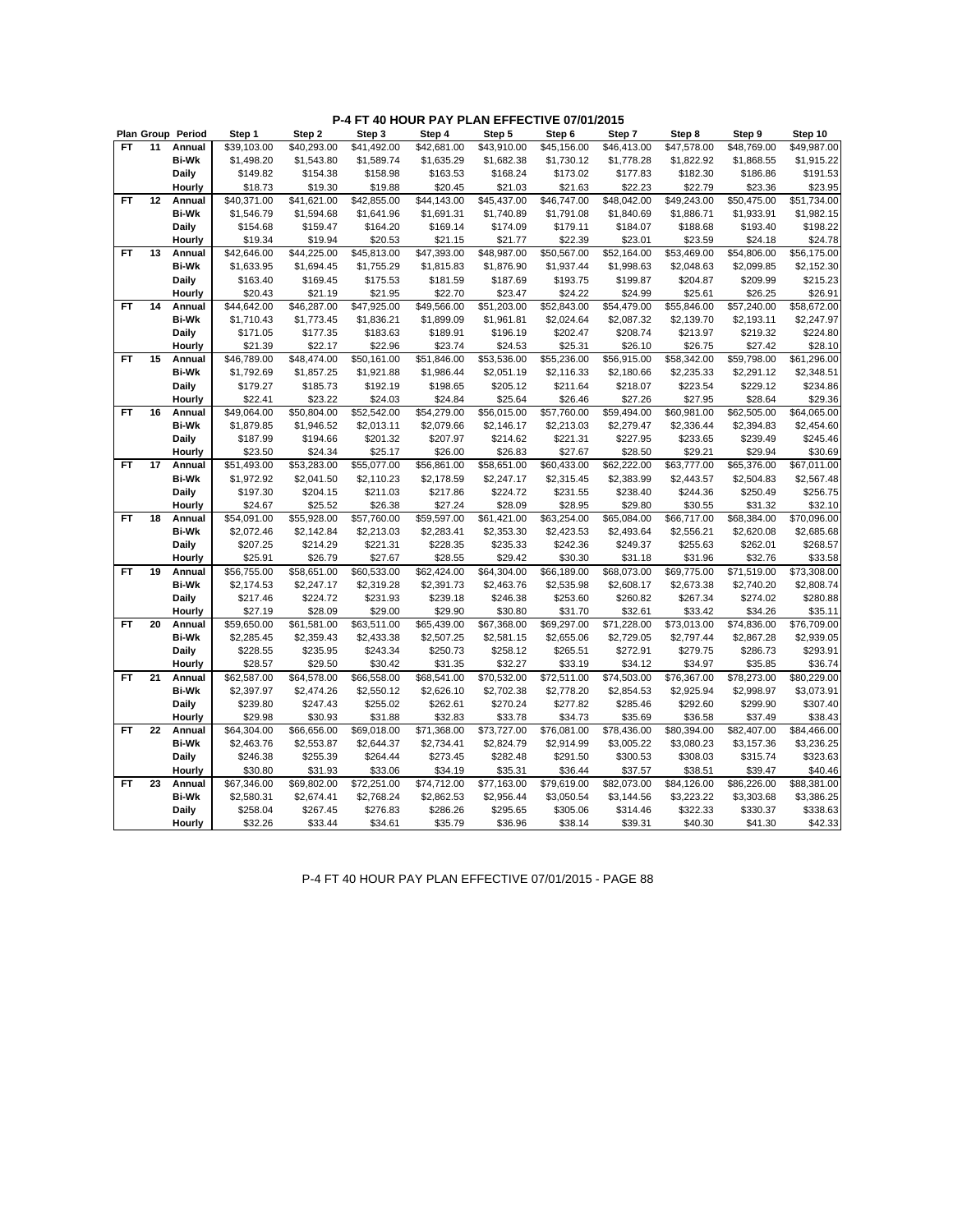|           |    | Plan Group Period | Step 1                  | Step 2                  | Step 3                  | Step 4                   | Step 5                  | Step 6       | Step 7                   | Step 8                  | Step 9                  | Step 10                  |
|-----------|----|-------------------|-------------------------|-------------------------|-------------------------|--------------------------|-------------------------|--------------|--------------------------|-------------------------|-------------------------|--------------------------|
| FT.       | 24 | Annual            | \$70,584.00             | \$73.144.00             | \$75,701.00             | \$78,264.00              | \$80,818.00             | \$83,372.00  | \$85,938.00              | \$88,081.00             | \$90,285.00             | \$92,542.00              |
|           |    | <b>Bi-Wk</b>      | \$2,704.37              | \$2,802.46              | \$2,900.43              | \$2,998.63               | \$3,096.48              | \$3,194.33   | \$3,292.65               | \$3,374.76              | \$3,459.20              | \$3,545.68               |
|           |    | Daily             | \$270.44                | \$280.25                | \$290.05                | \$299.87                 | \$309.65                | \$319.44     | \$329.27                 | \$337.48                | \$345.92                | \$354.57                 |
|           |    | Hourly            | \$33.81                 | \$35.04                 | \$36.26                 | \$37.49                  | \$38.71                 | \$39.93      | \$41.16                  | \$42.19                 | \$43.24                 | \$44.33                  |
| <b>FT</b> | 25 | Annual            | \$74,036.00             | \$76,690.00             | \$79,332.00             | \$81,984.00              | \$84,647.00             | \$87,299.00  | \$89,945.00              | \$92,193.00             | \$94,498.00             | \$96,860.00              |
|           |    | <b>Bi-Wk</b>      | \$2,836.63              | \$2,938.32              | \$3,039.55              | \$3,141.15               | \$3,243.19              | \$3,344.79   | \$3,446.17               | \$3,532.30              | \$3,620.62              | \$3,711.12               |
|           |    | Daily             | \$283.67                | \$293.84                | \$303.96                | \$314.12                 | \$324.32                | \$334.48     | \$344.62                 | \$353.23                | \$362.07                | \$371.12                 |
|           |    | Hourly            | \$35.46                 | \$36.73                 | \$38.00                 | \$39.27                  | \$40.54                 | \$41.81      | \$43.08                  | \$44.16                 | \$45.26                 | \$46.39                  |
| FT        | 26 | Annual            | \$77,682.00             | \$80,430.00             | \$83,188.00             | \$85,938.00              | \$88,683.00             | \$91,436.00  | \$94,179.00              | \$96,536.00             | \$98,953.00             | \$101,427.00             |
|           |    | <b>Bi-Wk</b>      | \$2,976.33              | \$3,081.61              | \$3,187.28              | \$3,292.65               | \$3,397.82              | \$3,503.30   | \$3,608.40               | \$3,698.70              | \$3,791.31              | \$3,886.10               |
|           |    | Daily             | \$297.64                | \$308.17                | \$318.73                | \$329.27                 | \$339.79                | \$350.33     | \$360.84                 | \$369.87                | \$379.14                | \$388.61                 |
|           |    | Hourly            | \$37.21                 | \$38.53                 | \$39.85                 | \$41.16                  | \$42.48                 | \$43.80      | \$45.11                  | \$46.24                 | \$47.40                 | \$48.58                  |
| <b>FT</b> | 27 | Annual            | \$81,531.00             | \$84,383.00             | \$87,232.00             | \$90,068.00              | \$92,917.00             | \$95,763.00  | \$98,613.00              | \$101,082.00            | \$103,610.00            | \$106,199.00             |
|           |    | <b>Bi-Wk</b>      | \$3,123.80              | \$3,233.07              | \$3,342.23              | \$3,450.89               | \$3,560.04              | \$3,669.09   | \$3,778.28               | \$3,872.88              | \$3,969.74              | \$4,068.93               |
|           |    | Daily             | \$312.38                | \$323.31                | \$334.23                | \$345.09                 | \$356.01                | \$366.91     | \$377.83                 | \$387.29                | \$396.98                | \$406.90                 |
|           |    | Hourly            | \$39.05                 | \$40.42                 | \$41.78                 | \$43.14                  | \$44.51                 | \$45.87      | \$47.23                  | \$48.42                 | \$49.63                 | \$50.87                  |
| <b>FT</b> | 28 | Annual            | \$85,653.00             | \$88,597.00             | \$91,545.00             | \$94,495.00              | \$97,430.00             | \$100,375.00 | \$103,321.00             | \$105,898.00            | \$108,543.00            | \$111,260.00             |
|           |    | <b>Bi-Wk</b>      | \$3,281.73              | \$3,394.53              | \$3,507.48              | \$3,620.50               | \$3,732.96              | \$3,845.79   | \$3,958.66               | \$4,057.40              | \$4,158.74              | \$4,262.84               |
|           |    | Daily             | \$328.18                | \$339.46                | \$350.75                | \$362.05                 | \$373.30                | \$384.58     | \$395.87                 | \$405.74                | \$415.88                | \$426.29                 |
|           |    | Hourly            | \$41.03                 | \$42.44                 | \$43.85                 | \$45.26                  | \$46.67                 | \$48.08      | \$49.49                  | \$50.72                 | \$51.99                 | \$53.29                  |
| <b>FT</b> | 29 | Annual            | \$86,475.00             | \$89,721.00             | \$92,965.00             | \$96,212.00              | \$99,455.00             | \$102,702.00 | \$105,943.00             | \$108,592.00            | \$111,311.00            | $\overline{$114,095.00}$ |
|           |    | <b>Bi-Wk</b>      | \$3,313.22              | \$3,437.59              | \$3,561.88              | \$3,686.29               | \$3,810.54              | \$3,934.95   | \$4,059.12               | \$4,160.62              | \$4,264.79              | \$4,371.46               |
|           |    | <b>Daily</b>      | \$331.33                | \$343.76                | \$356.19                | \$368.63                 | \$381.06                | \$393.50     | \$405.92                 | \$416.07                | \$426.48                | \$437.15                 |
|           |    | Hourly            | \$41.42                 | \$42.97                 | \$44.53                 | \$46.08                  | \$47.64                 | \$49.19      | \$50.74                  | \$52.01                 | \$53.31                 | \$54.65                  |
| <b>FT</b> | 30 | Annual            | \$89,945.00             | \$93,285.00             | \$96,632.00             | \$99,962.00              | \$103,294.00            | \$106,638.00 | \$109,986.00             | \$112,733.00            | \$115,552.00            | \$118,442.00             |
|           |    | <b>Bi-Wk</b>      | \$3,446.17              | \$3,574.14              | \$3,702.38              | \$3,829.97               | \$3,957.63              | \$4,085.75   | \$4,214.03               | \$4,319.28              | \$4,427.28              | \$4,538.01               |
|           |    | <b>Daily</b>      | \$344.62                | \$357.42                | \$370.24                | \$383.00                 | \$395.77                | \$408.58     | \$421.41                 | \$431.93                | \$442.73                | \$453.81                 |
|           |    | Hourly            | \$43.08                 | \$44.68                 | \$46.28                 | \$47.88                  | \$49.48                 | \$51.08      | \$52.68                  | \$54.00                 | \$55.35                 | \$56.73                  |
| FT        | 31 | Annual            | \$93,555.00             | \$96,994.00             | \$100,435.00            | \$103,867.00             | \$107,307.00            | \$110,743.00 | \$114,183.00             | \$117,035.00            | \$119,962.00            | \$122,963.00             |
|           |    | <b>Bi-Wk</b>      | \$3,584.49              | \$3,716.25              | \$3,848.09              | \$3,979.58               | \$4,111.38              | \$4,243.03   | \$4,374.83               | \$4,484.10              | \$4,596.25              | \$4,711.23               |
|           |    | Daily             | \$358.45                | \$371.63                | \$384.81                | \$397.96                 | \$411.14                | \$424.31     | \$437.49                 | \$448.41                | \$459.63                | \$471.13                 |
|           |    | Hourly            | \$44.81                 | \$46.46                 | \$48.11                 | \$49.75                  | \$51.40                 | \$53.04      | \$54.69                  | \$56.06                 | \$57.46                 | \$58.90                  |
| <b>FT</b> | 32 | Annual            | \$97,306.00             | \$100,835.00            | \$104,364.00            | \$107,901.00             | \$111,433.00            | \$114,968.00 | \$118,506.00             | \$121,470.00            | \$124,509.00            | \$127,623.00             |
|           |    | <b>Bi-Wk</b>      | \$3,728.20              | \$3,863.41              | \$3,998.63              | \$4,134.14               | \$4,269.47              | \$4,404.91   | \$4,540.46               | \$4,654.03              | \$4,770.46              | \$4,889.78               |
|           |    | Daily             | \$372.82                | \$386.35                | \$399.87                | \$413.42                 | \$426.95                | \$440.50     | \$454.05                 | \$465.41                | \$477.05                | \$488.98                 |
|           |    | Hourly            | \$46.61                 | \$48.30                 | \$49.99                 | \$51.68                  | \$53.37                 | \$55.07      | \$56.76                  | \$58.18                 | \$59.64                 | \$61.13                  |
| <b>FT</b> | 33 | Annual            | \$101,222.00            | \$104,852.00            | \$108,482.00            | $\overline{$112,112.00}$ | \$115,747.00            | \$119,375.00 | \$123,015.00             | \$126,095.00            | \$129,248.00            | \$132,480.00             |
|           |    | <b>Bi-Wk</b>      | \$3,878.24              | \$4,017.32              | \$4,156.40              | \$4,295.48               | \$4,434.76              | \$4,573.76   | \$4,713.22               | \$4,831.23              | \$4,952.04              | \$5,075.87               |
|           |    | <b>Daily</b>      | \$387.83                | \$401.74                | \$415.64                | \$429.55                 | \$443.48                | \$457.38     | \$471.33                 | \$483.13                | \$495.21                | \$507.59                 |
|           |    | Hourly            | \$48.48                 | \$50.22                 | \$51.96                 | \$53.70                  | \$55.44                 | \$57.18      | \$58.92                  | \$60.40                 | \$61.91                 | \$63.45                  |
| FT        | 34 | Annual            | \$105,388.00            | \$109,119.00            | \$112,851.00            | \$116,582.00             | \$120,311.00            | \$124,043.00 | $\overline{$127,766.00}$ | \$130,963.00            | \$134,238.00            | \$137,593.00             |
|           |    | <b>Bi-Wk</b>      | \$4,037.86              | \$4,180.81              | \$4,323.80              | \$4,466.75               | \$4,609.62              | \$4,752.61   | \$4,895.25               | \$5,017.74              | \$5,143.22              | \$5,271.77               |
|           |    | <b>Daily</b>      | \$403.79                | \$418.09                | \$432.38                | \$446.68                 | \$460.97                | \$475.27     | \$489.53                 | \$501.78                | \$514.33                | \$527.18                 |
|           |    | Hourly            | \$50.48                 | \$52.27                 | \$54.05                 | \$55.84                  | \$57.63                 | \$59.41      | \$61.20                  | \$62.73                 | \$64.30                 | \$65.90                  |
| <b>FT</b> | 35 | Annual            | \$109,720.00            | \$113,542.00            | \$117,371.00            | \$121,198.00             | \$125,021.00            | \$128,839.00 | \$132,673.00             | \$135,984.00            | \$139,386.00            | \$142,872.00             |
|           |    | <b>Bi-Wk</b>      | \$4,203.84              | \$4,350.27              | \$4,496.98              | \$4,643.61               | \$4,790.08              | \$4,936.37   | \$5,083.26               | \$5,210.12              | \$5,340.46              | \$5,474.03               |
|           |    | Daily             |                         | \$435.03                |                         |                          |                         | \$493.64     | \$508.33                 | \$521.02                |                         | \$547.41                 |
|           |    |                   | \$420.39                |                         | \$449.70                | \$464.37                 | \$479.01                | \$61.71      |                          |                         | \$534.05                |                          |
| <b>FT</b> | 36 | Hourly<br>Annual  | \$52.55<br>\$114,284.00 | \$54.38<br>\$118,201.00 | \$56.22<br>\$122,129.00 | \$58.05<br>\$126,051.00  | \$59.88<br>\$129,977.00 | \$133,896.00 | \$63.55<br>\$137,821.00  | \$65.13<br>\$141,273.00 | \$66.76<br>\$144,808.00 | \$68.43<br>\$148,429.00  |
|           |    |                   |                         |                         |                         |                          |                         |              |                          |                         |                         |                          |
|           |    | Bi-Wk             | \$4,378.70              | \$4,528.78              | \$4,679.28              | \$4,829.55               | \$4,979.97              | \$5,130.12   | \$5,280.50               | \$5,412.76              | \$5,548.20              | \$5,686.94               |
|           |    | Daily             | \$437.87                | \$452.88                | \$467.93                | \$482.96                 | \$498.00                | \$513.02     | \$528.05                 | \$541.28                | \$554.82                | \$568.70                 |
|           |    | Hourly            | \$54.74                 | \$56.61                 | \$58.50                 | \$60.37                  | \$62.25                 | \$64.13      | \$66.01                  | \$67.66                 | \$69.36                 | \$71.09                  |

P-4 FT 40 HOUR PAY PLAN EFFECTIVE 07/01/2015 - PAGE 89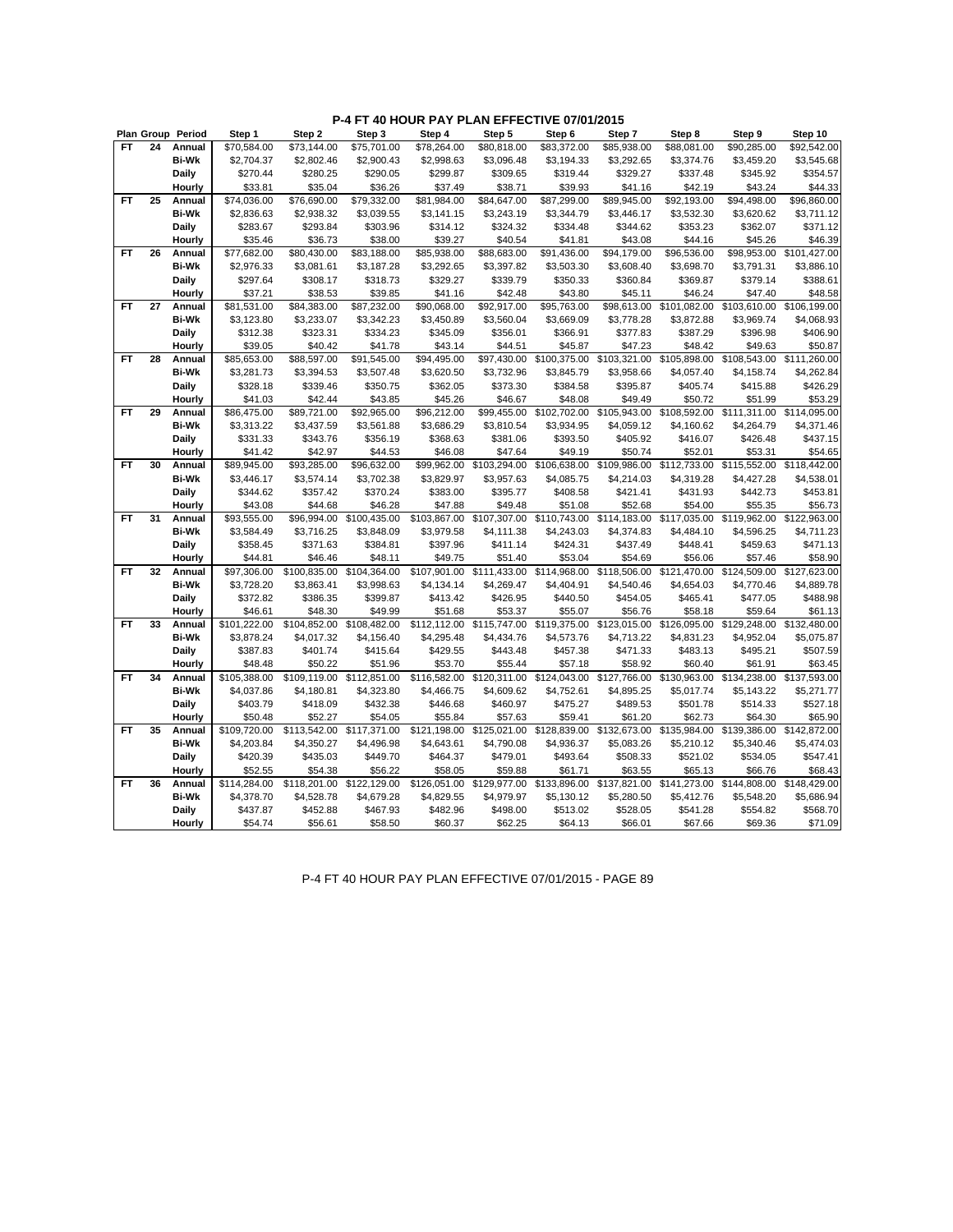|           |    | Plan Group Period | Step 1       | Step 2       | Step 3       | Step 4       | Step 5       | Step 6                    | Step 7       | Step 8                    | Step 9       | Step 10      |
|-----------|----|-------------------|--------------|--------------|--------------|--------------|--------------|---------------------------|--------------|---------------------------|--------------|--------------|
| FT.       | 37 | Annual            | \$119.024.00 | \$123.053.00 | \$127,087.00 | \$131.117.00 | \$135,151.00 | \$139,183,00              | \$143,214.00 | \$146,788.00              | \$150.460.00 | \$154.224.00 |
|           |    | <b>Bi-Wk</b>      | \$4,560.31   | \$4,714.68   | \$4,869.24   | \$5,023.64   | \$5,178.20   | \$5,332.69                | \$5,487.13   | \$5,624.07                | \$5,764.76   | \$5,908.97   |
|           |    | Daily             | \$456.04     | \$471.47     | \$486.93     | \$502.37     | \$517.82     | \$533.27                  | \$548.72     | \$562.41                  | \$576.48     | \$590.90     |
|           |    | Hourly            | \$57.01      | \$58.94      | \$60.87      | \$62.80      | \$64.73      | \$66.66                   | \$68.59      | \$70.31                   | \$72.06      | \$73.87      |
| FT.       | 38 | Annual            | \$123,938.00 | \$128,056.00 | \$132,183.00 | \$136,311.00 | \$140,438.00 | \$144,560.00              | \$148,688.00 | \$152,410.00              | \$156,219.00 | \$160,128.00 |
|           |    | <b>Bi-Wk</b>      | \$4.748.59   | \$4.906.37   | \$5.064.49   | \$5,222.65   | \$5,380.77   | \$5.538.70                | \$5,696.86   | \$5.839.47                | \$5.985.41   | \$6,135.18   |
|           |    | Daily             | \$474.86     | \$490.64     | \$506.45     | \$522.27     | \$538.08     | \$553.87                  | \$569.69     | \$583.95                  | \$598.55     | \$613.52     |
|           |    | Hourly            | \$59.36      | \$61.33      | \$63.31      | \$65.29      | \$67.26      | \$69.24                   | \$71.22      | \$73.00                   | \$74.82      | \$76.69      |
| FT        | 39 | Annual            | \$129.093.00 | \$133,318,00 | \$137,536.00 | \$141,770.00 | \$145.994.00 | \$150,207.00              | \$154,440.00 | \$158,304.00              | \$162,261.00 | \$166,319.00 |
|           |    | <b>Bi-Wk</b>      | \$4,946.10   | \$5.107.97   | \$5,269.58   | \$5,431.81   | \$5,593.64   | \$5,755.06                | \$5,917.25   | \$6,065.29                | \$6,216.90   | \$6,372.38   |
|           |    | Daily             | \$494.61     | \$510.80     | \$526.96     | \$543.19     | \$559.37     | \$575.51                  | \$591.73     | \$606.53                  | \$621.69     | \$637.24     |
|           |    | Hourly            | \$61.83      | \$63.85      | \$65.87      | \$67.90      | \$69.93      | \$71.94                   | \$73.97      | \$75.82                   | \$77.72      | \$79.66      |
| FT.       | 40 | Annual            | \$134,473.00 | \$138,784.00 | \$143,107.00 | \$147,415.00 | \$151,731.00 | \$156,044.00              | \$160,361.00 | \$164,373.00              | \$168,482.00 | \$172,695.00 |
|           |    | <b>Bi-Wk</b>      | \$5,152.23   | \$5.317.40   | \$5,483.03   | \$5,648.09   | \$5.813.45   | \$5.978.70                | \$6,144.10   | \$6,297.82                | \$6,455.25   | \$6,616.67   |
|           |    | Daily             | \$515.23     | \$531.74     | \$548.31     | \$564.81     | \$581.35     | \$597.87                  | \$614.41     | \$629.79                  | \$645.53     | \$661.67     |
|           |    | Hourly            | \$64.41      | \$66.47      | \$68.54      | \$70.61      | \$72.67      | \$74.74                   | \$76.81      | \$78.73                   | \$80.70      | \$82.71      |
| <b>FT</b> | 41 | Annual            | \$140.092.00 | \$144.514.00 | \$148,932.00 | \$153,356.00 | \$157,772.00 | \$162,189,00              |              | \$166.607.00 \$170.774.00 | \$175.044.00 | \$179.419.00 |
|           |    | <b>Bi-Wk</b>      | \$5.367.51   | \$5,536.94   | \$5,706.21   | \$5,875.71   | \$6.044.91   | \$6.214.14                | \$6.383.41   | \$6.543.07                | \$6.706.67   | \$6,874.30   |
|           |    | Daily             | \$536.76     | \$553.70     | \$570.63     | \$587.58     | \$604.50     | \$621.42                  | \$638.35     | \$654.31                  | \$670.67     | \$687.43     |
|           |    | Hourly            | \$67.10      | \$69.22      | \$71.33      | \$73.45      | \$75.57      | \$77.68                   | \$79.80      | \$81.79                   | \$83.84      | \$85.93      |
| FT.       | 42 | Annual            | \$145,930.00 | \$150,455.00 | \$154,975.00 | \$159,482.00 |              | \$164,005.00 \$168,518.00 |              | \$173,044.00 \$177,372.00 | \$181,806.00 | \$186,352.00 |
|           |    | <b>Bi-Wk</b>      | \$5,591.19   | \$5.764.56   | \$5.937.74   | \$6,110.43   | \$6,283.72   | \$6.456.63                | \$6.630.04   | \$6.795.87                | \$6.965.75   | \$7,139.93   |
|           |    | Daily             | \$559.12     | \$576.46     | \$593.78     | \$611.05     | \$628.38     | \$645.67                  | \$663.01     | \$679.59                  | \$696.58     | \$714.00     |
|           |    | Hourly            | \$69.89      | \$72.06      | \$74.23      | \$76.39      | \$78.55      | \$80.71                   | \$82.88      | \$84.95                   | \$87.08      | \$89.25      |
| <b>FT</b> | 43 | Annual            | \$152.133.00 | \$156,735.00 | \$161,348.00 | \$165.952.00 | \$170,565.00 | \$175,165,00              | \$179,774.00 | \$184.264.00              | \$188,872.00 | \$193.594.00 |
|           |    | <b>Bi-Wk</b>      | \$5,828.86   | \$6,005.18   | \$6,181.92   | \$6,358.32   | \$6,535.06   | \$6,711.31                | \$6,887.90   | \$7,059.93                | \$7,236.48   | \$7,417.40   |
|           |    | Daily             | \$582.89     | \$600.52     | \$618.20     | \$635.84     | \$653.51     | \$671.14                  | \$688.79     | \$706.00                  | \$723.65     | \$741.74     |
|           |    | Hourly            | \$72.87      | \$75.07      | \$77.28      | \$79.48      | \$81.69      | \$83.90                   | \$86.10      | \$88.25                   | \$90.46      | \$92.72      |

### P-4 FT 40 HOUR PAY PLAN EFFECTIVE 07/01/2015 - PAGE 90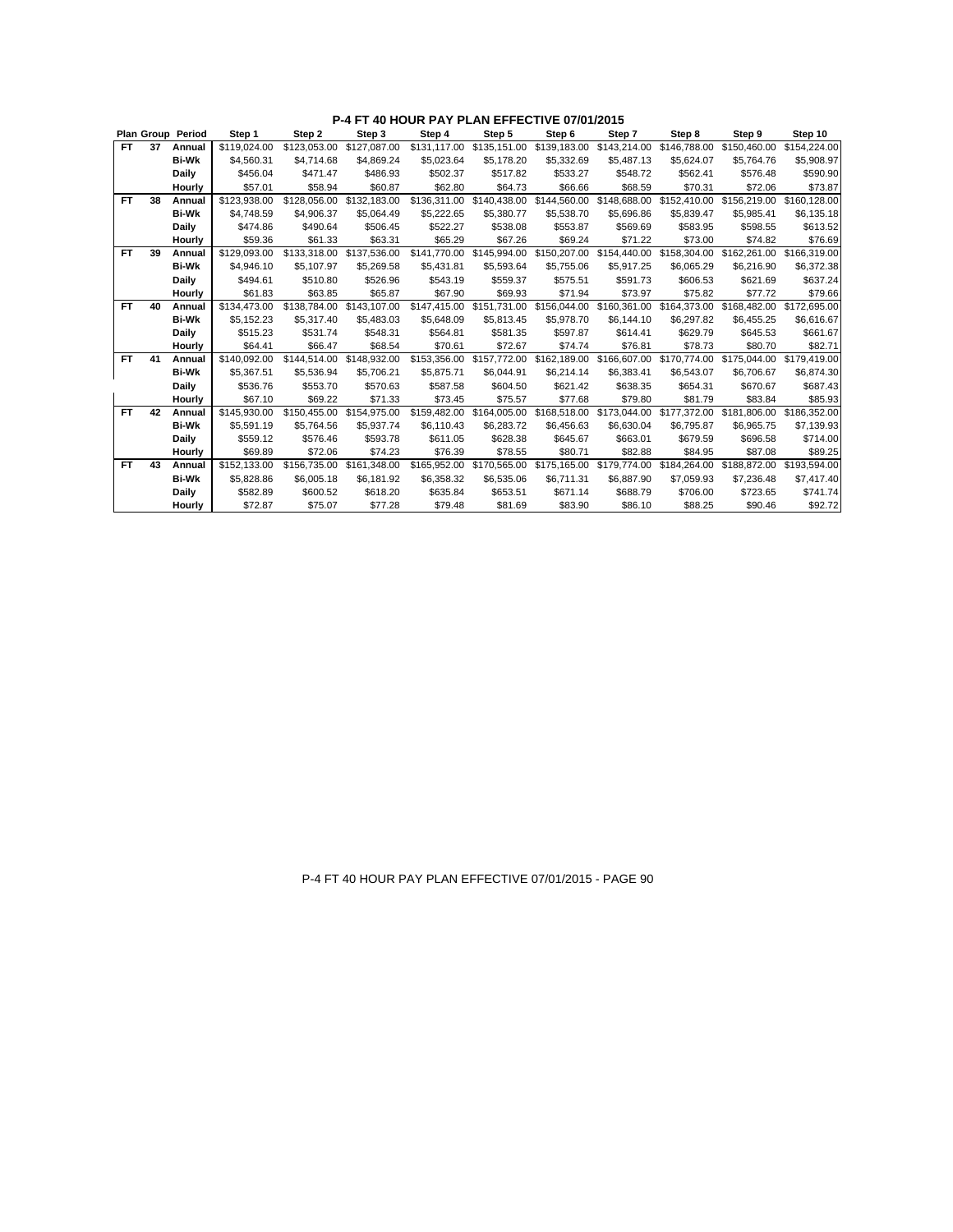## **P-4 FD 40 HOUR PAY PLAN EFFECTIVE 08/26/2013**

|           |    | <b>Plan Group Period</b> | Step 1      | Step 2      | Step 3      | Step 4      | Step 5                  | Step 6      | Step 7                  | Step 8      | Step 9      |
|-----------|----|--------------------------|-------------|-------------|-------------|-------------|-------------------------|-------------|-------------------------|-------------|-------------|
| <b>FD</b> | 11 | Annual                   | \$36,858.00 | \$37,978.00 | \$39,108.00 | \$40,228.00 | \$41,388.00             | \$42,563.00 | \$43.748.00             | \$44,843.00 | \$45,965.00 |
|           |    | <b>Bi-Wk</b>             | \$1,412.19  | \$1,455.10  | \$1,498.40  | \$1,541.31  | \$1,585.75              | \$1,630.77  | \$1,676.17              | \$1,718.13  | \$1,761.12  |
|           |    | Daily                    | \$141.22    | \$145.51    | \$149.84    | \$154.14    | \$158.58                | \$163.08    | \$167.62                | \$171.82    | \$176.12    |
|           |    | Hourly                   | \$17.66     | \$18.19     | \$18.73     | \$19.27     | \$19.83                 | \$20.39     | \$20.96                 | \$21.48     | \$22.02     |
| <b>FD</b> | 12 | Annual                   | \$38,052.00 | \$39,228.00 | \$40,392.00 | \$41,605.00 | \$42,826.00             | \$44.062.00 | \$45,282.00             | \$46,415.00 | \$47,576.00 |
|           |    | Bi-Wk                    | \$1,457.94  | \$1,502.99  | \$1,547.59  | \$1,594.07  | \$1,640.85              | \$1,688.20  | \$1,734.95              | \$1,778.36  | \$1,822.84  |
|           |    | Daily                    | \$145.80    | \$150.30    | \$154.76    | \$159.41    | \$164.09                | \$168.82    | \$173.50                | \$177.84    | \$182.29    |
|           |    | Hourly                   | \$18.23     | \$18.79     | \$19.35     | \$19.93     | \$20.52                 | \$21.11     | \$21.69                 | \$22.23     | \$22.79     |
| FD        | 13 | Annual                   | \$40,196.00 | \$41,684.00 | \$43,181.00 | \$44,670.00 | \$46,172.00             | \$47,665.00 | \$49,168.00             | \$50,397.00 | \$51,658.00 |
|           |    | Bi-Wk                    | \$1,540.08  | \$1,597.09  | \$1,654.45  | \$1,711.50  | \$1,769.05              | \$1,826.25  | \$1,883.84              | \$1,930.92  | \$1,979.24  |
|           |    | Daily                    | \$154.01    | \$159.71    | \$165.45    | \$171.15    | \$176.91                | \$182.63    | \$188.39                | \$193.10    | \$197.93    |
|           |    | Hourly                   | \$19.26     | \$19.97     | \$20.69     | \$21.40     | \$22.12                 | \$22.83     | \$23.55                 | \$24.14     | \$24.75     |
| <b>FD</b> | 14 | Annual                   | \$42,079.00 | \$43,629.00 | \$45,171.00 | \$46,718.00 | \$48,262.00             | \$49,808.00 | \$51,351.00             | \$52,636.00 | \$53,954.00 |
|           |    | <b>Bi-Wk</b>             | \$1,612.23  | \$1,671.61  | \$1,730.69  | \$1,789.97  | \$1,849.12              | \$1,908.36  | \$1,967.48              | \$2,016.71  | \$2,067.21  |
|           |    | Daily                    | \$161.23    | \$167.17    | \$173.07    | \$179.00    | \$184.92                | \$190.84    | \$196.75                | \$201.68    | \$206.73    |
|           |    | Hourly                   | \$20.16     | \$20.90     | \$21.64     | \$22.38     | \$23.12                 | \$23.86     | \$24.60                 | \$25.21     | \$25.85     |
| <b>FD</b> | 15 | Annual                   | \$44,102.00 | \$45,690.00 | \$47,281.00 | \$48,869.00 | \$50,460.00             | \$52,063.00 | \$53,648.00             | \$54,992.00 | \$56,366.00 |
|           |    | <b>Bi-Wk</b>             | \$1,689.74  | \$1,750.58  | \$1,811.54  | \$1,872.38  | \$1,933.34              | \$1,994.76  | \$2,055.48              | \$2,106.98  | \$2,159.62  |
|           |    | Daily                    | \$168.98    | \$175.06    | \$181.16    | \$187.24    | \$193.34                | \$199.48    | \$205.55                | \$210.70    | \$215.97    |
|           |    | Hourly                   | \$21.13     | \$21.89     | \$22.65     | \$23.41     | \$24.17                 | \$24.94     | \$25.70                 | \$26.34     | \$27.00     |
| <b>FD</b> | 16 | Annual                   | \$46,246.00 | \$47,886.00 | \$49,525.00 | \$51,163.00 | $\overline{$}52,798.00$ | \$54,442.00 | $\overline{$}56,078.00$ | \$57,480.00 | \$58,918.00 |
|           |    | Bi-Wk                    | \$1,771.88  | \$1,834.72  | \$1,897.51  | \$1,960.27  | \$2,022.92              | \$2,085.91  | \$2,148.59              | \$2,202.30  | \$2,257.40  |
|           |    | Daily                    | \$177.19    | \$183.48    | \$189.76    | \$196.03    | \$202.30                | \$208.60    | \$214.86                | \$220.23    | \$225.74    |
|           |    | Hourly                   | \$22.15     | \$22.94     | \$23.72     | \$24.51     | \$25.29                 | \$26.08     | \$26.86                 | \$27.53     | \$28.22     |
| FD        | 17 | Annual                   | \$48,534.00 | \$50,223.00 | \$51,912.00 | \$53,593.00 | \$55,282.00             | \$56,961.00 | \$58,648.00             | \$60,115.00 | \$61,618.00 |
|           |    | <b>Bi-Wk</b>             | \$1,859.55  | \$1,924.26  | \$1,988.97  | \$2,053.38  | \$2,118.09              | \$2,182.42  | \$2,247.05              | \$2,303.26  | \$2,360.85  |
|           |    | Daily                    | \$185.96    | \$192.43    | \$198.90    | \$205.34    | \$211.81                | \$218.25    | \$224.71                | \$230.33    | \$236.09    |
|           |    | Hourly                   | \$23.25     | \$24.06     | \$24.87     | \$25.67     | \$26.48                 | \$27.29     | \$28.09                 | \$28.80     | \$29.52     |
| <b>FD</b> | 18 | Annual                   | \$50,985.00 | \$52,717.00 | \$54,442.00 | \$56,174.00 | \$57,895.00             | \$59,622.00 | \$61,346.00             | \$62,885.00 | \$64,456.00 |
|           |    | <b>Bi-Wk</b>             | \$1,953.45  | \$2,019.81  | \$2,085.91  | \$2,152.27  | \$2,218.20              | \$2,284.37  | \$2,350.43              | \$2,409.39  | \$2,469.58  |
|           |    | Daily                    | \$195.35    | \$201.99    | \$208.60    | \$215.23    | \$221.82                | \$228.44    | \$235.05                | \$240.94    | \$246.96    |
|           |    | Hourly                   | \$24.42     | \$25.25     | \$26.08     | \$26.91     | \$27.73                 | \$28.56     | \$29.39                 | \$30.12     | \$30.87     |
| <b>FD</b> | 19 | Annual                   | \$53,496.00 | \$55,282.00 | \$57,056.00 | \$58,837.00 | \$60,611.00             | \$62,387.00 | \$64,164.00             | \$65,770.00 | \$67,415.00 |
|           |    | <b>Bi-Wk</b>             | \$2,049.66  | \$2,118.09  | \$2,186.06  | \$2,254.30  | \$2,322.27              | \$2,390.31  | \$2,458.40              | \$2,519.93  | \$2,582.96  |
|           |    | Daily                    | \$204.97    | \$211.81    | \$218.61    | \$225.43    | \$232.23                | \$239.04    | \$245.84                | \$252.00    | \$258.30    |
|           |    | Hourly                   | \$25.63     | \$26.48     | \$27.33     | \$28.18     | \$29.03                 | \$29.88     | \$30.73                 | \$31.50     | \$32.29     |
| FD        | 20 | Annual                   | \$56,224.00 | \$58,045.00 | \$59,864.00 | \$61,681.00 | \$63,498.00             | \$65,318.00 | \$67,138.00             | \$68,818.00 | \$70,539.00 |
|           |    | <b>Bi-Wk</b>             | \$2,154.18  | \$2,223.95  | \$2,293.64  | \$2,363.26  | \$2,432.88              | \$2,502.61  | \$2,572.34              | \$2,636.71  | \$2,702.65  |
|           |    | Daily                    | \$215.42    | \$222.40    | \$229.37    | \$236.33    | \$243.29                | \$250.27    | \$257.24                | \$263.68    | \$270.27    |
|           |    | Hourly                   | \$26.93     | \$27.80     | \$28.68     | \$29.55     | \$30.42                 | \$31.29     | \$32.16                 | \$32.96     | \$33.79     |
| <b>FD</b> | 21 | Annual                   | \$58,992.00 | \$60,868.00 | \$62,736.00 | \$64,604.00 | \$66,480.00             | \$68,347.00 | \$70,224.00             | \$71,981.00 | \$73,781.00 |
|           |    | <b>Bi-Wk</b>             | \$2,260.23  | \$2,332.11  | \$2,403.68  | \$2,475.25  | \$2,547.13              | \$2,618.66  | \$2,690.58              | \$2,757.90  | \$2,826.86  |
|           |    | Daily                    | \$226.03    | \$233.22    | \$240.37    | \$247.53    | \$254.72                | \$261.87    | \$269.06                | \$275.79    | \$282.69    |
|           |    | Hourly                   | \$28.26     | \$29.16     | \$30.05     | \$30.95     | \$31.84                 | \$32.74     | \$33.64                 | \$34.48     | \$35.34     |
| <b>FD</b> | 22 | Annual                   | \$60,611.00 | \$62,829.00 | \$65,054.00 | \$67,269.00 | \$69,493.00             | \$71,712.00 | \$73,932.00             | \$75,782.00 | \$77,676.00 |
|           |    | <b>Bi-Wk</b>             | \$2,322.27  | \$2,407.25  | \$2,492.50  | \$2,577.36  | \$2,662.57              | \$2,747.59  | \$2,832.65              | \$2,903.53  | \$2,976.10  |
|           |    | Daily                    | \$232.23    | \$240.73    | \$249.25    | \$257.74    | \$266.26                | \$274.76    | \$283.27                | \$290.36    | \$297.61    |
|           |    | Hourly                   | \$29.03     | \$30.10     | \$31.16     | \$32.22     | \$33.29                 | \$34.35     | \$35.41                 | \$36.30     | \$37.21     |
| <b>FD</b> | 23 | Annual                   | \$63,480.00 | \$65,795.00 | \$68,102.00 | \$70,422.00 | \$72,732.00             | \$75,046.00 | \$77,361.00             | \$79,294.00 | \$81,279.00 |
|           |    | Bi-Wk                    | \$2,432.19  | \$2,520.89  | \$2,609.28  | \$2,698.17  | \$2,786.67              | \$2,875.33  | \$2,964.03              | \$3,038.09  | \$3,114.14  |
|           |    | Daily                    | \$243.22    | \$252.09    | \$260.93    | \$269.82    | \$278.67                | \$287.54    | \$296.41                | \$303.81    | \$311.42    |
|           |    | Hourly                   | \$30.41     | \$31.52     | \$32.62     | \$33.73     | \$34.84                 | \$35.95     | \$37.06                 | \$37.98     | \$38.93     |

P-4 FD 40 HOUR PAY PLAN EFFECTIVE 8/26/2013 - PAGE 91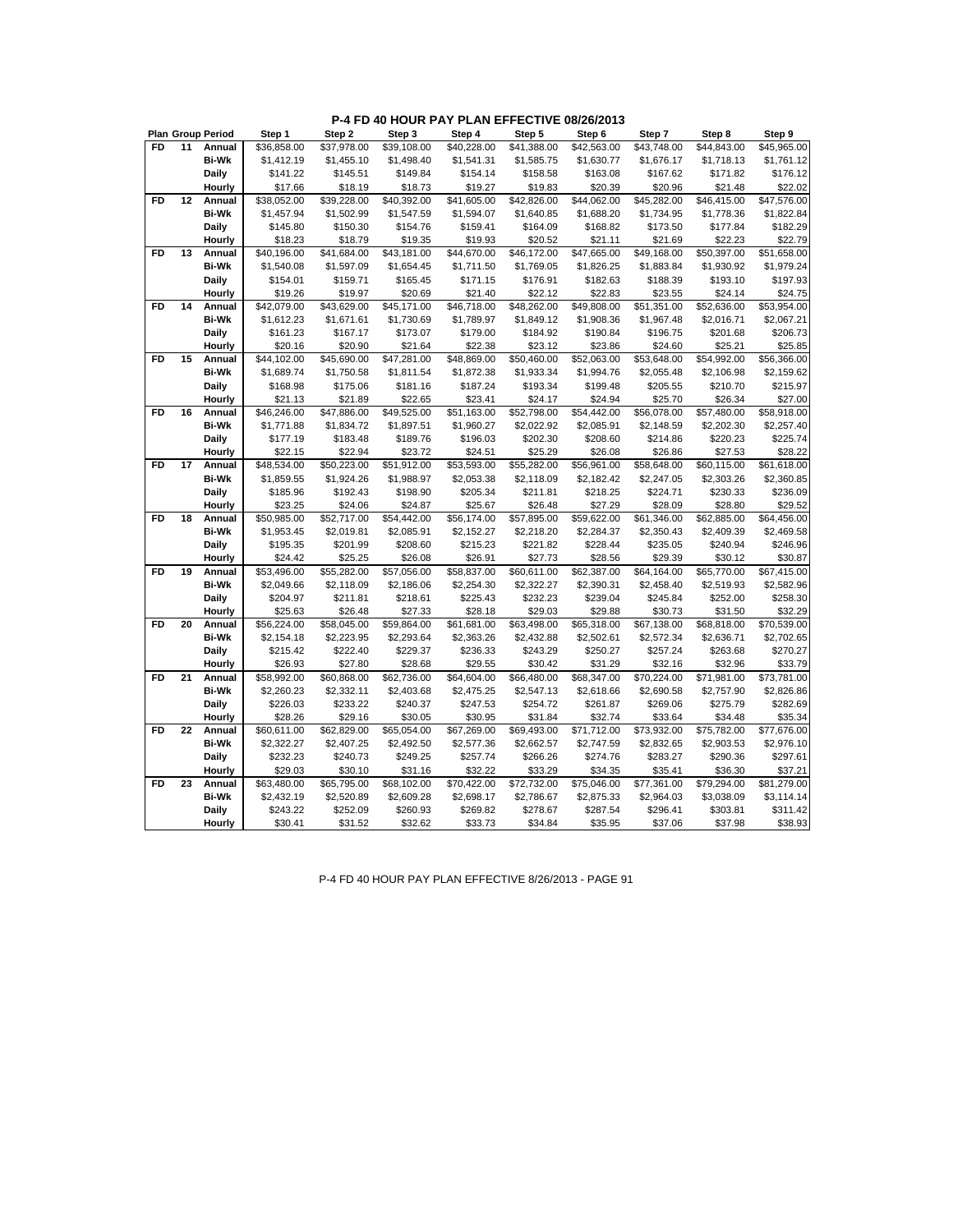**P-4 FD 40 HOUR PAY PLAN EFFECTIVE 08/26/2013**

|           |    | <b>Plan Group Period</b> | Step 1       | Step 2       | Step 3       | Step 4       | Step 5       | Step 6       | Step 7       | Step 8       | Step 9       |
|-----------|----|--------------------------|--------------|--------------|--------------|--------------|--------------|--------------|--------------|--------------|--------------|
| <b>FD</b> | 24 | Annual                   | \$66,532.00  | \$68,943.00  | \$71,354.00  | \$73,768.00  | \$76,177.00  | \$78,584.00  | \$81.000.00  | \$83.024.00  | \$85.100.00  |
|           |    | <b>Bi-Wk</b>             | \$2,549.12   | \$2,641.50   | \$2,733.87   | \$2,826.37   | \$2,918.66   | \$3,010.89   | \$3,103.45   | \$3,181.00   | \$3,260.54   |
|           |    | Daily                    | \$254.92     | \$264.15     | \$273.39     | \$282.64     | \$291.87     | \$301.09     | \$310.35     | \$318.10     | \$326.06     |
|           |    | Hourly                   | \$31.87      | \$33.02      | \$34.18      | \$35.33      | \$36.49      | \$37.64      | \$38.80      | \$39.77      | \$40.76      |
| FD        | 25 | Annual                   | \$69,784.00  | \$72,285.00  | \$74,778.00  | \$77,278.00  | \$79,785.00  | \$82,285.00  | \$84,780.00  | \$86,900.00  | \$89,074.00  |
|           |    | <b>Bi-Wk</b>             | \$2,673.72   | \$2,769.55   | \$2,865.06   | \$2,960.85   | \$3,056.90   | \$3,152.69   | \$3,248.28   | \$3,329.51   | \$3,412.80   |
|           |    | Daily                    | \$267.38     | \$276.96     | \$286.51     | \$296.09     | \$305.69     | \$315.27     | \$324.83     | \$332.96     | \$341.28     |
|           |    |                          | \$33.43      | \$34.62      | \$35.82      | \$37.02      | \$38.22      | \$39.41      | \$40.61      | \$41.62      | \$42.66      |
| <b>FD</b> | 26 | Hourly                   |              |              |              |              |              |              | \$88,771.00  |              | \$93,266.00  |
|           |    | Annual                   | \$73,221.00  | \$75,813.00  | \$78,412.00  | \$81,000.00  | \$83,592.00  | \$86,185.00  |              | \$90,991.00  |              |
|           |    | <b>Bi-Wk</b>             | \$2,805.41   | \$2,904.72   | \$3,004.30   | \$3,103.45   | \$3,202.76   | \$3,302.11   | \$3,401.19   | \$3,486.25   | \$3,573.41   |
|           |    | Daily                    | \$280.55     | \$290.48     | \$300.43     | \$310.35     | \$320.28     | \$330.22     | \$340.12     | \$348.63     | \$357.35     |
|           |    | Hourly                   | \$35.07      | \$36.31      | \$37.56      | \$38.80      | \$40.04      | \$41.28      | \$42.52      | \$43.58      | \$44.67      |
| FD        | 27 | Annual                   | \$76,850.00  | \$79,538.00  | \$82,222.00  | \$84,897.00  | \$87,582.00  | \$90,264.00  | \$92,951.00  | \$95,274.00  | \$97,657.00  |
|           |    | <b>Bi-Wk</b>             | \$2,944.45   | \$3,047.44   | \$3,150.27   | \$3,252.76   | \$3,355.64   | \$3,458.40   | \$3,561.35   | \$3,650.35   | \$3,741.65   |
|           |    | Daily                    | \$294.45     | \$304.75     | \$315.03     | \$325.28     | \$335.57     | \$345.84     | \$356.14     | \$365.04     | \$374.17     |
|           |    | Hourly                   | \$36.81      | \$38.10      | \$39.38      | \$40.66      | \$41.95      | \$43.23      | \$44.52      | \$45.63      | \$46.78      |
| <b>FD</b> | 28 | Annual                   | \$80,733.00  | \$83,509.00  | \$86,287.00  | \$89,069.00  | \$91,836.00  | \$94,612.00  | \$97,387.00  | \$99,822.00  | \$102,319.00 |
|           |    | <b>Bi-Wk</b>             | \$3,093.22   | \$3,199.58   | \$3,306.02   | \$3,412.61   | \$3,518.63   | \$3,624.99   | \$3,731.31   | \$3,824.60   | \$3,920.27   |
|           |    | Daily                    | \$309.33     | \$319.96     | \$330.61     | \$341.27     | \$351.87     | \$362.50     | \$373.14     | \$382.46     | \$392.03     |
|           |    | Hourly                   | \$38.67      | \$40.00      | \$41.33      | \$42.66      | \$43.99      | \$45.32      | \$46.65      | \$47.81      | \$49.01      |
| FD        | 29 | Annual                   | \$81,507.00  | \$84,568.00  | \$87,628.00  | \$90,688.00  | \$93,744.00  | \$96,804.00  | \$99,860.00  | \$102,357.00 | \$104,917.00 |
|           |    | <b>Bi-Wk</b>             | \$3,122.88   | \$3,240.16   | \$3,357.40   | \$3,474.64   | \$3,591.73   | \$3,708.97   | \$3,826.06   | \$3,921.73   | \$4.019.81   |
|           |    | Daily                    | \$312.29     | \$324.02     | \$335.74     | \$347.47     | \$359.18     | \$370.90     | \$382.61     | \$392.18     | \$401.99     |
|           |    | Hourly                   | \$39.04      | \$40.51      | \$41.97      | \$43.44      | \$44.90      | \$46.37      | \$47.83      | \$49.03      | \$50.25      |
| <b>FD</b> | 30 | Annual                   | \$84,780.00  | \$87,929.00  | \$91,083.00  | \$94,222.00  | \$97,365.00  | \$100,515.00 | \$103,669.00 | \$106,261.00 | \$108,917.00 |
|           |    | <b>Bi-Wk</b>             | \$3,248.28   | \$3,368.93   | \$3,489.78   | \$3,610.04   | \$3,730.46   | \$3,851.15   | \$3,972.00   | \$4,071.31   | \$4,173.07   |
|           |    | Daily                    | \$324.83     | \$336.90     | \$348.98     | \$361.01     | \$373.05     | \$385.12     | \$397.20     | \$407.14     | \$417.31     |
|           |    | Hourly                   | \$40.61      | \$42.12      | \$43.63      | \$45.13      | \$46.64      | \$48.14      | \$49.65      | \$50.90      | \$52.17      |
| <b>FD</b> | 31 | Annual                   | \$88,182.00  | \$91,424.00  | \$94,666.00  | \$97,902.00  | \$101,146.00 | \$104,385.00 | \$107,628.00 | \$110,319.00 | \$113,075.00 |
|           |    | <b>Bi-Wk</b>             | \$3,378.63   | \$3,502.84   | \$3,627.05   | \$3,751.04   | \$3,875.33   | \$3,999.43   | \$4,123.68   | \$4,226.79   | \$4,332.38   |
|           |    | Daily                    | \$337.87     | \$350.29     | \$362.71     | \$375.11     | \$387.54     | \$399.95     | \$412.37     | \$422.68     | \$433.24     |
|           |    | Hourly                   | \$42.24      | \$43.79      | \$45.34      | \$46.89      | \$48.45      | \$50.00      | \$51.55      | \$52.84      | \$54.16      |
| <b>FD</b> | 32 | Annual                   | \$91,719.00  | \$95,046.00  | \$98,372.00  | \$101,706.00 | \$105,036.00 | \$108,363.00 | \$111,701.00 | \$114,495.00 | \$117,360.00 |
|           |    | <b>Bi-Wk</b>             | \$3,514.14   | \$3,641.61   | \$3,769.05   | \$3,896.79   | \$4,024.37   | \$4,151.84   | \$4,279.74   | \$4,386.79   | \$4,496.56   |
|           |    | Daily                    | \$351.42     | \$364.17     | \$376.91     | \$389.68     | \$402.44     | \$415.19     | \$427.98     | \$438.68     | \$449.66     |
|           |    | Hourly                   | \$43.93      | \$45.53      | \$47.12      | \$48.71      | \$50.31      | \$51.90      | \$53.50      | \$54.84      | \$56.21      |
| <b>FD</b> | 33 | Annual                   | \$95,408.00  | \$98,833.00  | \$102,254.00 | \$105,675.00 | \$109,101.00 | \$112,522.00 | \$115,954.00 | \$118,852.00 | \$121,826.00 |
|           |    | <b>Bi-Wk</b>             | \$3,655.48   | \$3,786.71   | \$3,917.78   | \$4,048.86   | \$4,180.12   | \$4,311.19   | \$4,442.69   | \$4,553.72   | \$4,667.67   |
|           |    | Daily                    | \$365.55     | \$378.68     | \$391.78     | \$404.89     | \$418.02     | \$431.12     | \$444.27     | \$455.38     | \$466.77     |
|           |    | Hourly                   | \$45.70      | \$47.34      | \$48.98      | \$50.62      | \$52.26      | \$53.89      | \$55.54      | \$56.93      | \$58.35      |
| FD        | 34 | Annual                   | \$99,337.00  | \$102,855.00 | \$106,370.00 | \$109,888.00 | \$113,402.00 | \$116,923.00 | \$120,429.00 | \$123,442.00 | \$126,529.00 |
|           |    | <b>Bi-Wk</b>             | \$3,806.02   | \$3,940.81   | \$4,075.48   | \$4,210.27   | \$4,344.91   | \$4,479.81   | \$4,614.14   | \$4,729.58   | \$4,847.86   |
|           |    | Daily                    | \$380.61     | \$394.09     | \$407.55     | \$421.03     | \$434.50     | \$447.99     | \$461.42     | \$472.96     | \$484.79     |
|           |    | Hourly                   | \$47.58      | \$49.27      | \$50.95      | \$52.63      | \$54.32      | \$56.00      | \$57.68      | \$59.12      | \$60.60      |
| <b>FD</b> | 35 | Annual                   | \$103,420.00 | \$107,025.00 | \$110,631.00 | \$114,240.00 | \$117,841.00 | \$121,441.00 | \$125,056.00 | \$128,180.00 | \$131,387.00 |
|           |    | <b>Bi-Wk</b>             | \$3,962.46   | \$4,100.58   | \$4,238.74   | \$4,377.02   | \$4,514.99   | \$4,652.92   | \$4,791.42   | \$4,911.12   | \$5,033.99   |
|           |    | Daily                    | \$396.25     | \$410.06     | \$423.88     | \$437.71     | \$451.50     | \$465.30     | \$479.15     | \$491.12     | \$503.40     |
|           |    | Hourly                   | \$49.54      | \$51.26      | \$52.99      | \$54.72      | \$56.44      | \$58.17      | \$59.90      | \$61.39      | \$62.93      |
| <b>FD</b> | 36 | Annual                   | \$107,721.00 | \$111,415.00 | \$115,117.00 | \$118,813.00 | \$122,515.00 | \$126,208.00 | \$129,909.00 | \$133,158.00 | \$136,484.00 |
|           |    | <b>Bi-Wk</b>             | \$4,127.25   | \$4,268.78   | \$4,410.62   | \$4,552.23   | \$4,694.07   | \$4,835.56   | \$4,977.36   | \$5,101.84   | \$5,229.28   |
|           |    | Daily                    | \$412.73     | \$426.88     | \$441.07     | \$455.23     | \$469.41     | \$483.56     | \$497.74     | \$510.19     | \$522.93     |
|           |    | Hourly                   | \$51.60      | \$53.36      | \$55.14      | \$56.91      | \$58.68      | \$60.45      | \$62.22      | \$63.78      | \$65.37      |

P-4 FD 40 HOUR PAY PLAN EFFECTIVE 8/26/2013 - PAGE 92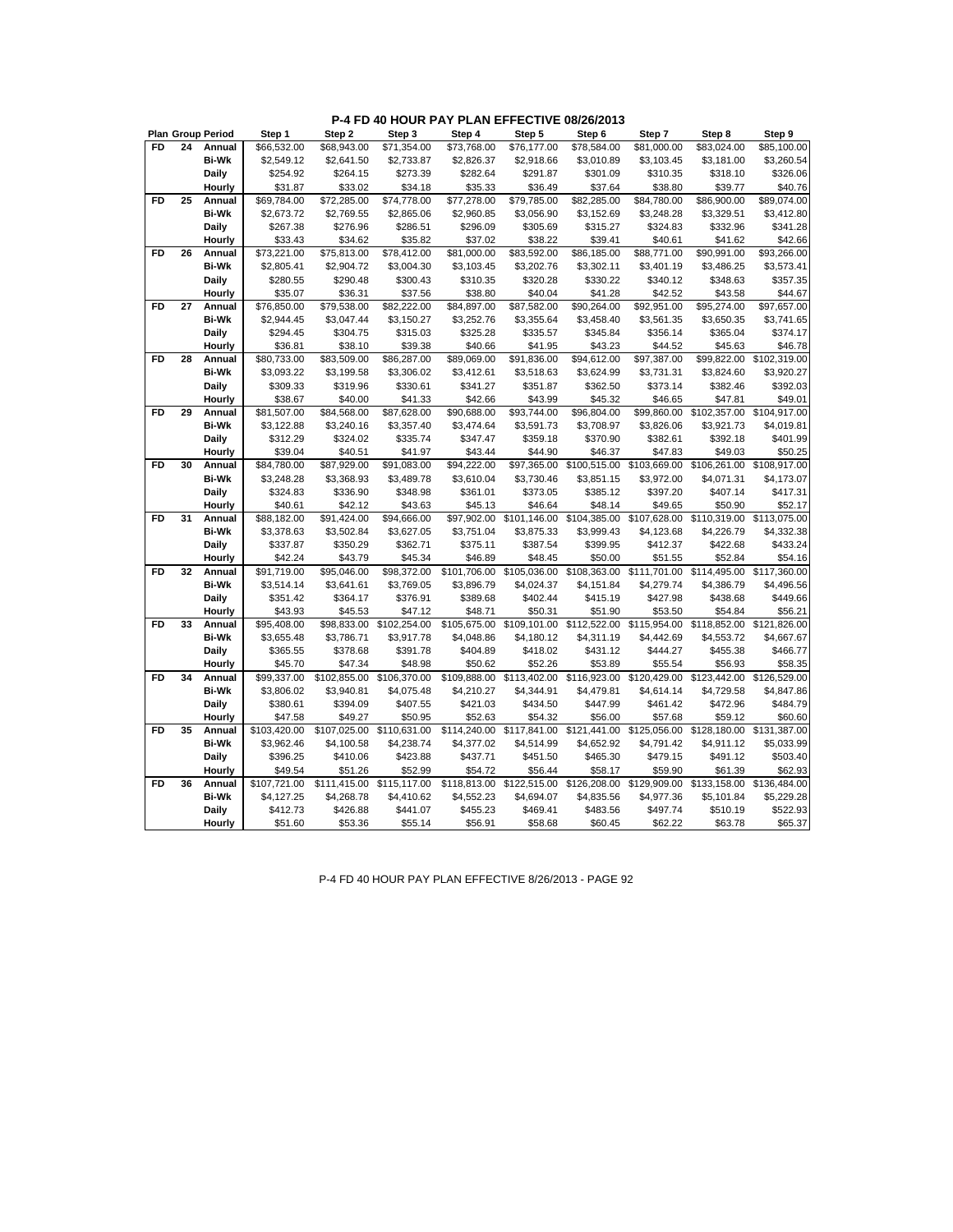|     |    | <b>Plan Group Period</b> | Step 1       | Step 2       | Step 3                    | Step 4       | Step 5                                 | Step 6                    | Step 7       | Step 8                    | Step 9       |
|-----|----|--------------------------|--------------|--------------|---------------------------|--------------|----------------------------------------|---------------------------|--------------|---------------------------|--------------|
| FD. | 37 | Annual                   | \$112,190.00 | \$115,988.00 | \$119,788.00              | \$123,589.00 | \$127.392.00                           | \$131.192.00              | \$134.991.00 | \$138,366,00              | \$141.824.00 |
|     |    | <b>Bi-Wk</b>             | \$4.298.47   | \$4,443.99   | \$4.589.58                | \$4.735.22   | \$4,880.92                             | \$5.026.52                | \$5.172.07   | \$5,301.38                | \$5,433.87   |
|     |    | Daily                    | \$429.85     | \$444.40     | \$458.96                  | \$473.53     | \$488.10                               | \$502.66                  | \$517.21     | \$530.14                  | \$543.39     |
|     |    | Hourly                   | \$53.74      | \$55.55      | \$57.37                   | \$59.20      | \$61.02                                | \$62.84                   | \$64.66      | \$66.27                   | \$67.93      |
| FD  | 38 | Annual                   | \$116.821.00 | \$120,705.00 | \$124,597.00              | \$128,484.00 | \$132,375,00                           | \$136,261.00              | \$140,153,00 | \$143,656,00              | \$147,247.00 |
|     |    | <b>Bi-Wk</b>             | \$4,475.91   | \$4,624.72   | \$4,773.84                | \$4.922.76   | \$5.071.84                             | \$5,220.73                | \$5.369.85   | \$5,504.07                | \$5,641.65   |
|     |    | <b>Daily</b>             | \$447.60     | \$462.48     | \$477.39                  | \$492.28     | \$507.19                               | \$522.08                  | \$536.99     | \$550.41                  | \$564.17     |
|     |    | Hourly                   | \$55.95      | \$57.81      | \$59.68                   | \$61.54      | \$63.40                                | \$65.26                   | \$67.13      | \$68.81                   | \$70.53      |
| FD  | 39 | Annual                   | \$121,681.00 | \$125.664.00 | \$129,639,00              | \$133,630.00 |                                        | \$137.610.00 \$141.583.00 | \$145,575.00 | \$149,215,00              | \$152,945.00 |
|     |    | <b>Bi-Wk</b>             | \$4,662.11   | \$4,814.72   | \$4,967.02                | \$5,119.93   | \$5,272.42                             | \$5,424.64                | \$5,577.59   | \$5,717.05                | \$5,859.97   |
|     |    | <b>Daily</b>             | \$466.22     | \$481.48     | \$496.71                  | \$512.00     | \$527.25                               | \$542.47                  | \$557.76     | \$571.71                  | \$586.00     |
|     |    | Hourly                   | \$58.28      | \$60.19      | \$62.09                   | \$64.00      | \$65.91                                | \$67.81                   | \$69.72      | \$71.47                   | \$73.25      |
| FD  | 40 | Annual                   | \$126,751.00 |              | \$130.815.00 \$134.890.00 |              | \$138.952.00 \$143.021.00 \$147.083.00 |                           |              | \$151.153.00 \$154.931.00 | \$158,805.00 |
|     |    | <b>Bi-Wk</b>             | \$4,856.37   | \$5,012.07   | \$5,168.20                | \$5,323.84   | \$5,479.74                             | \$5,635.37                | \$5,791.31   | \$5,936.06                | \$6,084.49   |
|     |    | <b>Daily</b>             | \$485.64     | \$501.21     | \$516.82                  | \$532.39     | \$547.98                               | \$563.54                  | \$579.14     | \$593.61                  | \$608.45     |
|     |    | Hourly                   | \$60.71      | \$62.66      | \$64.61                   | \$66.55      | \$68.50                                | \$70.45                   | \$72.40      | \$74.21                   | \$76.06      |
| FD. | 41 | Annual                   | \$132,048,00 |              | \$136.218.00 \$140.381.00 |              | \$144,552.00 \$148,715.00 \$152,878.00 |                           | \$157.040.00 | \$160,968,00              | \$164,993,00 |
|     |    | <b>Bi-Wk</b>             | \$5,059.32   | \$5,219.09   | \$5,378.59                | \$5,538.40   | \$5,697.90                             | \$5,857.40                | \$6,016.86   | \$6,167.36                | \$6,321.58   |
|     |    | <b>Daily</b>             | \$505.94     | \$521.91     | \$537.86                  | \$553.84     | \$569.79                               | \$585.74                  | \$601.69     | \$616.74                  | \$632.16     |
|     |    | Hourly                   | \$63.25      | \$65.24      | \$67.24                   | \$69.23      | \$71.23                                | \$73.22                   | \$75.22      | \$77.10                   | \$79.02      |
| FD  | 42 | Annual                   | \$137,551.00 | \$141,815.00 | \$146.077.00              | \$150,324.00 | \$154,590.00                           | \$158,842.00              | \$163,109.00 | \$167.189.00              | \$171.367.00 |
|     |    | <b>Bi-Wk</b>             | \$5,270.16   | \$5,433.53   | \$5,596.82                | \$5,759.55   | \$5,922.99                             | \$6,085.91                | \$6,249.39   | \$6,405.71                | \$6,565.79   |
|     |    | Daily                    | \$527.02     | \$543.36     | \$559.69                  | \$575.96     | \$592.30                               | \$608.60                  | \$624.94     | \$640.58                  | \$656.58     |
|     |    | Hourly                   | \$65.88      | \$67.92      | \$69.97                   | \$72.00      | \$74.04                                | \$76.08                   | \$78.12      | \$80.08                   | \$82.08      |
| FD  | 43 | Annual                   | \$143,397.00 | \$147,738.00 | \$152,084,00              | \$156,424.00 | \$160,773.00                           | \$165,108,00              | \$169,452.00 | \$173,688,00              | \$178.032.00 |
|     |    | <b>Bi-Wk</b>             | \$5,494.14   | \$5,660.46   | \$5,826.98                | \$5,993.26   | \$6,159.89                             | \$6,325.98                | \$6,492.42   | \$6,654.72                | \$6,821.15   |
|     |    | Daily                    | \$549.42     | \$566.05     | \$582.70                  | \$599.33     | \$615.99                               | \$632.60                  | \$649.25     | \$665.48                  | \$682.12     |
|     |    | Hourly                   | \$68.68      | \$70.76      | \$72.84                   | \$74.92      | \$77.00                                | \$79.08                   | \$81.16      | \$83.19                   | \$85.27      |

**P-4 FD 40 HOUR PAY PLAN EFFECTIVE 08/26/2013**

P-4 FD 40 HOUR PAY PLAN EFFECTIVE 8/26/2013 - PAGE 93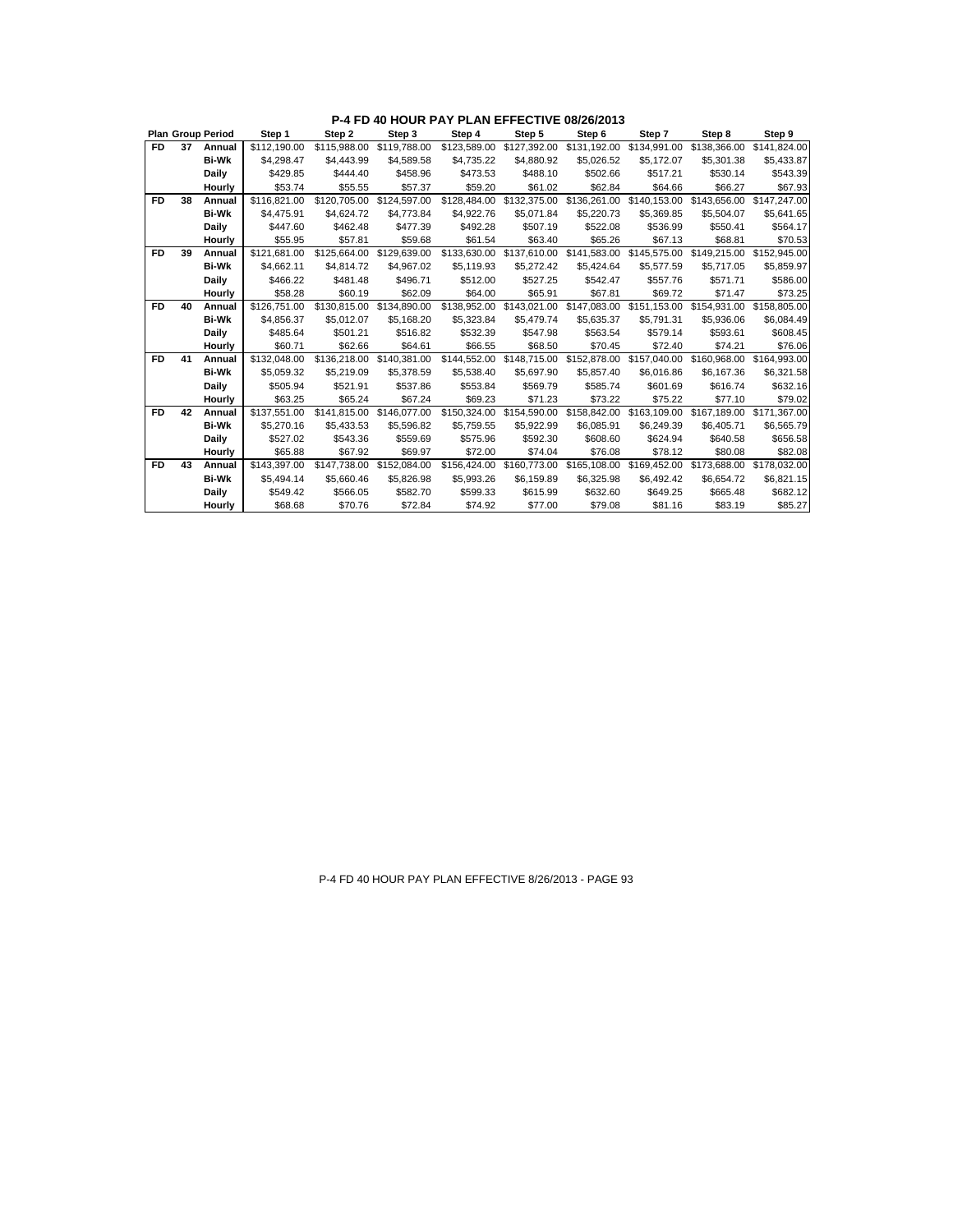| <b>FD</b><br>11<br>Annual<br>\$37,964.00<br>\$39,118.00<br>\$40,282.00<br>\$41,435.00<br>\$42,630.00<br>\$43,840.00<br>\$45,061.00<br>\$46,189.00<br><b>Bi-Wk</b><br>\$1,454.56<br>\$1,543.38<br>\$1,633.34<br>\$1,726.48<br>\$1,498.78<br>\$1,587.55<br>\$1,679.70<br>\$1,769.70 | \$47.344.00<br>\$1,813.95 |
|-----------------------------------------------------------------------------------------------------------------------------------------------------------------------------------------------------------------------------------------------------------------------------------|---------------------------|
|                                                                                                                                                                                                                                                                                   |                           |
|                                                                                                                                                                                                                                                                                   |                           |
| Daily<br>\$149.88<br>\$154.34<br>\$158.76<br>\$163.34<br>\$167.97<br>\$172.65<br>\$176.97<br>\$145.46                                                                                                                                                                             | \$181.40                  |
| \$20.42<br>Hourly<br>\$18.19<br>\$18.74<br>\$19.30<br>\$19.85<br>\$21.00<br>\$21.59<br>\$22.13                                                                                                                                                                                    | \$22.68                   |
| <b>FD</b><br>12<br>\$40,405.00<br>Annual<br>\$39,194.00<br>\$41,604.00<br>\$42,854.00<br>\$44.111.00<br>\$45,384.00<br>\$46,641.00<br>\$47,808.00                                                                                                                                 | \$49,004.00               |
| Bi-Wk<br>\$1,501.69<br>\$1,548.09<br>\$1,594.03<br>\$1,641.92<br>\$1,690.08<br>\$1,738.86<br>\$1,787.02<br>\$1,831.73                                                                                                                                                             | \$1,877.55                |
| \$150.17<br>\$159.41<br>\$173.89<br>\$183.18<br>Daily<br>\$154.81<br>\$164.20<br>\$169.01<br>\$178.71                                                                                                                                                                             | \$187.76                  |
| \$19.36<br>\$19.93<br>Hourly<br>\$18.78<br>\$20.53<br>\$21.13<br>\$21.74<br>\$22.34<br>\$22.90                                                                                                                                                                                    | \$23.47                   |
| Annual<br>\$41,402.00<br>\$42,935.00<br>\$44,477.00<br>\$46,011.00<br>\$47,558.00<br>\$49,095.00<br>\$50,644.00<br>\$51,909.00<br>FD<br>13                                                                                                                                        | \$53,208.00               |
| Bi-Wk<br>\$1,586.29<br>\$1,645.02<br>\$1,704.10<br>\$1,762.88<br>\$1,822.15<br>\$1,881.04<br>\$1,940.39<br>\$1,988.86                                                                                                                                                             | \$2,038.63                |
| Daily<br>\$158.63<br>\$164.51<br>\$170.41<br>\$176.29<br>\$182.22<br>\$188.11<br>\$194.04<br>\$198.89                                                                                                                                                                             | \$203.87                  |
| \$19.83<br>\$20.57<br>\$22.04<br>\$22.78<br>\$23.52<br>Hourly<br>\$21.31<br>\$24.26<br>\$24.87                                                                                                                                                                                    | \$25.49                   |
| <b>FD</b><br>14<br>\$44,938.00<br>\$46,527.00<br>\$48,120.00<br>\$49,710.00<br>\$51,303.00<br>\$52,892.00<br>\$54,216.00<br>Annual<br>\$43,342.00                                                                                                                                 | \$55,573.00               |
| <b>Bi-Wk</b><br>\$1,660.62<br>\$1,721.77<br>\$1,782.65<br>\$1,843.68<br>\$1,904.60<br>\$1,965.64<br>\$2,026.52<br>\$2,077.25                                                                                                                                                      | \$2,129.24                |
| Daily<br>\$166.07<br>\$178.27<br>\$184.37<br>\$190.46<br>\$202.66<br>\$172.18<br>\$196.57<br>\$207.73                                                                                                                                                                             | \$212.93                  |
| Hourly<br>\$20.76<br>\$21.53<br>\$22.29<br>\$23.05<br>\$23.81<br>\$24.58<br>\$25.34<br>\$25.97                                                                                                                                                                                    | \$26.62                   |
| <b>FD</b><br>15<br>\$45,426.00<br>\$47,061.00<br>\$48,700.00<br>\$50,336.00<br>\$51,974.00<br>\$53,625.00<br>\$55,258.00<br>\$56,642.00<br>Annual                                                                                                                                 | \$58,057.00               |
| <b>Bi-Wk</b><br>\$1,740.46<br>\$1,803.11<br>\$1,865.91<br>\$1,928.59<br>\$1,991.35<br>\$2,117.17<br>\$2,170.20<br>\$2,054.60                                                                                                                                                      | \$2,224.41                |
| Daily<br>\$174.05<br>\$180.32<br>\$186.60<br>\$192.86<br>\$199.14<br>\$205.46<br>\$211.72<br>\$217.02                                                                                                                                                                             | \$222.45                  |
| Hourly<br>\$21.76<br>\$22.54<br>\$23.33<br>\$24.11<br>\$24.90<br>\$25.69<br>\$26.47<br>\$27.13                                                                                                                                                                                    | \$27.81                   |
| \$47,634.00<br>\$49,323.00<br>\$52,698.00<br>\$56,076.00<br>\$57,761.00<br>\$59,205.00<br><b>FD</b><br>16<br>Annual<br>\$51,011.00<br>\$54,382.00                                                                                                                                 | \$60,686.00               |
| \$1,825.06<br>Bi-Wk<br>\$1,889.78<br>\$1,954.45<br>\$2,019.09<br>\$2,083.61<br>\$2,148.51<br>\$2,213.07<br>\$2,268.40                                                                                                                                                             | \$2,325.14                |
| \$182.51<br>\$221.31<br>\$226.84<br>Daily<br>\$188.98<br>\$195.45<br>\$201.91<br>\$208.37<br>\$214.86                                                                                                                                                                             | \$232.52                  |
| \$22.82<br>\$23.63<br>\$24.44<br>\$25.24<br>\$26.05<br>\$26.86<br>\$27.67<br>\$28.36<br>Hourly                                                                                                                                                                                    | \$29.07                   |
| 17<br>FD<br>Annual<br>\$49,991.00<br>\$51,730.00<br>\$53,470.00<br>\$55,201.00<br>\$56,941.00<br>\$58,670.00<br>\$60,408.00<br>\$61,919.00                                                                                                                                        | \$63,467.00               |
| <b>Bi-Wk</b><br>\$1,915.37<br>\$1,982.00<br>\$2,114.99<br>\$2,247.90<br>\$2,314.49<br>\$2,372.38<br>\$2,048.66<br>\$2,181.65                                                                                                                                                      | \$2,431.69                |
| Daily<br>\$191.54<br>\$198.20<br>\$204.87<br>\$211.50<br>\$224.79<br>\$231.45<br>\$237.24<br>\$218.17                                                                                                                                                                             | \$243.17                  |
| \$23.95<br>\$24.78<br>\$25.61<br>\$26.44<br>\$27.28<br>\$28.10<br>\$28.94<br>\$29.66<br>Hourly                                                                                                                                                                                    | \$30.40                   |
| <b>FD</b><br>\$52,515.00<br>\$54,299.00<br>\$56,076.00<br>\$57,860.00<br>\$59,632.00<br>\$61,411.00<br>\$63,187.00<br>\$64,772.00<br>18<br>Annual                                                                                                                                 | \$66,390.00               |
| \$2,080.43<br><b>Bi-Wk</b><br>\$2,012.07<br>\$2,148.51<br>\$2,216.86<br>\$2,284.76<br>\$2,352.92<br>\$2,420.96<br>\$2,481.69                                                                                                                                                      | \$2,543.68                |
| Daily<br>\$201.21<br>\$208.05<br>\$214.86<br>\$221.69<br>\$228.48<br>\$235.30<br>\$242.10<br>\$248.17                                                                                                                                                                             | \$254.37                  |
| \$25.16<br>Hourly<br>\$26.01<br>\$26.86<br>\$27.72<br>\$28.56<br>\$29.42<br>\$30.27<br>\$31.03                                                                                                                                                                                    | \$31.80                   |
| \$55,101.00<br>\$56,941.00<br>\$58,768.00<br>\$67,744.00<br><b>FD</b><br>19<br>\$60,603.00<br>\$62,430.00<br>\$64,259.00<br>\$66,089.00<br>Annual                                                                                                                                 | \$69,438.00               |
| <b>Bi-Wk</b><br>\$2,111.15<br>\$2,181.65<br>\$2,251.65<br>\$2,321.96<br>\$2,391.96<br>\$2,462.04<br>\$2,532.15<br>\$2,595.56                                                                                                                                                      | \$2,660.46                |
| Daily<br>\$211.12<br>\$218.17<br>\$225.17<br>\$232.20<br>\$239.20<br>\$246.21<br>\$253.22<br>\$259.56                                                                                                                                                                             | \$266.05                  |
| \$26.39<br>\$29.03<br>\$29.90<br>\$30.78<br>\$31.66<br>\$32.45<br>Hourly<br>\$27.28<br>\$28.15                                                                                                                                                                                    | \$33.26                   |
| 20<br>\$57,911.00<br>\$59,787.00<br>\$63,532.00<br>\$67,278.00<br>\$70,883.00<br>FD<br>Annual<br>\$61,660.00<br>\$65,403.00<br>\$69,153.00                                                                                                                                        | \$72,656.00               |
| \$2,290.69<br><b>Bi-Wk</b><br>\$2,218.82<br>\$2,362.46<br>\$2,434.18<br>\$2,505.87<br>\$2,577.71<br>\$2,649.55<br>\$2,715.83                                                                                                                                                      | \$2,783.76                |
| \$221.89<br>\$229.07<br>\$236.25<br>\$243.42<br>\$250.59<br>\$257.78<br>\$264.96<br>\$271.59<br>Daily                                                                                                                                                                             | \$278.38                  |
| \$27.74<br>Hourly<br>\$28.64<br>\$29.54<br>\$30.43<br>\$31.33<br>\$32.23<br>\$33.12<br>\$33.95                                                                                                                                                                                    | \$34.80                   |
| <b>FD</b><br>21<br>\$60,762.00<br>\$62,695.00<br>\$66,543.00<br>\$68,475.00<br>\$70,398.00<br>\$74,141.00<br>Annual<br>\$64,619.00<br>\$72,331.00                                                                                                                                 | \$75,995.00               |
| <b>Bi-Wk</b><br>\$2,328.05<br>\$2,402.11<br>\$2,549.55<br>\$2,623.57<br>\$2,771.31<br>\$2,475.83<br>\$2,697.25<br>\$2,840.66                                                                                                                                                      | \$2,911.69                |
| \$232.81<br>\$240.22<br>\$247.59<br>\$254.96<br>\$262.36<br>\$269.73<br>\$277.14<br>\$284.07<br>Daily                                                                                                                                                                             | \$291.17                  |
| \$29.11<br>\$30.03<br>\$30.95<br>\$31.87<br>\$32.80<br>\$33.72<br>\$34.65<br>\$35.51<br>Hourly                                                                                                                                                                                    | \$36.40                   |
| <b>FD</b><br>22<br>Annual<br>\$62,430.00<br>\$64,714.00<br>\$67,006.00<br>\$69,288.00<br>\$71,578.00<br>\$73,864.00<br>\$76,150.00<br>\$78,056.00                                                                                                                                 | \$80,007.00               |
| <b>Bi-Wk</b><br>\$2,391.96<br>\$2,479.47<br>\$2,567.28<br>\$2,654.72<br>\$2,742.46<br>\$2,830.04<br>\$2,917.63<br>\$2,990.66                                                                                                                                                      | \$3,065.41                |
| Daily<br>\$239.20<br>\$247.95<br>\$256.73<br>\$265.48<br>\$274.25<br>\$283.01<br>\$291.77<br>\$299.07                                                                                                                                                                             | \$306.55                  |
| \$29.90<br>\$31.00<br>\$32.10<br>\$33.19<br>\$34.29<br>\$35.38<br>\$36.48<br>\$37.39<br>Hourly                                                                                                                                                                                    | \$38.32                   |
| <b>FD</b><br>23<br>Annual<br>\$65,385.00<br>\$67,769.00<br>\$70,146.00<br>\$72,535.00<br>\$74,914.00<br>\$77,298.00<br>\$79,682.00<br>\$81,673.00                                                                                                                                 | \$83,718.00               |
| Bi-Wk<br>\$2,505.18<br>\$2,596.52<br>\$2,687.59<br>\$2,779.12<br>\$2,961.61<br>\$3,129.24<br>\$2,870.27<br>\$3,052.96                                                                                                                                                             | \$3,207.59                |
| \$250.52<br>\$259.66<br>\$268.76<br>\$277.92<br>\$287.03<br>\$296.17<br>\$305.30<br>\$312.93<br>Daily                                                                                                                                                                             | \$320.76                  |
| Hourly<br>\$31.32<br>\$32.46<br>\$33.60<br>\$34.74<br>\$35.88<br>\$37.03<br>\$38.17<br>\$39.12                                                                                                                                                                                    | \$40.10                   |

P-4 FD 40 HOUR PAY PLAN EFFECTIVE 07/01/2014 - PAGE 94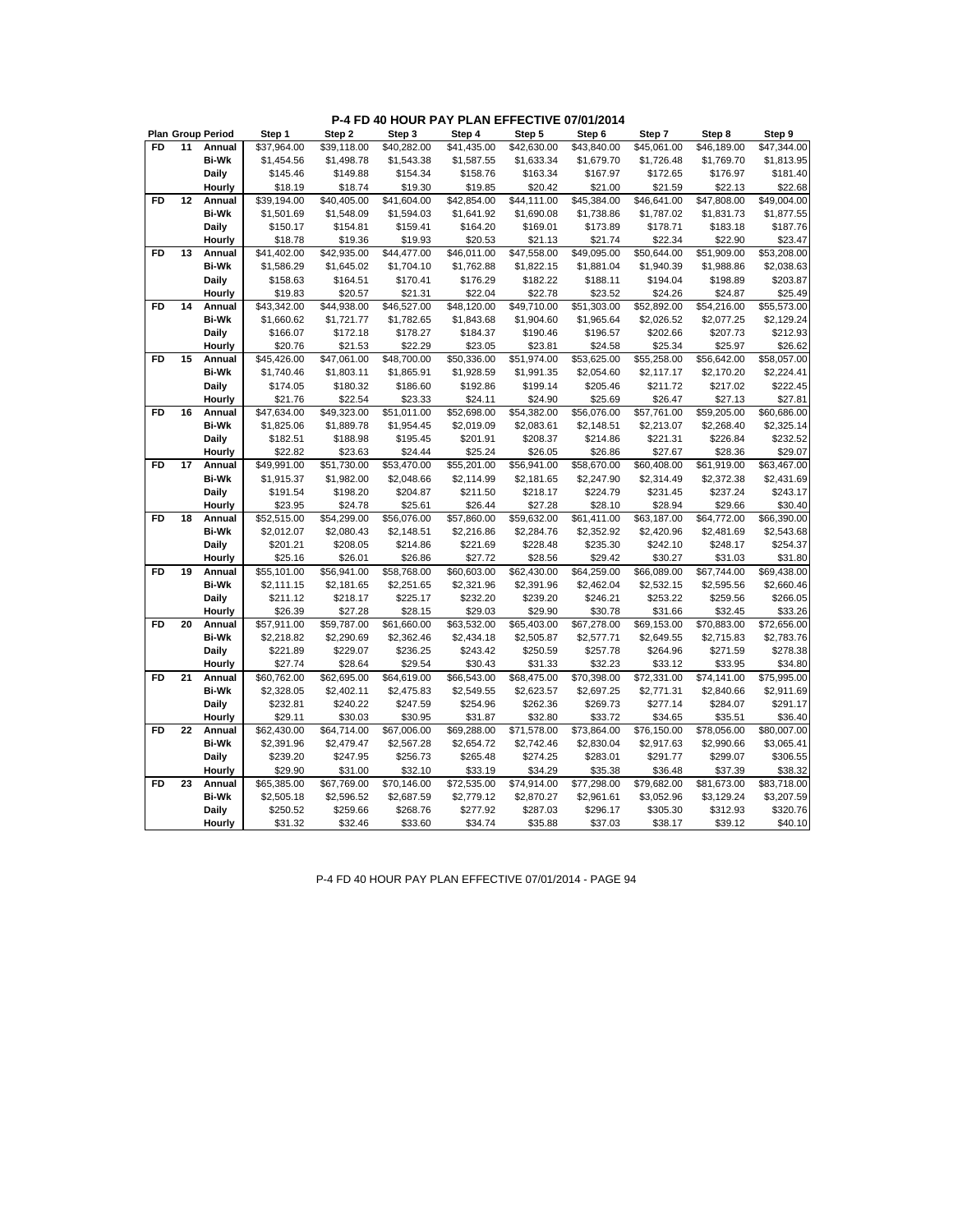|           |    | <b>Plan Group Period</b> | Step 1                     | Step 2                  | Step 3                     | Step 4                  | Step 5                  | Step 6                  | Step 7                 | Step 8                  | Step 9                  |
|-----------|----|--------------------------|----------------------------|-------------------------|----------------------------|-------------------------|-------------------------|-------------------------|------------------------|-------------------------|-------------------------|
| <b>FD</b> | 24 | Annual                   | \$68,528.00                | \$71,012.00             | \$73,495.00                | \$75,982.00             | \$78,463.00             | \$80,942.00             | \$83,430.00            | \$85,515.00             | \$87,653.00             |
|           |    | <b>Bi-Wk</b>             | \$2,625.60                 | \$2,720.77              | \$2,815.91                 | \$2,911.19              | \$3,006.25              | \$3,101.23              | \$3,196.56             | \$3,276.44              | \$3,358.36              |
|           |    | Daily                    | \$262.56                   | \$272.08                | \$281.60                   | \$291.12                | \$300.63                | \$310.13                | \$319.66               | \$327.65                | \$335.84                |
|           |    | Hourly                   | \$32.82                    | \$34.01                 | \$35.20                    | \$36.39                 | \$37.58                 | \$38.77                 | \$39.96                | \$40.96                 | \$41.98                 |
| <b>FD</b> | 25 | Annual                   | \$71,878.00                | \$74,454.00             | \$77,022.00                | \$79,597.00             | \$82,179.00             | \$84,754.00             | \$87,324.00            | \$89,507.00             | \$91,747.00             |
|           |    | <b>Bi-Wk</b>             | \$2,753.95                 | \$2,852.65              | \$2,951.04                 | \$3,049.70              | \$3,148.63              | \$3,247.28              | \$3,345.75             | \$3,429.39              | \$3,515.22              |
|           |    | Daily                    | \$275.40                   | \$285.27                | \$295.11                   | \$304.97                | \$314.87                | \$324.73                | \$334.58               | \$342.94                | \$351.53                |
|           |    | Hourly                   | \$34.43                    | \$35.66                 | \$36.89                    | \$38.13                 | \$39.36                 | \$40.60                 | \$41.83                | \$42.87                 | \$43.95                 |
| <b>FD</b> | 26 | Annual                   | \$75,418.00                | \$78,088.00             | \$80,765.00                | \$83,430.00             | \$86,100.00             | \$88,771.00             | \$91,435.00            | \$93,721.00             | \$96,064.00             |
|           |    | <b>Bi-Wk</b>             | \$2,889.58                 | \$2,991.88              | \$3,094.45                 | \$3,196.56              | \$3,298.86              | \$3,401.19              | \$3,503.26             | \$3,590.85              | \$3,680.62              |
|           |    | Daily                    | \$288.96                   | \$299.19                | \$309.45                   | \$319.66                | \$329.89                | \$340.12                | \$350.33               | \$359.09                | \$368.07                |
|           |    | Hourly                   | \$36.12                    | \$37.40                 | \$38.69                    | \$39.96                 | \$41.24                 | \$42.52                 | \$43.80                | \$44.89                 | \$46.01                 |
| <b>FD</b> | 27 | Annual                   | \$79,156.00                | \$81,925.00             | \$84,689.00                | \$87,444.00             | \$90,210.00             | \$92,972.00             | \$95,740.00            | \$98,133.00             | \$100,587.00            |
|           |    | <b>Bi-Wk</b>             | \$3,032.80                 | \$3,138.89              | \$3,244.79                 | \$3,350.35              | \$3,456.33              | \$3,562.15              | \$3,668.20             | \$3,759.89              | \$3,853.91              |
|           |    |                          |                            |                         |                            |                         |                         |                         |                        |                         | \$385.40                |
|           |    | Daily<br>Hourly          | \$303.28<br>\$37.91        | \$313.89<br>\$39.24     | \$324.48<br>\$40.56        | \$335.04<br>\$41.88     | \$345.64<br>\$43.21     | \$356.22<br>\$44.53     | \$366.82<br>\$45.86    | \$375.99<br>\$47.00     | \$48.18                 |
| <b>FD</b> | 28 | Annual                   | \$83,155.00                | \$86,015.00             | \$88,876.00                | \$91,742.00             | \$94,592.00             | \$97,451.00             | \$100,309.00           | \$102,817.00            | \$105,389.00            |
|           |    |                          |                            |                         |                            |                         |                         |                         |                        |                         |                         |
|           |    | <b>Bi-Wk</b>             | \$3,186.02                 | \$3,295.60              | \$3,405.22                 | \$3,515.02              | \$3,624.22              | \$3,733.76              | \$3,843.26             | \$3,939.35              | \$4,037.90              |
|           |    | Daily                    | \$318.61                   | \$329.56                | \$340.53                   | \$351.51                | \$362.43                | \$373.38                | \$384.33               | \$393.94                | \$403.79                |
| FD        | 29 | Hourly                   | \$39.83                    | \$41.20<br>\$87,106.00  | \$42.57                    | \$43.94                 | \$45.31                 | \$46.68                 | \$48.05                | \$49.25<br>\$105,428.00 | \$50.48<br>\$108.065.00 |
|           |    | Annual                   | \$83,953.00                |                         | \$90,257.00                | \$93,409.00             | \$96,557.00             | \$99,709.00             | \$102,856.00           |                         | \$4,140.43              |
|           |    | <b>Bi-Wk</b>             | \$3,216.60                 | \$3,337.40              | \$3,458.13                 | \$3,578.89              | \$3,699.51              | \$3,820.27              | \$3,940.85             | \$4,039.39              |                         |
|           |    | Daily                    | \$321.66                   | \$333.74                | \$345.82                   | \$357.89                | \$369.96                | \$382.03                | \$394.09               | \$403.94                | \$414.05                |
| <b>FD</b> | 30 | Hourly                   | \$40.21                    | \$41.72                 | \$43.23                    | \$44.74                 | \$46.25                 | \$47.76                 | \$49.27                | \$50.50                 | \$51.76                 |
|           |    | Annual                   | \$87,324.00                | \$90,567.00             | \$93,816.00                | \$97,049.00             | \$100,286.00            | \$103,531.00            | \$106,780.00           | \$109,449.00            | \$112,185.00            |
|           |    | <b>Bi-Wk</b>             | \$3,345.75                 | \$3,470.00              | \$3,594.49                 | \$3,718.36              | \$3,842.38              | \$3,966.71              | \$4,091.19             | \$4,193.45              | \$4,298.28              |
|           |    | Daily                    | \$334.58                   | \$347.00                | \$359.45                   | \$371.84                | \$384.24                | \$396.68                | \$409.12               | \$419.35                | \$429.83                |
|           |    | Hourly                   | \$41.83                    | \$43.38                 | \$44.94                    | \$46.48                 | \$48.03                 | \$49.59                 | \$51.14                | \$52.42                 | \$53.73                 |
| FD        | 31 | Annual                   | \$90,828.00                | \$94,167.00             | \$97,506.00                | \$100,840.00            | \$104,181.00            | \$107,517.00            | \$110,857.00           | \$113,629.00            | \$116,468.00            |
|           |    | <b>Bi-Wk</b>             | \$3,480.00                 | \$3,607.94              | \$3,735.87                 | \$3,863.61              | \$3,991.61              | \$4,119.43              | \$4,247.40             | \$4,353.61              | \$4,462.38<br>\$446.24  |
|           |    | Daily                    | \$348.00                   | \$360.80                | \$373.59                   | \$386.37                | \$399.17                | \$411.95                | \$424.74               | \$435.37                |                         |
| <b>FD</b> |    | Hourly                   | \$43.50                    | \$45.10                 | \$46.70                    | \$48.30<br>\$104,758.00 | \$49.90<br>\$108.188.00 | \$51.50                 | \$53.10                | \$54.43<br>\$117.930.00 | \$55.78<br>\$120,881.00 |
|           | 32 | Annual                   | \$94.471.00                | $\overline{$97,898.00}$ | \$101,324.00               |                         |                         | \$111,614.00            | \$115,053.00           |                         |                         |
|           |    | <b>Bi-Wk</b>             | \$3,619.58                 | \$3,750.89              | \$3,882.15                 | \$4,013.72              | \$4,145.14              | \$4,276.40              | \$4,408.17             | \$4,518.40              | \$4,631.46              |
|           |    | Daily                    | \$361.96                   | \$375.09                | \$388.22                   | \$401.38                | \$414.52                | \$427.64                | \$440.82               | \$451.84                | \$463.15                |
| FD        | 33 | Hourly                   | \$45.25                    | \$46.89                 | \$48.53                    | \$50.18                 | \$51.82                 | \$53.46                 | \$55.11                | \$56.48                 | \$57.90<br>\$125,481.00 |
|           |    | Annual<br><b>Bi-Wk</b>   | \$98,271.00                | \$101,798.00            | \$105,322.00               | \$108,846.00            | \$112,375.00            | \$115,898.00            | \$119,433.00           | \$122,418.00            | \$4,807.71              |
|           |    |                          | \$3,765.18                 | \$3,900.31              | \$4,035.33                 | \$4,170.35              | \$4,305.56              | \$4,440.54              | \$4,575.98             | \$4,690.35              |                         |
|           |    | Daily                    | \$376.52                   | \$390.04                | \$403.54                   | \$417.04                | \$430.56                | \$444.06                | \$457.60               | \$469.04                | \$480.78                |
| <b>FD</b> | 34 | Hourly<br>Annual         | \$47.07                    | \$48.76                 | \$50.45                    | \$52.13                 | \$53.82                 | \$55.51                 | \$57.20                | \$58.63                 | \$60.10<br>\$130,325.00 |
|           |    | <b>Bi-Wk</b>             | \$102,318.00<br>\$3,920.23 | \$105,941.00            | \$109,562.00<br>\$4,197.78 | \$113,185.00            | \$116,805.00            | \$120,431.00            | \$124,042.00           | \$127,146.00            | \$4,993.30              |
|           |    | Daily                    | \$392.03                   | \$4,059.05<br>\$405.91  | \$419.78                   | \$4,336.60<br>\$433.66  | \$4,475.29<br>\$447.53  | \$4,614.22<br>\$461.43  | \$4,752.57<br>\$475.26 | \$4,871.50<br>\$487.15  | \$499.33                |
|           |    |                          | \$49.01                    | \$50.74                 | \$52.48                    | \$54.21                 |                         |                         | \$59.41                | \$60.90                 | \$62.42                 |
| <b>FD</b> | 35 | Hourly<br>Annual         | \$106,523.00               | \$110,236.00            | \$113,950.00               | \$117,668.00            | \$55.95<br>\$121,377.00 | \$57.68<br>\$125,085.00 | \$128,808.00           | \$132,026.00            | \$135,329.00            |
|           |    | <b>Bi-Wk</b>             | \$4,081.35                 | \$4,223.61              | \$4,365.91                 | \$4,508.36              | \$4,650.46              | \$4,792.53              | \$4,935.18             | \$5,058.47              | \$5,185.02              |
|           |    | Daily                    | \$408.14                   | \$422.37                | \$436.60                   | \$450.84                | \$465.05                | \$479.26                | \$493.52               | \$505.85                | \$518.51                |
|           |    | Hourly                   | \$51.02                    | \$52.80                 | \$54.58                    | \$56.36                 | \$58.14                 | \$59.91                 | \$61.69                | \$63.24                 | \$64.82                 |
| <b>FD</b> | 36 | Annual                   | \$110,953.00               | \$114,758.00            | \$118,571.00               | \$122,378.00            | \$126,191.00            | \$129,995.00            | \$133,807.00           | \$137,153.00            | \$140,579.00            |
|           |    | <b>Bi-Wk</b>             | \$4,251.08                 | \$4,396.86              | \$4,542.96                 | \$4,688.82              | \$4,834.91              | \$4,980.66              | \$5,126.71             | \$5,254.91              | \$5,386.17              |
|           |    | Daily                    | \$425.11                   | \$439.69                | \$454.30                   | \$468.89                | \$483.50                | \$498.07                | \$512.68               | \$525.50                | \$538.62                |
|           |    | Hourly                   | \$53.14                    | \$54.97                 | \$56.79                    | \$58.62                 | \$60.44                 | \$62.26                 | \$64.09                | \$65.69                 | \$67.33                 |
|           |    |                          |                            |                         |                            |                         |                         |                         |                        |                         |                         |

P-4 FD 40 HOUR PAY PLAN EFFECTIVE 07/01/2014 - PAGE 95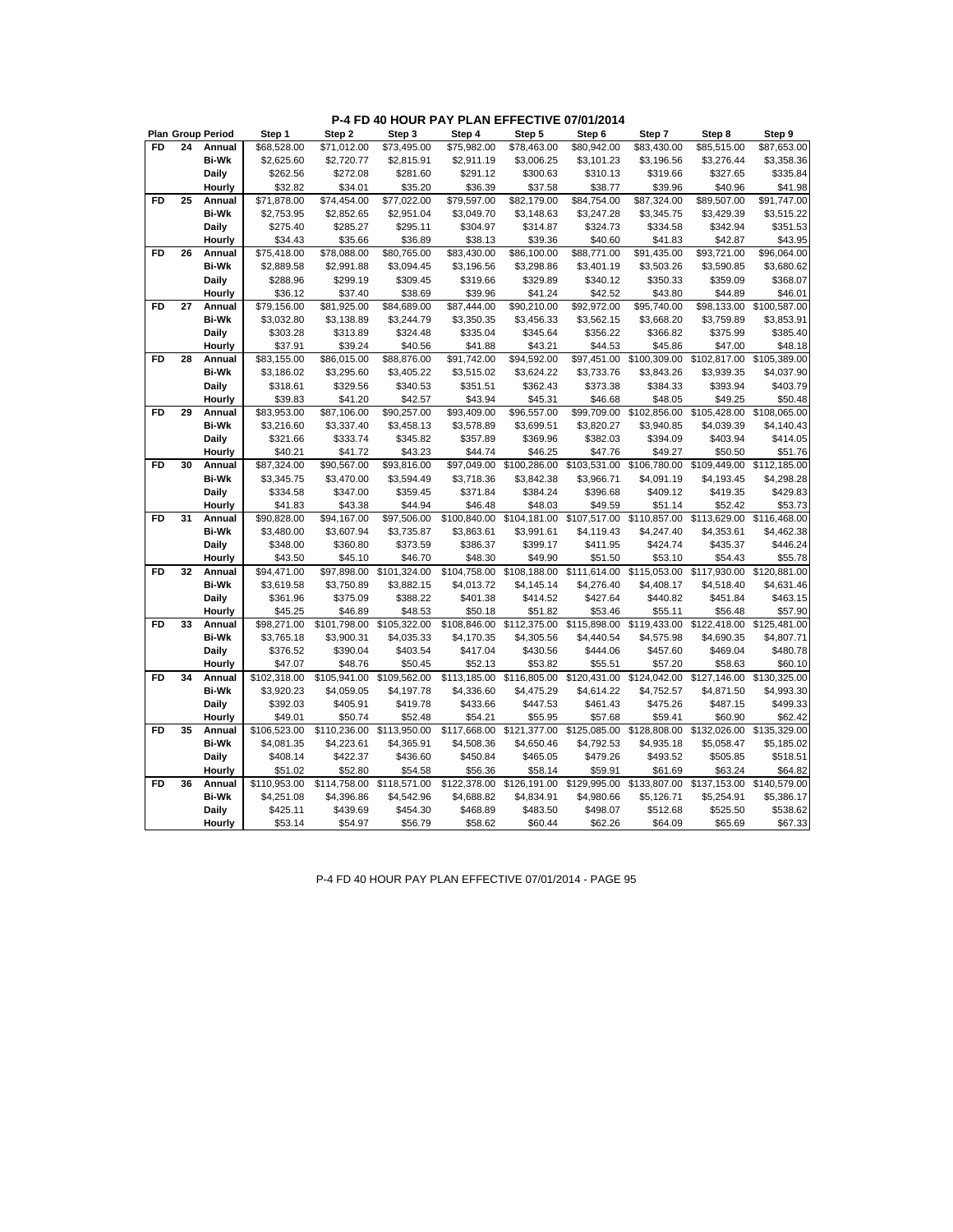|           |    | <b>Plan Group Period</b> | Step 1       | Step 2       | Step 3                    | Step 4       | Step 5       | Step 6       | Step 7       | Step 8                                                           | Step 9       |
|-----------|----|--------------------------|--------------|--------------|---------------------------|--------------|--------------|--------------|--------------|------------------------------------------------------------------|--------------|
| <b>FD</b> | 37 | Annual                   | \$115,556.00 | \$119,468.00 | \$123,382.00              | \$127,297.00 | \$131,214.00 | \$135,128.00 | \$139,041.00 | \$142,517.00                                                     | \$146,079.00 |
|           |    | <b>Bi-Wk</b>             | \$4,427.44   | \$4,577.32   | \$4,727.28                | \$4,877.28   | \$5,027.36   | \$5,177.32   | \$5,327.25   | \$5,460.43                                                       | \$5,596.90   |
|           |    | <b>Daily</b>             | \$442.75     | \$457.74     | \$472.73                  | \$487.73     | \$502.74     | \$517.74     | \$532.73     | \$546.05                                                         | \$559.69     |
|           |    | Hourly                   | \$55.35      | \$57.22      | \$59.10                   | \$60.97      | \$62.85      | \$64.72      | \$66.60      | \$68.26                                                          | \$69.97      |
| FD.       | 38 | Annual                   | \$120,326.00 | \$124,327.00 | \$128,335.00              | \$132,339.00 | \$136,347.00 | \$140,349.00 | \$144.358.00 | \$147.966.00                                                     | \$151,665.00 |
|           |    | <b>Bi-Wk</b>             | \$4,610.20   | \$4.763.49   | \$4.917.05                | \$5.070.46   | \$5,224.03   | \$5,377.36   | \$5,530.96   | \$5,669.20                                                       | \$5,810.92   |
|           |    | <b>Daily</b>             | \$461.02     | \$476.35     | \$491.71                  | \$507.05     | \$522.41     | \$537.74     | \$553.10     | \$566.92                                                         | \$581.10     |
|           |    | Hourly                   | \$57.63      | \$59.55      | \$61.47                   | \$63.39      | \$65.31      | \$67.22      | \$69.14      | \$70.87                                                          | \$72.64      |
| <b>FD</b> | 39 | Annual                   | \$125,332.00 |              | \$129.434.00 \$133.529.00 | \$137.639.00 | \$141.739.00 | \$145.831.00 | \$149.943.00 | \$153,692.00                                                     | \$157,534.00 |
|           |    | <b>Bi-Wk</b>             | \$4,802.00   | \$4.959.16   | \$5,116,06                | \$5,273.53   | \$5,430.62   | \$5,587.40   | \$5.744.95   | \$5.888.59                                                       | \$6,035.79   |
|           |    | Daily                    | \$480.20     | \$495.92     | \$511.61                  | \$527.36     | \$543.07     | \$558.74     | \$574.50     | \$588.86                                                         | \$603.58     |
|           |    | Hourly                   | \$60.03      | \$61.99      | \$63.96                   | \$65.92      | \$67.89      | \$69.85      | \$71.82      | \$73.61                                                          | \$75.45      |
| FD.       | 40 | Annual                   | \$130,554.00 |              | \$134,740.00 \$138,937.00 |              |              |              |              | \$143.121.00 \$147.312.00 \$151.496.00 \$155.688.00 \$159.579.00 | \$163,570.00 |
|           |    | <b>Bi-Wk</b>             | \$5,002.07   | \$5,162.46   | \$5,323.26                | \$5,483.57   | \$5.644.14   | \$5,804.45   | \$5,965.06   | \$6,114.14                                                       | \$6,267.05   |
|           |    | Daily                    | \$500.21     | \$516.25     | \$532.33                  | \$548.36     | \$564.42     | \$580.45     | \$596.51     | \$611.42                                                         | \$626.71     |
|           |    | Hourly                   | \$62.53      | \$64.54      | \$66.55                   | \$68.55      | \$70.56      | \$72.56      | \$74.57      | \$76.43                                                          | \$78.34      |
| FD.       | 41 | Annual                   | \$136,010.00 |              | \$140,305.00 \$144,593.00 |              |              |              |              | \$148,889.00 \$153,177.00 \$157,465.00 \$161,752.00 \$165,798.00 | \$169,943.00 |
|           |    | <b>Bi-Wk</b>             | \$5.211.12   | \$5,375.68   | \$5,539.97                | \$5,704.56   | \$5,868,86   | \$6,033.15   | \$6.197.40   | \$6,352.42                                                       | \$6,511.23   |
|           |    | <b>Daily</b>             | \$521.12     | \$537.57     | \$554.00                  | \$570.46     | \$586.89     | \$603.32     | \$619.74     | \$635.25                                                         | \$651.13     |
|           |    | Hourly                   | \$65.14      | \$67.20      | \$69.25                   | \$71.31      | \$73.37      | \$75.42      | \$77.47      | \$79.41                                                          | \$81.40      |
| <b>FD</b> | 42 | Annual                   | \$141.678.00 | \$146,070.00 | \$150,460.00              | \$154,834.00 | \$159,228.00 | \$163,608.00 | \$168,003.00 | \$172,205.00                                                     | \$176,509.00 |
|           |    | <b>Bi-Wk</b>             | \$5.428.28   | \$5,596.56   | \$5.764.76                | \$5,932.34   | \$6.100.69   | \$6,268.51   | \$6,436.90   | \$6,597.90                                                       | \$6,762.80   |
|           |    | Daily                    | \$542.83     | \$559.66     | \$576.48                  | \$593.24     | \$610.07     | \$626.86     | \$643.69     | \$659.79                                                         | \$676.28     |
|           |    | Hourly                   | \$67.86      | \$69.96      | \$72.06                   | \$74.16      | \$76.26      | \$78.36      | \$80.47      | \$82.48                                                          | \$84.54      |
| FD.       | 43 | Annual                   | \$147.699.00 | \$152,171.00 | \$156,647.00              | \$161,117,00 | \$165,597.00 | \$170,062,00 | \$174,536.00 | \$178,899,00                                                     | \$183,373,00 |
|           |    | <b>Bi-Wk</b>             | \$5,658.97   | \$5,830.31   | \$6,001.81                | \$6,173.07   | \$6,344.72   | \$6,515.79   | \$6,687.21   | \$6,854.37                                                       | \$7,025.79   |
|           |    | Daily                    | \$565.90     | \$583.04     | \$600.19                  | \$617.31     | \$634.48     | \$651.58     | \$668.73     | \$685.44                                                         | \$702.58     |
|           |    | Hourly                   | \$70.74      | \$72.88      | \$75.03                   | \$77.17      | \$79.31      | \$81.45      | \$83.60      | \$85.68                                                          | \$87.83      |

**P-4 FD 40 HOUR PAY PLAN EFFECTIVE 07/01/2014**

P-4 FD 40 HOUR PAY PLAN EFFECTIVE 07/01/2014 - PAGE 96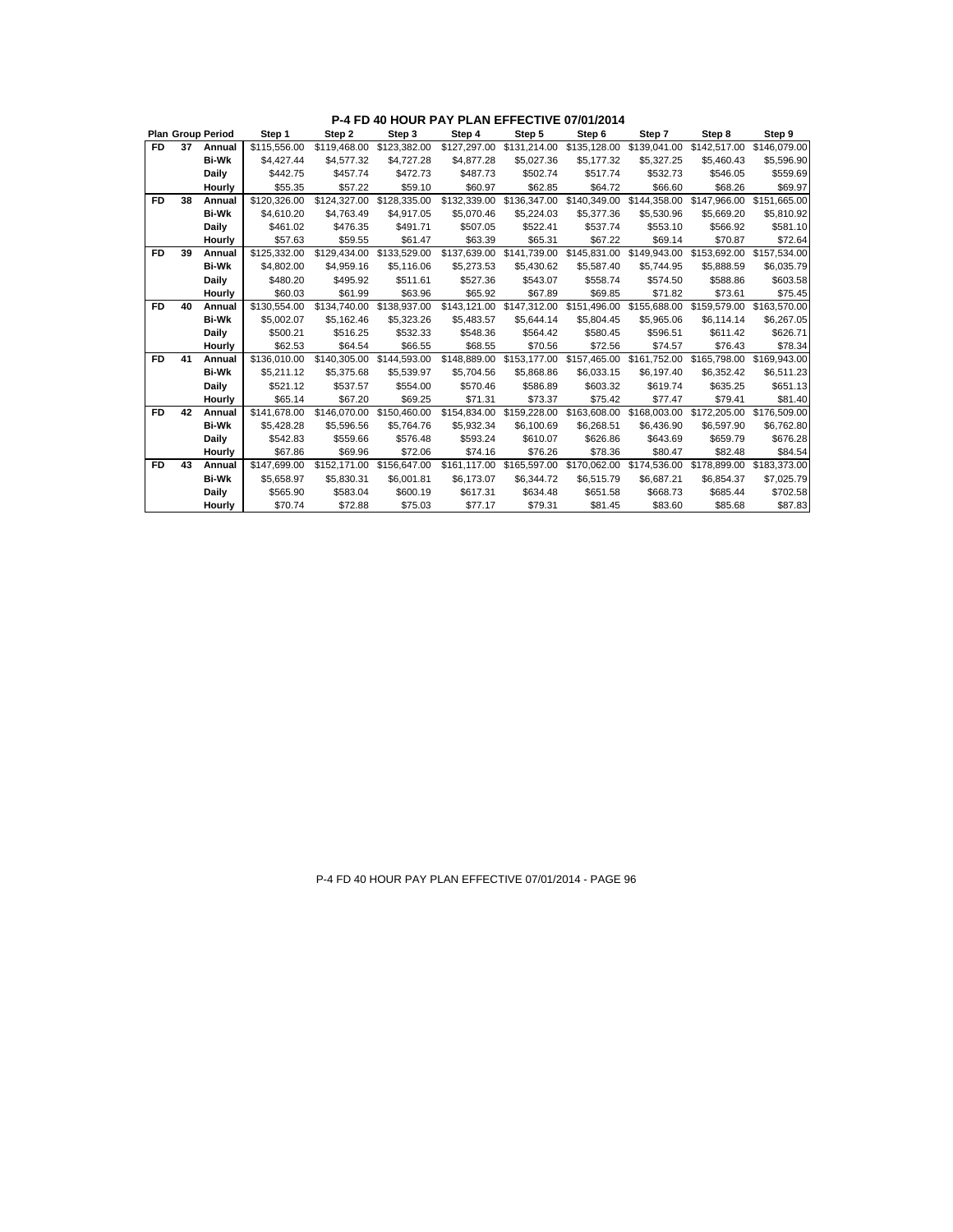| <b>FD</b><br>11<br>\$39,103.00<br>\$40,292.00<br>\$41,491.00<br>\$42,679.00<br>\$43,909.00<br>\$45,156.00<br>\$46.413.00<br>\$47,575.00<br>Annual<br><b>Bi-Wk</b><br>\$1,498.20<br>\$1,682.34<br>\$1,778.28<br>\$1,543.76<br>\$1,589.70<br>\$1,635.22<br>\$1,730.12<br>\$1,822.80 | \$48.765.00<br>\$1,868.40 |
|-----------------------------------------------------------------------------------------------------------------------------------------------------------------------------------------------------------------------------------------------------------------------------------|---------------------------|
|                                                                                                                                                                                                                                                                                   |                           |
|                                                                                                                                                                                                                                                                                   |                           |
| Daily<br>\$149.82<br>\$158.97<br>\$163.53<br>\$168.24<br>\$177.83<br>\$182.28<br>\$154.38<br>\$173.02                                                                                                                                                                             | \$186.84                  |
| \$21.03<br>Hourly<br>\$18.73<br>\$19.30<br>\$19.88<br>\$20.45<br>\$21.63<br>\$22.23<br>\$22.79                                                                                                                                                                                    | \$23.36                   |
| 12<br>FD<br>Annual<br>\$40,370.00<br>\$41,618.00<br>\$42,853.00<br>\$44.140.00<br>\$45.435.00<br>\$46.746.00<br>\$48.041.00<br>\$49.243.00                                                                                                                                        | \$50.475.00               |
| <b>Bi-Wk</b><br>\$1,546.75<br>\$1,594.56<br>\$1,641.88<br>\$1,691.19<br>\$1,740.81<br>\$1,791.04<br>\$1,840.66<br>\$1,886.71                                                                                                                                                      | \$1,933.91                |
| \$154.68<br>Daily<br>\$159.46<br>\$164.19<br>\$169.12<br>\$174.09<br>\$179.11<br>\$184.07<br>\$188.68                                                                                                                                                                             | \$193.40                  |
| \$19.34<br>\$23.01<br>Hourly<br>\$19.94<br>\$20.53<br>\$21.14<br>\$21.77<br>\$22.39<br>\$23.59                                                                                                                                                                                    | \$24.18                   |
| FD<br>Annual<br>\$42,645.00<br>\$44,224.00<br>\$45,812.00<br>\$47,392.00<br>\$48,985.00<br>\$50,568.00<br>13<br>\$52,164.00<br>\$53,467.00                                                                                                                                        | \$54,805.00               |
| <b>Bi-Wk</b><br>\$1,633.91<br>\$1,694.41<br>\$1,755.25<br>\$1,815.79<br>\$1,937.48<br>\$1,998.63<br>\$2,048.55<br>\$1,876.82                                                                                                                                                      | \$2,099.81                |
| Daily<br>\$163.40<br>\$169.45<br>\$175.53<br>\$181.58<br>\$187.69<br>\$193.75<br>\$199.87<br>\$204.86                                                                                                                                                                             | \$209.99                  |
| \$20.43<br>\$22.70<br>\$23.47<br>\$25.61<br>Hourly<br>\$21.19<br>\$21.95<br>\$24.22<br>\$24.99                                                                                                                                                                                    | \$26.25                   |
| <b>FD</b><br>14<br>\$46,287.00<br>\$47,923.00<br>\$49,564.00<br>\$51,202.00<br>Annual<br>\$44,643.00<br>\$52,843.00<br>\$54,479.00<br>\$55,843.00                                                                                                                                 | \$57,241.00               |
| <b>Bi-Wk</b><br>\$1,710.46<br>\$1,836.14<br>\$1,899.01<br>\$1,961.77<br>\$2,024.64<br>\$2,087.32<br>\$2,139.58<br>\$1,773.45                                                                                                                                                      | \$2,193.15                |
| <b>Daily</b><br>\$171.05<br>\$183.62<br>\$196.18<br>\$202.47<br>\$208.74<br>\$177.35<br>\$189.91<br>\$213.96                                                                                                                                                                      | \$219.32                  |
| \$22.96<br>\$24.53<br>Hourly<br>\$21.39<br>\$22.17<br>\$23.74<br>\$25.31<br>\$26.10<br>\$26.75                                                                                                                                                                                    | \$27.42                   |
| <b>FD</b><br>15<br>\$46,789.00<br>\$48,473.00<br>\$50,161.00<br>\$51,847.00<br>\$53,534.00<br>\$55,234.00<br>\$56,916.00<br>\$58,342.00<br>Annual                                                                                                                                 | \$59,799.00               |
| <b>Bi-Wk</b><br>\$1,792.69<br>\$1,857.21<br>\$1,921.88<br>\$1,986.48<br>\$2,051.12<br>\$2,180.69<br>\$2,235.33<br>\$2,116.25                                                                                                                                                      | \$2,291.15                |
| Daily<br>\$179.27<br>\$185.73<br>\$192.19<br>\$198.65<br>\$205.12<br>\$211.63<br>\$218.07<br>\$223.54                                                                                                                                                                             | \$229.12                  |
| Hourly<br>\$22.41<br>\$23.22<br>\$24.03<br>\$24.84<br>\$25.64<br>\$26.46<br>\$27.26<br>\$27.95                                                                                                                                                                                    | \$28.64                   |
| \$50,803.00<br>\$54,279.00<br>\$56,014.00<br>\$57,759.00<br><b>FD</b><br>16<br>Annual<br>\$49,064.00<br>\$52,542.00<br>\$59,494.00<br>\$60,982.00                                                                                                                                 | \$62,507.00               |
| <b>Bi-Wk</b><br>\$1,879.85<br>\$1,946.48<br>\$2,013.11<br>\$2,079.66<br>\$2,146.14<br>\$2,212.99<br>\$2,279.47<br>\$2,336.48                                                                                                                                                      | \$2,394.91                |
| Daily<br>\$227.95<br>\$187.99<br>\$194.65<br>\$201.32<br>\$207.97<br>\$214.62<br>\$221.30<br>\$233.65                                                                                                                                                                             | \$239.50                  |
| \$23.50<br>\$24.34<br>\$25.17<br>\$26.00<br>\$26.83<br>\$27.67<br>\$28.50<br>\$29.21<br>Hourly                                                                                                                                                                                    | \$29.94                   |
| FD<br>17<br>\$51,491.00<br>\$53,282.00<br>\$55,075.00<br>\$56,858.00<br>\$58,650.00<br>\$60,431.00<br>\$62,221.00<br>\$63,777.00<br>Annual                                                                                                                                        | \$65,372.00               |
| <b>Bi-Wk</b><br>\$1,972.84<br>\$2,041.46<br>\$2,178.47<br>\$2,110.16<br>\$2,247.13<br>\$2,315.37<br>\$2,383.95<br>\$2,443.57                                                                                                                                                      | \$2,504.68                |
| Daily<br>\$197.29<br>\$211.02<br>\$217.85<br>\$224.72<br>\$231.54<br>\$238.40<br>\$244.36<br>\$204.15                                                                                                                                                                             | \$250.47                  |
| \$24.67<br>\$25.52<br>\$26.38<br>\$27.24<br>\$28.09<br>\$28.95<br>\$29.80<br>Hourly<br>\$30.55                                                                                                                                                                                    | \$31.31                   |
| \$54,091.00<br>\$55,928.00<br>\$57,759.00<br>\$59,596.00<br>\$61,421.00<br>\$63,254.00<br>\$65,083.00<br>\$66,716.00<br>FD<br>18<br>Annual                                                                                                                                        | \$68,382.00               |
| <b>Bi-Wk</b><br>\$2,072.46<br>\$2,142.84<br>\$2,212.99<br>\$2,283.38<br>\$2,353.30<br>\$2,423.53<br>\$2,493.61<br>\$2,556.17                                                                                                                                                      | \$2,620.00                |
| Daily<br>\$207.25<br>\$214.29<br>\$221.30<br>\$228.34<br>\$235.33<br>\$242.36<br>\$249.37<br>\$255.62                                                                                                                                                                             | \$262.00                  |
| Hourly<br>\$25.91<br>\$26.79<br>\$27.67<br>\$28.55<br>\$29.42<br>\$30.30<br>\$31.18<br>\$31.96                                                                                                                                                                                    | \$32.75                   |
| <b>FD</b><br>\$58,650.00<br>\$60,532.00<br>19<br>\$56,755.00<br>\$62,422.00<br>\$64,303.00<br>\$66,187.00<br>\$68,072.00<br>\$69,777.00<br>Annual                                                                                                                                 | \$71,522.00               |
| <b>Bi-Wk</b><br>\$2,174.53<br>\$2,247.13<br>\$2,319.24<br>\$2,391.65<br>\$2,463.72<br>\$2,535.91<br>\$2,608.13<br>\$2,673.45                                                                                                                                                      | \$2,740.31                |
| Daily<br>\$217.46<br>\$224.72<br>\$231.93<br>\$239.17<br>\$246.38<br>\$253.60<br>\$260.82<br>\$267.35                                                                                                                                                                             | \$274.04                  |
| \$28.09<br>\$29.00<br>\$29.90<br>\$30.80<br>Hourly<br>\$27.19<br>\$31.70<br>\$32.61<br>\$33.42                                                                                                                                                                                    | \$34.26                   |
| 20<br>\$61,581.00<br>FD<br>Annual<br>\$59,649.00<br>\$63,510.00<br>\$65,438.00<br>\$67,366.00<br>\$69,297.00<br>\$71,228.00<br>\$73,010.00                                                                                                                                        | \$74,836.00               |
| <b>Bi-Wk</b><br>\$2,285.41<br>\$2,359.43<br>\$2,433.34<br>\$2,507.21<br>\$2,581.08<br>\$2,655.06<br>\$2,729.05<br>\$2,797.32                                                                                                                                                      | \$2,867.28                |
| \$228.55<br>\$235.95<br>\$243.34<br>\$250.73<br>\$258.11<br>\$265.51<br>\$272.91<br>\$279.74<br>Daily                                                                                                                                                                             | \$286.73                  |
| Hourly<br>\$28.57<br>\$29.50<br>\$30.42<br>\$31.35<br>\$32.27<br>\$33.19<br>\$34.12<br>\$34.97                                                                                                                                                                                    | \$35.85                   |
| <b>FD</b><br>21<br>\$64,576.00<br>\$68,540.00<br>\$72,510.00<br>\$76,366.00<br>Annual<br>\$62,585.00<br>\$66,558.00<br>\$70,530.00<br>\$74,501.00                                                                                                                                 | \$78,275.00               |
| <b>Bi-Wk</b><br>\$2,397.90<br>\$2,626.06<br>\$2,702.30<br>\$2,925.91<br>\$2,474.18<br>\$2,550.12<br>\$2,778.17<br>\$2,854.45                                                                                                                                                      | \$2,999.05                |
| <b>Daily</b><br>\$239.79<br>\$247.42<br>\$255.02<br>\$270.23<br>\$277.82<br>\$285.45<br>\$292.60<br>\$262.61                                                                                                                                                                      | \$299.91                  |
| \$29.98<br>\$30.93<br>\$31.88<br>\$32.83<br>\$33.78<br>\$34.73<br>\$35.69<br>\$36.58<br>Hourly                                                                                                                                                                                    | \$37.49                   |
| FD<br>22<br>Annual<br>\$64,303.00<br>\$66,656.00<br>\$69,017.00<br>\$71,367.00<br>\$73,726.00<br>\$76,080.00<br>\$78,435.00<br>\$80,398.00                                                                                                                                        | \$82,408.00               |
| <b>Bi-Wk</b><br>\$2,463.72<br>\$2,553.87<br>\$2,644.33<br>\$2,734.37<br>\$2,824.76<br>\$2,914.95<br>\$3,005.18<br>\$3,080.39                                                                                                                                                      | \$3,157.40                |
| Daily<br>\$246.38<br>\$255.39<br>\$264.44<br>\$273.44<br>\$282.48<br>\$291.50<br>\$300.52<br>\$308.04                                                                                                                                                                             | \$315.74                  |
| Hourly<br>\$30.80<br>\$31.93<br>\$33.06<br>\$34.18<br>\$35.31<br>\$36.44<br>\$37.57<br>\$38.51                                                                                                                                                                                    | \$39.47                   |
| <b>FD</b><br>23<br>Annual<br>\$67,347.00<br>\$69,803.00<br>\$72,251.00<br>\$74,712.00<br>\$77,162.00<br>\$79,617.00<br>\$82,073.00<br>\$84,124.00                                                                                                                                 | \$86,230.00               |
| <b>Bi-Wk</b><br>\$2,580.35<br>\$2,674.45<br>\$2,768.24<br>\$2,862.53<br>\$2,956.40<br>\$3,050.46<br>\$3,223.15<br>\$3,144.56                                                                                                                                                      | \$3,303.84                |
| \$258.04<br>\$267.45<br>\$286.26<br>\$295.64<br>\$305.05<br>\$322.32<br>Daily<br>\$276.83<br>\$314.46                                                                                                                                                                             | \$330.39                  |
| \$40.29<br>Hourly<br>\$32.26<br>\$33.44<br>\$34.61<br>\$35.79<br>\$36.96<br>\$38.14<br>\$39.31                                                                                                                                                                                    | \$41.30                   |

P-4 FD 40 HOUR PAY PLAN EFFECTIVE 07/01/2015 - PAGE 97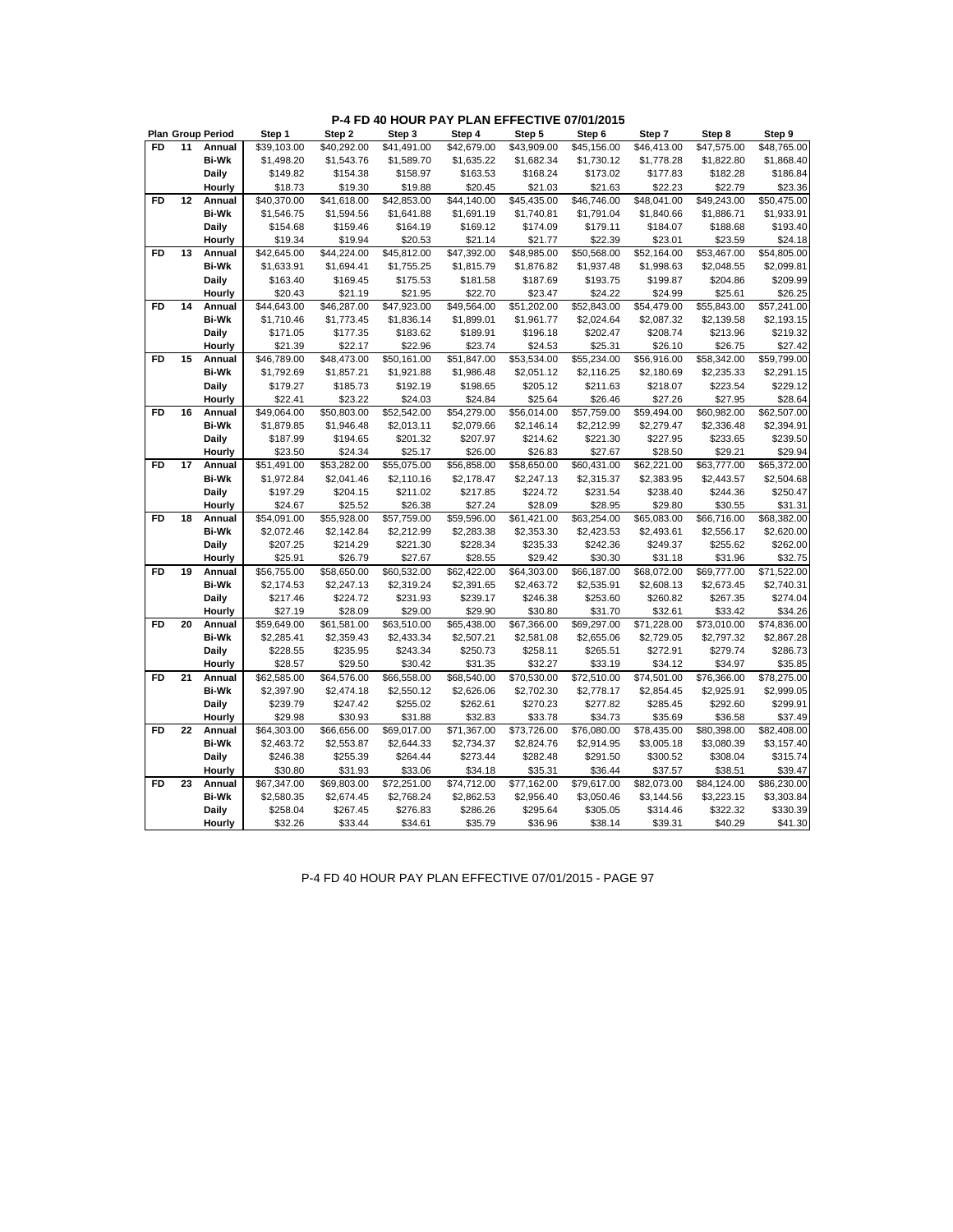**P-4 FD 40 HOUR PAY PLAN EFFECTIVE 07/01/2015**

|           |    | <b>Plan Group Period</b> | Step 1       | Step 2       | Step 3       | Step 4       | Step 5       | Step 6       | Step 7       | Step 8                   | Step 9       |
|-----------|----|--------------------------|--------------|--------------|--------------|--------------|--------------|--------------|--------------|--------------------------|--------------|
| <b>FD</b> | 24 | Annual                   | \$70,584.00  | \$73,143.00  | \$75,700.00  | \$78,262.00  | \$80,817.00  | \$83,371.00  | \$85,933.00  | \$88,081.00              | \$90,283.00  |
|           |    | <b>Bi-Wk</b>             | \$2,704.37   | \$2,802.42   | \$2,900.39   | \$2,998.55   | \$3,096.44   | \$3,194.30   | \$3,292.46   | \$3,374.76               | \$3,459.12   |
|           |    | Daily                    | \$270.44     | \$280.25     | \$290.04     | \$299.86     | \$309.65     | \$319.43     | \$329.25     | \$337.48                 | \$345.92     |
|           |    | Hourly                   | \$33.81      | \$35.04      | \$36.26      | \$37.49      | \$38.71      | \$39.93      | \$41.16      | \$42.19                  | \$43.24      |
| <b>FD</b> | 25 | Annual                   | \$74,035.00  | \$76,688.00  | \$79,333.00  | \$81,985.00  | \$84,645.00  | \$87,297.00  | \$89,944.00  | \$92,193.00              | \$94,500.00  |
|           |    | <b>Bi-Wk</b>             | \$2,836.60   | \$2,938.24   | \$3,039.58   | \$3,141.19   | \$3,243.11   | \$3,344.72   | \$3,446.14   | \$3,532.30               | \$3,620.69   |
|           |    | Daily                    | \$283.66     | \$293.83     | \$303.96     | \$314.12     | \$324.32     | \$334.48     | \$344.62     | \$353.23                 | \$362.07     |
|           |    | Hourly                   | \$35.46      | \$36.73      | \$38.00      | \$39.27      | \$40.54      | \$41.81      | \$43.08      | \$44.16                  | \$45.26      |
| FD        | 26 | Annual                   | \$77,681.00  | \$80,431.00  | \$83,188.00  | \$85,933.00  | \$88,683.00  | \$91,435.00  | \$94,179.00  | \$96,533.00              | \$98,946.00  |
|           |    | <b>Bi-Wk</b>             | \$2,976.29   | \$3,081.65   | \$3,187.28   | \$3,292.46   | \$3,397.82   | \$3,503.26   | \$3,608.40   | \$3,698.59               | \$3,791.04   |
|           |    | Daily                    | \$297.63     | \$308.17     | \$318.73     | \$329.25     | \$339.79     | \$350.33     | \$360.84     | \$369.86                 | \$379.11     |
|           |    | Hourly                   | \$37.21      | \$38.53      | \$39.85      | \$41.16      | \$42.48      | \$43.80      | \$45.11      | \$46.24                  | \$47.39      |
| FD        | 27 | Annual                   | \$81,531.00  | \$84,383.00  | \$87,230.00  | \$90,068.00  | \$92,917.00  | \$95,762.00  | \$98,613.00  | \$101,077.00             | \$103,605.00 |
|           |    | <b>Bi-Wk</b>             | \$3,123.80   | \$3,233.07   | \$3,342.15   | \$3,450.89   | \$3,560.04   | \$3,669.05   | \$3,778.28   | \$3,872.69               | \$3,969.55   |
|           |    | Daily                    | \$312.38     | \$323.31     | \$334.22     | \$345.09     | \$356.01     | \$366.91     | \$377.83     | \$387.27                 | \$396.96     |
|           |    | Hourly                   | \$39.05      | \$40.42      | \$41.78      | \$43.14      | \$44.51      | \$45.87      | \$47.23      | \$48.41                  | \$49.62      |
| <b>FD</b> | 28 | Annual                   | \$85,650.00  | \$88,596.00  | \$91,543.00  | \$94,495.00  | \$97,430.00  | \$100,375.00 | \$103,319.00 | \$105,902.00             | \$108,551.00 |
|           |    | <b>Bi-Wk</b>             | \$3,281.61   | \$3,394.49   | \$3,507.40   | \$3,620.50   | \$3,732.96   | \$3,845.79   | \$3,958.59   | \$4,057.55               | \$4,159.05   |
|           |    | Daily                    | \$328.17     | \$339.45     | \$350.74     | \$362.05     | \$373.30     | \$384.58     | \$395.86     | \$405.76                 | \$415.91     |
|           |    | Hourly                   | \$41.03      | \$42.44      | \$43.85      | \$45.26      | \$46.67      | \$48.08      | \$49.49      | \$50.72                  | \$51.99      |
| <b>FD</b> | 29 | Annual                   | \$86,472.00  | \$89,720.00  | \$92,965.00  | \$96,212.00  | \$99,454.00  | \$102,701.00 | \$105,942.00 | $\overline{$}108,591.00$ | \$111.307.00 |
|           |    | <b>Bi-Wk</b>             | \$3,313.11   | \$3,437.55   | \$3,561.88   | \$3,686.29   | \$3,810.50   | \$3,934.91   | \$4,059.09   | \$4,160.58               | \$4,264.64   |
|           |    | Daily                    | \$331.32     | \$343.76     | \$356.19     | \$368.63     | \$381.05     | \$393.50     | \$405.91     | \$416.06                 | \$426.47     |
|           |    | Hourly                   | \$41.42      | \$42.97      | \$44.53      | \$46.08      | \$47.64      | \$49.19      | \$50.74      | \$52.01                  | \$53.31      |
| <b>FD</b> | 30 | Annual                   | \$89,944.00  | \$93,285.00  | \$96,631.00  | \$99,961.00  | \$103,295.00 | \$106,637.00 | \$109,984.00 | \$112,733.00             | \$115,551.00 |
|           |    | <b>Bi-Wk</b>             | \$3,446.14   | \$3,574.14   | \$3,702.34   | \$3,829.93   | \$3,957.67   | \$4,085.71   | \$4,213.95   | \$4,319.28               | \$4,427.25   |
|           |    | Daily                    | \$344.62     | \$357.42     | \$370.24     | \$383.00     | \$395.77     | \$408.58     | \$421.40     | \$431.93                 | \$442.73     |
|           |    | Hourly                   | \$43.08      | \$44.68      | \$46.28      | \$47.88      | \$49.48      | \$51.08      | \$52.68      | \$54.00                  | \$55.35      |
| <b>FD</b> | 31 | Annual                   | \$93,553.00  | \$96,993.00  | \$100,432.00 | \$103,866.00 | \$107.307.00 | \$110,743.00 | \$114,183.00 | \$117,038.00             | \$119,963.00 |
|           |    | <b>Bi-Wk</b>             | \$3,584.41   | \$3,716.21   | \$3,847.97   | \$3,979.55   | \$4,111.38   | \$4,243.03   | \$4,374.83   | \$4,484.22               | \$4,596.29   |
|           |    | Daily                    | \$358.45     | \$371.63     | \$384.80     | \$397.96     | \$411.14     | \$424.31     | \$437.49     | \$448.43                 | \$459.63     |
|           |    | Hourly                   | \$44.81      | \$46.46      | \$48.10      | \$49.75      | \$51.40      | \$53.04      | \$54.69      | \$56.06                  | \$57.46      |
| <b>FD</b> | 32 | Annual                   | \$97,306.00  | \$100,835.00 | \$104.364.00 | \$107.901.00 | \$111,434.00 | \$114.963.00 | \$118,505.00 | \$121.468.00             | \$124,508.00 |
|           |    | <b>Bi-Wk</b>             | \$3,728.20   | \$3,863.41   | \$3,998.63   | \$4,134.14   | \$4,269.51   | \$4,404.72   | \$4,540.43   | \$4,653.95               | \$4,770.43   |
|           |    | Daily                    | \$372.82     | \$386.35     | \$399.87     | \$413.42     | \$426.96     | \$440.48     | \$454.05     | \$465.40                 | \$477.05     |
|           |    | Hourly                   | \$46.61      | \$48.30      | \$49.99      | \$51.68      | \$53.37      | \$55.06      | \$56.76      | \$58.18                  | \$59.64      |
| FD        | 33 | Annual                   | \$101,220.00 | \$104,852.00 | \$108,482.00 | \$112,112.00 | \$115,747.00 | \$119,375.00 | \$123,016.00 | \$126,091.00             | \$129,246.00 |
|           |    | <b>Bi-Wk</b>             | \$3,878.17   | \$4,017.32   | \$4,156.40   | \$4,295.48   | \$4,434.76   | \$4,573.76   | \$4,713.26   | \$4,831.08               | \$4,951.96   |
|           |    | Daily                    | \$387.82     | \$401.74     | \$415.64     | \$429.55     | \$443.48     | \$457.38     | \$471.33     | \$483.11                 | \$495.20     |
|           |    | Hourly                   | \$48.48      | \$50.22      | \$51.96      | \$53.70      | \$55.44      | \$57.18      | \$58.92      | \$60.39                  | \$61.90      |
| <b>FD</b> | 34 | Annual                   | \$105,388.00 | \$109,120.00 | \$112,849.00 | \$116,581.00 | \$120,310.00 | \$124,044.00 | \$127,764.00 | \$130,961.00             | \$134,235.00 |
|           |    | <b>Bi-Wk</b>             | \$4,037.86   | \$4,180.85   | \$4,323.72   | \$4,466.71   | \$4,609.58   | \$4,752.65   | \$4,895.18   | \$5,017.67               | \$5,143.11   |
|           |    | Daily                    | \$403.79     | \$418.09     | \$432.38     | \$446.68     | \$460.96     | \$475.27     | \$489.52     | \$501.77                 | \$514.32     |
|           |    | Hourly                   | \$50.48      | \$52.27      | \$54.05      | \$55.84      | \$57.62      | \$59.41      | \$61.19      | \$62.73                  | \$64.29      |
| <b>FD</b> | 35 | Annual                   | \$109,719.00 | \$113,544.00 | \$117,369.00 | \$121,199.00 | \$125,019.00 | \$128,838.00 | \$132,673.00 | \$135,987.00             | \$139,389.00 |
|           |    | <b>Bi-Wk</b>             | \$4,203.80   | \$4,350.35   | \$4,496.90   | \$4,643.64   | \$4,790.00   | \$4,936.33   | \$5,083.26   | \$5,210.23               | \$5,340.58   |
|           |    | Daily                    | \$420.38     | \$435.04     | \$449.69     | \$464.37     | \$479.00     | \$493.64     | \$508.33     | \$521.03                 | \$534.06     |
|           |    | Hourly                   | \$52.55      | \$54.38      | \$56.22      | \$58.05      | \$59.88      | \$61.71      | \$63.55      | \$65.13                  | \$66.76      |
| <b>FD</b> | 36 | Annual                   | \$114,282.00 | \$118,201.00 | \$122,129.00 | \$126,050.00 | \$129,977.00 | \$133,895.00 | \$137,822.00 | \$141,268.00             | \$144,797.00 |
|           |    | <b>Bi-Wk</b>             | \$4,378.63   | \$4,528.78   | \$4,679.28   | \$4,829.51   | \$4,979.97   | \$5,130.08   | \$5,280.54   | \$5,412.57               | \$5,547.78   |
|           |    | Daily                    | \$437.87     | \$452.88     | \$467.93     | \$482.96     | \$498.00     | \$513.01     | \$528.06     | \$541.26                 | \$554.78     |
|           |    | Hourly                   | \$54.74      | \$56.61      | \$58.50      | \$60.37      | \$62.25      | \$64.13      | \$66.01      | \$67.66                  | \$69.35      |

P-4 FD 40 HOUR PAY PLAN EFFECTIVE 07/01/2015 - PAGE 98